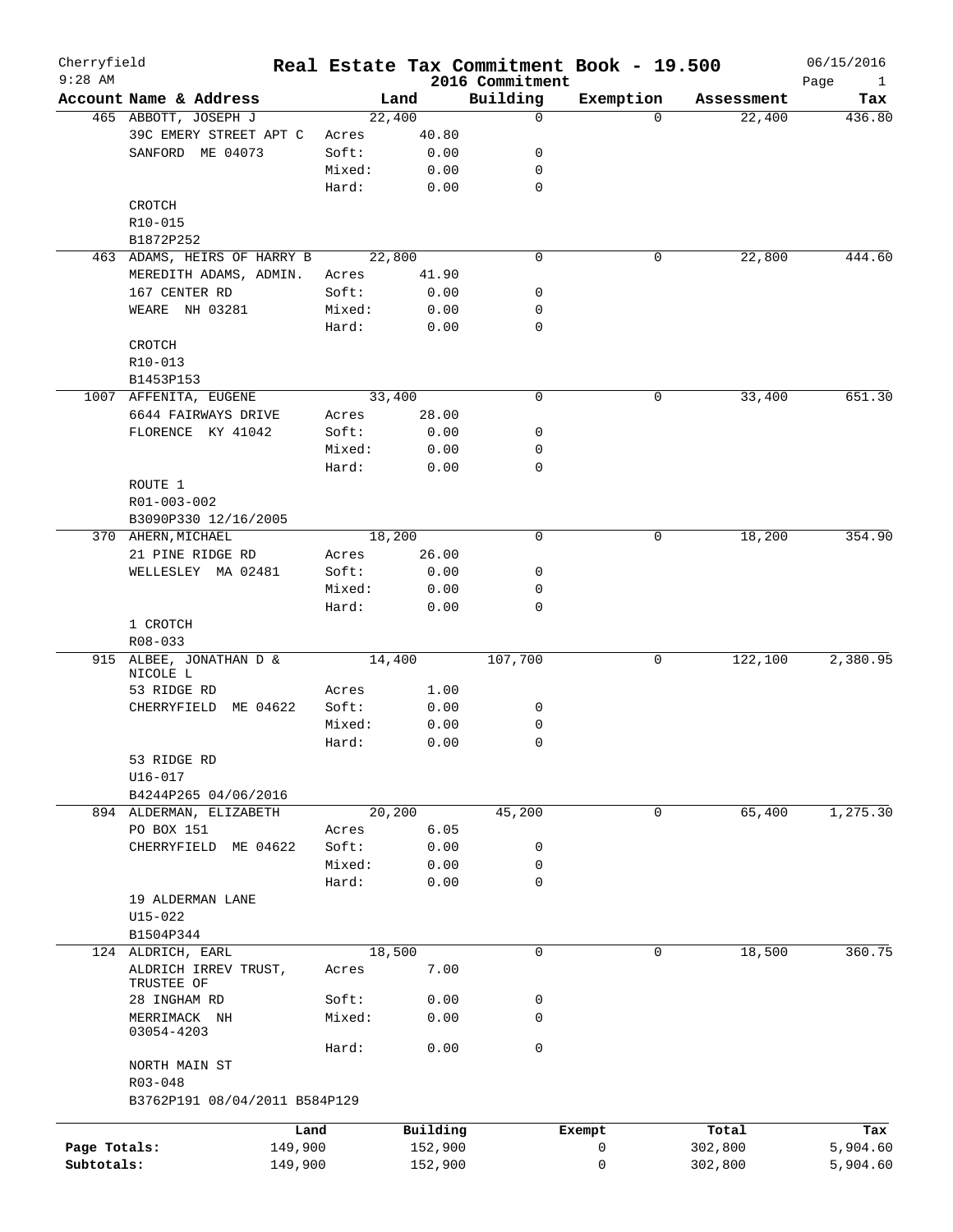| Cherryfield<br>$9:28$ AM |                                    |        |        | 2016 Commitment |             | Real Estate Tax Commitment Book - 19.500 |            | 06/15/2016<br>Page<br>2 |
|--------------------------|------------------------------------|--------|--------|-----------------|-------------|------------------------------------------|------------|-------------------------|
|                          | Account Name & Address             |        | Land   | Building        |             | Exemption                                | Assessment | Tax                     |
|                          | 135 ALLEN BLUEBERRY                | 76,400 |        |                 | $\mathbf 0$ | $\Omega$                                 | 76,400     | 1,489.80                |
|                          | P O BOX 536                        | Acres  | 113.00 |                 |             |                                          |            |                         |
|                          | ELLSWORTH ME<br>04605-0536         | Soft:  | 0.00   |                 | 0           |                                          |            |                         |
|                          |                                    | Mixed: | 0.00   |                 | $\mathbf 0$ |                                          |            |                         |
|                          |                                    | Hard:  | 0.00   |                 | $\Omega$    |                                          |            |                         |
|                          | SPRAGUE FALLS RD (OFF)             |        |        |                 |             |                                          |            |                         |
|                          | R03-056                            |        |        |                 |             |                                          |            |                         |
|                          | B553P444                           |        |        |                 |             |                                          |            |                         |
|                          | 561 ALLEY, HEIDI                   | 17,400 |        |                 | 26,900      | 0                                        | 44,300     | 863.85                  |
|                          | PO BOX 58                          | Acres  | 0.45   |                 |             |                                          |            |                         |
|                          | ADDISON ME 04606                   | Soft:  | 0.00   |                 | 0           |                                          |            |                         |
|                          |                                    | Mixed: | 0.00   |                 | 0           |                                          |            |                         |
|                          |                                    | Hard:  | 0.00   |                 | $\mathbf 0$ |                                          |            |                         |
|                          | 22 PADDY LANE                      |        |        |                 |             |                                          |            |                         |
|                          | $U04 - 022$                        |        |        |                 |             |                                          |            |                         |
|                          | B4136P218 03/19/2015               | 17,900 |        |                 |             | 0                                        |            | 1,444.95                |
|                          | 1083 ALLEY, WAYNE D & ADDIE<br>R   |        |        |                 | 56,200      |                                          | 74,100     |                         |
|                          | 445 NORTH MAIN ST                  | Acres  | 2.00   |                 |             |                                          |            |                         |
|                          | CHERRYFIELD ME 04622               | Soft:  | 0.00   |                 | 0           |                                          |            |                         |
|                          |                                    | Mixed: | 0.00   |                 | 0           |                                          |            |                         |
|                          |                                    | Hard:  | 0.00   |                 | $\mathbf 0$ |                                          |            |                         |
|                          | 445 NORTH MAIN ST                  |        |        |                 |             |                                          |            |                         |
|                          | R07-015-001                        |        |        |                 |             |                                          |            |                         |
|                          | B3751P282 06/30/2011               |        |        |                 |             |                                          |            |                         |
|                          | 231 ALSOP, ALEXANDRA               | 1,000  |        |                 | 0           | 0                                        | 1,000      | 19.50                   |
|                          | 269 BACKBAY ROAD                   | Acres  | 2.00   |                 |             |                                          |            |                         |
|                          | MILBRIDGE ME 04658                 | Soft:  | 0.00   |                 | 0           |                                          |            |                         |
|                          |                                    | Mixed: | 0.00   |                 | 0           |                                          |            |                         |
|                          |                                    | Hard:  | 0.00   |                 | $\mathbf 0$ |                                          |            |                         |
|                          | WILLEY DISTRICT RD<br>(OFF)        |        |        |                 |             |                                          |            |                         |
|                          | R05-027                            |        |        |                 |             |                                          |            |                         |
|                          | B3544P249 07/02/2009               |        |        |                 |             |                                          |            |                         |
|                          | 228 ALSOP, ALEXANDRA               | 19,800 |        |                 | $\mathbf 0$ | $\mathbf 0$                              | 19,800     | 386.10                  |
|                          | 269 BACKBAY ROAD                   | Acres  | 36.00  |                 |             |                                          |            |                         |
|                          | MILBRIDGE ME 04658                 | Soft:  | 0.00   |                 | 0           |                                          |            |                         |
|                          |                                    | Mixed: | 0.00   |                 | 0           |                                          |            |                         |
|                          |                                    | Hard:  | 0.00   |                 | $\mathbf 0$ |                                          |            |                         |
|                          | WILLEY DISTRICT RD<br>(OFF)        |        |        |                 |             |                                          |            |                         |
|                          | $R05 - 026$                        |        |        |                 |             |                                          |            |                         |
|                          | B3544P249 07/02/2009               |        |        |                 |             |                                          |            |                         |
|                          | 1039 ALSOP, ALEXANDRA              | 30,600 |        |                 | 0           | 0                                        | 30,600     | 596.70                  |
|                          | 269 BACKBAY ROAD                   | Acres  | 41.20  |                 |             |                                          |            |                         |
|                          | MILBRIDGE ME 04658                 | Soft:  | 0.00   |                 | 0           |                                          |            |                         |
|                          |                                    | Mixed: | 0.00   |                 | 0           |                                          |            |                         |
|                          |                                    | Hard:  | 0.00   |                 | 0           |                                          |            |                         |
|                          | WILLEY DISTRICT RD                 |        |        |                 |             |                                          |            |                         |
|                          | R05-025-001<br>B3438P74 08/05/2008 |        |        |                 |             |                                          |            |                         |
|                          |                                    |        |        |                 |             |                                          |            |                         |

|              | Land    | Building | Exempt | Total   | Tax       |
|--------------|---------|----------|--------|---------|-----------|
| Page Totals: | 163,100 | 83,100   |        | 246,200 | 4,800.90  |
| Subtotals:   | 313,000 | 236,000  |        | 549,000 | 10,705.50 |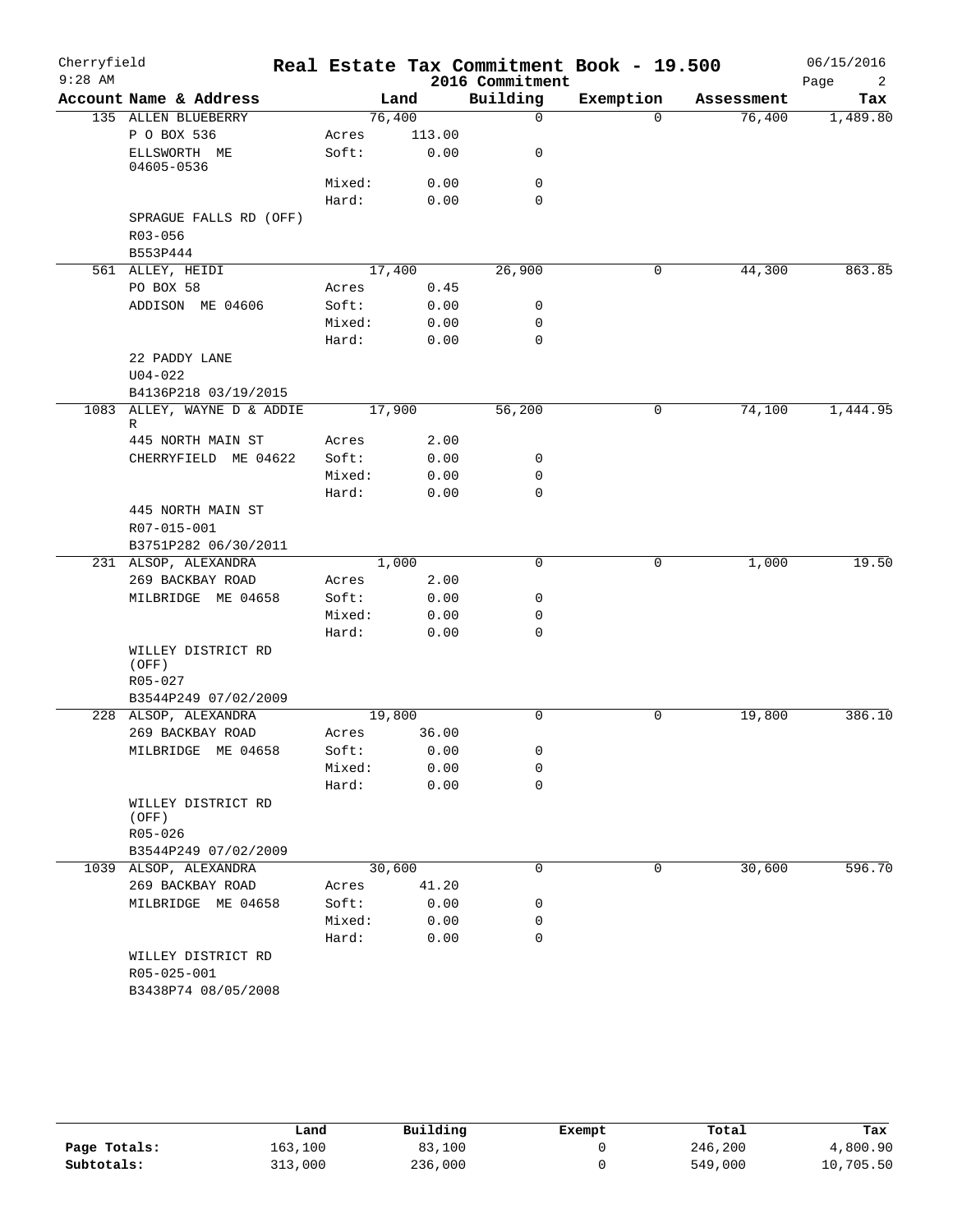| Cherryfield<br>$9:28$ AM |                              | Real Estate Tax Commitment Book - 19.500 |          | 2016 Commitment |           |                     |            | 06/15/2016<br>3 |
|--------------------------|------------------------------|------------------------------------------|----------|-----------------|-----------|---------------------|------------|-----------------|
|                          | Account Name & Address       | Land                                     |          | Building        | Exemption |                     | Assessment | Page<br>Tax     |
|                          | 747 AMERICAN LEGION          | 11,900                                   |          | 77,100          |           | 89,000              | 0          | 0.00            |
|                          | P.O. Box 81                  | Acres                                    | 0.28     |                 |           | 49 Vet.Organization |            |                 |
|                          | CHERRYFIELD ME 04622         | Soft:                                    | 0.00     | 0               |           |                     |            |                 |
|                          |                              | Mixed:                                   | 0.00     | 0               |           |                     |            |                 |
|                          |                              | Hard:                                    | 0.00     | 0               |           |                     |            |                 |
|                          | MAIN ST                      |                                          |          |                 |           |                     |            |                 |
|                          | U12-002                      |                                          |          |                 |           |                     |            |                 |
|                          | 579 AMES, BURLEIGH W &       | 24,900                                   |          | 74,600          |           | 15,000              | 84,500     | 1,647.75        |
|                          | JANICE M                     |                                          |          |                 |           |                     |            |                 |
|                          | 97 SCHOOL ST                 | Acres                                    | 4.11     |                 |           | 01 Homestead Exempt |            |                 |
|                          | CHERRYFIELD ME 04622         | Soft:                                    | 0.00     | 0               |           |                     |            |                 |
|                          |                              | Mixed:                                   | 0.00     | $\mathsf{O}$    |           |                     |            |                 |
|                          |                              | Hard:                                    | 0.00     | $\mathbf 0$     |           |                     |            |                 |
|                          | 97 SCHOOL ST                 |                                          |          |                 |           |                     |            |                 |
|                          | $U05 - 011$                  |                                          |          |                 |           |                     |            |                 |
|                          | B1617P220                    |                                          |          |                 |           |                     |            |                 |
|                          | 89 AMORE LLC                 | 32,600                                   |          | 0               |           | 0                   | 32,600     | 635.70          |
|                          | P O BOX 586                  | Acres                                    | 20.00    |                 |           |                     |            |                 |
|                          | MILBRIDGE ME 04658           | Soft:                                    | 0.00     | 0               |           |                     |            |                 |
|                          |                              | Mixed:                                   | 0.00     | 0               |           |                     |            |                 |
|                          |                              | Hard:                                    | 0.00     | 0               |           |                     |            |                 |
|                          | UNIONVILLE RD (OFF)          |                                          |          |                 |           |                     |            |                 |
|                          | R03-014                      |                                          |          |                 |           |                     |            |                 |
|                          | B3587P71 11/12/2009          |                                          |          |                 |           |                     |            |                 |
|                          | 580 AMORE LLC                | 27,800                                   |          | $\mathbf 0$     |           | 0                   | 27,800     | 542.10          |
|                          | P O BOX 586                  | Acres                                    | 40.00    |                 |           |                     |            |                 |
|                          | MILBRIDGE ME 04658           | Soft:                                    | 0.00     | 0               |           |                     |            |                 |
|                          |                              | Mixed:                                   | 0.00     | $\mathbf 0$     |           |                     |            |                 |
|                          |                              | Hard:                                    | 0.00     | $\mathbf 0$     |           |                     |            |                 |
|                          | UNIONVILLE ROAD              |                                          |          |                 |           |                     |            |                 |
|                          | R03-015-001                  |                                          |          |                 |           |                     |            |                 |
|                          | B3391P293 03/21/2008         |                                          |          |                 |           |                     |            |                 |
|                          | 1109 ANDERSON, AMANDA        | 23,200                                   |          | 0               |           | 0                   | 23,200     | 452.40          |
|                          | 1338 MASONS BAY RD           | Acres                                    | 1.25     |                 |           |                     |            |                 |
|                          | JONESPORT ME 04649           | Soft:                                    | 0.00     | 0               |           |                     |            |                 |
|                          |                              | Mixed:                                   | 0.00     | 0               |           |                     |            |                 |
|                          |                              | Hard:                                    | 0.00     | 0               |           |                     |            |                 |
|                          | BARBER LANE                  |                                          |          |                 |           |                     |            |                 |
|                          | $U02 - 012 - 001$            |                                          |          |                 |           |                     |            |                 |
|                          | B3616P286 03/11/2010         |                                          |          |                 |           |                     |            |                 |
|                          | 850 ANDERSON, DAVID          | 8,800                                    |          | 0               |           | 0                   | 8,800      | 171.60          |
|                          | 5287 OLYMPIC DR NW UNIT<br>B | Acres                                    | 1.15     |                 |           |                     |            |                 |
|                          | GIG HARBOR WA 98335          | Soft:                                    | 0.00     | 0               |           |                     |            |                 |
|                          |                              | Mixed:                                   | 0.00     | 0               |           |                     |            |                 |
|                          |                              | Hard:                                    | 0.00     | $\mathbf 0$     |           |                     |            |                 |
|                          | ROUTE 193                    |                                          |          |                 |           |                     |            |                 |
|                          | $U14 - 022$                  |                                          |          |                 |           |                     |            |                 |
|                          | B4180P86 08/24/2015          |                                          |          |                 |           |                     |            |                 |
|                          | 1011 ANDERSON, HAZEL         | 700                                      |          | $\mathsf{O}$    |           | 0                   | 700        | 13.65           |
|                          | 28 BARBER LN                 | Acres                                    | 0.61     |                 |           |                     |            |                 |
|                          | CHERRYFIELD ME 04622         | Soft:                                    | 0.00     | 0               |           |                     |            |                 |
|                          |                              | Mixed:                                   | 0.00     | 0               |           |                     |            |                 |
|                          |                              | Hard:                                    | 0.00     | $\mathbf 0$     |           |                     |            |                 |
|                          | BARBER LN                    |                                          |          |                 |           |                     |            |                 |
|                          | $U02 - 009 - 001$            |                                          |          |                 |           |                     |            |                 |
|                          | B699P231                     |                                          |          |                 |           |                     |            |                 |
|                          |                              |                                          |          |                 |           |                     |            |                 |
|                          |                              |                                          |          |                 |           |                     |            |                 |
|                          | Land                         |                                          | Building |                 | Exempt    |                     | Total      | Tax             |
| Page Totals:             | 129,900                      |                                          | 151,700  |                 | 104,000   |                     | 177,600    | 3,463.20        |
| Subtotals:               | 442,900                      |                                          | 387,700  |                 | 104,000   |                     | 726,600    | 14,168.70       |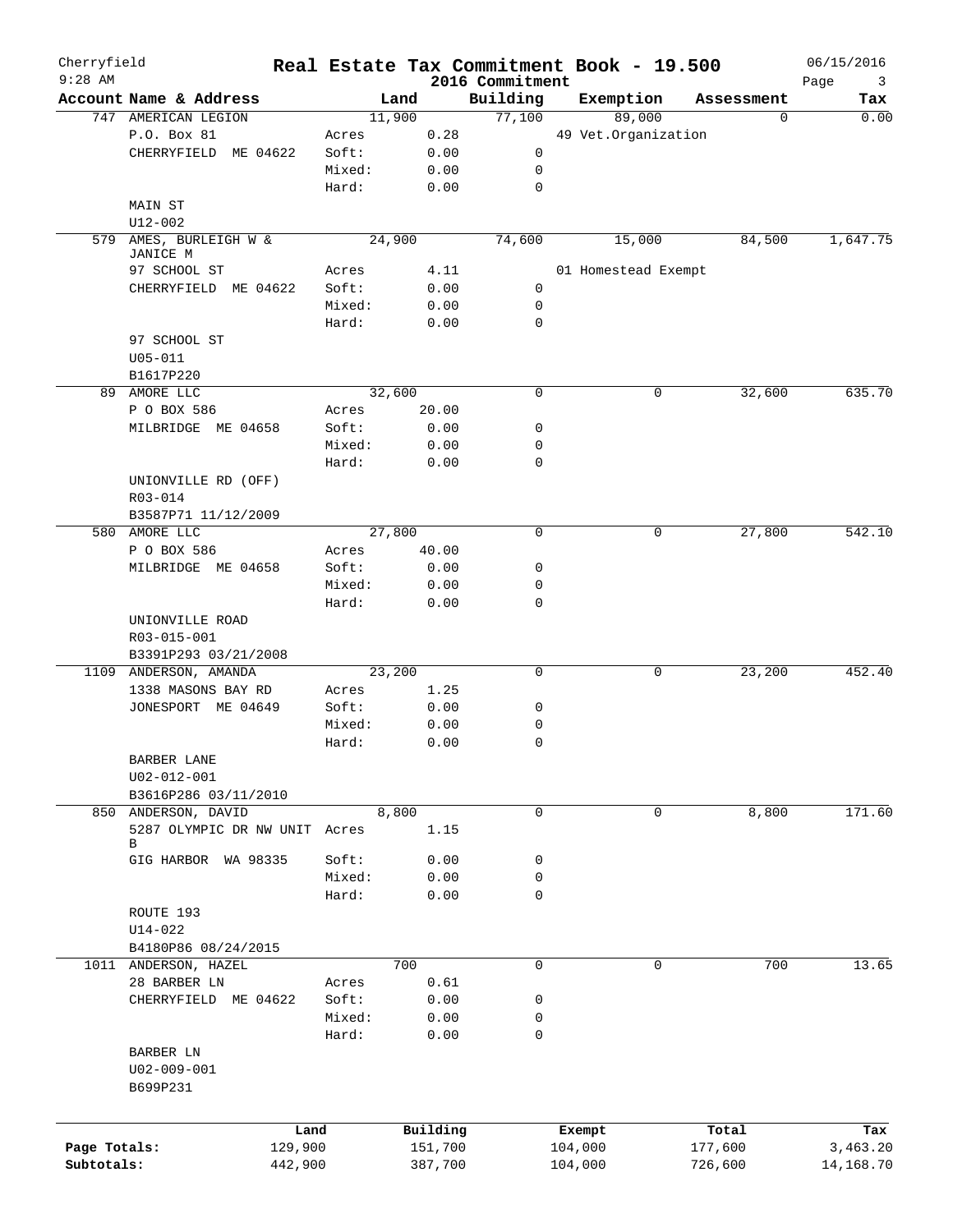| Cherryfield<br>$9:28$ AM |                            |        |       |      | 2016 Commitment | Real Estate Tax Commitment Book - 19.500 |            | 06/15/2016<br>Page<br>4 |
|--------------------------|----------------------------|--------|-------|------|-----------------|------------------------------------------|------------|-------------------------|
|                          | Account Name & Address     | Land   |       |      | Building        | Exemption                                | Assessment | Tax                     |
|                          | 888 ANDERSON, WARREN L     | 23,900 |       |      | 47,000          | $\Omega$                                 | 70,900     | 1,382.55                |
|                          | 31 RIDGE RD                | Acres  | 7.30  |      |                 |                                          |            |                         |
|                          | CHERRYFIELD ME 04622       | Soft:  | 0.00  |      | 0               |                                          |            |                         |
|                          |                            | Mixed: | 0.00  |      | $\mathbf 0$     |                                          |            |                         |
|                          |                            | Hard:  | 0.00  |      | $\mathbf 0$     |                                          |            |                         |
|                          | 31 RIDGE RD                |        |       |      |                 |                                          |            |                         |
|                          | $U15 - 016$                |        |       |      |                 |                                          |            |                         |
|                          | B2617P269                  |        |       |      |                 |                                          |            |                         |
|                          | 496 ANDERSON, DAVID & GAIL | 7,600  |       |      | 9,100           | 0                                        | 16,700     | 325.65                  |
|                          | 28 BARBER LANE             | Acres  | 0.43  |      |                 |                                          |            |                         |
|                          | CHERRYFIELD ME 04622       | Soft:  | 0.00  |      | 0               |                                          |            |                         |
|                          |                            | Mixed: | 0.00  |      | 0               |                                          |            |                         |
|                          |                            | Hard:  | 0.00  |      | $\mathbf 0$     |                                          |            |                         |
|                          | 28 BARBER LANE             |        |       |      |                 |                                          |            |                         |
|                          | $U02 - 012$                |        |       |      |                 |                                          |            |                         |
|                          | 498 ANDERSON, DAVID & GAIL | 29,800 |       |      | 20,300          | 0                                        | 50,100     | 976.95                  |
|                          | 28 BARBER LANE             | Acres  | 12.55 |      |                 |                                          |            |                         |
|                          | CHERRYFIELD ME 04622       | Soft:  | 0.00  |      | 0               |                                          |            |                         |
|                          |                            | Mixed: | 0.00  |      | 0               |                                          |            |                         |
|                          |                            | Hard:  | 0.00  |      | 0               |                                          |            |                         |
|                          | 28 BARBER LANE             |        |       |      |                 |                                          |            |                         |
|                          | $U02 - 014$                |        |       |      |                 |                                          |            |                         |
|                          | B1438P98                   |        |       |      |                 |                                          |            |                         |
|                          | 494 ANDERSON, DAVID & GAIL | 13,900 |       |      | 39,800          | 15,000                                   | 38,700     | 754.65                  |
|                          | 28 BARBER LANE             | Acres  | 0.22  |      |                 | 01 Homestead Exempt                      |            |                         |
|                          | CHERRYFIELD ME 04622       | Soft:  | 0.00  |      | $\mathsf{O}$    |                                          |            |                         |
|                          |                            | Mixed: | 0.00  |      | 0               |                                          |            |                         |
|                          |                            | Hard:  | 0.00  |      | 0               |                                          |            |                         |
|                          | 28 BARBER LANE             |        |       |      |                 |                                          |            |                         |
|                          | $U02 - 010$                |        |       |      |                 |                                          |            |                         |
|                          | 181 ANDERSON, MARVIN       | 17,300 |       |      | 12,100          | 15,000                                   | 14,400     | 280.80                  |
|                          | 111<br>NORTH MAIN ST       | Acres  | 1.03  |      |                 | 01 Homestead Exempt                      |            |                         |
|                          | CHERRYFIELD ME 04622       | Soft:  | 0.00  |      | $\mathsf{O}$    |                                          |            |                         |
|                          |                            | Mixed: | 0.00  |      | 0               |                                          |            |                         |
|                          |                            | Hard:  | 0.00  |      | 0               |                                          |            |                         |
|                          | 111 NORTH MAIN ST          |        |       |      |                 |                                          |            |                         |
|                          | $R04 - 029$                |        |       |      |                 |                                          |            |                         |
|                          | B1721P30                   |        |       |      |                 |                                          |            |                         |
|                          | 288 ANDERSON, RONALD       | 7,200  |       |      | $\mathbf 0$     | 0                                        | 7,200      | 140.40                  |
|                          | 31 RIDGE RD                | Acres  | 6.00  |      |                 |                                          |            |                         |
|                          | CHERRYFIELD<br>ME 04622    | Soft:  | 0.00  |      | 0               |                                          |            |                         |
|                          |                            | Mixed: | 0.00  |      | 0               |                                          |            |                         |
|                          |                            | Hard:  | 0.00  |      | 0               |                                          |            |                         |
|                          | 31 RIDGE RD (OFF)          |        |       |      |                 |                                          |            |                         |
|                          | R05-073                    |        |       |      |                 |                                          |            |                         |
|                          | B1738P228                  |        |       |      |                 |                                          |            |                         |
|                          | 1003 ANDERSON, SARAH P     | 14,400 |       |      | 49,300          | 15,000                                   | 48,700     | 949.65                  |
|                          | 33 RIDGE RD                | Acres  | 1.00  |      |                 | 01 Homestead Exempt                      |            |                         |
|                          | CHERRYFIELD<br>ME 04622    | Soft:  | 0.00  |      | 0               |                                          |            |                         |
|                          |                            | Mixed: |       | 0.00 | 0               |                                          |            |                         |
|                          |                            | Hard:  | 0.00  |      | 0               |                                          |            |                         |
|                          | 33 RIDGE RD                |        |       |      |                 |                                          |            |                         |
|                          |                            |        |       |      |                 |                                          |            |                         |
|                          | U15-016-001                |        |       |      |                 |                                          |            |                         |
|                          | B1629P345                  |        |       |      |                 |                                          |            |                         |
|                          |                            |        |       |      |                 |                                          |            |                         |
|                          |                            |        |       |      |                 |                                          |            |                         |

|              | Land    | Building | Exempt  | Total   | Tax       |
|--------------|---------|----------|---------|---------|-----------|
| Page Totals: | 114,100 | 177,600  | 45,000  | 246,700 | 4,810.65  |
| Subtotals:   | 557,000 | 565,300  | 149,000 | 973,300 | 18,979.35 |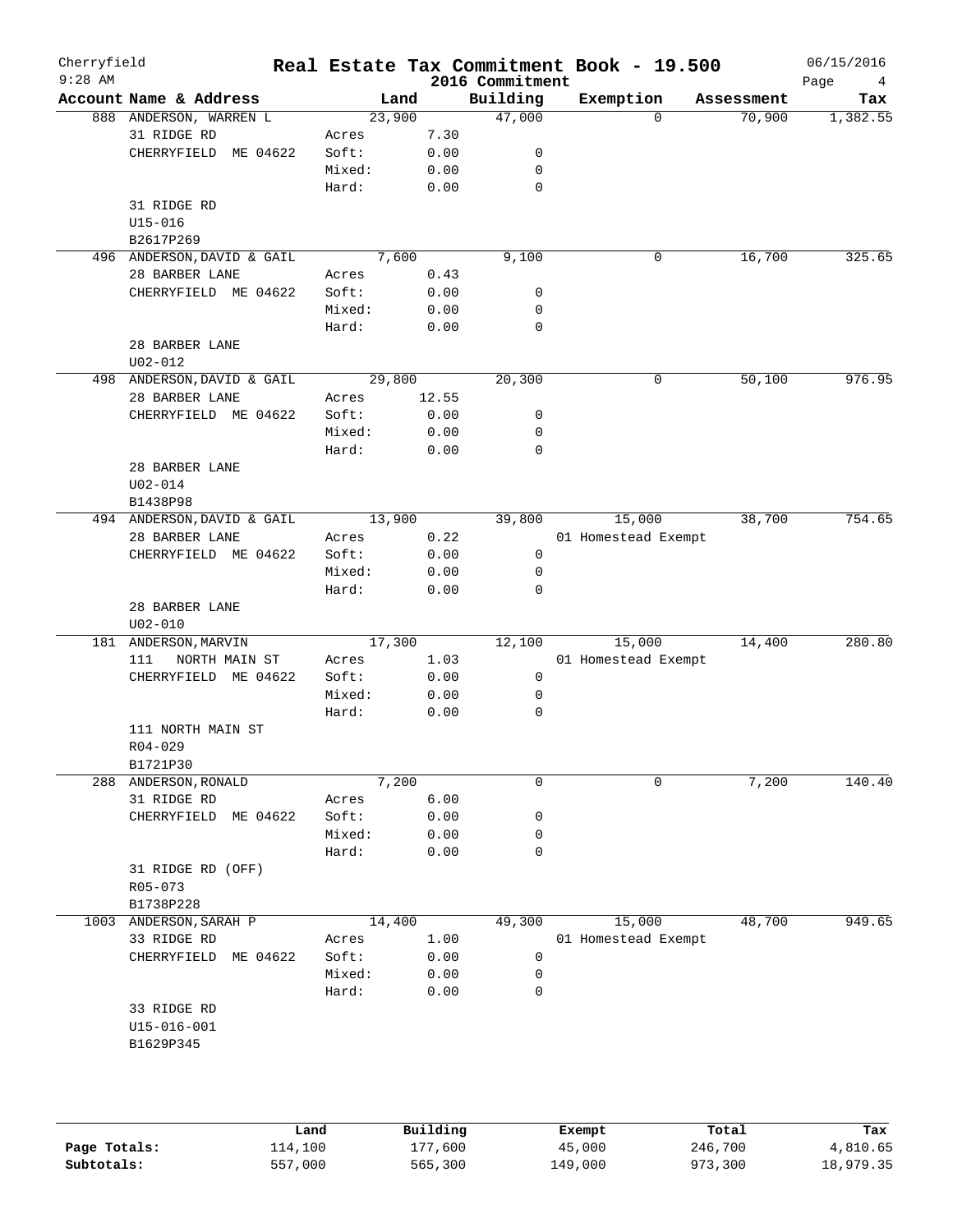| Cherryfield<br>$9:28$ AM |                                     |        |       | 2016 Commitment | Real Estate Tax Commitment Book - 19.500 |            | 06/15/2016<br>Page<br>5 |
|--------------------------|-------------------------------------|--------|-------|-----------------|------------------------------------------|------------|-------------------------|
|                          | Account Name & Address              |        | Land  | Building        | Exemption                                | Assessment | Tax                     |
|                          | 62 ASLAM, DRU                       | 23,100 |       | 29,500          | $\Omega$                                 | 52,600     | 1,025.70                |
|                          | P.O. Box 504                        | Acres  | 1.00  |                 |                                          |            |                         |
|                          | BELGRADE ME 04917                   | Soft:  | 0.00  | 0               |                                          |            |                         |
|                          |                                     | Mixed: | 0.00  | 0               |                                          |            |                         |
|                          |                                     | Hard:  | 0.00  | 0               |                                          |            |                         |
|                          | 301 MILBRIDGE RD                    |        |       |                 |                                          |            |                         |
|                          | R02-015                             |        |       |                 |                                          |            |                         |
|                          | B3105P10 01/27/2006                 |        |       |                 |                                          |            |                         |
|                          | 1160 ATWATER, FORREST III           | 10,000 |       | 67,800          | 15,000                                   | 62,800     | 1,224.60                |
|                          | & RENEE L ATWATER                   | Acres  | 0.38  |                 | 01 Homestead Exempt                      |            |                         |
|                          | 140 UNIONVILLE RD                   | Soft:  | 0.00  | 0               |                                          |            |                         |
|                          | CHERRYFIELD ME 04622                | Mixed: | 0.00  | 0               |                                          |            |                         |
|                          |                                     | Hard:  | 0.00  | 0               |                                          |            |                         |
|                          | 140 UNIONVILLE RD                   |        |       |                 |                                          |            |                         |
|                          | R03-009-001                         |        |       |                 |                                          |            |                         |
|                          | B2694P307                           |        |       |                 |                                          |            |                         |
|                          | 84 ATWATER, FORREST B JR &          | 14,500 |       | 60,900          | 15,000                                   | 60,400     | 1,177.80                |
|                          | SANDRA J                            |        |       |                 |                                          |            |                         |
|                          | 136 UNIONVILLE RD                   | Acres  | 1.04  |                 | 01 Homestead Exempt                      |            |                         |
|                          | CHERRYFIELD ME 04622                | Soft:  | 0.00  | 0               |                                          |            |                         |
|                          |                                     | Mixed: | 0.00  | 0               |                                          |            |                         |
|                          |                                     | Hard:  | 0.00  | $\Omega$        |                                          |            |                         |
|                          | 136 UNIONVILLE RD                   |        |       |                 |                                          |            |                         |
|                          | $R03 - 009$                         |        |       |                 |                                          |            |                         |
| 793                      | B1374P248<br>B C & D INC            | 12,200 |       | 0               | 0                                        | 12,200     | 237.90                  |
|                          | Ε                                   |        |       |                 |                                          |            |                         |
|                          | 50 CHURCH ST                        | Acres  | 12.20 |                 |                                          |            |                         |
|                          | CHERRYFIELD ME 04622                | Soft:  | 0.00  | 0               |                                          |            |                         |
|                          |                                     | Mixed: | 0.00  | 0               |                                          |            |                         |
|                          |                                     | Hard:  | 0.00  | 0               |                                          |            |                         |
|                          | 47 CHURCH RD                        |        |       |                 |                                          |            |                         |
|                          | $U12 - 044 - 002$                   |        |       |                 |                                          |            |                         |
|                          | B1812P100                           |        |       |                 |                                          |            |                         |
|                          | 120 BABCOCK JR, ROBERT A            | 37,800 |       | 170,800         | 15,000                                   | 193,600    | 3,775.20                |
|                          | BABCOCK, CLAIRE M                   | Acres  | 4.70  |                 | 01 Homestead Exempt                      |            |                         |
|                          | 756 BLACKSWOODS RD                  | Soft:  | 0.00  | 0               |                                          |            |                         |
|                          | CHERRYFIELD ME 04622                | Mixed: | 0.00  | 0               |                                          |            |                         |
|                          |                                     | Hard:  | 0.00  | 0               |                                          |            |                         |
|                          | 754 BLACKSWOODS RD                  |        |       |                 |                                          |            |                         |
|                          | $R03 - 044$                         |        |       |                 |                                          |            |                         |
|                          | B3284P158 05/14/2007                |        |       |                 |                                          |            |                         |
|                          | 704 BABIARZ, DENNIS L &<br>ALICIA C | 22,100 |       | 81,000          | 15,000                                   | 88,100     | 1,717.95                |
|                          | PO BOX 390                          | Acres  | 0.89  |                 | 01 Homestead Exempt                      |            |                         |
|                          | CHERRYFIELD ME 04622                | Soft:  | 0.00  | 0               |                                          |            |                         |
|                          |                                     | Mixed: | 0.00  | 0               |                                          |            |                         |
|                          |                                     | Hard:  | 0.00  | 0               |                                          |            |                         |
|                          | 20 PARK ST                          |        |       |                 |                                          |            |                         |
|                          | $U11 - 006$                         |        |       |                 |                                          |            |                         |
|                          | B1929P213                           |        |       |                 |                                          |            |                         |
|                          |                                     |        |       |                 |                                          |            |                         |

|              | Land    | Building | Exempt  | Total             | Tax       |
|--------------|---------|----------|---------|-------------------|-----------|
| Page Totals: | 119,700 | 410,000  | 60,000  | 469,700           | 9,159.15  |
| Subtotals:   | 676,700 | 975,300  | 209,000 | $\perp$ , 443,000 | 28,138.50 |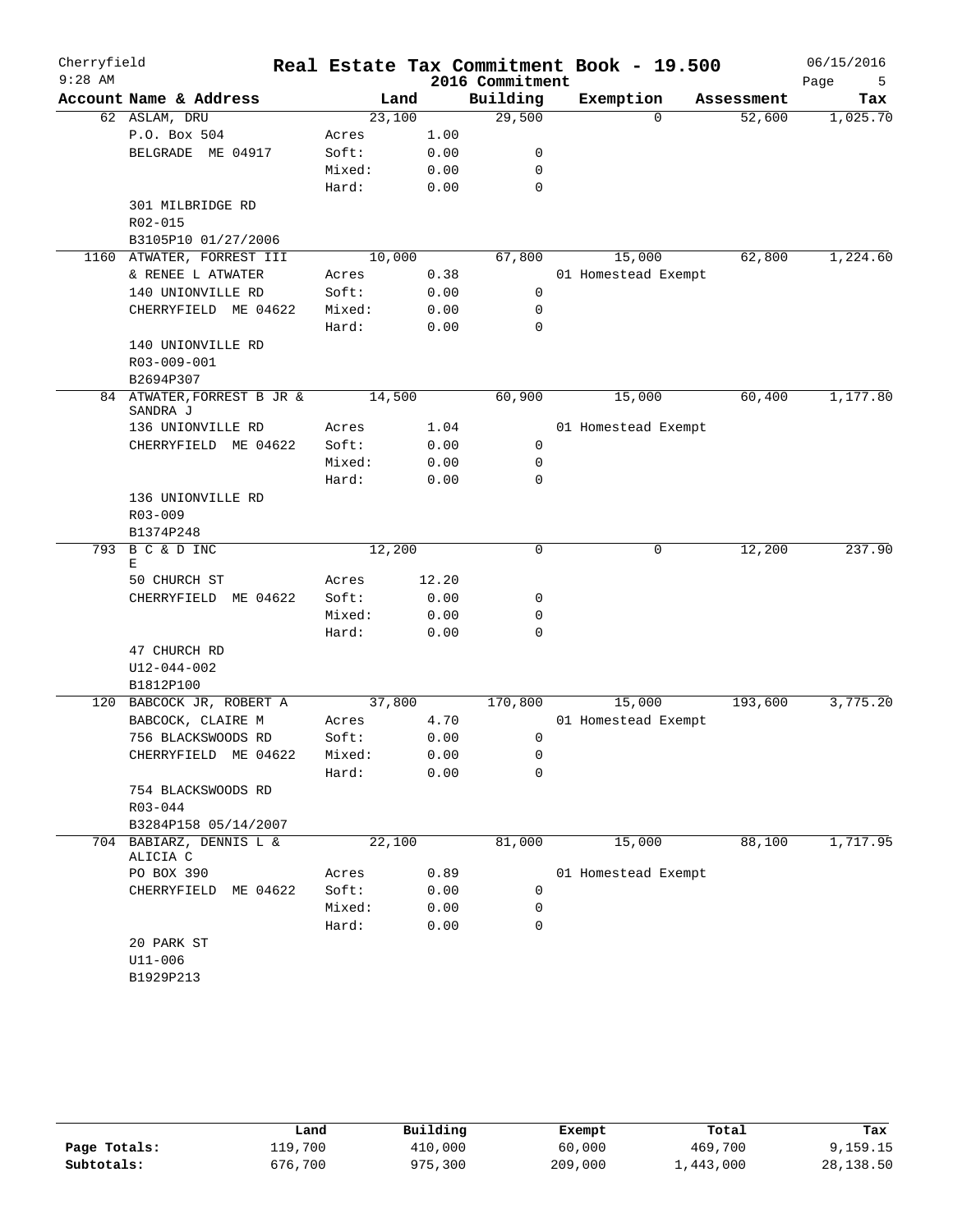| Cherryfield |                                                |        |        |                 | Real Estate Tax Commitment Book - 19.500 |            | 06/15/2016 |
|-------------|------------------------------------------------|--------|--------|-----------------|------------------------------------------|------------|------------|
| $9:28$ AM   |                                                |        |        | 2016 Commitment |                                          |            | Page<br>6  |
|             | Account Name & Address                         |        | Land   | Building        | Exemption                                | Assessment | Tax        |
|             | 419 BABSON, ANNE                               |        | 23,200 | 0               | $\Omega$                                 | 23,200     | 452.40     |
|             | P O BOX 261                                    | Acres  | 44.96  |                 |                                          |            |            |
|             | ESSEX MA 01929                                 | Soft:  | 0.00   | 0               |                                          |            |            |
|             |                                                | Mixed: | 0.00   | 0               |                                          |            |            |
|             |                                                | Hard:  | 0.00   | $\mathbf 0$     |                                          |            |            |
|             | CROTCH                                         |        |        |                 |                                          |            |            |
|             | R09-001-040                                    |        |        |                 |                                          |            |            |
|             | B2953P202                                      |        |        |                 |                                          |            |            |
| 659         | BACKMAN, LEAH                                  |        | 21,300 | 59,800          | 15,000                                   | 66,100     | 1,288.95   |
|             | C/O COUNTRYWIDE LOANS,<br>$SV3-24$             | Acres  | 0.80   |                 | 01 Homestead Exempt                      |            |            |
|             | P O BOX 10211                                  | Soft:  | 0.00   | 0               |                                          |            |            |
|             | VAN NUYS CA 91499-6089 Mixed:                  |        | 0.00   | 0               |                                          |            |            |
|             |                                                | Hard:  | 0.00   | 0               |                                          |            |            |
|             | 145 NORTH ST                                   |        |        |                 |                                          |            |            |
|             | U07-018                                        |        |        |                 |                                          |            |            |
|             | B1333P7                                        |        |        |                 |                                          |            |            |
|             | 1078 BACKMAN, MELISSA                          |        | 17,300 | 57,700          | 0                                        | 75,000     | 1,462.50   |
|             | 25 PEAKED HILL CIRCLE                          | Acres  | 1.00   |                 |                                          |            |            |
|             | CHERRYFIELD ME 04622                           | Soft:  | 0.00   | 0               |                                          |            |            |
|             |                                                | Mixed: | 0.00   | 0               |                                          |            |            |
|             |                                                | Hard:  | 0.00   | 0               |                                          |            |            |
|             | 17 PEAKED HILL CIRCLE                          |        |        |                 |                                          |            |            |
|             | R06-003-004                                    |        |        |                 |                                          |            |            |
|             | B4243P206 04/01/2016                           |        |        |                 |                                          |            |            |
|             | 948 BAGLEY, MARIANNE                           |        | 17,100 | 30,100          | 0                                        | 47,200     | 920.40     |
|             | 176 TENAN LN                                   | Acres  | 0.96   |                 |                                          |            |            |
|             | CHERRYFIELD ME 04622                           | Soft:  | 0.00   | 0               |                                          |            |            |
|             |                                                | Mixed: | 0.00   | 0               |                                          |            |            |
|             |                                                | Hard:  | 0.00   | $\mathbf 0$     |                                          |            |            |
|             | 291 RIDGE RD                                   |        |        |                 |                                          |            |            |
|             | $U18 - 008$                                    |        |        |                 |                                          |            |            |
|             | B3564P173 09/01/2009                           |        |        |                 |                                          |            |            |
|             | 275 BAGLEY, MARIANNE                           |        | 19,300 | 9,100           | 0                                        | 28,400     | 553.80     |
|             | 176 TENAN LN                                   | Acres  | 6.48   |                 |                                          |            |            |
|             | CHERRYFIELD ME 04622                           | Soft:  | 0.00   | 0               |                                          |            |            |
|             |                                                | Mixed: | 0.00   | 0               |                                          |            |            |
|             |                                                | Hard:  | 0.00   | 0               |                                          |            |            |
|             | 176 TENAN LANE                                 |        |        |                 |                                          |            |            |
|             | R05-063-002                                    |        |        |                 |                                          |            |            |
|             | B3160P27 06/28/2006<br>825 BAILEY, JEFFREY D & |        | 18,400 | 35,300          | 15,000                                   | 38,700     | 754.65     |
|             | VICKI L                                        |        |        |                 |                                          |            |            |
|             | 89 MAIN ST                                     | Acres  | 0.53   |                 | 01 Homestead Exempt                      |            |            |
|             | CHERRYFIELD ME 04622                           | Soft:  | 0.00   | 0               |                                          |            |            |
|             |                                                | Mixed: | 0.00   | 0               |                                          |            |            |
|             |                                                | Hard:  | 0.00   | 0               |                                          |            |            |
|             | 89 MAIN ST                                     |        |        |                 |                                          |            |            |
|             | $U13 - 027$                                    |        |        |                 |                                          |            |            |
|             | B2316P160                                      |        |        |                 |                                          |            |            |

|              | Land    | Building  | Exempt  | Total     | Tax       |
|--------------|---------|-----------|---------|-----------|-----------|
| Page Totals: | 116,600 | 192,000   | 30,000  | 278,600   | 5,432.70  |
| Subtotals:   | 793,300 | 1,167,300 | 239,000 | 1,721,600 | 33,571.20 |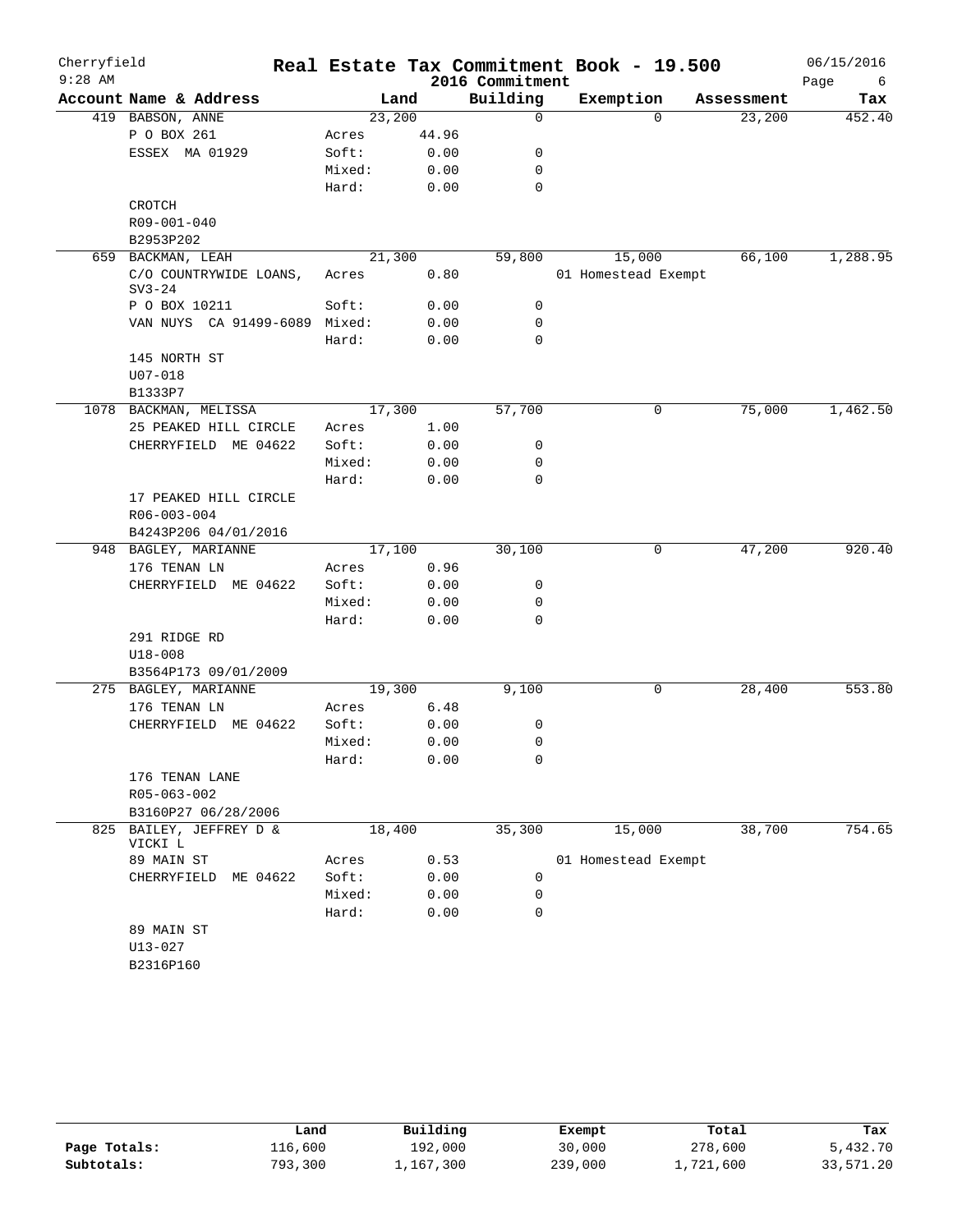| Cherryfield<br>$9:28$ AM |                                      |                 |              | 2016 Commitment  | Real Estate Tax Commitment Book - 19.500 |            | 06/15/2016<br>Page<br>7 |
|--------------------------|--------------------------------------|-----------------|--------------|------------------|------------------------------------------|------------|-------------------------|
|                          | Account Name & Address               |                 | Land         | Building         | Exemption                                | Assessment | Tax                     |
|                          | 121 BALL, DONNA C                    | 47,300          |              | 24,900           | $\Omega$                                 | 72,200     | 1,407.90                |
|                          | BALL, CHARLES G &<br>SAMUEL & DANIEL | Acres           | 40.00        |                  |                                          |            |                         |
|                          | 36 PLANTATION DRIVE<br>#203          | Soft:           | 0.00         | 0                |                                          |            |                         |
|                          | VERO BEACH FL 32966                  | Mixed:<br>Hard: | 0.00<br>0.00 | 0<br>$\Omega$    |                                          |            |                         |
|                          | 755 BLACKSWOODS RD                   |                 |              |                  |                                          |            |                         |
|                          | $R03 - 045$                          |                 |              |                  |                                          |            |                         |
|                          | B3243P208 01/30/2007                 |                 |              |                  |                                          |            |                         |
|                          | 114 BALLAM, DEVISEES OF<br>DEBORAH C |                 | 8,000        | 31,900           | 0                                        | 39,900     | 778.05                  |
|                          | C/O HITCHINGS, CHARLES<br>В          | Acres           | 0.40         |                  |                                          |            |                         |
|                          | 685 BLACK WOODS RD                   | Soft:           | 0.00         | 0                |                                          |            |                         |
|                          | CHERRYFIELD ME 04622                 | Mixed:          | 0.00         | 0                |                                          |            |                         |
|                          |                                      | Hard:           | 0.00         | 0                |                                          |            |                         |
|                          | 685 BLACKSWOODS RD<br>R03-038        |                 |              |                  |                                          |            |                         |
|                          | B3872P201 08/09/2012 B2725P46        |                 |              |                  |                                          |            |                         |
|                          | 532 BARBEE, LORI K                   | 66,100          |              | 91,600           | 15,000                                   | 142,700    | 2,782.65                |
|                          | BARBEE, KELLY J                      | Acres           | 84.25        |                  | 01 Homestead Exempt                      |            |                         |
|                          | 75 MILBRIDGE RD                      | Soft:           | 0.00         | 0                |                                          |            |                         |
|                          | CHERRYFIELD ME 04622                 | Mixed:<br>Hard: | 0.00<br>0.00 | $\mathbf 0$<br>0 |                                          |            |                         |
|                          | 75 MILBRIDGE RD                      |                 |              |                  |                                          |            |                         |
|                          | $U03 - 025$                          |                 |              |                  |                                          |            |                         |
|                          | B3808P244 01/03/2012                 |                 |              |                  |                                          |            |                         |
|                          | 522 BARBEE, KEVIN & PAMELA           | 23,900          |              | 78,200           | 15,000                                   | 87,100     | 1,698.45                |
|                          | 46 WILSON HILL RD                    | Acres           | 1.67         |                  | 01 Homestead Exempt                      |            |                         |
|                          | CHERRYFIELD ME 04622                 | Soft:           | 0.00         | 0                |                                          |            |                         |
|                          |                                      | Mixed:          | 0.00         | $\mathbf 0$      |                                          |            |                         |
|                          |                                      | Hard:           | 0.00         | 0                |                                          |            |                         |
|                          | 46 WILSON HILL RD                    |                 |              |                  |                                          |            |                         |
|                          | $U03 - 016$                          |                 |              |                  |                                          |            |                         |
|                          | B1244P230                            |                 |              |                  |                                          |            |                         |
|                          | 865 BARTLETT, DIANE M                | 18,700          |              | 93,700           | 0                                        | 112,400    | 2,191.80                |
|                          | 23 HORIZON LN                        | Acres           | 3.33         |                  |                                          |            |                         |
|                          | DEXTER ME 04930                      | Soft:           | 0.00         | 0                |                                          |            |                         |
|                          |                                      | Mixed:          | 0.00         | 0                |                                          |            |                         |
|                          |                                      | Hard:           | 0.00         | 0                |                                          |            |                         |
|                          | 42 WILLEY DISTRICT RD                |                 |              |                  |                                          |            |                         |
|                          | $U14 - 036$                          |                 |              |                  |                                          |            |                         |
|                          | B3780P193 09/30/2011                 |                 |              |                  |                                          |            |                         |
|                          | 930 BARTLETT, LILLIAN J              | 11,600          |              | 35,500           | 15,000                                   | 32,100     | 625.95                  |
|                          | 183 RIDGE ROAD                       | Acres           | 0.25         |                  | 01 Homestead Exempt                      |            |                         |
|                          | CHERRYFIELD ME 04622                 | Soft:           | 0.00         | $\mathbf 0$      |                                          |            |                         |
|                          |                                      | Mixed:          | 0.00         | 0                |                                          |            |                         |
|                          |                                      | Hard:           | 0.00         | 0                |                                          |            |                         |
|                          | 183 RIDGE RD                         |                 |              |                  |                                          |            |                         |
|                          | U17-011                              |                 |              |                  |                                          |            |                         |
|                          | B2246P234                            |                 |              |                  |                                          |            |                         |
|                          |                                      |                 |              |                  |                                          |            |                         |

|              | Land    | Building  | Exempt  | Total     | Tax       |
|--------------|---------|-----------|---------|-----------|-----------|
| Page Totals: | 175,600 | 355,800   | 45,000  | 486,400   | 9,484.80  |
| Subtotals:   | 968,900 | 1,523,100 | 284,000 | 2,208,000 | 43,056.00 |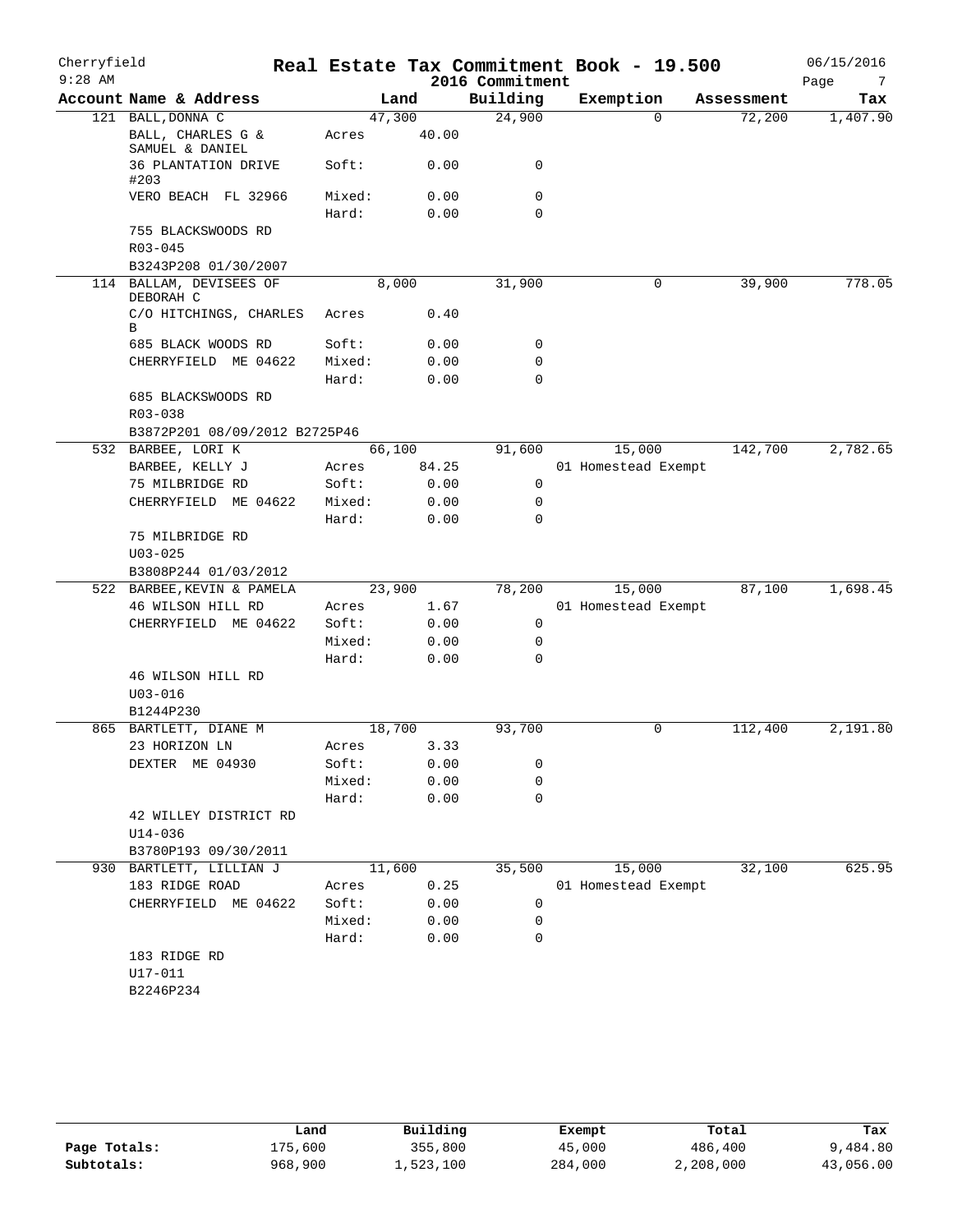| Cherryfield<br>$9:28$ AM |                                        |        |        | 2016 Commitment | Real Estate Tax Commitment Book - 19.500 |            | 06/15/2016<br>Page<br>8 |
|--------------------------|----------------------------------------|--------|--------|-----------------|------------------------------------------|------------|-------------------------|
|                          | Account Name & Address                 |        | Land   | Building        | Exemption                                | Assessment | Tax                     |
|                          | 648 BATTAGLIA, CONCETTA                | 82,300 |        | 80,500          | 15,000                                   | 147,800    | 2,882.10                |
|                          | P O BOX 215                            | Acres  | 131.25 |                 | 01 Homestead Exempt                      |            |                         |
|                          | CHERRYFIELD ME 04622                   | Soft:  | 0.00   | 0               |                                          |            |                         |
|                          |                                        | Mixed: | 0.00   | 0               |                                          |            |                         |
|                          |                                        | Hard:  | 0.00   | $\mathbf 0$     |                                          |            |                         |
|                          | 53 BIG ROCK LANE                       |        |        |                 |                                          |            |                         |
|                          | $U07 - 008$                            |        |        |                 |                                          |            |                         |
|                          | B2826P334                              |        |        |                 |                                          |            |                         |
|                          | 75 BATTAGLIA, JOSEPH &<br>CONCETTA     | 8,700  |        | $\mathbf 0$     | 0                                        | 8,700      | 169.65                  |
|                          | P O BOX 215                            | Acres  | 8.60   |                 |                                          |            |                         |
|                          | CHERRYFIELD<br>ME 04622                | Soft:  | 0.00   | 0               |                                          |            |                         |
|                          |                                        | Mixed: | 0.00   | $\mathbf 0$     |                                          |            |                         |
|                          |                                        | Hard:  | 0.00   | $\mathbf 0$     |                                          |            |                         |
|                          | BLACKSWOODS RD                         |        |        |                 |                                          |            |                         |
|                          | R03-002                                |        |        |                 |                                          |            |                         |
|                          | B2949P315 11/19/2004                   |        |        |                 |                                          |            |                         |
|                          | 765 BAUGHMAN, URSA                     | 14,600 |        | 95,100          | 15,000                                   | 94,700     | 1,846.65                |
|                          | 13 MAIN ST                             | Acres  | 0.26   |                 | 01 Homestead Exempt                      |            |                         |
|                          | CHERRYFIELD ME 04622                   | Soft:  | 0.00   | 0               |                                          |            |                         |
|                          |                                        | Mixed: | 0.00   | 0               |                                          |            |                         |
|                          |                                        | Hard:  | 0.00   | $\mathbf 0$     |                                          |            |                         |
|                          | 13 MAIN ST                             |        |        |                 |                                          |            |                         |
|                          | $U12 - 018$                            |        |        |                 |                                          |            |                         |
|                          | B3668P306 09/16/2010                   |        |        |                 |                                          |            |                         |
|                          | 623 BAYRD JR, CHARLES E                |        | 9,000  | $\mathbf 0$     | 0                                        | 9,000      | 175.50                  |
|                          | DONALD A BAYRD; RENA<br>HELEN KING     | Acres  | 1.25   |                 |                                          |            |                         |
|                          | 48 TUNK RD                             | Soft:  | 0.00   | 0               |                                          |            |                         |
|                          | STEUBEN ME 04680                       | Mixed: | 0.00   | $\mathbf 0$     |                                          |            |                         |
|                          |                                        | Hard:  | 0.00   | $\mathbf 0$     |                                          |            |                         |
|                          | 97 STILLWATER RD                       |        |        |                 |                                          |            |                         |
|                          | $U06 - 015$                            |        |        |                 |                                          |            |                         |
|                          | B3011P157 05/23/2005                   |        |        |                 |                                          |            |                         |
|                          | 628 BAYRD, DONALD A                    | 15,400 |        | 38,000          | 0                                        | 53,400     | 1,041.30                |
|                          | CHARLES E BAYRD JR;<br>RENA HELEN KING | Acres  | 0.70   |                 |                                          |            |                         |
|                          | 48 TUNK RD                             | Soft:  | 0.00   | 0               |                                          |            |                         |
|                          | STSEUBEN ME 04680                      | Mixed: | 0.00   | 0               |                                          |            |                         |
|                          |                                        | Hard:  | 0.00   | 0               |                                          |            |                         |
|                          | 95 STILLWATER RD                       |        |        |                 |                                          |            |                         |
|                          | $U06 - 019$                            |        |        |                 |                                          |            |                         |
|                          | B3011P157                              |        |        |                 |                                          |            |                         |
| 772                      | BAYRD, ROBERTA                         | 20,300 |        | 183,900         | 15,000                                   | 189,200    | 3,689.40                |
|                          | P O BOX 53                             | Acres  | 0.70   |                 | 01 Homestead Exempt                      |            |                         |
|                          | CHERRYFIELD ME 04622                   | Soft:  | 0.00   | 0               |                                          |            |                         |
|                          |                                        | Mixed: | 0.00   | 0               |                                          |            |                         |
|                          |                                        | Hard:  | 0.00   | 0               |                                          |            |                         |
|                          | 20 CAMPBELL HILL                       |        |        |                 |                                          |            |                         |
|                          | $U12 - 025$                            |        |        |                 |                                          |            |                         |
|                          | B3240P1 01/18/2007                     |        |        |                 |                                          |            |                         |
|                          |                                        |        |        |                 |                                          |            |                         |

|              | Land      | Building  | Exempt  | Total     | Tax       |
|--------------|-----------|-----------|---------|-----------|-----------|
| Page Totals: | 150,300   | 397,500   | 45,000  | 502,800   | 9,804.60  |
| Subtotals:   | 1,119,200 | 1,920,600 | 329,000 | 2,710,800 | 52,860.60 |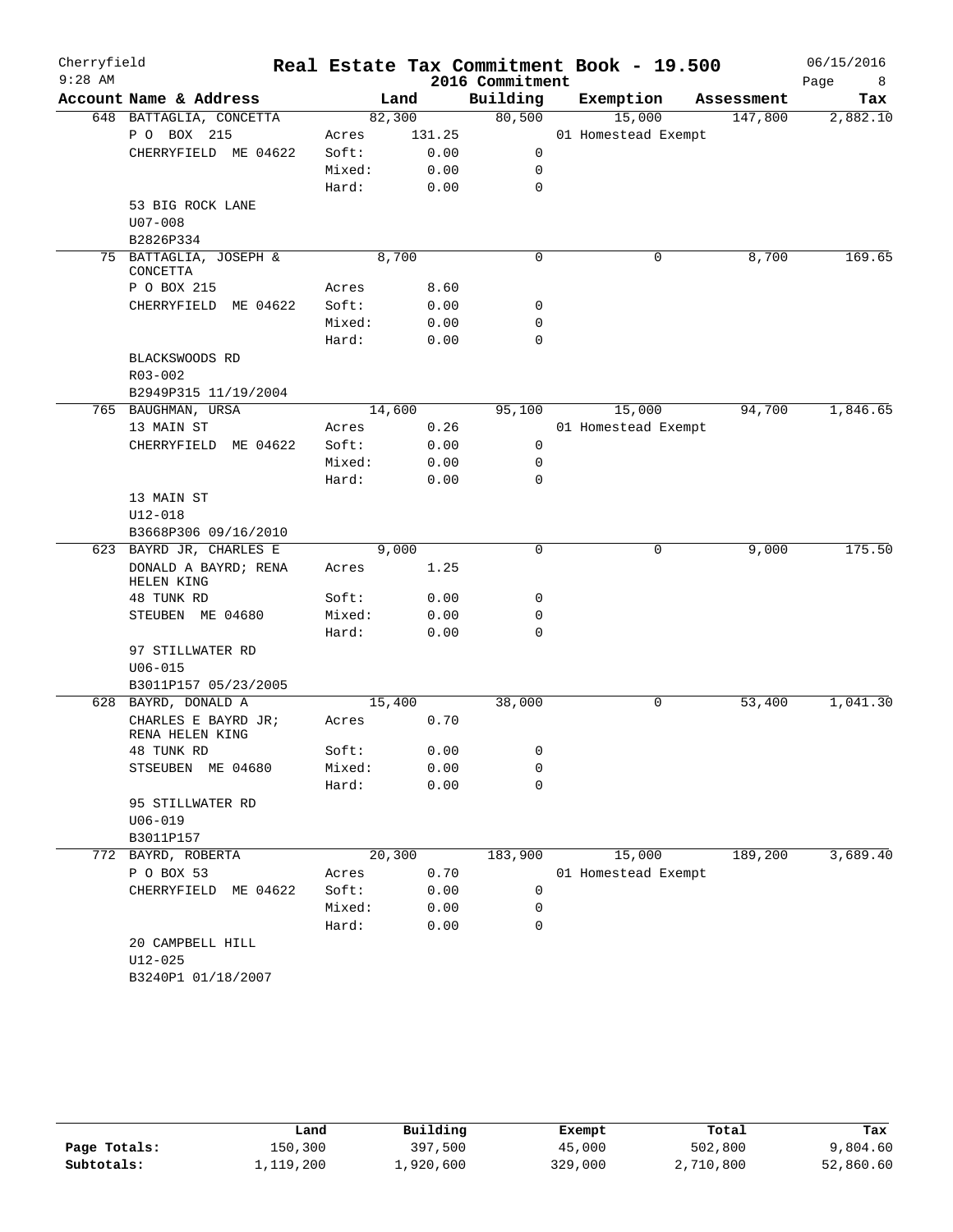| Cherryfield<br>$9:28$ AM |                         |        |           |                             | Real Estate Tax Commitment Book - 19.500 |            | 06/15/2016       |
|--------------------------|-------------------------|--------|-----------|-----------------------------|------------------------------------------|------------|------------------|
|                          | Account Name & Address  |        | Land      | 2016 Commitment<br>Building | Exemption                                | Assessment | Page<br>9<br>Tax |
|                          | 754 BCD INC             |        | 24,300    | 16,300                      | $\Omega$                                 | 40,600     | 791.70           |
|                          | 37 CHURCH ST            | Acres  | 4.00      |                             |                                          |            |                  |
|                          | CHERRYFIELD ME 04622    | Soft:  | 0.00      | 0                           |                                          |            |                  |
|                          |                         | Mixed: | 0.00      | $\mathbf 0$                 |                                          |            |                  |
|                          |                         |        |           |                             |                                          |            |                  |
|                          |                         | Hard:  | 0.00      | $\mathbf 0$                 |                                          |            |                  |
|                          | 37 CHURCH ST            |        |           |                             |                                          |            |                  |
|                          | U12-009                 |        |           |                             |                                          |            |                  |
|                          | B1812P100               |        |           |                             |                                          |            |                  |
|                          | 1074 BEAL JR, GEORGE    |        | 14,400    | 50,500                      | 0                                        | 64,900     | 1,265.55         |
|                          | 20 PEAKED HILL CIR      | Acres  | 1.00      |                             |                                          |            |                  |
|                          | CHERRYFIELD ME 04622    | Soft:  | 0.00      | 0                           |                                          |            |                  |
|                          |                         | Mixed: | 0.00      | 0                           |                                          |            |                  |
|                          |                         | Hard:  | 0.00      | $\mathbf 0$                 |                                          |            |                  |
|                          | 20 PEAKED HILL CIRCLE   |        |           |                             |                                          |            |                  |
|                          | R06-003-001             |        |           |                             |                                          |            |                  |
|                          | B2611P268               |        |           |                             |                                          |            |                  |
|                          | 1166 BEAL, BILLIE JEAN  |        | 0         | 12,900                      | 12,900                                   | 0          | 0.00             |
|                          | 24 Z<br>PARKER HILL     |        |           |                             | 01 Homestead Exempt                      |            |                  |
|                          | CHERRYFIELD ME 04622    |        |           |                             |                                          |            |                  |
|                          |                         |        |           |                             |                                          |            |                  |
|                          |                         |        |           |                             |                                          |            |                  |
|                          | 24 PARKER HILL TP       |        |           |                             |                                          |            |                  |
|                          | $U18 - 006 - 001 - 005$ |        |           |                             |                                          |            |                  |
| 937                      | BEAL, DAREN W           |        | 25,400    | 75,600                      | 0                                        | 101,000    | 1,969.50         |
|                          | P O BOX 321             | Acres  | 12.00     |                             |                                          |            |                  |
|                          |                         |        |           | 0                           |                                          |            |                  |
|                          | CHERRYFIELD ME 04622    | Soft:  | 0.00      |                             |                                          |            |                  |
|                          |                         | Mixed: | 0.00      | 0                           |                                          |            |                  |
|                          |                         | Hard:  | 0.00      | $\mathbf 0$                 |                                          |            |                  |
|                          | 34 MORSE LANE           |        |           |                             |                                          |            |                  |
|                          | $U17 - 018$             |        |           |                             |                                          |            |                  |
|                          | B3468P208 11/06/2008    |        |           |                             |                                          |            |                  |
|                          | 943 BEAL, FELICIA F     |        | 14,700    | 43,600                      | 0                                        | 58,300     | 1,136.85         |
|                          | PO BOX 152              | Acres  | 0.60      |                             |                                          |            |                  |
|                          | MILBRIDGE ME 04658      | Soft:  | 0.00      | 0                           |                                          |            |                  |
|                          |                         | Mixed: | 0.00      | 0                           |                                          |            |                  |
|                          |                         | Hard:  | 0.00      | 0                           |                                          |            |                  |
|                          | 296 RIDGE RD            |        |           |                             |                                          |            |                  |
|                          | $U18 - 004$             |        |           |                             |                                          |            |                  |
|                          | B3987P304 08/26/2013    |        |           |                             |                                          |            |                  |
| 1120                     | BEAL, JONATHAN S & LISA |        | 15,600    | 88,700                      | 15,000                                   | 89,300     | 1,741.35         |
|                          | Е                       |        |           |                             |                                          |            |                  |
|                          | 118 STILLWATER RD       | Acres  | 2.24      |                             | 01 Homestead Exempt                      |            |                  |
|                          | CHERRYFIELD ME 04622    | Soft:  | 0.00      | 0                           |                                          |            |                  |
|                          |                         | Mixed: | 0.00      | 0                           |                                          |            |                  |
|                          |                         | Hard:  | 0.00      | $\mathbf 0$                 |                                          |            |                  |
|                          | 118 STILLWATER RD       |        |           |                             |                                          |            |                  |
|                          | $U06 - 017 - 001$       |        |           |                             |                                          |            |                  |
|                          | B2165P129               |        |           |                             |                                          |            |                  |
|                          | 252 BEAL, LOWELL        |        | 14,600    | 43,200                      | 0                                        | 57,800     | 1,127.10         |
|                          | 317 WILLEY DISTRICT RD  | Acres  | 1.26      |                             |                                          |            |                  |
|                          | CHERRYFIELD<br>ME 04622 | Soft:  | 0.00      | 0                           |                                          |            |                  |
|                          |                         |        |           |                             |                                          |            |                  |
|                          |                         | Mixed: | 0.00      | 0                           |                                          |            |                  |
|                          |                         | Hard:  | 0.00      | 0                           |                                          |            |                  |
|                          | 317 WILLEY DISTRICT RD  |        |           |                             |                                          |            |                  |
|                          | $R05 - 045$             |        |           |                             |                                          |            |                  |
|                          | B2530P230               |        |           |                             |                                          |            |                  |
|                          |                         |        |           |                             |                                          |            |                  |
|                          |                         |        |           |                             |                                          |            |                  |
|                          |                         | Land   | Building  |                             | Exempt                                   | Total      | Tax              |
| Page Totals:             | 109,000                 |        | 330,800   |                             | 27,900                                   | 411,900    | 8,032.05         |
| Subtotals:               | 1,228,200               |        | 2,251,400 |                             | 356,900                                  | 3,122,700  | 60,892.65        |
|                          |                         |        |           |                             |                                          |            |                  |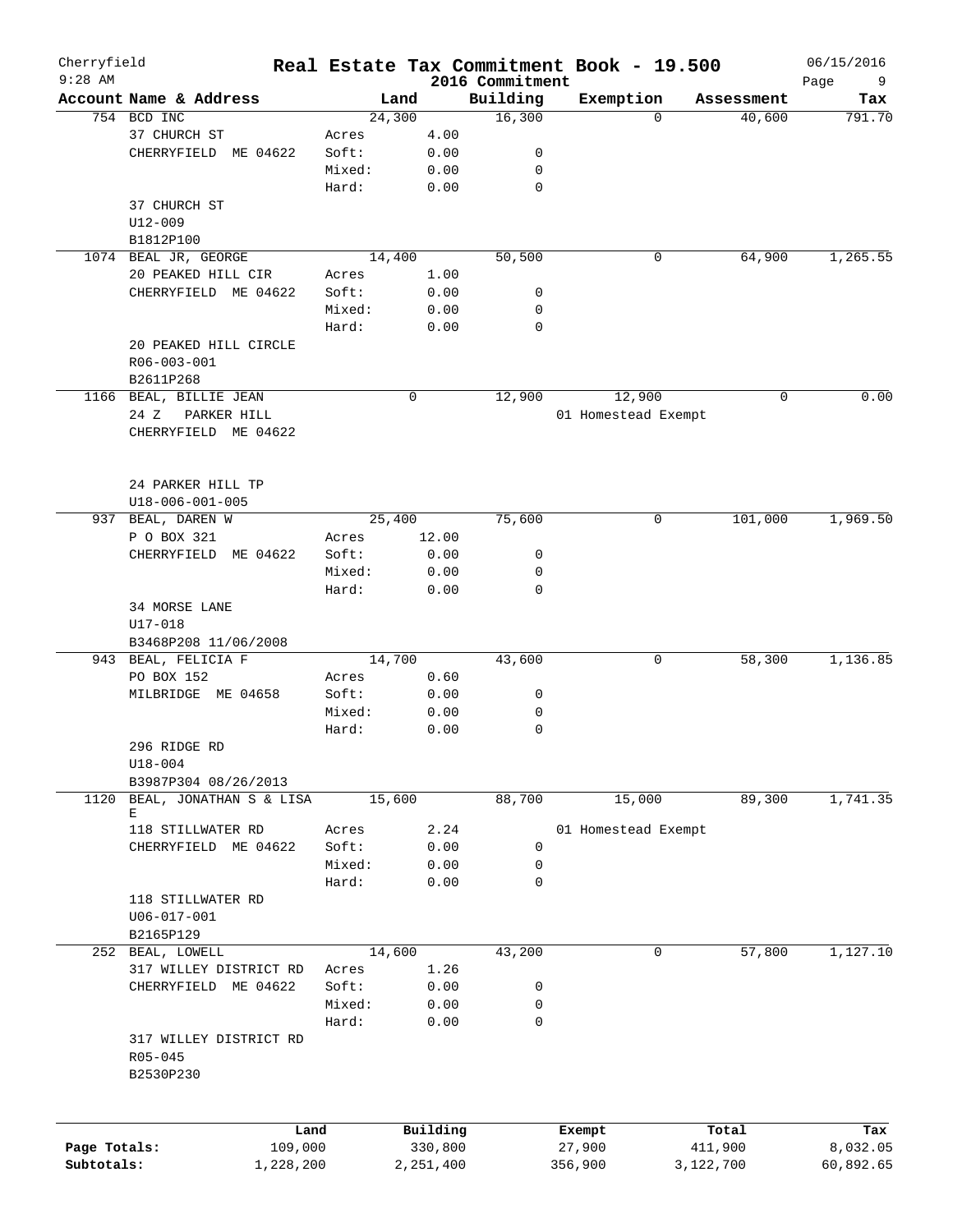| Cherryfield<br>$9:28$ AM |                             |        |      | 2016 Commitment | Real Estate Tax Commitment Book - 19.500 |            | 06/15/2016<br>Page<br>10 |
|--------------------------|-----------------------------|--------|------|-----------------|------------------------------------------|------------|--------------------------|
|                          | Account Name & Address      | Land   |      | Building        | Exemption                                | Assessment | Tax                      |
|                          | 753 BEAL, ROBERT            | 23,300 |      | 53,100          | $\Omega$                                 | 76,400     | 1,489.80                 |
|                          | 28 CHURCH ST                | Acres  | 1.31 |                 |                                          |            |                          |
|                          | CHERRYFIELD ME 04622        | Soft:  | 0.00 | 0               |                                          |            |                          |
|                          |                             | Mixed: | 0.00 | 0               |                                          |            |                          |
|                          |                             | Hard:  | 0.00 | 0               |                                          |            |                          |
|                          | 28 CHURCH ST                |        |      |                 |                                          |            |                          |
|                          | $U12 - 008$                 |        |      |                 |                                          |            |                          |
|                          | B3676P200 10/05/2010        |        |      |                 |                                          |            |                          |
|                          | 949 BEAL, RYAN M            | 15,000 |      | 25,300          | 15,000                                   | 25,300     | 493.35                   |
|                          | 281 RIDGE RD                | Acres  | 0.85 |                 | 01 Homestead Exempt                      |            |                          |
|                          | CHERRYFIELD ME 04622        | Soft:  | 0.00 | $\mathsf{O}$    |                                          |            |                          |
|                          |                             | Mixed: | 0.00 | 0               |                                          |            |                          |
|                          |                             | Hard:  | 0.00 | 0               |                                          |            |                          |
|                          | 281 RIDGE RD                |        |      |                 |                                          |            |                          |
|                          | $U18 - 009$                 |        |      |                 |                                          |            |                          |
|                          | B3377P269 01/31/2008        |        |      |                 |                                          |            |                          |
| 1137                     | BEAL, SALLY J               | 17,700 |      | 89,700          | 15,000                                   | 92,400     | 1,801.80                 |
|                          | P O BOX 31                  | Acres  | 1.70 |                 | 01 Homestead Exempt                      |            |                          |
|                          | CHERRYFIELD ME 04622        | Soft:  | 0.00 | 0               |                                          |            |                          |
|                          |                             | Mixed: | 0.00 | 0               |                                          |            |                          |
|                          |                             | Hard:  | 0.00 | 0               |                                          |            |                          |
|                          | 80 NORTH ST                 |        |      |                 |                                          |            |                          |
|                          | U05-007-001                 |        |      |                 |                                          |            |                          |
|                          | B2252P52                    |        |      |                 |                                          |            |                          |
|                          | 1004 BEAL, SHAWN A          | 17,300 |      | 68,700          | 0                                        | 86,000     | 1,677.00                 |
|                          | 445 RIDGE RD                | Acres  | 1.00 |                 |                                          |            |                          |
|                          | CHERRYFIELD ME 04622        | Soft:  | 0.00 | 0               |                                          |            |                          |
|                          |                             | Mixed: | 0.00 | 0<br>0          |                                          |            |                          |
|                          |                             | Hard:  | 0.00 |                 |                                          |            |                          |
|                          | 445 RIDGE RD<br>U19-008-003 |        |      |                 |                                          |            |                          |
|                          | B2823P212                   |        |      |                 |                                          |            |                          |
|                          | 1143 BEAL, SPENCER & MONA   |        | 0    | 18,400          | 0                                        | 18,400     | 358.80                   |
|                          | 460 EAST SIDE RD            |        |      |                 |                                          |            |                          |
|                          | ADDISON ME 04606            |        |      |                 |                                          |            |                          |
|                          |                             |        |      |                 |                                          |            |                          |
|                          |                             |        |      |                 |                                          |            |                          |
|                          | SCHOODIC LAKE<br>R06-007-B1 |        |      |                 |                                          |            |                          |
|                          | 770 BEAL, TROY D & SEANA M  | 16,500 |      | 101,900         | $\mathbf 0$                              | 118,400    | 2,308.80                 |
|                          | P O BOX 533                 | Acres  | 0.38 |                 |                                          |            |                          |
|                          | MILBRIDGE ME 04658          | Soft:  | 0.00 | 0               |                                          |            |                          |
|                          |                             | Mixed: | 0.00 | 0               |                                          |            |                          |
|                          |                             | Hard:  | 0.00 | 0               |                                          |            |                          |
|                          | 12 CAMPBELL HILL            |        |      |                 |                                          |            |                          |
|                          | $U12 - 023$                 |        |      |                 |                                          |            |                          |
|                          | B3572P266 09/24/2009        |        |      |                 |                                          |            |                          |
|                          | 37 BEAL, DWAIN & JOANNE     | 9,000  |      | $\mathbf 0$     | 0                                        | 9,000      | 175.50                   |
|                          | 332 NO MAIN ST              | Acres  | 6.60 |                 |                                          |            |                          |
|                          | MILBRIDGE ME 04658          | Soft:  | 0.00 | 0               |                                          |            |                          |
|                          |                             | Mixed: | 0.00 | 0               |                                          |            |                          |
|                          |                             | Hard:  | 0.00 | 0               |                                          |            |                          |
|                          | MILBRIDGE RD                |        |      |                 |                                          |            |                          |
|                          | R01-025                     |        |      |                 |                                          |            |                          |
|                          |                             |        |      |                 |                                          |            |                          |
|                          |                             |        |      |                 |                                          |            |                          |
|                          |                             |        |      |                 |                                          |            |                          |
|                          |                             |        |      |                 |                                          |            |                          |

|              | Land      | Building  | Exempt  | Total     | Tax       |
|--------------|-----------|-----------|---------|-----------|-----------|
| Page Totals: | 98,800    | 357,100   | 30,000  | 425,900   | 8,305.05  |
| Subtotals:   | 1,327,000 | 2,608,500 | 386,900 | 3,548,600 | 69,197.70 |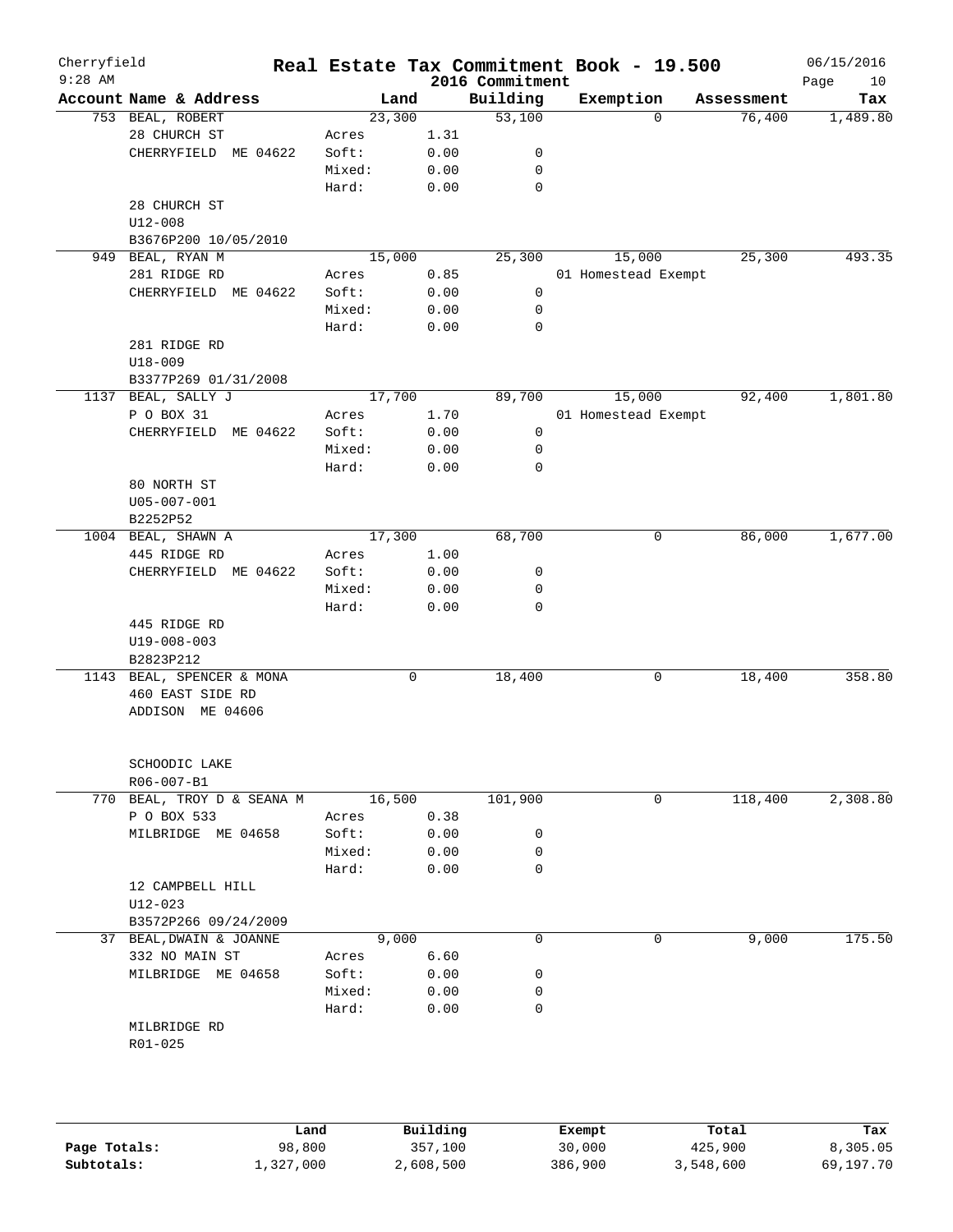| Cherryfield<br>$9:28$ AM |                                                |                 |        |              | 2016 Commitment            | Real Estate Tax Commitment Book - 19.500 |          |            | 06/15/2016<br>Page<br>11 |
|--------------------------|------------------------------------------------|-----------------|--------|--------------|----------------------------|------------------------------------------|----------|------------|--------------------------|
|                          | Account Name & Address                         |                 | Land   |              | Building                   | Exemption                                |          | Assessment | Tax                      |
|                          | 222 BEERS, TRACY D (HEIRS<br>OF)               |                 | 7,700  |              | $\Omega$                   |                                          | $\Omega$ | 7,700      | 150.15                   |
|                          | C/O PATRICIA S HANCOCK                         | Acres           |        | 0.79         |                            |                                          |          |            |                          |
|                          | 16521 WARWICK BLVD APT<br>19                   | Soft:           |        | 0.00         | 0                          |                                          |          |            |                          |
|                          | NEWPORT NEWS VA 23608                          | Mixed:<br>Hard: |        | 0.00<br>0.00 | $\mathbf 0$<br>$\mathbf 0$ |                                          |          |            |                          |
|                          | WILLEY DISTRICT RD<br>R05-021<br>B474P386      |                 |        |              |                            |                                          |          |            |                          |
|                          | 447 BELLEFLEUR, STEPHEN &<br>SUSAN B           |                 | 15,700 |              | $\mathbf 0$                |                                          | 0        | 15,700     | 306.15                   |
|                          | 65 FARMHOLME RD                                | Acres           |        | 11.20        |                            |                                          |          |            |                          |
|                          | STONINGTON CT 06378                            | Soft:           |        | 0.00         | 0                          |                                          |          |            |                          |
|                          |                                                | Mixed:          |        | 0.00         | $\mathbf 0$                |                                          |          |            |                          |
|                          |                                                | Hard:           |        | 0.00         | $\mathbf 0$                |                                          |          |            |                          |
|                          | NORTH MAIN ST<br>R10-002-022<br>B1671P79       |                 |        |              |                            |                                          |          |            |                          |
|                          | 542 BENZAIA, NADINE M                          |                 | 7,700  |              | $\mathbf 0$                |                                          | 0        | 7,700      | 150.15                   |
|                          | CRISALL, SANTA                                 | Acres           |        | 2.00         |                            |                                          |          |            |                          |
|                          | 26 BEECH ST                                    | Soft:           |        | 0.00         | $\mathbf 0$                |                                          |          |            |                          |
|                          | GREENFIELD MA 01301                            | Mixed:          |        | 0.00         | 0                          |                                          |          |            |                          |
|                          |                                                | Hard:           |        | 0.00         | $\mathbf 0$                |                                          |          |            |                          |
|                          | BLACKSWOODS RD<br>$U08 - 006 - 002$            |                 |        |              |                            |                                          |          |            |                          |
|                          | B3338P267 09/26/2007                           |                 |        |              |                            |                                          |          |            |                          |
|                          | 975 BENZAIA, NADINE M                          |                 | 15,000 |              | 30,100                     |                                          | 0        | 45,100     | 879.45                   |
|                          | CRISALL, SANTA                                 | Acres           |        | 2.00         |                            |                                          |          |            |                          |
|                          | 36 BEECH ST                                    | Soft:           |        | 0.00         | 0                          |                                          |          |            |                          |
|                          | GREENFIELD MA 01301                            | Mixed:          |        | 0.00         | 0                          |                                          |          |            |                          |
|                          |                                                | Hard:           |        | 0.00         | $\mathbf 0$                |                                          |          |            |                          |
|                          | 22 HUNTER LANE                                 |                 |        |              |                            |                                          |          |            |                          |
|                          | $U08 - 006 - 001$                              |                 |        |              |                            |                                          |          |            |                          |
|                          | B3338P267 10/02/2007<br>462 BIGWOOD, JAMES B - |                 | 16,200 |              | $\mathbf 0$                |                                          | 0        | 16,200     | 315.90                   |
|                          | TRUSTEE<br>JAMES B BIGWOOD LIVING              | Acres           |        | 45.60        |                            |                                          |          |            |                          |
|                          | TRUST                                          |                 |        |              |                            |                                          |          |            |                          |
|                          | P O BOX 342                                    | Soft:           |        | 0.00         | $\mathbf 0$                |                                          |          |            |                          |
|                          | WINCHENDON MA 01475                            | Mixed:          |        | 0.00         | $\mathbf 0$                |                                          |          |            |                          |
|                          |                                                | Hard:           |        | 0.00         | $\mathbf 0$                |                                          |          |            |                          |
|                          | CROTCH                                         |                 |        |              |                            |                                          |          |            |                          |
|                          | R10-012                                        |                 |        |              |                            |                                          |          |            |                          |
|                          | B3401P163<br>104 BIRDSALL, CHARLES W &         |                 | 31,800 |              | $\mathbf 0$                |                                          | 0        | 31,800     | 620.10                   |
|                          | KATHLEEN M                                     |                 |        |              |                            |                                          |          |            |                          |
|                          | 1166 US HIGHWAY 1 SUITE Acres<br>Α             |                 |        | 15.00        |                            |                                          |          |            |                          |
|                          | HANCOCK ME 04640                               | Soft:           |        | 0.00         | $\mathbf 0$                |                                          |          |            |                          |
|                          |                                                | Mixed:          |        | 0.00         | $\mathbf 0$                |                                          |          |            |                          |
|                          |                                                | Hard:           |        | 0.00         | $\mathbf 0$                |                                          |          |            |                          |
|                          | OFF ROUTE 182                                  |                 |        |              |                            |                                          |          |            |                          |
|                          | R03-028-001                                    |                 |        |              |                            |                                          |          |            |                          |
|                          | B3249P21 02/12/2007                            |                 |        |              |                            |                                          |          |            |                          |

|              | Land      | Building  | Exempt  | Total     | Tax       |
|--------------|-----------|-----------|---------|-----------|-----------|
| Page Totals: | 94,100    | 30,100    |         | 124,200   | 2,421.90  |
| Subtotals:   | 1,421,100 | 2,638,600 | 386,900 | 3,672,800 | 71,619.60 |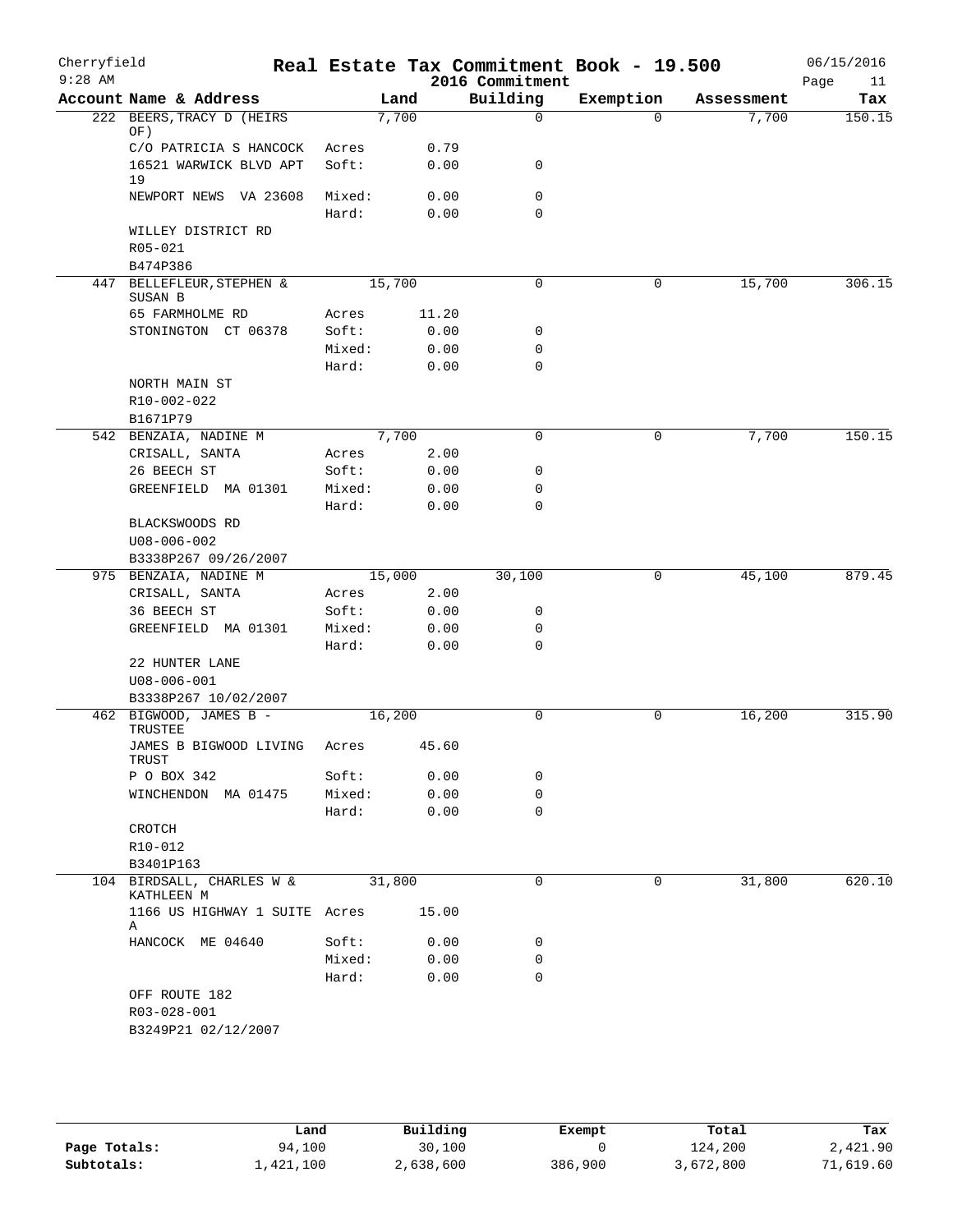| Cherryfield<br>$9:28$ AM |                                           |        |           |                             | Real Estate Tax Commitment Book - 19.500 |           |            | 06/15/2016        |
|--------------------------|-------------------------------------------|--------|-----------|-----------------------------|------------------------------------------|-----------|------------|-------------------|
|                          | Account Name & Address                    |        | Land      | 2016 Commitment<br>Building | Exemption                                |           | Assessment | Page<br>12<br>Tax |
|                          | 1180 BISHOP, CYNTHIA F                    | 13,900 |           | 0                           |                                          | $\Omega$  | 13,900     | 271.05            |
|                          | 15125 WILLOWDALE RD                       | Acres  | 5.00      |                             |                                          |           |            |                   |
|                          | TAMPA FL 33625                            | Soft:  | 0.00      | 0                           |                                          |           |            |                   |
|                          |                                           | Mixed: | 0.00      | 0                           |                                          |           |            |                   |
|                          |                                           | Hard:  | 0.00      | 0                           |                                          |           |            |                   |
|                          | SPRAGUE FALLS RD                          |        |           |                             |                                          |           |            |                   |
|                          |                                           |        |           |                             |                                          |           |            |                   |
|                          | R03-053-003                               |        |           |                             |                                          |           |            |                   |
|                          | B2839P61                                  |        |           |                             |                                          |           |            |                   |
| 77                       | BISHOP, JEFFREY T                         | 21,400 |           | 64,500                      | 15,000                                   |           | 70,900     | 1,382.55          |
|                          | 315 BLACKSWOODS RD                        | Acres  | 5.10      |                             | 01 Homestead Exempt                      |           |            |                   |
|                          | CHERRYFIELD ME 04622                      | Soft:  | 0.00      | 0                           |                                          |           |            |                   |
|                          |                                           | Mixed: | 0.00      | 0                           |                                          |           |            |                   |
|                          |                                           | Hard:  | 0.00      | $\mathbf 0$                 |                                          |           |            |                   |
|                          | 315 BLACKSWOODS RD                        |        |           |                             |                                          |           |            |                   |
|                          | R03-004                                   |        |           |                             |                                          |           |            |                   |
|                          | B3030P94 07/12/2005                       |        |           |                             |                                          |           |            |                   |
|                          | 197 BISHOP, JUANITA                       | 37,000 |           | 38,200                      |                                          | 0         | 75,200     | 1,466.40          |
|                          | 250 NORTH MAIN ST                         | Acres  | 27.00     |                             |                                          |           |            |                   |
|                          | CHERRYFIELD ME 06422                      | Soft:  | 0.00      | 0                           |                                          |           |            |                   |
|                          |                                           | Mixed: | 0.00      | 0                           |                                          |           |            |                   |
|                          |                                           | Hard:  | 0.00      | 0                           |                                          |           |            |                   |
|                          | 250 NORTH MAIN ST                         |        |           |                             |                                          |           |            |                   |
|                          |                                           |        |           |                             |                                          |           |            |                   |
|                          | $R04 - 043$                               |        |           |                             |                                          |           |            |                   |
|                          | B4096P159 09/22/2014                      |        |           |                             |                                          |           |            |                   |
|                          | 872 BISSONNETTE, WILLIAM P                | 28,900 |           | 46,000                      | 15,000                                   |           | 59,900     | 1,168.05          |
|                          | BISSONNETTE, SUZANNE S                    | Acres  | 13.00     |                             | 01 Homestead Exempt                      |           |            |                   |
|                          | 240 Main St                               | Soft:  | 0.00      | 0                           |                                          |           |            |                   |
|                          | Cherryfield ME 04622                      | Mixed: | 0.00      | 0                           |                                          |           |            |                   |
|                          |                                           | Hard:  | 0.00      | 0                           |                                          |           |            |                   |
|                          | 240 MAIN ST                               |        |           |                             |                                          |           |            |                   |
|                          | $U15 - 002$                               |        |           |                             |                                          |           |            |                   |
|                          | B3595P15 12/14/2009                       |        |           |                             |                                          |           |            |                   |
|                          | 208 BLACKBURN, CHRISTINE L                | 14,800 |           | 59,900                      | 15,000                                   |           | 59,700     | 1,164.15          |
|                          | 570 CHERRYFIELD STRETCH Acres             |        | 1.30      |                             | 01 Homestead Exempt                      |           |            |                   |
|                          | CHERRYFIELD ME 04622                      | Soft:  | 0.00      | 0                           |                                          |           |            |                   |
|                          |                                           | Mixed: | 0.00      | 0                           |                                          |           |            |                   |
|                          |                                           | Hard:  | 0.00      | 0                           |                                          |           |            |                   |
|                          |                                           |        |           |                             |                                          |           |            |                   |
|                          | 570 CHERRYFIELD STRETCH                   |        |           |                             |                                          |           |            |                   |
|                          | $R05 - 008$                               |        |           |                             |                                          |           |            |                   |
|                          | B2468P79                                  |        |           |                             |                                          |           |            |                   |
|                          | 1132 BLACKBURN, JERRY                     | 16,700 |           | 0                           |                                          | 0         | 16,700     | 325.65            |
|                          | 1 MILL RIVER RD                           | Acres  | 13.00     |                             |                                          |           |            |                   |
|                          | HARRINGTON ME 04643                       | Soft:  | 0.00      | 0                           |                                          |           |            |                   |
|                          |                                           | Mixed: | 0.00      | 0                           |                                          |           |            |                   |
|                          |                                           | Hard:  | 0.00      | 0                           |                                          |           |            |                   |
|                          | WILLEY DISTRICT RD                        |        |           |                             |                                          |           |            |                   |
|                          | R05-041                                   |        |           |                             |                                          |           |            |                   |
|                          | B3980P190 08/01/2013 B1631P123 04/06/1990 |        |           |                             |                                          |           |            |                   |
|                          | 226 BLACKBURN, JERRY                      | 20,700 |           | 33,000                      |                                          | 0         | 53,700     | 1,047.15          |
|                          | 1 MILL RIVER RD                           | Acres  | 6.80      |                             |                                          |           |            |                   |
|                          | HARRINGTON ME 04643                       | Soft:  | 0.00      | 0                           |                                          |           |            |                   |
|                          |                                           |        |           |                             |                                          |           |            |                   |
|                          |                                           | Mixed: | 0.00      | 0                           |                                          |           |            |                   |
|                          |                                           | Hard:  | 0.00      | $\mathbf 0$                 |                                          |           |            |                   |
|                          | 611 WILLEY DISTRICT RD                    |        |           |                             |                                          |           |            |                   |
|                          | R05-024                                   |        |           |                             |                                          |           |            |                   |
|                          | B3398P306 04/14/2008                      |        |           |                             |                                          |           |            |                   |
|                          |                                           |        |           |                             |                                          |           |            |                   |
|                          |                                           |        |           |                             |                                          |           |            |                   |
|                          |                                           | Land   | Building  |                             | Exempt                                   |           | Total      | Tax               |
| Page Totals:             | 153,400                                   |        | 241,600   |                             | 45,000                                   |           | 350,000    | 6,825.00          |
| Subtotals:               | 1,574,500                                 |        | 2,880,200 |                             | 431,900                                  | 4,022,800 |            | 78,444.60         |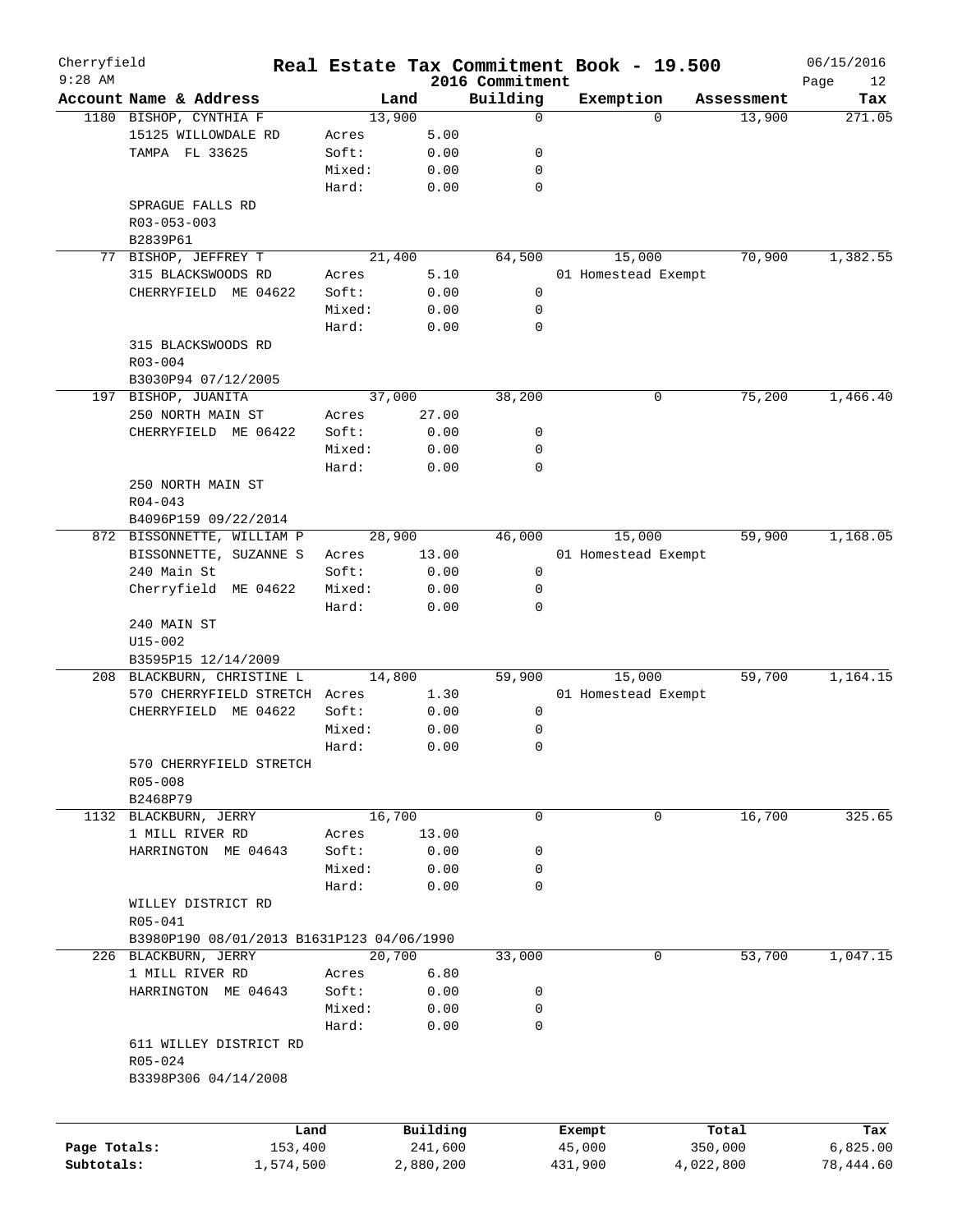| Cherryfield<br>$9:28$ AM |                             |        |           | 2016 Commitment | Real Estate Tax Commitment Book - 19.500 |            | 06/15/2016<br>Page<br>13 |
|--------------------------|-----------------------------|--------|-----------|-----------------|------------------------------------------|------------|--------------------------|
|                          | Account Name & Address      | Land   |           | Building        | Exemption                                | Assessment | Tax                      |
|                          | 1087 BLACKBURN, JERRY       | 15,600 |           | 22,900          | $\Omega$                                 | 38,500     | 750.75                   |
|                          | 1 MILL RIVER RD             | Acres  | 3.00      |                 |                                          |            |                          |
|                          | HARRINGTON ME 04643         | Soft:  | 0.00      | 0               |                                          |            |                          |
|                          |                             | Mixed: | 0.00      | 0               |                                          |            |                          |
|                          |                             | Hard:  | 0.00      | 0               |                                          |            |                          |
|                          | 37 TENAN LANE               |        |           |                 |                                          |            |                          |
|                          | R05-053-003                 |        |           |                 |                                          |            |                          |
|                          | B3644P272                   |        |           |                 |                                          |            |                          |
|                          | 200 BLACKBURN, JERRY        | 1,100  |           | $\mathbf 0$     | 0                                        | 1,100      | 21.45                    |
|                          | 1 MILL RIVER RD             | Acres  | 0.24      |                 |                                          |            |                          |
|                          | HARRINGTON ME 04643         | Soft:  | 0.00      | 0               |                                          |            |                          |
|                          |                             | Mixed: | 0.00      | 0               |                                          |            |                          |
|                          |                             |        |           | 0               |                                          |            |                          |
|                          |                             | Hard:  | 0.00      |                 |                                          |            |                          |
|                          | R05-001                     |        |           |                 |                                          |            |                          |
|                          |                             |        |           |                 |                                          |            |                          |
|                          | B3406P262 05/05/2008        |        |           |                 |                                          |            |                          |
|                          | 1077 BLACKBURN, JERRY J     | 14,600 |           | 35,200          | 0                                        | 49,800     | 971.10                   |
|                          | 1 MILL RIVER RD             | Acres  | 1.35      |                 |                                          |            |                          |
|                          | HARRINGTON ME 04643         | Soft:  | 0.00      | 0               |                                          |            |                          |
|                          |                             | Mixed: | 0.00      | 0               |                                          |            |                          |
|                          |                             | Hard:  | 0.00      | 0               |                                          |            |                          |
|                          | 21 PEAKED HILL CIRCLE       |        |           |                 |                                          |            |                          |
|                          | $R06 - 003 - 003$           |        |           |                 |                                          |            |                          |
|                          | B3603P214 01/15/2010        |        |           |                 |                                          |            |                          |
|                          | 1075 BLACKBURN, JERRY J     | 16,900 |           | 37,800          | 0                                        | 54,700     | 1,066.65                 |
|                          | 1 MILL RIVER RD             | Acres  | 1.28      |                 |                                          |            |                          |
|                          | HARRINGTON ME 04643         | Soft:  | 0.00      | 0               |                                          |            |                          |
|                          |                             | Mixed: | 0.00      | 0               |                                          |            |                          |
|                          |                             | Hard:  | 0.00      | 0               |                                          |            |                          |
|                          | 24 PEAKED HILL CIRCLE       |        |           |                 |                                          |            |                          |
|                          | R06-003-002                 |        |           |                 |                                          |            |                          |
|                          | B3787P278 10/21/2011        |        |           |                 |                                          |            |                          |
|                          | 98 BLADEN, ASHBY DAVIDSON   | 22,500 |           | 22,400          | 15,000                                   | 29,900     | 583.05                   |
|                          | P O BOX 477                 | Acres  | 15.00     |                 | 01 Homestead Exempt                      |            |                          |
|                          | ME 04622<br>CHERRYFIELD     | Soft:  | 0.00      | 0               |                                          |            |                          |
|                          |                             | Mixed: | 0.00      | 0               |                                          |            |                          |
|                          |                             | Hard:  | 0.00      | 0               |                                          |            |                          |
|                          | 466 BLACKSWOODS RD          |        |           |                 |                                          |            |                          |
|                          | $R03 - 023$                 |        |           |                 |                                          |            |                          |
|                          | B3689P180 11/13/2010        |        |           |                 |                                          |            |                          |
|                          | 1024 BLADEN, ASHBY DAVIDSON | 6,700  |           | 0               | 0                                        | 6,700      | 130.65                   |
|                          | P O BOX 477                 | Acres  | 0.60      |                 |                                          |            |                          |
|                          | CHERRYFIELD<br>ME 04622     | Soft:  | 0.00      | 0               |                                          |            |                          |
|                          |                             | Mixed: | 0.00      | 0               |                                          |            |                          |
|                          |                             | Hard:  | 0.00      | 0               |                                          |            |                          |
|                          | BLACKSWOODS RD              |        |           |                 |                                          |            |                          |
|                          | R03-024                     |        |           |                 |                                          |            |                          |
|                          | B3689P180 11/13/2010        |        |           |                 |                                          |            |                          |
| 187                      | BOROWSKI, EDWARD            | 31,200 |           | 22,900          | 0                                        | 54,100     | 1,054.95                 |
|                          | 5480 N BENTLEY DR           | Acres  | 25.00     |                 |                                          |            |                          |
|                          | RIMROCK AZ 86335            | Soft:  | 0.00      | 0               |                                          |            |                          |
|                          |                             | Mixed: | 0.00      | 0               |                                          |            |                          |
|                          |                             | Hard:  | 0.00      | $\mathbf 0$     |                                          |            |                          |
|                          | 30 BUTLER RD                |        |           |                 |                                          |            |                          |
|                          |                             |        |           |                 |                                          |            |                          |
|                          | R04-035                     |        |           |                 |                                          |            |                          |
|                          | B777P220                    |        |           |                 |                                          |            |                          |
|                          |                             |        |           |                 |                                          |            |                          |
|                          |                             | Land   | Building  |                 |                                          |            | Tax                      |
| Page Totals:             | 108,600                     |        | 141,200   |                 | Exempt                                   | Total      |                          |
| Subtotals:               |                             |        |           |                 | 15,000                                   | 234,800    | 4,578.60                 |
|                          | 1,683,100                   |        | 3,021,400 |                 | 446,900                                  | 4,257,600  | 83,023.20                |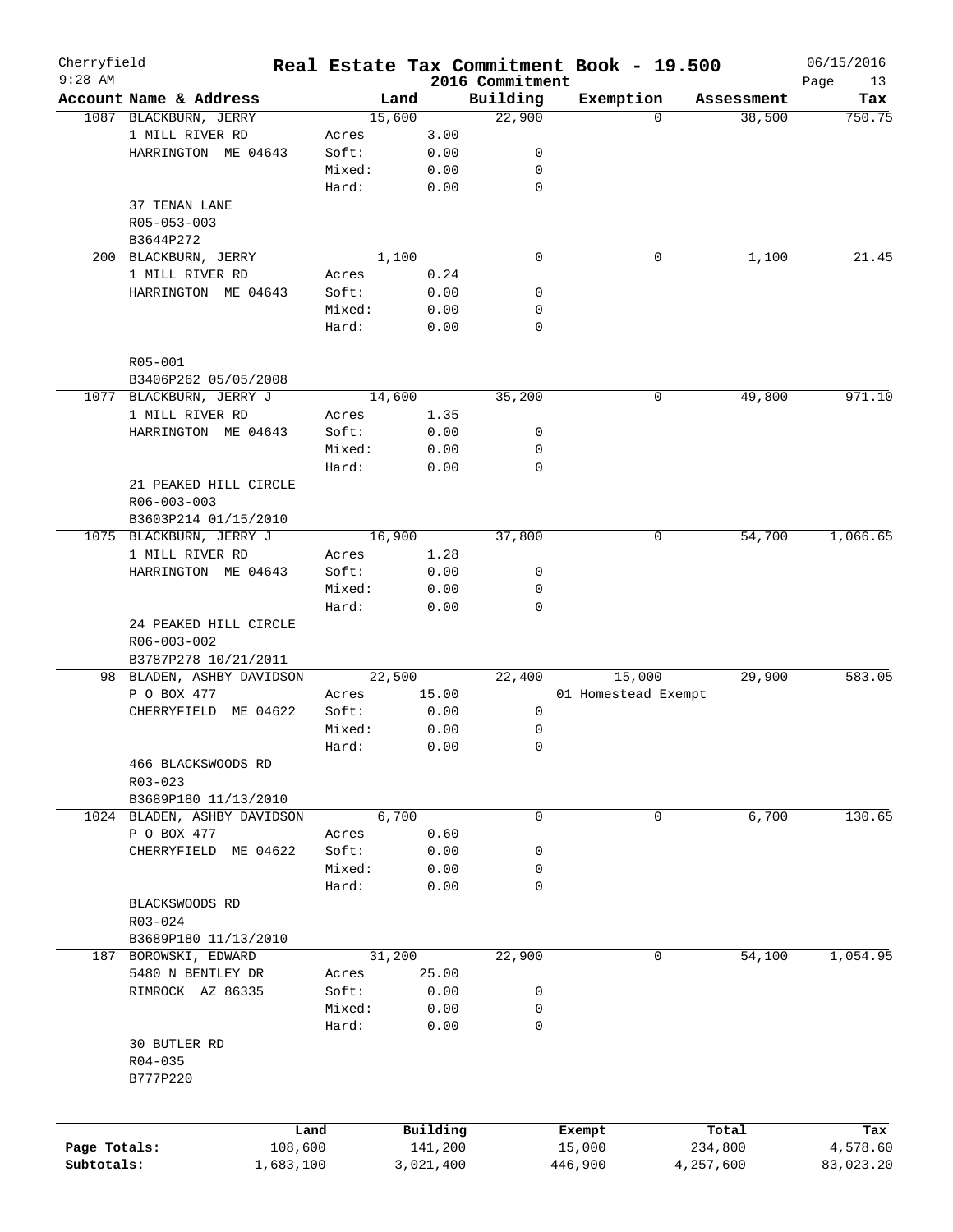| Cherryfield |                                            |        |       |                 | Real Estate Tax Commitment Book - 19.500 |            | 06/15/2016 |
|-------------|--------------------------------------------|--------|-------|-----------------|------------------------------------------|------------|------------|
| $9:28$ AM   |                                            |        |       | 2016 Commitment |                                          |            | Page<br>14 |
|             | Account Name & Address                     |        | Land  | Building        | Exemption                                | Assessment | Tax        |
|             | 167 BOWMAN, TIMOTHY L                      | 34,100 |       | 10,800          | $\overline{0}$                           | 44,900     | 875.55     |
|             | 359 MAPLE ST                               | Acres  | 29.00 |                 |                                          |            |            |
|             | FARMINGDALE ME 04344                       | Soft:  | 0.00  | 0               |                                          |            |            |
|             |                                            | Mixed: | 0.00  | 0               |                                          |            |            |
|             |                                            | Hard:  | 0.00  | $\mathbf 0$     |                                          |            |            |
|             | 130 STILLWATER RD                          |        |       |                 |                                          |            |            |
|             | R04-018-001<br>B4113P105 11/26/2014        |        |       |                 |                                          |            |            |
|             | 778 BRACE FAMILY REAL PROP                 | 25,700 |       | 246,700         | 0                                        | 272,400    | 5,311.80   |
|             | TRUST                                      |        |       |                 |                                          |            |            |
|             | C/O ANN L MALIN,<br>TRUSTEE                | Acres  | 3.29  |                 |                                          |            |            |
|             | P O BOX 249                                | Soft:  | 0.00  | 0               |                                          |            |            |
|             | CENTER BARNSTEAD NH<br>03225               | Mixed: | 0.00  | $\mathbf 0$     |                                          |            |            |
|             |                                            | Hard:  | 0.00  | $\mathbf 0$     |                                          |            |            |
|             | 38 CAMPBELL HILL                           |        |       |                 |                                          |            |            |
|             | $U12 - 030$                                |        |       |                 |                                          |            |            |
|             | B4218P227 12/31/2015                       |        |       |                 |                                          |            |            |
|             | 718 BRACE FAMILY REAL PROP<br>TRUST        | 1,500  |       | 0               | 0                                        | 1,500      | 29.25      |
|             | C/O ANN L MALIN,<br>TRUSTEE                | Acres  | 0.27  |                 |                                          |            |            |
|             | P O BOX 249                                | Soft:  | 0.00  | 0               |                                          |            |            |
|             | CENTER BARNSTEAD NH<br>03225               | Mixed: | 0.00  | 0               |                                          |            |            |
|             |                                            | Hard:  | 0.00  | 0               |                                          |            |            |
|             | 46 CAMPBELL HILL                           |        |       |                 |                                          |            |            |
|             | U11-019                                    |        |       |                 |                                          |            |            |
|             | B4218P227 12/31/2015                       |        |       |                 |                                          |            |            |
|             | 720 BRACE FAMILY REAL PROP<br><b>TRUST</b> | 11,900 |       | 0               | 0                                        | 11,900     | 232.05     |
|             | C/O ANN L MALIN,<br>TRUSTEE                | Acres  | 1.53  |                 |                                          |            |            |
|             | P O BOX 249                                | Soft:  | 0.00  | 0               |                                          |            |            |
|             | CENTER BARNSTEAD NH<br>03225               | Mixed: | 0.00  | 0               |                                          |            |            |
|             |                                            | Hard:  | 0.00  | 0               |                                          |            |            |
|             | 38 CAMPBELL HILL<br>U11-021                |        |       |                 |                                          |            |            |
|             | B4218P227 12/31/2015                       |        |       |                 |                                          |            |            |
|             | 780 BRACE FAMILY REAL PROP<br>TRUST        | 13,100 |       | 0               | $\mathbf 0$                              | 13,100     | 255.45     |
|             | C/O ANN L MALIN,<br>TRUSTEE                | Acres  | 3.60  |                 |                                          |            |            |
|             | P O BOX 249                                | Soft:  | 0.00  | 0               |                                          |            |            |
|             | CENTER BARNSTEAD NH<br>03225               | Mixed: | 0.00  | 0               |                                          |            |            |
|             |                                            | Hard:  | 0.00  | $\mathbf 0$     |                                          |            |            |
|             | CAMPBELL HILL                              |        |       |                 |                                          |            |            |
|             | U12-032                                    |        |       |                 |                                          |            |            |
|             | B4218P227 12/31/2015                       |        |       |                 |                                          |            |            |

|              | Land      | Building  | Exempt  | Total     | Tax       |
|--------------|-----------|-----------|---------|-----------|-----------|
| Page Totals: | 86,300    | 257,500   |         | 343,800   | 6,704.10  |
| Subtotals:   | 1,769,400 | 3,278,900 | 446,900 | 4,601,400 | 89,727.30 |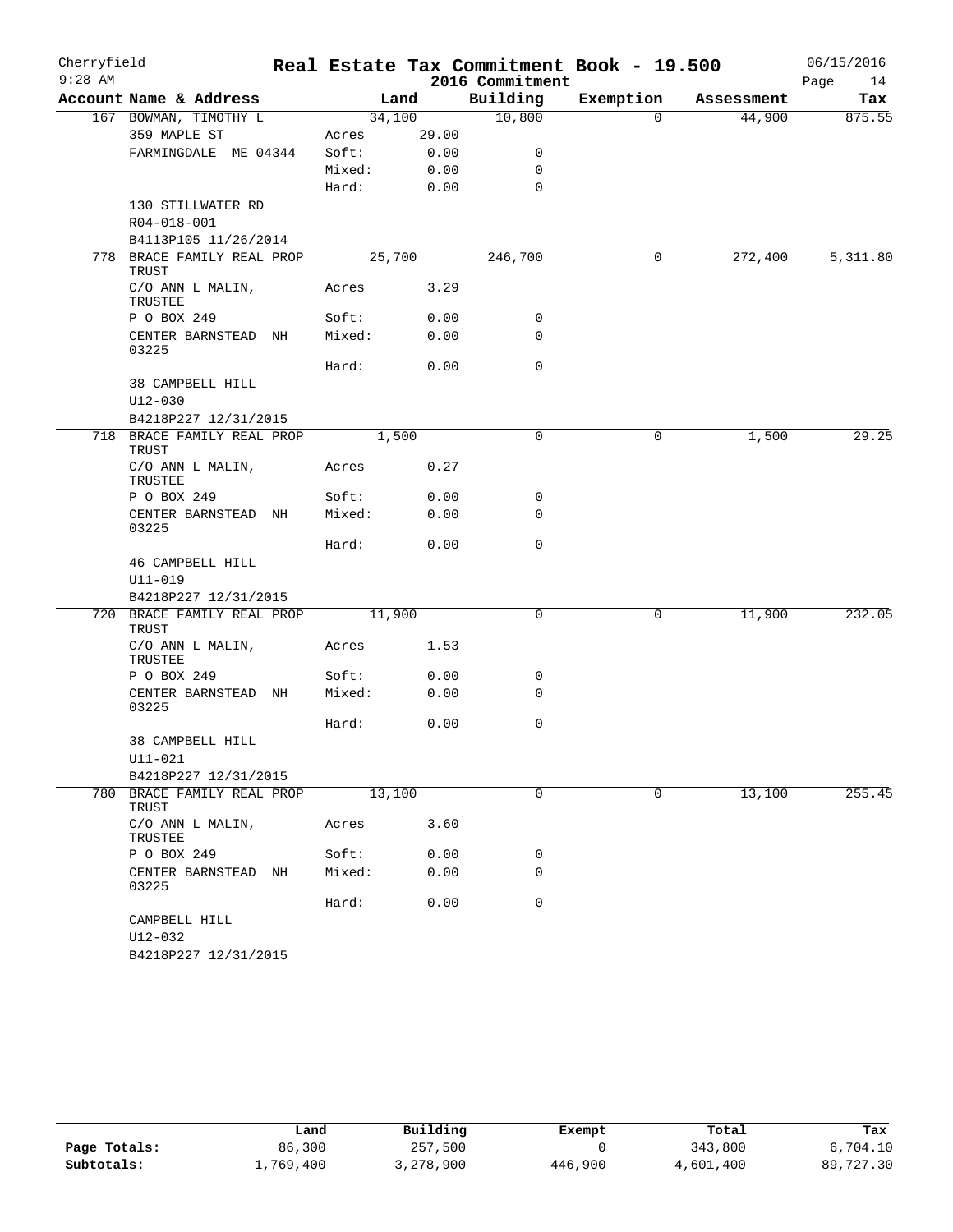| Cherryfield |                                     |                 |       |      | Real Estate Tax Commitment Book - 19.500 |                     |            | 06/15/2016 |          |
|-------------|-------------------------------------|-----------------|-------|------|------------------------------------------|---------------------|------------|------------|----------|
| $9:28$ AM   |                                     |                 |       |      | 2016 Commitment                          |                     |            | Page       | 15       |
|             | Account Name & Address              |                 | Land  |      | Building                                 | Exemption           | Assessment |            | Tax      |
|             | 779 BRACE FAMILY REAL PROP<br>TRUST | 22,800          |       |      | 53,100                                   | $\Omega$            | 75,900     |            | 1,480.05 |
|             | C/O ANN L MALIN,<br>TRUSTEE         | Acres           |       | 0.96 |                                          |                     |            |            |          |
|             | P O BOX 249                         | Soft:           |       | 0.00 | 0                                        |                     |            |            |          |
|             | CENTER BARNSTEAD NH<br>03225        | Mixed:          |       | 0.00 | 0                                        |                     |            |            |          |
|             |                                     | Hard:           |       | 0.00 | $\mathbf 0$                              |                     |            |            |          |
|             | 46 CAMPBELL HILL<br>U12-031         |                 |       |      |                                          |                     |            |            |          |
|             | B4218P227 12/31/2015                |                 |       |      |                                          |                     |            |            |          |
|             | 740 BRACE, GEORGE A                 | 7,500           |       |      | 6,000                                    | 0                   | 13,500     |            | 263.25   |
|             | P O BOX 400                         | Acres           |       | 0.40 |                                          |                     |            |            |          |
|             | MILBRIDGE ME 04658                  | Soft:           |       | 0.00 | 0                                        |                     |            |            |          |
|             |                                     | Mixed:          |       | 0.00 | 0                                        |                     |            |            |          |
|             |                                     | Hard:           |       | 0.00 | 0                                        |                     |            |            |          |
|             | 33 PARK ST                          |                 |       |      |                                          |                     |            |            |          |
|             | $U11 - 041$                         |                 |       |      |                                          |                     |            |            |          |
|             | B2210P65                            |                 |       |      |                                          |                     |            |            |          |
|             | 751 BRADBURY, DONALD F              | 23,500          |       |      | 23,700                                   | 0                   | 47,200     |            | 920.40   |
|             | 24 SPRUCE GROVE                     | Acres           | 1.63  |      |                                          |                     |            |            |          |
|             | ROQUE BLUFFS ME 04654               | Soft:           |       | 0.00 | 0                                        |                     |            |            |          |
|             |                                     | Mixed:          | 0.00  |      | $\mathbf 0$                              |                     |            |            |          |
|             |                                     | Hard:           |       | 0.00 | 0                                        |                     |            |            |          |
|             | 18 CHURCH ST                        |                 |       |      |                                          |                     |            |            |          |
|             | U12-006                             |                 |       |      |                                          |                     |            |            |          |
|             | B3739P57 05/18/2011                 |                 |       |      |                                          |                     |            |            |          |
|             | 340 BRADBURY, DONALD F              | 59,600          |       |      | $\mathbf 0$                              | 0                   | 59,600     |            | 1,162.20 |
|             | 24 SPRUCE GROVE                     | Acres           | 76.00 |      |                                          |                     |            |            |          |
|             | ROQUE BLUFFS ME 04654               | Soft:           | 0.00  |      | 0                                        |                     |            |            |          |
|             |                                     | Mixed:<br>Hard: |       | 0.00 | 0<br>0                                   |                     |            |            |          |
|             | SPRAGUE FALLS RD                    |                 |       | 0.00 |                                          |                     |            |            |          |
|             | R08-013                             |                 |       |      |                                          |                     |            |            |          |
|             | B3708P28 01/14/2011                 |                 |       |      |                                          |                     |            |            |          |
|             | 883 BRADLEY, JUDITH L               | 17,500          |       |      | 46,200                                   | 15,000              | 48,700     |            | 949.65   |
|             | 8 RIDGE RD                          | Acres           |       | 1.30 |                                          | 01 Homestead Exempt |            |            |          |
|             | CHERRYFIELD ME 04622                | Soft:           |       | 0.00 | $\mathbf{0}$                             |                     |            |            |          |
|             |                                     | Mixed:          |       | 0.00 | 0                                        |                     |            |            |          |
|             |                                     | Hard:           |       | 0.00 | 0                                        |                     |            |            |          |
|             | 8 RIDGE RD                          |                 |       |      |                                          |                     |            |            |          |
|             | U15-011                             |                 |       |      |                                          |                     |            |            |          |
|             | B2444P3                             |                 |       |      |                                          |                     |            |            |          |
| 446         | BRADLEY, STEVEN &<br>DARLENE        | 34,600          |       |      | 0                                        | 0                   | 34,600     |            | 674.70   |
|             | 10086 SO RIVIERA PT                 | Acres           | 40.00 |      |                                          |                     |            |            |          |
|             | HOMOSASSA FL 34448                  | Soft:           |       | 0.00 | 0                                        |                     |            |            |          |
|             |                                     | Mixed:          |       | 0.00 | 0                                        |                     |            |            |          |
|             |                                     | Hard:           |       | 0.00 | 0                                        |                     |            |            |          |
|             | NORTH MAIN ST                       |                 |       |      |                                          |                     |            |            |          |
|             | R10-002-021                         |                 |       |      |                                          |                     |            |            |          |
|             | B2848P15                            |                 |       |      |                                          |                     |            |            |          |
|             |                                     |                 |       |      |                                          |                     |            |            |          |

|              | Land      | Building  | Exempt  | Total     | Tax       |
|--------------|-----------|-----------|---------|-----------|-----------|
| Page Totals: | 165,500   | 129,000   | 15,000  | 279,500   | 5,450.25  |
| Subtotals:   | ⊥,934,900 | 3,407,900 | 461,900 | 4,880,900 | 95,177.55 |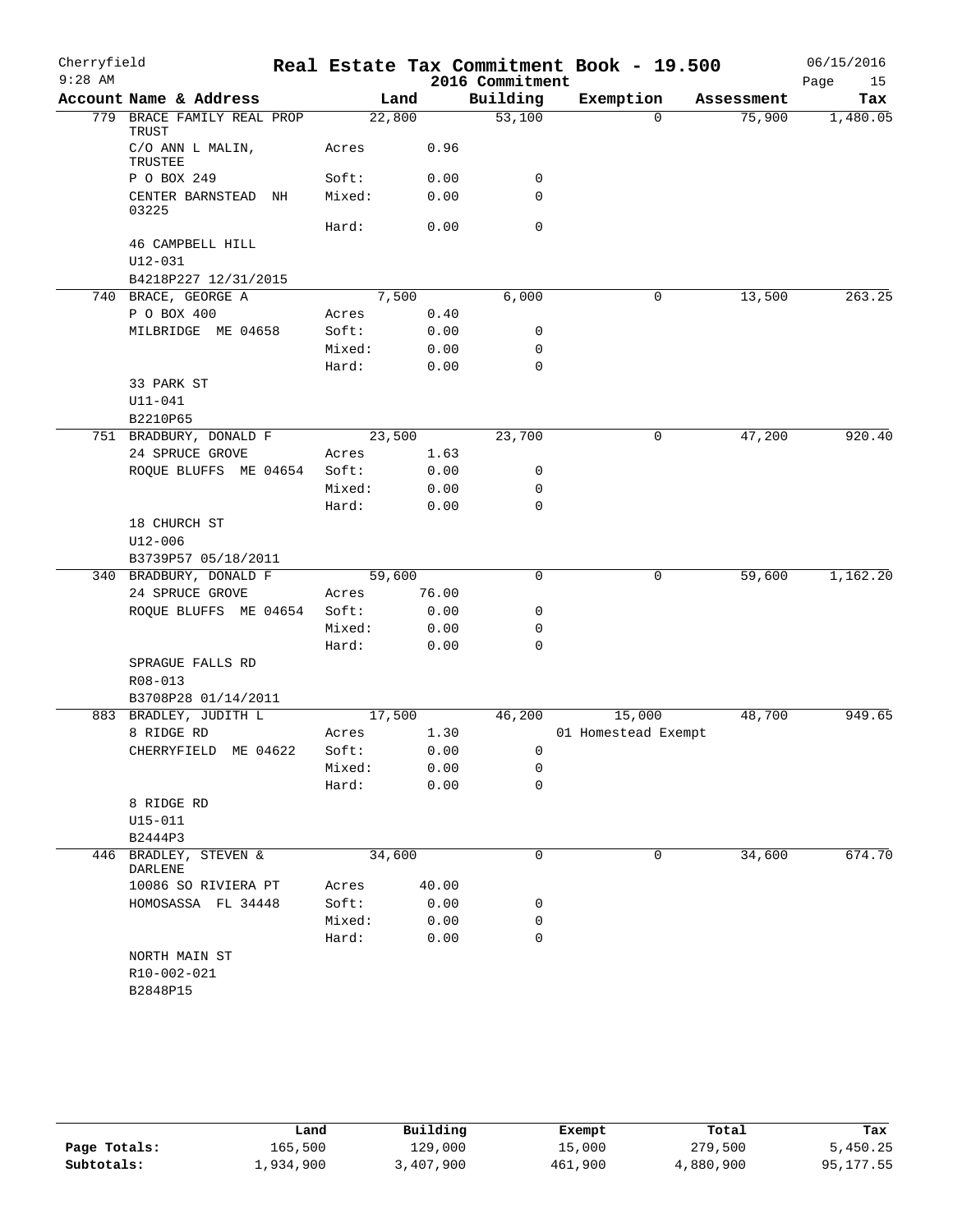| Cherryfield  |                                        |        |                     |                             | Real Estate Tax Commitment Book - 19.500 |                  | 06/15/2016        |
|--------------|----------------------------------------|--------|---------------------|-----------------------------|------------------------------------------|------------------|-------------------|
| $9:28$ AM    | Account Name & Address                 |        | Land                | 2016 Commitment<br>Building | Exemption                                | Assessment       | Page<br>16<br>Tax |
|              | 234 BRAGDON, DWAYNE &                  |        | 19,600              | 34,200                      | 15,000                                   | 38,800           | 756.60            |
|              | STEPHANIE                              |        |                     |                             |                                          |                  |                   |
|              | 595 WILLEY DISTRICT RD                 | Acres  | 10.00               |                             | 01 Homestead Exempt                      |                  |                   |
|              | CHERRYFIELD ME 04622                   | Soft:  | 0.00                | 0                           |                                          |                  |                   |
|              |                                        | Mixed: | 0.00                | $\mathbf 0$                 |                                          |                  |                   |
|              |                                        | Hard:  | 0.00                | $\mathbf 0$                 |                                          |                  |                   |
|              | 595 WILLEY DISTRICT RD<br>$R05 - 029$  |        |                     |                             |                                          |                  |                   |
|              | B4025P116 12/31/2013                   |        |                     |                             |                                          |                  |                   |
|              | 393 BRALEY, ROY S & DIANE K            |        | 24,400              | 0                           | 0                                        | 24,400           | 475.80            |
|              | R&D BRALEY FAMILY REVOC Acres<br>TRUST |        | 50.14               |                             |                                          |                  |                   |
|              | 171 DEERHHILL RD                       | Soft:  | 0.00                | $\mathbf 0$                 |                                          |                  |                   |
|              | BRENTWOOD NH 03833                     | Mixed: | 0.00                | $\mathbf 0$                 |                                          |                  |                   |
|              |                                        | Hard:  | 0.00                | $\mathbf 0$                 |                                          |                  |                   |
|              | CROTCH                                 |        |                     |                             |                                          |                  |                   |
|              | R09-001-013                            |        |                     |                             |                                          |                  |                   |
|              | B4159P212 06/18/2015                   |        |                     |                             |                                          |                  |                   |
| 807          | BRICKER, JAY G & BARBARA               |        | 14,900              | 0                           | 0                                        | 14,900           | 290.55            |
|              | Α                                      |        |                     |                             |                                          |                  |                   |
|              | PO BOX 207                             | Acres  | 9.80                |                             |                                          |                  |                   |
|              | GOULDSBORO ME 04607                    | Soft:  | 0.00                | 0                           |                                          |                  |                   |
|              |                                        | Mixed: | 0.00                | $\mathbf 0$                 |                                          |                  |                   |
|              |                                        | Hard:  | 0.00                | $\mathbf 0$                 |                                          |                  |                   |
|              | WILLEY DISTRICT RD                     |        |                     |                             |                                          |                  |                   |
|              | U13-010-002                            |        |                     |                             |                                          |                  |                   |
|              | 987 BROOKS, ADAM                       |        | 0                   | 20,400                      | 0                                        | 20,400           | 397.80            |
|              | 356 NO MAIN ST                         |        |                     |                             |                                          |                  |                   |
|              | Cherryfield ME 04622                   |        |                     |                             |                                          |                  |                   |
|              | 356 NORTH MAIN ST                      |        |                     |                             |                                          |                  |                   |
|              | $R07 - 009 - T$                        |        |                     |                             |                                          |                  |                   |
|              | 319 BROOKS, GARY A                     |        | 19,600              | 89,700                      | 15,000                                   | 94,300           | 1,838.85          |
|              | SANTERRE, PATRICIA A                   | Acres  | 5.00                |                             | 01 Homestead Exempt                      |                  |                   |
|              | 409 NORTH MAIN ST                      | Soft:  | 0.00                | 0                           |                                          |                  |                   |
|              | CHERRYFIELD ME 04622                   | Mixed: | 0.00                | $\mathbf 0$                 |                                          |                  |                   |
|              |                                        | Hard:  | 0.00                | $\mathbf 0$                 |                                          |                  |                   |
|              | 409 NORTH MAIN ST                      |        |                     |                             |                                          |                  |                   |
|              | R07-013                                |        |                     |                             |                                          |                  |                   |
|              | B2898P306 06/11/2004                   |        |                     |                             |                                          |                  |                   |
|              | 312 BROOKS, KEVIN E                    |        | 15,100              | 0                           | 0                                        | 15,100           | 294.45            |
|              | 356 NORTH MAIN ST                      | Acres  | 2.10                |                             |                                          |                  |                   |
|              | CHERRYFIELD ME 04622                   | Soft:  | 0.00                | 0                           |                                          |                  |                   |
|              |                                        | Mixed: | 0.00                | 0                           |                                          |                  |                   |
|              |                                        | Hard:  | 0.00                | 0                           |                                          |                  |                   |
|              | 356 NORTH MAIN ST                      |        |                     |                             |                                          |                  |                   |
|              | R07-007                                |        |                     |                             |                                          |                  |                   |
|              | B3203P323 B2418P28                     |        |                     |                             |                                          |                  |                   |
|              | 315 BROOKS, KEVIN E                    |        | 19,100              | 59,300                      | 15,000                                   | 63,400           | 1,236.30          |
|              | 356 NORTH MAIN ST                      | Acres  | 4.00                |                             | 01 Homestead Exempt                      |                  |                   |
|              | CHERRYFIELD ME 04622                   | Soft:  | 0.00                | 0                           |                                          |                  |                   |
|              |                                        | Mixed: | 0.00                | 0                           |                                          |                  |                   |
|              |                                        | Hard:  | 0.00                | $\mathbf 0$                 |                                          |                  |                   |
|              | 356 NORTH MAIN ST                      |        |                     |                             |                                          |                  |                   |
|              | R07-009                                |        |                     |                             |                                          |                  |                   |
|              | B3203P323                              |        |                     |                             |                                          |                  |                   |
|              |                                        |        |                     |                             |                                          |                  |                   |
| Page Totals: | Land<br>112,700                        |        | Building<br>203,600 |                             | Exempt<br>45,000                         | Total<br>271,300 | Tax<br>5,290.35   |
| Subtotals:   | 2,047,600                              |        | 3,611,500           |                             | 506,900                                  | 5,152,200        | 100,467.90        |
|              |                                        |        |                     |                             |                                          |                  |                   |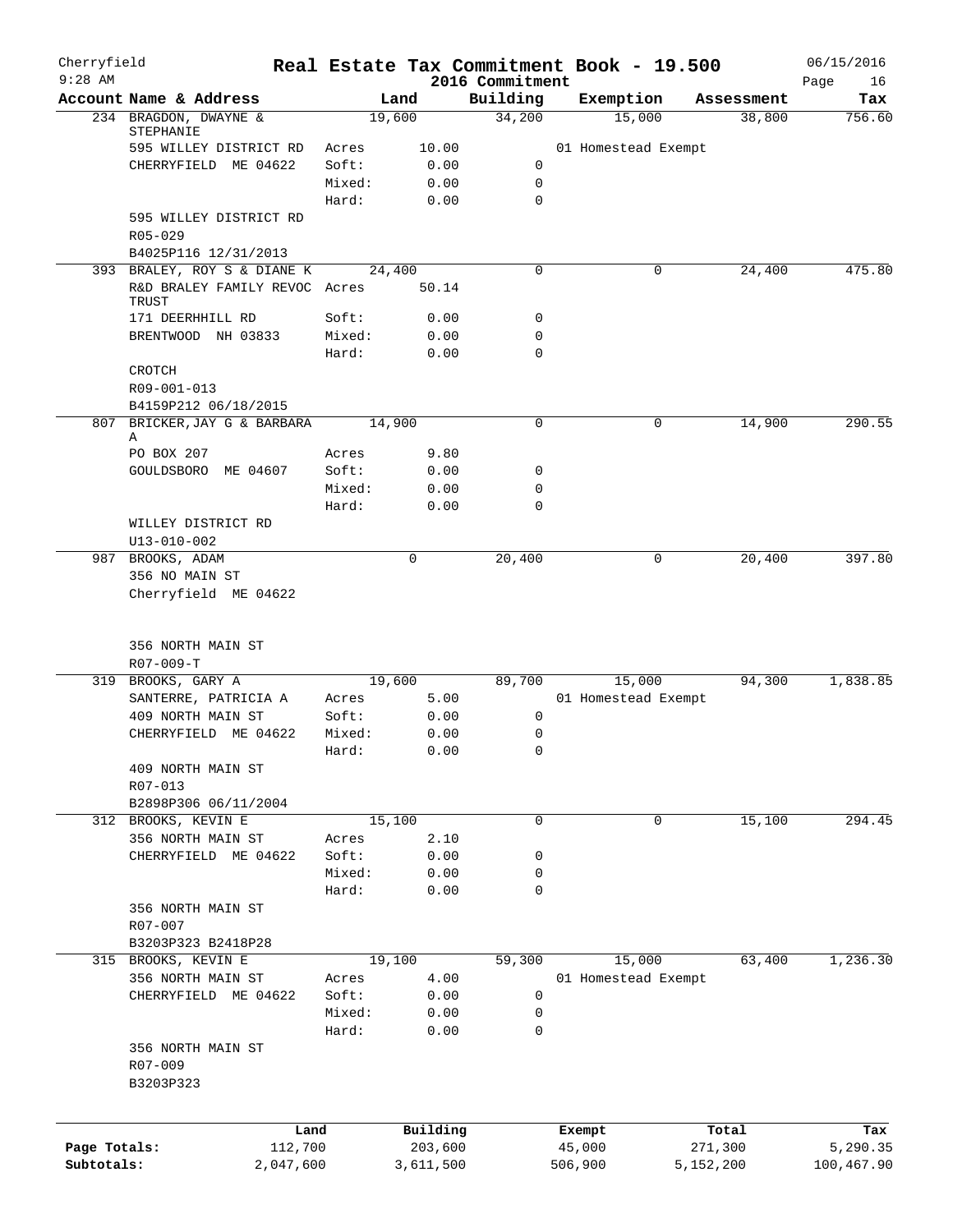| $9:28$ AM<br>2016 Commitment<br>Building<br>Account Name & Address<br>Exemption<br>Land<br>Assessment<br>947 BROOKS, PATRICK D<br>25,100<br>25,100<br>0<br>$\Omega$<br>424 Indian River Road<br>30.00<br>Acres<br>Addison ME 04606<br>Soft:<br>0.00<br>0<br>Mixed:<br>0.00<br>$\mathbf 0$<br>0.00<br>$\mathbf 0$<br>Hard:<br>RIDGE RD<br>$U18 - 007$<br>B2407P75<br>17,900<br>4,000<br>21,900<br>1162 BROOKS, PHILIP E<br>0<br>401 NORTH MAIN ST<br>2.00<br>Acres<br>Soft:<br>0.00<br>0<br>CHERRYFIELD ME 04622<br>Mixed:<br>0.00<br>0<br>$\mathbf 0$<br>Hard:<br>0.00<br>401 NORTH MAIN ST<br>R07-013-002<br>B3749P245 06/23/2011<br>20,900<br>408 BROOKS, R & MACDONALD, G,<br>20,900<br>$\mathbf 0$<br>0<br>L, & S<br>24 WESTWOOD CR<br>40.35<br>Acres<br>MERIDEN CT 06450<br>Soft:<br>0.00<br>0<br>$\mathbf 0$<br>Mixed:<br>0.00<br>Hard:<br>0.00<br>$\mathbf 0$<br>CROTCH<br>R09-001-028<br>B1452P115<br>69,700<br>69,500<br>323 BROWN, DAVID A &<br>15,000<br>124,200 | 17<br>Page<br>Tax<br>489.45<br>427.05<br>407.55 |
|-----------------------------------------------------------------------------------------------------------------------------------------------------------------------------------------------------------------------------------------------------------------------------------------------------------------------------------------------------------------------------------------------------------------------------------------------------------------------------------------------------------------------------------------------------------------------------------------------------------------------------------------------------------------------------------------------------------------------------------------------------------------------------------------------------------------------------------------------------------------------------------------------------------------------------------------------------------------------------|-------------------------------------------------|
|                                                                                                                                                                                                                                                                                                                                                                                                                                                                                                                                                                                                                                                                                                                                                                                                                                                                                                                                                                             |                                                 |
|                                                                                                                                                                                                                                                                                                                                                                                                                                                                                                                                                                                                                                                                                                                                                                                                                                                                                                                                                                             |                                                 |
|                                                                                                                                                                                                                                                                                                                                                                                                                                                                                                                                                                                                                                                                                                                                                                                                                                                                                                                                                                             |                                                 |
|                                                                                                                                                                                                                                                                                                                                                                                                                                                                                                                                                                                                                                                                                                                                                                                                                                                                                                                                                                             |                                                 |
|                                                                                                                                                                                                                                                                                                                                                                                                                                                                                                                                                                                                                                                                                                                                                                                                                                                                                                                                                                             |                                                 |
|                                                                                                                                                                                                                                                                                                                                                                                                                                                                                                                                                                                                                                                                                                                                                                                                                                                                                                                                                                             |                                                 |
|                                                                                                                                                                                                                                                                                                                                                                                                                                                                                                                                                                                                                                                                                                                                                                                                                                                                                                                                                                             |                                                 |
|                                                                                                                                                                                                                                                                                                                                                                                                                                                                                                                                                                                                                                                                                                                                                                                                                                                                                                                                                                             |                                                 |
|                                                                                                                                                                                                                                                                                                                                                                                                                                                                                                                                                                                                                                                                                                                                                                                                                                                                                                                                                                             |                                                 |
|                                                                                                                                                                                                                                                                                                                                                                                                                                                                                                                                                                                                                                                                                                                                                                                                                                                                                                                                                                             |                                                 |
|                                                                                                                                                                                                                                                                                                                                                                                                                                                                                                                                                                                                                                                                                                                                                                                                                                                                                                                                                                             |                                                 |
|                                                                                                                                                                                                                                                                                                                                                                                                                                                                                                                                                                                                                                                                                                                                                                                                                                                                                                                                                                             |                                                 |
|                                                                                                                                                                                                                                                                                                                                                                                                                                                                                                                                                                                                                                                                                                                                                                                                                                                                                                                                                                             |                                                 |
|                                                                                                                                                                                                                                                                                                                                                                                                                                                                                                                                                                                                                                                                                                                                                                                                                                                                                                                                                                             |                                                 |
|                                                                                                                                                                                                                                                                                                                                                                                                                                                                                                                                                                                                                                                                                                                                                                                                                                                                                                                                                                             |                                                 |
|                                                                                                                                                                                                                                                                                                                                                                                                                                                                                                                                                                                                                                                                                                                                                                                                                                                                                                                                                                             |                                                 |
|                                                                                                                                                                                                                                                                                                                                                                                                                                                                                                                                                                                                                                                                                                                                                                                                                                                                                                                                                                             |                                                 |
|                                                                                                                                                                                                                                                                                                                                                                                                                                                                                                                                                                                                                                                                                                                                                                                                                                                                                                                                                                             |                                                 |
|                                                                                                                                                                                                                                                                                                                                                                                                                                                                                                                                                                                                                                                                                                                                                                                                                                                                                                                                                                             |                                                 |
|                                                                                                                                                                                                                                                                                                                                                                                                                                                                                                                                                                                                                                                                                                                                                                                                                                                                                                                                                                             |                                                 |
|                                                                                                                                                                                                                                                                                                                                                                                                                                                                                                                                                                                                                                                                                                                                                                                                                                                                                                                                                                             |                                                 |
|                                                                                                                                                                                                                                                                                                                                                                                                                                                                                                                                                                                                                                                                                                                                                                                                                                                                                                                                                                             |                                                 |
|                                                                                                                                                                                                                                                                                                                                                                                                                                                                                                                                                                                                                                                                                                                                                                                                                                                                                                                                                                             |                                                 |
|                                                                                                                                                                                                                                                                                                                                                                                                                                                                                                                                                                                                                                                                                                                                                                                                                                                                                                                                                                             |                                                 |
|                                                                                                                                                                                                                                                                                                                                                                                                                                                                                                                                                                                                                                                                                                                                                                                                                                                                                                                                                                             |                                                 |
|                                                                                                                                                                                                                                                                                                                                                                                                                                                                                                                                                                                                                                                                                                                                                                                                                                                                                                                                                                             |                                                 |
| CYNTHIA                                                                                                                                                                                                                                                                                                                                                                                                                                                                                                                                                                                                                                                                                                                                                                                                                                                                                                                                                                     | 2,421.90                                        |
| 524 NORTH MAIN ST<br>Acres<br>83.00<br>01 Homestead Exempt                                                                                                                                                                                                                                                                                                                                                                                                                                                                                                                                                                                                                                                                                                                                                                                                                                                                                                                  |                                                 |
| Soft:<br>0.00<br>0<br>CHERRYFIELD ME 04622                                                                                                                                                                                                                                                                                                                                                                                                                                                                                                                                                                                                                                                                                                                                                                                                                                                                                                                                  |                                                 |
| Mixed:<br>0.00<br>0                                                                                                                                                                                                                                                                                                                                                                                                                                                                                                                                                                                                                                                                                                                                                                                                                                                                                                                                                         |                                                 |
| $\mathbf 0$<br>Hard:<br>0.00                                                                                                                                                                                                                                                                                                                                                                                                                                                                                                                                                                                                                                                                                                                                                                                                                                                                                                                                                |                                                 |
| 524 NORTH MAIN ST<br>R07-016                                                                                                                                                                                                                                                                                                                                                                                                                                                                                                                                                                                                                                                                                                                                                                                                                                                                                                                                                |                                                 |
| B1604P138                                                                                                                                                                                                                                                                                                                                                                                                                                                                                                                                                                                                                                                                                                                                                                                                                                                                                                                                                                   |                                                 |
| 413 BROWN, JOHN W &<br>21,200<br>$\mathbf 0$<br>21,200<br>0                                                                                                                                                                                                                                                                                                                                                                                                                                                                                                                                                                                                                                                                                                                                                                                                                                                                                                                 | 413.40                                          |
| BERNADETTE E                                                                                                                                                                                                                                                                                                                                                                                                                                                                                                                                                                                                                                                                                                                                                                                                                                                                                                                                                                |                                                 |
| 64 MILL ROAD<br>41.16<br>Acres                                                                                                                                                                                                                                                                                                                                                                                                                                                                                                                                                                                                                                                                                                                                                                                                                                                                                                                                              |                                                 |
| DEDHAM ME 04429<br>Soft:<br>0.00<br>0                                                                                                                                                                                                                                                                                                                                                                                                                                                                                                                                                                                                                                                                                                                                                                                                                                                                                                                                       |                                                 |
| Mixed:<br>0.00<br>0                                                                                                                                                                                                                                                                                                                                                                                                                                                                                                                                                                                                                                                                                                                                                                                                                                                                                                                                                         |                                                 |
| Hard:<br>0.00<br>0                                                                                                                                                                                                                                                                                                                                                                                                                                                                                                                                                                                                                                                                                                                                                                                                                                                                                                                                                          |                                                 |
| CROTCH                                                                                                                                                                                                                                                                                                                                                                                                                                                                                                                                                                                                                                                                                                                                                                                                                                                                                                                                                                      |                                                 |
| R09-001-033                                                                                                                                                                                                                                                                                                                                                                                                                                                                                                                                                                                                                                                                                                                                                                                                                                                                                                                                                                 |                                                 |
| B3262P313 03/09/2007                                                                                                                                                                                                                                                                                                                                                                                                                                                                                                                                                                                                                                                                                                                                                                                                                                                                                                                                                        |                                                 |
| BROWN, LAWRENCE &<br>19,900<br>32,700<br>21,000<br>31,600<br>796<br>CHERYL                                                                                                                                                                                                                                                                                                                                                                                                                                                                                                                                                                                                                                                                                                                                                                                                                                                                                                  | 616.20                                          |
| 01 Homestead Exempt<br>14 SPRUCE HILL LANE<br>1.72<br>Acres                                                                                                                                                                                                                                                                                                                                                                                                                                                                                                                                                                                                                                                                                                                                                                                                                                                                                                                 |                                                 |
| CHERRYFIELD ME 04622<br>Soft:<br>0.00<br>12 WW2 Veteran Res<br>$\Omega$                                                                                                                                                                                                                                                                                                                                                                                                                                                                                                                                                                                                                                                                                                                                                                                                                                                                                                     |                                                 |
| Mixed:<br>0.00<br>$\Omega$                                                                                                                                                                                                                                                                                                                                                                                                                                                                                                                                                                                                                                                                                                                                                                                                                                                                                                                                                  |                                                 |
| Hard:<br>0.00<br>$\mathbf 0$                                                                                                                                                                                                                                                                                                                                                                                                                                                                                                                                                                                                                                                                                                                                                                                                                                                                                                                                                |                                                 |
| 14 SPRUCE HILL LANE                                                                                                                                                                                                                                                                                                                                                                                                                                                                                                                                                                                                                                                                                                                                                                                                                                                                                                                                                         |                                                 |
| U12-046-002                                                                                                                                                                                                                                                                                                                                                                                                                                                                                                                                                                                                                                                                                                                                                                                                                                                                                                                                                                 |                                                 |
| B1294P117                                                                                                                                                                                                                                                                                                                                                                                                                                                                                                                                                                                                                                                                                                                                                                                                                                                                                                                                                                   |                                                 |

|              | Land      | Building  | Exempt  | Total     | Tax        |
|--------------|-----------|-----------|---------|-----------|------------|
| Page Totals: | 174,700   | 106,200   | 36,000  | 244,900   | 4,775.55   |
| Subtotals:   | 2,222,300 | 3,717,700 | 542,900 | 5,397,100 | 105,243.45 |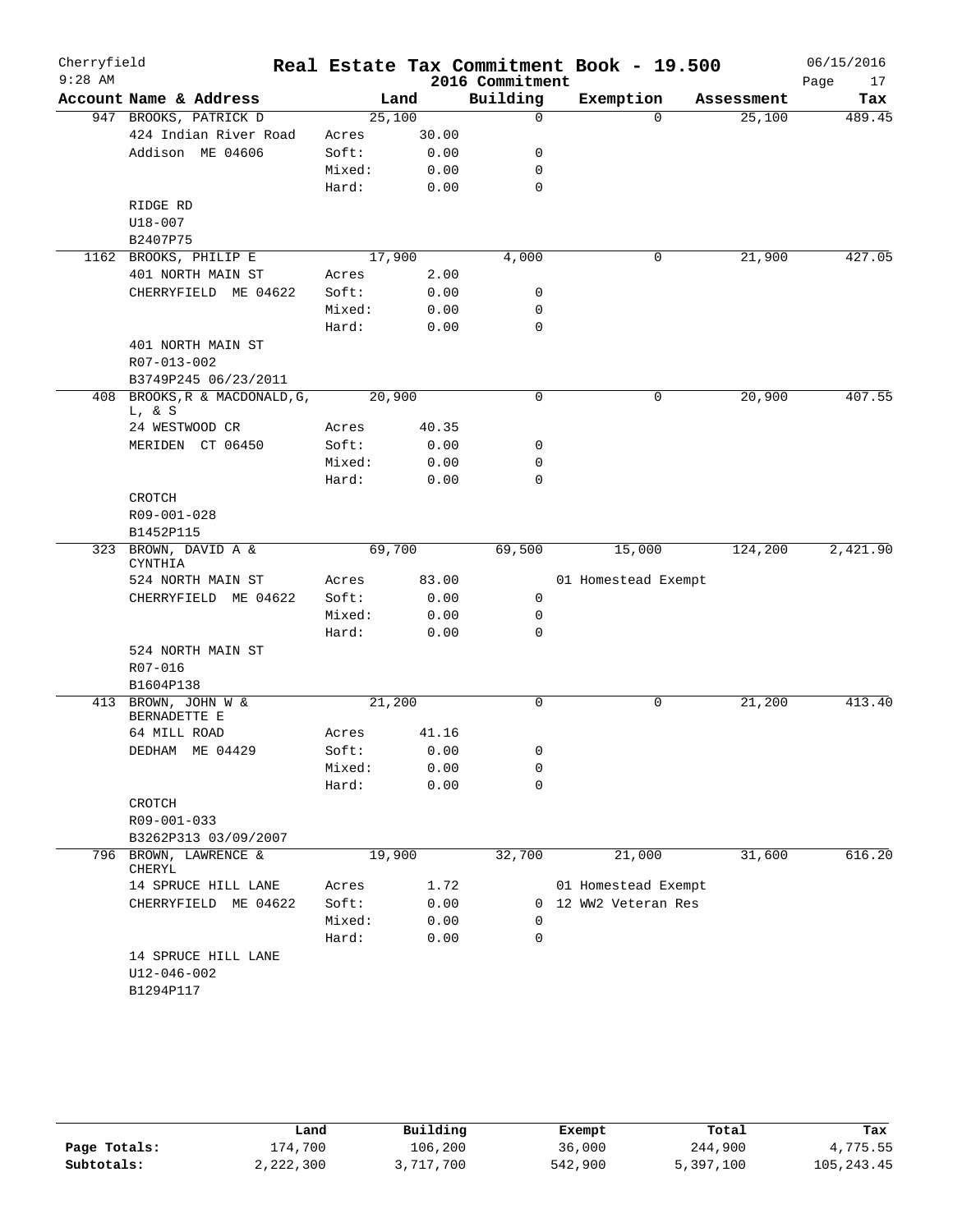| $9:28$ AM    | Cherryfield                              |                 |              | 2016 Commitment |         | Real Estate Tax Commitment Book - 19.500 |            | 06/15/2016<br>18 |
|--------------|------------------------------------------|-----------------|--------------|-----------------|---------|------------------------------------------|------------|------------------|
|              | Account Name & Address                   | Land            |              | Building        |         | Exemption                                | Assessment | Page<br>Tax      |
|              | 1141 BROWN, STEPHEN W &                  | 26,300          |              | 66,500          |         | 15,000                                   | 77,800     | 1,517.10         |
|              | TRICIA C                                 |                 |              |                 |         |                                          |            |                  |
|              | 433 MILBRIDGE RD<br>CHERRYFIELD ME 04622 | Acres<br>Soft:  | 8.00         | 0               |         | 01 Homestead Exempt                      |            |                  |
|              |                                          | Mixed:          | 0.00<br>0.00 | $\mathbf 0$     |         |                                          |            |                  |
|              |                                          | Hard:           | 0.00         | 0               |         |                                          |            |                  |
|              | 433 MILBRIDGE RD                         |                 |              |                 |         |                                          |            |                  |
|              | R01-002-009                              |                 |              |                 |         |                                          |            |                  |
|              | B2248P139                                |                 |              |                 |         |                                          |            |                  |
|              | 320 BROWN, FRED N & NANCY A              | 30,800          |              | 0               |         | 0                                        | 30,800     | 600.60           |
|              | 8 MEADOW WAY                             | Acres           | 35.00        |                 |         |                                          |            |                  |
|              | NORTON MA 02766                          | Soft:           | 0.00         | 0               |         |                                          |            |                  |
|              |                                          | Mixed:          | 0.00         | 0               |         |                                          |            |                  |
|              |                                          | Hard:           | 0.00         | 0               |         |                                          |            |                  |
|              | NORTH MAIN ST                            |                 |              |                 |         |                                          |            |                  |
|              | R07-014-001                              |                 |              |                 |         |                                          |            |                  |
|              | B1604P140                                |                 |              |                 |         |                                          |            |                  |
|              | 294 BROWN, MICHAEL                       | 20,700          |              | 71,000          |         | 15,000                                   | 76,700     | 1,495.65         |
|              | 498 RIDGE RD                             | Acres           | 7.80         |                 |         | 01 Homestead Exempt                      |            |                  |
|              | CHERRYFIELD ME 04622                     | Soft:           | 0.00         | $\mathbf 0$     |         |                                          |            |                  |
|              |                                          | Mixed:          | 0.00         | 0               |         |                                          |            |                  |
|              |                                          | Hard:           | 0.00         | 0               |         |                                          |            |                  |
|              | 498 RIDGE RD                             |                 |              |                 |         |                                          |            |                  |
|              | R06-005                                  |                 |              |                 |         |                                          |            |                  |
|              | 287 BRYANT, BONITA RUTH                  | 35,800          |              | $\mathbf 0$     |         | $\mathbf 0$                              | 35,800     | 698.10           |
|              | 2805A SOUTH WOODROW ST                   | Acres           | 51.80        |                 |         |                                          |            |                  |
|              | ARLINGTON VA 22206                       | Soft:           | 0.00<br>0.00 | 0<br>0          |         |                                          |            |                  |
|              |                                          | Mixed:<br>Hard: | 0.00         | 0               |         |                                          |            |                  |
|              | TENAN LANE<br>R05-072                    |                 |              |                 |         |                                          |            |                  |
|              | B2834P297<br>1126 BUCZACZ, WALTER A &    | 14,000          |              | 3,400           |         |                                          | 17,400     | 339.30           |
|              | MICHELLE A                               |                 |              |                 |         | 0                                        |            |                  |
|              | 25 WINTER ST                             | Acres           | 14.20        |                 |         |                                          |            |                  |
|              | SACO ME 04072                            | Soft:           | 0.00         | 0               |         |                                          |            |                  |
|              |                                          | Mixed:          | 0.00         | 0               |         |                                          |            |                  |
|              |                                          | Hard:           | 0.00         | $\Omega$        |         |                                          |            |                  |
|              | 260 SPRAGUE FALLS RD<br>R03-065-001      |                 |              |                 |         |                                          |            |                  |
|              | B3697P120 12/10/2010                     |                 |              |                 |         |                                          |            |                  |
|              | 333 BUDZIAK, JENNIFER KERR               | 11,100          |              | 0               |         | 0                                        | 11,100     | 216.45           |
|              | 1008 FORDHAM WAY                         | Acres           | 5.15         |                 |         |                                          |            |                  |
|              | WESTMONT IL 60559-2625                   | Soft:<br>Mixed: | 0.00<br>0.00 | 0<br>0          |         |                                          |            |                  |
|              |                                          | Hard:           | 0.00         | 0               |         |                                          |            |                  |
|              | SPRAGUE FALLS RD                         |                 |              |                 |         |                                          |            |                  |
|              | R08-007                                  |                 |              |                 |         |                                          |            |                  |
|              | B792P169                                 |                 |              |                 |         |                                          |            |                  |
|              | 331 BUDZIAK, JENNIFER KERR               | 4,700           |              | 0               |         | 0                                        | 4,700      | 91.65            |
|              | 1008 Fordham Way                         | Acres           | 1.72         |                 |         |                                          |            |                  |
|              | Westmont IL 60559-2625 Soft:             |                 | 0.00         | 0               |         |                                          |            |                  |
|              |                                          | Mixed:          | 0.00         | 0               |         |                                          |            |                  |
|              |                                          | Hard:           | 0.00         | 0               |         |                                          |            |                  |
|              | SPRAGUE FALLS RD<br>R08-005<br>B809P29   |                 |              |                 |         |                                          |            |                  |
|              | Land                                     |                 | Building     |                 | Exempt  |                                          | Total      | Tax              |
| Page Totals: | 143,400                                  |                 | 140,900      |                 | 30,000  |                                          | 254,300    | 4,958.85         |
| Subtotals:   | 2,365,700                                |                 | 3,858,600    |                 | 572,900 |                                          | 5,651,400  | 110,202.30       |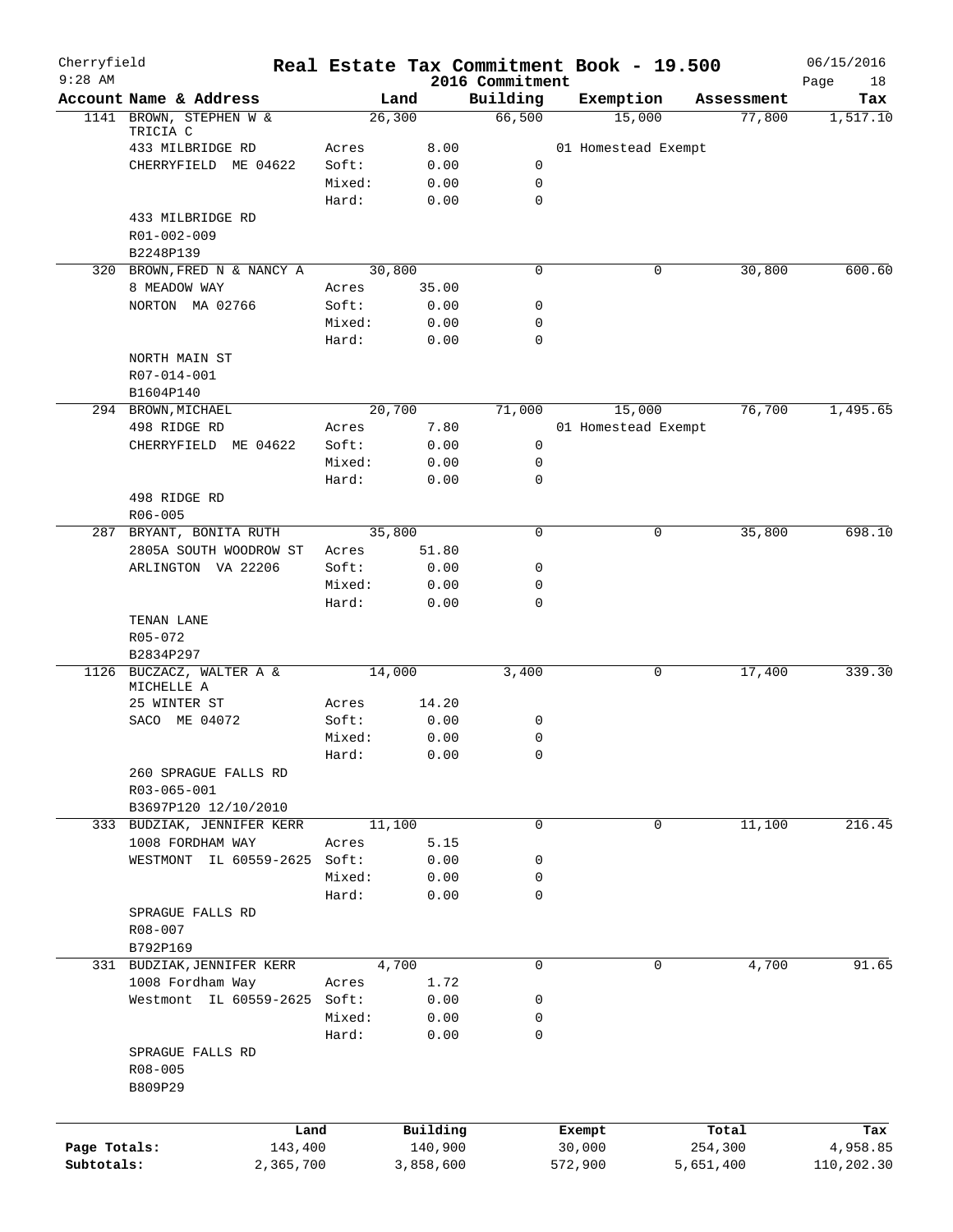| Cherryfield |                                           |                 |              |                 | Real Estate Tax Commitment Book - 19.500 |            | 06/15/2016 |
|-------------|-------------------------------------------|-----------------|--------------|-----------------|------------------------------------------|------------|------------|
| $9:28$ AM   |                                           |                 |              | 2016 Commitment |                                          |            | 19<br>Page |
|             | Account Name & Address                    |                 | Land         | Building        | Exemption                                | Assessment | Tax        |
|             | 269 BULL, JONATHON S                      |                 | 24,800       | 4,000           | $\Omega$                                 | 28,800     | 561.60     |
|             | 20 CROSS RD                               | Acres           | 32.00        |                 |                                          |            |            |
|             | MILBRIDGE ME 04658                        | Soft:           | 0.00         | 0               |                                          |            |            |
|             |                                           | Mixed:          | 28.50        | 4,560           |                                          |            |            |
|             |                                           | Hard:           | 0.00         | 0               |                                          |            |            |
|             | WILLEY DISTRICT RD<br>(OFF)               |                 |              |                 |                                          |            |            |
|             | R05-059                                   |                 |              |                 |                                          |            |            |
|             | B1567P234                                 |                 |              |                 |                                          |            |            |
|             | 172 BURGIN, PHILLIP R                     |                 | 0            | 12,000          | 0                                        | 12,000     | 234.00     |
|             | 2 CHANDLER WAY                            |                 |              |                 |                                          |            |            |
|             | CHERRYFIELD ME 04622                      |                 |              |                 |                                          |            |            |
|             | 2 CHANDLER WAY                            |                 |              |                 |                                          |            |            |
|             | U08-001-001-MBHM                          |                 |              |                 |                                          |            |            |
|             | 314 BURNETT, RICHARD M &                  |                 | 114,300      | 32,700          | 0                                        | 147,000    | 2,866.50   |
|             | CYNTHIA B                                 |                 |              |                 |                                          |            |            |
|             | 417 WEST SHORE RD                         | Acres           | 165.50       |                 |                                          |            |            |
|             | SORRENTO ME 04677                         | Soft:           | 0.00         | 0               |                                          |            |            |
|             |                                           | Mixed:          | 0.00         | 0               |                                          |            |            |
|             |                                           | Hard:           | 0.00         | 0               |                                          |            |            |
|             | BUTLER RD                                 |                 |              |                 |                                          |            |            |
|             | R07-008                                   |                 |              |                 |                                          |            |            |
|             | B4059P183 05/27/2014                      |                 |              |                 |                                          |            |            |
|             | 800 BURNHAM, LINDA T                      |                 | 24,800       | 56,800          | 0                                        | 81,600     | 1,591.20   |
|             | 5 WESTVIEW LANE                           | Acres           | 2.47         | 0               |                                          |            |            |
|             | BRUNSWICK ME 04011                        | Soft:<br>Mixed: | 0.00<br>0.00 | 0               |                                          |            |            |
|             |                                           | Hard:           | 0.00         | $\mathbf 0$     |                                          |            |            |
|             | 114 MAIN ST                               |                 |              |                 |                                          |            |            |
|             | $U13 - 004$                               |                 |              |                 |                                          |            |            |
|             | B3804P32 12/16/2011                       |                 |              |                 |                                          |            |            |
|             | 236 BURT, CORY                            |                 | 20,800       | 33,100          | 0                                        | 53,900     | 1,051.05   |
|             | 4 HEATH RD                                | Acres           | 6.10         |                 |                                          |            |            |
|             | MILBRIDGE ME 04658                        | Soft:           | 0.00         | 0               |                                          |            |            |
|             |                                           | Mixed:          | 0.00         | 0               |                                          |            |            |
|             |                                           | Hard:           | 0.00         | $\mathbf 0$     |                                          |            |            |
|             | 589 WILLEY DISTRICT RD                    |                 |              |                 |                                          |            |            |
|             | R05-031                                   |                 |              |                 |                                          |            |            |
|             | B3563P285 08/28/2009                      |                 |              |                 |                                          |            |            |
|             | 634 BUSH, DONALD A & LESLIE<br>Α          |                 | 13,800       | 43,200          | $\mathbf 0$                              | 57,000     | 1,111.50   |
|             | P O BOX 65                                | Acres           | 0.48         |                 |                                          |            |            |
|             | CHERRYFIELD ME 04622                      | Soft:           | 0.00         | 0               |                                          |            |            |
|             |                                           | Mixed:          | 0.00         | 0               |                                          |            |            |
|             |                                           | Hard:           | 0.00         | 0               |                                          |            |            |
|             | 71 STILLWATER RD                          |                 |              |                 |                                          |            |            |
|             | $U06 - 023 - 002$<br>B3592P119 12/02/2009 |                 |              |                 |                                          |            |            |
|             |                                           |                 |              |                 |                                          |            |            |

|              | Land      | Building  | Exempt  | Total     | Tax        |
|--------------|-----------|-----------|---------|-----------|------------|
| Page Totals: | 198,500   | 181,800   |         | 380,300   | 7,415.85   |
| Subtotals:   | 2,564,200 | 4,040,400 | 572,900 | 6,031,700 | 117,618.15 |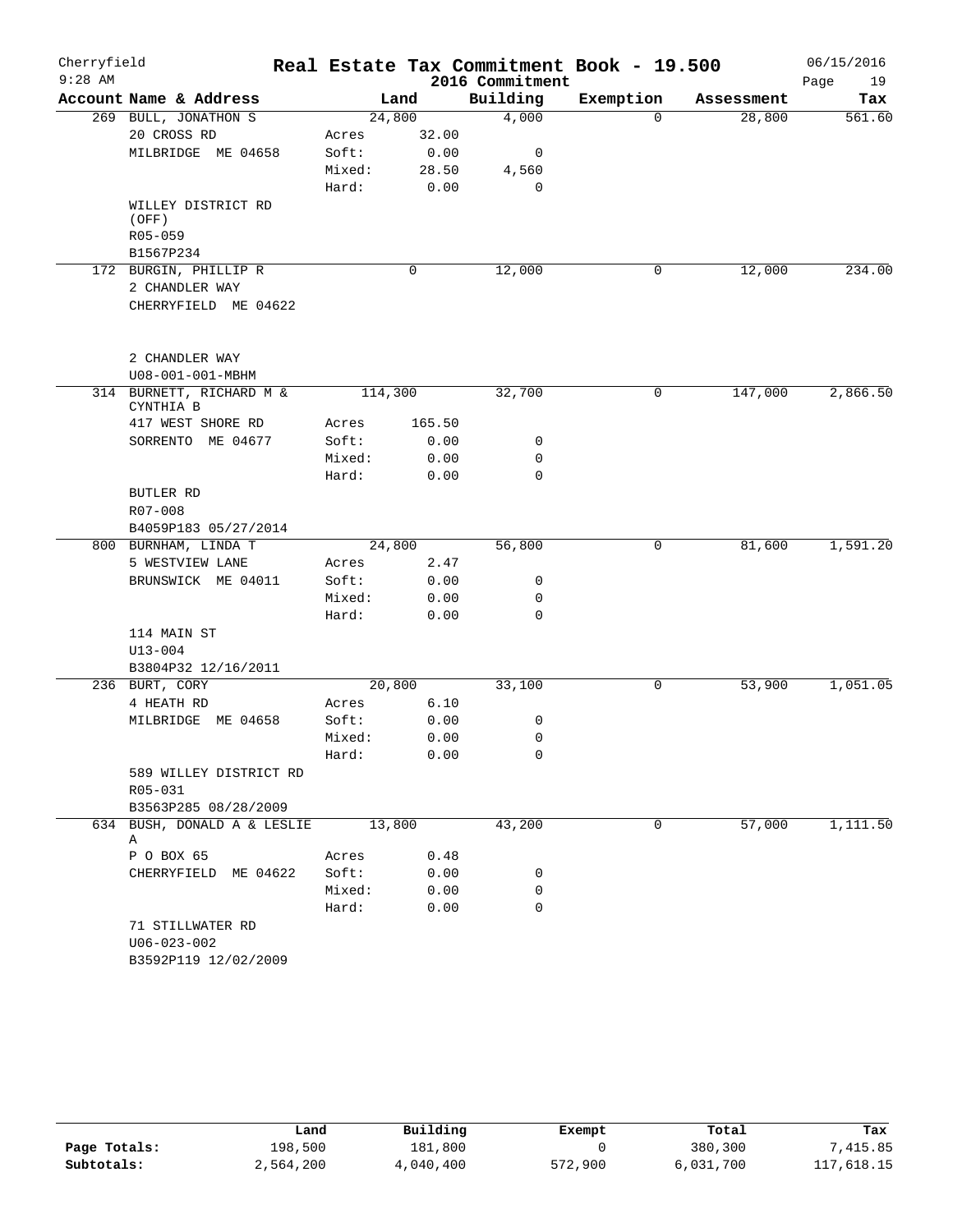| Cherryfield<br>$9:28$ AM |                                  |           |         |      | 2016 Commitment | Real Estate Tax Commitment Book - 19.500 |            | 06/15/2016<br>20<br>Page |
|--------------------------|----------------------------------|-----------|---------|------|-----------------|------------------------------------------|------------|--------------------------|
|                          | Account Name & Address           |           | Land    |      | Building        | Exemption                                | Assessment | Tax                      |
|                          | 484 BUSSELL, SUSANNE E           | 20,400    |         |      | 33,200          | 15,000                                   | 38,600     | 752.70                   |
|                          | BUSSELL TRUST, SUSANNE<br>Е      | Acres     |         | 1.39 |                 | 01 Homestead Exempt                      |            |                          |
|                          | 130 MILBRIDGE RD                 | Soft:     |         | 0.00 | 0               |                                          |            |                          |
|                          | CHERRYFIELD ME 04622             | Mixed:    |         | 0.00 | 0               |                                          |            |                          |
|                          |                                  | Hard:     |         | 0.00 | 0               |                                          |            |                          |
|                          | 130 MILBRIDGE RD                 |           |         |      |                 |                                          |            |                          |
|                          | $U02 - 001$                      |           |         |      |                 |                                          |            |                          |
|                          | B3851P17 06/08/2012              |           |         |      |                 |                                          |            |                          |
|                          | 1164 BUTLER, RAMONA              |           | 0       |      | 11,500          | 11,500                                   | $\Omega$   | 0.00                     |
|                          | 112 BUTLER RD                    |           |         |      |                 | 01 Homestead Exempt                      |            |                          |
|                          | CHERRYFIELD ME 04622             |           |         |      |                 |                                          |            |                          |
|                          | 112 BUTLER RD                    |           |         |      |                 |                                          |            |                          |
|                          | $R04 - 036 - T$                  |           |         |      |                 |                                          |            |                          |
|                          | 295 C & D CORPORATION            | 4,687,800 |         |      | 7,700           | 0                                        | 4,695,500  | 91,562.25                |
|                          | C/O JASPER WYMAN & SON           | Acres     | 6817.00 |      |                 |                                          |            |                          |
|                          | PO BOX 100                       | Soft:     |         | 0.00 | 0               |                                          |            |                          |
|                          | MILBRIDGE ME 04658               | Mixed:    |         | 0.00 | 0               |                                          |            |                          |
|                          |                                  | Hard:     |         | 0.00 | 0               |                                          |            |                          |
|                          | 568 RIDGE RD<br>R06-007          |           |         |      |                 |                                          |            |                          |
|                          | 300 C & D CORPORATION            | 46,100    |         |      | 0               | 0                                        | 46,100     | 898.95                   |
|                          | C/O JASPER WYMAN & SON           | Acres     | 76.00   |      |                 |                                          |            |                          |
|                          | PO BOX 100                       | Soft:     |         | 0.00 | 0               |                                          |            |                          |
|                          | MILBRIDGE ME 04658               | Mixed:    |         | 0.00 | 0               |                                          |            |                          |
|                          |                                  | Hard:     |         | 0.00 | $\mathbf 0$     |                                          |            |                          |
|                          | RIDGE RD                         |           |         |      |                 |                                          |            |                          |
|                          | R06-011                          |           |         |      |                 |                                          |            |                          |
|                          | B1512P280                        |           |         |      |                 |                                          |            |                          |
|                          | 301 C & D CORPORATION            | 19,600    |         |      | 0               | 0                                        | 19,600     | 382.20                   |
|                          | C/O JASPER WYMAN & SON           | Acres     | 24.00   |      |                 |                                          |            |                          |
|                          | PO BOX 100                       | Soft:     |         | 0.00 | 0               |                                          |            |                          |
|                          | MILBRIDGE ME 04658               | Mixed:    |         | 0.00 | 0               |                                          |            |                          |
|                          |                                  | Hard:     |         | 0.00 | 0               |                                          |            |                          |
|                          | RIDGE RD                         |           |         |      |                 |                                          |            |                          |
|                          | R06-012                          |           |         |      |                 |                                          |            |                          |
|                          | B1512P280                        |           |         |      |                 |                                          |            |                          |
|                          | 302 C & D CORPORATION            | 14,400    |         |      | 0               | 0                                        | 14,400     | 280.80                   |
|                          | C/O JASPER WYMAN & SON           | Acres     | 16.00   |      |                 |                                          |            |                          |
|                          | PO BOX 100                       | Soft:     |         | 0.00 | 0               |                                          |            |                          |
|                          | MILBRIDGE ME 04658               |           |         | 0.00 | 0               |                                          |            |                          |
|                          |                                  | Mixed:    |         |      | 0               |                                          |            |                          |
|                          |                                  | Hard:     |         | 0.00 |                 |                                          |            |                          |
|                          | RIDGE RD                         |           |         |      |                 |                                          |            |                          |
|                          | R06-013                          |           |         |      |                 |                                          |            |                          |
|                          | 540 CALER, AARON                 | 26,700    |         |      | 61,700          | $\mathbf{0}$                             | 88,400     | 1,723.80                 |
|                          | 149 BLACKWOODS RD                | Acres     |         | 6.30 |                 |                                          |            |                          |
|                          | CHERRYFIELD ME 04622             | Soft:     |         | 0.00 | 0               |                                          |            |                          |
|                          |                                  | Mixed:    |         | 0.00 | 0               |                                          |            |                          |
|                          |                                  | Hard:     |         | 0.00 | 0               |                                          |            |                          |
|                          | 86 BLACKSWOODS RD<br>$U04 - 004$ |           |         |      |                 |                                          |            |                          |
|                          | B4045P156 03/25/2014             |           |         |      |                 |                                          |            |                          |
|                          |                                  |           |         |      |                 |                                          |            |                          |
|                          |                                  |           |         |      |                 |                                          |            |                          |
|                          |                                  |           |         |      |                 |                                          |            |                          |

|              | Land      | Building  | Exempt  | Total      | Tax         |
|--------------|-----------|-----------|---------|------------|-------------|
| Page Totals: | 4,815,000 | 114,100   | 26,500  | 4,902,600  | 95,600.70   |
| Subtotals:   | 7,379,200 | 4,154,500 | 599,400 | 10,934,300 | 213, 218.85 |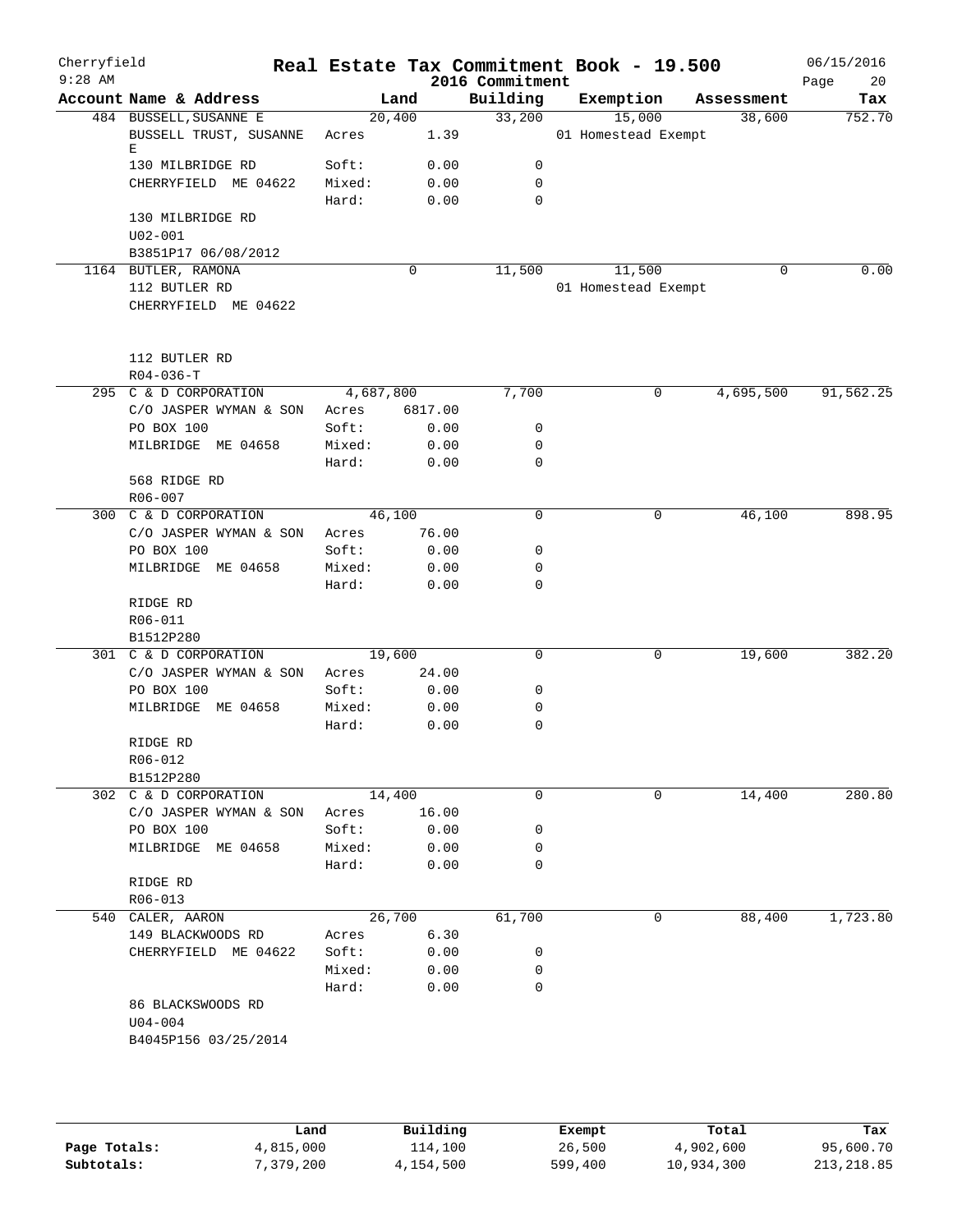| Cherryfield |                               |                 |              |                 | Real Estate Tax Commitment Book - 19.500 |            | 06/15/2016 |
|-------------|-------------------------------|-----------------|--------------|-----------------|------------------------------------------|------------|------------|
| $9:28$ AM   |                               |                 |              | 2016 Commitment |                                          |            | Page<br>21 |
|             | Account Name & Address        | Land            |              | Building        | Exemption                                | Assessment | Tax        |
|             | 658 CALER, EARL               | 13,100          |              | 46,200          | 21,000                                   | 38,300     | 746.85     |
|             | P O BOX 124                   | Acres           | 0.72         |                 | 12 WW2 Veteran Res                       |            |            |
|             | CHERRYFIELD<br>ME 04622       | Soft:           | 0.00         | $\mathbf{0}$    | 01 Homestead Exempt                      |            |            |
|             |                               | Mixed:          | 0.00         | 0               |                                          |            |            |
|             |                               | Hard:           | 0.00         | $\mathbf 0$     |                                          |            |            |
|             | 163 BLACKSWOODS RD            |                 |              |                 |                                          |            |            |
|             | $U07 - 017$                   |                 |              |                 |                                          |            |            |
|             | B753P99                       |                 |              |                 |                                          |            |            |
| 851         | CALER, LEMONT W &<br>CAROLE B | 17,700          |              | 76,300          | 15,000                                   | 79,000     | 1,540.50   |
|             | 195 MAIN ST                   | Acres           | 1.64         |                 | 01 Homestead Exempt                      |            |            |
|             | CHERRYFIELD ME 04622-0 Soft:  |                 | 0.00         | $\mathbf 0$     |                                          |            |            |
|             |                               | Mixed:          | 0.00         | 0               |                                          |            |            |
|             |                               | Hard:           | 0.00         | 0               |                                          |            |            |
|             | 195 MAIN ST                   |                 |              |                 |                                          |            |            |
|             | U14-023                       |                 |              |                 |                                          |            |            |
|             | B1813P159                     |                 |              |                 |                                          |            |            |
|             | 664 CALER, RANDOLPH A. &      | 23,300          |              | 55,200          | 15,000                                   | 63,500     | 1,238.25   |
|             | LORIE M.                      |                 |              |                 |                                          |            |            |
|             | 149 BLACKSWOODS RD            | Acres           | 1.31         |                 | 01 Homestead Exempt                      |            |            |
|             | CHERRYFIELD ME 04622          | Soft:           | 0.00         | 0               |                                          |            |            |
|             |                               | Mixed:          | 0.00         | 0               |                                          |            |            |
|             |                               | Hard:           | 0.00         | $\Omega$        |                                          |            |            |
|             | 149 BLACKSWOOD RD             |                 |              |                 |                                          |            |            |
|             | $U07 - 023 - 001$             |                 |              |                 |                                          |            |            |
|             | B1812P152                     |                 |              |                 |                                          |            |            |
|             | 723 CAMPBELL, PAMELA A        | 16,200          |              | 62,200          | 0                                        | 78,400     | 1,528.80   |
|             | P O BOX 248                   | Acres           | 0.36         |                 |                                          |            |            |
|             | SULLIVAN ME 04664             | Soft:<br>Mixed: | 0.00         | 0<br>0          |                                          |            |            |
|             |                               | Hard:           | 0.00<br>0.00 | 0               |                                          |            |            |
|             | 14 NEW ST                     |                 |              |                 |                                          |            |            |
|             | U11-024                       |                 |              |                 |                                          |            |            |
|             | B3649P67 B3361P255 12/11/2007 |                 |              |                 |                                          |            |            |
|             | 278 CAPLIN, JOAN              | 23,200          |              | 46,000          | 0                                        | 69,200     | 1,349.40   |
|             | P O BOX 552                   | Acres           | 7.20         |                 |                                          |            |            |
|             | ONSET MA 02558                | Soft:           | 0.00         | 0               |                                          |            |            |
|             |                               | Mixed:          | 0.00         | 0               |                                          |            |            |
|             |                               | Hard:           | 0.00         | 0               |                                          |            |            |
|             | 232 TENAN LANE                |                 |              |                 |                                          |            |            |
|             | R05-065                       |                 |              |                 |                                          |            |            |
|             | B3157P296 06/21/2006          |                 |              |                 |                                          |            |            |
|             | 406 CAREY, STEPHEN J          | 22,200          |              | 0               | 0                                        | 22,200     | 432.90     |
|             | 103 PINE RIDGE DR             | Acres           | 43.95        |                 |                                          |            |            |
|             | WARREN ME 04864               | Soft:           | 0.00         | 0               |                                          |            |            |
|             |                               | Mixed:          | 0.00         | 0               |                                          |            |            |
|             |                               | Hard:           | 0.00         | $\Omega$        |                                          |            |            |
|             | CROTCH                        |                 |              |                 |                                          |            |            |
|             | R09-001-026                   |                 |              |                 |                                          |            |            |
|             | B3361P233 12/11/2007          |                 |              |                 |                                          |            |            |

|              | Land     | Building  | Exempt  | Total      | Tax        |
|--------------|----------|-----------|---------|------------|------------|
| Page Totals: | 115,700  | 285,900   | 51,000  | 350,600    | 6,836.70   |
| Subtotals:   | .494.900 | 4,440,400 | 650,400 | 11,284,900 | 220,055.55 |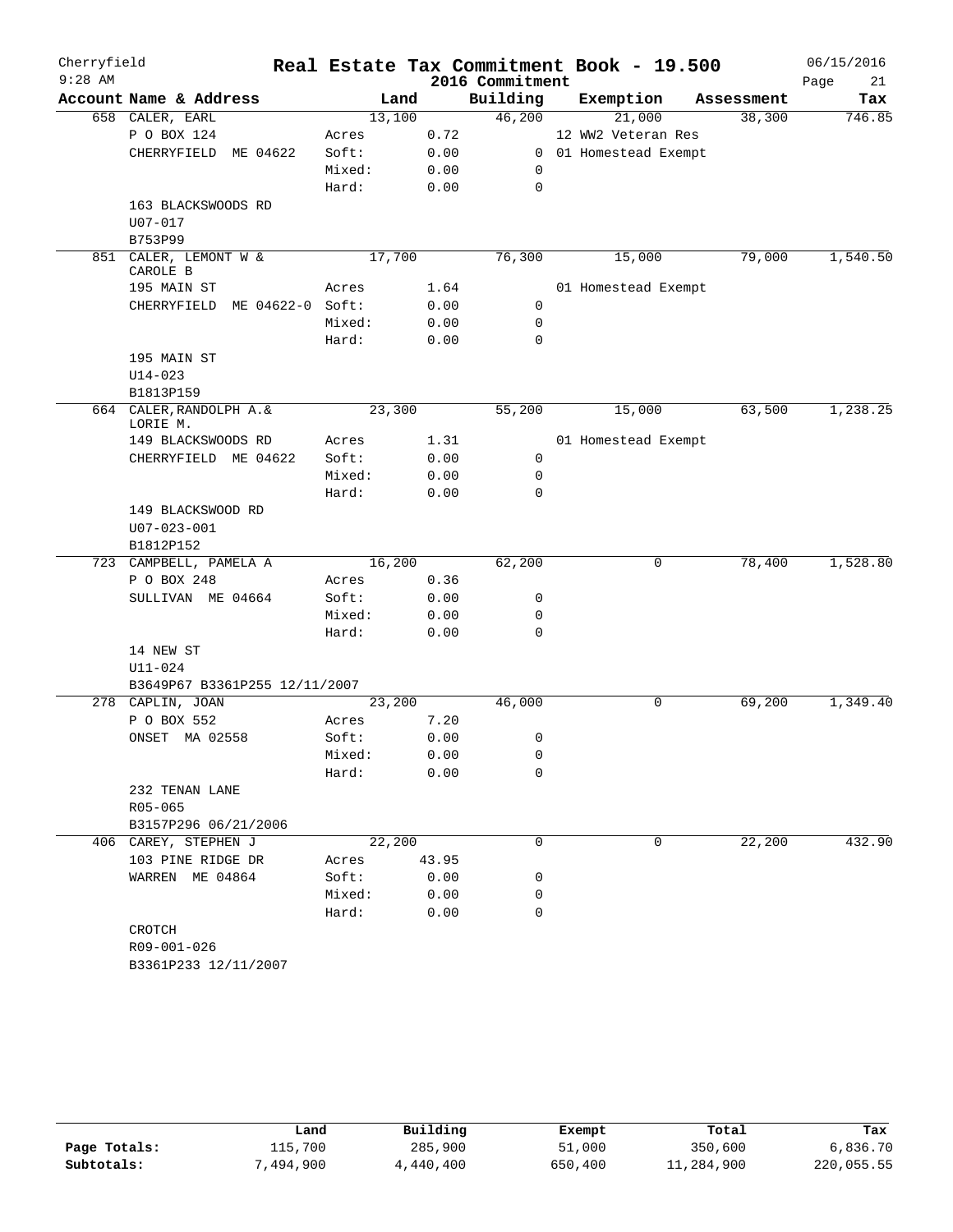| Cherryfield<br>$9:28$ AM |                                    |        |        |       | Real Estate Tax Commitment Book - 19.500<br>2016 Commitment |                     |   |            | 06/15/2016<br>Page | 22       |
|--------------------------|------------------------------------|--------|--------|-------|-------------------------------------------------------------|---------------------|---|------------|--------------------|----------|
|                          | Account Name & Address             |        | Land   |       | Building                                                    | Exemption           |   | Assessment |                    | Tax      |
|                          | 514 CARNAHAN, KEITH &<br>LARANDA   |        | 25,900 |       | 107,400                                                     | 15,000              |   | 118,300    |                    | 2,306.85 |
|                          | 19 WILSON HILL RD                  | Acres  |        | 4.79  |                                                             | 01 Homestead Exempt |   |            |                    |          |
|                          | CHERRYFIELD ME 04622               | Soft:  |        | 0.00  | 0                                                           |                     |   |            |                    |          |
|                          |                                    | Mixed: |        | 0.00  | $\mathbf 0$                                                 |                     |   |            |                    |          |
|                          |                                    | Hard:  |        | 0.00  | $\mathbf 0$                                                 |                     |   |            |                    |          |
|                          | 19 WILSON HILL RD<br>$U03 - 008$   |        |        |       |                                                             |                     |   |            |                    |          |
|                          | B4072P264 07/07/2014               |        |        |       |                                                             |                     |   |            |                    |          |
|                          | 643 CARNEY, JAMES E                |        | 23,500 |       | 99,700                                                      | 15,000              |   | 108,200    |                    | 2,109.90 |
|                          | 126 BLACKSWOODS ROAD               | Acres  |        | 1.33  |                                                             | 01 Homestead Exempt |   |            |                    |          |
|                          | CHERRYFIELD ME 04622               | Soft:  |        | 0.00  | 0                                                           |                     |   |            |                    |          |
|                          |                                    | Mixed: |        | 0.00  | 0                                                           |                     |   |            |                    |          |
|                          |                                    | Hard:  |        | 0.00  | $\mathbf 0$                                                 |                     |   |            |                    |          |
|                          | 126 BLACKSWOODS RD<br>$U07 - 003$  |        |        |       |                                                             |                     |   |            |                    |          |
|                          | B4111P18 11/17/2014                |        |        |       |                                                             |                     |   |            |                    |          |
|                          | 123 CARR, RICHARD A                |        | 10,900 |       | $\mathbf 0$                                                 |                     | 0 | 10,900     |                    | 212.55   |
|                          | CARR REVOCABLE TRUST<br>2003, R A  | Acres  |        | 2.90  |                                                             |                     |   |            |                    |          |
|                          | 306 MARCY ST #1                    | Soft:  |        | 0.00  | 0                                                           |                     |   |            |                    |          |
|                          | PORTSMOUTH NH 03801                | Mixed: |        | 0.00  | 0                                                           |                     |   |            |                    |          |
|                          |                                    | Hard:  |        | 0.00  | $\Omega$                                                    |                     |   |            |                    |          |
|                          | BLACKSWOOD RD<br>R03-047           |        |        |       |                                                             |                     |   |            |                    |          |
|                          | B3978P43 07/25/2013                |        |        |       |                                                             |                     |   |            |                    |          |
|                          | 470 CARTER, HAROLD T &<br>JUDITH E |        | 80,500 |       | 88,000                                                      |                     | 0 | 168,500    |                    | 3,285.75 |
|                          | 12 HIGHWAY M                       | Acres  |        | 23.00 |                                                             |                     |   |            |                    |          |
|                          | STEELVILLE MO 65565                | Soft:  |        | 0.00  | 0                                                           |                     |   |            |                    |          |
|                          |                                    | Mixed: |        | 0.00  | 0                                                           |                     |   |            |                    |          |
|                          |                                    | Hard:  |        | 0.00  | 0                                                           |                     |   |            |                    |          |
|                          | 218 MILBRIDGE RD                   |        |        |       |                                                             |                     |   |            |                    |          |
|                          | $U01 - 002$                        |        |        |       |                                                             |                     |   |            |                    |          |
|                          | B1476P198                          |        |        |       |                                                             |                     |   |            |                    |          |
| 1049                     | CARTER, LEOLA K                    |        | 51,200 |       | 340,200                                                     | 15,000              |   | 376,400    |                    | 7,339.80 |
|                          | LEOLA K CARTER LIVING<br>TRUST     | Acres  |        | 16.00 |                                                             | 01 Homestead Exempt |   |            |                    |          |
|                          | P O BOX 190                        | Soft:  |        | 0.00  | 0                                                           |                     |   |            |                    |          |
|                          | MILBRIDGE ME 04658                 | Mixed: |        | 0.00  | 0                                                           |                     |   |            |                    |          |
|                          |                                    | Hard:  |        | 0.00  | 0                                                           |                     |   |            |                    |          |
|                          | 452 MILBRIDGE RD                   |        |        |       |                                                             |                     |   |            |                    |          |
|                          | R01-001-006                        |        |        |       |                                                             |                     |   |            |                    |          |
|                          | B3543P85 06/30/2009                |        |        |       |                                                             |                     |   |            |                    |          |
|                          | 3 CARTER, LEOLA K                  |        | 6,800  |       | $\mathbf 0$                                                 |                     | 0 | 6,800      |                    | 132.60   |
|                          | CARTER LIVING TRUST,<br>LEOLA K    | Acres  |        | 10.00 |                                                             |                     |   |            |                    |          |
|                          | PO BOX 190                         | Soft:  |        | 0.00  | 0                                                           |                     |   |            |                    |          |
|                          | MILBRIDGE ME 04658                 | Mixed: |        | 0.00  | 0                                                           |                     |   |            |                    |          |
|                          |                                    | Hard:  |        | 0.00  | 0                                                           |                     |   |            |                    |          |
|                          | MILBRIDGE RD                       |        |        |       |                                                             |                     |   |            |                    |          |
|                          | R01-001-002                        |        |        |       |                                                             |                     |   |            |                    |          |
|                          | B3978P31 07/25/2013                |        |        |       |                                                             |                     |   |            |                    |          |

|              | Land      | Building  | Exempt  | Total      | Tax        |
|--------------|-----------|-----------|---------|------------|------------|
| Page Totals: | 198,800   | 635,300   | 45,000  | 789,100    | 15,387.45  |
| Subtotals:   | 7,693,700 | 5,075,700 | 695,400 | 12,074,000 | 235,443.00 |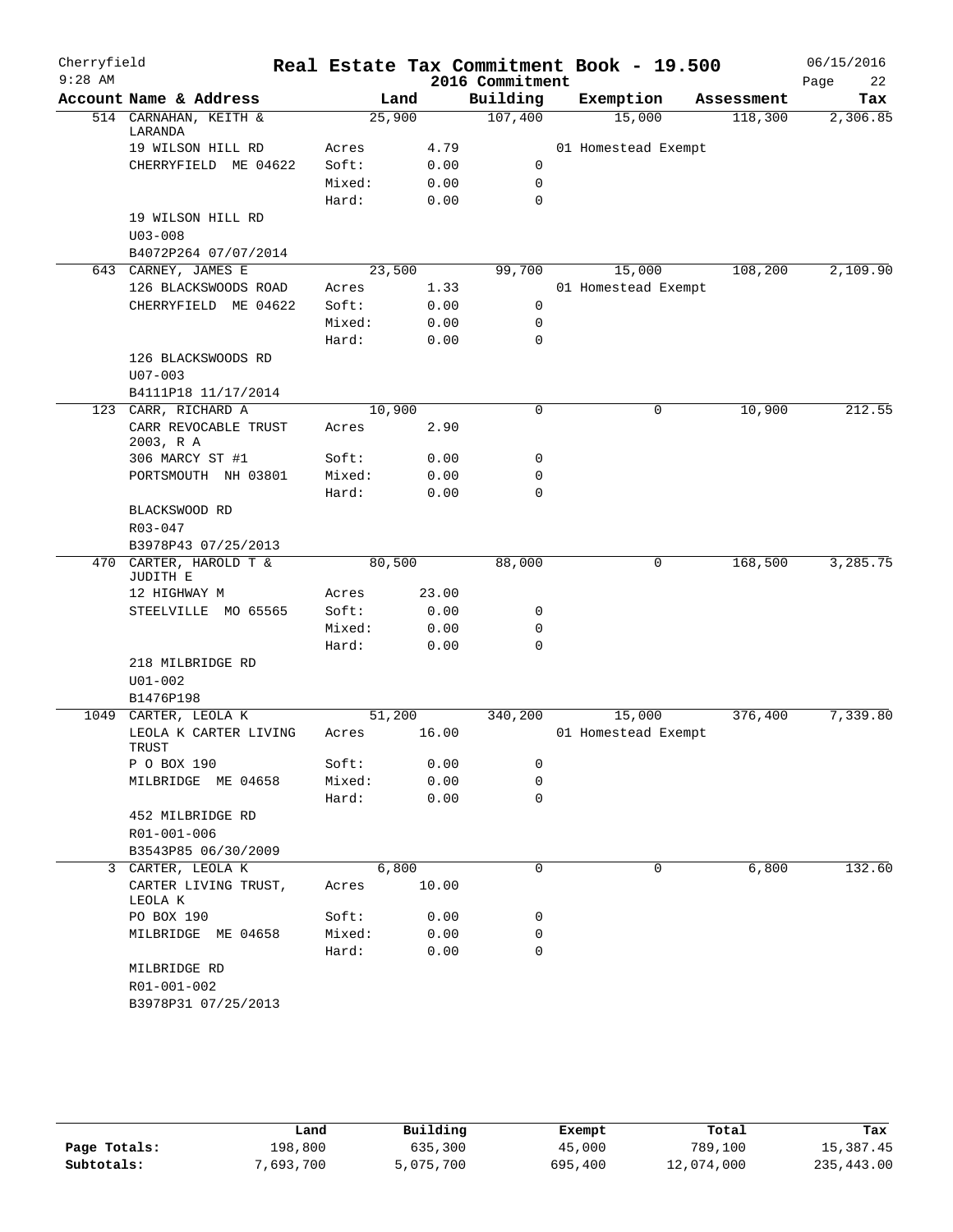| Cherryfield<br>$9:28$ AM |                                                               |        |        | Real Estate Tax Commitment Book - 19.500<br>2016 Commitment |                     |            | 06/15/2016<br>23<br>Page |
|--------------------------|---------------------------------------------------------------|--------|--------|-------------------------------------------------------------|---------------------|------------|--------------------------|
|                          | Account Name & Address                                        |        | Land   | Building                                                    | Exemption           | Assessment | Tax                      |
|                          | 398 CEARLEY, CAROLINE A &<br>LEE T                            | 81,600 |        | $\mathbf 0$                                                 | $\Omega$            | 81,600     | 1,591.20                 |
|                          | 382 HAWKIN ROAD                                               | Acres  | 237.90 |                                                             |                     |            |                          |
|                          | SOUTHAMPTON NJ 08088                                          | Soft:  | 0.00   | 0                                                           |                     |            |                          |
|                          |                                                               | Mixed: | 0.00   | 0                                                           |                     |            |                          |
|                          |                                                               | Hard:  | 0.00   | $\mathbf 0$                                                 |                     |            |                          |
|                          | CROTCH                                                        |        |        |                                                             |                     |            |                          |
|                          | R09-001-018                                                   |        |        |                                                             |                     |            |                          |
|                          | B1457P170                                                     |        |        |                                                             |                     |            |                          |
|                          | 60 CHADWICK, RICHARD T<br>(L/E)                               | 23,900 |        | 32,800                                                      | 0                   | 56,700     | 1,105.65                 |
|                          | OMLOR, MELANIE C                                              | Acres  | 1.00   |                                                             |                     |            |                          |
|                          | C/O MELANIE OMLOR-FOX                                         | Soft:  | 0.00   | 0                                                           |                     |            |                          |
|                          | 55 DOWNEAST HWY                                               | Mixed: | 0.00   | 0                                                           |                     |            |                          |
|                          | ELLSWORTH ME 04605                                            | Hard:  | 0.00   | $\mathbf 0$                                                 |                     |            |                          |
|                          | 268 MILBRIDGE RD                                              |        |        |                                                             |                     |            |                          |
|                          | R02-013-001                                                   |        |        |                                                             |                     |            |                          |
|                          | B3467P285 11/04/2008 B3168P131 07/18/2006                     |        |        |                                                             |                     |            |                          |
|                          | 376 CHAMPAGNE, DANIEL L                                       | 23,600 |        | 31,300                                                      | 0                   | 54,900     | 1,070.55                 |
|                          | 989 ELM ST                                                    | Acres  | 40.60  |                                                             |                     |            |                          |
|                          | PLYMOUTH ME 04969                                             | Soft:  | 0.00   | 0                                                           |                     |            |                          |
|                          |                                                               | Mixed: | 0.00   | 0                                                           |                     |            |                          |
|                          |                                                               | Hard:  | 0.00   | $\Omega$                                                    |                     |            |                          |
|                          | CROTCH                                                        |        |        |                                                             |                     |            |                          |
|                          | R08-038                                                       |        |        |                                                             |                     |            |                          |
|                          | B1470P114                                                     |        |        |                                                             |                     |            |                          |
| 1150                     | CHANDLER, MARK O &<br>MELANIE A                               | 17,600 |        | 85,100                                                      | 15,000              | 87,700     | 1,710.15                 |
|                          | 62 UNIONVILLE RD                                              | Acres  | 1.49   |                                                             | 01 Homestead Exempt |            |                          |
|                          | CHERRYFIELD ME 04622                                          | Soft:  | 0.00   | 0                                                           |                     |            |                          |
|                          |                                                               | Mixed: | 0.00   | 0                                                           |                     |            |                          |
|                          |                                                               | Hard:  | 0.00   | $\mathbf 0$                                                 |                     |            |                          |
|                          | 62 UNIONVILLE RD                                              |        |        |                                                             |                     |            |                          |
|                          | R03-005-004                                                   |        |        |                                                             |                     |            |                          |
|                          | B3795P193 11/14/2011 B2506P94                                 |        |        |                                                             |                     |            |                          |
| 1135                     | CHANDLER, SUSAN J                                             | 21,400 |        | 67,400                                                      | 0                   | 88,800     | 1,731.60                 |
|                          | PO BOX 33                                                     | Acres  | 6.00   |                                                             |                     |            |                          |
|                          | CHERRYFIELD ME 04622                                          | Soft:  | 0.00   | 0                                                           |                     |            |                          |
|                          |                                                               | Mixed: | 0.00   | 0                                                           |                     |            |                          |
|                          |                                                               | Hard:  | 0.00   | 0                                                           |                     |            |                          |
|                          | CHANDLER WAY                                                  |        |        |                                                             |                     |            |                          |
|                          | $U08 - 001 - 001$<br>B3623P74 04/06/2010 B3164P134 07/07/2006 |        |        |                                                             |                     |            |                          |
|                          | 656 CHAPLONEY, DAVID                                          | 8,900  |        | $\mathbf 0$                                                 | $\mathbf 0$         | 8,900      | 173.55                   |
|                          | CHAPLONEY, WILLIAM                                            | Acres  | 1.46   |                                                             |                     |            |                          |
|                          | 10 White Pigeon Rd                                            | Soft:  | 0.00   | 0                                                           |                     |            |                          |
|                          | Gouldsboro ME 04607                                           | Mixed: | 0.00   | 0                                                           |                     |            |                          |
|                          |                                                               | Hard:  | 0.00   | 0                                                           |                     |            |                          |
|                          | BLACKSWOODS RD                                                |        |        |                                                             |                     |            |                          |
|                          | $U07 - 015$                                                   |        |        |                                                             |                     |            |                          |
|                          | B3070P101 10/17/2005                                          |        |        |                                                             |                     |            |                          |
|                          |                                                               |        |        |                                                             |                     |            |                          |

|              | Land      | Building  | Exempt  | Total      | Tax        |
|--------------|-----------|-----------|---------|------------|------------|
| Page Totals: | 177.000   | 216,600   | 15,000  | 378,600    | 7,382.70   |
| Subtotals:   | 7,870,700 | 5,292,300 | 710,400 | 12,452,600 | 242,825.70 |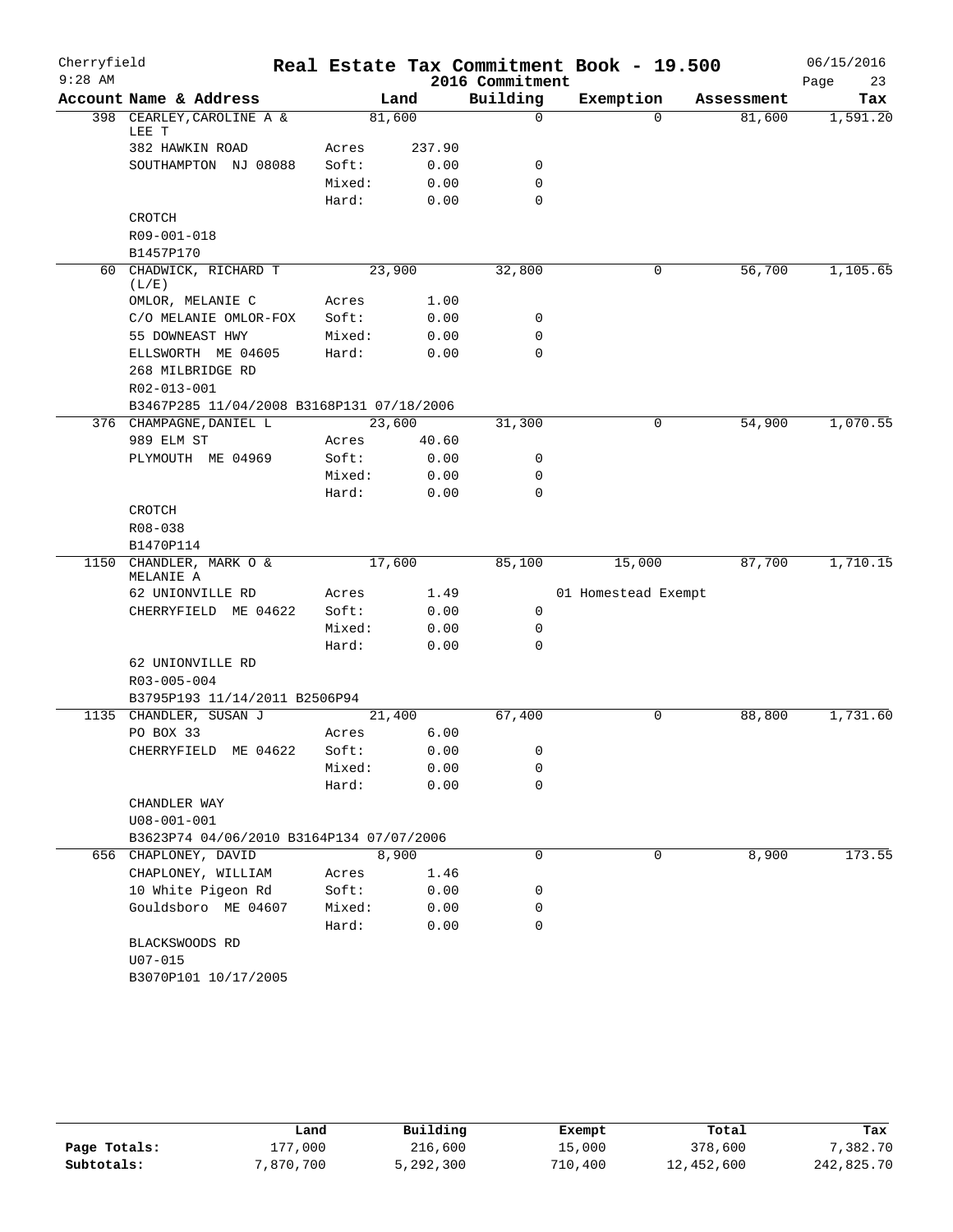| Cherryfield<br>$9:28$ AM |                                          |        |           | 2016 Commitment | Real Estate Tax Commitment Book - 19.500 |            | 06/15/2016        |
|--------------------------|------------------------------------------|--------|-----------|-----------------|------------------------------------------|------------|-------------------|
|                          | Account Name & Address                   |        | Land      | Building        | Exemption                                | Assessment | Page<br>24<br>Tax |
|                          | 1169 CHARTIER, RICHARD P &               |        | 4,900     | $\mathbf 0$     | $\Omega$                                 | 4,900      | 95.55             |
|                          | MONICA                                   |        |           |                 |                                          |            |                   |
|                          | 36 PLATT ST                              | Acres  | 35.20     |                 |                                          |            |                   |
|                          | BRISTOL RI 02809                         | Soft:  | 0.00      | 0               |                                          |            |                   |
|                          |                                          | Mixed: | 30.00     | 4,800<br>0      |                                          |            |                   |
|                          |                                          | Hard:  | 0.00      |                 |                                          |            |                   |
|                          | MACHATTON CORLISS BROOK<br>R09-001-049-1 |        |           |                 |                                          |            |                   |
|                          | B2266P28                                 |        |           |                 |                                          |            |                   |
|                          | 782 CHASE, LYNN                          |        | 5,500     | 70,700          | 0                                        | 76, 200    | 1,485.90          |
|                          | P O BOX 1303                             | Acres  | 0.10      |                 |                                          |            |                   |
|                          | ME 04046 Soft:<br>KENNEBUNKPORT          |        | 0.00      | 0               |                                          |            |                   |
|                          |                                          | Mixed: | 0.00      | 0               |                                          |            |                   |
|                          |                                          | Hard:  | 0.00      | 0               |                                          |            |                   |
|                          | 4 MAIN ST                                |        |           |                 |                                          |            |                   |
|                          | U12-034                                  |        |           |                 |                                          |            |                   |
|                          | B3649P174 07/14/2010                     |        |           |                 |                                          |            |                   |
|                          | 781 CHASE, LYNN E                        |        | 3,900     | 48,000          | 0                                        | 51,900     | 1,012.05          |
|                          | PO BOX 41                                | Acres  | 0.05      |                 |                                          |            |                   |
|                          | CHERRYFIELD ME 04622                     | Soft:  | 0.00      | 0               |                                          |            |                   |
|                          |                                          | Mixed: | 0.00      | $\mathbf 0$     |                                          |            |                   |
|                          |                                          | Hard:  | 0.00      | 0               |                                          |            |                   |
|                          | 2 MAIN ST                                |        |           |                 |                                          |            |                   |
|                          | $U12 - 033$                              |        |           |                 |                                          |            |                   |
|                          | B3789P141 10/28/2011                     |        |           |                 |                                          |            |                   |
|                          | 69 CHECKER, PAULA                        |        | 64,100    | 0               | 0                                        | 64,100     | 1,249.95          |
|                          | 569 KANSAS RD                            | Acres  | 9.90      |                 |                                          |            |                   |
|                          | ME 04658<br>MILBRIDGE                    | Soft:  | 0.00      | 0               |                                          |            |                   |
|                          |                                          | Mixed: | 0.00      | 0               |                                          |            |                   |
|                          |                                          | Hard:  | 0.00      | 0               |                                          |            |                   |
|                          | PARK ST                                  |        |           |                 |                                          |            |                   |
|                          | R02-022<br>B2165P94                      |        |           |                 |                                          |            |                   |
|                          | 61 CHECKER, PAULA                        |        | 6,100     | 0               | 0                                        | 6,100      | 118.95            |
|                          | KANSAS RD                                | Acres  | 2.75      |                 |                                          |            |                   |
|                          | MILBRIDGE<br>ME 04658                    | Soft:  | 0.00      | 0               |                                          |            |                   |
|                          |                                          | Mixed: | 0.00      | 0               |                                          |            |                   |
|                          |                                          | Hard:  | 0.00      | 0               |                                          |            |                   |
|                          | KANSAS RD                                |        |           |                 |                                          |            |                   |
|                          | R02-014                                  |        |           |                 |                                          |            |                   |
|                          | B932P177                                 |        |           |                 |                                          |            |                   |
|                          | 1034 CHEENEY, SAMUEL S                   |        | 46,400    | 1,500           | 0                                        | 47,900     | 934.05            |
|                          | 269 BACKBAY ROAD                         | Acres  | 73.42     |                 |                                          |            |                   |
|                          | MILBRIDGE ME 04658                       | Soft:  | 0.00      | 0               |                                          |            |                   |
|                          |                                          | Mixed: | 0.00      | 0               |                                          |            |                   |
|                          |                                          | Hard:  | 0.00      | 0               |                                          |            |                   |
|                          | WILLEY DISTRICT RD                       |        |           |                 |                                          |            |                   |
|                          | R05-032-001                              |        |           |                 |                                          |            |                   |
|                          | B3735P97 04/11/2011 B3392P100 03/24/2008 |        |           |                 |                                          |            |                   |
|                          | 1151 CHELSAES BLUEBERRY<br>TRUST         |        | 8,700     | $\mathbf 0$     | $\mathbf 0$                              | 8,700      | 169.65            |
|                          | KEYES, CHRISTOPHER                       | Acres  | 1.00      |                 |                                          |            |                   |
|                          | PO BOX 486                               | Soft:  | 0.00      | 0               |                                          |            |                   |
|                          | CRESENT GA 31304-0485                    | Mixed: | 0.00      | 0               |                                          |            |                   |
|                          |                                          | Hard:  | 0.00      | $\mathbf 0$     |                                          |            |                   |
|                          | NORTH MAIN ST                            |        |           |                 |                                          |            |                   |
|                          | R10-002-019-001                          |        |           |                 |                                          |            |                   |
|                          | B2598P44                                 |        |           |                 |                                          |            |                   |
|                          |                                          |        |           |                 |                                          |            |                   |
|                          | Land                                     |        | Building  |                 | Exempt                                   | Total      | Tax               |
| Page Totals:             | 139,600                                  |        | 120,200   |                 | 0                                        | 259,800    | 5,066.10          |
| Subtotals:               | 8,010,300                                |        | 5,412,500 |                 | 710,400                                  | 12,712,400 | 247,891.80        |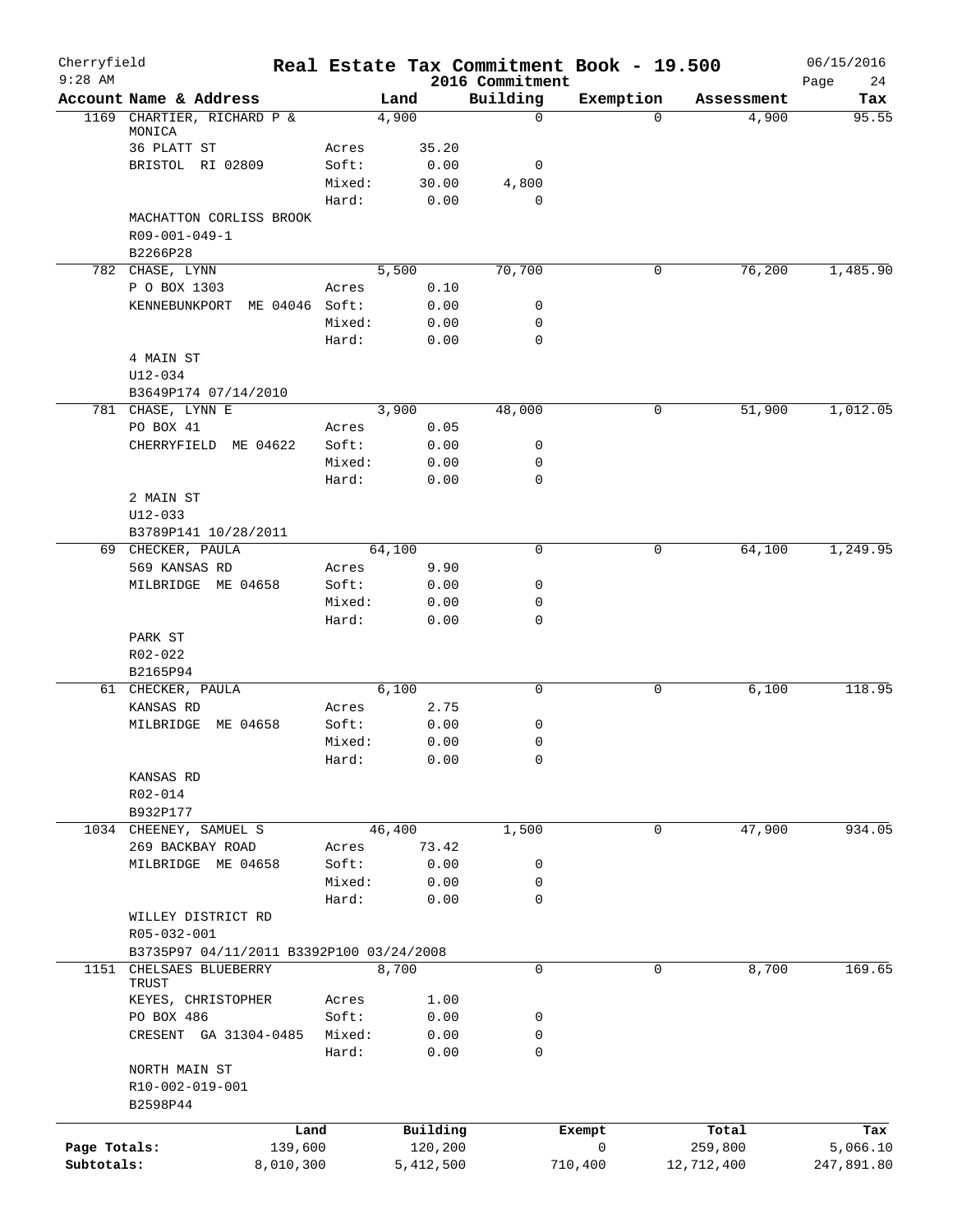| Cherryfield<br>$9:28$ AM |                                           |           |        | Real Estate Tax Commitment Book - 19.500 | 2016 Commitment |             |             |            | 06/15/2016        |
|--------------------------|-------------------------------------------|-----------|--------|------------------------------------------|-----------------|-------------|-------------|------------|-------------------|
|                          | Account Name & Address                    |           |        | Land                                     | Building        | Exemption   |             | Assessment | Page<br>25<br>Tax |
|                          | 1124 CHEN, TSAI S                         |           | 13,900 |                                          | $\mathbf 0$     |             | $\Omega$    | 13,900     | 271.05            |
|                          | 6 PROSPERE LN                             |           | Acres  | 10.00                                    |                 |             |             |            |                   |
|                          | BROOKLIN ME 04616                         |           | Soft:  | 0.00                                     | 0               |             |             |            |                   |
|                          |                                           |           | Mixed: | 0.00                                     | 0               |             |             |            |                   |
|                          |                                           |           | Hard:  | 0.00                                     | 0               |             |             |            |                   |
|                          | OFF ROUTE 182<br>R03-028-001-001          |           |        |                                          |                 |             |             |            |                   |
|                          | B3366P292 01/07/2008 B3345P182 10/23/2007 |           |        |                                          |                 |             |             |            |                   |
|                          | 746 CHERRYFIELD ACADEMY,<br>TRUSTEES OF   |           | 16,500 |                                          | 141,800         |             | 158,300     | 0          | 0.00              |
|                          | P.O. Box 465                              |           | Acres  | 0.87                                     |                 | 48 Literary |             |            |                   |
|                          | CHERRYFIELD ME 04622                      |           | Soft:  | 0.00                                     | 0               |             |             |            |                   |
|                          |                                           |           | Mixed: | 0.00                                     | 0               |             |             |            |                   |
|                          |                                           |           | Hard:  | 0.00                                     | 0               |             |             |            |                   |
|                          |                                           |           |        |                                          |                 |             |             |            |                   |
|                          | MAIN ST                                   |           |        |                                          |                 |             |             |            |                   |
|                          | U12-001                                   |           |        |                                          |                 |             |             |            |                   |
|                          | B2487P315                                 |           |        |                                          |                 |             |             |            |                   |
|                          | 743 CHERRYFIELD FOODS INC                 |           |        | 3,300                                    | $\mathbf 0$     |             | 0           | 3,300      | 64.35             |
|                          | PO BOX 128                                |           | Acres  | 0.08                                     |                 |             |             |            |                   |
|                          | CHERRYFIELD ME 04622                      |           | Soft:  | 0.00                                     | 0               |             |             |            |                   |
|                          |                                           |           | Mixed: | 0.00                                     | 0               |             |             |            |                   |
|                          |                                           |           | Hard:  | 0.00                                     | 0               |             |             |            |                   |
|                          | MAIN ST                                   |           |        |                                          |                 |             |             |            |                   |
|                          | $U11 - 044$                               |           |        |                                          |                 |             |             |            |                   |
|                          | B1688P338                                 |           |        |                                          |                 |             |             |            |                   |
|                          | 858 CHERRYFIELD FOODS INC                 |           |        | 1,400                                    | 0               |             | 0           | 1,400      | 27.30             |
|                          | DIV OXFORD FROZEN FOODS Acres             |           |        | 0.06                                     |                 |             |             |            |                   |
|                          | PO BOX 128                                |           | Soft:  | 0.00                                     | 0               |             |             |            |                   |
|                          | CHERRYFIELD ME 04622                      |           | Mixed: | 0.00                                     | 0               |             |             |            |                   |
|                          |                                           |           | Hard:  | 0.00                                     | 0               |             |             |            |                   |
|                          | ROUTE 193                                 |           |        |                                          |                 |             |             |            |                   |
|                          | $U14 - 029$                               |           |        |                                          |                 |             |             |            |                   |
|                          | B1688P338                                 |           |        |                                          |                 |             |             |            |                   |
|                          | 700 CHERRYFIELD FOODS INC                 |           | 14,700 |                                          | 118,800         |             | 0           | 133,500    | 2,603.25          |
|                          | DIV OXFORD FROZEN FOODS Acres             |           |        | 0.15                                     |                 |             |             |            |                   |
|                          | PO BOX 128                                |           | Soft:  | 0.00                                     | 0               |             |             |            |                   |
|                          | CHERRYFIELD ME 04622                      |           | Mixed: | 0.00                                     | 0               |             |             |            |                   |
|                          |                                           |           |        |                                          |                 |             |             |            |                   |
|                          |                                           |           | Hard:  | 0.00                                     | 0               |             |             |            |                   |
|                          | 4 PARK ST                                 |           |        |                                          |                 |             |             |            |                   |
|                          | U11-002                                   |           |        |                                          |                 |             |             |            |                   |
|                          | B1688P338                                 |           |        |                                          |                 |             |             |            |                   |
|                          | 640 CHERRYFIELD FOODS INC                 |           |        | 9,600                                    | $\mathbf 0$     |             | 0           | 9,600      | 187.20            |
|                          | DIV OXFORD FROZEN FOODS Acres             |           |        | 2.62                                     |                 |             |             |            |                   |
|                          | PO BOX 128                                |           | Soft:  | 0.00                                     | 0               |             |             |            |                   |
|                          | CHERRYFIELD ME 04622                      |           | Mixed: | 0.00                                     | 0               |             |             |            |                   |
|                          |                                           |           | Hard:  | 0.00                                     | 0               |             |             |            |                   |
|                          | STILLWATER RD                             |           |        |                                          |                 |             |             |            |                   |
|                          | $U06 - 026$                               |           |        |                                          |                 |             |             |            |                   |
|                          | B1688P338                                 |           |        |                                          |                 |             |             |            |                   |
|                          | 833 CHERRYFIELD FOODS INC                 |           | 26,200 |                                          | 91,300          |             | $\mathbf 0$ | 117,500    | 2,291.25          |
|                          | DIV OXFORD FROZEN FOODS Acres             |           |        | 2.36                                     |                 |             |             |            |                   |
|                          | PO BOX 128                                |           | Soft:  | 0.00                                     | 0               |             |             |            |                   |
|                          | CHERRYFIELD ME 04622                      |           | Mixed: | 0.00                                     | 0               |             |             |            |                   |
|                          |                                           |           | Hard:  | 0.00                                     | 0               |             |             |            |                   |
|                          | 42 STILLWATER RD                          |           |        |                                          |                 |             |             |            |                   |
|                          | $U14 - 005$                               |           |        |                                          |                 |             |             |            |                   |
|                          | B1688P338                                 |           |        |                                          |                 |             |             |            |                   |
|                          |                                           |           |        |                                          |                 |             |             |            |                   |
|                          |                                           |           |        |                                          |                 |             |             |            |                   |
|                          |                                           | Land      |        | Building                                 |                 | Exempt      |             | Total      | Tax               |
| Page Totals:             |                                           | 85,600    |        | 351,900                                  |                 | 158,300     |             | 279,200    | 5,444.40          |
| Subtotals:               |                                           | 8,095,900 |        | 5,764,400                                |                 | 868,700     |             | 12,991,600 | 253, 336.20       |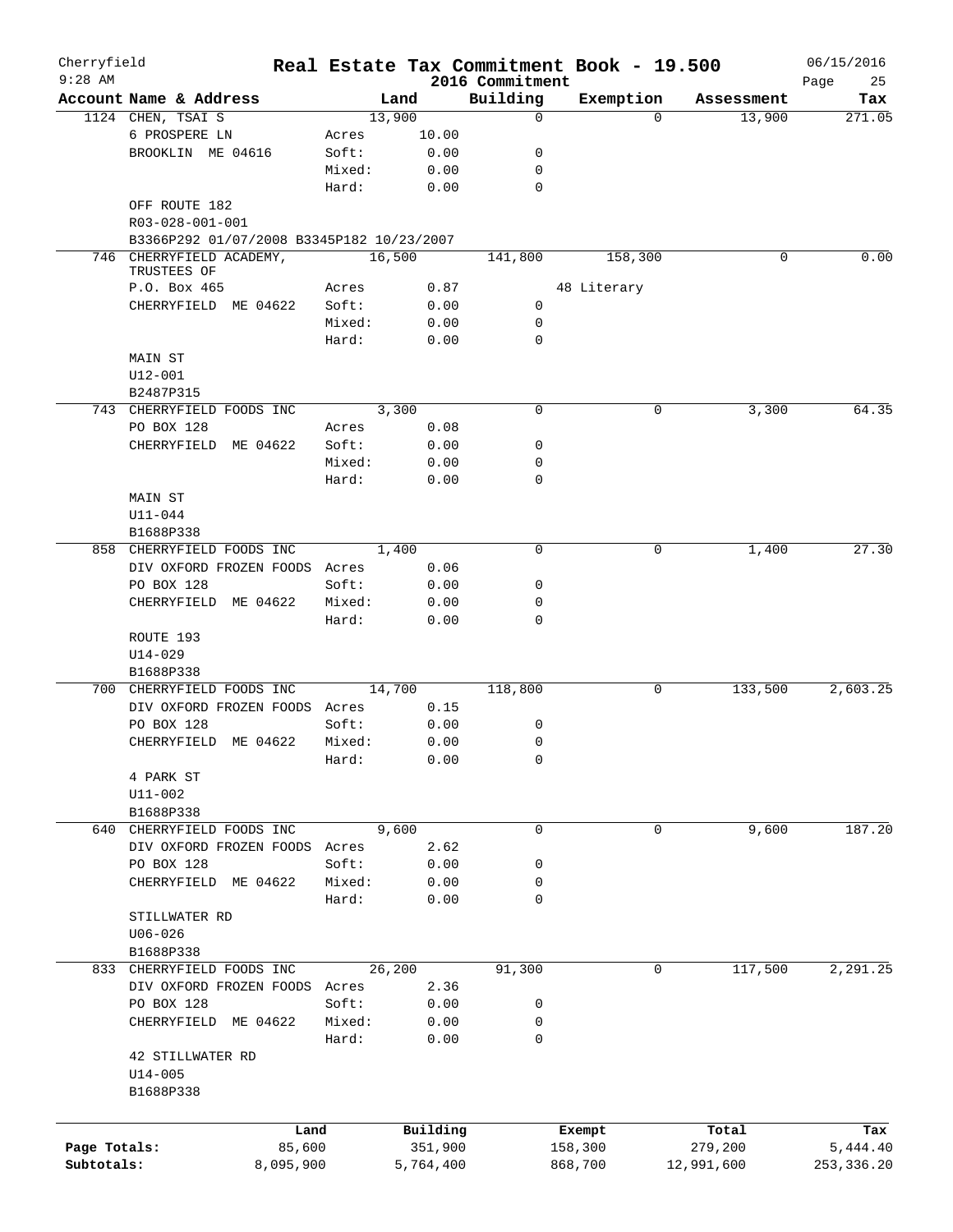| Cherryfield<br>$9:28$ AM |                               |        |           | 2016 Commitment | Real Estate Tax Commitment Book - 19.500 |            | 06/15/2016<br>26 |
|--------------------------|-------------------------------|--------|-----------|-----------------|------------------------------------------|------------|------------------|
|                          | Account Name & Address        |        | Land      | Building        | Exemption                                | Assessment | Page<br>Tax      |
|                          | 946 CHERRYFIELD FOODS INC     |        | 98,200    | 510,900         | $\Omega$                                 | 609,100    | 11,877.45        |
|                          | DIV OXFORD FROZEN FOODS Acres |        | 90.00     |                 |                                          |            |                  |
|                          | PO BOX 128                    | Soft:  | 0.00      | 0               |                                          |            |                  |
|                          | CHERRYFIELD ME 04622          | Mixed: | 0.00      | $\mathbf 0$     |                                          |            |                  |
|                          |                               | Hard:  | 0.00      | $\mathbf 0$     |                                          |            |                  |
|                          | 320 RIDGE RD                  |        |           |                 |                                          |            |                  |
|                          | U18-006-002                   |        |           |                 |                                          |            |                  |
|                          | B1688P338                     |        |           |                 |                                          |            |                  |
| 835                      | CHERRYFIELD FOODS INC         |        | 62,800    | 541,600         | 0                                        | 604,400    | 11,785.80        |
|                          | DIV OXFORD FROZEN FOODS Acres |        | 1.97      |                 |                                          |            |                  |
|                          | PO BOX 128                    | Soft:  | 0.00      | 0               |                                          |            |                  |
|                          | CHERRYFIELD ME 04622          | Mixed: | 0.00      | 0               |                                          |            |                  |
|                          |                               | Hard:  | 0.00      | 0               |                                          |            |                  |
|                          | 35 STILLWATER RD              |        |           |                 |                                          |            |                  |
|                          | $U14 - 007$                   |        |           |                 |                                          |            |                  |
|                          | B1688P338                     |        |           |                 |                                          |            |                  |
|                          | 842 CHERRYFIELD FOODS INC     |        | 5,300     | $\mathbf 0$     | 0                                        | 5,300      | 103.35           |
|                          | DIV OXFORD FROZEN FOODS       | Acres  | 0.37      |                 |                                          |            |                  |
|                          | PO BOX 128                    | Soft:  | 0.00      | 0               |                                          |            |                  |
|                          | CHERRYFIELD ME 04622          | Mixed: | 0.00      | $\mathbf 0$     |                                          |            |                  |
|                          |                               | Hard:  | 0.00      | 0               |                                          |            |                  |
|                          | STILLWATER RD                 |        |           |                 |                                          |            |                  |
|                          | $U14 - 015$                   |        |           |                 |                                          |            |                  |
|                          | B1688P338                     |        |           |                 |                                          |            |                  |
| 838                      | CHERRYFIELD FOODS INC         |        | 18,900    | 643,000         | 0                                        | 661,900    | 12,907.05        |
|                          | DIV OXFORD FROZEN FOODS       | Acres  | 0.67      |                 |                                          |            |                  |
|                          | PO BOX 128                    | Soft:  | 0.00      | 0               |                                          |            |                  |
|                          | CHERRYFIELD ME 04622          | Mixed: | 0.00      | 0               |                                          |            |                  |
|                          |                               | Hard:  | 0.00      | $\mathbf 0$     |                                          |            |                  |
|                          | 19 STILLWATER RD              |        |           |                 |                                          |            |                  |
|                          | $U14 - 011$                   |        |           |                 |                                          |            |                  |
|                          | B1688P338                     |        |           |                 |                                          |            |                  |
| 839                      | CHERRYFIELD FOODS INC         |        | 10,300    | 7,800           | 0                                        | 18,100     | 352.95           |
|                          | DIV OXFORD FROZEN FOODS Acres |        | 0.41      |                 |                                          |            |                  |
|                          | PO BOX 128                    | Soft:  | 0.00      | 0               |                                          |            |                  |
|                          | CHERRYFIELD<br>ME 04622       | Mixed: | 0.00      | 0               |                                          |            |                  |
|                          |                               | Hard:  | 0.00      | $\mathbf 0$     |                                          |            |                  |
|                          | 7 STILLWATER RD               |        |           |                 |                                          |            |                  |
|                          | $U14 - 012$                   |        |           |                 |                                          |            |                  |
|                          | B1688P338                     |        |           |                 |                                          |            |                  |
| 759                      | CHERRYFIELD FREE PUBLIC       |        | 21,900    | 103,300         | 125,200                                  | 0          | 0.00             |
|                          | LIBRARY ASSN                  |        |           |                 |                                          |            |                  |
|                          | 35 MAIN ST                    | Acres  | 0.49      |                 | 48 Literary                              |            |                  |
|                          | CHERRYFIELD<br>ME 04622       | Soft:  | 0.00      | 0               |                                          |            |                  |
|                          |                               | Mixed: | 0.00      | 0               |                                          |            |                  |
|                          |                               | Hard:  | 0.00      | $\mathbf 0$     |                                          |            |                  |
|                          | 35 MAIN ST                    |        |           |                 |                                          |            |                  |
|                          | U12-013                       |        |           |                 |                                          |            |                  |
|                          | B3055P252 09/13/2005          |        |           |                 |                                          |            |                  |
| 767                      | CHERRYFIELD GENERAL           |        | 3,800     | 41,300          | 0                                        | 45,100     | 879.45           |
|                          | STORE LLC                     |        |           |                 |                                          |            |                  |
|                          | LEONARD, ZITA                 | Acres  | 0.11      |                 |                                          |            |                  |
|                          | PO BOX 125                    | Soft:  | 0.00      | 0               |                                          |            |                  |
|                          | CHERRYFIELD ME 04622          | Mixed: | 0.00      | 0               |                                          |            |                  |
|                          |                               | Hard:  | 0.00      | $\mathbf 0$     |                                          |            |                  |
|                          | 5 MAIN ST                     |        |           |                 |                                          |            |                  |
|                          | U12-020                       |        |           |                 |                                          |            |                  |
|                          | B3965P72 06/21/2013           |        |           |                 |                                          |            |                  |
|                          |                               | Land   | Building  |                 | Exempt                                   | Total      | Tax              |
| Page Totals:             | 221,200                       |        | 1,847,900 |                 | 125,200                                  | 1,943,900  | 37,906.05        |
| Subtotals:               | 8,317,100                     |        | 7,612,300 |                 | 993,900                                  | 14,935,500 | 291, 242. 25     |
|                          |                               |        |           |                 |                                          |            |                  |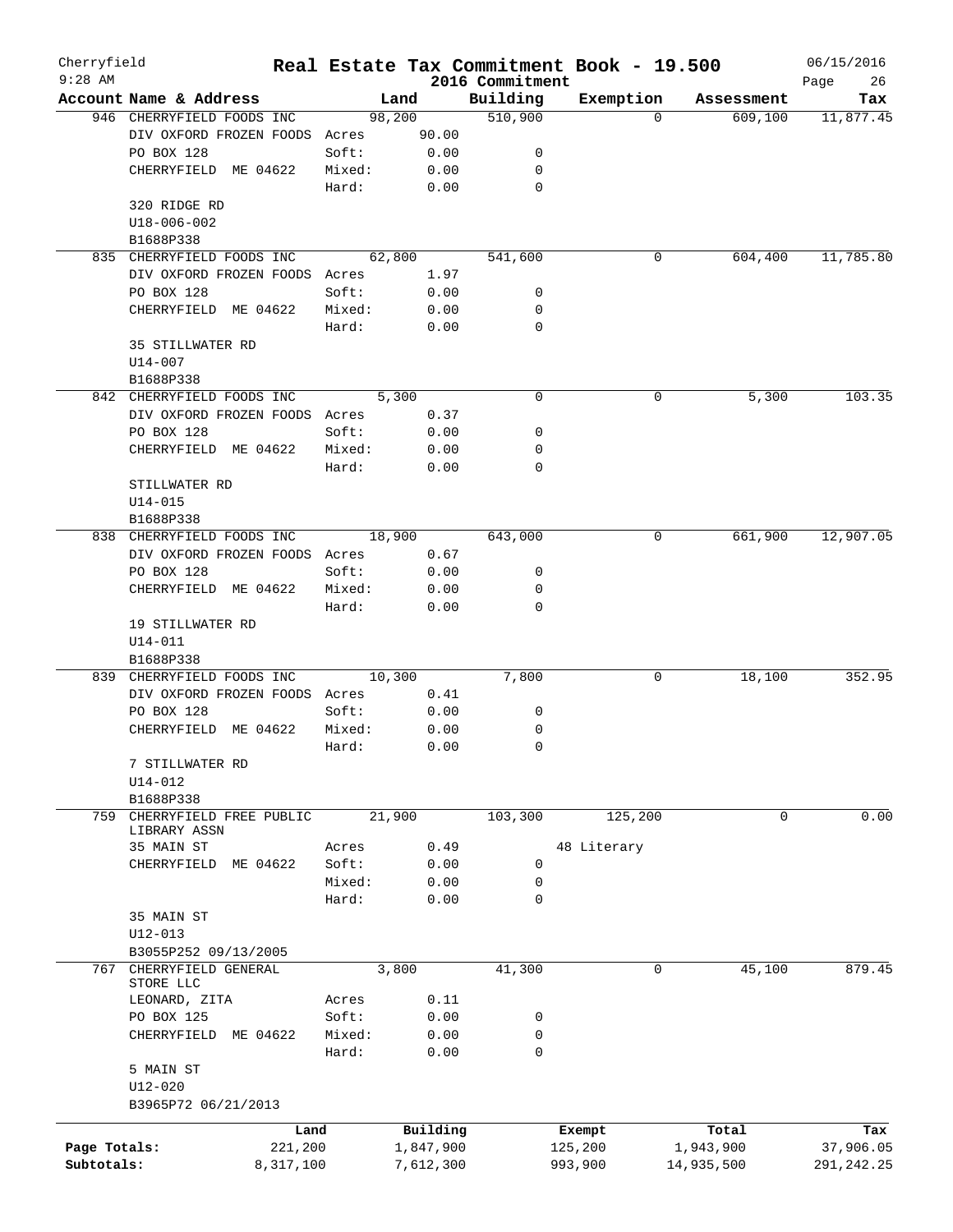| Cherryfield<br>$9:28$ AM |                                              |         |        | 2016 Commitment | Real Estate Tax Commitment Book - 19.500 |   |             | 06/15/2016<br>Page<br>27 |
|--------------------------|----------------------------------------------|---------|--------|-----------------|------------------------------------------|---|-------------|--------------------------|
|                          | Account Name & Address                       |         | Land   | Building        | Exemption                                |   | Assessment  | Tax                      |
|                          | 641 CHERRYFIELD PENTECOSTAL<br><b>CHURCH</b> | 19,900  |        | 131,700         | 151,600                                  |   | 0           | 0.00                     |
|                          | 98 BLACKS WOODS RD                           | Acres   | 4.39   |                 | 51 Churches                              |   |             |                          |
|                          | CHERRYFIELD ME 04622                         | Soft:   | 0.00   | $\mathbf 0$     |                                          |   |             |                          |
|                          |                                              | Mixed:  | 0.00   | $\mathbf 0$     |                                          |   |             |                          |
|                          |                                              | Hard:   | 0.00   | $\mathbf 0$     |                                          |   |             |                          |
|                          | 98 BLACKS WOODS ROAD<br>$U07 - 001$          |         |        |                 |                                          |   |             |                          |
|                          | 610 CHERRYFIELD PENTECOSTAL<br>CHURCH INC    | 3,900   |        | 0               | 3,900                                    |   | $\mathbf 0$ | 0.00                     |
|                          | 8 Unionville Rd                              | Acres   | 0.45   |                 | 51 Churches                              |   |             |                          |
|                          | CHERRYFIELD ME 04622                         | Soft:   | 0.00   | 0               |                                          |   |             |                          |
|                          |                                              | Mixed:  | 0.00   | 0               |                                          |   |             |                          |
|                          |                                              | Hard:   | 0.00   | $\mathbf 0$     |                                          |   |             |                          |
|                          | BLACKSWOODS RD                               |         |        |                 |                                          |   |             |                          |
|                          | $U05 - 041$                                  |         |        |                 |                                          |   |             |                          |
|                          | B2974P349<br>635 CHERRYFIELD PROPERTIES      | 30,500  |        | $\mathbf 0$     |                                          | 0 | 30,500      | 594.75                   |
|                          | LLC<br>PO BOX 128                            | Acres   | 41.00  |                 |                                          |   |             |                          |
|                          | CHERRYFIELD ME 04622                         | Soft:   | 0.00   | 0               |                                          |   |             |                          |
|                          |                                              | Mixed:  | 0.00   | $\mathbf 0$     |                                          |   |             |                          |
|                          |                                              | Hard:   | 0.00   | $\mathbf 0$     |                                          |   |             |                          |
|                          | STILLWATER RD                                |         |        |                 |                                          |   |             |                          |
|                          | $U06 - 024$                                  |         |        |                 |                                          |   |             |                          |
|                          | B3247P238 02/09/2007                         |         |        |                 |                                          |   |             |                          |
|                          | 186 CHERRYFIELD PROPERTIES<br><b>LLC</b>     | 104,200 |        | 50,900          |                                          | 0 | 155,100     | 3,024.45                 |
|                          | P O BOX 128                                  | Acres   | 106.00 |                 |                                          |   |             |                          |
|                          | CHERRYFIELD ME 04622                         | Soft:   | 0.00   | 0               |                                          |   |             |                          |
|                          |                                              | Mixed:  | 0.00   | $\mathbf 0$     |                                          |   |             |                          |
|                          |                                              | Hard:   | 0.00   | $\Omega$        |                                          |   |             |                          |
|                          | 40 BLUEBERRY CIRCLE                          |         |        |                 |                                          |   |             |                          |
|                          | R04-034                                      |         |        |                 |                                          |   |             |                          |
|                          | B3247P238 02/09/2007                         |         |        |                 |                                          |   |             |                          |
|                          | 582 CHERRYFIELD SCHOOL                       | 41,000  |        | 617,900         | 658,900                                  |   | $\mathbf 0$ | 0.00                     |
|                          | DEPARTMENT<br>PO BOX 58                      | Acres   | 8.00   |                 | 43 Municipal                             |   |             |                          |
|                          | CHERRYFIELD ME 04622                         | Soft:   | 0.00   | 0               |                                          |   |             |                          |
|                          |                                              | Mixed:  | 0.00   | 0               |                                          |   |             |                          |
|                          |                                              | Hard:   | 0.00   | $\mathbf 0$     |                                          |   |             |                          |
|                          | 85 SCHOOL ST                                 |         |        |                 |                                          |   |             |                          |
|                          | $U05 - 014$                                  |         |        |                 |                                          |   |             |                          |
|                          | B4011P20 11/05/2013                          |         |        |                 |                                          |   |             |                          |
| 791                      | CHERRYFIELD, TOWN OF                         | 3,700   |        | $\mathbf 0$     | 3,700                                    |   | $\mathbf 0$ | 0.00                     |
|                          | FORMER NARR. SALMON<br>ASSOC.                | Acres   | 0.40   |                 | 43 Municipal                             |   |             |                          |
|                          | PO BOX 58                                    | Soft:   | 0.00   | 0               |                                          |   |             |                          |
|                          | CHERRYFIELD ME 04622                         | Mixed:  | 0.00   | $\mathbf 0$     |                                          |   |             |                          |
|                          |                                              | Hard:   | 0.00   | $\mathbf 0$     |                                          |   |             |                          |
|                          | MAIN ST                                      |         |        |                 |                                          |   |             |                          |
|                          | $U12 - 043$                                  |         |        |                 |                                          |   |             |                          |
|                          | B1227P81                                     |         |        |                 |                                          |   |             |                          |
|                          |                                              |         |        |                 |                                          |   |             |                          |

|              | Land      | Building  | Exempt    | Total      | Tax        |
|--------------|-----------|-----------|-----------|------------|------------|
| Page Totals: | 203,200   | 800,500   | 818,100   | 185,600    | 3,619.20   |
| Subtotals:   | 8,520,300 | 8,412,800 | 1,812,000 | 15,121,100 | 294,861.45 |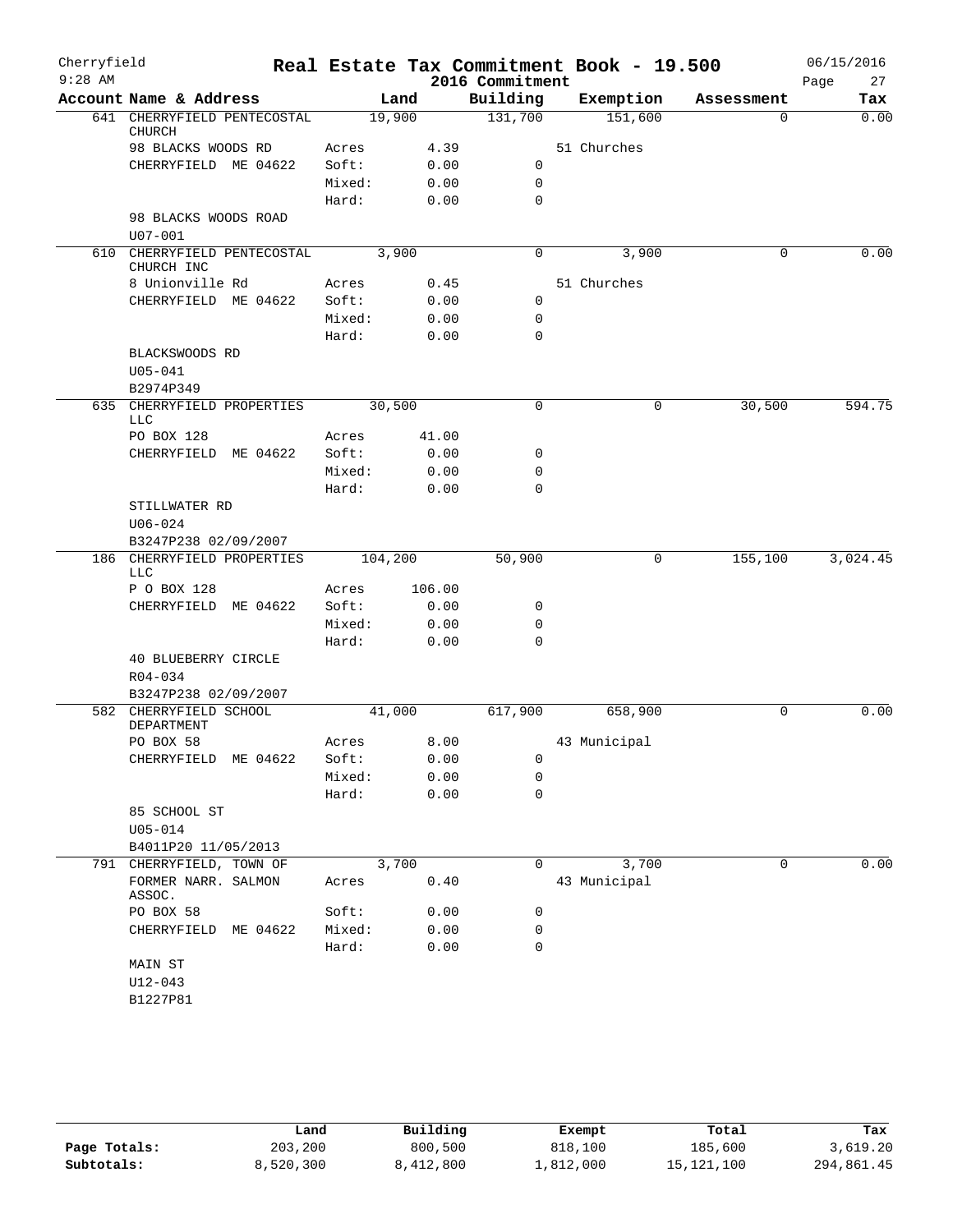| Cherryfield<br>$9:28$ AM |                                          |                |              | 2016 Commitment     | Real Estate Tax Commitment Book - 19.500 |            | 06/15/2016<br>Page<br>28 |
|--------------------------|------------------------------------------|----------------|--------------|---------------------|------------------------------------------|------------|--------------------------|
|                          | Account Name & Address                   |                | Land         | Building            | Exemption                                | Assessment | Tax                      |
|                          | 589 CHERRYFIELD-NARRAGUAGUS<br>HIST SOC. | 17,400         |              | $\overline{50,500}$ | 67,900                                   | 0          | 0.00                     |
|                          | C/O JOANNE N WILLEY                      | Acres          | 0.50         |                     | 48 Literary                              |            |                          |
|                          | P O BOX 964                              | Soft:          | 0.00         | 0                   |                                          |            |                          |
|                          | CHERRYFIELD ME 04622                     | Mixed:         | 0.00         | $\mathbf 0$         |                                          |            |                          |
|                          |                                          | Hard:          | 0.00         | $\mathbf 0$         |                                          |            |                          |
|                          | 1 ELM ST                                 |                |              |                     |                                          |            |                          |
|                          | $U05 - 021$                              |                |              |                     |                                          |            |                          |
|                          | B3177P36 08/10/2006                      |                |              |                     |                                          |            |                          |
|                          | 23 CHEZ PEREZ LLC                        | 11,800         |              | 8,200               | 0                                        | 20,000     | 390.00                   |
|                          | 16012 KERRYTON PLACE<br>DR.              | Acres          | 6.50         |                     |                                          |            |                          |
|                          | ELLISVILLE MO 63021                      | Soft:          | 0.00         | 0                   |                                          |            |                          |
|                          |                                          | Mixed:         | 0.00         | $\mathbf 0$         |                                          |            |                          |
|                          |                                          | Hard:          | 0.00         | $\mathbf 0$         |                                          |            |                          |
|                          | MILBRIDGE RD                             |                |              |                     |                                          |            |                          |
|                          | R01-011                                  |                |              |                     |                                          |            |                          |
|                          | B4041P261 03/11/2014                     |                |              |                     |                                          |            |                          |
|                          | 819 CHU, CHRIS KA SIN                    | 23,300         |              | 57,700              | 15,000                                   | 66,000     | 1,287.00                 |
|                          | 113 MAIN ST<br>CHERRYFIELD ME 04622      | Acres<br>Soft: | 1.27<br>0.00 | 0                   | 01 Homestead Exempt                      |            |                          |
|                          |                                          | Mixed:         | 0.00         | 0                   |                                          |            |                          |
|                          |                                          | Hard:          | 0.00         | $\Omega$            |                                          |            |                          |
|                          | 113 MAIN ST                              |                |              |                     |                                          |            |                          |
|                          | $U13 - 022$                              |                |              |                     |                                          |            |                          |
|                          | B3943P168 04/10/2013                     |                |              |                     |                                          |            |                          |
|                          | 890 CHU-OUELLET, ALISON M                | 16,100         |              | 42,900              | 0                                        | 59,000     | 1,150.50                 |
|                          | 113 MAIN STREET                          | Acres          | 0.80         |                     |                                          |            |                          |
|                          | CHERRYFIELD ME 04622                     | Soft:          | 0.00         | 0                   |                                          |            |                          |
|                          |                                          | Mixed:         | 0.00         | 0                   |                                          |            |                          |
|                          |                                          | Hard:          | 0.00         | $\mathbf 0$         |                                          |            |                          |
|                          | 9 RIDGE RD                               |                |              |                     |                                          |            |                          |
|                          | $U15 - 018$                              |                |              |                     |                                          |            |                          |
|                          | B3332P1 09/18/2007                       |                |              |                     |                                          |            | 0.00                     |
|                          | 22 CHURCH OF THE OPEN<br><b>BIBLE</b>    | 18,600         |              | 155,200             | 173,800                                  | 0          |                          |
|                          | C/O GLEN WILBUR JR                       | Acres          | 2.28         |                     | 51 Churches                              |            |                          |
|                          | RFD 1 BOX 223                            | Soft:          | 0.00         | 0                   |                                          |            |                          |
|                          | CHERRYFIELD ME 04622                     | Mixed:         | 0.00         | 0                   |                                          |            |                          |
|                          |                                          | Hard:          | 0.00         | 0                   |                                          |            |                          |
|                          | 559 MILBRIDGE RD                         |                |              |                     |                                          |            |                          |
|                          | R01-010                                  |                |              |                     |                                          |            |                          |
|                          | B1786P176                                |                |              |                     |                                          |            |                          |
| 592                      | CIRONE, CATHERINE H &<br>TIMOTHY W       | 24,700         |              | 48,800              | 15,000                                   | 58,500     | 1,140.75                 |
|                          | 128 RIVER RD                             | Acres          | 3.82         |                     | 01 Homestead Exempt                      |            |                          |
|                          | CHERRYFIELD ME 04622                     | Soft:          | 0.00         | 0                   |                                          |            |                          |
|                          |                                          | Mixed:         | 0.00         | 0                   |                                          |            |                          |
|                          |                                          | Hard:          | 0.00         | $\mathbf 0$         |                                          |            |                          |
|                          | 128 RIVER RD<br>$U05 - 024$              |                |              |                     |                                          |            |                          |
|                          | B3955P145 05/23/2013                     |                |              |                     |                                          |            |                          |
|                          |                                          |                |              |                     |                                          |            |                          |

|              | Land      | Building  | Exempt    | Total      | Tax        |
|--------------|-----------|-----------|-----------|------------|------------|
| Page Totals: | 111,900   | 363,300   | 271,700   | 203,500    | 3,968.25   |
| Subtotals:   | 8,632,200 | 8,776,100 | 2,083,700 | 15,324,600 | 298,829.70 |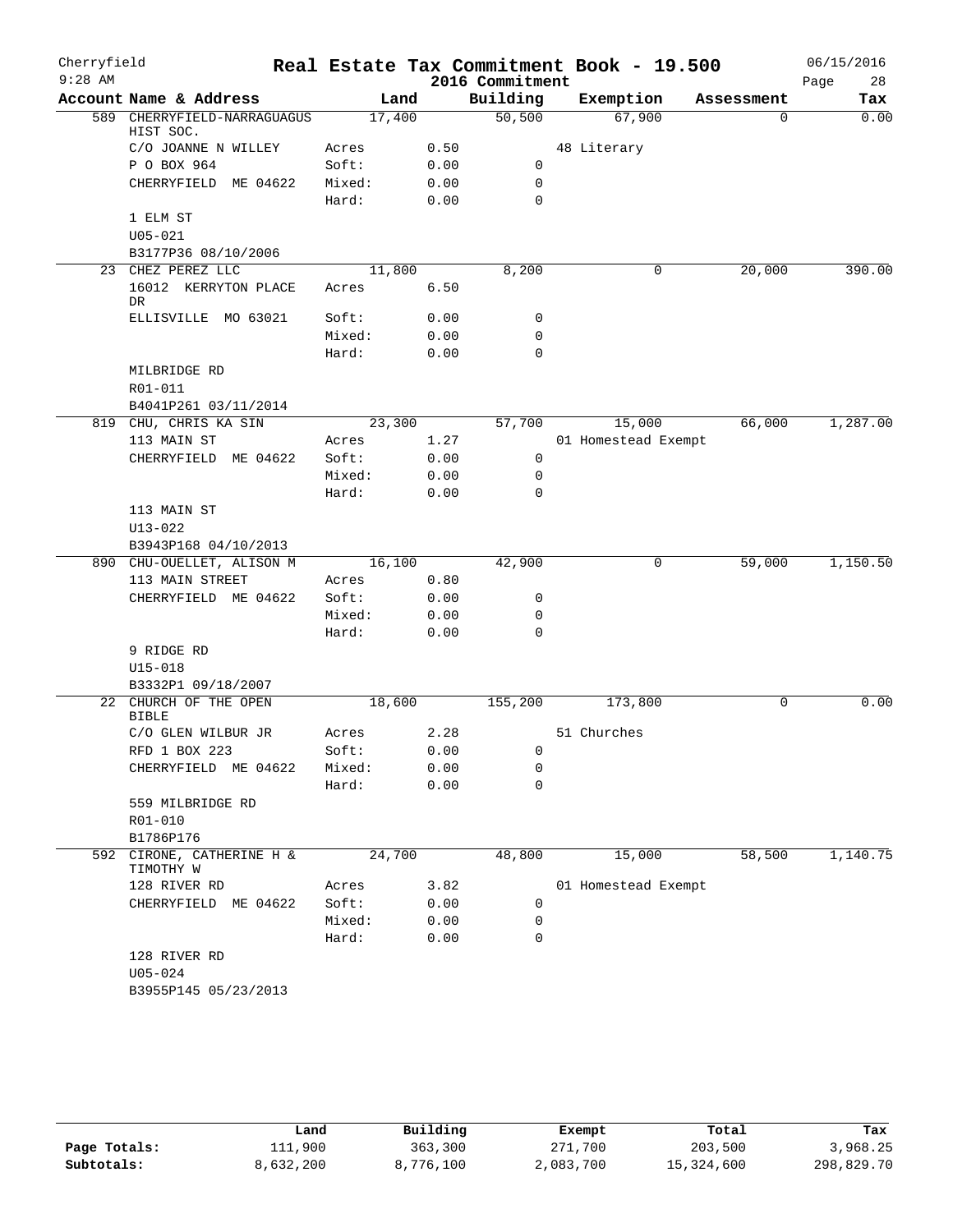| Cherryfield<br>$9:28$ AM |                                        |       |        |       | 2016 Commitment | Real Estate Tax Commitment Book - 19.500 |            | 06/15/2016<br>Page<br>29 |
|--------------------------|----------------------------------------|-------|--------|-------|-----------------|------------------------------------------|------------|--------------------------|
|                          | Account Name & Address                 |       | Land   |       | Building        | Exemption                                | Assessment | Tax                      |
|                          | 1085 CLARK, EDITH A                    |       | 14,400 |       | 17,100          | 15,000                                   | 16,500     | 321.75                   |
|                          | C/O JORDAN CLARK                       | Acres |        | 1.00  |                 | 01 Homestead Exempt                      |            |                          |
|                          | 95 KANSAS RD                           | Soft: |        | 0.00  | 0               |                                          |            |                          |
|                          | MILBRIDGE ME 04658                     |       | Mixed: | 0.00  | 0               |                                          |            |                          |
|                          |                                        | Hard: |        | 0.00  | 0               |                                          |            |                          |
|                          | 161 TENAN LANE                         |       |        |       |                 |                                          |            |                          |
|                          | R05-062-002                            |       |        |       |                 |                                          |            |                          |
|                          | B4084P26 08/18/2014                    |       |        |       |                 |                                          |            |                          |
| 457                      | CLEAVES, R SLAID &<br><b>KAREN</b>     |       | 22,600 |       | $\mathbf 0$     | 0                                        | 22,600     | 440.70                   |
|                          | c/o TIM PARADIS                        | Acres |        | 41.20 |                 |                                          |            |                          |
|                          | 7 GRISTMILL DRIVE                      | Soft: |        | 0.00  | 0               |                                          |            |                          |
|                          | FALMOUTH ME 04105                      |       | Mixed: | 0.00  | 0               |                                          |            |                          |
|                          |                                        | Hard: |        | 0.00  | 0               |                                          |            |                          |
|                          | CROTCH                                 |       |        |       |                 |                                          |            |                          |
|                          | R10-009                                |       |        |       |                 |                                          |            |                          |
|                          | B3706P66 01/06/2011                    |       |        |       |                 |                                          |            |                          |
|                          | 458 CLEAVES, R SLAID &<br><b>KAREN</b> |       | 12,700 |       | 1,400           | 0                                        | 14,100     | 274.95                   |
|                          | c/o TIM PARADIS                        | Acres |        | 22.00 |                 |                                          |            |                          |
|                          | 7 GRISTMILL DRIVE                      | Soft: |        | 0.00  | 0               |                                          |            |                          |
|                          | FALMOUTH ME 04105                      |       | Mixed: | 0.00  | 0               |                                          |            |                          |
|                          |                                        | Hard: |        | 0.00  | $\Omega$        |                                          |            |                          |
|                          | CROTCH                                 |       |        |       |                 |                                          |            |                          |
|                          | R10-010                                |       |        |       |                 |                                          |            |                          |
|                          | B3440P29 08/12/2008                    |       |        |       |                 |                                          |            |                          |
|                          | 912 COLBETH, FULTON E &<br>NEDRA       |       | 17,400 |       | 79,800          | 15,000                                   | 82,200     | 1,602.90                 |
|                          | 93 RIDGE RD                            | Acres |        | 1.13  |                 | 01 Homestead Exempt                      |            |                          |
|                          | CHERRYFIELD ME 04622                   | Soft: |        | 0.00  | 0               |                                          |            |                          |
|                          |                                        |       | Mixed: | 0.00  | 0               |                                          |            |                          |
|                          |                                        | Hard: |        | 0.00  | $\mathbf 0$     |                                          |            |                          |
|                          | 93 RIDGE RD                            |       |        |       |                 |                                          |            |                          |
|                          | $U16 - 014$                            |       |        |       |                 |                                          |            |                          |
|                          | B3734P298 04/29/2011                   |       |        |       |                 |                                          |            |                          |
| 217                      | COLGAN ET AL, THOMAS                   |       | 37,700 |       | 0               | 0                                        | 37,700     | 735.15                   |
|                          | C/O WAGNER FOREST<br>MANAGEMENT LTD    | Acres |        | 57.00 |                 |                                          |            |                          |
|                          | 150 ORFORD RD                          | Soft: |        | 0.00  | 0               |                                          |            |                          |
|                          | NH 03768<br>LYME                       |       | Mixed: | 0.00  | 0               |                                          |            |                          |
|                          |                                        | Hard: |        | 0.00  | 0               |                                          |            |                          |
|                          | WILLEY DISTRICT RD<br>(OFF)<br>R05-017 |       |        |       |                 |                                          |            |                          |
|                          | B3972P224 07/09/2013                   |       |        |       |                 |                                          |            |                          |
| 916                      | COLLIER, RICHARD A                     |       | 16,500 |       | 97,300          | 21,000                                   | 92,800     | 1,809.60                 |
|                          | COLLIER, SANDRA M                      | Acres |        | 2.08  |                 | 01 Homestead Exempt                      |            |                          |
|                          | 67 RIDGE RD                            | Soft: |        | 0.00  | 0               | 14 WW2 Veteran Non                       |            |                          |
|                          | CHERRYFIELD<br>ME 04622                |       | Mixed: | 0.00  | $\Omega$        |                                          |            |                          |
|                          |                                        | Hard: |        | 0.00  | 0               |                                          |            |                          |
|                          | 67 RIDGE RD                            |       |        |       |                 |                                          |            |                          |
|                          | $U16 - 017 - 001$                      |       |        |       |                 |                                          |            |                          |
|                          | B2885P51 06/07/2004                    |       |        |       |                 |                                          |            |                          |
|                          |                                        |       |        |       |                 |                                          |            |                          |

|              | Land      | Building  | Exempt    | Total      | Tax        |
|--------------|-----------|-----------|-----------|------------|------------|
| Page Totals: | 121,300   | 195,600   | 51,000    | 265,900    | 5,185.05   |
| Subtotals:   | 8,753,500 | 8,971,700 | 2,134,700 | 15,590,500 | 304,014.75 |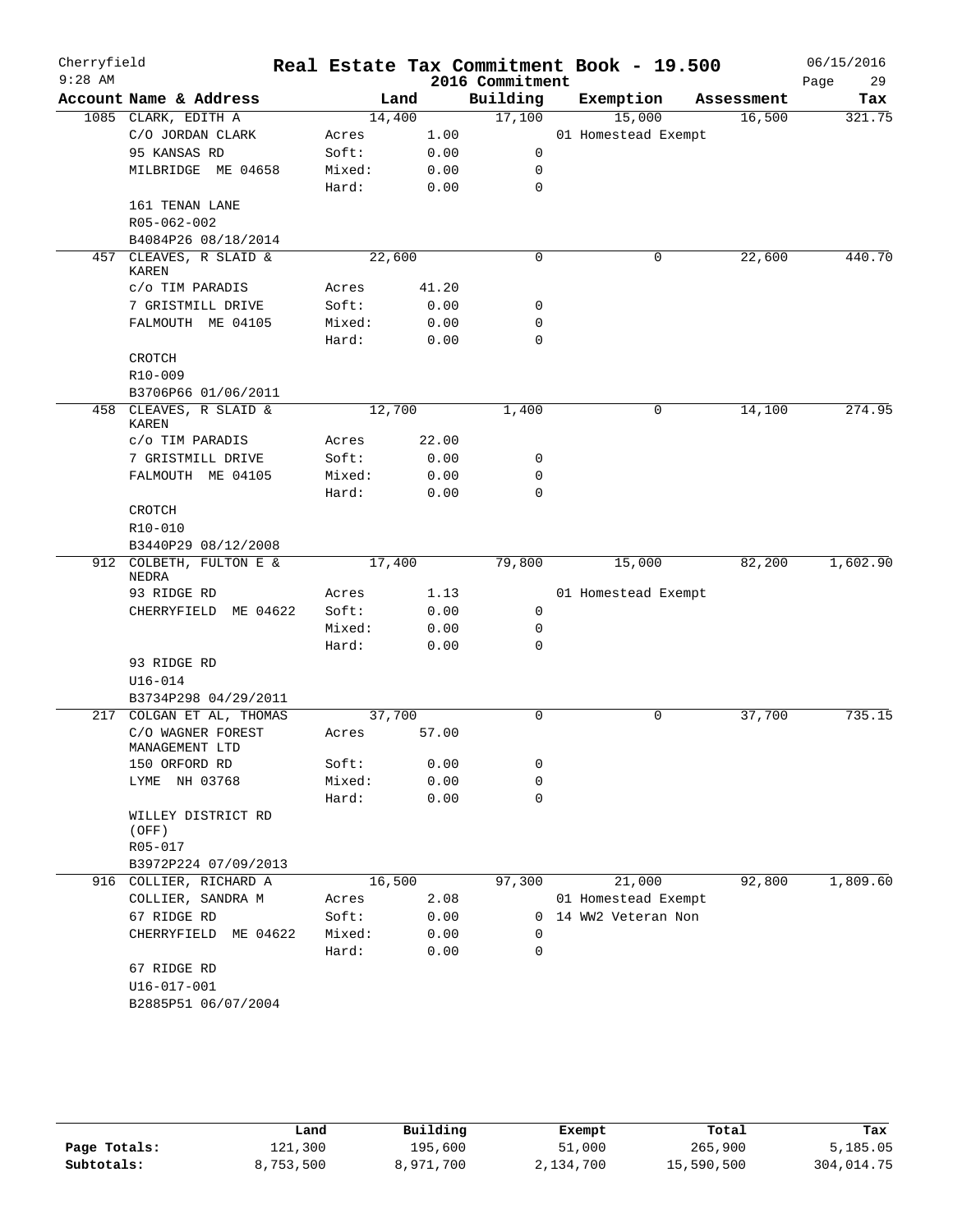| Cherryfield<br>$9:28$ AM |                                   |           |        |           | 2016 Commitment | Real Estate Tax Commitment Book - 19.500 |            | 06/15/2016        |
|--------------------------|-----------------------------------|-----------|--------|-----------|-----------------|------------------------------------------|------------|-------------------|
|                          | Account Name & Address            |           | Land   |           | Building        | Exemption                                | Assessment | Page<br>30<br>Tax |
|                          | 576 CONCHA, HUGO A                |           | 21,700 |           | 22,100          | 15,000                                   | 28,800     | 561.60            |
|                          | CARVAJAL, LEOVIGILDA              |           | Acres  | 1.06      |                 | 01 Homestead Exempt                      |            |                   |
|                          | 90 NORTH ST                       |           | Soft:  | 0.00      | 0               |                                          |            |                   |
|                          | CHERRYFIELD ME 04622              |           | Mixed: | 0.00      | 0               |                                          |            |                   |
|                          |                                   |           | Hard:  | 0.00      | 0               |                                          |            |                   |
|                          | 90 NORTH ST                       |           |        |           |                 |                                          |            |                   |
|                          | $U05 - 008$                       |           |        |           |                 |                                          |            |                   |
|                          | B3244P151 01/31/2007              |           |        |           |                 |                                          |            |                   |
|                          | 1025 CONROY, KEVIN                |           | 19,100 |           | 0               | 0                                        | 19,100     | 372.45            |
|                          | 339 EASTSIDE RD                   |           | Acres  |           |                 |                                          |            |                   |
|                          |                                   |           | Soft:  | 7.00      |                 |                                          |            |                   |
|                          | HANCOCK ME 04640                  |           |        | 0.00      | 0               |                                          |            |                   |
|                          |                                   |           | Mixed: | 0.00      | 0<br>0          |                                          |            |                   |
|                          |                                   |           | Hard:  | 0.00      |                 |                                          |            |                   |
|                          | OFF ROUTE 182                     |           |        |           |                 |                                          |            |                   |
|                          | R03-028-002                       |           |        |           |                 |                                          |            |                   |
|                          | B3249P26 02/12/2007               |           |        |           |                 |                                          |            |                   |
|                          | 739 CONWAY, WILLIAM H & JEAN<br>M |           | 58,600 |           | 127,400         | 15,000                                   | 171,000    | 3,334.50          |
|                          | 49 PARK ST                        |           | Acres  | 2.43      |                 | 01 Homestead Exempt                      |            |                   |
|                          | CHERRYFIELD ME 04622              |           | Soft:  | 0.00      | 0               |                                          |            |                   |
|                          |                                   |           | Mixed: | 0.00      | 0               |                                          |            |                   |
|                          |                                   |           | Hard:  | 0.00      | 0               |                                          |            |                   |
|                          | 49 PARK ST                        |           |        |           |                 |                                          |            |                   |
|                          | $U11 - 040$                       |           |        |           |                 |                                          |            |                   |
|                          | B1328P113                         |           |        |           |                 |                                          |            |                   |
|                          | 680 COPELIN, CARL B &             |           | 17,700 |           | 90,600          | 21,000                                   | 87,300     | 1,702.35          |
|                          | COLLEEN A                         |           |        |           |                 |                                          |            |                   |
|                          | P O BOX 418                       |           | Acres  | 1.60      |                 | 14 WW2 Veteran Non                       |            |                   |
|                          | ME 04622<br>CHERRYFIELD           |           | Soft:  | 0.00      |                 | 0 01 Homestead Exempt                    |            |                   |
|                          |                                   |           | Mixed: | 0.00      | 0               |                                          |            |                   |
|                          |                                   |           | Hard:  | 0.00      | $\mathbf 0$     |                                          |            |                   |
|                          | 182 PARK ST                       |           |        |           |                 |                                          |            |                   |
|                          | $U09 - 002$                       |           |        |           |                 |                                          |            |                   |
|                          | B1746P278                         |           |        |           |                 |                                          |            |                   |
|                          | 1080 COREY, STEVEN D.             |           | 28,000 |           | 51,500          | 15,000                                   | 64,500     | 1,257.75          |
|                          | COREY, RUBY M.                    |           | Acres  | 98.00     |                 | 01 Homestead Exempt                      |            |                   |
|                          | P O BOX 537                       |           | Soft:  | 32.00     | 4,416           |                                          |            |                   |
|                          | CHERRYFIELD ME                    |           | Mixed: | 0.00      | $\overline{a}$  |                                          |            |                   |
|                          | 04622-0037                        |           |        |           |                 |                                          |            |                   |
|                          |                                   |           | Hard:  | 48.00     | 5,856           |                                          |            |                   |
|                          | 860 NORTH MAIN ST                 |           |        |           |                 |                                          |            |                   |
|                          | R10-002-009+010                   |           |        |           |                 |                                          |            |                   |
|                          | B3189P195 B2004P81                |           |        |           |                 |                                          |            |                   |
|                          | 882 CORLISS, CHARLES              |           | 18,100 |           | 31,500          | 15,000                                   | 34,600     | 674.70            |
|                          | 25 NORTH MAIN ST                  |           | Acres  | 2.26      |                 | 01 Homestead Exempt                      |            |                   |
|                          | CHERRYFIELD ME 04622              |           | Soft:  | 0.00      | 0               |                                          |            |                   |
|                          |                                   |           | Mixed: | 0.00      | 0               |                                          |            |                   |
|                          |                                   |           | Hard:  | 0.00      | 0               |                                          |            |                   |
|                          | 25 NORTH MAIN ST                  |           |        |           |                 |                                          |            |                   |
|                          | $U15 - 010$                       |           |        |           |                 |                                          |            |                   |
|                          | B2083P315                         |           |        |           |                 |                                          |            |                   |
|                          | 74 COTTON, DIXIE                  |           | 1,600  |           | 0               | 0                                        | 1,600      | 31.20             |
|                          | 352 MILBRIDGE RD                  |           | Acres  | 5.70      |                 |                                          |            |                   |
|                          | CHERRYFIELD ME 04622              |           | Soft:  | 0.00      | 0               |                                          |            |                   |
|                          |                                   |           | Mixed: | 0.00      | 0               |                                          |            |                   |
|                          |                                   |           | Hard:  | 0.00      | 0               |                                          |            |                   |
|                          | BLACKSWOODS RD                    |           |        |           |                 |                                          |            |                   |
|                          | R03-001                           |           |        |           |                 |                                          |            |                   |
|                          |                                   |           |        |           |                 |                                          |            |                   |
|                          |                                   | Land      |        | Building  |                 | Exempt                                   | Total      | Tax               |
| Page Totals:             |                                   | 164,800   |        | 323,100   |                 | 81,000                                   | 406,900    | 7,934.55          |
| Subtotals:               |                                   | 8,918,300 |        | 9,294,800 |                 | 2,215,700                                | 15,997,400 | 311,949.30        |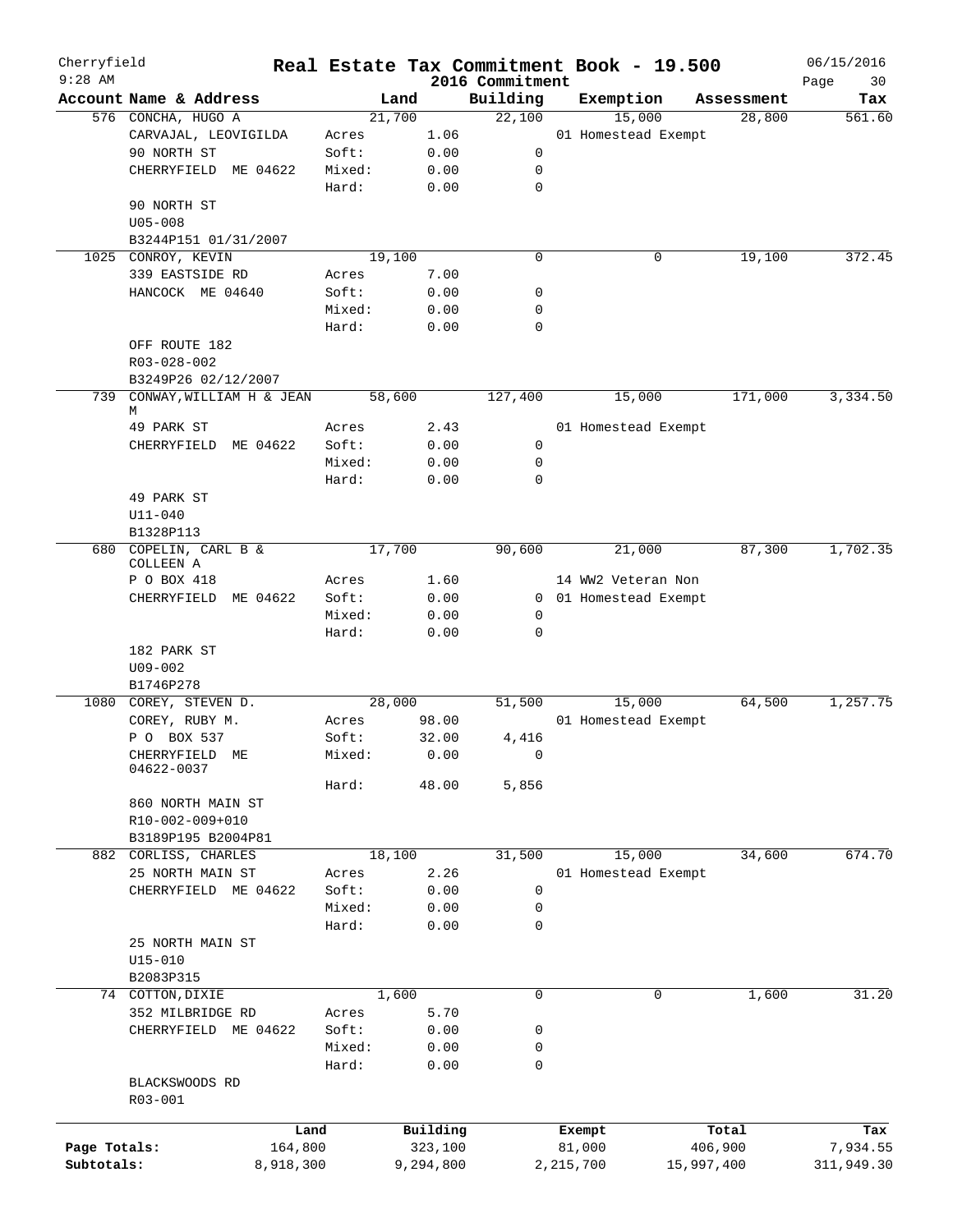| Cherryfield<br>$9:28$ AM |                                        |        |       | Real Estate Tax Commitment Book - 19.500 |                     |             |            | 06/15/2016        |
|--------------------------|----------------------------------------|--------|-------|------------------------------------------|---------------------|-------------|------------|-------------------|
|                          | Account Name & Address                 | Land   |       | 2016 Commitment<br>Building              | Exemption           |             | Assessment | Page<br>31<br>Tax |
|                          | 65 COTTON, TIMOTHY M &                 | 37,500 |       | 51,400                                   | 15,000              |             | 73,900     | 1,441.05          |
|                          | DIXIE                                  |        |       |                                          |                     |             |            |                   |
|                          | 352 MILBRIDGE RD                       | Acres  | 13.00 |                                          | 01 Homestead Exempt |             |            |                   |
|                          | CHERRYFIELD ME 04622                   | Soft:  | 0.00  | 0                                        |                     |             |            |                   |
|                          |                                        | Mixed: | 0.00  | $\mathbf 0$                              |                     |             |            |                   |
|                          |                                        | Hard:  | 0.00  | $\mathbf 0$                              |                     |             |            |                   |
|                          | 352 MILBRIDGE RD                       |        |       |                                          |                     |             |            |                   |
|                          | R02-018                                |        |       |                                          |                     |             |            |                   |
|                          | B873P96                                |        |       |                                          |                     |             |            |                   |
|                          | 1031 COTTON, TIMOTHY M &<br>DIXIE      | 65,300 |       | 0                                        |                     | 0           | 65,300     | 1,273.35          |
|                          | 55 OSPREY ROAD                         | Acres  | 76.50 |                                          |                     |             |            |                   |
|                          | LARAMIE WY 82070                       | Soft:  | 0.00  | 0                                        |                     |             |            |                   |
|                          |                                        | Mixed: | 0.00  | 0                                        |                     |             |            |                   |
|                          |                                        | Hard:  | 0.00  | $\mathbf 0$                              |                     |             |            |                   |
|                          | MILBRIDGE RD                           |        |       |                                          |                     |             |            |                   |
|                          | R02-020-001                            |        |       |                                          |                     |             |            |                   |
|                          | B4200P98 10/22/2015 B873P96 02/18/1975 |        |       |                                          |                     |             |            |                   |
|                          | 307 COUTURE JR, JAMES N                | 12,700 |       | 27,300                                   |                     | $\mathbf 0$ | 40,000     | 780.00            |
|                          | 11 NORTH ST                            | Acres  | 7.00  |                                          |                     |             |            |                   |
|                          | WARWICK RI 02886                       | Soft:  | 0.00  | 0                                        |                     |             |            |                   |
|                          |                                        | Mixed: | 0.00  | 0                                        |                     |             |            |                   |
|                          |                                        | Hard:  | 0.00  | $\mathbf 0$                              |                     |             |            |                   |
|                          | 322 NORTH MAIN ST                      |        |       |                                          |                     |             |            |                   |
|                          | R07-004-001                            |        |       |                                          |                     |             |            |                   |
|                          | B3736P217 05/05/2011                   |        |       |                                          |                     |             |            |                   |
|                          | 885 COWPERTHWAITE, RAYMOND             | 12,200 |       | 53,000                                   |                     | 0           | 65,200     | 1,271.40          |
|                          | 38 RIDGE RD                            | Acres  | 0.48  |                                          |                     |             |            |                   |
|                          | CHERRYFIELD ME 04622                   | Soft:  | 0.00  | 0                                        |                     |             |            |                   |
|                          |                                        | Mixed: | 0.00  | 0                                        |                     |             |            |                   |
|                          |                                        | Hard:  | 0.00  | 0                                        |                     |             |            |                   |
|                          | 38 RIDGE RD                            |        |       |                                          |                     |             |            |                   |
|                          | $U15 - 013$                            |        |       |                                          |                     |             |            |                   |
|                          | B4118P75 12/19/2014                    |        |       |                                          |                     |             |            |                   |
|                          | 304 CRABTREE, HEIRS OF<br>WAYNE L      | 19,000 |       | 54,300                                   |                     | 0           | 73,300     | 1,429.35          |
|                          | CRABTREE, HEIRS OF<br>CAROL ANN        | Acres  | 3.90  |                                          |                     |             |            |                   |
|                          | C/O SANDY WALKER                       | Soft:  | 0.00  | 0                                        |                     |             |            |                   |
|                          | 288 N MAIN ST                          | Mixed: | 0.00  | 0                                        |                     |             |            |                   |
|                          | CHERRYFIELD ME 04622                   | Hard:  | 0.00  | 0                                        |                     |             |            |                   |
|                          | 288 NORTH MAIN ST                      |        |       |                                          |                     |             |            |                   |
|                          | R07-002                                |        |       |                                          |                     |             |            |                   |
|                          | B3793P180 B805P122                     |        |       |                                          |                     |             |            |                   |
|                          | 1133 CRABTREE, MICHAEL M               | 18,100 |       | 90,600                                   | 15,000              |             | 93,700     | 1,827.15          |
|                          | PATEL, REBECCA M                       | Acres  | 12.00 |                                          | 01 Homestead Exempt |             |            |                   |
|                          | 38 WASHINGTON STREET                   | Soft:  | 0.00  | 0                                        |                     |             |            |                   |
|                          | EASTPORT ME 04631                      | Mixed: | 0.00  | 0                                        |                     |             |            |                   |
|                          |                                        | Hard:  | 0.00  | 0                                        |                     |             |            |                   |
|                          | 503 NORTH MAIN ST                      |        |       |                                          |                     |             |            |                   |
|                          | R07-015-002                            |        |       |                                          |                     |             |            |                   |
|                          | B2323P218                              |        |       |                                          |                     |             |            |                   |
|                          |                                        |        |       |                                          |                     |             |            |                   |

|              | Land      | Building  | Exempt    | Total      | Tax        |
|--------------|-----------|-----------|-----------|------------|------------|
| Page Totals: | 164,800   | 276,600   | 30,000    | 411,400    | 8,022.30   |
| Subtotals:   | 9,083,100 | 9,571,400 | 2,245,700 | 16,408,800 | 319,971.60 |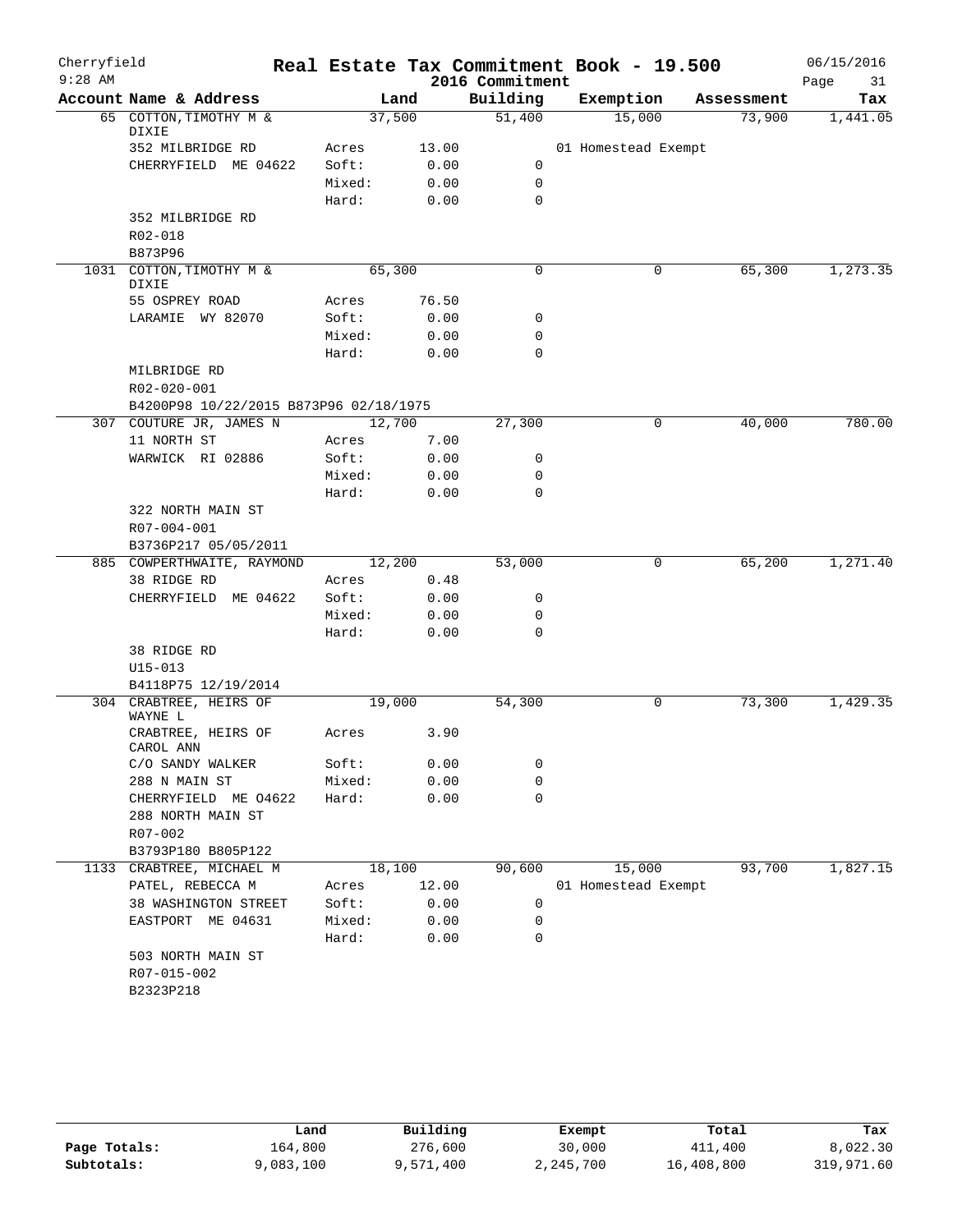| Cherryfield |                                     |         |       |                 | Real Estate Tax Commitment Book - 19.500 |            | 06/15/2016 |
|-------------|-------------------------------------|---------|-------|-----------------|------------------------------------------|------------|------------|
| $9:28$ AM   |                                     |         |       | 2016 Commitment |                                          |            | 32<br>Page |
|             | Account Name & Address              | Land    |       | Building        | Exemption                                | Assessment | Tax        |
|             | 855 CRABTREE, VICKI L               | 18,300  |       | 67,000          | 15,000                                   | 70,300     | 1,370.85   |
|             | 171 MAIN ST                         | Acres   | 2.75  |                 | 01 Homestead Exempt                      |            |            |
|             | CHERRYFIELD ME 04622                | Soft:   | 0.00  | $\mathbf 0$     |                                          |            |            |
|             |                                     | Mixed:  | 0.00  | $\mathbf 0$     |                                          |            |            |
|             |                                     | Hard:   | 0.00  | $\mathbf 0$     |                                          |            |            |
|             | 171 MAIN ST                         |         |       |                 |                                          |            |            |
|             | $U14 - 027$                         |         |       |                 |                                          |            |            |
|             | B3289P283 05/29/2007                |         |       |                 |                                          |            |            |
|             | 209 CRAFT, PAULINE M.               | 23,100  |       | 73,300          | 22,000                                   | 74,400     | 1,450.80   |
|             | 131 BLACKSWOOD RD                   | Acres   | 1.00  |                 | 01 Homestead Exempt                      |            |            |
|             | CHERRYFIELD ME 04622                | Soft:   | 0.00  |                 | 0 21 WW1 Widow Res                       |            |            |
|             |                                     | Mixed:  | 0.00  | $\mathbf 0$     |                                          |            |            |
|             |                                     | Hard:   | 0.00  | 0               |                                          |            |            |
|             | 131 BLACKSWOOD RD                   |         |       |                 |                                          |            |            |
|             | $U07 - 024$                         |         |       |                 |                                          |            |            |
|             | B1969P50                            |         |       |                 |                                          |            |            |
|             | 145 CREELMAN, JASON W               | 20, 200 |       | 0               | $\mathbf 0$                              | 20, 200    | 393.90     |
|             | P O BOX 4731                        | Acres   | 20.00 |                 |                                          |            |            |
|             | RUMFORD RI 02916                    | Soft:   | 0.00  | 0               |                                          |            |            |
|             |                                     | Mixed:  | 0.00  | 0               |                                          |            |            |
|             |                                     | Hard:   | 0.00  | 0               |                                          |            |            |
|             | SPRAGUE FALLS RD                    |         |       |                 |                                          |            |            |
|             | R03-066                             |         |       |                 |                                          |            |            |
|             | B2625P77                            |         |       |                 |                                          |            |            |
| 327         | CROLL, PHYLLIS L                    | 38,100  |       | 68,100          | 15,000                                   | 91,200     | 1,778.40   |
|             | 283 SPRAGUES FALLS RD               | Acres   | 27.00 |                 | 01 Homestead Exempt                      |            |            |
|             | CHERRYFIELD ME 04622                | Soft:   | 0.00  | $\mathbf 0$     |                                          |            |            |
|             |                                     | Mixed:  | 0.00  | 0               |                                          |            |            |
|             |                                     | Hard:   | 0.00  | $\Omega$        |                                          |            |            |
|             | 283 SPRAGUE FALLS RD                |         |       |                 |                                          |            |            |
|             | R08-001                             |         |       |                 |                                          |            |            |
|             | B756P275                            |         |       |                 |                                          |            |            |
| 343         | CROLL, ZOLTAN T                     | 42,100  |       | 64,700          | 15,000                                   | 91,800     | 1,790.10   |
|             | 480 SPRAGUES FALLS RD               | Acres   | 43.10 |                 | 01 Homestead Exempt                      |            |            |
|             | CHERRYFIELD ME 04622                | Soft:   | 0.00  | 0               |                                          |            |            |
|             |                                     | Mixed:  | 0.00  | 0               |                                          |            |            |
|             |                                     | Hard:   | 0.00  | 0               |                                          |            |            |
|             | 480 SPRAGUE FALLS RD                |         |       |                 |                                          |            |            |
|             | R08-015-002                         |         |       |                 |                                          |            |            |
|             | B3239P115 01/17/2007 B1171P157      |         |       |                 |                                          |            |            |
| 25          | CROMWELL, LAWRENCE N &<br>SUZANNE K | 43,100  |       | 126,900         | 0                                        | 170,000    | 3,315.00   |
|             | 12303 BEECHNUT CT                   | Acres   | 2.58  |                 |                                          |            |            |
|             | WOODBRIDGE AE 22192                 | Soft:   | 0.00  | 0               |                                          |            |            |
|             |                                     | Mixed:  | 0.00  | 0               |                                          |            |            |
|             |                                     | Hard:   | 0.00  | $\Omega$        |                                          |            |            |
|             | 606 MILBRIDGE RD                    |         |       |                 |                                          |            |            |
|             | R01-013                             |         |       |                 |                                          |            |            |
|             | B2845P143                           |         |       |                 |                                          |            |            |

|              | Land      | Building  | Exempt    | Total      | Tax        |
|--------------|-----------|-----------|-----------|------------|------------|
| Page Totals: | 184,900   | 400,000   | 67,000    | 517,900    | 10,099.05  |
| Subtotals:   | 9,268,000 | 9,971,400 | 2,312,700 | 16,926,700 | 330,070.65 |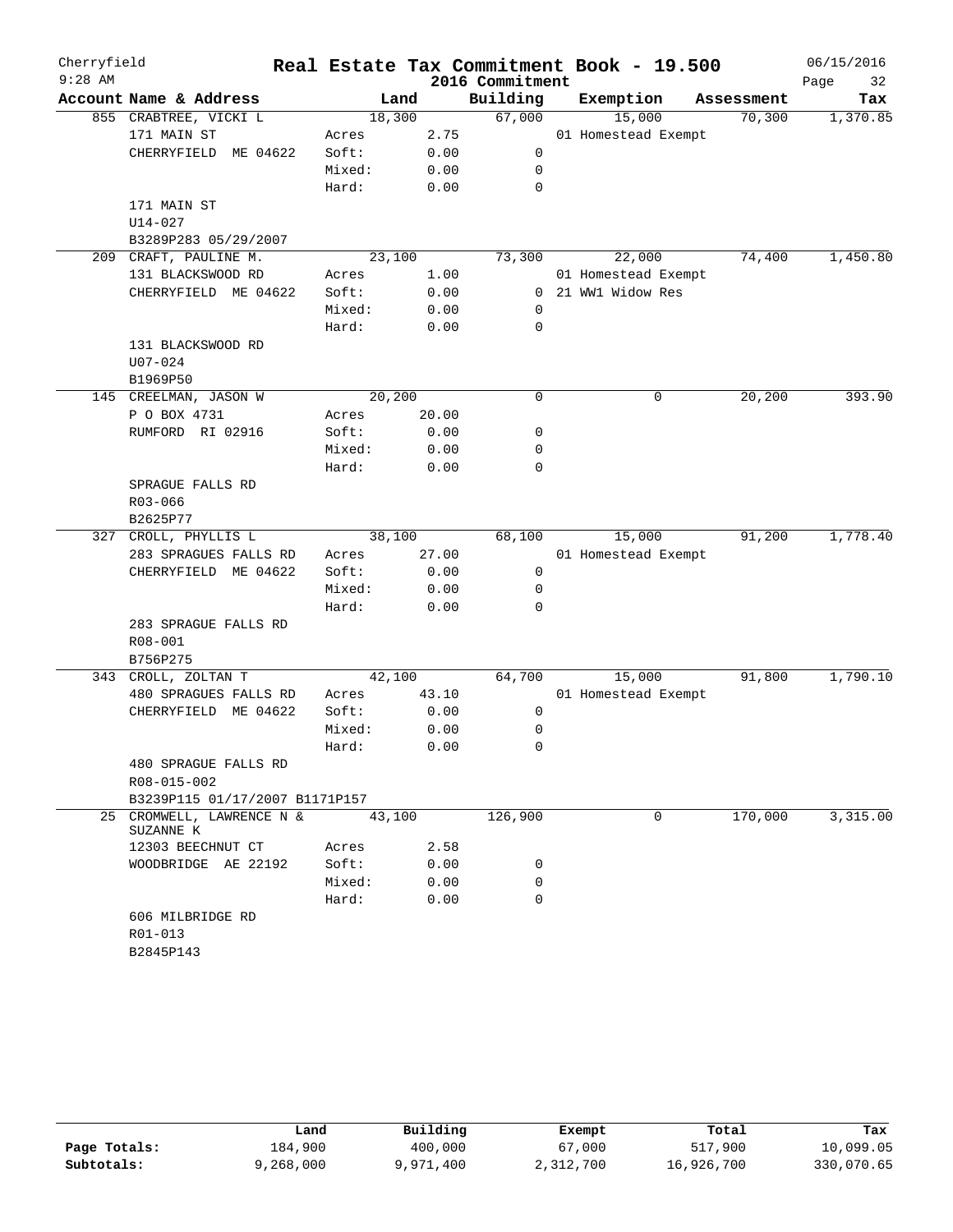| Cherryfield |                                              |        |        |       | Real Estate Tax Commitment Book - 19.500 |                     |            |      | 06/15/2016 |
|-------------|----------------------------------------------|--------|--------|-------|------------------------------------------|---------------------|------------|------|------------|
| $9:28$ AM   |                                              |        |        |       | 2016 Commitment                          |                     |            | Page | 33         |
|             | Account Name & Address                       |        | Land   |       | Building                                 | Exemption           | Assessment |      | Tax        |
|             | 702 CURTIS SR, CHARLES<br>(L/E)              |        | 21,300 |       | 104,900                                  | 15,000              | 111,200    |      | 2,168.40   |
|             | CURTIS, GARRY & BARRY & Acres<br>CHARLES JR  |        |        | 0.80  |                                          | 01 Homestead Exempt |            |      |            |
|             | P O BOX 507                                  | Soft:  |        | 0.00  | 0                                        |                     |            |      |            |
|             | CHERRYFIELD ME 04622                         | Mixed: |        | 0.00  | 0                                        |                     |            |      |            |
|             |                                              | Hard:  |        | 0.00  | $\mathbf 0$                              |                     |            |      |            |
|             | 12 MAIN ST<br>$U11 - 004$                    |        |        |       |                                          |                     |            |      |            |
|             | B3478P75 12/12/2008                          |        |        |       |                                          |                     |            |      |            |
|             | 1155 CURTIS, BARRY A &                       |        | 25,100 |       | 184,700                                  | 15,000              | 194,800    |      | 3,798.60   |
|             | MORGAN N                                     |        |        |       |                                          |                     |            |      |            |
|             | P.O. BOX 115                                 | Acres  |        | 4.50  |                                          | 01 Homestead Exempt |            |      |            |
|             | CHERRYFIELD ME 04622                         | Soft:  |        | 0.00  | 0                                        |                     |            |      |            |
|             |                                              | Mixed: |        | 0.00  | 0                                        |                     |            |      |            |
|             |                                              | Hard:  |        | 0.00  | 0                                        |                     |            |      |            |
|             | 120 RIVER ROAD<br>$U05 - 021 - 002$          |        |        |       |                                          |                     |            |      |            |
|             | B3458P215 10/02/2008                         |        |        |       |                                          |                     |            |      |            |
|             | 67 CURTIS, BAYYA & MORGAN<br>G               |        | 30,300 |       | 121,200                                  | 0                   | 151,500    |      | 2,954.25   |
|             | PO BOX 115                                   | Acres  |        | 13.50 |                                          |                     |            |      |            |
|             | CHERRYFIELD ME 04622                         | Soft:  |        | 0.00  | 0                                        |                     |            |      |            |
|             |                                              | Mixed: |        | 0.00  | $\mathbf 0$                              |                     |            |      |            |
|             |                                              | Hard:  |        | 0.00  | $\mathbf 0$                              |                     |            |      |            |
|             | 18 COTTON LN                                 |        |        |       |                                          |                     |            |      |            |
|             | R02-020                                      |        |        |       |                                          |                     |            |      |            |
|             | B4195P169 10/07/2015                         |        |        |       |                                          |                     |            |      |            |
|             | 688 CURTIS, CHARLES C JR &<br>JUDY A         |        | 11,800 |       | 4,000                                    | 0                   | 15,800     |      | 308.10     |
|             | 12 Park St                                   | Acres  |        | 1.47  |                                          |                     |            |      |            |
|             | CHERRYFIELD ME 04622                         | Soft:  |        | 0.00  | 0                                        |                     |            |      |            |
|             |                                              | Mixed: |        | 0.00  | 0                                        |                     |            |      |            |
|             |                                              | Hard:  |        | 0.00  | $\mathbf 0$                              |                     |            |      |            |
|             | 120 PARK ST                                  |        |        |       |                                          |                     |            |      |            |
|             | $U10 - 002$                                  |        |        |       |                                          |                     |            |      |            |
|             | B2163P159                                    |        |        |       |                                          |                     |            |      |            |
|             | 1093 CURTIS, DAVID & SHARON                  |        |        | 0     | 0                                        | 0                   | 0          |      | 0.00       |
|             | 24 PARKER HILL LOT B<br>CHERRYFIELD ME 04622 |        |        |       |                                          |                     |            |      |            |
|             |                                              |        |        |       |                                          |                     |            |      |            |
|             | PARKER HILL TP                               |        |        |       |                                          |                     |            |      |            |
|             | U18-006-001-003                              |        |        |       |                                          |                     |            |      |            |
| 289         | CURTIS, DAVID L &<br>KRISTEN D               |        | 41,300 |       | 66,100                                   | 0                   | 107,400    |      | 2,094.30   |
|             | 430 RIDGE RD                                 | Acres  |        | 40.00 |                                          |                     |            |      |            |
|             | CHERRYFIELD ME 04622                         | Soft:  |        | 0.00  | 0                                        |                     |            |      |            |
|             |                                              | Mixed: |        | 0.00  | 0                                        |                     |            |      |            |
|             |                                              | Hard:  |        | 0.00  | $\mathbf 0$                              |                     |            |      |            |
|             | 430 RIDGE RD                                 |        |        |       |                                          |                     |            |      |            |
|             | R05-074                                      |        |        |       |                                          |                     |            |      |            |
|             | B2293P252                                    |        |        |       |                                          |                     |            |      |            |
|             |                                              |        |        |       |                                          |                     |            |      |            |
|             |                                              |        |        |       |                                          |                     |            |      |            |

|              | Land      | Building   | Exempt    | Total      | Tax        |
|--------------|-----------|------------|-----------|------------|------------|
| Page Totals: | 129,800   | 480,900    | 30,000    | 580,700    | 11,323.65  |
| Subtotals:   | 9,397,800 | 10,452,300 | 2,342,700 | 17,507,400 | 341,394.30 |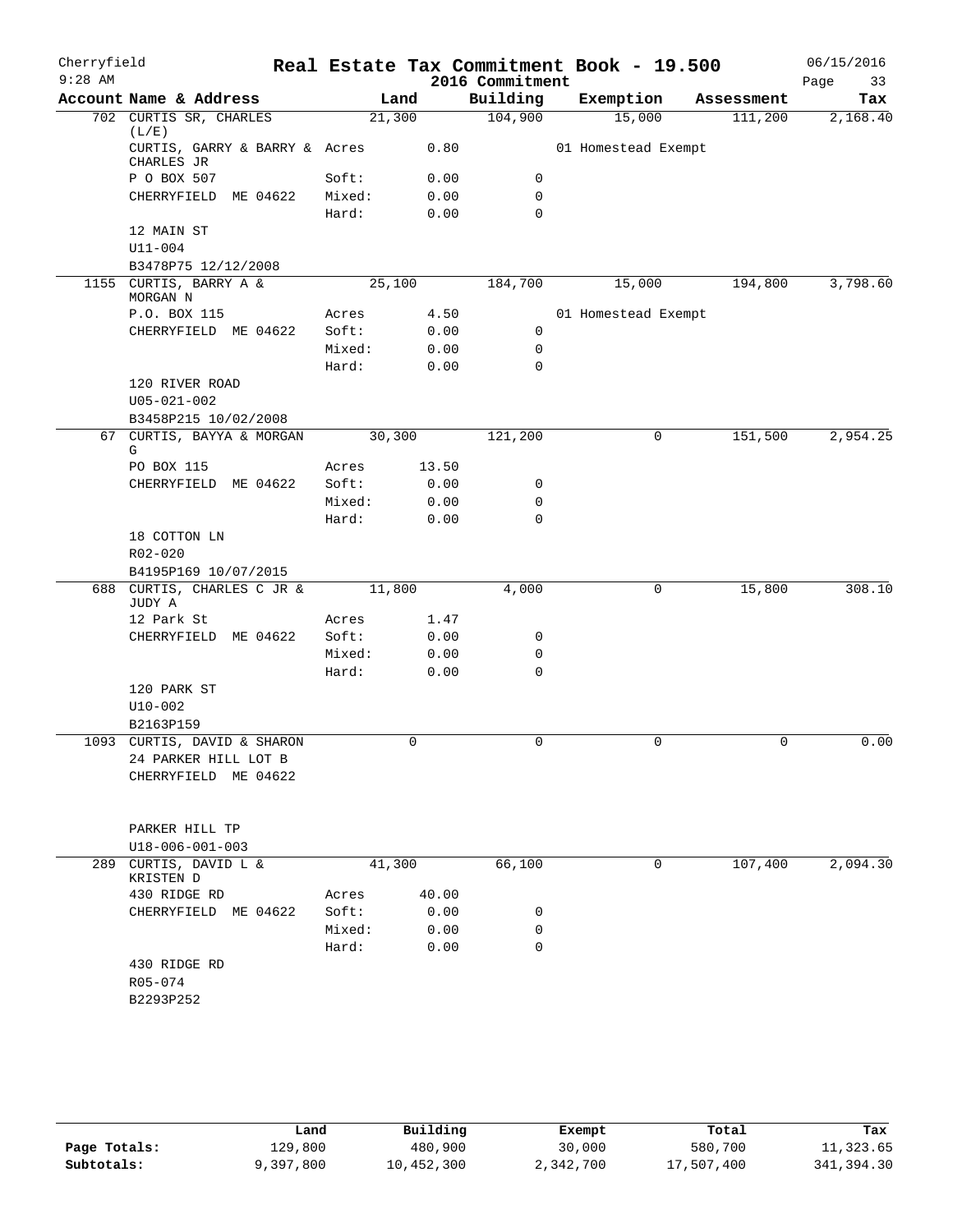| Cherryfield |                                        |        |       |                 | Real Estate Tax Commitment Book - 19.500 |            | 06/15/2016 |
|-------------|----------------------------------------|--------|-------|-----------------|------------------------------------------|------------|------------|
| $9:28$ AM   |                                        |        |       | 2016 Commitment |                                          |            | Page<br>34 |
|             | Account Name & Address                 | Land   |       | Building        | Exemption                                | Assessment | Tax        |
|             | 9 DALANGAUSKAS, RAYMOND A              | 29,500 |       | 36,800          | $\Omega$                                 | 66,300     | 1,292.85   |
|             | & ELIZ. S<br>453<br>MILBRIDGE RD       | Acres  | 10.00 |                 |                                          |            |            |
|             | CHERRYFIELD ME 04622                   | Soft:  | 0.00  | 0               |                                          |            |            |
|             |                                        | Mixed: | 0.00  | $\mathbf 0$     |                                          |            |            |
|             |                                        | Hard:  | 0.00  | $\Omega$        |                                          |            |            |
|             | 453 MILBRIDGE RD                       |        |       |                 |                                          |            |            |
|             | R01-002-003                            |        |       |                 |                                          |            |            |
|             | B2549P198                              |        |       |                 |                                          |            |            |
|             | 212 DALL, SUSAN J                      | 17,600 |       | 15,700          | 15,000                                   | 18,300     | 356.85     |
|             | 731 WILLEY DISTRICT RD                 | Acres  | 1.40  |                 | 01 Homestead Exempt                      |            |            |
|             | CHERRYFIELD ME 04622                   | Soft:  | 0.00  | $\mathbf 0$     |                                          |            |            |
|             |                                        | Mixed: | 0.00  | $\mathbf 0$     |                                          |            |            |
|             |                                        | Hard:  | 0.00  | $\mathbf 0$     |                                          |            |            |
|             | 731 WILLEY DISTRICT RD                 |        |       |                 |                                          |            |            |
|             | R05-012                                |        |       |                 |                                          |            |            |
|             | B3144P337 05/18/2006                   |        |       |                 |                                          |            |            |
|             | 1156 DALTON II, CHARLES C &<br>VANESSA | 9,200  |       | $\mathsf{O}$    | 0                                        | 9,200      | 179.40     |
|             | 192 DOUGLAS HIGHWAY                    | Acres  | 2.00  |                 |                                          |            |            |
|             | LAMOINE ME 04605                       | Soft:  | 0.00  | 0               |                                          |            |            |
|             |                                        | Mixed: | 0.00  | 0               |                                          |            |            |
|             |                                        | Hard:  | 0.00  | $\mathbf 0$     |                                          |            |            |
|             | ROUTE 1                                |        |       |                 |                                          |            |            |
|             | R05-010-001                            |        |       |                 |                                          |            |            |
|             | B2586P26                               |        |       |                 |                                          |            |            |
|             | 210 DALTON, CHARLES C &<br>SUSAN       | 25,400 |       | 50,400          | 15,000                                   | 60,800     | 1,185.60   |
|             | PO BOX 85                              | Acres  | 8.00  |                 | 01 Homestead Exempt                      |            |            |
|             | HARRINGTON ME 04643                    | Soft:  | 0.00  | 0               |                                          |            |            |
|             |                                        | Mixed: | 0.00  | $\mathsf{O}$    |                                          |            |            |
|             |                                        | Hard:  | 0.00  | 0               |                                          |            |            |
|             | 675 CHERRYFIELD STRETCH                |        |       |                 |                                          |            |            |
|             | R05-010                                |        |       |                 |                                          |            |            |
|             | B715P40                                |        |       |                 |                                          |            |            |
|             | 577 DANAKOS, NICHOLAS                  | 3,200  |       | $\Omega$        | 0                                        | 3,200      | 62.40      |
|             | 53 KNOTTY OAK SHORES                   | Acres  | 0.31  |                 |                                          |            |            |
|             | COVENTRY RI 02816                      | Soft:  | 0.00  | 0               |                                          |            |            |
|             |                                        | Mixed: | 0.00  | 0               |                                          |            |            |
|             |                                        | Hard:  | 0.00  | 0               |                                          |            |            |
|             | NORTH ST                               |        |       |                 |                                          |            |            |
|             | $U05 - 009$                            |        |       |                 |                                          |            |            |
|             | B3053P341 09/01/2005                   |        |       |                 |                                          |            |            |
|             | 570 DAVENPORT, ELWOOD                  | 10,700 |       | 19,400          | 15,000                                   | 15,100     | 294.45     |
|             | 44 NORTH ST                            | Acres  | 0.32  |                 | 01 Homestead Exempt                      |            |            |
|             | ME 04622<br>CHERRYFIELD                | Soft:  | 0.00  | 0               |                                          |            |            |
|             |                                        | Mixed: | 0.00  | 0               |                                          |            |            |
|             |                                        | Hard:  | 0.00  | 0               |                                          |            |            |
|             | 44 NORTH ST<br>$U05 - 004$             |        |       |                 |                                          |            |            |
|             | B2706P26                               |        |       |                 |                                          |            |            |
|             |                                        |        |       |                 |                                          |            |            |

|              | Land      | Building   | Exempt    | Total      | Tax        |
|--------------|-----------|------------|-----------|------------|------------|
| Page Totals: | 95,600    | 122,300    | 45,000    | 172,900    | 3,371.55   |
| Subtotals:   | 9,493,400 | 10,574,600 | 2,387,700 | 17,680,300 | 344,765.85 |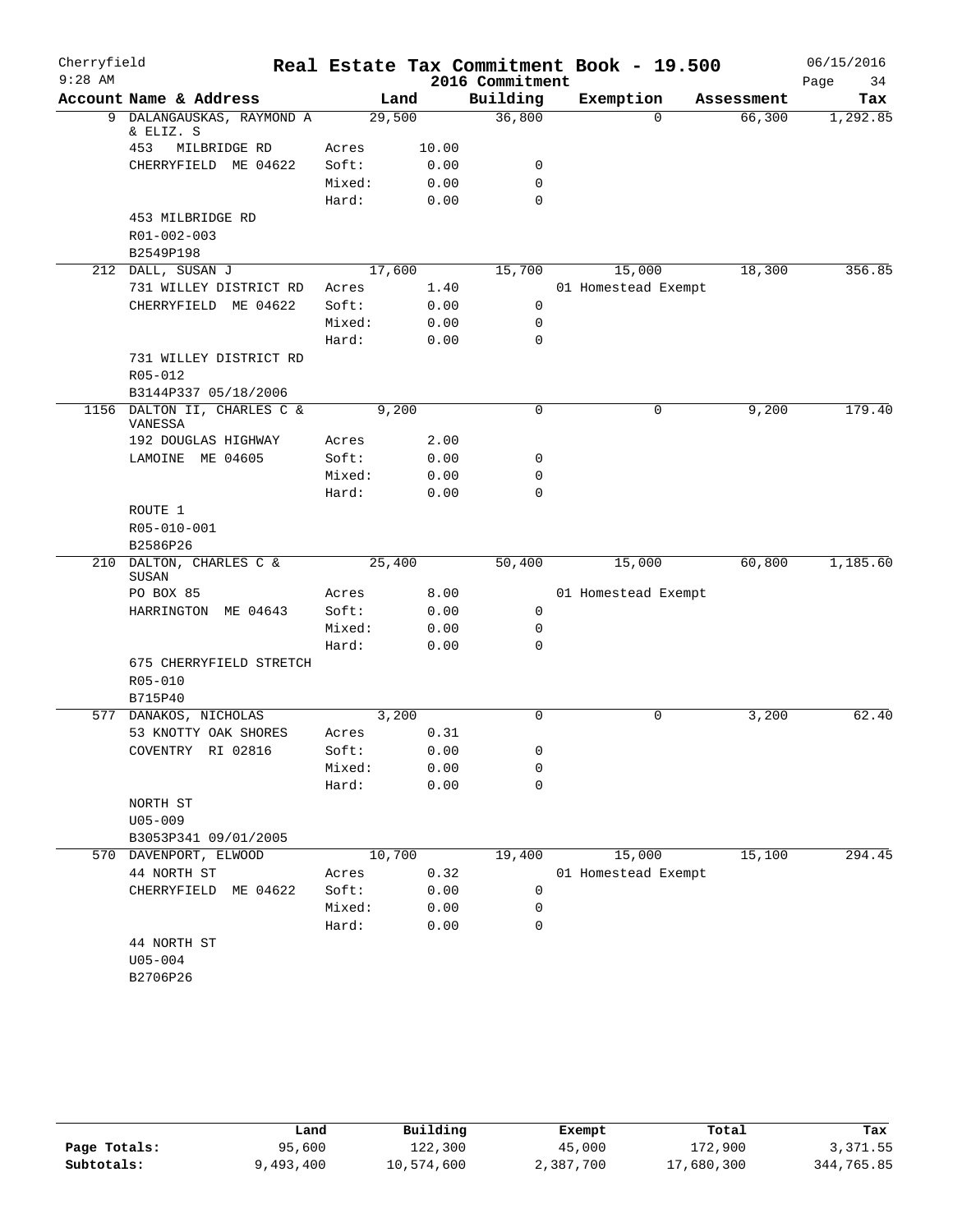| Cherryfield<br>$9:28$ AM |                                            |                 |               |                             | Real Estate Tax Commitment Book - 19.500 |            | 06/15/2016        |
|--------------------------|--------------------------------------------|-----------------|---------------|-----------------------------|------------------------------------------|------------|-------------------|
|                          | Account Name & Address                     |                 | Land          | 2016 Commitment<br>Building | Exemption                                | Assessment | 35<br>Page<br>Tax |
|                          | 571 DAVENPORT, WOODY                       |                 | 0             | 6,400                       | $\Omega$                                 | 6,400      | 124.80            |
|                          | P O BOX 327                                |                 |               |                             |                                          |            |                   |
|                          | CHERRYFIELD ME 04622                       |                 |               |                             |                                          |            |                   |
|                          |                                            |                 |               |                             |                                          |            |                   |
|                          | 44 NORTH ST                                |                 |               |                             |                                          |            |                   |
|                          | $U05 - 004 - T$                            |                 |               |                             |                                          |            |                   |
|                          | B2706P26                                   |                 |               |                             |                                          |            |                   |
|                          | 386 DAVIDOWSKI, STEPHEN                    |                 | 26,300        | $\Omega$                    | 0                                        | 26,300     | 512.85            |
|                          | 261 TOILSOME HILL RD<br>FAIRFIELD CT 06825 | Acres<br>Soft:  | 55.58<br>0.00 | 0                           |                                          |            |                   |
|                          |                                            | Mixed:          | 0.00          | 0                           |                                          |            |                   |
|                          |                                            | Hard:           | 0.00          | $\mathbf 0$                 |                                          |            |                   |
|                          | CROTCH                                     |                 |               |                             |                                          |            |                   |
|                          | R09-001-006                                |                 |               |                             |                                          |            |                   |
|                          | B3971P177 07/05/2013                       |                 |               |                             |                                          |            |                   |
| 1063                     | DAVIS III, JENNIFER L &<br>RALPH B         |                 | 16,100        | 21,900                      | 0                                        | 38,000     | 741.00            |
|                          | 49 TWINING LANE                            | Acres           | 11.80         |                             |                                          |            |                   |
|                          | WINTERPORT ME 04496                        | Soft:           | 0.00          | 0                           |                                          |            |                   |
|                          |                                            | Mixed:          | 0.00          | 0                           |                                          |            |                   |
|                          |                                            | Hard:           | 0.00          | 0                           |                                          |            |                   |
|                          | NORTH MAIN ST                              |                 |               |                             |                                          |            |                   |
|                          | R10-002-022                                |                 |               |                             |                                          |            |                   |
|                          | B2381P223                                  |                 |               |                             |                                          |            |                   |
|                          | 848 DAVIS, ADELAIDE (L/E)                  |                 | 19,000        | 58,400                      | 21,000                                   | 56,400     | 1,099.80          |
|                          | FICKETT, RICHARD                           | Acres           | 3.93          |                             | 22 WW2 Widow Res                         |            |                   |
|                          | 138 PARK ST                                | Soft:           | 0.00          |                             | 0 01 Homestead Exempt                    |            |                   |
|                          | CHERRYFIELD<br>ME 04622                    | Mixed:<br>Hard: | 0.00<br>0.00  | 0<br>0                      |                                          |            |                   |
|                          | 223 MAIN ST                                |                 |               |                             |                                          |            |                   |
|                          | $U14 - 020$                                |                 |               |                             |                                          |            |                   |
|                          | B3098P29 01/05/2006                        |                 |               |                             |                                          |            |                   |
| 505                      | DAVIS, ELWOOD C & EDITH                    |                 | 32,300        | 81,700                      | 21,000                                   | 93,000     | 1,813.50          |
|                          | Е<br>& KIRBY D DAVIS                       | Acres           | 56.00         |                             | 12 WW2 Veteran Res                       |            |                   |
|                          | 7 DAVIS CIRCLE                             | Soft:           | 0.00          |                             | 0 01 Homestead Exempt                    |            |                   |
|                          | CHERRYFIELD ME 04622 Mixed:                |                 | 54.00         | 8,640                       |                                          |            |                   |
|                          |                                            | Hard:           | 0.00          | 0                           |                                          |            |                   |
|                          | 7 DAVIS CIRCLE                             |                 |               |                             |                                          |            |                   |
|                          | $U02 - 020$                                |                 |               |                             |                                          |            |                   |
|                          | B2234P148                                  |                 |               |                             |                                          |            |                   |
|                          | 506 DAVIS, KIRBY D                         |                 | 20,600        | 117,500                     | 15,000                                   | 123,100    | 2,400.45          |
|                          | 22 DAVIS CIRCLE                            | Acres           | 6.60          |                             | 01 Homestead Exempt                      |            |                   |
|                          | CHERRYFIELD ME 04622                       | Soft:           | 0.00          | $\mathsf{O}$                |                                          |            |                   |
|                          |                                            | Mixed:          | 0.00          | 0                           |                                          |            |                   |
|                          |                                            | Hard:           | 0.00          | 0                           |                                          |            |                   |
|                          | 22 DAVIS CIRCLE                            |                 |               |                             |                                          |            |                   |
|                          | $U03 - 028$                                |                 |               |                             |                                          |            |                   |
|                          | B2334P19                                   |                 |               |                             |                                          |            |                   |
|                          | 390 DAVIS, KYLEY J                         |                 | 22,000        | 0                           | 0                                        | 22,000     | 429.00            |
|                          | 15 RANCH HILL DR                           | Acres           | 43.44         |                             |                                          |            |                   |
|                          | DEDHAM ME 04429                            | Soft:           | 0.00          | 0                           |                                          |            |                   |
|                          |                                            | Mixed:          | 0.00          | 0                           |                                          |            |                   |
|                          |                                            | Hard:           | 0.00          | 0                           |                                          |            |                   |
|                          | CROTCH                                     |                 |               |                             |                                          |            |                   |
|                          | R09-001-010                                |                 |               |                             |                                          |            |                   |
|                          | B3891P74 10/09/2012                        |                 |               |                             |                                          |            |                   |
|                          | Land                                       |                 | Building      |                             | Exempt                                   | Total      | Tax               |
| Page Totals:             | 136,300                                    |                 | 285,900       |                             | 57,000                                   | 365,200    | 7,121.40          |
| Subtotals:               | 9,629,700                                  |                 | 10,860,500    |                             | 2,444,700<br>18,045,500                  |            | 351,887.25        |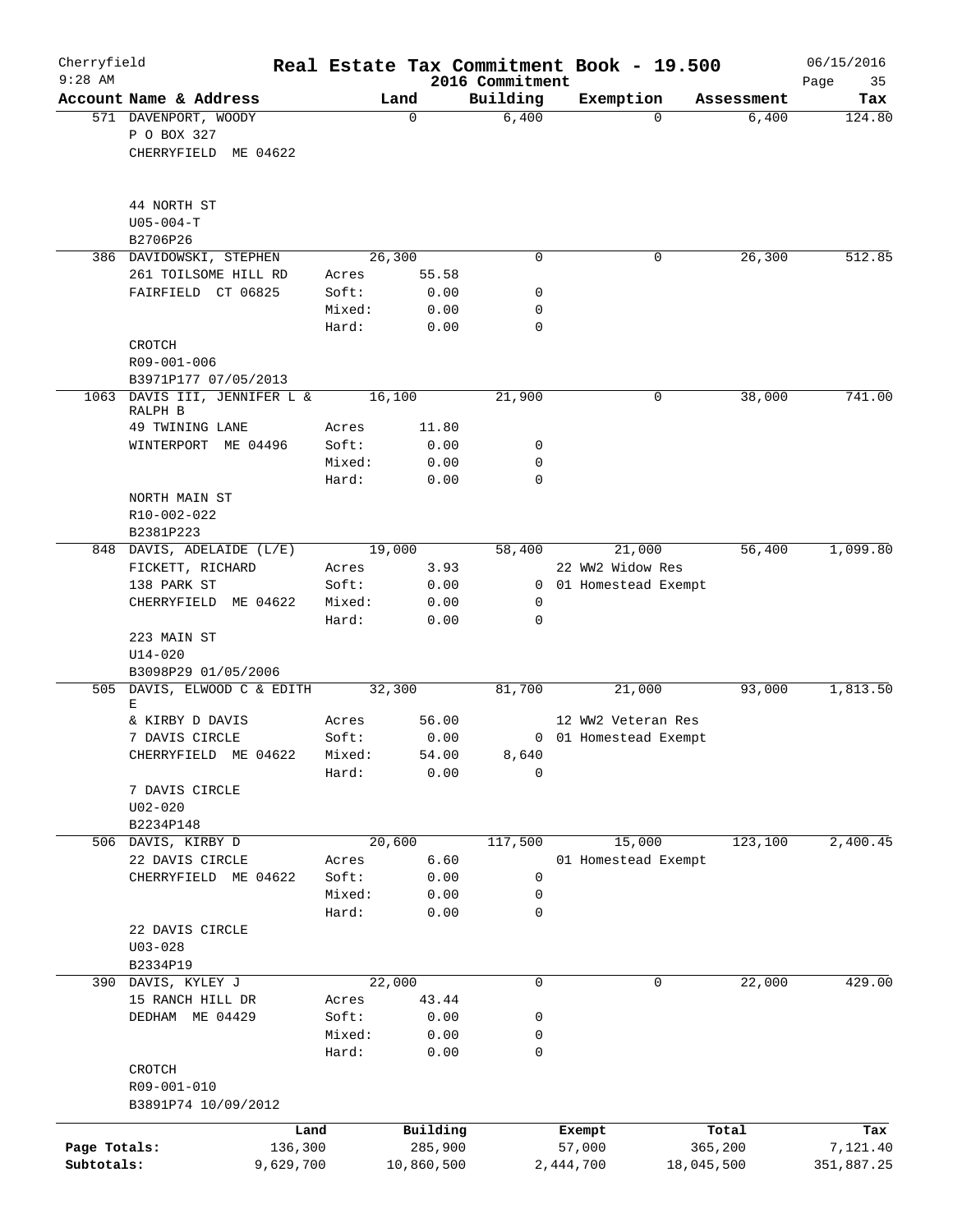| Cherryfield<br>$9:28$ AM |                              | Real Estate Tax Commitment Book - 19.500 |            |                             |                     |              |            | 06/15/2016        |
|--------------------------|------------------------------|------------------------------------------|------------|-----------------------------|---------------------|--------------|------------|-------------------|
|                          | Account Name & Address       | Land                                     |            | 2016 Commitment<br>Building | Exemption           |              | Assessment | Page<br>36<br>Tax |
|                          | 526 DAVIS, LAURA M           | 18,300                                   |            | 57,900                      |                     | $\Omega$     | 76,200     | 1,485.90          |
|                          | 68 WILSON HILL RD            | Acres                                    | 0.52       |                             |                     |              |            |                   |
|                          | CHERRYFIELD ME 04622         | Soft:                                    | 0.00       | 0                           |                     |              |            |                   |
|                          |                              | Mixed:                                   | 0.00       | 0                           |                     |              |            |                   |
|                          |                              | Hard:                                    | 0.00       | 0                           |                     |              |            |                   |
|                          | 68 WILSON HILL RD            |                                          |            |                             |                     |              |            |                   |
|                          | $U03 - 020$                  |                                          |            |                             |                     |              |            |                   |
|                          | B2508P195                    |                                          |            |                             |                     |              |            |                   |
|                          | 154 DE VISSCHER, J G & S T   |                                          |            | 0                           |                     | 0            | 13,900     | 271.05            |
|                          |                              | 13,900                                   |            |                             |                     |              |            |                   |
|                          | GODDARD, A & T J             | Acres                                    | 8.00       |                             |                     |              |            |                   |
|                          | 20 BOW ST                    | Soft:                                    | 0.00       | 0                           |                     |              |            |                   |
|                          | PLAINVILLE MA 02762          | Mixed:                                   | 0.00       | 0                           |                     |              |            |                   |
|                          |                              | Hard:                                    | 0.00       | 0                           |                     |              |            |                   |
|                          | WILLEY DISTRICT RD           |                                          |            |                             |                     |              |            |                   |
|                          | $R04 - 008$                  |                                          |            |                             |                     |              |            |                   |
|                          | B1248P296                    |                                          |            |                             |                     |              |            |                   |
|                          | 39 DEAN YOUNG FORESTRY INC   | 46,800                                   |            | 0                           |                     | 0            | 46,800     | 912.60            |
|                          | 364 EASTBROOK RD             | Acres                                    | 80.20      |                             |                     |              |            |                   |
|                          | FRANKLIN ME 04634            | Soft:                                    | 0.00       | 0                           |                     |              |            |                   |
|                          |                              | Mixed:                                   | 0.00       | 0                           |                     |              |            |                   |
|                          |                              | Hard:                                    | 0.00       | 0                           |                     |              |            |                   |
|                          | MILBRIDGE<br>RD              |                                          |            |                             |                     |              |            |                   |
|                          | R01-027                      |                                          |            |                             |                     |              |            |                   |
|                          | 1103 DEKNATEL, WILLIAM B     | 17,800                                   |            | 0                           |                     | 0            | 17,800     | 347.10            |
|                          | P O BOX 82                   | Acres                                    | 14.90      |                             |                     |              |            |                   |
|                          | CHERRYFIELD ME 04622         | Soft:                                    | 0.00       | 0                           |                     |              |            |                   |
|                          |                              | Mixed:                                   | 0.00       | 0                           |                     |              |            |                   |
|                          |                              |                                          |            | 0                           |                     |              |            |                   |
|                          |                              | Hard:                                    | 0.00       |                             |                     |              |            |                   |
|                          | SPRAGUE FALLS ROAD           |                                          |            |                             |                     |              |            |                   |
|                          | R03-057                      |                                          |            |                             |                     |              |            |                   |
|                          | B3355P140 11/21/2007         |                                          |            |                             |                     |              |            |                   |
|                          | 453 DEKNATEL, WILLIAM B      | 29,500                                   |            | 84,600                      | 15,000              |              | 99,100     | 1,932.45          |
|                          | 124 SPRAGUE FALLS RD         | Acres                                    | 20.00      |                             | 01 Homestead Exempt |              |            |                   |
|                          | CHERRYFIELD ME 04622         | Soft:                                    | 0.00       | 0                           |                     |              |            |                   |
|                          |                              | Mixed:                                   | 0.00       | 0                           |                     |              |            |                   |
|                          |                              | Hard:                                    | 0.00       | 0                           |                     |              |            |                   |
|                          | 124 SPRAGUE FALLS RD         |                                          |            |                             |                     |              |            |                   |
|                          | R03-057-001                  |                                          |            |                             |                     |              |            |                   |
|                          | B2122P335                    |                                          |            |                             |                     |              |            |                   |
| 407                      | DEMERS, DEREK                | 21,300                                   |            | 0                           |                     | 0            | 21,300     | 415.35            |
|                          | DEMERS, SCOTT A              | Acres                                    | 41.68      |                             |                     |              |            |                   |
|                          | 3953 PUETTS CHAPEL RD        | Soft:                                    | 0.00       | 0                           |                     |              |            |                   |
|                          | DALLAS NC 28034              | Mixed:                                   | 0.00       | 0                           |                     |              |            |                   |
|                          |                              | Hard:                                    | 0.00       | 0                           |                     |              |            |                   |
|                          | CROTCH                       |                                          |            |                             |                     |              |            |                   |
|                          | R09-001-027                  |                                          |            |                             |                     |              |            |                   |
|                          | B4215P177 12/17/2015         |                                          |            |                             |                     |              |            |                   |
|                          | 511 DENBOW, DAVID W & GAIL C | 21,600                                   |            | 44,500                      | 15,000              |              | 51,100     | 996.45            |
|                          |                              |                                          |            |                             |                     |              |            |                   |
|                          | 59 WILSON HILL RD            | Acres                                    | 0.83       |                             | 01 Homestead Exempt |              |            |                   |
|                          | CHERRYFIELD ME 04622         | Soft:                                    | 0.00       | 0                           |                     |              |            |                   |
|                          |                              | Mixed:                                   | 0.00       | 0                           |                     |              |            |                   |
|                          |                              | Hard:                                    | 0.00       | 0                           |                     |              |            |                   |
|                          | 59 WILSON HILL RD            |                                          |            |                             |                     |              |            |                   |
|                          | $U03 - 005$                  |                                          |            |                             |                     |              |            |                   |
|                          | B1692P141                    |                                          |            |                             |                     |              |            |                   |
|                          |                              |                                          |            |                             |                     |              |            |                   |
|                          |                              | Land                                     | Building   |                             | Exempt              |              | Total      | Tax               |
| Page Totals:             | 169,200                      |                                          | 187,000    |                             | 30,000              |              | 326,200    | 6,360.90          |
| Subtotals:               | 9,798,900                    |                                          | 11,047,500 |                             | 2,474,700           | 18, 371, 700 |            | 358,248.15        |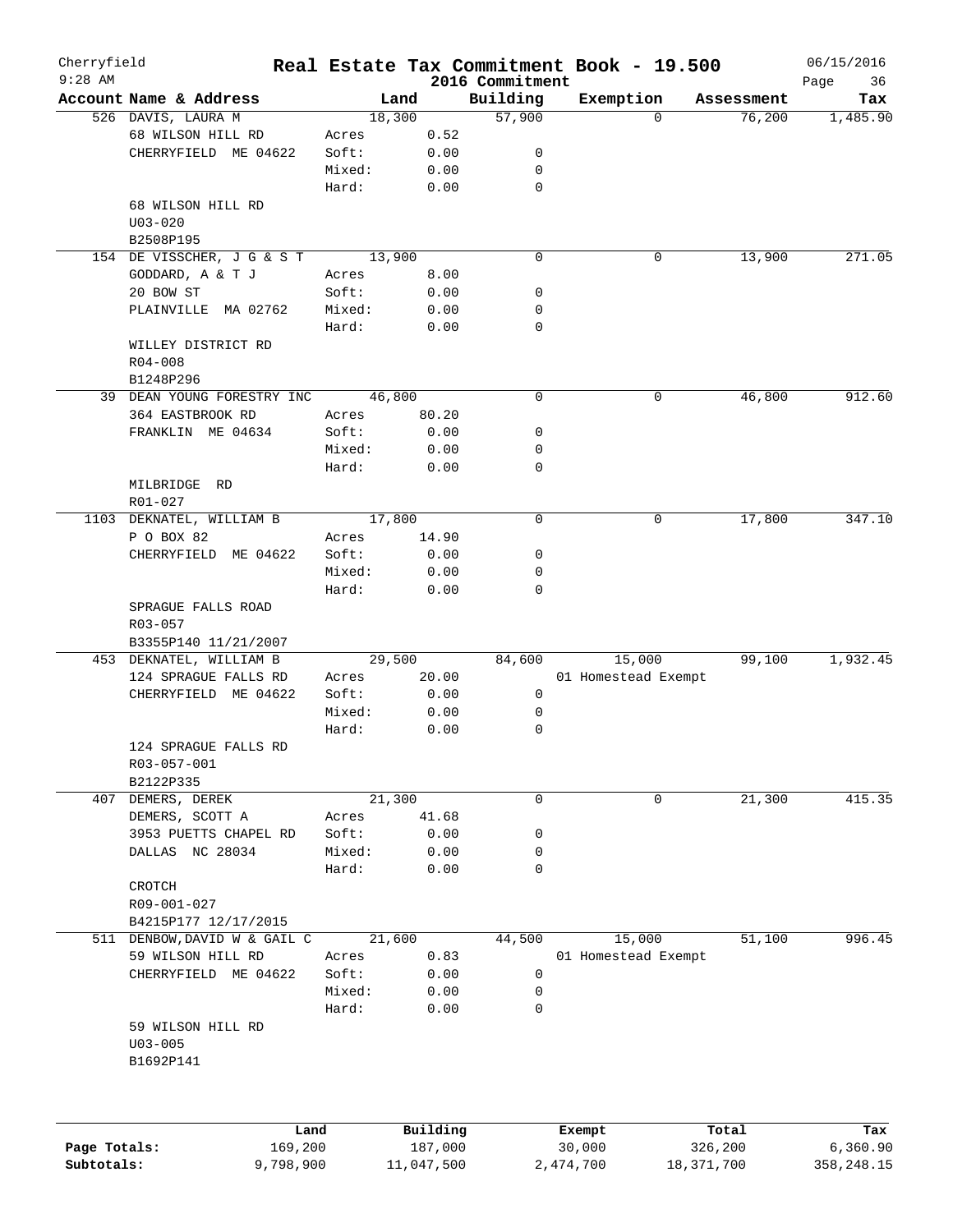| Cherryfield<br>$9:28$ AM |                                          |        |      | 2016 Commitment | Real Estate Tax Commitment Book - 19.500 |             | 06/15/2016<br>Page<br>37 |
|--------------------------|------------------------------------------|--------|------|-----------------|------------------------------------------|-------------|--------------------------|
|                          | Account Name & Address                   |        | Land | Building        | Exemption                                | Assessment  | Tax                      |
|                          | 864 DESCHIFFART, TIMOTHY P<br>& JOANNA S | 17,800 |      | 117,100         | 15,000                                   | 119,900     | 2,338.05                 |
|                          | 32 WILLEY DISTRICT RD                    | Acres  | 1.76 |                 | 01 Homestead Exempt                      |             |                          |
|                          | CHERRYFIELD ME 04622                     | Soft:  | 0.00 | 0               |                                          |             |                          |
|                          |                                          | Mixed: | 0.00 | 0               |                                          |             |                          |
|                          |                                          | Hard:  | 0.00 | $\mathbf 0$     |                                          |             |                          |
|                          | 32 WILLEY DISTRICT RD                    |        |      |                 |                                          |             |                          |
|                          | $U14 - 035$                              |        |      |                 |                                          |             |                          |
|                          | B2683P27                                 |        |      |                 |                                          |             |                          |
|                          | 713 DESIMONE, STEPHEN &<br>MARY          | 19,200 |      | 98,700          | 0                                        | 117,900     | 2, 299.05                |
|                          | 68 HIGH STREET                           | Acres  | 0.60 |                 |                                          |             |                          |
|                          | NEWBURYPORT MA 01950                     | Soft:  | 0.00 | 0               |                                          |             |                          |
|                          |                                          | Mixed: | 0.00 | 0               |                                          |             |                          |
|                          |                                          | Hard:  | 0.00 | 0               |                                          |             |                          |
|                          | 19 CAMPBELL HILL                         |        |      |                 |                                          |             |                          |
|                          | U11-014                                  |        |      |                 |                                          |             |                          |
|                          | B2287P328                                |        |      |                 |                                          |             |                          |
|                          | 964 DILDA, DIANNA F                      | 17,600 |      | 44,600          | 15,000                                   | 47,200      | 920.40                   |
|                          | 337 RIDGE RD                             | Acres  | 1.41 |                 | 01 Homestead Exempt                      |             |                          |
|                          | CHERRYFIELD ME 04622                     | Soft:  | 0.00 | 0               |                                          |             |                          |
|                          |                                          | Mixed: | 0.00 | $\mathsf{O}$    |                                          |             |                          |
|                          |                                          | Hard:  | 0.00 | 0               |                                          |             |                          |
|                          | 337 RIDGE RD                             |        |      |                 |                                          |             |                          |
|                          | U19-008-002<br>B1901P196                 |        |      |                 |                                          |             |                          |
|                          | 971 DILDA, WILLIAM R &                   | 23,700 |      | 62,600          | 21,000                                   | 65,300      | 1, 273.35                |
|                          | DIANNA F                                 |        |      |                 |                                          |             |                          |
|                          | 337 RIDGE RD                             | Acres  | 8.00 |                 | 01 Homestead Exempt                      |             |                          |
|                          | CHERRYFIELD ME 04622                     | Soft:  | 0.00 |                 | 0 14 WW2 Veteran Non                     |             |                          |
|                          |                                          | Mixed: | 0.00 | 0               |                                          |             |                          |
|                          |                                          | Hard:  | 0.00 | 0               |                                          |             |                          |
|                          | 337 RIDGE RD                             |        |      |                 |                                          |             |                          |
|                          | U19-013-002                              |        |      |                 |                                          |             |                          |
|                          | B4191P129 09/23/2015                     |        |      |                 |                                          |             |                          |
|                          | 133 DINSMORE, ROBERTA F                  | 10,100 |      | $\mathbf 0$     | 0                                        | 10,100      | 196.95                   |
|                          | 40 NORTH ST                              | Acres  | 3.50 |                 |                                          |             |                          |
|                          | CHERRYFIELD ME 04622                     | Soft:  | 0.00 | 0               |                                          |             |                          |
|                          |                                          | Mixed: | 0.00 | 0               |                                          |             |                          |
|                          |                                          | Hard:  | 0.00 | 0               |                                          |             |                          |
|                          | 94 SPRAGUE FALLS RD                      |        |      |                 |                                          |             |                          |
|                          | R03-054-001<br>B1680P335                 |        |      |                 |                                          |             |                          |
| 572                      | DINSMORE, TREVOR                         | 10,000 |      | 1,500           | 11,500                                   | $\mathbf 0$ | 0.00                     |
|                          | 40 NORTH ST                              | Acres  | 0.68 |                 | 01 Homestead Exempt                      |             |                          |
|                          | CHERRYFIELD<br>ME 04622                  | Soft:  | 0.00 | 0               |                                          |             |                          |
|                          |                                          | Mixed: | 0.00 | 0               |                                          |             |                          |
|                          |                                          | Hard:  | 0.00 | 0               |                                          |             |                          |
|                          | 40 NORTH ST                              |        |      |                 |                                          |             |                          |
|                          | $U05 - 005$                              |        |      |                 |                                          |             |                          |
|                          | B1755P300                                |        |      |                 |                                          |             |                          |
|                          |                                          |        |      |                 |                                          |             |                          |

|              | Land      | Building   | Exempt    | Total      | Tax         |
|--------------|-----------|------------|-----------|------------|-------------|
| Page Totals: | 98,400    | 324,500    | 62,500    | 360,400    | 7,027.80    |
| Subtotals:   | 9,897,300 | 11,372,000 | 2,537,200 | 18,732,100 | 365, 275.95 |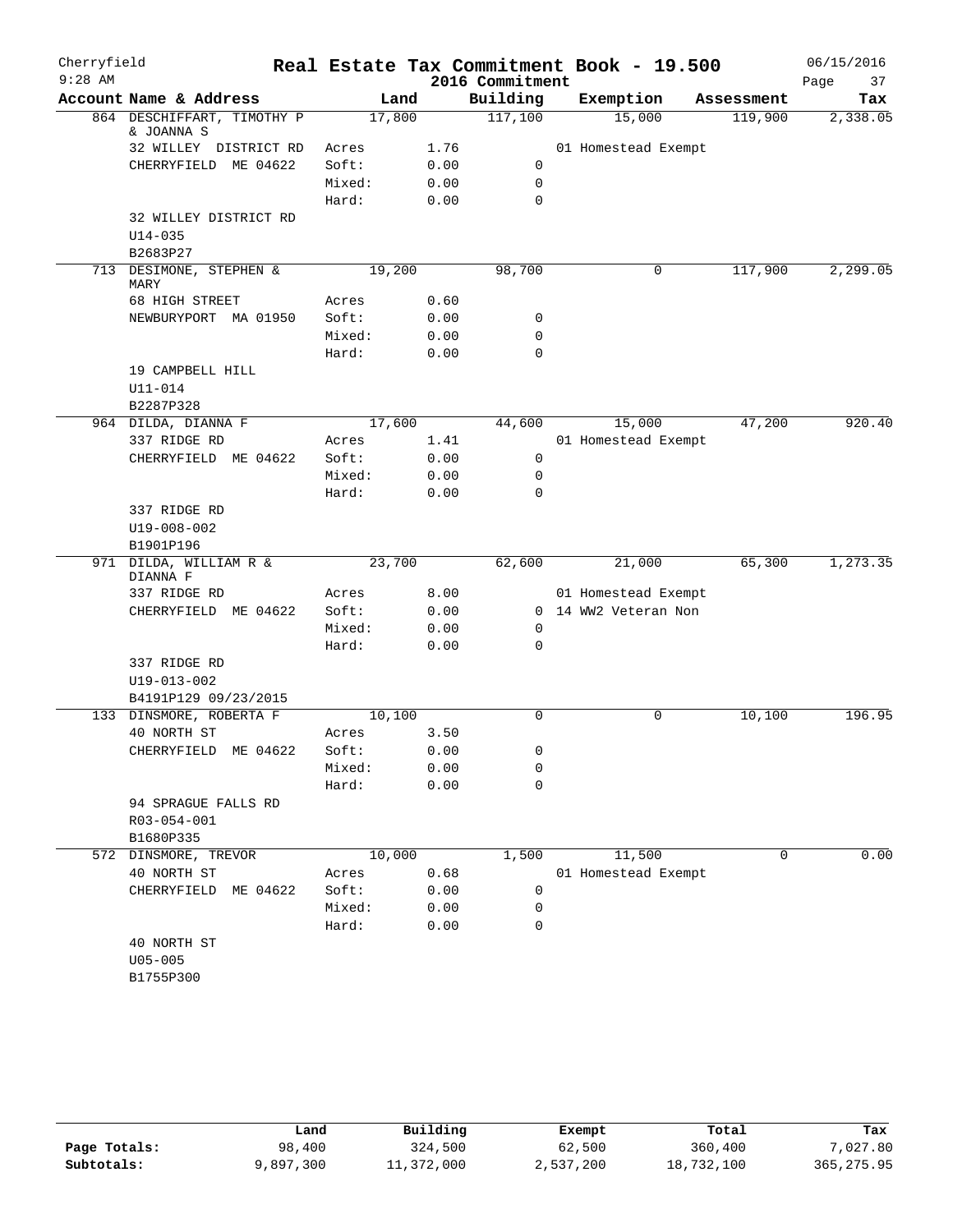| Cherryfield<br>$9:28$ AM |                                 |                 |            | 2016 Commitment  | Real Estate Tax Commitment Book - 19.500 |            | 06/15/2016<br>38<br>Page |
|--------------------------|---------------------------------|-----------------|------------|------------------|------------------------------------------|------------|--------------------------|
|                          | Account Name & Address          |                 | Land       | Building         | Exemption                                | Assessment | Tax                      |
|                          | 227 DISKUS, CHRISTOS OLEG       |                 | 25,900     | 33,100           | $\Omega$                                 | 59,000     | 1,150.50                 |
|                          | P O BOX 81<br>$\bullet$         | Acres           | 14.80      |                  |                                          |            |                          |
|                          | HARRINGTON ME 04643             | Soft:           | 0.00       | 0                |                                          |            |                          |
|                          |                                 | Mixed:          | 0.00       | 0                |                                          |            |                          |
|                          |                                 | Hard:           | 0.00       | 0                |                                          |            |                          |
|                          | 604 WILLEY DISTRICT RD          |                 |            |                  |                                          |            |                          |
|                          | $R05 - 025$                     |                 |            |                  |                                          |            |                          |
|                          | B2265P1                         |                 |            |                  |                                          |            |                          |
|                          | 29 DOHERTY, TIMOTHY &<br>GLORIA |                 | 91,400     | 0                | 0                                        | 91,400     | 1,782.30                 |
|                          | AFFENITA, EUGENE                | Acres           | 99.60      |                  |                                          |            |                          |
|                          | 500 PECONIC ST APT 62B          | Soft:           | 0.00       | 0                |                                          |            |                          |
|                          | RONKONHOMA NY 11779             | Mixed:          | 0.00       | 0                |                                          |            |                          |
|                          |                                 | Hard:           | 0.00       | 0                |                                          |            |                          |
|                          | MILBRIDGE RD                    |                 |            |                  |                                          |            |                          |
|                          | R01-017                         |                 |            |                  |                                          |            |                          |
|                          | B3063P3 09/02/2005              |                 |            |                  |                                          |            |                          |
|                          | 92 DONATO, GARY R               |                 | 64,700     | 9,800            | 0                                        | 74,500     | 1,452.75                 |
|                          | 100 VILLAGE ST                  | Acres           | 76.00      |                  |                                          |            |                          |
|                          | EASTON MA 02375                 | Soft:           | 0.00       | 0                |                                          |            |                          |
|                          |                                 | Mixed:<br>Hard: | 0.00       | 0<br>$\mathbf 0$ |                                          |            |                          |
|                          | BLACKSWOODS RD                  |                 | 0.00       |                  |                                          |            |                          |
|                          | R03-017                         |                 |            |                  |                                          |            |                          |
|                          | B3344P58 10/17/2007             |                 |            |                  |                                          |            |                          |
|                          | 638 DORR, CHRIS M               |                 | 23,300     | 90,700           | 15,000                                   | 99,000     | 1,930.50                 |
|                          | P O BOX 111                     | Acres           | 1.43       |                  | 01 Homestead Exempt                      |            |                          |
|                          | 9 DOGWOOD LANE                  | Soft:           | 0.00       | 0                |                                          |            |                          |
|                          | CHERRYFIELD ME 04622            | Mixed:          | 0.00       | 0                |                                          |            |                          |
|                          |                                 | Hard:           | 0.00       | $\mathbf 0$      |                                          |            |                          |
|                          | 9 DOGWOOD LANE                  |                 |            |                  |                                          |            |                          |
|                          | $U06 - 025 - 002$               |                 |            |                  |                                          |            |                          |
|                          | B1876P51                        |                 |            |                  |                                          |            |                          |
|                          | 322 DORR, CHRISTOPHER           |                 | 53,800     | 0                | 0                                        | 53,800     | 1,049.10                 |
|                          | PO BOX 111                      | Acres           | 122.00     |                  |                                          |            |                          |
|                          | CHERRYFIELD ME 04622            | Soft:           | 0.00       | 0                |                                          |            |                          |
|                          |                                 | Mixed:          | 0.00       | 0                |                                          |            |                          |
|                          |                                 | Hard:           | 0.00       | 0                |                                          |            |                          |
|                          | $R07 - 015$                     |                 |            |                  |                                          |            |                          |
|                          | B4018P270 12/05/2013            |                 |            |                  |                                          |            |                          |
| 201                      | DORR, DARRYL & AMARA J          |                 | 16,700     | 57,800           | 15,000                                   | 59,500     | 1,160.25                 |
|                          | 46 WING SIDING RD               | Acres           | 4.00       |                  | 01 Homestead Exempt                      |            |                          |
|                          | CHERRYFIELD ME 04622            | Soft:           | 0.00       | 0                |                                          |            |                          |
|                          |                                 | Mixed:          | 0.00       | 0                |                                          |            |                          |
|                          |                                 | Hard:           | 0.00       | $\mathbf 0$      |                                          |            |                          |
|                          | 46 WING SIDING RD               |                 |            |                  |                                          |            |                          |
|                          | R05-002-001                     |                 |            |                  |                                          |            |                          |
|                          | B2421P156                       |                 |            |                  |                                          |            |                          |
|                          | 492 DORR, ROGER O & CAROL E     |                 | 22,800     | 58,500           | 15,000                                   | 66,300     | 1,292.85                 |
|                          | 175 MILBRIDGE RD                | Acres           | 0.96       |                  | 01 Homestead Exempt                      |            |                          |
|                          | CHERRYFIELD ME 04622            | Soft:           | 0.00       | 0                |                                          |            |                          |
|                          |                                 | Mixed:          | 0.00       | 0                |                                          |            |                          |
|                          |                                 | Hard:           | 0.00       | 0                |                                          |            |                          |
|                          | 175 MILBRIDGE RD                |                 |            |                  |                                          |            |                          |
|                          | $U02 - 008$                     |                 |            |                  |                                          |            |                          |
|                          | B916P34                         |                 |            |                  |                                          |            |                          |
|                          |                                 | Land            | Building   |                  | Exempt                                   | Total      | Tax                      |
| Page Totals:             | 298,600                         |                 | 249,900    |                  | 45,000                                   | 503,500    | 9,818.25                 |
| Subtotals:               | 10,195,900                      |                 | 11,621,900 |                  | 2,582,200                                | 19,235,600 | 375,094.20               |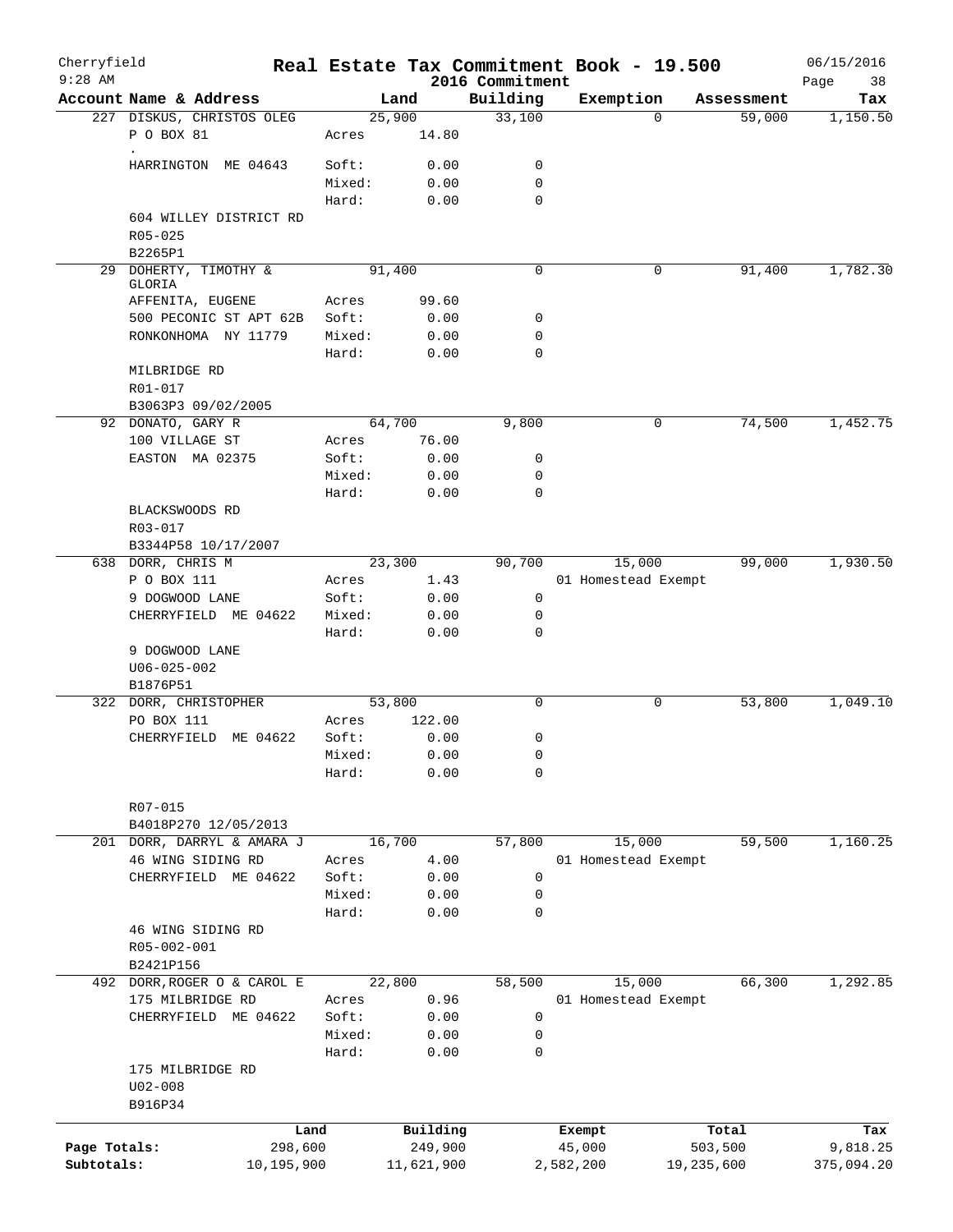| Cherryfield |                                           |        |         |                 | Real Estate Tax Commitment Book - 19.500 |            | 06/15/2016 |
|-------------|-------------------------------------------|--------|---------|-----------------|------------------------------------------|------------|------------|
| $9:28$ AM   |                                           |        |         | 2016 Commitment |                                          |            | 39<br>Page |
|             | Account Name & Address                    |        | Land    | Building        | Exemption                                | Assessment | Tax        |
|             | 24 DOUGHERTY, ERNEST C                    |        | 4,200   | $\mathbf 0$     | $\Omega$                                 | 4,200      | 81.90      |
|             | 1571 SW 13TH DR                           | Acres  | 4.50    |                 |                                          |            |            |
|             | BOCA RATON FL<br>33486-5310               | Soft:  | 0.00    | 0               |                                          |            |            |
|             |                                           | Mixed: | 0.00    | $\mathbf 0$     |                                          |            |            |
|             |                                           | Hard:  | 0.00    | $\Omega$        |                                          |            |            |
|             | MILBRIDGE RD                              |        |         |                 |                                          |            |            |
|             | R01-012                                   |        |         |                 |                                          |            |            |
|             | B2827P188                                 |        |         |                 |                                          |            |            |
|             | 355 DOWNEAST RIVERS LAND<br>TRUST         |        | 74,100  | 0               | 74,100                                   | 0          | 0.00       |
|             | P O BOX 201                               | Acres  | 111.00  |                 | 47 Benevolent                            |            |            |
|             | COLUMBIA FALLS ME<br>04623                | Soft:  | 0.00    | 0               |                                          |            |            |
|             |                                           | Mixed: | 0.00    | $\mathbf 0$     |                                          |            |            |
|             |                                           | Hard:  | 0.00    | $\mathbf 0$     |                                          |            |            |
|             | SPRAGUE FALLS RD                          |        |         |                 |                                          |            |            |
|             | R08-025-001                               |        |         |                 |                                          |            |            |
|             | B2810P45                                  |        |         |                 |                                          |            |            |
|             | 451 DOWNEAST SALMON<br>FEDERATION         |        | 18,800  | $\mathbf 0$     | 0                                        | 18,800     | 366.60     |
|             | DBA DOWNEAST RIVERS<br>LAND TRUST         | Acres  | 22.00   |                 |                                          |            |            |
|             | PO BOX 201                                | Soft:  | 0.00    | 0               |                                          |            |            |
|             | COLUMBIA FALLS ME<br>65402                | Mixed: | 0.00    | $\mathbf 0$     |                                          |            |            |
|             |                                           | Hard:  | 0.00    | $\mathbf 0$     |                                          |            |            |
|             | NORTH MAIN ST (OFF)<br>R10-005            |        |         |                 |                                          |            |            |
|             | B4230P113 02/12/2016                      |        |         |                 |                                          |            |            |
|             | 284 DOWNEAST SALMON                       |        | 39,700  | $\mathsf{O}$    | 0                                        | 39,700     | 774.15     |
|             | FEDERATION                                |        |         |                 |                                          |            |            |
|             | DBA DOWNEAST RIV LAND<br>TRUST            | Acres  | 42.20   |                 |                                          |            |            |
|             | P O BOX 201                               | Soft:  | 0.00    | 0               |                                          |            |            |
|             | COLUMBIA FALLS ME<br>04623                | Mixed: | 0.00    | $\mathbf 0$     |                                          |            |            |
|             |                                           | Hard:  | 0.00    | $\mathbf 0$     |                                          |            |            |
|             | SPRAGUES FALLS RD                         |        |         |                 |                                          |            |            |
|             | R08-024                                   |        |         |                 |                                          |            |            |
|             | B3382P123 02/19/2008 B3332P244 08/24/2007 |        |         |                 |                                          |            |            |
|             | 448 DOWNEAST SALMON<br>FEDERATION         |        | 20, 200 | $\mathsf{O}$    | 20,200                                   | 0          | 0.00       |
|             | DBA DOWNEAST RIVERS<br>LAND TRUST         | Acres  | 21.00   |                 | 47 Benevolent                            |            |            |
|             | P O BOX 201                               | Soft:  | 0.00    | 0               |                                          |            |            |
|             | COLUMBIA FALLS<br>MЕ<br>04623             | Mixed: | 0.00    | 0               |                                          |            |            |
|             |                                           | Hard:  | 0.00    | $\mathbf 0$     |                                          |            |            |
|             | BLACKSWOODS RD                            |        |         |                 |                                          |            |            |
|             | R10-002-023                               |        |         |                 |                                          |            |            |
|             | B3151P48 06/06/2006                       |        |         |                 |                                          |            |            |

|              | Land       | Building   | Exempt    | Total      | Tax         |
|--------------|------------|------------|-----------|------------|-------------|
| Page Totals: | 157,000    |            | 94,300    | 62,700     | 1,222.65    |
| Subtotals:   | 10,352,900 | 11,621,900 | 2,676,500 | 19,298,300 | 376, 316.85 |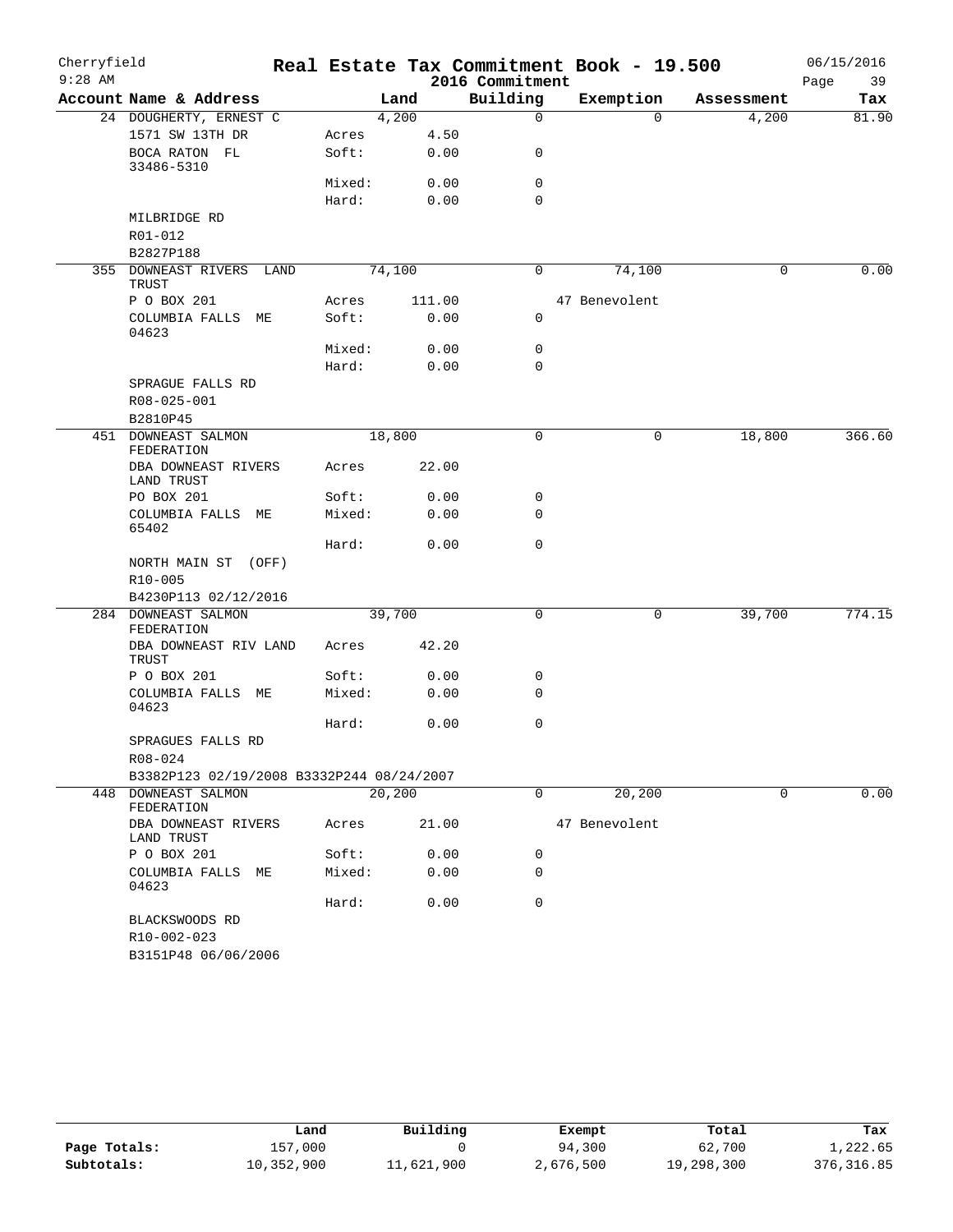| Cherryfield<br>$9:28$ AM |                                          |        |        | 2016 Commitment | Real Estate Tax Commitment Book - 19.500 |            | 06/15/2016<br>Page<br>40 |
|--------------------------|------------------------------------------|--------|--------|-----------------|------------------------------------------|------------|--------------------------|
|                          | Account Name & Address                   |        | Land   | Building        | Exemption                                | Assessment | Tax                      |
|                          | 125 DRISKO, DAVID &<br>STEPHANIE         | 46,200 |        | 18,400          | 0                                        | 64,600     | 1,259.70                 |
|                          | 4591 SOUTHWESTERN BLVD. Acres<br>APT W-5 |        | 40.00  |                 |                                          |            |                          |
|                          | HAMBURG NY 14075                         | Soft:  | 0.00   | 0               |                                          |            |                          |
|                          |                                          | Mixed: | 0.00   | $\mathbf 0$     |                                          |            |                          |
|                          |                                          | Hard:  | 0.00   | $\mathbf 0$     |                                          |            |                          |
|                          | 5 SPRAGUE FALLS RD<br>$R03 - 049$        |        |        |                 |                                          |            |                          |
|                          | B4032P177 01/28/2014                     |        |        |                 |                                          |            |                          |
|                          | 530 DUBLIN, LOUIS E & LYNN M             | 57,200 |        | 168,100         | 15,000                                   | 210,300    | 4,100.85                 |
|                          | 85 MILBRIDGE RD                          | Acres  | 180.80 |                 | 01 Homestead Exempt                      |            |                          |
|                          | CHERRYFIELD ME 04622                     | Soft:  | 81.80  | 11,288          |                                          |            |                          |
|                          |                                          | Mixed: | 81.00  | 12,960          |                                          |            |                          |
|                          |                                          | Hard:  | 0.00   | 0               |                                          |            |                          |
|                          | 85 MILBRIDGE RD<br>$U03 - 023 - 001$     |        |        |                 |                                          |            |                          |
|                          | B1469P99                                 |        |        |                 |                                          |            |                          |
|                          | 629 DUENAS, LISA A                       | 14,900 |        | 46,600          | 15,000                                   | 46,500     | 906.75                   |
|                          | 20 DOBBINS RD                            | Acres  | 0.62   |                 | 01 Homestead Exempt                      |            |                          |
|                          | CHERRYFIELD ME 04622                     | Soft:  | 0.00   | 0               |                                          |            |                          |
|                          |                                          | Mixed: | 0.00   | $\mathbf 0$     |                                          |            |                          |
|                          |                                          | Hard:  | 0.00   | $\Omega$        |                                          |            |                          |
|                          | 30 DOBBINS RD                            |        |        |                 |                                          |            |                          |
|                          | $U06 - 020$                              |        |        |                 |                                          |            |                          |
|                          | B3184P271 08/25/2006                     |        |        |                 |                                          |            |                          |
|                          | 663 DUFFY, JOHN                          | 24,000 |        | 86,800          | 15,000                                   | 95,800     | 1,868.10                 |
|                          | P O BOX 245                              | Acres  | 2.54   |                 | 01 Homestead Exempt                      |            |                          |
|                          | CHERRYFIELD<br>ME 04622                  | Soft:  | 0.00   | 0               |                                          |            |                          |
|                          |                                          | Mixed: | 0.00   | 0               |                                          |            |                          |
|                          |                                          | Hard:  | 0.00   | $\mathbf 0$     |                                          |            |                          |
|                          | 112 NORTH ST                             |        |        |                 |                                          |            |                          |
|                          | $U07 - 022$                              |        |        |                 |                                          |            |                          |
|                          | B2426P42                                 |        |        |                 |                                          |            |                          |
| 698                      | DUFOUR, CARYL L & JAMES<br>R             | 23,100 |        | 68,800          | 21,000                                   | 70,900     | 1,382.55                 |
|                          | 91 PARK ST                               | Acres  | 3.50   |                 | 01 Homestead Exempt                      |            |                          |
|                          | CHERRYFIELD<br>ME 04622                  | Soft:  | 0.00   |                 | 0 14 WW2 Veteran Non                     |            |                          |
|                          |                                          | Mixed: | 0.00   | 0               |                                          |            |                          |
|                          |                                          | Hard:  | 0.00   | 0               |                                          |            |                          |
|                          | 91 PARK ST                               |        |        |                 |                                          |            |                          |
|                          | $U10 - 009 - 002$                        |        |        |                 |                                          |            |                          |
|                          | B2670P1                                  |        |        |                 |                                          |            |                          |
|                          | 155 DUPONT, MICHAEL J                    | 32,300 |        | 21,700          | 0                                        | 54,000     | 1,053.00                 |
|                          | 240 MATTAPOISETT ROAD                    | Acres  | 38.00  |                 |                                          |            |                          |
|                          | ROCHESTER MA 02770                       | Soft:  | 0.00   | 0               |                                          |            |                          |
|                          |                                          | Mixed: | 0.00   | 0               |                                          |            |                          |
|                          |                                          | Hard:  | 0.00   | 0               |                                          |            |                          |
|                          | WILLEY DISTRICT RD<br>$R04 - 009$        |        |        |                 |                                          |            |                          |
|                          | B1156P174                                |        |        |                 |                                          |            |                          |
|                          |                                          |        |        |                 |                                          |            |                          |

|              | Land       | Building   | Exempt    | Total      | Tax        |
|--------------|------------|------------|-----------|------------|------------|
| Page Totals: | 197.700    | 410,400    | 66,000    | 542,100    | 10,570.95  |
| Subtotals:   | 10,550,600 | 12,032,300 | 2,742,500 | 19,840,400 | 386,887.80 |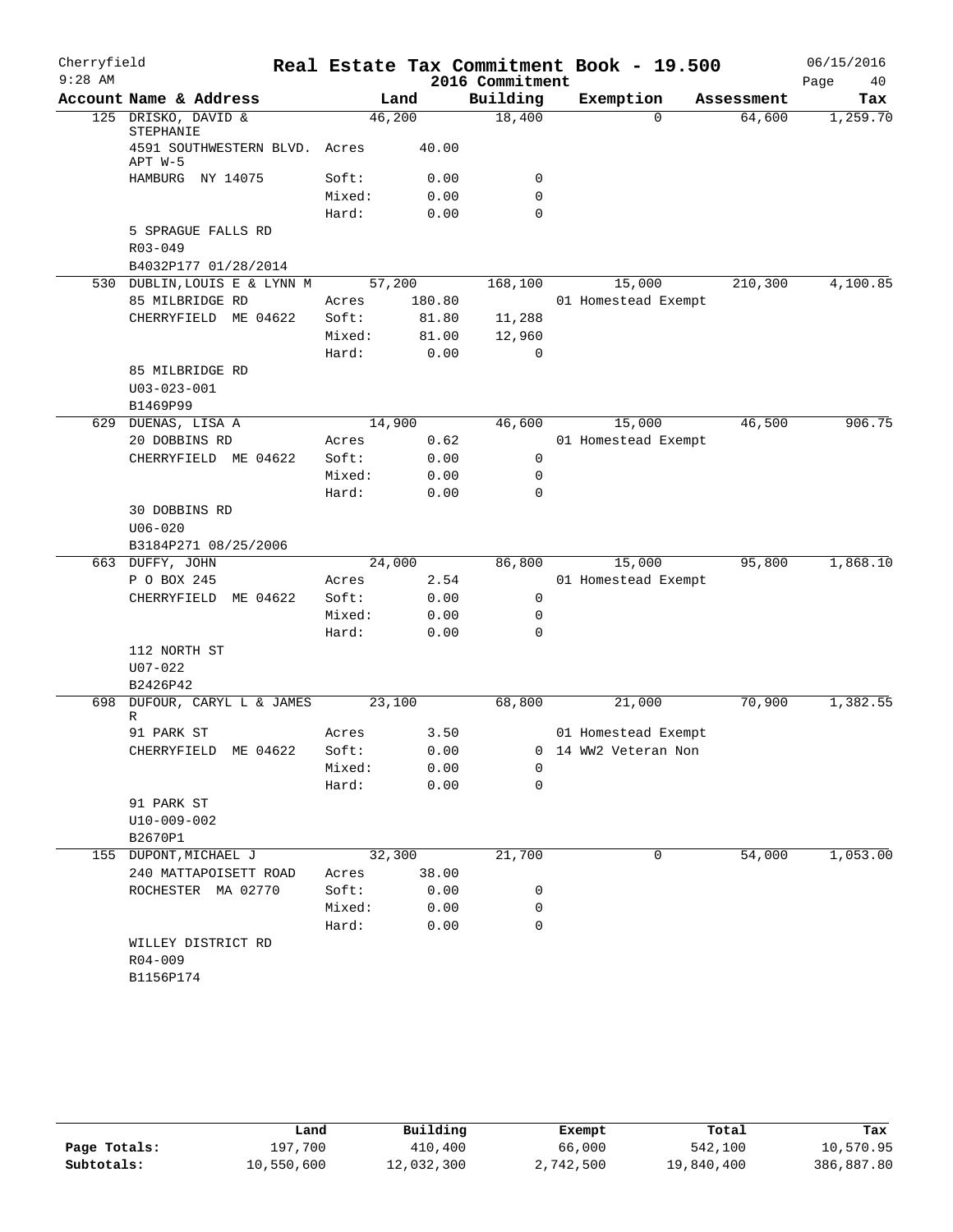| Cherryfield |                              |        |        |                 | Real Estate Tax Commitment Book - 19.500 |            | 06/15/2016 |
|-------------|------------------------------|--------|--------|-----------------|------------------------------------------|------------|------------|
| $9:28$ AM   |                              |        |        | 2016 Commitment |                                          |            | Page<br>41 |
|             | Account Name & Address       |        | Land   | Building        | Exemption                                | Assessment | Tax        |
|             | 792 DUSTON, PETER H          | 25,900 |        | 84,700          | $\Omega$                                 | 110,600    | 2,156.70   |
|             | P O BOX 36                   | Acres  | 5.80   |                 |                                          |            |            |
|             | CHERRYFIELD ME 04622         | Soft:  | 0.00   | 0               |                                          |            |            |
|             |                              | Mixed: | 0.00   | 0               |                                          |            |            |
|             |                              | Hard:  | 0.00   | 0               |                                          |            |            |
|             | 67 MAIN ST                   |        |        |                 |                                          |            |            |
|             | $U12 - 044 - 001$            |        |        |                 |                                          |            |            |
|             | B2622P317                    |        |        |                 |                                          |            |            |
|             | 794 DUSTON, PETER H          | 16,700 |        | 125,800         | 15,000                                   | 127,500    | 2,486.25   |
|             | PO BOX 36                    | Acres  | 0.40   |                 | 01 Homestead Exempt                      |            |            |
|             | CHERRYFIELD ME 04622         | Soft:  | 0.00   | 0               |                                          |            |            |
|             |                              | Mixed: | 0.00   | 0               |                                          |            |            |
|             |                              | Hard:  | 0.00   | 0               |                                          |            |            |
|             | 63 MAIN ST                   |        |        |                 |                                          |            |            |
|             | $U12 - 045$                  |        |        |                 |                                          |            |            |
|             | B2419P198                    |        |        |                 |                                          |            |            |
| 443         | DYER, HERBERT G & CAROL<br>R | 12,100 |        | 12,300          | 0                                        | 24,400     | 475.80     |
|             | 152 HALLVILLE RD             | Acres  | 1.94   |                 |                                          |            |            |
|             | EXETER RI 02822              | Soft:  | 0.00   | 0               |                                          |            |            |
|             |                              | Mixed: | 0.00   | 0               |                                          |            |            |
|             |                              | Hard:  | 0.00   | 0               |                                          |            |            |
|             | 1036 NORTH MAIN ST           |        |        |                 |                                          |            |            |
|             | R10-002-018-001              |        |        |                 |                                          |            |            |
|             | B1765P79                     |        |        |                 |                                          |            |            |
|             | 47 EATON, ROYCE M & JOANNA   | 18,900 |        | 54,300          | 15,000                                   | 58,200     | 1,134.90   |
|             | L                            |        |        |                 |                                          |            |            |
|             | P O BOX 387                  | Acres  | 3.80   |                 | 01 Homestead Exempt                      |            |            |
|             | CHERRYFIELD ME 04622         | Soft:  | 0.00   | 0               |                                          |            |            |
|             |                              | Mixed: | 0.00   | 0               |                                          |            |            |
|             |                              | Hard:  | 0.00   | 0               |                                          |            |            |
|             | 258 BLACKSWOODS RD           |        |        |                 |                                          |            |            |
|             | $U08 - 003$                  |        |        |                 |                                          |            |            |
|             | B1688P219                    |        |        |                 |                                          |            |            |
|             | 805 EDEN, MURRAY             |        | 9,100  | 0               | 0                                        | 9,100      | 177.45     |
|             | EDEN FAMILY TRUST            | Acres  | 1.39   |                 |                                          |            |            |
|             | 633 GOLD STREET              | Soft:  | 0.00   | 0               |                                          |            |            |
|             | JUNEAU AK 99801              | Mixed: | 0.00   | $\mathsf 0$     |                                          |            |            |
|             |                              | Hard:  | 0.00   | 0               |                                          |            |            |
|             | WILLEY DISTRICT RD           |        |        |                 |                                          |            |            |
|             | $U13 - 009$                  |        |        |                 |                                          |            |            |
|             | B3853P209 06/11/2012         |        |        |                 |                                          |            |            |
|             | 806 EDEN, MURRAY             | 93,800 |        | 84,900          | 0                                        | 178,700    | 3,484.65   |
|             | EDEN FAMILY TRUST            | Acres  | 130.00 |                 |                                          |            |            |
|             | 633 GOLD STREET              | Soft:  | 0.00   | 0               |                                          |            |            |
|             | JUNEAU AK 99801              | Mixed: | 0.00   | 0               |                                          |            |            |
|             |                              | Hard:  | 0.00   | 0               |                                          |            |            |
|             | 61 WILLEY DISTRICT RD        |        |        |                 |                                          |            |            |
|             | $U13 - 010 - 001$            |        |        |                 |                                          |            |            |
|             | B3853P209 06/19/2012         |        |        |                 |                                          |            |            |

|              | Land       | Building   | Exempt    | Total      | Tax        |
|--------------|------------|------------|-----------|------------|------------|
| Page Totals: | 176,500    | 362,000    | 30,000    | 508,500    | 9,915.75   |
| Subtotals:   | 10,727,100 | 12,394,300 | 2,772,500 | 20,348,900 | 396,803.55 |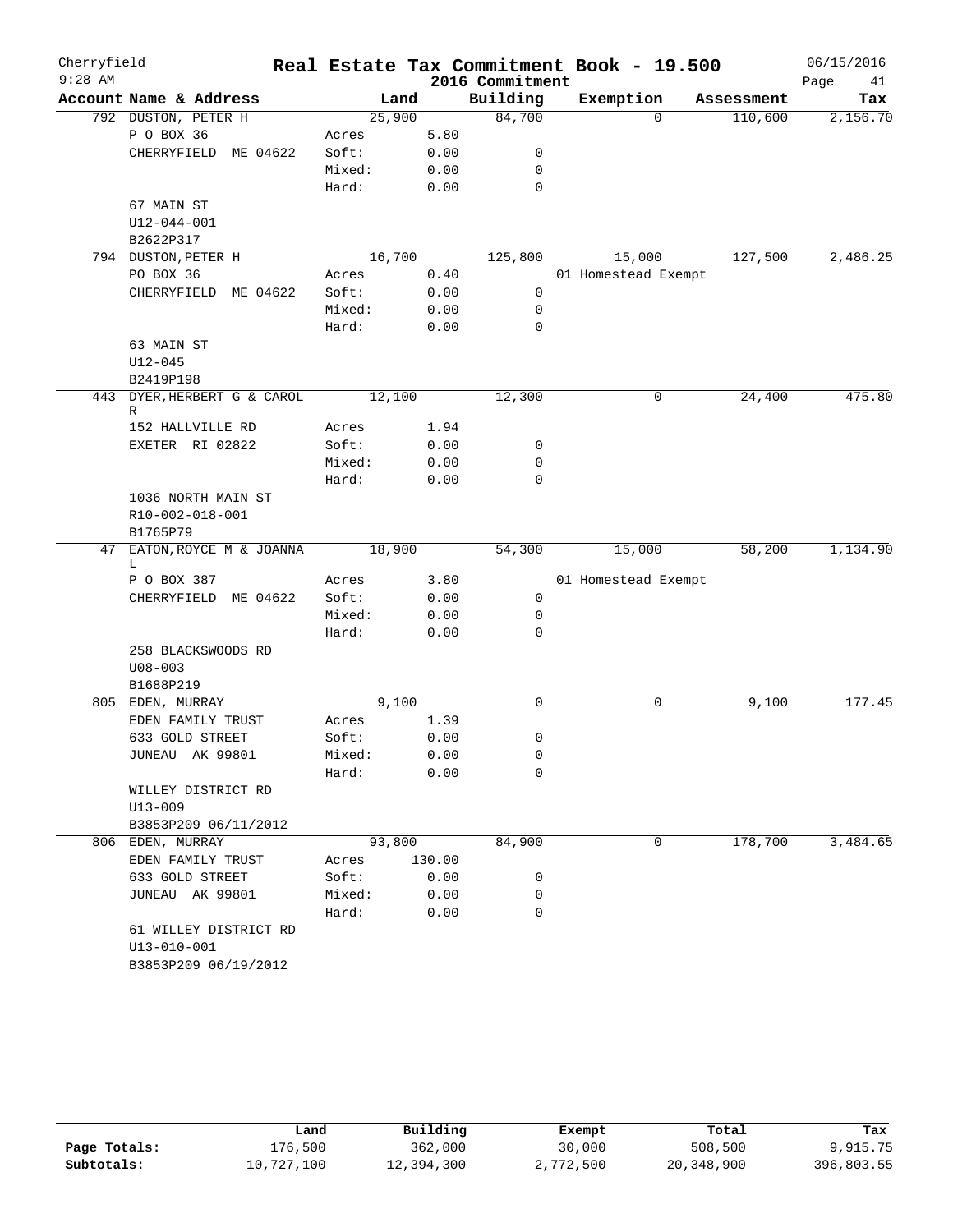| Cherryfield<br>$9:28$ AM |                                       |                 |              |                             | Real Estate Tax Commitment Book - 19.500 |            | 06/15/2016        |
|--------------------------|---------------------------------------|-----------------|--------------|-----------------------------|------------------------------------------|------------|-------------------|
|                          | Account Name & Address                | Land            |              | 2016 Commitment<br>Building | Exemption                                | Assessment | Page<br>42<br>Tax |
| 510                      | ELLSWORTH FALLS LUMBER                | 50,800          |              | 207,000                     | $\Omega$                                 | 257,800    | 5,027.10          |
|                          | CO                                    |                 |              |                             |                                          |            |                   |
|                          | $C/O$ EBS                             | Acres           | 1.95         |                             |                                          |            |                   |
|                          | P O BOX 1177                          | Soft:           | 0.00         | 0                           |                                          |            |                   |
|                          | ELLSWORTH ME 04605                    | Mixed:<br>Hard: | 0.00<br>0.00 | 0<br>0                      |                                          |            |                   |
|                          | 82 MILBRIDGE RD                       |                 |              |                             |                                          |            |                   |
|                          | $U03 - 004$                           |                 |              |                             |                                          |            |                   |
|                          | B754P58                               |                 |              |                             |                                          |            |                   |
|                          | 468 EMERA MAINE                       | 44,800          |              | 0                           | 0                                        | 44,800     | 873.60            |
|                          | ATTN: TAX DEPARTMENT                  | Acres           | 5.65         |                             |                                          |            |                   |
|                          | 970 ILLINOIS AVE                      | Soft:           | 0.00         | 0                           |                                          |            |                   |
|                          | BANGOR ME 04402-0932                  | Mixed:          | 0.00         | 0                           |                                          |            |                   |
|                          |                                       | Hard:           | 0.00         | $\mathbf 0$                 |                                          |            |                   |
|                          | MILBRIDGE RD                          |                 |              |                             |                                          |            |                   |
|                          | $U01 - 001 - 001$                     |                 |              |                             |                                          |            |                   |
|                          | B3602P40 01/08/2010                   |                 |              |                             |                                          |            |                   |
|                          | 612 EMERA MAINE                       | 9,800           |              | 0                           | 0                                        | 9,800      | 191.10            |
|                          | ATTN: PROPERTY TAX DEPT Acres         |                 | 0.18         |                             |                                          |            |                   |
|                          | 970 ILLINOIS AVE                      | Soft:           | 0.00         | 0                           |                                          |            |                   |
|                          | BANGOR ME 04402-0932                  | Mixed:          | 0.00         | 0                           |                                          |            |                   |
|                          |                                       | Hard:           | 0.00         | 0                           |                                          |            |                   |
|                          | NORTH ST                              |                 |              |                             |                                          |            |                   |
|                          | $U06 - 002$                           |                 |              |                             |                                          |            |                   |
|                          | 372 EMERA MAINE                       | 7,436,700       |              | 0                           | 0                                        | 7,436,700  | 145,015.65        |
|                          | ATTN: PROPERTY TAX DEPT               |                 |              |                             |                                          |            |                   |
|                          | 970 ILLINOIS AVE                      |                 |              |                             |                                          |            |                   |
|                          | BANGOR ME 04402-0932                  |                 |              |                             |                                          |            |                   |
|                          | CHERRYFIELD                           |                 |              |                             |                                          |            |                   |
|                          | 467 EMERA MAINE                       | 10,700          |              | 0                           | 0                                        | 10,700     | 208.65            |
|                          | ATTN: TAX DEPARTMENT                  | Acres           | 0.38         |                             |                                          |            |                   |
|                          | 970 ILLINOIS AVE                      | Soft:           | 0.00         | 0                           |                                          |            |                   |
|                          | BANGOR ME 04402-0932                  | Mixed:          | 0.00         | 0                           |                                          |            |                   |
|                          |                                       | Hard:           | 0.00         | 0                           |                                          |            |                   |
|                          | 210 MILBRIDGE RD                      |                 |              |                             |                                          |            |                   |
|                          | $U01 - 001$                           |                 |              |                             |                                          |            |                   |
|                          | B3648P172 07/08/2010                  |                 |              |                             |                                          |            |                   |
|                          | 669 ENDRE JR, JOHN                    | 18,300          |              | 83,200                      | 21,000                                   | 80,500     | 1,569.75          |
|                          | P O BOX 3                             | Acres           | 2.69         |                             | 01 Homestead Exempt                      |            |                   |
|                          | CHERRYFIELD ME 04622                  | Soft:           | 0.00         | $\Omega$                    | 14 WW2 Veteran Non                       |            |                   |
|                          |                                       | Mixed:          | 0.00         | 0                           |                                          |            |                   |
|                          |                                       | Hard:           | 0.00         | 0                           |                                          |            |                   |
|                          | 236 BLACK WOODS RD                    |                 |              |                             |                                          |            |                   |
|                          | $U08 - 002$                           |                 |              |                             |                                          |            |                   |
|                          | B3683P88 10/28/2010                   |                 |              |                             |                                          |            |                   |
|                          | 1178 ENDRE, GLEN & MARY K             | 30,400          |              | 29,000                      | $\mathbf 0$                              | 59,400     | 1,158.30          |
|                          | P O BOX 139                           | Acres           | 35.00        |                             |                                          |            |                   |
|                          | HARRINGTON ME 04643                   | Soft:           | 0.00         | 0                           |                                          |            |                   |
|                          |                                       | Mixed:          | 0.00         | 0                           |                                          |            |                   |
|                          |                                       | Hard:           | 0.00         | $\mathbf 0$                 |                                          |            |                   |
|                          | 539 WILLEY DISTRICT RD<br>R05-036-001 |                 |              |                             |                                          |            |                   |
|                          | B3336P79 08/25/2007 B2777P215         |                 |              |                             |                                          |            |                   |
|                          |                                       |                 |              |                             |                                          |            |                   |
|                          | Land                                  |                 | Building     |                             | Exempt                                   | Total      | Tax               |
| Page Totals:             | 7,601,500                             |                 | 319,200      |                             | 21,000                                   | 7,899,700  | 154,044.15        |

**Subtotals:** 18,328,600 12,713,500 2,793,500 28,248,600 550,847.70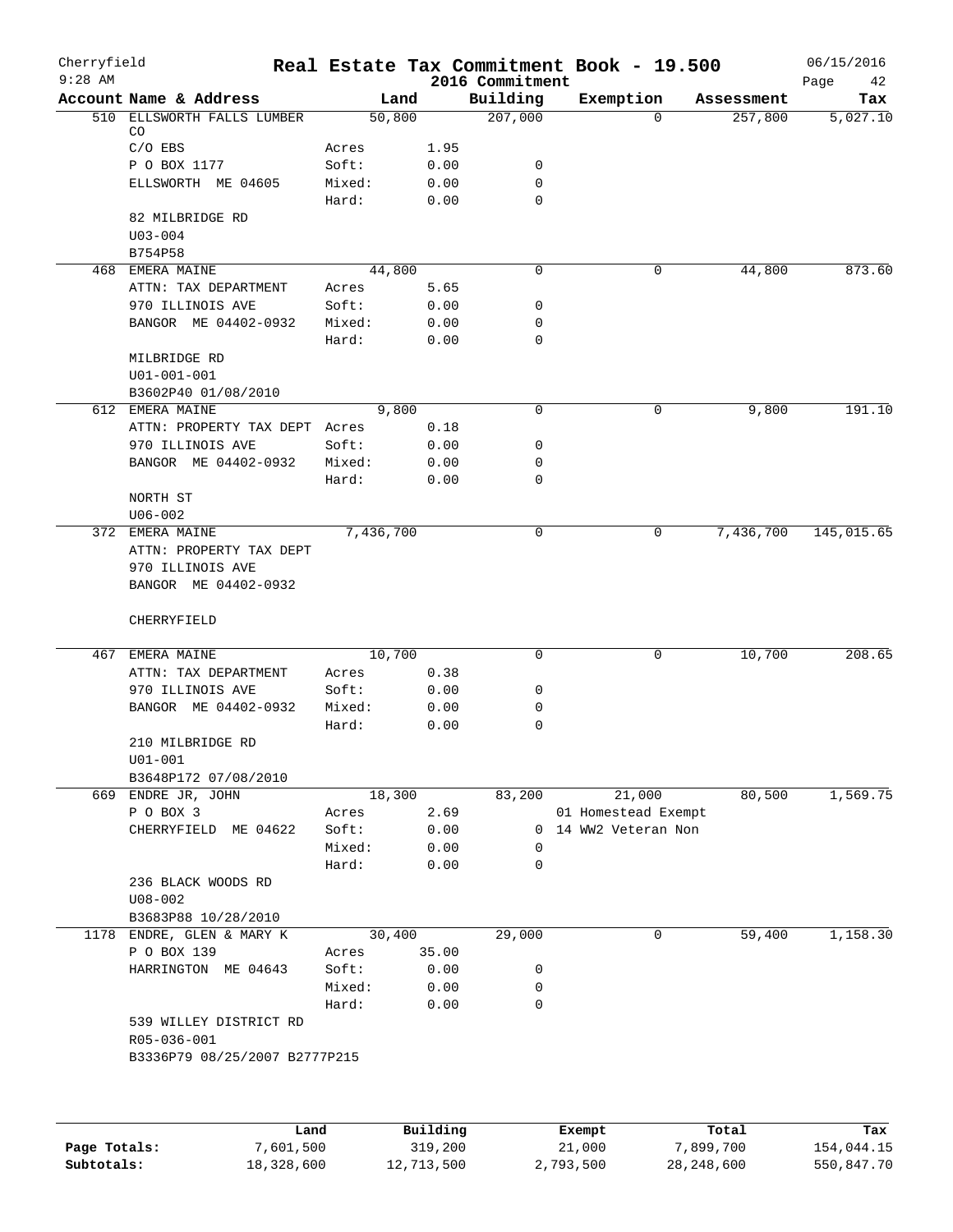| Cherryfield<br>$9:28$ AM |                                |        |            | 2016 Commitment | Real Estate Tax Commitment Book - 19.500 |            | 06/15/2016        |
|--------------------------|--------------------------------|--------|------------|-----------------|------------------------------------------|------------|-------------------|
|                          | Account Name & Address         | Land   |            | Building        | Exemption                                | Assessment | Page<br>43<br>Tax |
|                          | 207 ENDRE, GLEN & MARY         | 21,100 |            | 169,800         | 15,000                                   | 175,900    | 3,430.05          |
|                          | PO BOX 139                     | Acres  | 5.40       |                 | 01 Homestead Exempt                      |            |                   |
|                          | HARRINGTON ME 04643            | Soft:  | 0.00       | 0               |                                          |            |                   |
|                          |                                | Mixed: | 0.00       | 0               |                                          |            |                   |
|                          |                                | Hard:  | 0.00       | 0               |                                          |            |                   |
|                          | 563 CHERRYFIELD STRETCH        |        |            |                 |                                          |            |                   |
|                          | R05-007                        |        |            |                 |                                          |            |                   |
|                          | B1385P46                       |        |            |                 |                                          |            |                   |
|                          | 763 ENDRE, JOHN & FRANCES M    | 15,700 |            | 76,100          | 21,000                                   | 70,800     | 1,380.60          |
|                          | P.O. Box 139                   | Acres  | 0.33       |                 | 12 WW2 Veteran Res                       |            |                   |
|                          | Harrington ME 04643            | Soft:  | 0.00       | 0               | 01 Homestead Exempt                      |            |                   |
|                          |                                | Mixed: | 0.00       | 0               |                                          |            |                   |
|                          |                                |        |            | 0               |                                          |            |                   |
|                          |                                | Hard:  | 0.00       |                 |                                          |            |                   |
|                          | 15 MAIN ST                     |        |            |                 |                                          |            |                   |
|                          | U12-017                        |        |            |                 |                                          |            |                   |
|                          | B1062P157                      |        |            |                 |                                          |            |                   |
|                          | 270 ENOS, KEITH A              | 55,700 |            | 0               | 0                                        | 55,700     | 1,086.15          |
|                          | P O BOX 2249                   | Acres  | 77.00      |                 |                                          |            |                   |
|                          | OAK BLUFFS MA 02557            | Soft:  | 0.00       | 0               |                                          |            |                   |
|                          |                                | Mixed: | 0.00       | 0               |                                          |            |                   |
|                          |                                | Hard:  | 0.00       | 0               |                                          |            |                   |
|                          | TENAN LANE                     |        |            |                 |                                          |            |                   |
|                          | R05-060                        |        |            |                 |                                          |            |                   |
|                          | B3116P225 02/13/2006           |        |            |                 |                                          |            |                   |
|                          | 596 ENOS, KEITH A              | 10,200 |            | 0               | 0                                        | 10,200     | 198.90            |
|                          | P O BOX 2249                   | Acres  | 0.78       |                 |                                          |            |                   |
|                          | OAK BLUFFS MA 02557            | Soft:  | 0.00       | 0               |                                          |            |                   |
|                          |                                | Mixed: | 0.00       | 0               |                                          |            |                   |
|                          |                                | Hard:  | 0.00       | 0               |                                          |            |                   |
|                          | ELM ST                         |        |            |                 |                                          |            |                   |
|                          | $U05 - 028$                    |        |            |                 |                                          |            |                   |
|                          | B3098P352 01/10/2006           |        |            |                 |                                          |            |                   |
|                          | 402 EVANS CLARK M.             | 21,800 |            | 0               | 0                                        | 21,800     | 425.10            |
|                          | 17495 Previtali Rd             | Acres  | 42.90      |                 |                                          |            |                   |
|                          | Jackson, CA 96642              | Soft:  | 0.00       | 0               |                                          |            |                   |
|                          |                                | Mixed: | 0.00       | 0               |                                          |            |                   |
|                          |                                | Hard:  | 0.00       | 0               |                                          |            |                   |
|                          |                                |        |            |                 |                                          |            |                   |
|                          | CROTCH                         |        |            |                 |                                          |            |                   |
|                          | R09-001-022                    |        |            |                 |                                          |            |                   |
|                          | B1944P259                      |        |            |                 |                                          |            |                   |
| 93                       | EVERPOWER WIND HOLDINGS<br>INC | 40,000 |            | 18,700          | 0                                        | 58,700     | 1,144.65          |
|                          | 1251 WATERFRONT PL 3RD         | Acres  | 3.00       |                 |                                          |            |                   |
|                          | FL                             |        |            |                 |                                          |            |                   |
|                          | PITTSBURGH PA 15222            | Soft:  | 0.00       | 0               |                                          |            |                   |
|                          |                                | Mixed: | 0.00       | 0               |                                          |            |                   |
|                          |                                | Hard:  | 0.00       | $\mathbf 0$     |                                          |            |                   |
|                          | <b>BASELINE ROAD</b>           |        |            |                 |                                          |            |                   |
|                          | R06-007-TWR                    |        |            |                 |                                          |            |                   |
|                          |                                |        |            |                 |                                          | 68,700     | 1,339.65          |
|                          | 493 FAHEY, KRISTIN M           | 24,300 |            | 59,400          | 15,000                                   |            |                   |
|                          | 18 BARBER LANE                 | Acres  | 2.00       |                 | 01 Homestead Exempt                      |            |                   |
|                          | CHERRYFIELD ME 04622           | Soft:  | 0.00       | 0               |                                          |            |                   |
|                          |                                | Mixed: | 0.00       | 0               |                                          |            |                   |
|                          |                                | Hard:  | 0.00       | 0               |                                          |            |                   |
|                          | 18 BARBER LANE                 |        |            |                 |                                          |            |                   |
|                          | $U02 - 009$                    |        |            |                 |                                          |            |                   |
|                          | B3627P228 04/23/2010           |        |            |                 |                                          |            |                   |
|                          |                                |        |            |                 |                                          |            |                   |
|                          | Land                           |        | Building   |                 | Exempt                                   | Total      | Tax               |
| Page Totals:             | 188,800                        |        | 324,000    |                 | 51,000                                   | 461,800    | 9,005.10          |
| Subtotals:               | 18,517,400                     |        | 13,037,500 |                 | 2,844,500                                | 28,710,400 | 559,852.80        |
|                          |                                |        |            |                 |                                          |            |                   |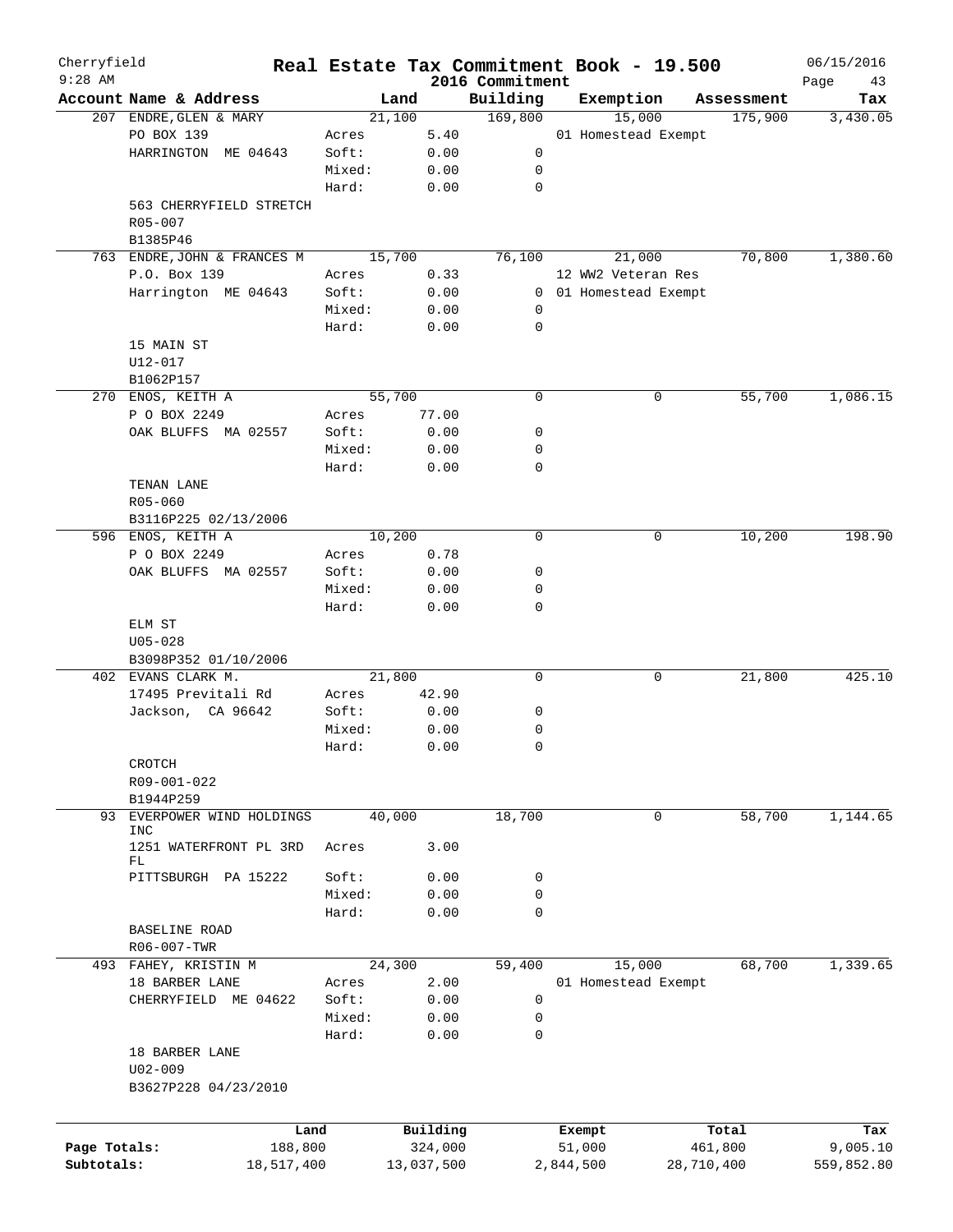| Cherryfield<br>$9:28$ AM |                                     |         |        |            | 2016 Commitment | Real Estate Tax Commitment Book - 19.500 |            |            | 06/15/2016<br>Page<br>44 |
|--------------------------|-------------------------------------|---------|--------|------------|-----------------|------------------------------------------|------------|------------|--------------------------|
|                          | Account Name & Address              |         | Land   |            | Building        | Exemption                                |            | Assessment | Tax                      |
|                          | 828 FAHEY, MATTHEW                  |         | 23,800 |            | 12,300          | 15,000                                   |            | 21,100     | 411.45                   |
|                          | 16 ACADIA LN                        | Acres   |        | 2.20       |                 | 01 Homestead Exempt                      |            |            |                          |
|                          | CHERRYFIELD ME 04622                | Soft:   |        | 0.00       | 0               |                                          |            |            |                          |
|                          |                                     | Mixed:  |        | 0.00       | 0               |                                          |            |            |                          |
|                          |                                     |         |        |            | $\mathbf 0$     |                                          |            |            |                          |
|                          |                                     | Hard:   |        | 0.00       |                 |                                          |            |            |                          |
|                          | 16 ACADIA LANE                      |         |        |            |                 |                                          |            |            |                          |
|                          | $U13 - 030$                         |         |        |            |                 |                                          |            |            |                          |
|                          | B3628P57 04/27/2010                 |         |        |            |                 |                                          |            |            |                          |
|                          | 984 FAIRPOINT<br>COMMUNICATIONS INC |         | 2,300  |            | 2,800           | 0                                        |            | 5,100      | 99.45                    |
|                          | ATTN: TAX DEPT                      | Acres   |        | 0.01       |                 |                                          |            |            |                          |
|                          | 770 ELM ST 2ND FLOOR                | Soft:   |        | 0.00       | 0               |                                          |            |            |                          |
|                          | MANCHESTER NH 03101                 | Mixed:  |        | 0.00       | 0               |                                          |            |            |                          |
|                          |                                     |         |        |            |                 |                                          |            |            |                          |
|                          |                                     | Hard:   |        | 0.00       | $\mathbf 0$     |                                          |            |            |                          |
|                          | MILBRIDGE RD                        |         |        |            |                 |                                          |            |            |                          |
|                          | $U03 - 021 - B$                     |         |        |            |                 |                                          |            |            |                          |
|                          | 863 FALLON, BONNIE J                |         | 18,100 |            | 44,500          | 0                                        |            | 62,600     | 1,220.70                 |
|                          | P O BOX 313                         | Acres   |        | 2.30       |                 |                                          |            |            |                          |
|                          | SHAPLEIGH ME 04078                  | Soft:   |        | 0.00       | 0               |                                          |            |            |                          |
|                          |                                     | Mixed:  |        | 0.00       | 0               |                                          |            |            |                          |
|                          |                                     | Hard:   |        | 0.00       | 0               |                                          |            |            |                          |
|                          | 26 WILLEY DISTRICT RD               |         |        |            |                 |                                          |            |            |                          |
|                          | $U14 - 034$                         |         |        |            |                 |                                          |            |            |                          |
|                          | B1366P96                            |         |        |            |                 |                                          |            |            |                          |
|                          | 998 FARKAS, ZOLTAN L                |         | 13,300 |            | 18,700          | 15,000                                   |            | 17,000     | 331.50                   |
|                          | 222 SPRAGUES FALLS RD               | Acres   |        | 4.00       |                 | 01 Homestead Exempt                      |            |            |                          |
|                          | CHERRYFIELD ME 04622                | Soft:   |        | 0.00       | $\mathbf 0$     |                                          |            |            |                          |
|                          |                                     | Mixed:  |        | 0.00       | 0               |                                          |            |            |                          |
|                          |                                     | Hard:   |        | 0.00       | 0               |                                          |            |            |                          |
|                          | 222 SPRAGUE FALLS RD                |         |        |            |                 |                                          |            |            |                          |
|                          | R03-062-001                         |         |        |            |                 |                                          |            |            |                          |
|                          | B1604P286                           |         |        |            |                 |                                          |            |            |                          |
|                          | 1073 FARNSWORTH, DANIEL             |         | 0      |            | 5,500           | 5,500                                    |            | 0          | 0.00                     |
|                          | 37 CHURCH ST                        |         |        |            |                 | 01 Homestead Exempt                      |            |            |                          |
|                          | CHERRYFIELD ME 04622                |         |        |            |                 |                                          |            |            |                          |
|                          |                                     |         |        |            |                 |                                          |            |            |                          |
|                          |                                     |         |        |            |                 |                                          |            |            |                          |
|                          | 37 CHURCH ST                        |         |        |            |                 |                                          |            |            |                          |
|                          | $U12-009-T$                         |         |        |            |                 |                                          |            |            |                          |
| 130                      | FARNSWORTH, ISAAC W &<br>CHRISTINE  |         | 34,700 |            | 4,200           | 0                                        |            | 38,900     | 758.55                   |
|                          | 805 12ST ST                         | Acres   |        | 26.00      |                 |                                          |            |            |                          |
|                          | KINGFISHER OK 73750                 | Soft:   |        | 0.00       | 0               |                                          |            |            |                          |
|                          |                                     | Mixed:  |        | 0.00       | 0               |                                          |            |            |                          |
|                          |                                     |         |        |            | $\mathbf 0$     |                                          |            |            |                          |
|                          |                                     | Hard:   |        | 0.00       |                 |                                          |            |            |                          |
|                          | 119 SPRAGUE FALLS RD                |         |        |            |                 |                                          |            |            |                          |
|                          | R03-053-001                         |         |        |            |                 |                                          |            |            |                          |
|                          | B3863P27 07/13/2012                 |         |        |            |                 |                                          |            |            |                          |
|                          | 132 FARNSWORTH, ISSAC W &           |         | 31,000 |            | 52,700          | 0                                        |            | 83,700     | 1,632.15                 |
|                          | CHRISTINE                           |         |        |            |                 |                                          |            |            |                          |
|                          | 805 S 12TH ST                       | Acres   |        | 22.75      |                 |                                          |            |            |                          |
|                          | KINGFISHER OK 73750                 | Soft:   |        | 0.00       | 0               |                                          |            |            |                          |
|                          |                                     | Mixed:  |        | 0.00       | 0               |                                          |            |            |                          |
|                          |                                     | Hard:   |        | 0.00       | 0               |                                          |            |            |                          |
|                          | 118 SPRAGUES FALLS RD               |         |        |            |                 |                                          |            |            |                          |
|                          | R03-054                             |         |        |            |                 |                                          |            |            |                          |
|                          | B3863P27 07/13/2012                 |         |        |            |                 |                                          |            |            |                          |
|                          |                                     |         |        |            |                 |                                          |            |            |                          |
|                          |                                     | Land    |        | Building   |                 | Exempt                                   |            | Total      | Tax                      |
| Page Totals:             |                                     | 123,200 |        | 140,700    |                 | 35,500                                   | 228,400    |            | 4,453.80                 |
| Subtotals:               | 18,640,600                          |         |        | 13,178,200 |                 | 2,880,000                                | 28,938,800 |            | 564,306.60               |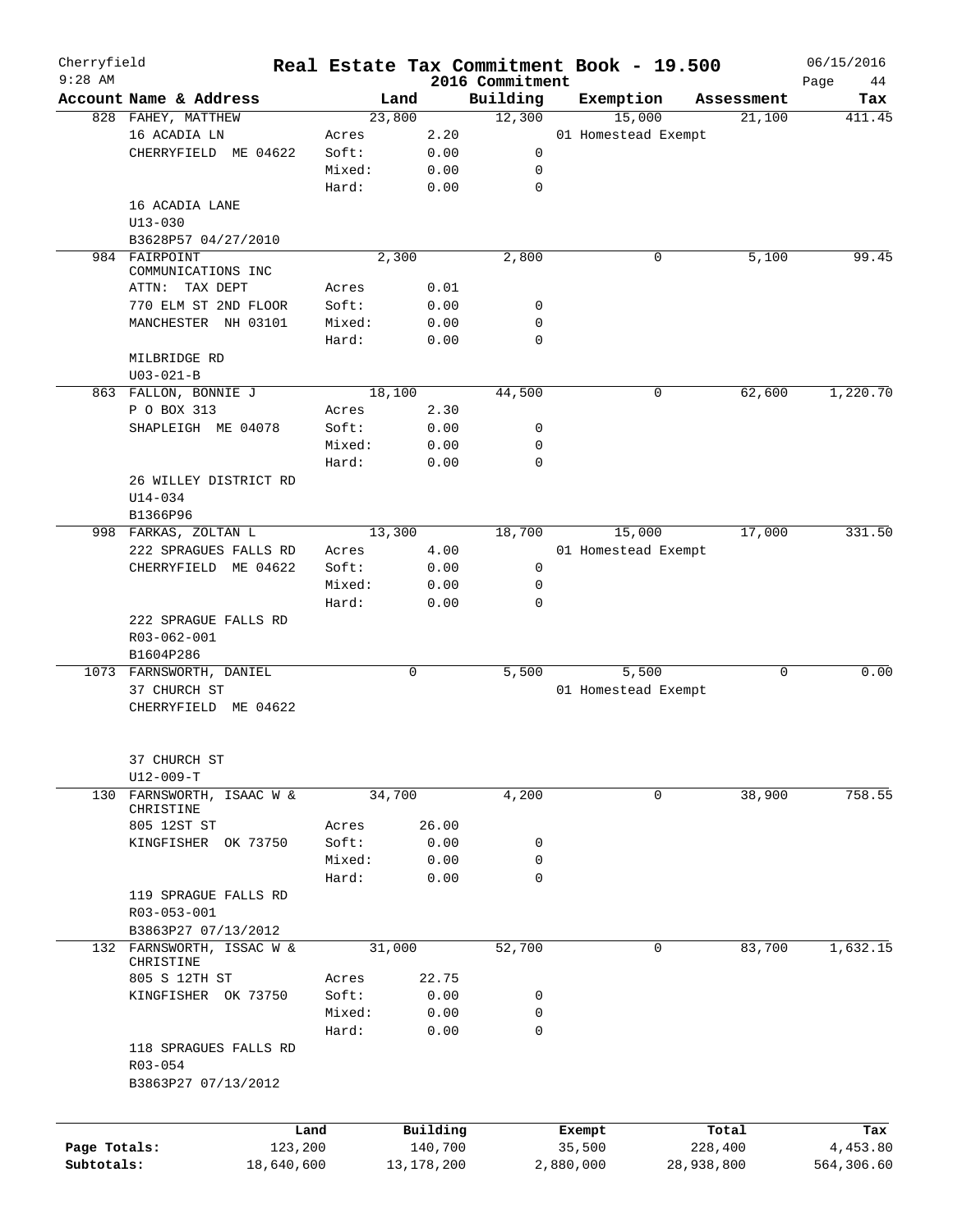| Cherryfield<br>$9:28$ AM |                                           |            |        |            | 2016 Commitment | Real Estate Tax Commitment Book - 19.500 |            | 06/15/2016        |
|--------------------------|-------------------------------------------|------------|--------|------------|-----------------|------------------------------------------|------------|-------------------|
|                          | Account Name & Address                    |            | Land   |            | Building        | Exemption                                | Assessment | Page<br>45<br>Tax |
|                          | 491 FARNSWORTH, MARY                      |            | 23,600 |            | 116,600         | 15,000                                   | 125,200    | 2,441.40          |
|                          | 183 MILBRIDGE RD                          |            | Acres  | 1.80       |                 | 01 Homestead Exempt                      |            |                   |
|                          | CHERRYFIELD ME 04622                      |            | Soft:  | 0.00       | 0               |                                          |            |                   |
|                          |                                           |            | Mixed: | 0.00       | 0               |                                          |            |                   |
|                          |                                           |            | Hard:  | 0.00       | $\mathbf 0$     |                                          |            |                   |
|                          | 183 MILBRIDGE RD                          |            |        |            |                 |                                          |            |                   |
|                          |                                           |            |        |            |                 |                                          |            |                   |
|                          | U02-007                                   |            |        |            |                 |                                          |            |                   |
|                          | B2534P346                                 |            | 21,300 |            | 51,400          | 21,000                                   | 51,700     | 1,008.15          |
|                          | 758 FARNSWORTH, EVANGELINE<br>P O BOX 415 |            |        |            |                 | 22 WW2 Widow Res                         |            |                   |
|                          |                                           |            | Acres  | 0.80       |                 |                                          |            |                   |
|                          | CHERRYFIELD ME 04622                      |            | Soft:  | 0.00       | $\mathbf{0}$    | 01 Homestead Exempt                      |            |                   |
|                          |                                           |            | Mixed: | 0.00       | 0               |                                          |            |                   |
|                          |                                           |            | Hard:  | 0.00       | $\mathbf 0$     |                                          |            |                   |
|                          | 17 CHURCH ST                              |            |        |            |                 |                                          |            |                   |
|                          | $U12 - 012$                               |            |        |            |                 |                                          |            |                   |
|                          | B1566P157                                 |            |        |            |                 |                                          |            |                   |
|                          | 501 FARNSWORTH, LARRY &<br>PAMELA         |            | 31,800 |            | 38,900          | 15,000                                   | 55,700     | 1,086.15          |
|                          | 157 MILBRIDGE RD                          |            | Acres  | 16.00      |                 | 01 Homestead Exempt                      |            |                   |
|                          | CHERRYFIELD ME 04622                      |            | Soft:  | 0.00       | 0               |                                          |            |                   |
|                          |                                           |            |        |            | $\mathbf 0$     |                                          |            |                   |
|                          |                                           |            | Mixed: | 0.00       |                 |                                          |            |                   |
|                          |                                           |            | Hard:  | 0.00       | 0               |                                          |            |                   |
|                          | 157 MILBRIDGE RD                          |            |        |            |                 |                                          |            |                   |
|                          | $U02 - 016$                               |            |        |            |                 |                                          |            |                   |
|                          | 487 FARRAH, DAVID A &<br>CATHERINE A      |            | 85,100 |            | 181,700         | 0                                        | 266,800    | 5,202.60          |
|                          | 174 Milbridge Rd.                         |            | Acres  | 22.00      |                 |                                          |            |                   |
|                          | Cherryfield ME 04622                      |            | Soft:  | 0.00       | 0               |                                          |            |                   |
|                          |                                           |            |        |            |                 |                                          |            |                   |
|                          |                                           |            | Mixed: | 0.00       | 0               |                                          |            |                   |
|                          |                                           |            | Hard:  | 0.00       | $\mathbf 0$     |                                          |            |                   |
|                          | 174 MILBRIDGE RD                          |            |        |            |                 |                                          |            |                   |
|                          | $U02 - 004$                               |            |        |            |                 |                                          |            |                   |
|                          | B2489P340                                 |            |        |            |                 |                                          |            |                   |
|                          | 103 FARREN, EDWARD P &<br>GLENDA J        |            | 81,300 |            | 0               | 0                                        | 81,300     | 1,585.35          |
|                          | 86 UNIONVILLE RD                          |            | Acres  | 122.00     |                 |                                          |            |                   |
|                          | CHERRYFIELD ME 04622                      |            | Soft:  | 0.00       | 0               |                                          |            |                   |
|                          |                                           |            | Mixed: | 0.00       | 0               |                                          |            |                   |
|                          |                                           |            |        |            | 0               |                                          |            |                   |
|                          |                                           |            | Hard:  | 0.00       |                 |                                          |            |                   |
|                          | UNIONVILLE RD                             |            |        |            |                 |                                          |            |                   |
|                          | R03-028                                   |            |        |            |                 |                                          |            |                   |
|                          | B3793P317 11/09/2011                      |            |        |            |                 |                                          |            |                   |
|                          | 495 FARREN, EVERETT W                     |            | 24,600 |            | 41,800          | 15,000                                   | 51,400     | 1,002.30          |
|                          | FOOTE, PAULA S                            |            | Acres  | 2.59       |                 | 01 Homestead Exempt                      |            |                   |
|                          | 32 BARBER LN                              |            | Soft:  | 0.00       | 0               |                                          |            |                   |
|                          | CHERRYFIELD ME 04622                      |            | Mixed: | 0.00       | 0               |                                          |            |                   |
|                          |                                           |            | Hard:  | 0.00       | 0               |                                          |            |                   |
|                          | 32 BARBER LANE                            |            |        |            |                 |                                          |            |                   |
|                          | $U02 - 011$                               |            |        |            |                 |                                          |            |                   |
|                          | B2486P299                                 |            |        |            |                 |                                          |            |                   |
|                          | 81 FARREN, PAULA                          |            | 72,100 |            | 77,800          | 15,000                                   | 134,900    | 2,630.55          |
|                          | 83 UNIONVILLE RD                          |            | Acres  | 85.00      |                 | 01 Homestead Exempt                      |            |                   |
|                          | CHERRYFIELD ME 04622                      |            | Soft:  | 0.00       | 0               |                                          |            |                   |
|                          |                                           |            | Mixed: | 0.00       | 0               |                                          |            |                   |
|                          |                                           |            | Hard:  | 0.00       | 0               |                                          |            |                   |
|                          | 83 UNIONVILLE RD                          |            |        |            |                 |                                          |            |                   |
|                          | $R03 - 006$                               |            |        |            |                 |                                          |            |                   |
|                          | B677P116                                  |            |        |            |                 |                                          |            |                   |
|                          |                                           |            |        |            |                 |                                          |            |                   |
|                          |                                           | Land       |        | Building   |                 | Exempt                                   | Total      | Tax               |
| Page Totals:             |                                           | 339,800    |        | 508,200    |                 | 81,000                                   | 767,000    | 14,956.50         |
| Subtotals:               |                                           | 18,980,400 |        | 13,686,400 |                 | 2,961,000                                | 29,705,800 | 579,263.10        |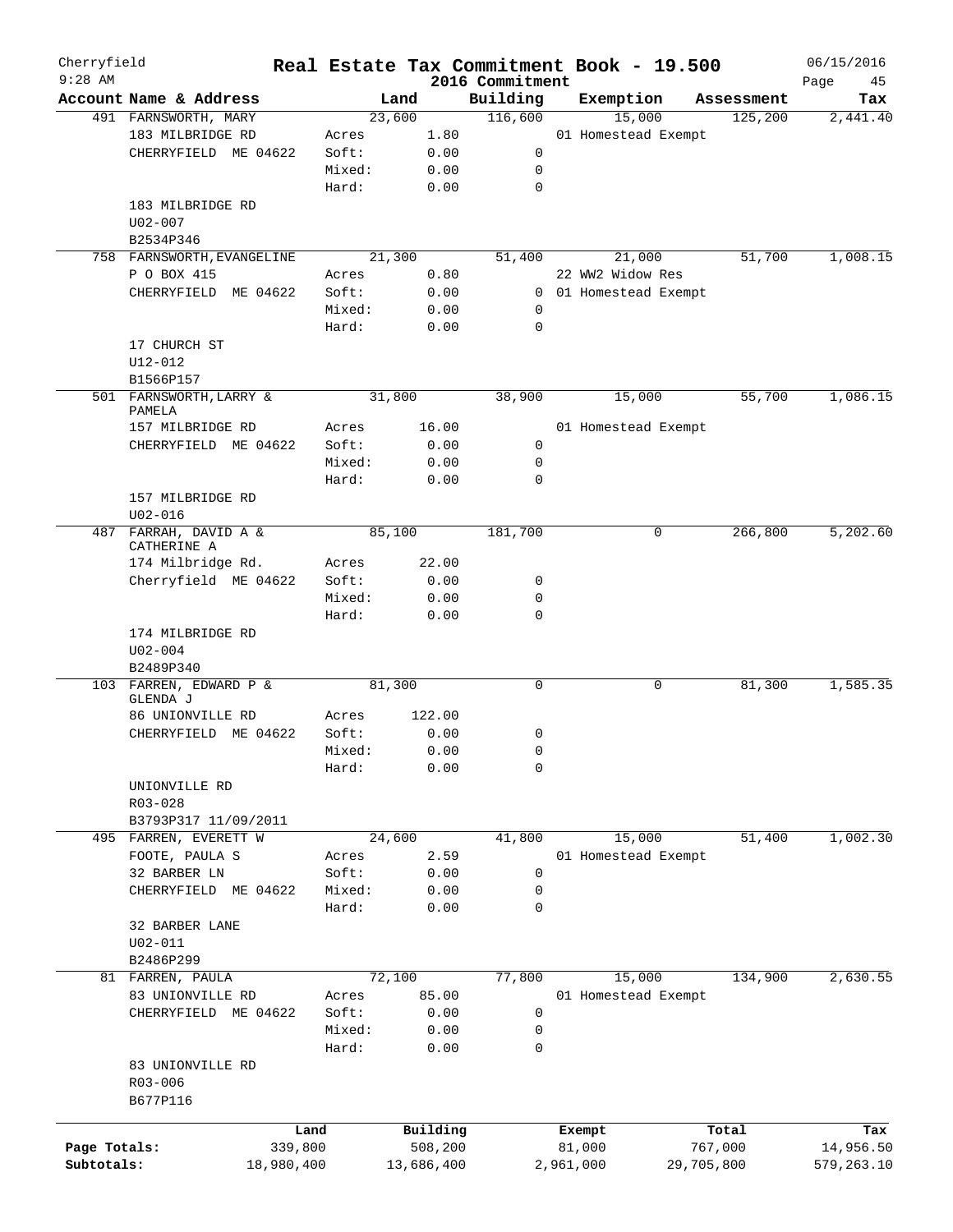| Cherryfield<br>$9:28$ AM |                            |            |        |        |            |                             | Real Estate Tax Commitment Book - 19.500 |          |            | 06/15/2016        |
|--------------------------|----------------------------|------------|--------|--------|------------|-----------------------------|------------------------------------------|----------|------------|-------------------|
|                          | Account Name & Address     |            |        | Land   |            | 2016 Commitment<br>Building | Exemption                                |          | Assessment | 46<br>Page<br>Tax |
|                          | 1054 FARREN, PAULA F       |            |        | 18,500 |            | 0                           |                                          | $\Omega$ | 18,500     | 360.75            |
|                          | 83 UNIONVILLE RD           |            | Acres  |        | 9.00       |                             |                                          |          |            |                   |
|                          | CHERRYFIELD ME 04622       |            | Soft:  |        | 0.00       | 0                           |                                          |          |            |                   |
|                          |                            |            | Mixed: |        | 0.00       | 0                           |                                          |          |            |                   |
|                          |                            |            | Hard:  |        | 0.00       | 0                           |                                          |          |            |                   |
|                          | 83 UNIONVILLE RD           |            |        |        |            |                             |                                          |          |            |                   |
|                          | R03-013-001                |            |        |        |            |                             |                                          |          |            |                   |
|                          | B2109P10                   |            |        |        |            |                             |                                          |          |            |                   |
|                          | 90 FARREN, PAULA F         |            |        | 23,000 |            | $\mathbf 0$                 |                                          | 0        | 23,000     | 448.50            |
|                          | 83 UNIONIVILLE RD          |            | Acres  |        | 32.70      |                             |                                          |          |            |                   |
|                          | CHERRYFIELD ME 04622       |            | Soft:  |        | 0.00       | 0                           |                                          |          |            |                   |
|                          |                            |            | Mixed: |        | 0.00       | 0                           |                                          |          |            |                   |
|                          |                            |            | Hard:  |        | 0.00       | 0                           |                                          |          |            |                   |
|                          | UNIONVILLE RD (OFF)        |            |        |        |            |                             |                                          |          |            |                   |
|                          | R03-015                    |            |        |        |            |                             |                                          |          |            |                   |
|                          | B3940P49 03/28/2013        |            |        |        |            |                             |                                          |          |            |                   |
|                          | 79 FARREN, EDWARD          |            |        | 19,600 |            | 95,200                      | 15,000                                   |          | 99,800     | 1,946.10          |
|                          | 86 UNIONVILLE RD           |            | Acres  |        | 3.00       |                             | 01 Homestead Exempt                      |          |            |                   |
|                          | CHERRYFIELD ME 04622       |            | Soft:  |        | 0.00       | 0                           |                                          |          |            |                   |
|                          |                            |            | Mixed: |        | 0.00       | 0                           |                                          |          |            |                   |
|                          |                            |            | Hard:  |        | 0.00       | 0                           |                                          |          |            |                   |
|                          | 86 UNIONVILLE RD           |            |        |        |            |                             |                                          |          |            |                   |
|                          | R03-005-002                |            |        |        |            |                             |                                          |          |            |                   |
|                          | B1296P201                  |            |        |        |            |                             |                                          |          |            |                   |
|                          | 744 FARREN, EDWARD (HEIRS) |            |        | 3,300  |            | 0                           |                                          | 0        | 3,300      | 64.35             |
|                          | C/O CHARLES CURTIS, SR     |            | Acres  |        | 0.08       |                             |                                          |          |            |                   |
|                          | PO BOX 507                 |            | Soft:  |        | 0.00       | 0                           |                                          |          |            |                   |
|                          | CHERRYFIELD                | ME 04622   | Mixed: |        | 0.00       | 0                           |                                          |          |            |                   |
|                          |                            |            | Hard:  |        | 0.00       | 0                           |                                          |          |            |                   |
|                          | <b>MAIN ST</b>             |            |        |        |            |                             |                                          |          |            |                   |
|                          | $U11 - 044 - A$            |            |        |        |            |                             |                                          |          |            |                   |
| 80                       | FARREN, EDWARD P &         |            |        | 4,400  |            | 0                           |                                          | 0        | 4,400      | 85.80             |
|                          | GLENDA J                   |            |        |        |            |                             |                                          |          |            |                   |
|                          | 86 UNIONVILLE RD           |            | Acres  |        | 1.10       |                             |                                          |          |            |                   |
|                          | CHERRYFIELD ME 04622       |            | Soft:  |        | 0.00       | 0                           |                                          |          |            |                   |
|                          |                            |            | Mixed: |        | 0.00       | 0                           |                                          |          |            |                   |
|                          |                            |            | Hard:  |        | 0.00       | 0                           |                                          |          |            |                   |
|                          | 86 UNIONVILLE RD           |            |        |        |            |                             |                                          |          |            |                   |
|                          | R03-005-003                |            |        |        |            |                             |                                          |          |            |                   |
|                          | B1495P105                  |            |        |        |            |                             |                                          |          |            |                   |
|                          | 455 FARREN, GARY & BARBARA |            |        | 3,400  |            | 1,000                       |                                          | 0        | 4,400      | 85.80             |
|                          | $(1/3$ INT)                |            |        |        |            |                             |                                          |          |            |                   |
|                          | 489 MAIN RD NORTH          |            | Acres  |        | 16.00      |                             |                                          |          |            |                   |
|                          | HAMPDEN ME 04444           |            | Soft:  |        | 0.00       | 0                           |                                          |          |            |                   |
|                          |                            |            | Mixed: |        | 0.00       | 0                           |                                          |          |            |                   |
|                          |                            |            | Hard:  |        | 0.00       | 0                           |                                          |          |            |                   |
|                          | CROTCH                     |            |        |        |            |                             |                                          |          |            |                   |
|                          | R10-008                    |            |        |        |            |                             |                                          |          |            |                   |
|                          | B1518P1                    |            |        |        |            |                             |                                          |          |            |                   |
| 78                       | FARREN, HAROLD &           |            |        | 39,700 |            | 56,400                      |                                          | 21,000   | 75,100     | 1,464.45          |
|                          | GWENDOLYN                  |            |        |        |            |                             |                                          |          |            |                   |
|                          | 8 UNIONVILLE RD            |            | Acres  |        | 30.78      |                             | 12 WW2 Veteran Res                       |          |            |                   |
|                          | CHERRYFIELD ME 04622       |            | Soft:  |        | 0.00       | 0                           | 01 Homestead Exempt                      |          |            |                   |
|                          |                            |            | Mixed: |        | 0.00       | 0                           |                                          |          |            |                   |
|                          |                            |            | Hard:  |        | 0.00       | 0                           |                                          |          |            |                   |
|                          | 8 UNIONVILLE RD            |            |        |        |            |                             |                                          |          |            |                   |
|                          | R03-005-001                |            |        |        |            |                             |                                          |          |            |                   |
|                          | B1643P153                  |            |        |        |            |                             |                                          |          |            |                   |
|                          |                            | Land       |        |        | Building   |                             | Exempt                                   |          | Total      | Tax               |
| Page Totals:             |                            | 111,900    |        |        | 152,600    |                             | 36,000                                   |          | 228,500    | 4, 455.75         |
| Subtotals:               |                            | 19,092,300 |        |        | 13,839,000 |                             | 2,997,000                                |          | 29,934,300 | 583,718.85        |
|                          |                            |            |        |        |            |                             |                                          |          |            |                   |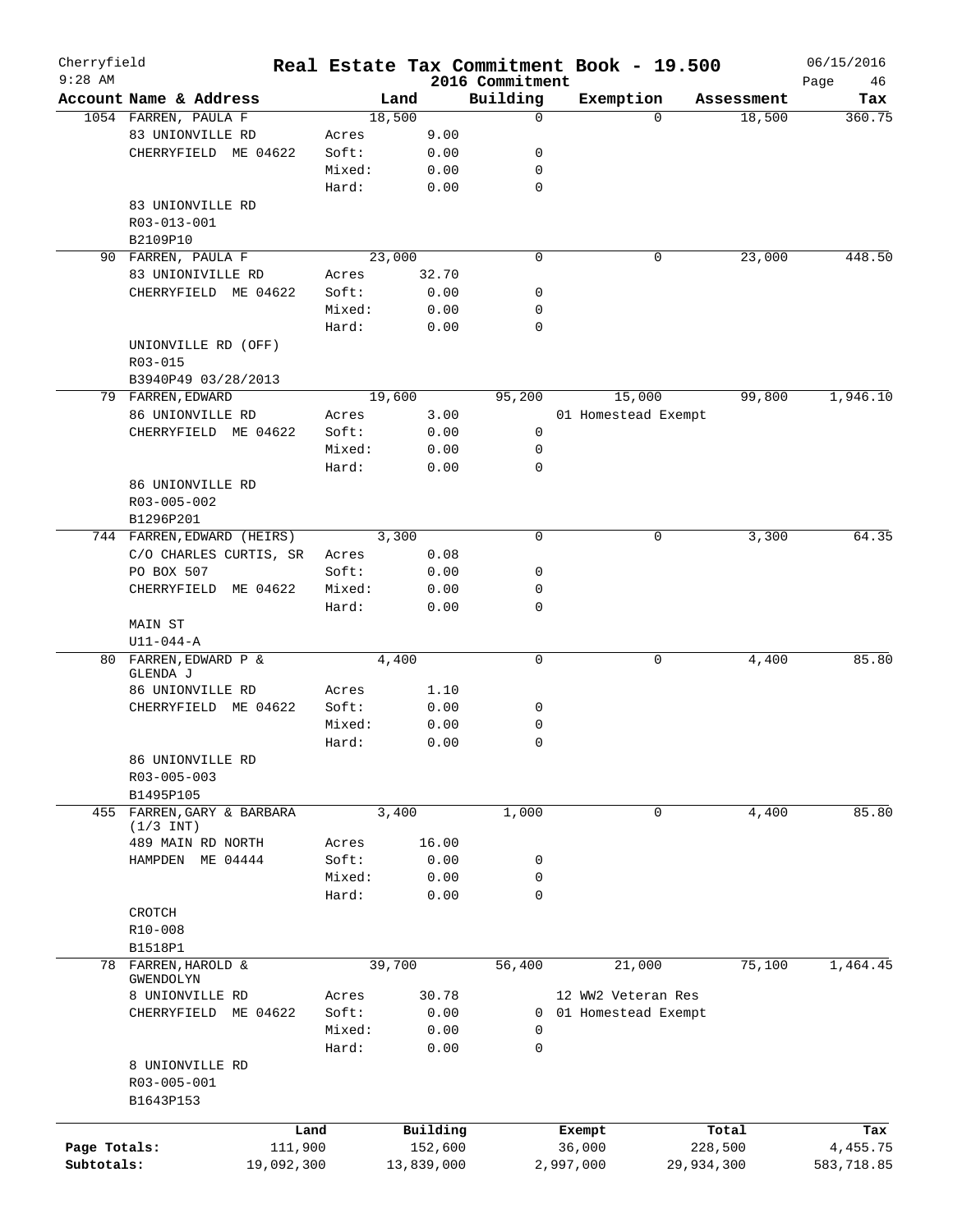| Cherryfield<br>$9:28$ AM |                                           |                 |              | 2016 Commitment | Real Estate Tax Commitment Book - 19.500 |            | 06/15/2016<br>Page<br>47 |
|--------------------------|-------------------------------------------|-----------------|--------------|-----------------|------------------------------------------|------------|--------------------------|
|                          | Account Name & Address                    |                 | Land         | Building        | Exemption                                | Assessment | Tax                      |
|                          | 559 FEDERAL NATIONAL<br>MORTGAGE ASSN     | 16,300          |              | 52,200          | $\Omega$                                 | 68,500     | 1,335.75                 |
|                          | 3900 WISCONSIN AVE NW                     | Acres           | 0.37         |                 |                                          |            |                          |
|                          | WASHINGTON DC 20016                       | Soft:           | 0.00         | 0               |                                          |            |                          |
|                          |                                           | Mixed:          | 0.00         | $\mathbf 0$     |                                          |            |                          |
|                          |                                           | Hard:           | 0.00         | $\mathbf 0$     |                                          |            |                          |
|                          | 8 PADDY LANE<br>$U04 - 020$               |                 |              |                 |                                          |            |                          |
|                          | B4202P19 10/28/2015                       |                 |              |                 |                                          |            |                          |
|                          | 1038 FENTON BUILDERS INC                  |                 | 28,000       | 180,700         | 0                                        | 208,700    | 4,069.65                 |
|                          | P O BOX 1291                              | Acres           | 19.57        |                 |                                          |            |                          |
|                          | ELLSWORTH ME 04605                        | Soft:           | 0.00         | 0               |                                          |            |                          |
|                          |                                           | Mixed:          | 0.00         | $\mathbf 0$     |                                          |            |                          |
|                          |                                           | Hard:           | 0.00         | $\mathbf 0$     |                                          |            |                          |
|                          | 619 BLACKSWOODS RD<br>R03-032-001         |                 |              |                 |                                          |            |                          |
|                          | B3583P184 10/28/2009 B3401P107 04/18/2008 |                 |              |                 |                                          |            |                          |
|                          | 238 FENTON, SHAWN R                       | 18,600          |              | 18,700          | 0                                        | 37,300     | 727.35                   |
|                          | P O BOX 121                               | Acres           | 6.20         |                 |                                          |            |                          |
|                          | COLUMBIA FALLS ME<br>04623                | Soft:           | 0.00         | 0               |                                          |            |                          |
|                          |                                           | Mixed:          | 0.00         | $\mathbf 0$     |                                          |            |                          |
|                          |                                           | Hard:           | 0.00         | $\mathbf 0$     |                                          |            |                          |
|                          | 18 WING SIDING RD<br>R05-033              |                 |              |                 |                                          |            |                          |
|                          | B2618P308                                 |                 |              |                 |                                          |            |                          |
|                          | 108 FENTON, WILLIAM                       | 47,200          |              | $\mathbf 0$     | 0                                        | 47,200     | 920.40                   |
|                          | FENTON, DANIEL                            | Acres           | 67.00        |                 |                                          |            |                          |
|                          | P O BOX 1291                              | Soft:           | 0.00         | $\mathbf 0$     |                                          |            |                          |
|                          | ELLSWORTH ME 04605                        | Mixed:          | 0.00         | 0               |                                          |            |                          |
|                          |                                           | Hard:           | 0.00         | $\mathbf 0$     |                                          |            |                          |
|                          | 639 BLACKSWOODS RD<br>R03-032             |                 |              |                 |                                          |            |                          |
|                          | B3583P182 10/28/2009                      |                 |              |                 |                                          |            |                          |
|                          | 508 FERGUSON JR, AGNES L &<br>EDWARD L    | 24,000          |              | 77,200          | 21,000                                   | 80,200     | 1,563.90                 |
|                          | P O BOX 62                                | Acres           | 1.75         |                 | 14 WW2 Veteran Non                       |            |                          |
|                          | CHERRYFIELD<br>ME 04622                   | Soft:<br>Mixed: | 0.00<br>0.00 | 0               | 0 01 Homestead Exempt                    |            |                          |
|                          |                                           | Hard:           | 0.00         | $\mathbf 0$     |                                          |            |                          |
|                          | 42 MILBRIDGE RD                           |                 |              |                 |                                          |            |                          |
|                          | $U03 - 002$                               |                 |              |                 |                                          |            |                          |
|                          | B1902P298                                 |                 |              |                 |                                          |            |                          |
| 401                      | FEY, TERA &                               | 22,600          |              | 0               | $\mathbf 0$                              | 22,600     | 440.70                   |
|                          | PEDERSEN, DENNIS C                        |                 |              |                 |                                          |            |                          |
|                          | 32 BAYVIEW ST                             | Acres           | 45.05        |                 |                                          |            |                          |
|                          | MILBRIDGE ME 04658                        | Soft:           | 0.00         | 0               |                                          |            |                          |
|                          |                                           | Mixed:          | 0.00         | 0               |                                          |            |                          |
|                          |                                           | Hard:           | 0.00         | $\mathbf 0$     |                                          |            |                          |
|                          | CROTCH                                    |                 |              |                 |                                          |            |                          |
|                          | R09-001-021                               |                 |              |                 |                                          |            |                          |
|                          | B1447P322                                 |                 |              |                 |                                          |            |                          |

|              | Land       | Building   | Exempt    | Total      | Tax        |
|--------------|------------|------------|-----------|------------|------------|
| Page Totals: | 156.700    | 328,800    | 21,000    | 464,500    | 9,057.75   |
| Subtotals:   | 19,249,000 | 14,167,800 | 3,018,000 | 30,398,800 | 592,776.60 |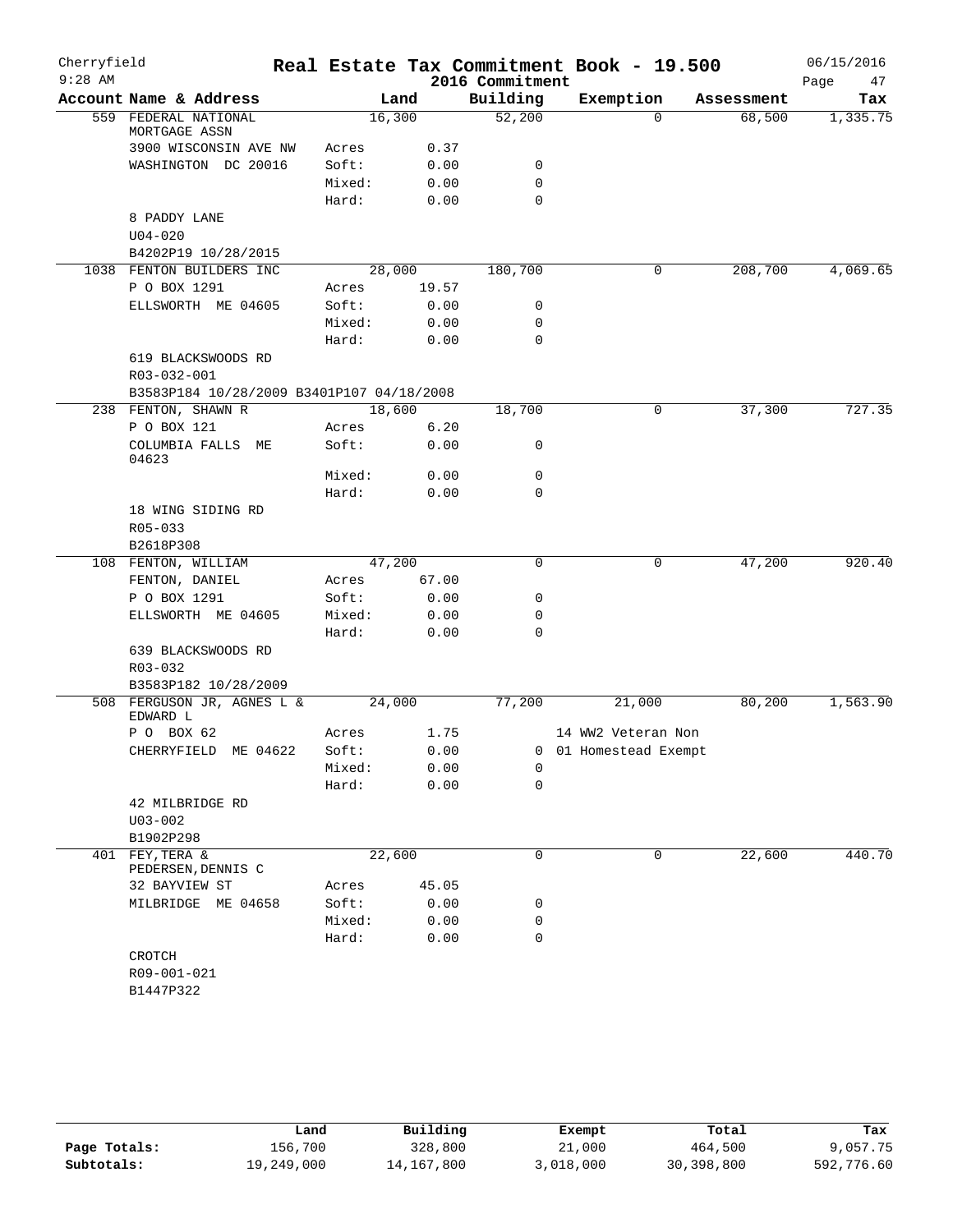| Cherryfield<br>$9:28$ AM |                                                    |        |        |       | Real Estate Tax Commitment Book - 19.500<br>2016 Commitment |                       |            | 06/15/2016<br>48<br>Page |
|--------------------------|----------------------------------------------------|--------|--------|-------|-------------------------------------------------------------|-----------------------|------------|--------------------------|
|                          | Account Name & Address                             |        | Land   |       | Building                                                    | Exemption             | Assessment | Tax                      |
|                          | 630 FICKETT JR, HAROLD<br>THOMAS                   |        | 10,400 |       | $\mathbf 0$                                                 | $\Omega$              | 10,400     | 202.80                   |
|                          | 499 BROADWAY UNIT 328                              | Acres  |        | 4.00  |                                                             |                       |            |                          |
|                          | BANGOR ME 04401                                    | Soft:  |        | 0.00  | 0                                                           |                       |            |                          |
|                          |                                                    | Mixed: |        | 0.00  | $\mathbf 0$                                                 |                       |            |                          |
|                          |                                                    | Hard:  |        | 0.00  | $\mathbf 0$                                                 |                       |            |                          |
|                          | STILLWATER RD<br>$U06 - 021$                       |        |        |       |                                                             |                       |            |                          |
|                          | B4215P62 12/15/2015                                |        |        |       |                                                             |                       |            |                          |
|                          | 244 FICKETT, CRAIG S &<br>BRENDA W                 |        | 11,600 |       | 0                                                           | $\mathbf 0$           | 11,600     | 226.20                   |
|                          | 438 WILLEY DISTRICT RD                             | Acres  |        | 6.00  |                                                             |                       |            |                          |
|                          | CHERRYFIELD ME 04622                               | Soft:  |        | 0.00  | 0                                                           |                       |            |                          |
|                          |                                                    | Mixed: |        | 0.00  | 0                                                           |                       |            |                          |
|                          |                                                    | Hard:  |        | 0.00  | $\mathbf 0$                                                 |                       |            |                          |
|                          | 438 WILLEY DISTRICT RD<br>R05-038-002<br>B2423P257 |        |        |       |                                                             |                       |            |                          |
|                          | 218 FICKETT, DEVISEE OF<br>ALVAH E                 |        | 26,600 |       | 60,200                                                      | 21,000                | 65,800     | 1,283.10                 |
|                          | C/O BARRY FICKETT                                  | Acres  |        | 13.00 |                                                             | 12 WW2 Veteran Res    |            |                          |
|                          | 681 WILLEY DISTRICT RD                             | Soft:  |        | 0.00  |                                                             | 0 01 Homestead Exempt |            |                          |
|                          | CHERRYFIELD ME 04622                               | Mixed: |        | 0.00  | 0                                                           |                       |            |                          |
|                          |                                                    | Hard:  |        | 0.00  | 0                                                           |                       |            |                          |
|                          | 681 WILLEY DISTRICT RD                             |        |        |       |                                                             |                       |            |                          |
|                          | R05-018<br>B1452P196                               |        |        |       |                                                             |                       |            |                          |
| 679                      | FICKETT, JOYCE &                                   |        | 12,100 |       | $\mathbf 0$                                                 | 0                     | 12,100     | 235.95                   |
|                          | RICHARD                                            |        |        |       |                                                             |                       |            |                          |
|                          | 138 PARK ST                                        | Acres  |        | 6.00  |                                                             |                       |            |                          |
|                          | CHERRYFIELD ME 04622                               | Soft:  |        | 0.00  | 0                                                           |                       |            |                          |
|                          |                                                    | Mixed: |        | 0.00  | 0                                                           |                       |            |                          |
|                          |                                                    | Hard:  |        | 0.00  | $\Omega$                                                    |                       |            |                          |
|                          | 138 PARK ST                                        |        |        |       |                                                             |                       |            |                          |
|                          | $U09 - 001$                                        |        |        |       |                                                             |                       |            |                          |
|                          | B2335P150                                          |        |        |       |                                                             |                       |            |                          |
|                          | 262 FICKETT, LAWRENCE &                            |        | 37,000 |       | 46,200                                                      | 21,000                | 62,200     | 1,212.90                 |
|                          | CAROL                                              |        |        |       |                                                             |                       |            |                          |
|                          | 3 TENAN LANE                                       | Acres  |        | 27.00 |                                                             | 01 Homestead Exempt   |            |                          |
|                          | CHERRYFIELD ME 04622                               | Soft:  |        | 0.00  |                                                             | 0 12 WW2 Veteran Res  |            |                          |
|                          |                                                    | Mixed: |        | 0.00  | 0                                                           |                       |            |                          |
|                          |                                                    | Hard:  |        | 0.00  | 0                                                           |                       |            |                          |
|                          | 3 TENAN LANE                                       |        |        |       |                                                             |                       |            |                          |
|                          | R05-053-001                                        |        |        |       |                                                             |                       |            |                          |
|                          | B921P155                                           |        |        |       |                                                             |                       |            |                          |
|                          | 158 FICKETT, LAWRENCE J &<br>CAROL A               |        | 18,100 |       | 49,400                                                      | 0                     | 67,500     | 1,316.25                 |
|                          | 3 TENAN LN                                         | Acres  |        | 2.31  |                                                             |                       |            |                          |
|                          | CHERRYFIELD ME 04622                               | Soft:  |        | 0.00  | 0                                                           |                       |            |                          |
|                          |                                                    | Mixed: |        | 0.00  | 0                                                           |                       |            |                          |
|                          |                                                    | Hard:  |        | 0.00  | $\mathbf 0$                                                 |                       |            |                          |
|                          | 109 WILLEY DISTRICT RD<br>R04-010-012<br>B2859P340 |        |        |       |                                                             |                       |            |                          |
|                          |                                                    |        |        |       |                                                             |                       |            |                          |

|              | Land       | Building   | Exempt    | Total      | Tax        |
|--------------|------------|------------|-----------|------------|------------|
| Page Totals: | 115,800    | 155,800    | 42,000    | 229,600    | 4,477.20   |
| Subtotals:   | 19,364,800 | 14,323,600 | 3,060,000 | 30,628,400 | 597,253.80 |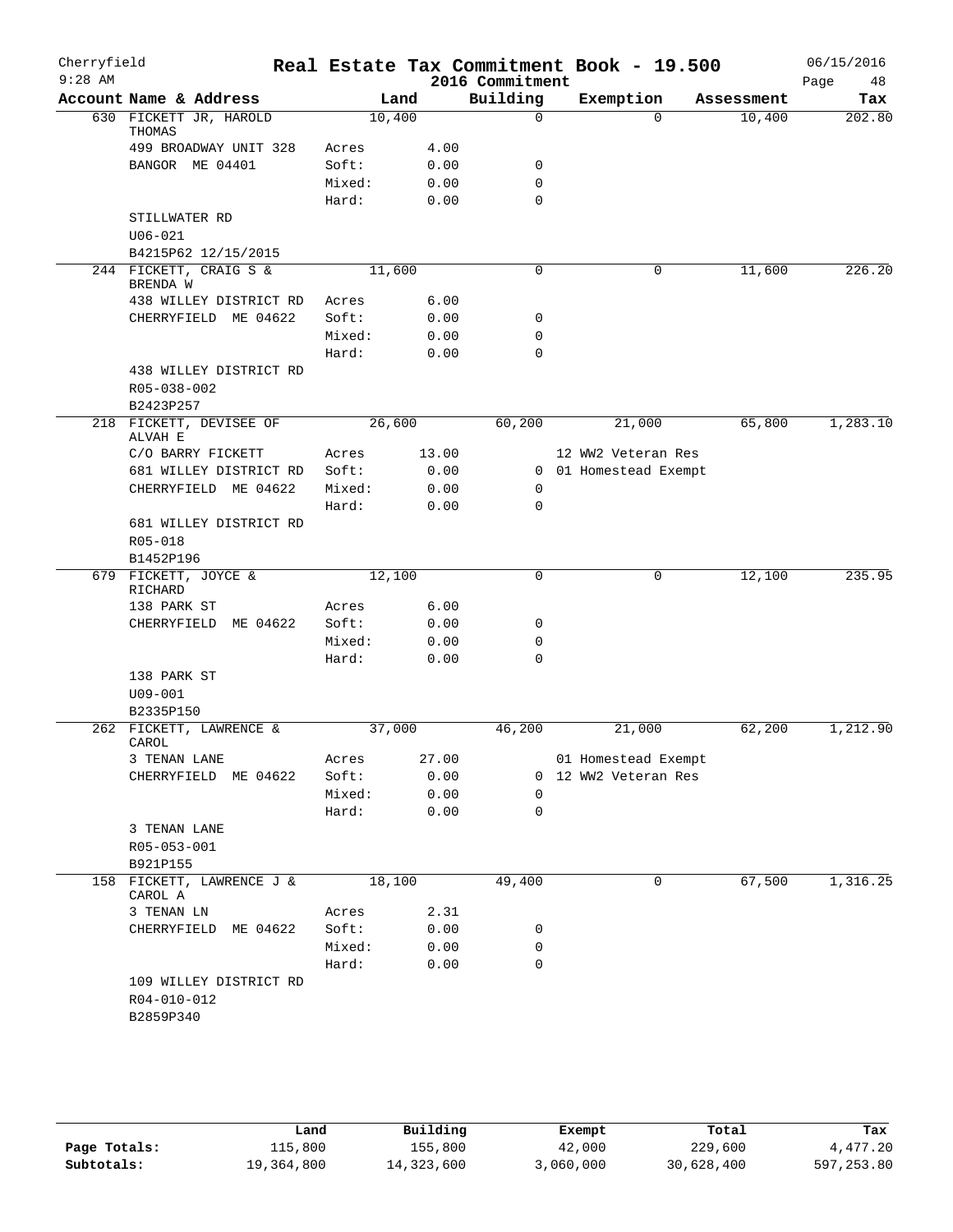| Cherryfield<br>$9:28$ AM |                                         | Real Estate Tax Commitment Book - 19.500 |            | 2016 Commitment |                     |            |            | 06/15/2016<br>49<br>Page |
|--------------------------|-----------------------------------------|------------------------------------------|------------|-----------------|---------------------|------------|------------|--------------------------|
|                          | Account Name & Address                  | Land                                     |            | Building        | Exemption           |            | Assessment | Tax                      |
|                          | 214 FICKETT, MARY (L/E)                 | 12,700                                   |            | 0               |                     | $\Omega$   | 12,700     | 247.65                   |
|                          | PANGBURN, LINDA F                       | Acres                                    | 6.00       |                 |                     |            |            |                          |
|                          | 1020 MANN-HILL ROAD                     | Soft:                                    | 0.00       | 0               |                     |            |            |                          |
|                          | HOLDEN ME 04429                         | Mixed:                                   | 0.00       | 0               |                     |            |            |                          |
|                          |                                         | Hard:                                    | 0.00       | 0               |                     |            |            |                          |
|                          | WILLEY DISTRICT RD                      |                                          |            |                 |                     |            |            |                          |
|                          | R05-014                                 |                                          |            |                 |                     |            |            |                          |
|                          | B2509P93                                |                                          |            |                 |                     |            |            |                          |
|                          | 215 FICKETT, MARY (L/E)                 | 16,800                                   |            | 34,000          |                     | 15,000     | 35,800     | 698.10                   |
|                          | PANGBURN, JUDITH F                      |                                          |            |                 |                     |            |            |                          |
|                          |                                         | Acres                                    | 0.91       |                 | 01 Homestead Exempt |            |            |                          |
|                          | 1020 MANN-HILL ROAD                     | Soft:                                    | 0.00       | 0               |                     |            |            |                          |
|                          | HOLDEN ME 04429                         | Mixed:                                   | 0.00       | 0               |                     |            |            |                          |
|                          |                                         | Hard:                                    | 0.00       | 0               |                     |            |            |                          |
|                          | 710 WILLEY DISTRICT RD                  |                                          |            |                 |                     |            |            |                          |
|                          | $R05 - 015$                             |                                          |            |                 |                     |            |            |                          |
|                          | B2509P93                                |                                          |            |                 |                     |            |            |                          |
|                          | 239 FICKETT, MICHAEL D                  | 17,700                                   |            | 63,000          |                     | 15,000     | 65,700     | 1,281.15                 |
|                          | P O BOX 538                             | Acres                                    | 1.30       |                 | 01 Homestead Exempt |            |            |                          |
|                          | ME 04622<br>CHERRYFIELD                 | Soft:                                    | 0.00       | 0               |                     |            |            |                          |
|                          |                                         | Mixed:                                   | 0.00       | 0               |                     |            |            |                          |
|                          |                                         | Hard:                                    | 0.00       | $\mathbf 0$     |                     |            |            |                          |
|                          | 558 WILLEY DISTRICT RD                  |                                          |            |                 |                     |            |            |                          |
|                          | R05-034                                 |                                          |            |                 |                     |            |            |                          |
|                          | B2423P257                               |                                          |            |                 |                     |            |            |                          |
|                          | 534 FICKETT, RICHARD L                  | 8,800                                    |            | $\mathbf 0$     |                     | 0          | 8,800      | 171.60                   |
|                          | 138 PARK ST                             | Acres                                    | 1.19       |                 |                     |            |            |                          |
|                          |                                         |                                          |            |                 |                     |            |            |                          |
|                          | CHERRYFIELD<br>ME 04622                 | Soft:                                    | 0.00       | 0               |                     |            |            |                          |
|                          |                                         | Mixed:                                   | 0.00       | 0               |                     |            |            |                          |
|                          | MILBRIDGE RD<br>$U03 - 026$<br>B2535P94 | Hard:                                    | 0.00       | 0               |                     |            |            |                          |
|                          | 531 FICKETT, RICHARD L                  | 26,100                                   |            | 174,600         |                     | 0          | 200,700    | 3,913.65                 |
|                          | 138 PARK ST                             |                                          | 1.21       |                 |                     |            |            |                          |
|                          |                                         | Acres                                    |            |                 |                     |            |            |                          |
|                          | ME 04622<br>CHERRYFIELD                 | Soft:                                    | 0.00       | 0               |                     |            |            |                          |
|                          |                                         | Mixed:                                   | 0.00       | 0               |                     |            |            |                          |
|                          |                                         | Hard:                                    | 0.00       | 0               |                     |            |            |                          |
|                          | 87 MILBRIDGE RD                         |                                          |            |                 |                     |            |            |                          |
|                          | $U03 - 024$                             |                                          |            |                 |                     |            |            |                          |
|                          | B2679P236                               |                                          |            |                 |                     |            |            |                          |
|                          | 171 FICKETT, RICHARD L                  | 33,100                                   |            | 0               |                     | 0          | 33,100     | 645.45                   |
|                          | 138 PARK ST                             | Acres                                    | 23.00      |                 |                     |            |            |                          |
|                          | CHERRYFIELD<br>ME 04622                 | Soft:                                    | 0.00       | 0               |                     |            |            |                          |
|                          |                                         | Mixed:                                   | 0.00       | 0               |                     |            |            |                          |
|                          |                                         | Hard:                                    | 0.00       | 0               |                     |            |            |                          |
|                          | <b>BION</b><br>LANE                     |                                          |            |                 |                     |            |            |                          |
|                          | R04-021                                 |                                          |            |                 |                     |            |            |                          |
|                          | B2406P113                               |                                          |            |                 |                     |            |            |                          |
|                          | 808 FICKETT, RICHARD L                  | 9,200                                    |            | 0               |                     | 0          | 9,200      | 179.40                   |
|                          | 138 PARK ST                             | Acres                                    | 0.64       |                 |                     |            |            |                          |
|                          |                                         |                                          |            |                 |                     |            |            |                          |
|                          | CHERRYFIELD<br>ME 04622                 | Soft:                                    | 0.00       | 0               |                     |            |            |                          |
|                          |                                         | Mixed:                                   | 0.00       | 0               |                     |            |            |                          |
|                          |                                         | Hard:                                    | 0.00       | $\mathbf 0$     |                     |            |            |                          |
|                          | WILLEY DISTRICT RD                      |                                          |            |                 |                     |            |            |                          |
|                          | $U13 - 012$                             |                                          |            |                 |                     |            |            |                          |
|                          | B2893P135 06/24/2004                    |                                          |            |                 |                     |            |            |                          |
|                          |                                         | Land                                     | Building   |                 | Exempt              |            | Total      | Tax                      |
| Page Totals:             | 124,400                                 |                                          | 271,600    |                 | 30,000              |            | 366,000    | 7,137.00                 |
| Subtotals:               | 19,489,200                              |                                          | 14,595,200 |                 | 3,090,000           | 30,994,400 |            | 604,390.80               |
|                          |                                         |                                          |            |                 |                     |            |            |                          |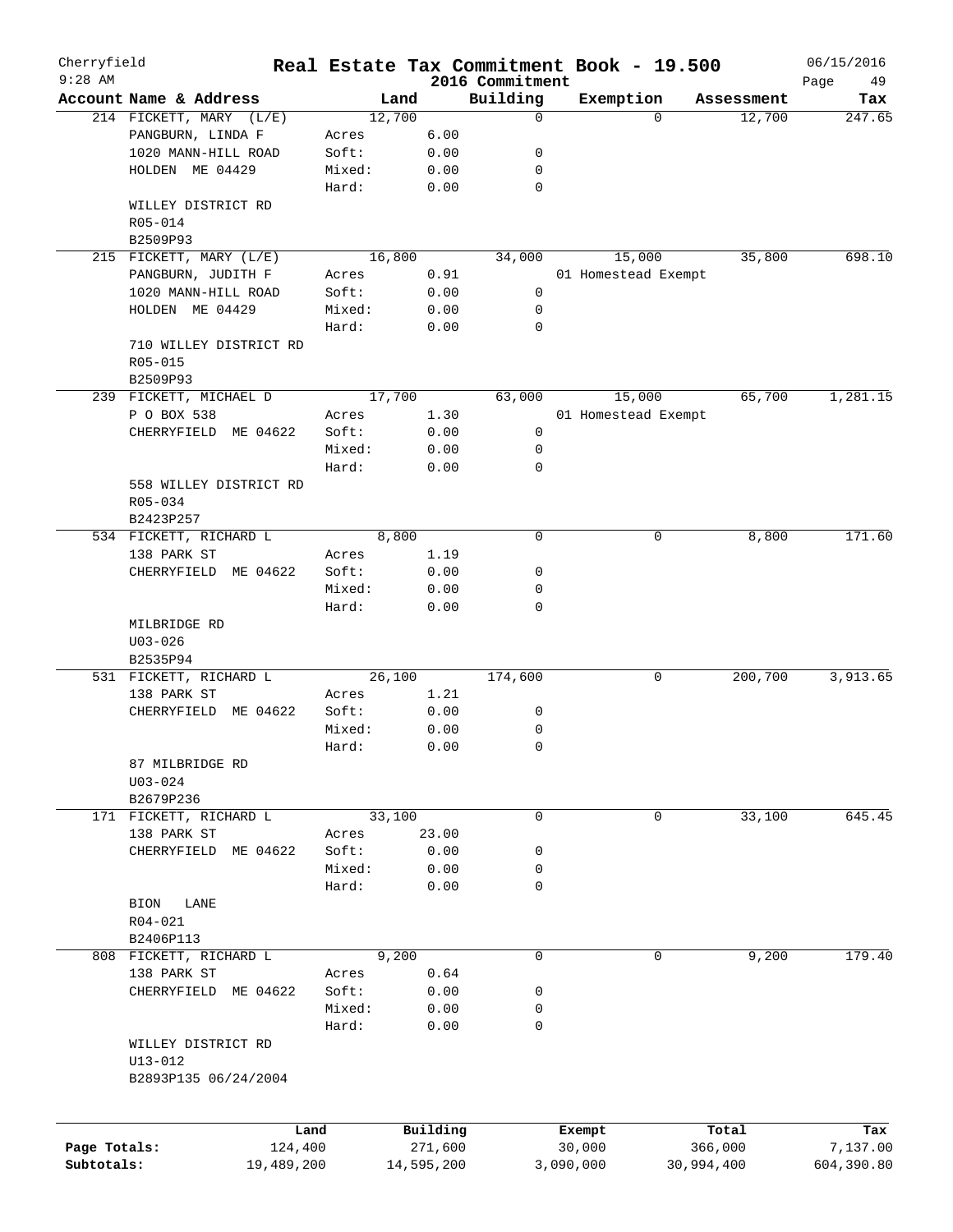| Cherryfield  |                          |            |         |            |                             | Real Estate Tax Commitment Book - 19.500 |            | 06/15/2016        |
|--------------|--------------------------|------------|---------|------------|-----------------------------|------------------------------------------|------------|-------------------|
| $9:28$ AM    | Account Name & Address   |            |         | Land       | 2016 Commitment<br>Building | Exemption                                | Assessment | 50<br>Page<br>Tax |
|              | 756 FICKETT, RICHARD L   |            | 17,100  |            | 101,600                     | $\Omega$                                 | 118,700    | 2,314.65          |
|              | 138 PARK ST              |            | Acres   | 0.43       |                             |                                          |            |                   |
|              | CHERRYFIELD ME 04622     |            | Soft:   | 0.00       | 0                           |                                          |            |                   |
|              |                          |            | Mixed:  | 0.00       | 0                           |                                          |            |                   |
|              |                          |            | Hard:   | 0.00       | 0                           |                                          |            |                   |
|              | 25 CHURCH ST             |            |         |            |                             |                                          |            |                   |
|              | U12-010                  |            |         |            |                             |                                          |            |                   |
|              | B2472P309                |            |         |            |                             |                                          |            |                   |
|              | 529 FICKETT, RICHARD L   |            | 26,100  |            | 95,100                      | 0                                        | 121,200    | 2,363.40          |
|              | HOLLIS C FICKETT TRUST   |            | Acres   | 6.20       |                             |                                          |            |                   |
|              | 138 PARK ST              |            | Soft:   | 0.00       | 0                           |                                          |            |                   |
|              | CHERRYFIELD ME 04622     |            | Mixed:  | 0.00       | 0                           |                                          |            |                   |
|              |                          |            | Hard:   | 0.00       | $\mathbf 0$                 |                                          |            |                   |
|              | 95 MILBRIDGE RD          |            |         |            |                             |                                          |            |                   |
|              | $U03 - 023$              |            |         |            |                             |                                          |            |                   |
|              | B2962P167                |            |         |            |                             |                                          |            |                   |
|              | 56 FICKETT, RICHARD L    |            | 129,500 |            | $\mathbf 0$                 | 0                                        | 129,500    | 2,525.25          |
|              | 138 PARK ST              |            | Acres   | 223.00     |                             |                                          |            |                   |
|              | CHERRYFIELD ME 04622     |            | Soft:   | 60.00      | 8,280                       |                                          |            |                   |
|              |                          |            | Mixed:  | 115.00     | 18,400                      |                                          |            |                   |
|              |                          |            | Hard:   | 0.00       | 0                           |                                          |            |                   |
|              | BARBER LANE (OFF)        |            |         |            |                             |                                          |            |                   |
|              | R02-010                  |            |         |            |                             |                                          |            |                   |
|              | B2406P113                |            |         |            |                             |                                          |            |                   |
|              | 892 FICKETT, RICHARD L   |            | 17,100  |            | 38,600                      | 0                                        | 55,700     | 1,086.15          |
|              | 138 PARK ST              |            | Acres   | 0.96       |                             |                                          |            |                   |
|              | CHERRYFIELD ME 04622     |            | Soft:   | 0.00       | 0                           |                                          |            |                   |
|              |                          |            | Mixed:  | 0.00       | 0                           |                                          |            |                   |
|              |                          |            | Hard:   | 0.00       | $\mathbf 0$                 |                                          |            |                   |
|              | 259 MAIN STREET          |            |         |            |                             |                                          |            |                   |
|              | $U15 - 020$              |            |         |            |                             |                                          |            |                   |
|              | B2581P343                |            |         |            |                             |                                          |            |                   |
|              | 804 FICKETT, RICHARD L   |            | 21,000  |            | 72,200                      | 0                                        | 93,200     | 1,817.40          |
|              | 138 PARK ST              |            | Acres   | 0.77       |                             |                                          |            |                   |
|              | CHERRYFIELD              | ME 04622   | Soft:   | 0.00       | 0                           |                                          |            |                   |
|              |                          |            | Mixed:  | 0.00       | 0                           |                                          |            |                   |
|              |                          |            | Hard:   | 0.00       | $\mathbf 0$                 |                                          |            |                   |
|              | 136 MAIN ST              |            |         |            |                             |                                          |            |                   |
|              | $U13 - 008$              |            |         |            |                             |                                          |            |                   |
|              | B2694P305                |            |         |            |                             |                                          |            |                   |
|              | 1005 FICKETT, RICHARD L  |            | 18,300  |            | 50,400                      | 0                                        | 68,700     | 1,339.65          |
|              | 138 PARK ST              |            | Acres   | 2.65       |                             |                                          |            |                   |
|              | CHERRYFIELD              | ME 04622   | Soft:   | 0.00       | 0                           |                                          |            |                   |
|              |                          |            | Mixed:  | 0.00       | 0                           |                                          |            |                   |
|              |                          |            | Hard:   | 0.00       | $\mathbf 0$                 |                                          |            |                   |
|              | 185 MAIN STREET          |            |         |            |                             |                                          |            |                   |
|              | $U14 - 025 - 001$        |            |         |            |                             |                                          |            |                   |
|              | B2588P195                |            |         |            |                             |                                          |            |                   |
|              | 263 FICKETT, RICHARD L & |            | 17,300  |            | 73,300                      | 15,000                                   | 75,600     | 1,474.20          |
|              | DAWN L                   |            |         |            |                             |                                          |            |                   |
|              | TENAN LANE<br>47         |            | Acres   | 1.00       |                             | 01 Homestead Exempt                      |            |                   |
|              | CHERRYFIELD ME 04622     |            | Soft:   | 0.00       | 0                           |                                          |            |                   |
|              |                          |            | Mixed:  | 0.00       | 0                           |                                          |            |                   |
|              |                          |            | Hard:   | 0.00       | 0                           |                                          |            |                   |
|              | 47 TENAN LANE            |            |         |            |                             |                                          |            |                   |
|              | R05-053-002              |            |         |            |                             |                                          |            |                   |
|              | B2184P184                |            |         |            |                             |                                          |            |                   |
|              |                          |            |         |            |                             |                                          |            |                   |
|              |                          | Land       |         | Building   |                             | Exempt                                   | Total      | Tax               |
| Page Totals: |                          | 246,400    |         | 431,200    |                             | 15,000                                   | 662,600    | 12,920.70         |
| Subtotals:   |                          | 19,735,600 |         | 15,026,400 |                             | 3,105,000                                | 31,657,000 | 617, 311.50       |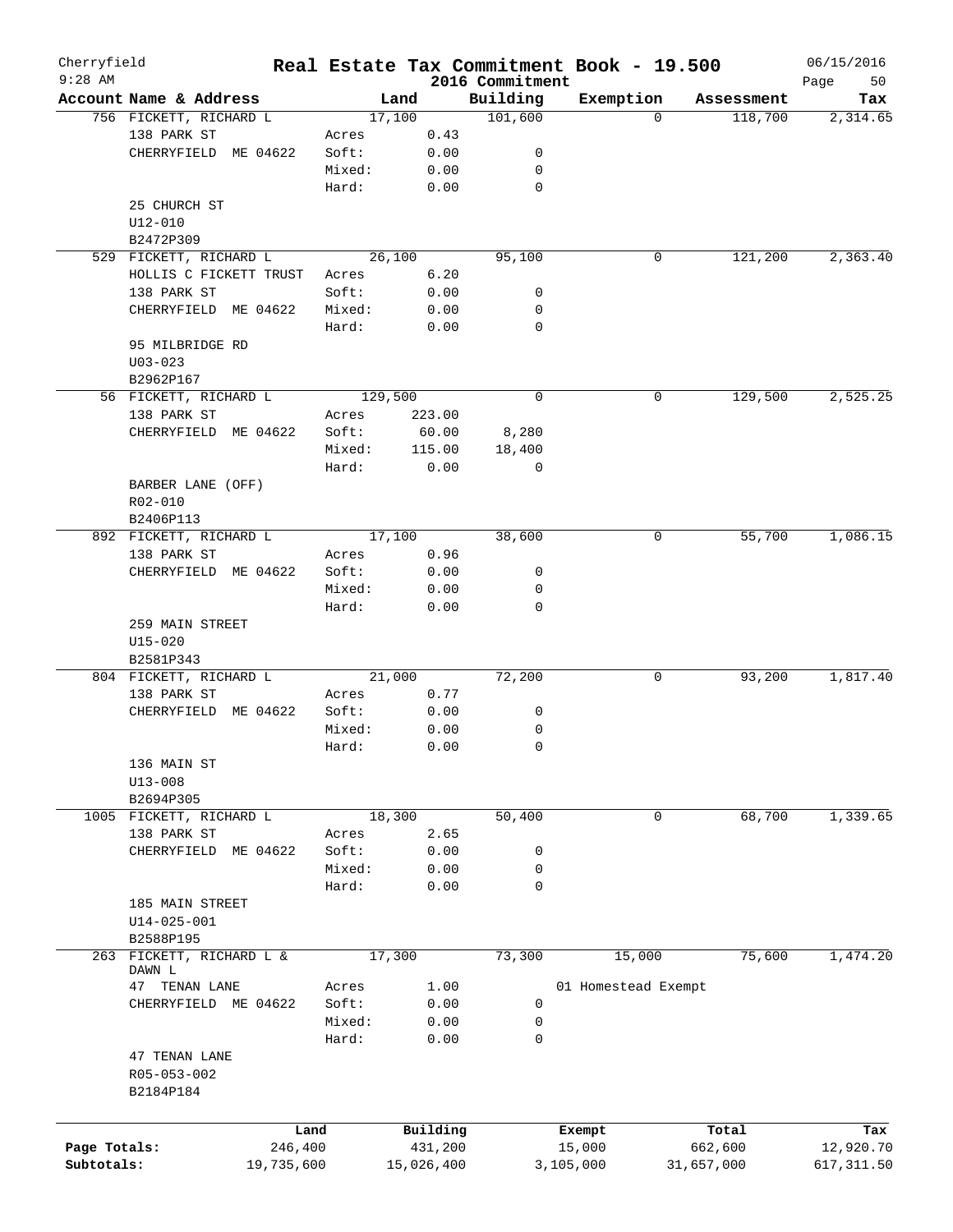| Cherryfield<br>$9:28$ AM |                                       |        |        | 2016 Commitment | Real Estate Tax Commitment Book - 19.500 |            | 06/15/2016<br>51<br>Page |
|--------------------------|---------------------------------------|--------|--------|-----------------|------------------------------------------|------------|--------------------------|
|                          | Account Name & Address                |        | Land   | Building        | Exemption                                | Assessment | Tax                      |
|                          | 265 FICKETT, RICHARD L &<br>DAWN L    |        | 20,600 | 14,900          | $\Omega$                                 | 35,500     | 692.25                   |
|                          | 47 TENAN LANE                         | Acres  | 5.60   |                 |                                          |            |                          |
|                          | CHERRYFIELD ME 04622                  | Soft:  | 0.00   | 0               |                                          |            |                          |
|                          |                                       | Mixed: | 0.00   | $\mathbf 0$     |                                          |            |                          |
|                          |                                       | Hard:  | 0.00   | $\mathbf 0$     |                                          |            |                          |
|                          | 42 TENAN LANE                         |        |        |                 |                                          |            |                          |
|                          | $R05 - 055$                           |        |        |                 |                                          |            |                          |
|                          | B2766P41                              |        |        |                 |                                          |            |                          |
|                          | 537 FICKETT, RICHARD L &              |        | 11,000 | 0               | $\mathbf 0$                              | 11,000     | 214.50                   |
|                          | JOYCE E                               |        |        |                 |                                          |            |                          |
|                          | 138 PARK ST                           | Acres  | 0.91   |                 |                                          |            |                          |
|                          | CHERRYFIELD ME 04622                  | Soft:  | 0.00   | 0               |                                          |            |                          |
|                          |                                       | Mixed: | 0.00   | 0               |                                          |            |                          |
|                          |                                       | Hard:  | 0.00   | $\mathbf 0$     |                                          |            |                          |
|                          | MILBRIDGE RD                          |        |        |                 |                                          |            |                          |
|                          | $U04 - 001 - 001$                     |        |        |                 |                                          |            |                          |
|                          | B4162P158 06/25/2015                  |        |        |                 |                                          |            |                          |
|                          | 692 FICKETT, RICHARD L &<br>JOYCE E   |        | 24,800 | 58,900          | 0                                        | 83,700     | 1,632.15                 |
|                          | 138 PARK ST                           | Acres  | 5.00   |                 |                                          |            |                          |
|                          | CHERRYFIELD<br>ME 04622               | Soft:  | 0.00   | 0               |                                          |            |                          |
|                          |                                       | Mixed: | 0.00   | $\mathbf 0$     |                                          |            |                          |
|                          |                                       | Hard:  | 0.00   | $\mathbf 0$     |                                          |            |                          |
|                          | 149 PARK ST                           |        |        |                 |                                          |            |                          |
|                          | $U10 - 005$                           |        |        |                 |                                          |            |                          |
|                          | B3635P113 05/18/2010                  |        |        |                 |                                          |            |                          |
|                          | 693 FICKETT, RICHARD L &              |        | 29,100 | 55,800          | 0                                        | 84,900     | 1,655.55                 |
|                          | JOYCE E<br>139 PARK ST                | Acres  | 8.70   |                 |                                          |            |                          |
|                          | CHERRYFIELD ME 04622                  | Soft:  | 0.00   | 0               |                                          |            |                          |
|                          |                                       | Mixed: | 0.00   | $\mathbf 0$     |                                          |            |                          |
|                          |                                       | Hard:  | 0.00   | $\Omega$        |                                          |            |                          |
|                          | 139 PARK ST                           |        |        |                 |                                          |            |                          |
|                          | $U10 - 006$                           |        |        |                 |                                          |            |                          |
|                          | B3513P101 04/07/2009                  |        |        |                 |                                          |            |                          |
|                          | 879 FICKETT, RICHARD L &              |        | 5,100  | $\mathbf 0$     | 0                                        | 5,100      | 99.45                    |
|                          | JOYCE E                               |        |        |                 |                                          |            |                          |
|                          | 138 PARK ST                           | Acres  | 2.37   |                 |                                          |            |                          |
|                          | CHERRYFIELD<br>ME 04622               | Soft:  | 0.00   | 0               |                                          |            |                          |
|                          |                                       | Mixed: | 0.00   | $\mathbf 0$     |                                          |            |                          |
|                          |                                       | Hard:  | 0.00   | $\mathbf 0$     |                                          |            |                          |
|                          | NORTH MAIN ST                         |        |        |                 |                                          |            |                          |
|                          | $U15 - 008$                           |        |        |                 |                                          |            |                          |
|                          | B2781P77                              |        |        |                 |                                          |            |                          |
|                          | 219 FICKETT, ALVAH E JR               |        | 12,800 | 56,400          | 15,000                                   | 54,200     | 1,056.90                 |
|                          | 645 WILLEY DISTRICT RD                | Acres  | 3.25   |                 | 01 Homestead Exempt                      |            |                          |
|                          | CHERRYFIELD ME 04622                  | Soft:  | 0.00   | 0               |                                          |            |                          |
|                          |                                       | Mixed: | 0.00   | 0               |                                          |            |                          |
|                          |                                       | Hard:  | 0.00   | $\mathbf 0$     |                                          |            |                          |
|                          | 645 WILLEY DISTRICT RD<br>R05-018-001 |        |        |                 |                                          |            |                          |
|                          | B1452P198                             |        |        |                 |                                          |            |                          |
|                          |                                       |        |        |                 |                                          |            |                          |
|                          |                                       |        |        |                 |                                          |            |                          |

|              | Land       | Building     | Exempt    | Total      | Tax        |
|--------------|------------|--------------|-----------|------------|------------|
| Page Totals: | 103,400    | 186,000      | 15,000    | 274,400    | 5,350.80   |
| Subtotals:   | 19,839,000 | 15, 212, 400 | 3,120,000 | 31,931,400 | 622,662.30 |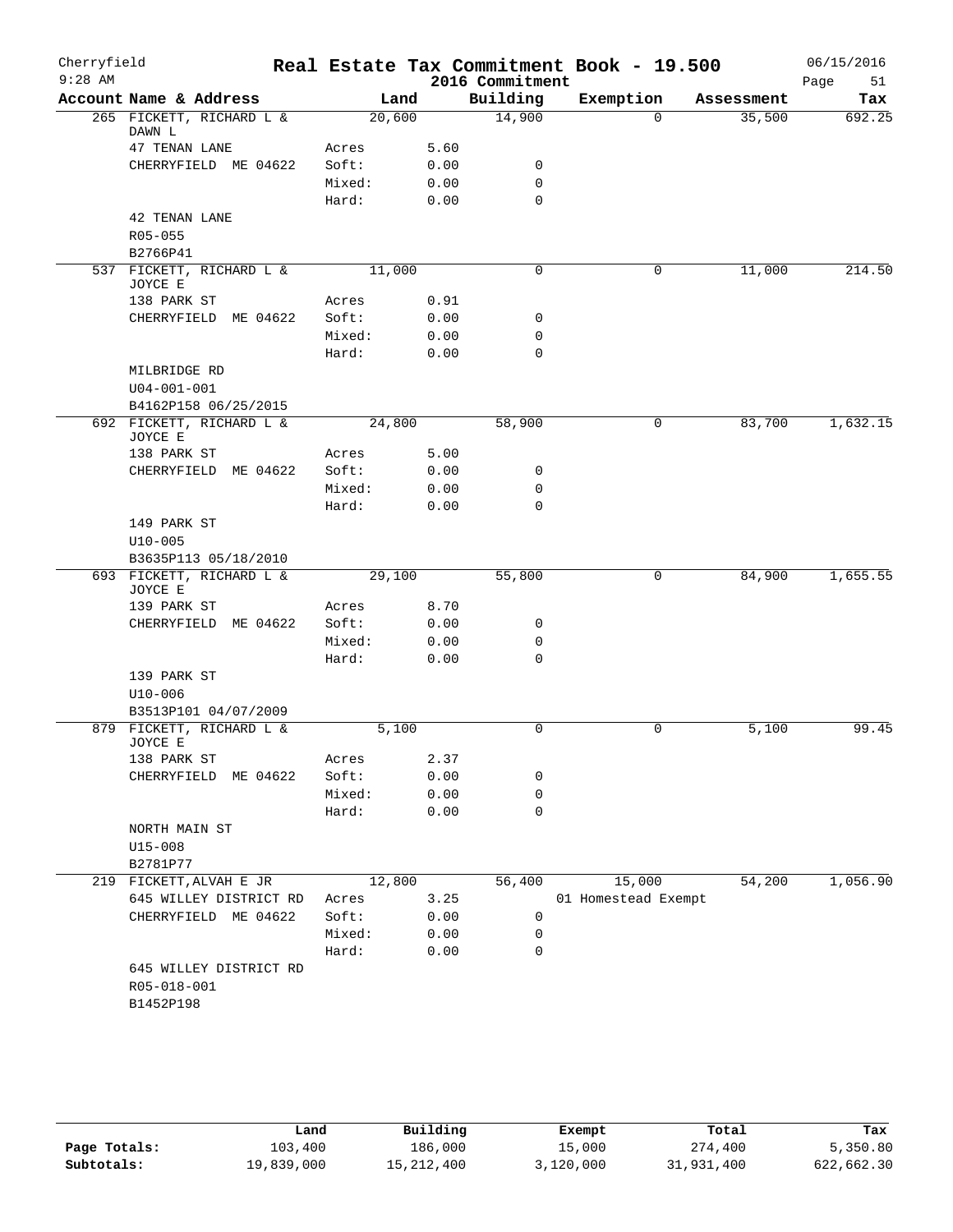| Cherryfield |                                    |         |       |                 | Real Estate Tax Commitment Book - 19.500 |            | 06/15/2016 |
|-------------|------------------------------------|---------|-------|-----------------|------------------------------------------|------------|------------|
| $9:28$ AM   |                                    |         |       | 2016 Commitment |                                          |            | Page<br>52 |
|             | Account Name & Address             | Land    |       | Building        | Exemption                                | Assessment | Tax        |
|             | 243 FICKETT, CRAIG S &<br>BRENDA W | 20, 200 |       | 70,300          | 15,000                                   | 75,500     | 1,472.25   |
|             | 438 WILLEY DISTRICT RD             | Acres   | 6.00  |                 | 01 Homestead Exempt                      |            |            |
|             | CHERRYFIELD ME 04622               | Soft:   | 0.00  | 0               |                                          |            |            |
|             |                                    | Mixed:  | 0.00  | 0               |                                          |            |            |
|             |                                    | Hard:   | 0.00  | $\mathbf 0$     |                                          |            |            |
|             | 438 WILLEY DISTRICT RD             |         |       |                 |                                          |            |            |
|             | R05-038-001                        |         |       |                 |                                          |            |            |
|             | B1113P233                          |         |       |                 |                                          |            |            |
|             | 686 FICKETT, JOYCE                 | 32,300  |       | 0               | 0                                        | 32,300     | 629.85     |
|             | 138 PARK ST                        | Acres   | 10.00 |                 |                                          |            |            |
|             | CHERRYFIELD ME 04622               | Soft:   | 0.00  | 0               |                                          |            |            |
|             |                                    | Mixed:  | 0.00  | 0               |                                          |            |            |
|             |                                    | Hard:   | 0.00  | $\mathbf 0$     |                                          |            |            |
|             | 138 PARK ST                        |         |       |                 |                                          |            |            |
|             | U09-007                            |         |       |                 |                                          |            |            |
|             | B1855P23                           |         |       |                 |                                          |            |            |
|             | 536 FICKETT, RICHARD & JOYCE       | 17,900  |       | 302,800         | 0                                        | 320,700    | 6,253.65   |
|             | 138 PARK ST                        | Acres   | 3.70  |                 |                                          |            |            |
|             | CHERRYFIELD ME 04622               | Soft:   | 0.00  | 0               |                                          |            |            |
|             |                                    | Mixed:  | 0.00  | 0               |                                          |            |            |
|             |                                    | Hard:   | 0.00  | 0               |                                          |            |            |
|             | 17 ROBBINS GARDENS LANE            |         |       |                 |                                          |            |            |
|             | $U04 - 001$                        |         |       |                 |                                          |            |            |
|             | B1540P153                          |         |       |                 |                                          |            |            |
|             | 710 FICKETT, RICHARD L             | 18,300  |       | 106,800         | 0                                        | 125,100    | 2,439.45   |
|             | 138 PARK ST                        | Acres   | 0.52  |                 |                                          |            |            |
|             | ME 04622<br>CHERRYFIELD            | Soft:   | 0.00  | 0               |                                          |            |            |
|             |                                    | Mixed:  | 0.00  | 0               |                                          |            |            |
|             |                                    | Hard:   | 0.00  | 0               |                                          |            |            |
|             | 17 NEW ST                          |         |       |                 |                                          |            |            |
|             | $U11 - 012$                        |         |       |                 |                                          |            |            |
|             | B1082P69                           |         |       |                 |                                          |            |            |
|             | 690 FICKETT, RICHARD L &           | 21,500  |       | 98,800          | 15,000                                   | 105,300    | 2,053.35   |
|             | <b>JOYCE</b>                       |         |       |                 |                                          |            |            |
|             | 138 PARK ST73                      | Acres   | 7.20  |                 | 01 Homestead Exempt                      |            |            |
|             | CHERRYFIELD ME 04622               | Soft:   | 0.00  | 0               |                                          |            |            |
|             |                                    | Mixed:  | 0.00  | 0               |                                          |            |            |
|             |                                    | Hard:   | 0.00  | 0               |                                          |            |            |
|             | 138 PARK ST                        |         |       |                 |                                          |            |            |
|             | $U10-004$                          |         |       |                 |                                          |            |            |
|             | B675P325                           |         |       |                 |                                          |            |            |
|             | 880 FICKETT, RICHARD L &           | 17,600  |       | 43,000          | 0                                        | 60,600     | 1,181.70   |
|             | JOYCE E                            |         |       |                 |                                          |            |            |
|             | 138 PARK ST                        | Acres   | 1.41  |                 |                                          |            |            |
|             | CHERRYFIELD ME 04622               | Soft:   | 0.00  | 0               |                                          |            |            |
|             |                                    | Mixed:  | 0.00  | 0               |                                          |            |            |
|             |                                    | Hard:   | 0.00  | 0               |                                          |            |            |
|             | 31 NORTH MAIN ST.                  |         |       |                 |                                          |            |            |
|             | U15-009                            |         |       |                 |                                          |            |            |
|             | B2107P295                          |         |       |                 |                                          |            |            |
|             |                                    |         |       |                 |                                          |            |            |

|              | Land       | Building   | Exempt    | Total      | Tax        |
|--------------|------------|------------|-----------|------------|------------|
| Page Totals: | 127,800    | 621,700    | 30,000    | 719,500    | 14,030.25  |
| Subtotals:   | 19,966,800 | 15,834,100 | 3,150,000 | 32,650,900 | 636,692.55 |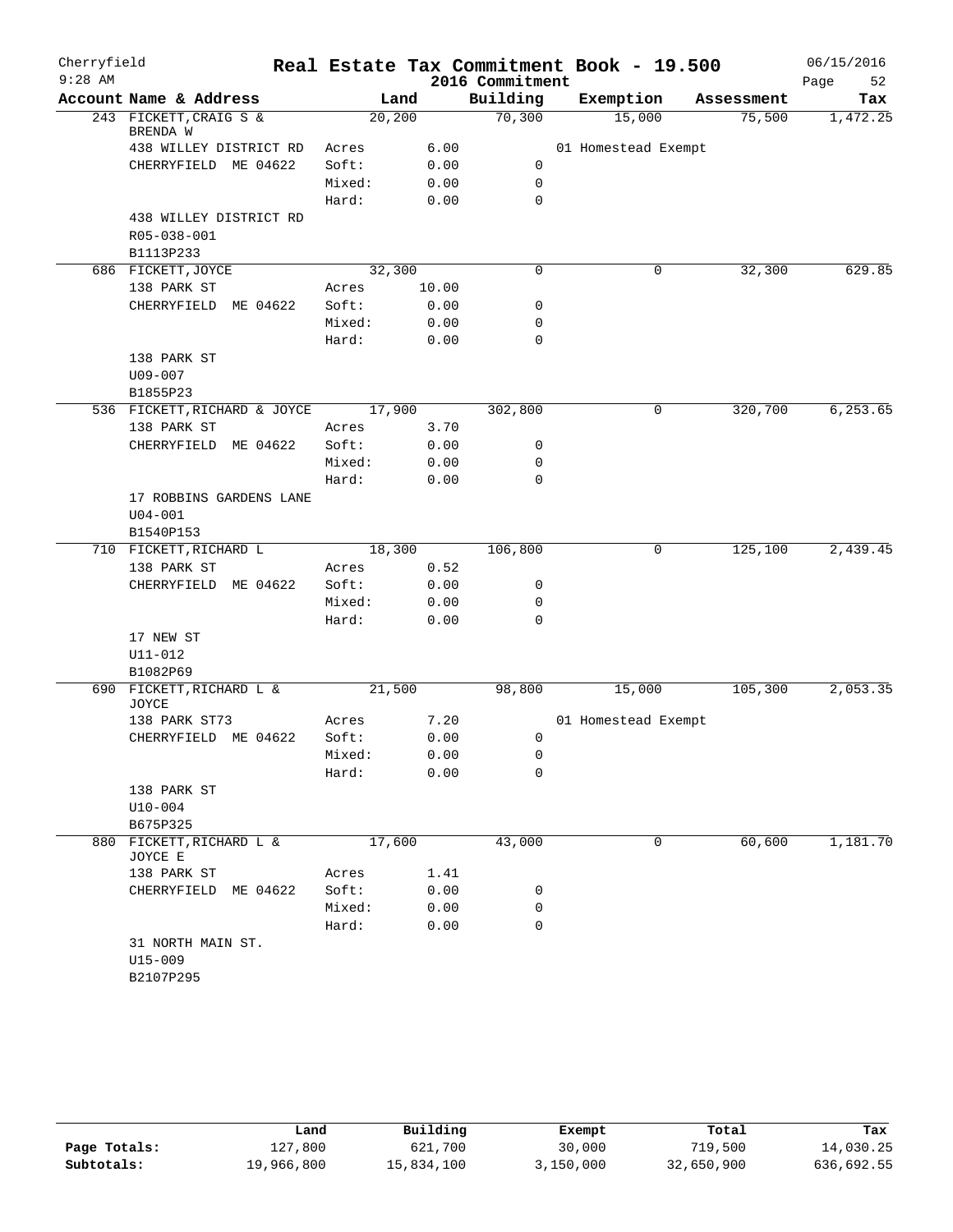| Cherryfield<br>$9:28$ AM |                                                     |                 |              |                             | Real Estate Tax Commitment Book - 19.500 |            | 06/15/2016        |
|--------------------------|-----------------------------------------------------|-----------------|--------------|-----------------------------|------------------------------------------|------------|-------------------|
|                          | Account Name & Address                              |                 | Land         | 2016 Commitment<br>Building | Exemption                                | Assessment | 53<br>Page<br>Tax |
|                          | 1046 FICKETT, RICHARD L &<br>JOYCE E<br>138 PARK ST |                 | 40,400       | 953,000                     | $\Omega$                                 | 993,400    | 19,371.30         |
|                          | CHERRYFIELD<br>ME 04622                             |                 |              |                             |                                          |            |                   |
|                          | ESTATES RD<br>$U03 - 027$                           |                 |              |                             |                                          |            |                   |
|                          | 535 FICKETT, RICHARD L &                            |                 | 145,400      | 2,083,300                   | 0                                        | 2,228,700  | 43, 459.65        |
|                          | JOYCE E<br>138 PARK ST                              | Acres           | 16.80        |                             |                                          |            |                   |
|                          | CHERRYFIELD<br>ME 04622                             | Soft:           | 0.00         | 0                           |                                          |            |                   |
|                          |                                                     | Mixed:          | 0.00         | 0                           |                                          |            |                   |
|                          |                                                     | Hard:           | 0.00         | $\mathbf 0$                 |                                          |            |                   |
|                          | ESTATES RD                                          |                 |              |                             |                                          |            |                   |
|                          | $U03 - 027$                                         |                 |              |                             |                                          |            |                   |
|                          | B1419P66<br>500 FICKETT'S POINT LLC                 |                 | 32,900       | 73,900                      | 0                                        | 106,800    | 2,082.60          |
|                          | 815-A BRAZOS ST #228                                | Acres           | 2.13         |                             |                                          |            |                   |
|                          | AUSTIN TX 78701                                     | Soft:           | 0.00         | 0                           |                                          |            |                   |
|                          |                                                     | Mixed:          | 0.00         | 0                           |                                          |            |                   |
|                          |                                                     | Hard:           | 0.00         | $\mathbf 0$                 |                                          |            |                   |
|                          | 159 MILBRIDGE RD<br>$U02 - 015$                     |                 |              |                             |                                          |            |                   |
|                          | B3603P94 04/14/2010                                 |                 |              |                             |                                          |            |                   |
|                          | 918 FINN III, MICHELLE M &                          |                 | 22,700       | 89,800                      | 15,000                                   | 97,500     | 1,901.25          |
|                          | DOUGLAS E                                           |                 |              |                             |                                          |            |                   |
|                          | 29 BION LN<br>CHERRYFIELD ME 04622                  | Acres<br>Soft:  | 8.30<br>0.00 | $\mathbf 0$                 | 01 Homestead Exempt                      |            |                   |
|                          |                                                     | Mixed:          | 0.00         | 0                           |                                          |            |                   |
|                          |                                                     | Hard:           | 0.00         | 0                           |                                          |            |                   |
|                          | 29 BION LANE                                        |                 |              |                             |                                          |            |                   |
|                          | $U17 - 001 - 001$                                   |                 |              |                             |                                          |            |                   |
|                          | B3278P222 04/18/2007<br>221 FIRST BAPTIST CHURCH    |                 | 18,000       | 60,300                      | 20,000                                   | 58,300     | 1,136.85          |
|                          | OF HARRINGTON                                       | Acres           | 1.57         |                             | 52 Parsonages                            |            |                   |
|                          | 1727 MAINE ST                                       | Soft:           | 0.00         | 0                           |                                          |            |                   |
|                          | HARRINGTON ME 04643                                 | Mixed:          | 0.00         | 0                           |                                          |            |                   |
|                          |                                                     | Hard:           | 0.00         | 0                           |                                          |            |                   |
|                          | 644 WILLEY DISTRICT RD<br>$R05 - 020$               |                 |              |                             |                                          |            |                   |
|                          | 1002 FIRST BAPTIST CHURCH                           |                 | 23,100       | 69,800                      | 20,000                                   | 72,900     | 1,421.55          |
|                          | P O BOX 515                                         | Acres           | 1.00         |                             | 52 Parsonages                            |            |                   |
|                          | ME 04622<br>CHERRYFIELD                             | Soft:           | 0.00         | $\mathsf{O}$                |                                          |            |                   |
|                          |                                                     | Mixed:          | 0.00         | 0                           |                                          |            |                   |
|                          |                                                     | Hard:           | 0.00         | 0                           |                                          |            |                   |
|                          | 101 MILBRIDGE RD<br>$U03 - 023 - 002$               |                 |              |                             |                                          |            |                   |
|                          | B1586P93                                            |                 |              |                             |                                          |            |                   |
|                          | 749 FIRST BAPTIST CHURCH                            |                 | 12,000       | 171,700                     | 183,700                                  | 0          | 0.00              |
|                          | MAINE ST                                            | Acres           | 0.29         |                             | 51 Churches                              |            |                   |
|                          | CHERRYFIELD<br>ME 04622                             | Soft:           | 0.00         | 0                           |                                          |            |                   |
|                          |                                                     | Mixed:<br>Hard: | 0.00<br>0.00 | 0<br>0                      |                                          |            |                   |
|                          | MAIN ST                                             |                 |              |                             |                                          |            |                   |
|                          | $U12 - 004$                                         |                 |              |                             |                                          |            |                   |
|                          |                                                     | Land            | Building     |                             | Exempt                                   | Total      | Tax               |
| Page Totals:             |                                                     | 294,500         | 3,501,800    |                             | 238,700                                  | 3,557,600  | 69, 373. 20       |
| Subtotals:               | 20, 261, 300                                        |                 | 19, 335, 900 |                             | 3,388,700                                | 36,208,500 | 706,065.75        |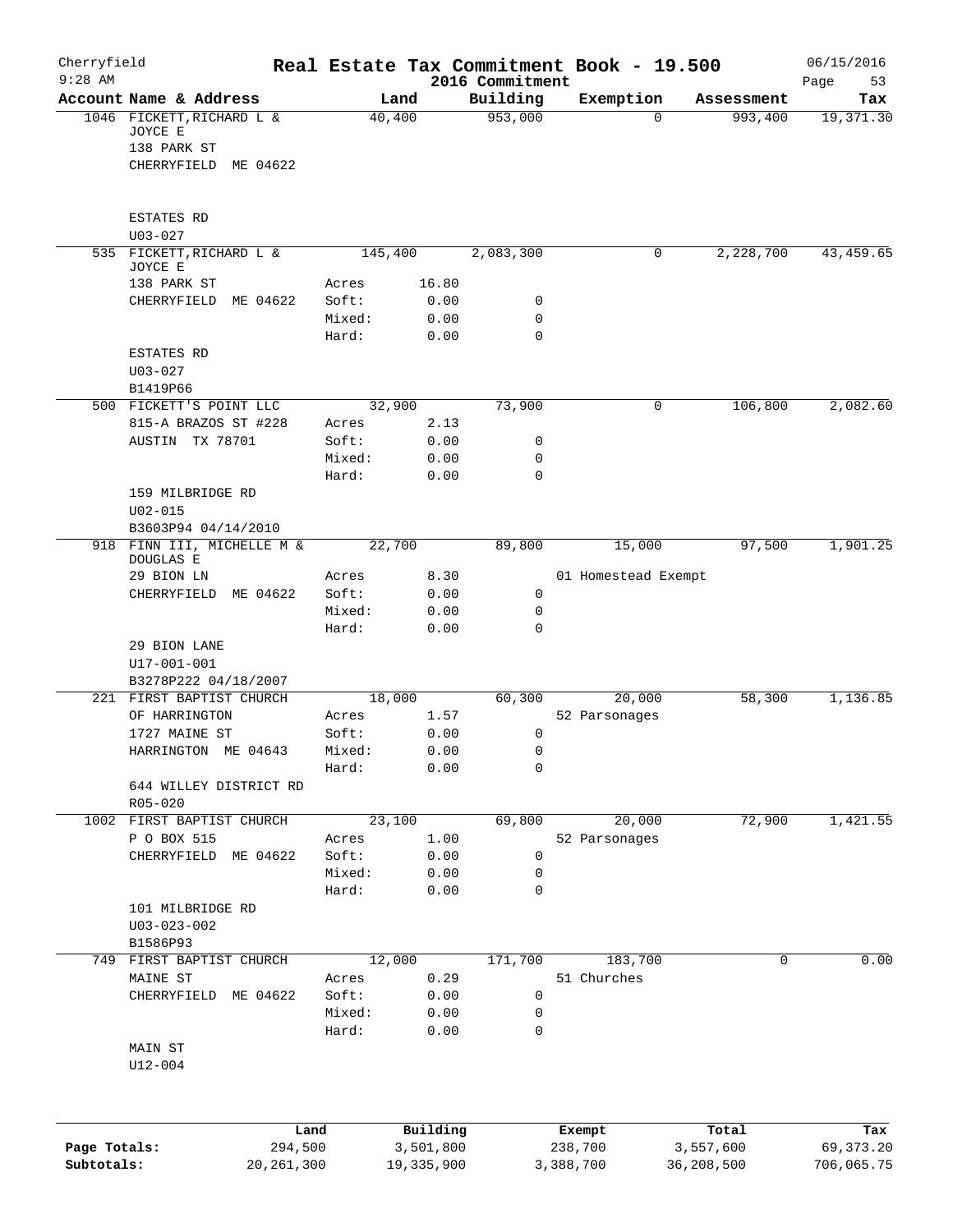| Cherryfield<br>$9:28$ AM   |                                   | Real Estate Tax Commitment Book - 19.500 |                       | 2016 Commitment  |                      |                     |                         | 06/15/2016<br>Page<br>54 |
|----------------------------|-----------------------------------|------------------------------------------|-----------------------|------------------|----------------------|---------------------|-------------------------|--------------------------|
|                            | Account Name & Address            | Land                                     |                       | Building         |                      | Exemption           | Assessment              | Tax                      |
|                            | 546 FIRST CONGREGATIONAL          | 16,700                                   |                       | 121,800          |                      | 138,500             | 0                       | 0.00                     |
|                            | <b>CHURCH</b>                     |                                          |                       |                  |                      |                     |                         |                          |
|                            | P O BOX 104                       | Acres                                    | 0.90                  |                  | 51 Churches          |                     |                         |                          |
|                            | ME 04622<br>CHERRYFIELD           | Soft:                                    | 0.00                  | 0                |                      |                     |                         |                          |
|                            |                                   | Mixed:                                   | 0.00                  | 0<br>$\mathbf 0$ |                      |                     |                         |                          |
|                            |                                   | Hard:                                    | 0.00                  |                  |                      |                     |                         |                          |
|                            | 12 RIVER RD<br>$U04 - 009$        |                                          |                       |                  |                      |                     |                         |                          |
|                            | 545 FIRST CONGREGATIONAL          | 16,600                                   |                       | 62,800           |                      | 0                   | 79,400                  | 1,548.30                 |
|                            | CHURCH UCC                        |                                          |                       |                  |                      |                     |                         |                          |
|                            | PO BOX 104                        | Acres                                    | 0.39                  |                  |                      |                     |                         |                          |
|                            | CHERRYFIELD<br>ME 04622           | Soft:                                    | 0.00                  | 0                |                      |                     |                         |                          |
|                            |                                   | Mixed:                                   | 0.00                  | 0                |                      |                     |                         |                          |
|                            |                                   | Hard:                                    | 0.00                  | $\mathbf 0$      |                      |                     |                         |                          |
|                            | 8 RIVER RD                        |                                          |                       |                  |                      |                     |                         |                          |
|                            | $U04 - 008$                       |                                          |                       |                  |                      |                     |                         |                          |
|                            | B3839P122 04/26/2012              |                                          |                       |                  |                      |                     |                         |                          |
|                            | 587 FISHER, MARK L                | 17,900                                   |                       | 73,000           |                      | 0                   | 90,900                  | 1,772.55                 |
|                            | PO BOX 433                        | Acres                                    | 0.49                  |                  |                      |                     |                         |                          |
|                            | SANDY UT 84091                    | Soft:                                    | 0.00                  | 0                |                      |                     |                         |                          |
|                            |                                   | Mixed:                                   | 0.00                  | 0                |                      |                     |                         |                          |
|                            |                                   | Hard:                                    | 0.00                  | 0                |                      |                     |                         |                          |
|                            | 19 ELM ST                         |                                          |                       |                  |                      |                     |                         |                          |
|                            | $U05 - 019$                       |                                          |                       |                  |                      |                     |                         |                          |
|                            | B4220P124 01/04/2016              |                                          |                       |                  |                      |                     |                         |                          |
|                            | 1019 FITZPATRICK, KATHLEEN K      | 17,900                                   |                       | 14,800           |                      | 15,000              | 17,700                  | 345.15                   |
|                            | 302 BLACKSWOODS RD                | Acres                                    | 2.00                  |                  |                      | 01 Homestead Exempt |                         |                          |
|                            | CHERRYFIELD ME 04622              | Soft:<br>Mixed:                          | 0.00<br>0.00          | 0<br>0           |                      |                     |                         |                          |
|                            |                                   | Hard:                                    | 0.00                  | $\mathbf 0$      |                      |                     |                         |                          |
|                            | 10 CHANCE LN                      |                                          |                       |                  |                      |                     |                         |                          |
|                            | $U08 - 005 - 001$                 |                                          |                       |                  |                      |                     |                         |                          |
|                            | B3197P247 09/26/2006              |                                          |                       |                  |                      |                     |                         |                          |
|                            | 205 FITZPATRICK, FLOYD            | 5,300                                    |                       | 82,300           |                      | 15,000              | 72,600                  | 1,415.70                 |
|                            | K&LOUENE H                        |                                          |                       |                  |                      |                     |                         |                          |
|                            | P O BOX 311                       | Acres                                    | 2.70                  |                  |                      | 01 Homestead Exempt |                         |                          |
|                            | CHERRYFIELD<br>ME 04622           | Soft:                                    | 0.00                  | 0                |                      |                     |                         |                          |
|                            |                                   | Mixed:                                   | 0.00                  | 0                |                      |                     |                         |                          |
|                            |                                   | Hard:                                    | 0.00                  | 0                |                      |                     |                         |                          |
|                            | 538 CHERRYFIELD STRETCH           |                                          |                       |                  |                      |                     |                         |                          |
|                            | R05-005                           |                                          |                       |                  |                      |                     |                         |                          |
|                            | B1989P117                         |                                          |                       |                  |                      |                     |                         |                          |
|                            | 382 FOLGER, DAVID K &<br>BRENDA L | 23,700                                   |                       | $\mathbf 0$      |                      | $\mathbf 0$         | 23,700                  | 462.15                   |
|                            | 414 RIVERSIDE DR                  | Acres                                    | 48.38                 |                  |                      |                     |                         |                          |
|                            | TIVERTON RI 02878                 | Soft:                                    | 0.00                  | 0                |                      |                     |                         |                          |
|                            |                                   | Mixed:                                   | 0.00                  | 0                |                      |                     |                         |                          |
|                            |                                   | Hard:                                    | 0.00                  | 0                |                      |                     |                         |                          |
|                            | CROTCH                            |                                          |                       |                  |                      |                     |                         |                          |
|                            | R09-001-002                       |                                          |                       |                  |                      |                     |                         |                          |
|                            | B2557P9                           |                                          |                       |                  |                      |                     |                         |                          |
|                            | 798 FONTAINE, BONNIE A            | 1,400                                    |                       | $\mathbf 0$      |                      | $\mathbf 0$         | 1,400                   | 27.30                    |
|                            | 83 MAIN ST                        | Acres                                    | 0.06                  |                  |                      |                     |                         |                          |
|                            | CHERRYFIELD ME 04622              | Soft:                                    | 0.00                  | 0                |                      |                     |                         |                          |
|                            |                                   | Mixed:                                   | 0.00                  | 0                |                      |                     |                         |                          |
|                            |                                   | Hard:                                    | 0.00                  | $\mathbf 0$      |                      |                     |                         |                          |
|                            | MAIN ST                           |                                          |                       |                  |                      |                     |                         |                          |
|                            | $U13 - 002$                       |                                          |                       |                  |                      |                     |                         |                          |
|                            |                                   |                                          |                       |                  |                      |                     |                         |                          |
|                            |                                   | Land                                     | Building              |                  | Exempt               |                     | Total                   | Tax                      |
| Page Totals:<br>Subtotals: | 99,500<br>20,360,800              |                                          | 354,700<br>19,690,600 |                  | 168,500<br>3,557,200 |                     | 285,700<br>36, 494, 200 | 5,571.15<br>711,636.90   |
|                            |                                   |                                          |                       |                  |                      |                     |                         |                          |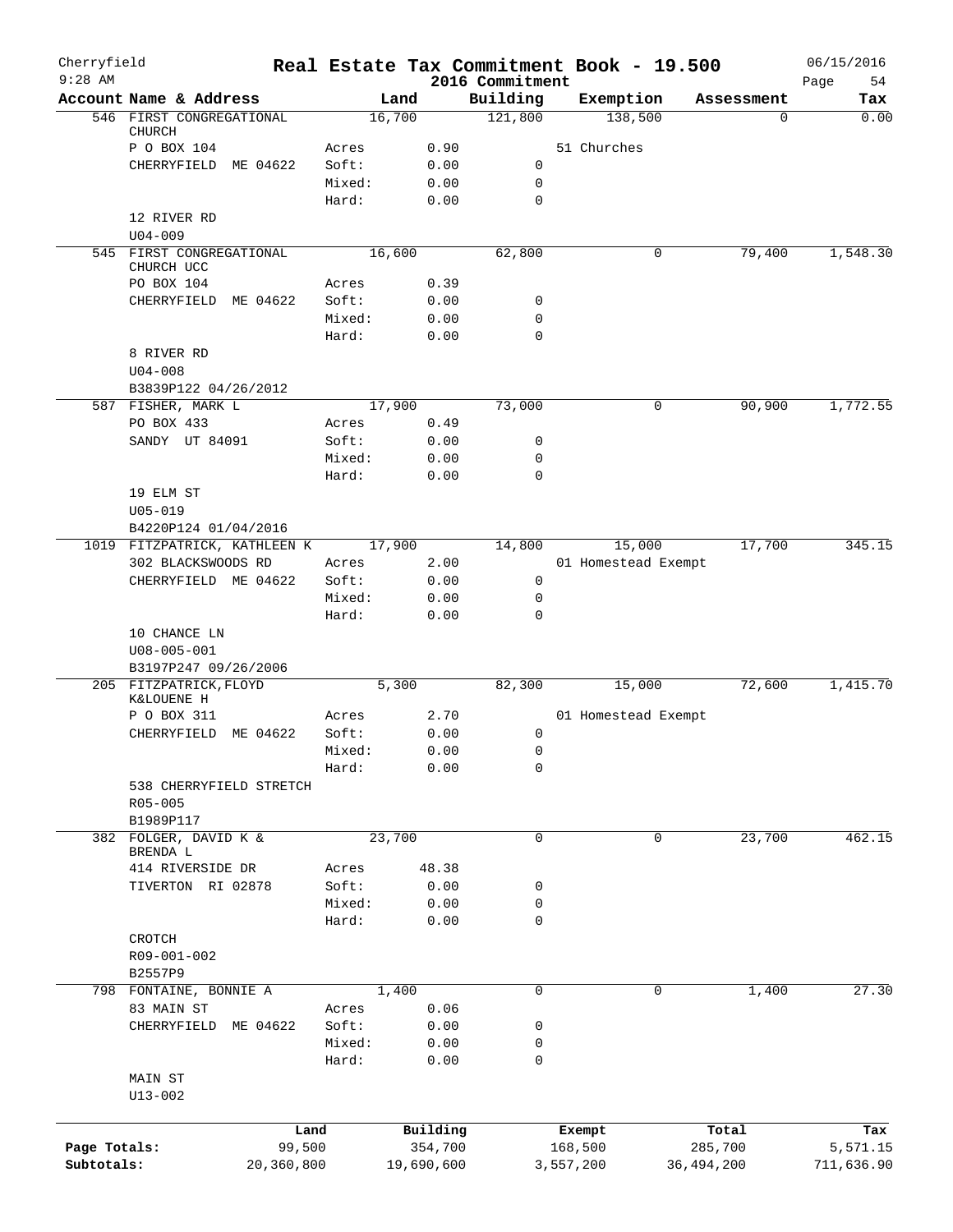| Cherryfield<br>$9:28$ AM |                                      |             |          | 2016 Commitment | Real Estate Tax Commitment Book - 19.500 |            | 06/15/2016        |
|--------------------------|--------------------------------------|-------------|----------|-----------------|------------------------------------------|------------|-------------------|
|                          | Account Name & Address               | Land        |          | Building        | Exemption                                | Assessment | Page<br>55<br>Tax |
|                          | 827 FONTAINE, BONNIE A               | 21,000      |          | 53,900          | 15,000                                   | 59,900     | 1,168.05          |
|                          | 83 MAIN ST                           | Acres       | 0.77     |                 | 01 Homestead Exempt                      |            |                   |
|                          | CHERRYFIELD ME 04622                 | Soft:       | 0.00     | 0               |                                          |            |                   |
|                          |                                      | Mixed:      | 0.00     | 0               |                                          |            |                   |
|                          |                                      | Hard:       | 0.00     | $\mathbf 0$     |                                          |            |                   |
|                          | 83 MAIN ST                           |             |          |                 |                                          |            |                   |
|                          | $U13 - 029$                          |             |          |                 |                                          |            |                   |
|                          | B1518P313                            |             |          |                 |                                          |            |                   |
|                          | 1186 FONTAINE, BONNIE A              | 0           |          | 7,000           | 0                                        | 7,000      | 136.50            |
|                          | 83 MAIN ST                           |             |          |                 |                                          |            |                   |
|                          | CHERRYFIELD ME 04622                 |             |          |                 |                                          |            |                   |
|                          |                                      |             |          |                 |                                          |            |                   |
|                          | 81 MAIN ST                           |             |          |                 |                                          |            |                   |
|                          | $U13 - 029$                          |             |          |                 |                                          |            |                   |
|                          | B1518P313                            |             |          |                 |                                          |            |                   |
|                          | 1014 FOOTE, PAUL                     | $\mathbf 0$ |          | 6,000           | 0                                        | 6,000      | 117.00            |
|                          | 32 BARBER LN                         |             |          |                 |                                          |            |                   |
|                          | CHERRYFIELD ME 04662                 |             |          |                 |                                          |            |                   |
|                          |                                      |             |          |                 |                                          |            |                   |
|                          | 32 BARBER LANE<br>$U02 - 011 - T$    |             |          |                 |                                          |            |                   |
|                          | 653 FOSS, CINDY L                    | 14,900      |          | 69,400          | 0                                        | 84,300     | 1,643.85          |
|                          | BRIDGES, THOMAS                      | Acres       | 1.80     |                 |                                          |            |                   |
|                          | 10 SACARAPPA                         | Soft:       | 0.00     | 0               |                                          |            |                   |
|                          | HARRINGTON ME 04643                  | Mixed:      | 0.00     | 0               |                                          |            |                   |
|                          |                                      | Hard:       | 0.00     | $\mathbf 0$     |                                          |            |                   |
|                          | 13 PERRY LANE                        |             |          |                 |                                          |            |                   |
|                          | U07-012-001                          |             |          |                 |                                          |            |                   |
|                          | B4057P58 05/15/2014                  |             |          |                 |                                          |            |                   |
|                          | 575 FOSTER, LESTER E                 | 25,800      |          | 48,400          | 21,000                                   | 53,200     | 1,037.40          |
|                          | 70 NORTH ST                          | Acres       | 4.75     |                 | 12 WW2 Veteran Res                       |            |                   |
|                          | CHERRYFIELD ME 04622                 | Soft:       | 0.00     |                 | 0 01 Homestead Exempt                    |            |                   |
|                          |                                      | Mixed:      | 0.00     | 0               |                                          |            |                   |
|                          |                                      | Hard:       | 0.00     | 0               |                                          |            |                   |
|                          | 70 NORTH ST                          |             |          |                 |                                          |            |                   |
|                          | U05-007                              |             |          |                 |                                          |            |                   |
|                          | B598P29                              |             |          |                 |                                          |            |                   |
|                          | 161 FOSTER, LESTER E (L/E)           | 44,500      |          | 42,100          | 15,000                                   | 71,600     | 1,396.20          |
|                          | FOSTER, CHARLENE K<br><b>DOBBINS</b> | Acres       | 52.00    |                 | 01 Homestead Exempt                      |            |                   |
|                          | 70 NORTH ST                          | Soft:       | 0.00     | 0               |                                          |            |                   |
|                          | CHERRYFIELD ME 04622                 | Mixed:      | 0.00     | $\mathbf 0$     |                                          |            |                   |
|                          |                                      | Hard:       | 0.00     | $\mathbf 0$     |                                          |            |                   |
|                          | 30 DOBBINS RD                        |             |          |                 |                                          |            |                   |
|                          | $R04 - 013$                          |             |          |                 |                                          |            |                   |
|                          | B4134P107 03/10/2015                 |             |          |                 |                                          |            |                   |
|                          | 574 FOSTER, LESTER E &               | $\mathbf 0$ |          | $\mathbf 0$     | 0                                        | $\Omega$   | 0.00              |
|                          | REBECCA S                            |             |          |                 |                                          |            |                   |
|                          | 70 North St,                         |             |          |                 |                                          |            |                   |
|                          | CHERRYFIELD ME 04622                 |             |          |                 |                                          |            |                   |
|                          | U05-006-002                          |             |          |                 |                                          |            |                   |
|                          | B1247P260                            |             |          |                 |                                          |            |                   |
|                          |                                      | Land        | Building |                 | Exempt                                   | Total      | Tax               |
| Page Totals:             | 106,200                              |             | 226,800  |                 | 51,000                                   | 282,000    | 5,499.00          |

**Subtotals:** 20,467,000 19,917,400 3,608,200 36,776,200 717,135.90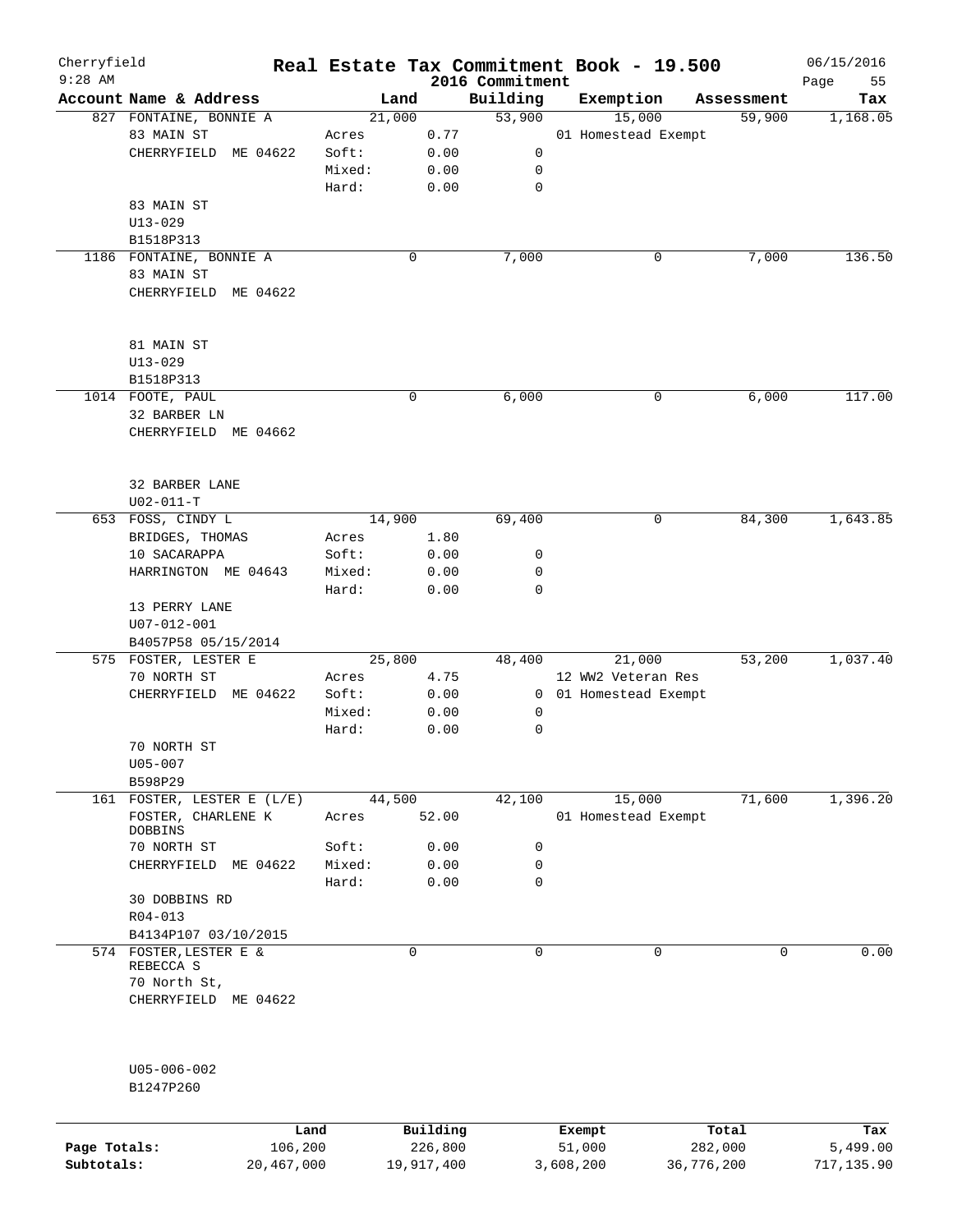| Cherryfield<br>$9:28$ AM |                                                          |        |       |      | Real Estate Tax Commitment Book - 19.500<br>2016 Commitment |                     |          |            | 06/15/2016<br>Page<br>56 |
|--------------------------|----------------------------------------------------------|--------|-------|------|-------------------------------------------------------------|---------------------|----------|------------|--------------------------|
|                          | Account Name & Address                                   |        | Land  |      | Building                                                    | Exemption           |          | Assessment | Tax                      |
|                          | 790 FOUR DIRECTIONS<br>DEVELOPMENT CORP                  | 23,500 |       |      | 112,100                                                     |                     | $\Omega$ | 135,600    | 2,644.20                 |
|                          | 20 GODFREY DR                                            | Acres  |       | 1.32 |                                                             |                     |          |            |                          |
|                          | ORONO ME 04473                                           | Soft:  |       | 0.00 | 0                                                           |                     |          |            |                          |
|                          |                                                          | Mixed: |       | 0.00 | 0                                                           |                     |          |            |                          |
|                          |                                                          | Hard:  |       | 0.00 | $\mathbf 0$                                                 |                     |          |            |                          |
|                          | 44 MAIN ST<br>U12-042                                    |        |       |      |                                                             |                     |          |            |                          |
|                          | B4207P22 11/17/2015                                      |        |       |      |                                                             |                     |          |            |                          |
|                          | 717 FOUR DIRECTIONS<br>DEVELOPMENT CORP<br>20 GODFREY DR | Acres  | 9,400 | 0.10 | 35,900                                                      |                     | 0        | 45,300     | 883.35                   |
|                          | ORONO ME 04473                                           | Soft:  |       | 0.00 | 0                                                           |                     |          |            |                          |
|                          |                                                          | Mixed: |       | 0.00 | 0                                                           |                     |          |            |                          |
|                          |                                                          | Hard:  |       | 0.00 | $\mathbf 0$                                                 |                     |          |            |                          |
|                          | 7 CAMPBELL HILL                                          |        |       |      |                                                             |                     |          |            |                          |
|                          | $U11 - 018$                                              |        |       |      |                                                             |                     |          |            |                          |
|                          | B4207P25 11/17/2015                                      |        |       |      |                                                             |                     |          |            |                          |
|                          | 701 FOUR DIRECTIONS<br>DEVELOPMENT CORP                  | 10,400 |       |      | 70,300                                                      | 0                   |          | 80,700     | 1,573.65                 |
|                          | 20 GODFREY DR                                            | Acres  |       | 0.04 |                                                             |                     |          |            |                          |
|                          | ORONO ME 04473                                           | Soft:  |       | 0.00 | 0                                                           |                     |          |            |                          |
|                          |                                                          | Mixed: |       | 0.00 | 0                                                           |                     |          |            |                          |
|                          |                                                          | Hard:  |       | 0.00 | $\mathbf 0$                                                 |                     |          |            |                          |
|                          | 6 PARK ST                                                |        |       |      |                                                             |                     |          |            |                          |
|                          | $U11 - 003$                                              |        |       |      |                                                             |                     |          |            |                          |
|                          | B4207P31 11/17/2015                                      |        |       |      |                                                             |                     |          |            |                          |
|                          | 761 FOUR DIRECTIONS<br>DEVELOPMENT CORP                  | 18,600 |       |      | 38,800                                                      |                     | 0        | 57,400     | 1,119.30                 |
|                          | 20 GODFREY DR                                            | Acres  |       | 0.55 |                                                             |                     |          |            |                          |
|                          | ORONO ME 04473                                           | Soft:  |       | 0.00 | 0                                                           |                     |          |            |                          |
|                          |                                                          | Mixed: |       | 0.00 | 0                                                           |                     |          |            |                          |
|                          |                                                          | Hard:  |       | 0.00 | $\mathbf 0$                                                 |                     |          |            |                          |
|                          | 23 MAIN ST<br>U12-015                                    |        |       |      |                                                             |                     |          |            |                          |
|                          | B4207P28 11/17/2015<br>891 FRASER, VICKI                 | 16,900 |       |      | 37,800                                                      | 15,000              |          | 39,700     | 774.15                   |
|                          | 263 MAIN ST                                              | Acres  |       | 0.93 |                                                             | 01 Homestead Exempt |          |            |                          |
|                          | CHERRYFIELD ME 04622                                     | Soft:  |       | 0.00 | 0                                                           |                     |          |            |                          |
|                          |                                                          | Mixed: |       | 0.00 | 0                                                           |                     |          |            |                          |
|                          |                                                          | Hard:  |       | 0.00 | $\mathbf 0$                                                 |                     |          |            |                          |
|                          | 263 MAIN ST                                              |        |       |      |                                                             |                     |          |            |                          |
|                          | $U15 - 019$                                              |        |       |      |                                                             |                     |          |            |                          |
|                          | B3370P223                                                |        |       |      |                                                             |                     |          |            |                          |
| 360                      | FRASER, LINWOOD (1/12<br>INT)                            |        | 1,300 |      | 1,800                                                       |                     | 0        | 3,100      | 60.45                    |
|                          | PO BOX 788                                               | Acres  |       | 2.76 |                                                             |                     |          |            |                          |
|                          | DAMARISCOTTA ME 04543                                    | Soft:  |       | 0.00 | 0                                                           |                     |          |            |                          |
|                          |                                                          | Mixed: |       | 0.00 | 0                                                           |                     |          |            |                          |
|                          |                                                          | Hard:  |       | 0.00 | $\mathbf 0$                                                 |                     |          |            |                          |
|                          | 629 SPRAGUE FALLS RD                                     |        |       |      |                                                             |                     |          |            |                          |
|                          | R08-027                                                  |        |       |      |                                                             |                     |          |            |                          |
|                          | B1328P74                                                 |        |       |      |                                                             |                     |          |            |                          |
|                          |                                                          |        |       |      |                                                             |                     |          |            |                          |

|              | Land       | Building     | Exempt    | Total      | Tax        |
|--------------|------------|--------------|-----------|------------|------------|
| Page Totals: | 80,100     | 296,700      | 15,000    | 361,800    | 7,055.10   |
| Subtotals:   | 20,547,100 | 20, 214, 100 | 3,623,200 | 37,138,000 | 724,191.00 |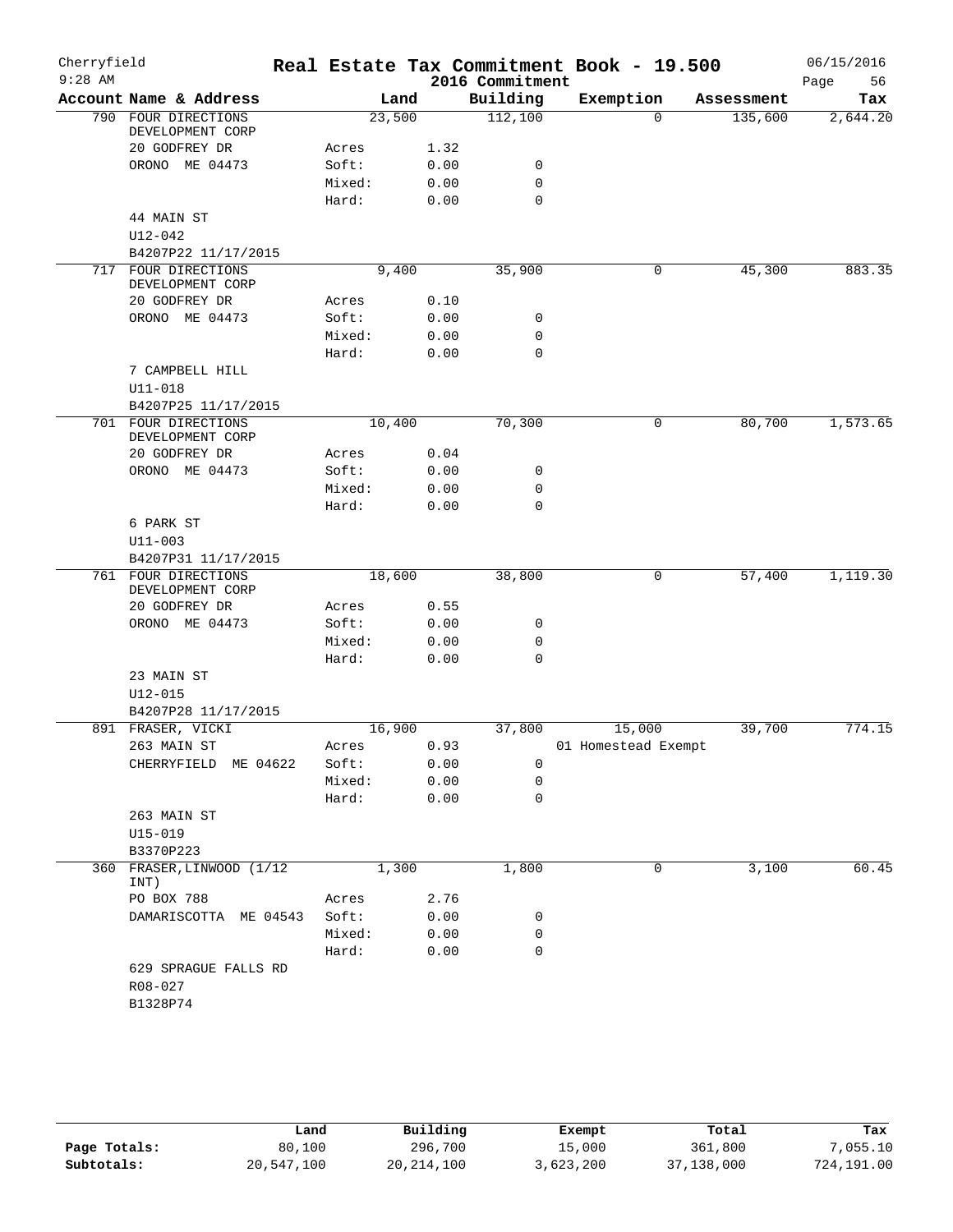| Cherryfield |                                      |        |        |       |                 | Real Estate Tax Commitment Book - 19.500 |            | 06/15/2016 |
|-------------|--------------------------------------|--------|--------|-------|-----------------|------------------------------------------|------------|------------|
| $9:28$ AM   |                                      |        |        |       | 2016 Commitment |                                          |            | 57<br>Page |
|             | Account Name & Address               |        | Land   |       | Building        | Exemption                                | Assessment | Tax        |
|             | 364 FRASER, LINWOOD (1/12<br>INT)    |        | 700    |       | $\mathbf 0$     | $\Omega$                                 | 700        | 13.65      |
|             | PO BOX 788                           | Acres  |        | 1.50  |                 |                                          |            |            |
|             | DAMARISCOTTA ME 04543                | Soft:  |        | 0.00  | $\mathbf 0$     |                                          |            |            |
|             |                                      | Mixed: |        | 0.00  | 0               |                                          |            |            |
|             |                                      | Hard:  |        | 0.00  | $\mathbf 0$     |                                          |            |            |
|             | SPRAGUE FALLS RD                     |        |        |       |                 |                                          |            |            |
|             | R08-028                              |        |        |       |                 |                                          |            |            |
|             | B1328P74                             |        |        |       |                 |                                          |            |            |
|             | 363 FRASER, WILLIAM (1/6<br>INT)     |        | 1,500  |       | $\mathbf 0$     | 0                                        | 1,500      | 29.25      |
|             | P O BOX 997                          | Acres  |        | 1.50  |                 |                                          |            |            |
|             | DAMARISCOTTA ME 04543                | Soft:  |        | 0.00  | 0               |                                          |            |            |
|             |                                      | Mixed: |        | 0.00  | 0               |                                          |            |            |
|             |                                      | Hard:  |        | 0.00  | $\mathbf 0$     |                                          |            |            |
|             | SPRAGUE FALLS RD<br>R08-028          |        |        |       |                 |                                          |            |            |
|             | B3411P287 B1328P74                   |        |        |       |                 |                                          |            |            |
|             | 359 FRASER, WILLIAM (1/6<br>INT)     |        | 2,600  |       | 1,800           | 0                                        | 4,400      | 85.80      |
|             | P O BOX 997                          | Acres  |        | 2.76  |                 |                                          |            |            |
|             | DAMARISCOTTA ME 04543                | Soft:  |        | 0.00  | 0               |                                          |            |            |
|             |                                      | Mixed: |        | 0.00  | 0               |                                          |            |            |
|             |                                      | Hard:  |        | 0.00  | $\mathbf 0$     |                                          |            |            |
|             | 629 SPRAGUE FALLS RD                 |        |        |       |                 |                                          |            |            |
|             | R08-027                              |        |        |       |                 |                                          |            |            |
|             | B3411P287 B1328P74                   |        |        |       |                 |                                          |            |            |
|             | 116 FROSHOUR, EARL W &<br>LAURETTA A |        | 13,900 |       | 40,400          | 15,000                                   | 39,300     | 766.35     |
|             | 695 BLACKSWOODS RD                   | Acres  |        | 0.50  |                 | 01 Homestead Exempt                      |            |            |
|             | CHERRYFIELD ME 04622                 | Soft:  |        | 0.00  | 0               |                                          |            |            |
|             |                                      | Mixed: |        | 0.00  | $\mathbf 0$     |                                          |            |            |
|             |                                      | Hard:  |        | 0.00  | 0               |                                          |            |            |
|             | 695 BLACKSWOODS RD                   |        |        |       |                 |                                          |            |            |
|             | $R03 - 040$                          |        |        |       |                 |                                          |            |            |
|             | B1352P192                            |        |        |       |                 |                                          |            |            |
|             | 241 GALE, NORITA B                   |        | 41,100 |       | 93,700          | 15,000                                   | 119,800    | 2,336.10   |
|             | 473 WILLEY DISTRICT RD               | Acres  |        | 56.60 |                 | 01 Homestead Exempt                      |            |            |
|             | CHERRYFIELD ME 04622                 | Soft:  |        | 0.00  | 0               |                                          |            |            |
|             |                                      | Mixed: |        | 0.00  | 0               |                                          |            |            |
|             |                                      | Hard:  |        | 0.00  | 0               |                                          |            |            |
|             | 473 WILLEY DISTRICT RD               |        |        |       |                 |                                          |            |            |
|             | R05-036<br>B2748P146                 |        |        |       |                 |                                          |            |            |
|             | 956 GAMACHE, JASON P &               |        | 17,800 |       | 46,600          | 15,000                                   | 49,400     | 963.30     |
|             | TRACEY L                             |        |        |       |                 |                                          |            |            |
|             | 354 RIDGE RD                         | Acres  |        | 1.80  |                 | 01 Homestead Exempt                      |            |            |
|             | CHERRYFIELD ME 04622                 | Soft:  |        | 0.00  | 0               |                                          |            |            |
|             |                                      | Mixed: |        | 0.00  | 0               |                                          |            |            |
|             |                                      | Hard:  |        | 0.00  | 0               |                                          |            |            |
|             | 354 RIDGE RD                         |        |        |       |                 |                                          |            |            |
|             | $U19 - 001$                          |        |        |       |                 |                                          |            |            |
|             | B2820P328                            |        |        |       |                 |                                          |            |            |
|             |                                      |        |        |       |                 |                                          |            |            |

|              | Land       | Building   | Exempt    | Total        | Tax        |
|--------------|------------|------------|-----------|--------------|------------|
| Page Totals: | 77,600     | 182,500    | 45,000    | 215,100      | 4,194.45   |
| Subtotals:   | 20,624,700 | 20,396,600 | 3,668,200 | 37, 353, 100 | 728,385.45 |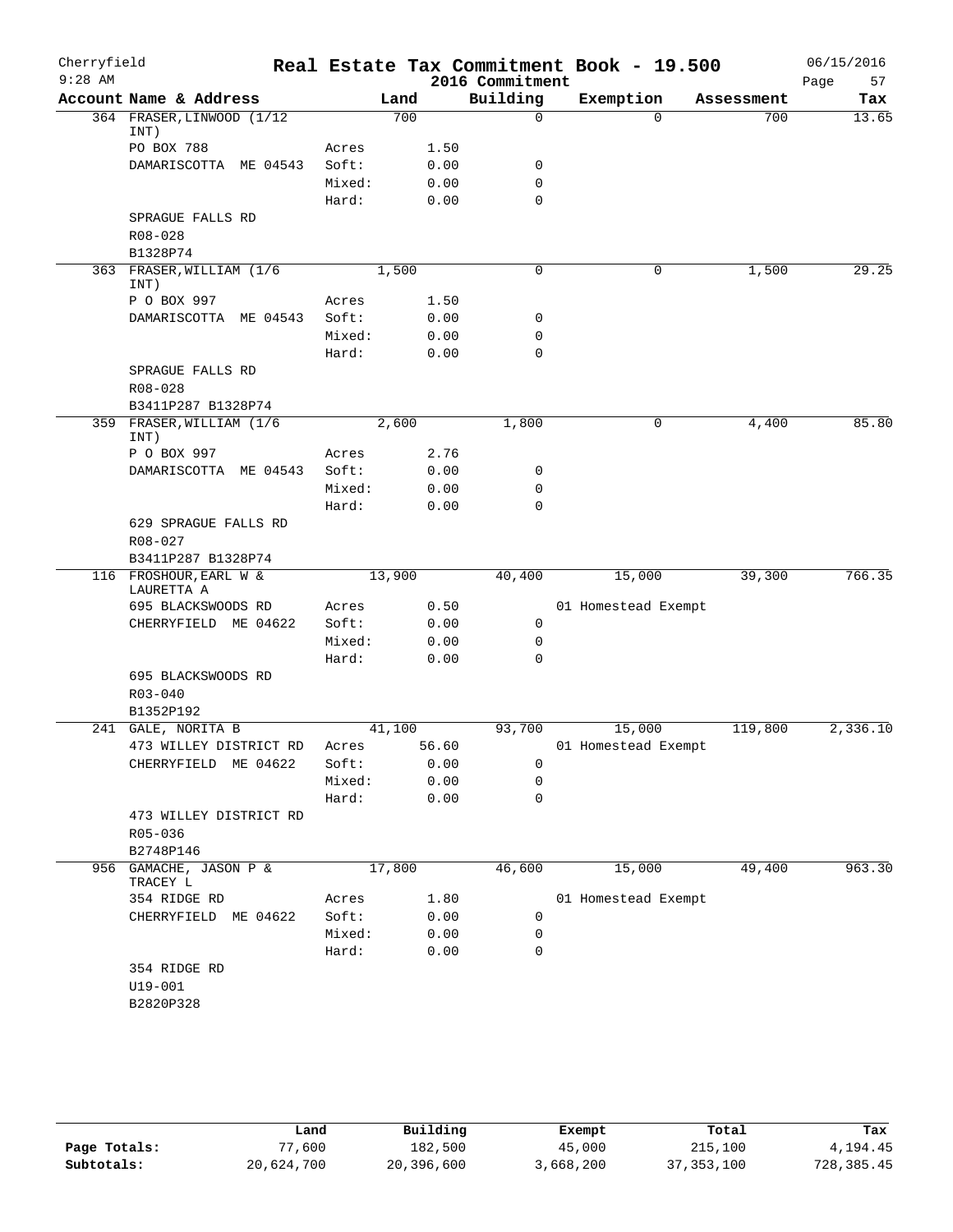| Cherryfield |                                      |                 |        |              |                            | Real Estate Tax Commitment Book - 19.500 |            | 06/15/2016 |
|-------------|--------------------------------------|-----------------|--------|--------------|----------------------------|------------------------------------------|------------|------------|
| $9:28$ AM   |                                      |                 |        |              | 2016 Commitment            |                                          |            | 58<br>Page |
|             | Account Name & Address               |                 | Land   |              | Building                   | Exemption                                | Assessment | Tax        |
|             | 1037 GARLAND, ROBERT E (PERS<br>REP) |                 | 4,200  |              | 0                          | $\Omega$                                 | 4,200      | 81.90      |
|             | GARLAND, DEVISEES OF<br>LILLIAN G    | Acres           |        | 4.50         |                            |                                          |            |            |
|             | P O BOX 513                          | Soft:           |        | 0.00         | 0                          |                                          |            |            |
|             | MT DESERT ME 04660                   | Mixed:<br>Hard: |        | 0.00<br>0.00 | $\mathbf 0$<br>$\mathbf 0$ |                                          |            |            |
|             | MILBRIDGE RD                         |                 |        |              |                            |                                          |            |            |
|             | R01-012                              |                 |        |              |                            |                                          |            |            |
|             | B3642P213 B2827P188                  |                 |        |              |                            |                                          |            |            |
|             | 586 GAUDETTE, STEPHEN                |                 | 17,900 |              | 68,600                     | 0                                        | 86,500     | 1,686.75   |
|             | 340 NORTH MAIN ST                    | Acres           |        | 0.49         |                            |                                          |            |            |
|             | CHERRYFIELD ME 04622                 | Soft:           |        | 0.00         | 0                          |                                          |            |            |
|             |                                      | Mixed:          |        | 0.00         | 0                          |                                          |            |            |
|             |                                      | Hard:           |        | 0.00         | $\mathbf 0$                |                                          |            |            |
|             | 25 ELM ST                            |                 |        |              |                            |                                          |            |            |
|             | $U05 - 018$                          |                 |        |              |                            |                                          |            |            |
|             | B4081P25 08/04/2014                  |                 |        |              |                            |                                          |            |            |
|             | 177 GAUTHIER ET AL, NANCY R          |                 | 16,900 |              | $\mathbf 0$                | 0                                        | 16,900     | 329.55     |
|             | GAUTHIER JR, ROBERT ET<br>AL         | Acres           |        | 3.32         |                            |                                          |            |            |
|             | 41 N MAIN ST                         | Soft:           |        | 0.00         | $\mathbf 0$                |                                          |            |            |
|             | CHERRYFIELD ME 04622                 | Mixed:          |        | 0.00         | $\mathbf 0$                |                                          |            |            |
|             |                                      | Hard:           |        | 0.00         | $\mathbf 0$                |                                          |            |            |
|             | 41 NORTH MAIN ST                     |                 |        |              |                            |                                          |            |            |
|             | R04-025-003                          |                 |        |              |                            |                                          |            |            |
|             | B2200P124                            |                 |        |              |                            |                                          |            |            |
| 8           | GAY III, CLAYTON H &<br>LORENA G     |                 | 33,700 |              | 71,400                     | 15,000                                   | 90,100     | 1,756.95   |
|             | 521 MILBRIDGE RD                     | Acres           |        | 72.00        |                            | 01 Homestead Exempt                      |            |            |
|             | CHERRYFIELD ME 04622                 | Soft:           |        | 34.00        | 4,692                      |                                          |            |            |
|             |                                      | Mixed:          |        | 37.00        | 5,920                      |                                          |            |            |
|             |                                      | Hard:           |        | 0.00         | $\mathbf 0$                |                                          |            |            |
|             | 521 MILBRIDGE RD                     |                 |        |              |                            |                                          |            |            |
|             | R01-002-002                          |                 |        |              |                            |                                          |            |            |
|             | B3098P236 01/09/2006                 |                 |        |              |                            |                                          |            |            |
|             | 978 GAY, JONATHAN D                  |                 | 16,700 |              | $\mathbf 0$                | 0                                        | 16,700     | 325.65     |
|             | 123 Rte 193                          | Acres           |        | 10.00        |                            |                                          |            |            |
|             | Deblois ME 04622                     | Soft:           |        | 0.00         | 0                          |                                          |            |            |
|             |                                      | Mixed:          |        | 0.00         | 0                          |                                          |            |            |
|             |                                      | Hard:           |        | 0.00         | $\mathbf 0$                |                                          |            |            |
|             | MILBRIDGE RD                         |                 |        |              |                            |                                          |            |            |
|             | R01-002-006                          |                 |        |              |                            |                                          |            |            |
|             | B2871P33 05/03/2005                  |                 |        |              |                            |                                          |            |            |
| 7           | GAY, LOIS A                          |                 | 6,400  |              | 700                        | 0                                        | 7,100      | 138.45     |
|             | GAY, MELANIE M                       | Acres           |        | 47.00        |                            |                                          |            |            |
|             | 372 MILBRIDGE RD                     | Soft:           |        | 19.00        | 2,622                      |                                          |            |            |
|             | CHERRYFIELD ME 04622                 | Mixed:          |        | 10.00        | 1,600                      |                                          |            |            |
|             |                                      | Hard:           |        | 18.00        | 2,196                      |                                          |            |            |
|             | MILBRIDGE ROAD                       |                 |        |              |                            |                                          |            |            |
|             | R01-003                              |                 |        |              |                            |                                          |            |            |
|             | B3534P109 06/04/2009                 |                 |        |              |                            |                                          |            |            |

|              | Land       | Building   | Exempt    | Total      | Tax        |
|--------------|------------|------------|-----------|------------|------------|
| Page Totals: | 95,800     | 140,700    | 15,000    | 221,500    | 4,319.25   |
| Subtotals:   | 20,720,500 | 20,537,300 | 3,683,200 | 37,574,600 | 732,704.70 |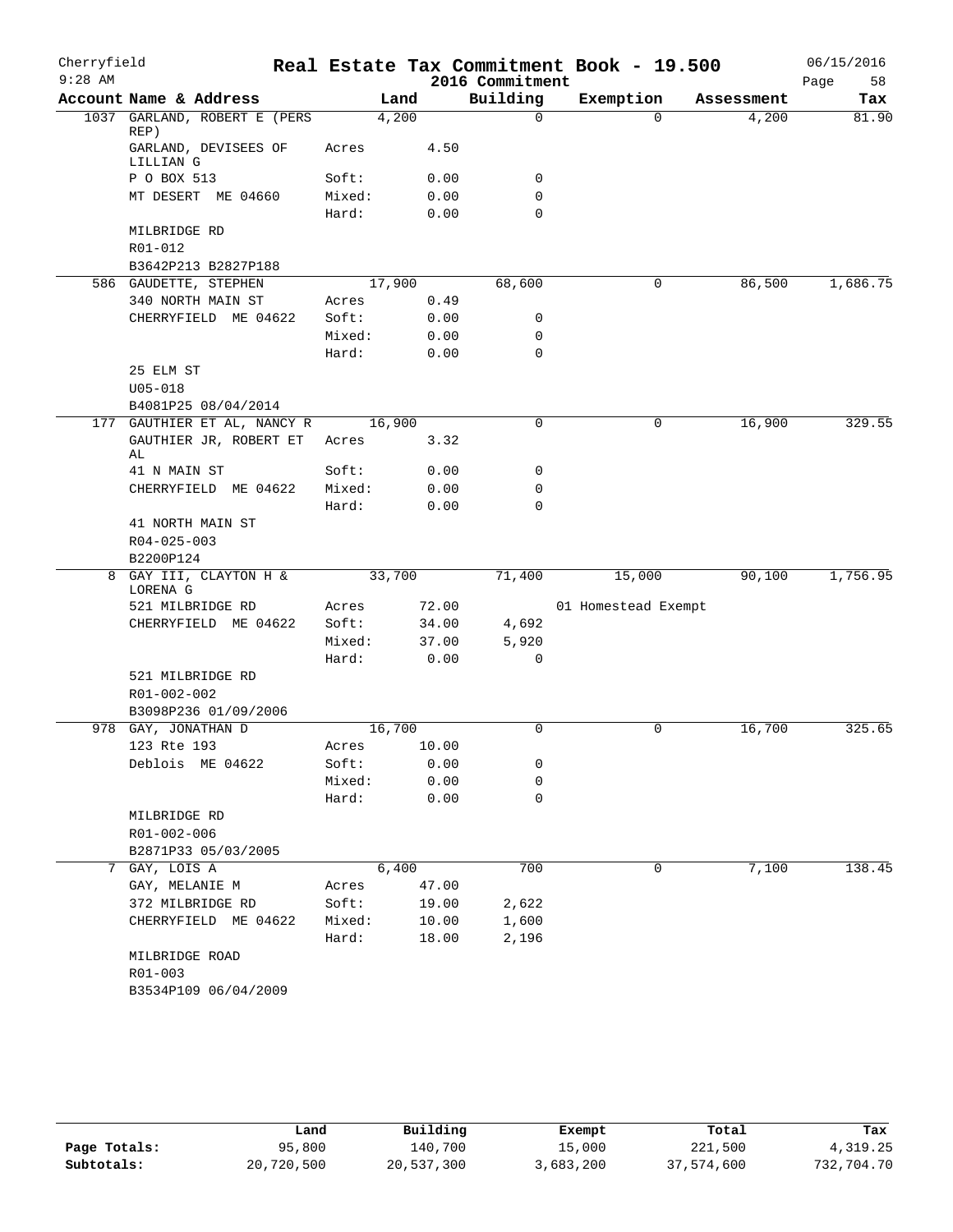| Cherryfield<br>$9:28$ AM |                                       |         |        |            |                             |           | Real Estate Tax Commitment Book - 19.500    |            |            | 06/15/2016        |
|--------------------------|---------------------------------------|---------|--------|------------|-----------------------------|-----------|---------------------------------------------|------------|------------|-------------------|
|                          | Account Name & Address                |         | Land   |            | 2016 Commitment<br>Building |           | Exemption                                   |            | Assessment | 59<br>Page<br>Tax |
|                          | 59 GAY, LOIS A                        |         | 21,900 |            | 0                           |           | $\Omega$                                    |            | 21,900     | 427.05            |
|                          | GAY, MELANIE M                        | Acres   |        | 16.00      |                             |           |                                             |            |            |                   |
|                          | 372 MILBRIDGE RD                      | Soft:   |        | 0.00       | 0                           |           |                                             |            |            |                   |
|                          | CHERRYFIELD ME 04622                  | Mixed:  |        | 0.00       | 0                           |           |                                             |            |            |                   |
|                          |                                       | Hard:   |        | 0.00       | 0                           |           |                                             |            |            |                   |
|                          | MILBRIDGE RD                          |         |        |            |                             |           |                                             |            |            |                   |
|                          | R02-013                               |         |        |            |                             |           |                                             |            |            |                   |
|                          | B3534P109 06/04/2009                  |         |        |            |                             |           |                                             |            |            |                   |
|                          | 1 GAY, LOIS A                         |         | 90,800 |            | 157,200                     |           | 15,000                                      |            | 233,000    | 4,543.50          |
|                          | GAY, MELANIE M                        | Acres   |        | 26.00      |                             |           | 01 Homestead Exempt                         |            |            |                   |
|                          | 372 MILBRIDGE RD                      | Soft:   |        | 0.00       | 0                           |           |                                             |            |            |                   |
|                          | CHERRYFIELD ME 04622                  | Mixed:  |        | 0.00       | 0                           |           |                                             |            |            |                   |
|                          |                                       | Hard:   |        | 0.00       | 0                           |           |                                             |            |            |                   |
|                          | 372 MILBRIDGE RD                      |         |        |            |                             |           |                                             |            |            |                   |
|                          | R01-001                               |         |        |            |                             |           |                                             |            |            |                   |
|                          | B3534P109 06/04/2009                  |         |        |            |                             |           |                                             |            |            |                   |
|                          | 375 GENTILE, ROBERT R &               |         | 22,000 |            | 0                           |           | 0                                           |            | 22,000     | 429.00            |
|                          | WENDY B                               |         |        |            |                             |           |                                             |            |            |                   |
|                          | 51 DEACON SMITH HILL RD Acres         |         |        | 43.50      |                             |           |                                             |            |            |                   |
|                          | PATTERSON NY 12563                    | Soft:   |        | 0.00       | 0                           |           |                                             |            |            |                   |
|                          |                                       | Mixed:  |        | 0.00       | 0                           |           |                                             |            |            |                   |
|                          |                                       | Hard:   |        | 0.00       | $\Omega$                    |           |                                             |            |            |                   |
|                          | <b>CROTCH</b>                         |         |        |            |                             |           |                                             |            |            |                   |
|                          | R08-037                               |         |        |            |                             |           |                                             |            |            |                   |
|                          | B1468P238                             |         |        |            |                             |           |                                             |            |            |                   |
|                          | 490 GIBSON, SUZANNE M                 |         | 23,300 |            | 35,300                      |           | 0                                           |            | 58,600     | 1,142.70          |
|                          | 57 DODGINGTOWN RD #4                  | Acres   |        | 1.32       |                             |           |                                             |            |            |                   |
|                          | NEWTOWN CT 06470                      | Soft:   |        | 0.00       | 0                           |           |                                             |            |            |                   |
|                          |                                       | Mixed:  |        | 0.00       | 0                           |           |                                             |            |            |                   |
|                          |                                       | Hard:   |        | 0.00       | 0                           |           |                                             |            |            |                   |
|                          | 187 MILBRIDGE RD                      |         |        |            |                             |           |                                             |            |            |                   |
|                          | $U02 - 006$                           |         |        |            |                             |           |                                             |            |            |                   |
|                          | B3546P276 07/09/2009 B2540P183        |         |        |            |                             |           |                                             |            |            |                   |
|                          | 1159 GIGER, CHARLES K                 |         | 17,800 |            | 107,500                     |           | 21,000                                      |            | 104,300    | 2,033.85          |
|                          | P O BOX<br>21<br>CHERRYFIELD ME 04622 | Acres   |        | 1.80       |                             |           | 12 WW2 Veteran Res<br>0 01 Homestead Exempt |            |            |                   |
|                          |                                       | Soft:   |        | 0.00       |                             |           |                                             |            |            |                   |
|                          |                                       | Mixed:  |        | 0.00       | 0                           |           |                                             |            |            |                   |
|                          |                                       | Hard:   |        | 0.00       | 0                           |           |                                             |            |            |                   |
|                          | 168 RIDGE RD                          |         |        |            |                             |           |                                             |            |            |                   |
|                          | U17-005-001                           |         |        |            |                             |           |                                             |            |            |                   |
|                          | B2666P25<br>699 GILLEN, KATIE J       |         | 16,100 |            | 53,300                      |           | 0                                           |            | 69,400     | 1,353.30          |
|                          | 35 STONEYBROOK RD                     | Acres   |        | 0.20       |                             |           |                                             |            |            |                   |
|                          | HAMPDEN ME 04444                      | Soft:   |        | 0.00       | 0                           |           |                                             |            |            |                   |
|                          |                                       | Mixed:  |        | 0.00       | 0                           |           |                                             |            |            |                   |
|                          |                                       | Hard:   |        | 0.00       | 0                           |           |                                             |            |            |                   |
|                          | 3 CAMPBELL HILL                       |         |        |            |                             |           |                                             |            |            |                   |
|                          | $U11 - 001$                           |         |        |            |                             |           |                                             |            |            |                   |
|                          | B3462P43 10/16/2008 B1426P10          |         |        |            |                             |           |                                             |            |            |                   |
|                          | 674 GIORGI, VICTOR                    |         | 21,400 |            | 54,900                      |           | 15,000                                      |            | 61,300     | 1,195.35          |
|                          | 281 BLACKSWOODS RD                    | Acres   |        | 6.00       |                             |           | 01 Homestead Exempt                         |            |            |                   |
|                          | CHERRYFIELD ME 04622                  | Soft:   |        | 0.00       | 0                           |           |                                             |            |            |                   |
|                          |                                       | Mixed:  |        | 0.00       | 0                           |           |                                             |            |            |                   |
|                          |                                       | Hard:   |        | 0.00       | 0                           |           |                                             |            |            |                   |
|                          | 281 BLACKSWOODS RD                    |         |        |            |                             |           |                                             |            |            |                   |
|                          | $U08 - 007$                           |         |        |            |                             |           |                                             |            |            |                   |
|                          | B2518P322                             |         |        |            |                             |           |                                             |            |            |                   |
|                          |                                       |         |        |            |                             |           |                                             |            |            |                   |
|                          |                                       |         |        |            |                             |           |                                             |            |            |                   |
|                          |                                       | Land    |        | Building   |                             |           | Exempt                                      |            | Total      | Tax               |
| Page Totals:             |                                       | 213,300 |        | 408,200    |                             | 51,000    |                                             |            | 570,500    | 11, 124.75        |
| Subtotals:               | 20,933,800                            |         |        | 20,945,500 |                             | 3,734,200 |                                             | 38,145,100 |            | 743,829.45        |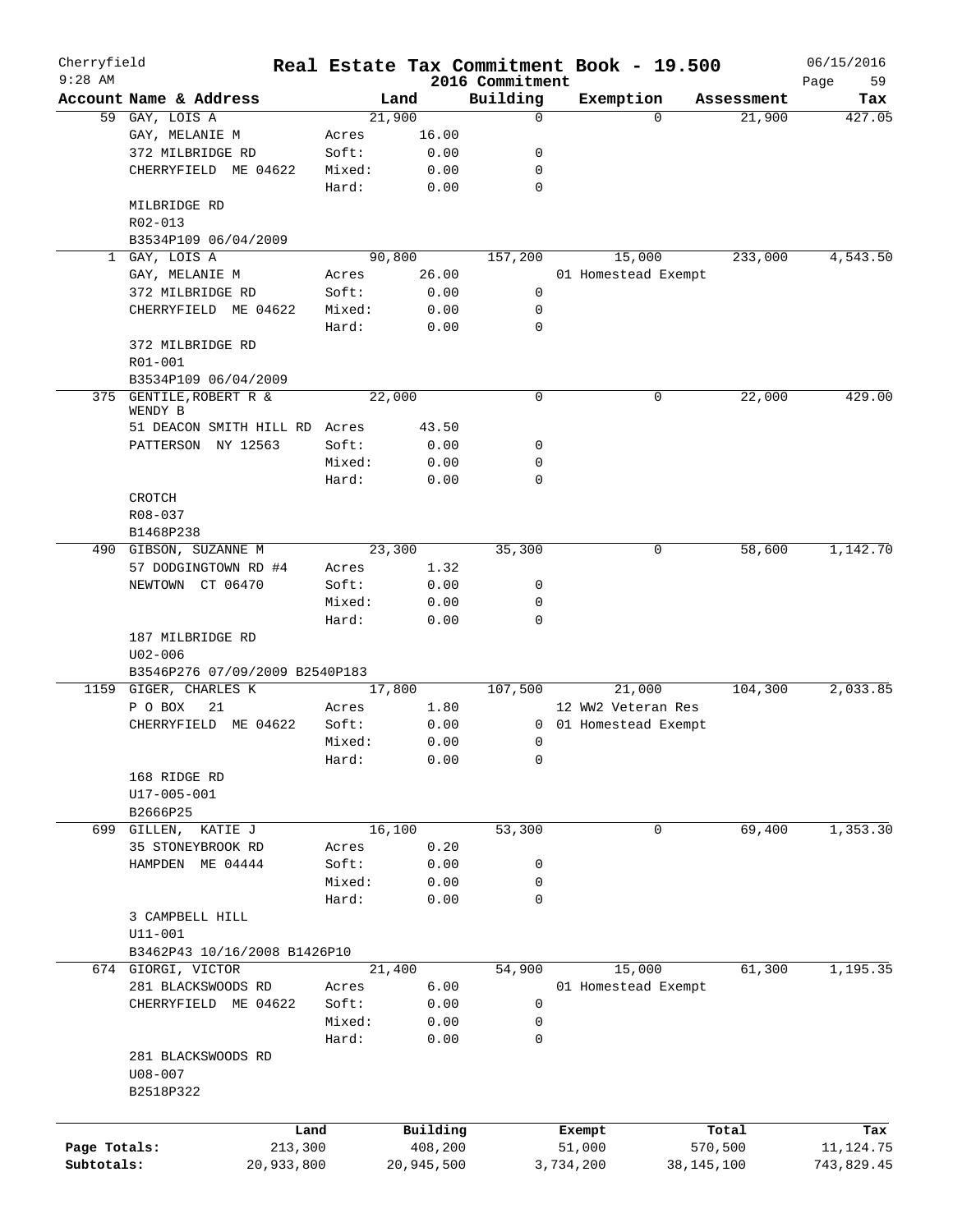| Cherryfield<br>$9:28$ AM |                                     |                |              | 2016 Commitment | Real Estate Tax Commitment Book - 19.500 |            | 06/15/2016<br>Page<br>60 |
|--------------------------|-------------------------------------|----------------|--------------|-----------------|------------------------------------------|------------|--------------------------|
|                          | Account Name & Address              | Land           |              | Building        | Exemption                                | Assessment | Tax                      |
|                          | 727 GLEDHILL LLC                    | 17,400         |              | 18,000          | $\mathbf{0}$                             | 35,400     | 690.30                   |
|                          | 22 MOOSE MEADOW RD                  | Acres          | 0.45         |                 |                                          |            |                          |
|                          | WILLINGTON CT<br>06729-1512         | Soft:          | 0.00         | 0               |                                          |            |                          |
|                          |                                     | Mixed:         | 0.00         | 0               |                                          |            |                          |
|                          |                                     | Hard:          | 0.00         | $\Omega$        |                                          |            |                          |
|                          | 30 NEW ST                           |                |              |                 |                                          |            |                          |
|                          | $U11 - 028$                         |                |              |                 |                                          |            |                          |
|                          | B2876P72 05/18/2004                 |                |              |                 |                                          |            |                          |
|                          | 726 GLEDHILL LLC                    | 23,100         |              | 48,700          | 0                                        | 71,800     | 1,400.10                 |
|                          | 22 MOOSE MEADOW RD                  | Acres          | 1.02         |                 |                                          |            |                          |
|                          | WILLINGTON CT<br>06279-1512         | Soft:          | 0.00         | 0               |                                          |            |                          |
|                          |                                     | Mixed:         | 0.00         | 0               |                                          |            |                          |
|                          |                                     | Hard:          | 0.00         | $\mathbf 0$     |                                          |            |                          |
|                          | 26 NEW ST                           |                |              |                 |                                          |            |                          |
|                          | $U11 - 027$                         |                |              |                 |                                          |            |                          |
|                          | B2876P72 05/18/2004                 |                |              |                 |                                          |            | 789.75                   |
|                          | 853 GOBLE, JONATHAN                 | 17,600         |              | 37,900          | 15,000                                   | 40,500     |                          |
|                          | 183 MAIN ST<br>CHERRYFIELD ME 04622 | Acres<br>Soft: | 1.45<br>0.00 | 0               | 01 Homestead Exempt                      |            |                          |
|                          |                                     | Mixed:         | 0.00         | 0               |                                          |            |                          |
|                          |                                     | Hard:          | 0.00         | $\mathbf 0$     |                                          |            |                          |
|                          | 183 NORTH MAIN ST                   |                |              |                 |                                          |            |                          |
|                          | $U14 - 025$                         |                |              |                 |                                          |            |                          |
|                          | B4052P237 04/28/2014                |                |              |                 |                                          |            |                          |
|                          | 82 GOLUBCOW, SAUL & HEDWIG,         | 21,700         |              | 0               | 0                                        | 21,700     | 423.15                   |
|                          | MOLLY O                             |                |              |                 |                                          |            |                          |
|                          | 10941 BROAD GREEN TR                | Acres          | 32.00        |                 |                                          |            |                          |
|                          | POTOMAC MD 20854                    | Soft:          | 0.00         | 0               |                                          |            |                          |
|                          |                                     | Mixed:         | 0.00         | 0               |                                          |            |                          |
|                          |                                     | Hard:          | 0.00         | $\mathbf 0$     |                                          |            |                          |
|                          | UNIONVILLE RD (OFF)                 |                |              |                 |                                          |            |                          |
|                          | $R03 - 007$                         |                |              |                 |                                          |            |                          |
|                          | B791P13<br>524 GOODWIN, KEVIN       | 20,100         |              | 40,800          | 0                                        | 60,900     | 1,187.55                 |
|                          | 13 FOURTH AVE                       | Acres          | 0.68         |                 |                                          |            |                          |
|                          | TAUNTON MA 02780                    | Soft:          | 0.00         | 0               |                                          |            |                          |
|                          |                                     | Mixed:         | 0.00         | 0               |                                          |            |                          |
|                          |                                     | Hard:          | 0.00         | 0               |                                          |            |                          |
|                          | 62 WILSON HILL RD                   |                |              |                 |                                          |            |                          |
|                          | $U03 - 018$                         |                |              |                 |                                          |            |                          |
|                          | B4164P6 06/29/2015                  |                |              |                 |                                          |            |                          |
|                          | 318 GORMLEY, ROBERT                 | 8,700          |              | 10,600          | 0                                        | 19,300     | 376.35                   |
|                          | PO BOX 4258                         | Acres          | 1.03         |                 |                                          |            |                          |
|                          | 65 VALLEY ST.                       | Soft:          | 0.00         | 0               |                                          |            |                          |
|                          | EAST PROVIDENCE RI<br>02914         | Mixed:         | 0.00         | 0               |                                          |            |                          |
|                          |                                     | Hard:          | 0.00         | $\mathbf 0$     |                                          |            |                          |
|                          | 410 NORTH MAIN ST                   |                |              |                 |                                          |            |                          |
|                          | R07-012                             |                |              |                 |                                          |            |                          |
|                          | B863P284                            |                |              |                 |                                          |            |                          |

|              | Land       | Building   | Exempt    | Total      | Tax        |
|--------------|------------|------------|-----------|------------|------------|
| Page Totals: | 108,600    | 156,000    | 15,000    | 249,600    | 4,867.20   |
| Subtotals:   | 21,042,400 | 21,101,500 | 3,749,200 | 38,394,700 | 748,696.65 |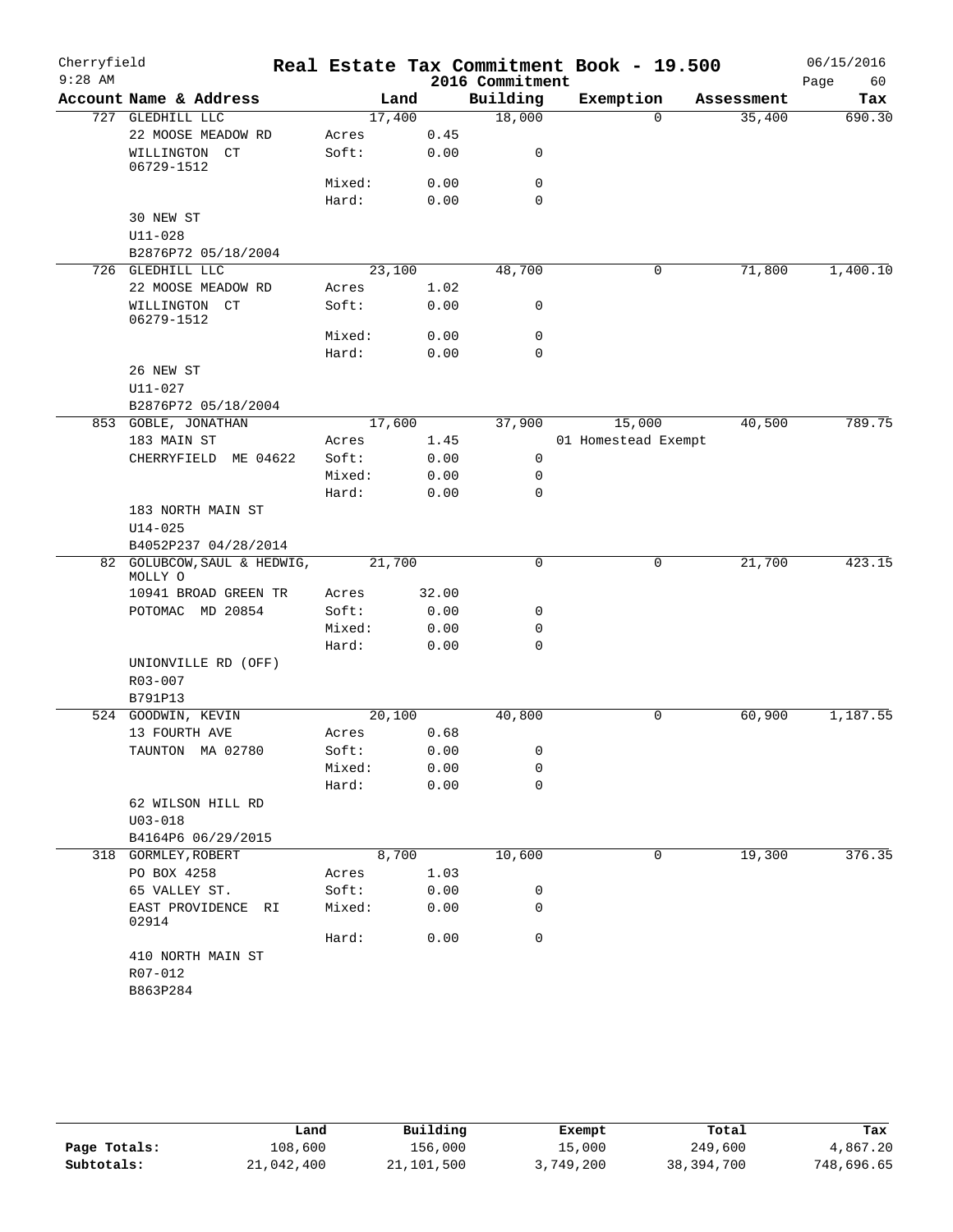| Cherryfield<br>$9:28$ AM |                                       |            |              | 2016 Commitment | Real Estate Tax Commitment Book - 19.500 |            | 06/15/2016<br>Page<br>61 |
|--------------------------|---------------------------------------|------------|--------------|-----------------|------------------------------------------|------------|--------------------------|
|                          | Account Name & Address                |            | Land         | Building        | Exemption                                | Assessment | Tax                      |
|                          | 321 GORMLEY, ROBERT                   |            | 35,300       | 24,400          | $\mathbf 0$                              | 59,700     | 1,164.15                 |
|                          | PO BOX 4258                           | Acres      | 40.00        |                 |                                          |            |                          |
|                          | 65 VALLEY ST.                         | Soft:      | 0.00         | 0               |                                          |            |                          |
|                          | EAST PROVIDENCE<br>RI<br>02914        | Mixed:     | 0.00         | 0               |                                          |            |                          |
|                          |                                       | Hard:      | 0.00         | $\mathbf 0$     |                                          |            |                          |
|                          | 436 NORTH MAIN ST                     |            |              |                 |                                          |            |                          |
|                          | R07-014-002                           |            |              |                 |                                          |            |                          |
|                          | 1013 GRACE, HAROLD                    |            | 21,900       | 5,400           | 0                                        | 27,300     | 532.35                   |
|                          | P.O. BOX 88                           | Acres      | 40.72        |                 |                                          |            |                          |
|                          | MADISON ME 04950                      | Soft:      | 0.00         | 0               |                                          |            |                          |
|                          |                                       | Mixed:     | 0.00         | 0               |                                          |            |                          |
|                          |                                       | Hard:      | 0.00         | 0               |                                          |            |                          |
|                          | CROTCH                                |            |              |                 |                                          |            |                          |
|                          | R09-003                               |            |              |                 |                                          |            |                          |
|                          | B1523P117                             |            |              |                 |                                          |            |                          |
|                          | 703 GRAHAM, NICOLE L                  |            | 22,200       | 98,400          | 0                                        | 120,600    | 2,351.70                 |
|                          | 14 PARK ST                            | Acres      | 0.90         |                 |                                          |            |                          |
|                          | CHERRYFIELD ME 04622                  | Soft:      | 0.00         | 0               |                                          |            |                          |
|                          |                                       | Mixed:     | 0.00         | 0               |                                          |            |                          |
|                          |                                       | Hard:      | 0.00         | 0               |                                          |            |                          |
|                          | 14 PARK ST                            |            |              |                 |                                          |            |                          |
|                          | $U11 - 005$                           |            |              |                 |                                          |            |                          |
|                          | B4006P225 10/22/2013                  |            |              |                 |                                          |            |                          |
|                          | 220 GRALLERT, MARGOT                  |            | 40,600       | 0               | 0                                        | 40,600     | 791.70                   |
|                          | 28 CONCORD GREENE #4                  | Acres      | 198.00       |                 |                                          |            |                          |
|                          | CONCORD MA 01743                      | Soft:      | 156.00       | 21,528          |                                          |            |                          |
|                          |                                       | Mixed:     | 22.00        | 3,520           |                                          |            |                          |
|                          |                                       | Hard:      | 0.00         | 0               |                                          |            |                          |
|                          | WILLEY DISTRICT RD                    |            |              |                 |                                          |            |                          |
|                          | R05-019                               |            |              |                 |                                          |            |                          |
|                          | B3725P79 03/18/2011                   |            |              |                 |                                          |            |                          |
|                          | 632 GRANT FAMILY<br>IRREVOCABLE TRUST |            | 11,400       | 42,200          | 0                                        | 53,600     | 1,045.20                 |
|                          | C/O THELMA GRANT                      | Acres      | 0.24         |                 |                                          |            |                          |
|                          | 25 HILL AVE                           | Soft:      | 0.00         | 0               |                                          |            |                          |
|                          | YALESVILLE CT                         | Mixed:     | 0.00         | 0               |                                          |            |                          |
|                          | 06492-2223                            |            |              |                 |                                          |            |                          |
|                          |                                       | Hard:      | 0.00         | 0               |                                          |            |                          |
|                          | 83 STILLWATER RD                      |            |              |                 |                                          |            |                          |
|                          | $U06 - 022$                           |            |              |                 |                                          |            |                          |
|                          | B2736P43                              |            |              |                 |                                          |            |                          |
|                          | 993 GRANT JR, ROBERT                  |            | $\mathbf 0$  | 15,600          | 15,000                                   | 600        | 11.70                    |
|                          | 24 PARKER HILL RD LOT                 |            |              |                 | 01 Homestead Exempt                      |            |                          |
|                          | Α<br>CHERRYFIELD ME 04622             |            |              |                 |                                          |            |                          |
|                          |                                       |            |              |                 |                                          |            |                          |
|                          | PARKER HILL RD                        |            |              |                 |                                          |            |                          |
|                          | U18-006-001-004                       |            |              |                 |                                          |            |                          |
| 277                      | GRANT, ALTON & JANET                  |            | 22,300       | 31,900          | 0                                        | 54,200     | 1,056.90                 |
|                          | (L/E)                                 |            |              |                 |                                          |            |                          |
|                          | GRANT, CHERYL ANNE                    | Acres      | 7.70         |                 |                                          |            |                          |
|                          | 19 GRANT ROAD                         | Soft:      | 0.00         | 0               |                                          |            |                          |
|                          | CHERRYFIELD ME 04622                  | Mixed:     | 0.00         | 0               |                                          |            |                          |
|                          |                                       | Hard:      | 0.00         | 0               |                                          |            |                          |
|                          | 19 GRANT RD                           |            |              |                 |                                          |            |                          |
|                          | R05-064                               |            |              |                 |                                          |            |                          |
|                          | B3471P275 11/18/2008                  |            |              |                 |                                          |            |                          |
|                          |                                       | Land       | Building     |                 | Exempt                                   | Total      | Tax                      |
| Page Totals:             |                                       | 153,700    | 217,900      |                 | 15,000                                   | 356,600    | 6,953.70                 |
| Subtotals:               |                                       | 21,196,100 | 21, 319, 400 |                 | 3,764,200                                | 38,751,300 | 755,650.35               |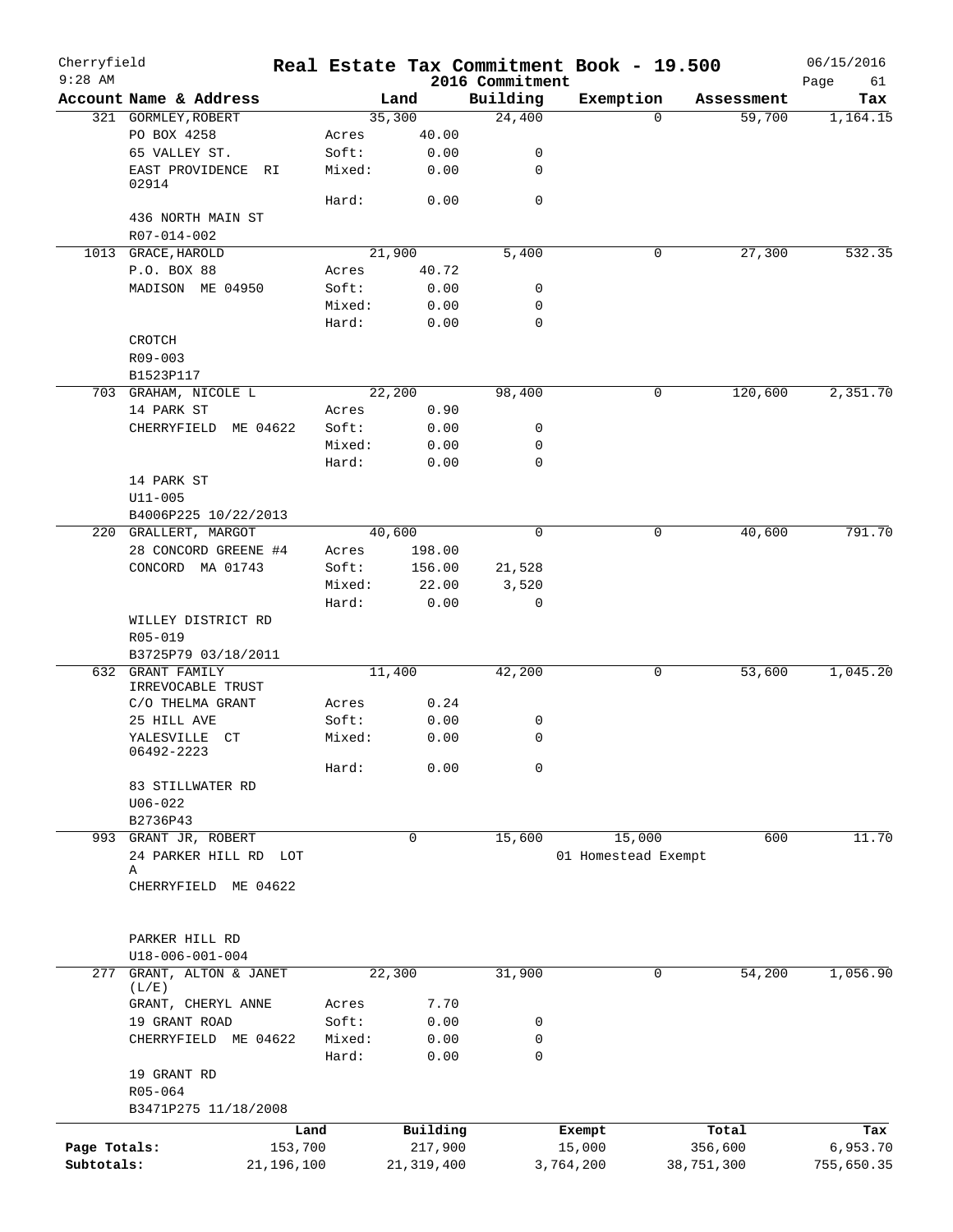| Cherryfield<br>$9:28$ AM |                            |            |        |        |            | 2016 Commitment | Real Estate Tax Commitment Book - 19.500 |            | 06/15/2016        |
|--------------------------|----------------------------|------------|--------|--------|------------|-----------------|------------------------------------------|------------|-------------------|
|                          | Account Name & Address     |            |        | Land   |            | Building        | Exemption                                | Assessment | Page<br>62<br>Tax |
|                          | 887 GRANT, RUTH            |            |        | 18,100 |            | 46,900          | 15,000                                   | 50,000     | 975.00            |
|                          | 39 RIDGE RD                |            | Acres  |        | 2.32       |                 | 01 Homestead Exempt                      |            |                   |
|                          | CHERRYFIELD<br>ME 04622    |            | Soft:  |        | 0.00       | 0               |                                          |            |                   |
|                          |                            |            | Mixed: |        | 0.00       | 0               |                                          |            |                   |
|                          |                            |            | Hard:  |        | 0.00       | 0               |                                          |            |                   |
|                          | 39 RIDGE RD                |            |        |        |            |                 |                                          |            |                   |
|                          |                            |            |        |        |            |                 |                                          |            |                   |
|                          | $U15 - 015$                |            |        |        |            |                 |                                          |            |                   |
|                          | B881P12                    |            |        |        |            |                 |                                          |            |                   |
|                          | 609 GRANT, WAYNE G.        |            |        | 12,100 |            | 47,100          | 15,000                                   | 44,200     | 861.90            |
|                          | P O BOX 194                |            | Acres  |        | 1.51       |                 | 01 Homestead Exempt                      |            |                   |
|                          | CHERRYFIELD ME 04622       |            | Soft:  |        | 0.00       | 0               |                                          |            |                   |
|                          |                            |            | Mixed: |        | 0.00       | 0               |                                          |            |                   |
|                          |                            |            | Hard:  |        | 0.00       | 0               |                                          |            |                   |
|                          | 86 SCHOOL ST               |            |        |        |            |                 |                                          |            |                   |
|                          | $U05 - 040$                |            |        |        |            |                 |                                          |            |                   |
|                          | B2002P123                  |            |        |        |            |                 |                                          |            |                   |
|                          | 722 GRANT, GARDNER C &     |            |        | 20,600 |            | 73,700          | 15,000                                   | 79,300     | 1,546.35          |
|                          | VIRGINIA                   |            |        |        |            |                 |                                          |            |                   |
|                          | PO BOX 405                 |            | Acres  |        | 0.73       |                 | 01 Homestead Exempt                      |            |                   |
|                          | CHERRYFIELD ME 04622       |            | Soft:  |        | 0.00       | 0               |                                          |            |                   |
|                          |                            |            | Mixed: |        | 0.00       | 0               |                                          |            |                   |
|                          |                            |            | Hard:  |        | 0.00       | 0               |                                          |            |                   |
|                          | 6 NEW ST                   |            |        |        |            |                 |                                          |            |                   |
|                          | $U11 - 023$                |            |        |        |            |                 |                                          |            |                   |
|                          | 503 GRAY, ELESTINE E (L/E) |            |        | 4,500  |            | 0               | 0                                        | 4,500      | 87.75             |
|                          | GRAY, SHELLEY              |            | Acres  |        | 0.62       |                 |                                          |            |                   |
|                          | P O BOX 211                |            | Soft:  |        | 0.00       | 0               |                                          |            |                   |
|                          | CHERRYFIELD ME 04622       |            | Mixed: |        | 0.00       | 0               |                                          |            |                   |
|                          |                            |            | Hard:  |        | 0.00       | 0               |                                          |            |                   |
|                          | MILBRIDGE RD               |            |        |        |            |                 |                                          |            |                   |
|                          |                            |            |        |        |            |                 |                                          |            |                   |
|                          | $U02 - 018$                |            |        |        |            |                 |                                          |            |                   |
|                          | B3658P222 08/16/2010       |            |        |        |            |                 |                                          |            |                   |
|                          | 502 GRAY, ELESTINE M (L/E) |            |        | 18,000 |            | 60,800          | 21,000                                   | 57,800     | 1,127.10          |
|                          | SHELLEY E GRAY             |            | Acres  |        | 0.50       |                 | 12 WW2 Veteran Res                       |            |                   |
|                          | PO BOX 211                 |            | Soft:  |        | 0.00       |                 | 0 01 Homestead Exempt                    |            |                   |
|                          | CHERRYFIELD ME 04622       |            | Mixed: |        | 0.00       | 0               |                                          |            |                   |
|                          |                            |            | Hard:  |        | 0.00       | 0               |                                          |            |                   |
|                          | 153 MILBRIDGE RD           |            |        |        |            |                 |                                          |            |                   |
|                          | U02-017                    |            |        |        |            |                 |                                          |            |                   |
|                          | B2990P167                  |            |        |        |            |                 |                                          |            |                   |
| 1090                     | GREAVES, GREGORY P &       |            |        | 17,300 |            | 73,000          | 0                                        | 90,300     | 1,760.85          |
|                          | NICHOLE S                  |            |        |        |            |                 |                                          |            |                   |
|                          | 26 WHIPPOORWILL TR         |            | Acres  |        | 1.00       |                 |                                          |            |                   |
|                          | WELLS ME 04090             |            | Soft:  |        | 0.00       | 0               |                                          |            |                   |
|                          |                            |            | Mixed: |        | 0.00       | 0               |                                          |            |                   |
|                          |                            |            | Hard:  |        | 0.00       | $\mathbf 0$     |                                          |            |                   |
|                          | 20 NETTIE LANE             |            |        |        |            |                 |                                          |            |                   |
|                          | U16-017-002                |            |        |        |            |                 |                                          |            |                   |
|                          | B2175P268                  |            |        |        |            |                 |                                          |            |                   |
|                          | 934 GREAVES, SCOTT         |            |        | 1,900  |            | 0               | 0                                        | 1,900      | 37.05             |
|                          | 9 New Street               |            | Acres  |        | 2.28       |                 |                                          |            |                   |
|                          | CHERRYFIELD ME 04622       |            | Soft:  |        | 0.00       | 0               |                                          |            |                   |
|                          |                            |            | Mixed: |        | 0.00       | 0               |                                          |            |                   |
|                          |                            |            | Hard:  |        | 0.00       | 0               |                                          |            |                   |
|                          |                            |            |        |        |            |                 |                                          |            |                   |
|                          | 34 MORSE LANE              |            |        |        |            |                 |                                          |            |                   |
|                          | U17-015                    |            |        |        |            |                 |                                          |            |                   |
|                          | B3260P297 03/05/2007       |            |        |        |            |                 |                                          |            |                   |
|                          |                            |            |        |        |            |                 |                                          |            |                   |
|                          |                            | Land       |        |        | Building   |                 | Exempt                                   | Total      | Tax               |
| Page Totals:             |                            | 92,500     |        |        | 301,500    |                 | 66,000                                   | 328,000    | 6,396.00          |
| Subtotals:               |                            | 21,288,600 |        |        | 21,620,900 |                 | 3,830,200                                | 39,079,300 | 762,046.35        |
|                          |                            |            |        |        |            |                 |                                          |            |                   |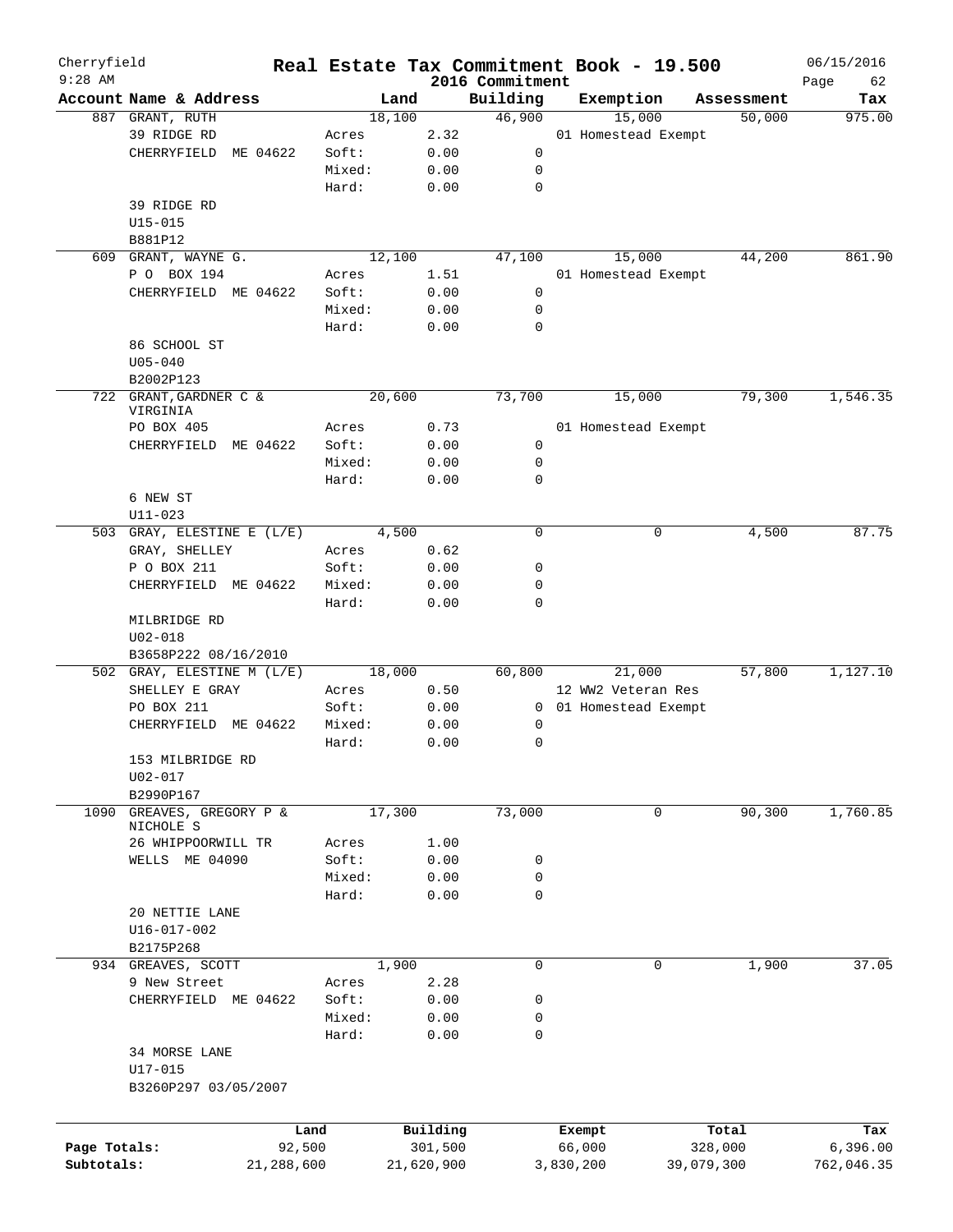| Cherryfield<br>$9:28$ AM |                             | Real Estate Tax Commitment Book - 19.500 |        |              | 2016 Commitment |           |                     |              | 06/15/2016<br>Page<br>63 |
|--------------------------|-----------------------------|------------------------------------------|--------|--------------|-----------------|-----------|---------------------|--------------|--------------------------|
|                          | Account Name & Address      |                                          | Land   |              | Building        |           | Exemption           | Assessment   | Tax                      |
|                          | 936 GREAVES, SCOTT C &      |                                          | 17,100 |              | 47,300          |           | $\Omega$            | 64,400       | 1,255.80                 |
|                          | CARRIE                      |                                          |        |              |                 |           |                     |              |                          |
|                          | 32 MORSE LN                 | Acres                                    |        | 0.96         |                 |           |                     |              |                          |
|                          | CHERRYFIELD ME 04622        | Soft:                                    |        | 0.00         | 0<br>0          |           |                     |              |                          |
|                          |                             | Mixed:<br>Hard:                          |        | 0.00<br>0.00 | 0               |           |                     |              |                          |
|                          | 32 MORSE LANE               |                                          |        |              |                 |           |                     |              |                          |
|                          | $U17 - 017$                 |                                          |        |              |                 |           |                     |              |                          |
|                          | B3624P164 04/10/2010        |                                          |        |              |                 |           |                     |              |                          |
|                          | 711 GREAVES, SCOTT C &      |                                          | 27,100 |              | 51,700          |           | 15,000              | 63,800       | 1,244.10                 |
|                          | CARRIE A                    |                                          |        |              |                 |           |                     |              |                          |
|                          | 9 NEW ST                    | Acres                                    |        | 0.81         |                 |           | 01 Homestead Exempt |              |                          |
|                          | CHERRYFIELD ME 04622        | Soft:                                    |        | 0.00         | 0               |           |                     |              |                          |
|                          |                             | Mixed:                                   |        | 0.00         | 0               |           |                     |              |                          |
|                          |                             | Hard:                                    |        | 0.00         | $\mathbf 0$     |           |                     |              |                          |
|                          | 9 NEW ST<br>U11-013         |                                          |        |              |                 |           |                     |              |                          |
|                          | B3583P74 10/28/2009         |                                          |        |              |                 |           |                     |              |                          |
|                          | 157 GREGOIRE, ALLEN         |                                          | 12,000 |              | $\mathbf 0$     |           | 0                   | 12,000       | 234.00                   |
|                          | GREGOIRE, PATRICIA          | Acres                                    |        | 6.70         |                 |           |                     |              |                          |
|                          | 924 IRON ROAD               | Soft:                                    |        | 0.00         | 0               |           |                     |              |                          |
|                          | PAPILLION NE 68046          | Mixed:                                   |        | 0.00         | 0               |           |                     |              |                          |
|                          |                             | Hard:                                    |        | 0.00         | $\mathbf 0$     |           |                     |              |                          |
|                          | 2 WILLEY DISTRICT RD        |                                          |        |              |                 |           |                     |              |                          |
|                          | R04-010-011                 |                                          |        |              |                 |           |                     |              |                          |
|                          | B3060P141 09/19/2005        |                                          |        |              |                 |           |                     |              |                          |
|                          | 969 GRIFFIN, CHARLES        |                                          | 24,300 |              | 23,800          |           | 15,000              | 33,100       | 645.45                   |
|                          | 351 RIDGE RD                | Acres                                    |        | 13.00        |                 |           | 01 Homestead Exempt |              |                          |
|                          | CHERRYFIELD ME 04622        | Soft:                                    |        | 0.00         | 0               |           |                     |              |                          |
|                          |                             | Mixed:                                   |        | 0.00         | 0               |           |                     |              |                          |
|                          |                             | Hard:                                    |        | 0.00         | $\mathbf 0$     |           |                     |              |                          |
|                          | 351 RIDGE RD                |                                          |        |              |                 |           |                     |              |                          |
|                          | U19-013-001                 |                                          |        |              |                 |           |                     |              |                          |
|                          | B4087P313 08/27/2014        |                                          |        |              |                 |           |                     |              |                          |
|                          | 902 HALKETT, ANN COX        |                                          | 43,200 |              | 37,500          |           | 0                   | 80,700       | 1,573.65                 |
|                          | P O BOX 505                 | Acres                                    |        | 65.00        |                 |           |                     |              |                          |
|                          | MOUNT DESERT<br>ME 04660    | Soft:                                    |        | 0.00         | 0               |           |                     |              |                          |
|                          |                             | Mixed:                                   |        | 0.00         | 0               |           |                     |              |                          |
|                          |                             | Hard:                                    |        | 0.00         | 0               |           |                     |              |                          |
|                          | 110 RIDGE RD<br>$U16 - 004$ |                                          |        |              |                 |           |                     |              |                          |
|                          | B2928P160                   |                                          |        |              |                 |           |                     |              |                          |
| 553                      | HALL, CHARLES R & MARIA     |                                          | 16,200 |              | 40,500          |           | 15,000              | 41,700       | 813.15                   |
|                          | J                           |                                          |        |              |                 |           |                     |              |                          |
|                          | 34 SCHOOL ST                | Acres                                    |        | 0.36         |                 |           | 01 Homestead Exempt |              |                          |
|                          | CHERRYFIELD ME 04622        | Soft:                                    |        | 0.00         | 0               |           |                     |              |                          |
|                          |                             | Mixed:                                   |        | 0.00         | 0               |           |                     |              |                          |
|                          |                             | Hard:                                    |        | 0.00         | 0               |           |                     |              |                          |
|                          | 34 SCHOOL ST                |                                          |        |              |                 |           |                     |              |                          |
|                          | $U04 - 014$                 |                                          |        |              |                 |           |                     |              |                          |
|                          | B2054P284                   |                                          |        |              |                 |           |                     |              |                          |
| 687                      | HALL, LYLE S                |                                          | 11,300 |              | $\mathsf{O}$    |           | 0                   | 11,300       | 220.35                   |
|                          | 39 PLEASANT ST              | Acres                                    |        | 5.50         |                 |           |                     |              |                          |
|                          | GARDENER ME 04345           | Soft:                                    |        | 0.00         | 0               |           |                     |              |                          |
|                          |                             | Mixed:                                   |        | 0.00         | 0               |           |                     |              |                          |
|                          |                             | Hard:                                    |        | 0.00         | 0               |           |                     |              |                          |
|                          | PARK ST                     |                                          |        |              |                 |           |                     |              |                          |
|                          | $U10-001$                   |                                          |        |              |                 |           |                     |              |                          |
|                          |                             | Land                                     |        | Building     |                 | Exempt    |                     | Total        | Tax                      |
| Page Totals:             |                             | 151,200                                  |        | 200,800      |                 | 45,000    |                     | 307,000      | 5,986.50                 |
| Subtotals:               |                             | 21,439,800                               |        | 21,821,700   |                 | 3,875,200 |                     | 39, 386, 300 | 768,032.85               |
|                          |                             |                                          |        |              |                 |           |                     |              |                          |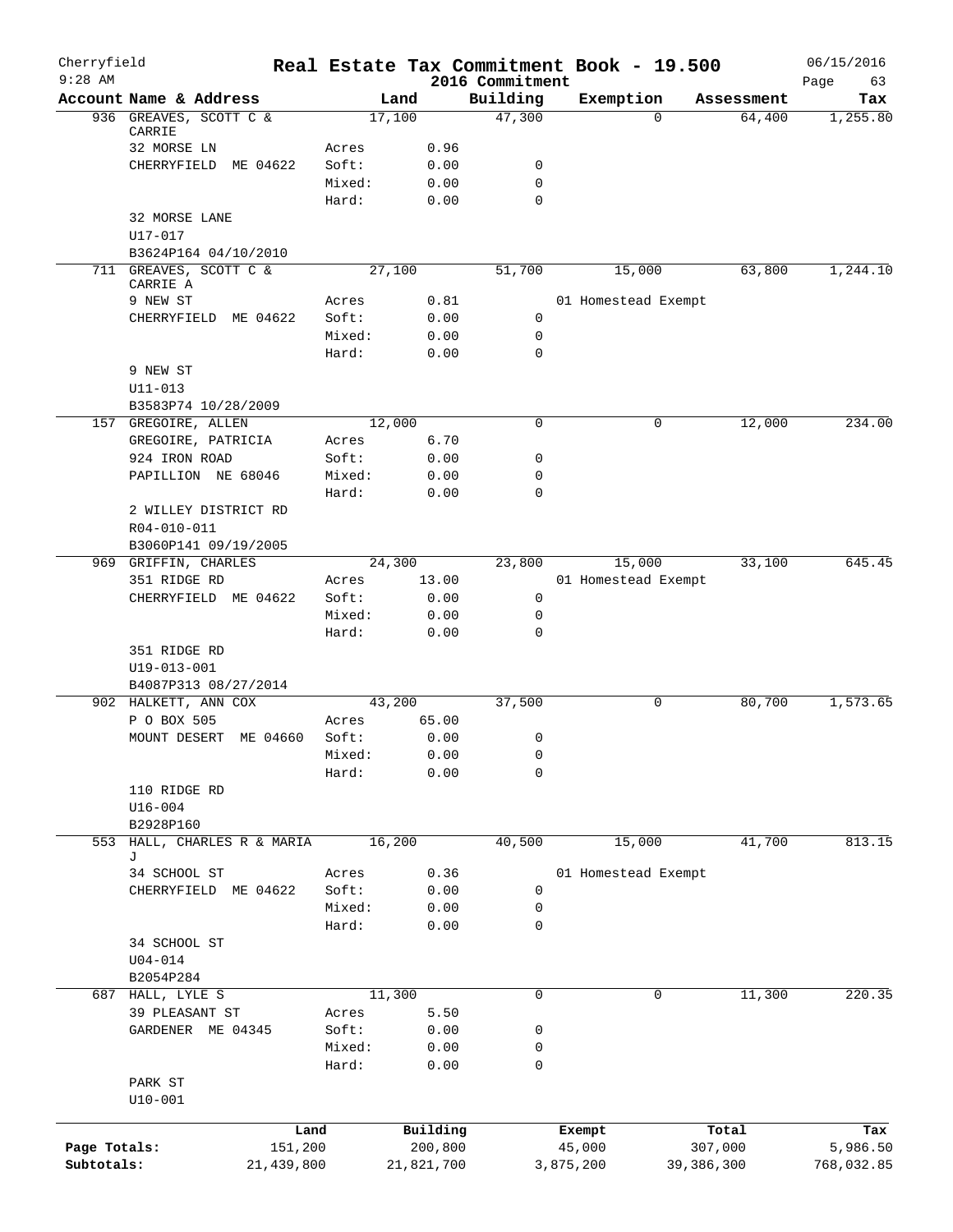| Cherryfield |                                   |                |        |      |                 | Real Estate Tax Commitment Book - 19.500 |            | 06/15/2016 |
|-------------|-----------------------------------|----------------|--------|------|-----------------|------------------------------------------|------------|------------|
| $9:28$ AM   |                                   |                |        |      | 2016 Commitment |                                          |            | Page<br>64 |
|             | Account Name & Address            |                | Land   |      | Building        | Exemption                                | Assessment | Tax        |
|             | 682 HALL, ROBERT W &<br>MELISSA G |                | 4,500  |      | $\mathbf 0$     | $\Omega$                                 | 4,500      | 87.75      |
|             | P O BOX 54                        | Acres          |        | 1.30 |                 |                                          |            |            |
|             | CHERRYFIELD ME 04622              | Soft:          |        | 0.00 | 0               |                                          |            |            |
|             |                                   | Mixed:         |        | 0.00 | $\mathbf 0$     |                                          |            |            |
|             |                                   | Hard:          |        | 0.00 | $\mathbf 0$     |                                          |            |            |
|             | 198 PARK ST                       |                |        |      |                 |                                          |            |            |
|             | $U09 - 004$                       |                |        |      |                 |                                          |            |            |
|             | B3387P169 03/05/2008              |                |        |      |                 |                                          |            |            |
|             | 683 HALL, ROBERT W &              |                | 14,300 |      | 62,800          | 15,000                                   | 62,100     | 1,210.95   |
|             | MELISSA G                         |                |        |      |                 |                                          |            |            |
|             | PO BOX 54                         | Acres          |        | 0.55 |                 | 01 Homestead Exempt                      |            |            |
|             | CHERRYFIELD ME 04622              | Soft:          |        | 0.00 | 0               |                                          |            |            |
|             |                                   | Mixed:         |        | 0.00 | 0               |                                          |            |            |
|             |                                   | Hard:          |        | 0.00 | $\mathbf 0$     |                                          |            |            |
|             | 198 PARK ST                       |                |        |      |                 |                                          |            |            |
|             | $U09 - 004 - 001$                 |                |        |      |                 |                                          |            |            |
|             | B3387P168 03/05/2008              |                |        |      |                 |                                          |            |            |
|             | 681 HALL, ROBERT W.&<br>MELISSA   |                | 1,300  |      | $\mathbf 0$     | 0                                        | 1,300      | 25.35      |
|             | P.O. BOX 54                       | Acres          |        | 0.09 |                 |                                          |            |            |
|             | CHERRYFIELD ME 04622              | Soft:          |        | 0.00 | 0               |                                          |            |            |
|             |                                   | Mixed:         |        | 0.00 | $\mathbf 0$     |                                          |            |            |
|             |                                   | Hard:          |        | 0.00 | $\mathbf 0$     |                                          |            |            |
|             | PARK ST                           |                |        |      |                 |                                          |            |            |
|             | $U09 - 003$                       |                |        |      |                 |                                          |            |            |
|             | B3387P168 03/05/2008              |                |        |      |                 |                                          |            |            |
|             | 856 HAMLYN, MARY E                |                | 17,500 |      | 34,700          | 0                                        | 52,200     | 1,017.90   |
|             | FRASSE, TERRY A                   | Acres          |        | 1.32 |                 |                                          |            |            |
|             | 675 POND RD                       | Soft:          |        | 0.00 | 0               |                                          |            |            |
|             | MANCHESTER ME 04351               | Mixed:         |        | 0.00 | 0               |                                          |            |            |
|             |                                   | Hard:          |        | 0.00 | $\mathbf 0$     |                                          |            |            |
|             | 159 MAIN ST                       |                |        |      |                 |                                          |            |            |
|             | $U14 - 028$                       |                |        |      |                 |                                          |            |            |
|             | B2450P72                          |                |        |      |                 |                                          |            |            |
|             | 11 HAMPTON, DAVID C & ASTA        |                | 42,300 |      | $\mathbf 0$     | 0                                        | 42,300     | 824.85     |
|             | L                                 |                | 126.00 |      |                 |                                          |            |            |
|             | P O BOX 3234<br>WAQUOIT MA 02536  | Acres<br>Soft: | 89.00  |      |                 |                                          |            |            |
|             |                                   | Mixed:         |        | 9.00 | 12,282<br>1,440 |                                          |            |            |
|             |                                   | Hard:          |        | 2.00 | 244             |                                          |            |            |
|             | MILBRIDGE RD                      |                |        |      |                 |                                          |            |            |
|             | R01-002-005                       |                |        |      |                 |                                          |            |            |
|             | B2397P92                          |                |        |      |                 |                                          |            |            |
|             | 88 HAMPTON, EUGENE E &            |                | 28,900 |      | 63,000          | 15,000                                   | 76,900     | 1,499.55   |
|             | ELEANOR M                         |                |        |      |                 |                                          |            |            |
|             | PO BOX 26                         | Acres          | 19.00  |      |                 | 01 Homestead Exempt                      |            |            |
|             | CHERRYFIELD ME 04622              | Soft:          |        | 0.00 | 0               |                                          |            |            |
|             |                                   | Mixed:         |        | 0.00 | 0               |                                          |            |            |
|             |                                   | Hard:          |        | 0.00 | $\mathbf 0$     |                                          |            |            |
|             | 198 UNIONVILLE RD                 |                |        |      |                 |                                          |            |            |
|             | $R03 - 013$                       |                |        |      |                 |                                          |            |            |
|             | B1146P100                         |                |        |      |                 |                                          |            |            |
|             |                                   |                |        |      |                 |                                          |            |            |

|              | Land       | Building   | Exempt    | Total      | Tax        |
|--------------|------------|------------|-----------|------------|------------|
| Page Totals: | 108,800    | 160,500    | 30,000    | 239,300    | 4,666.35   |
| Subtotals:   | 21,548,600 | 21,982,200 | 3,905,200 | 39,625,600 | 772,699.20 |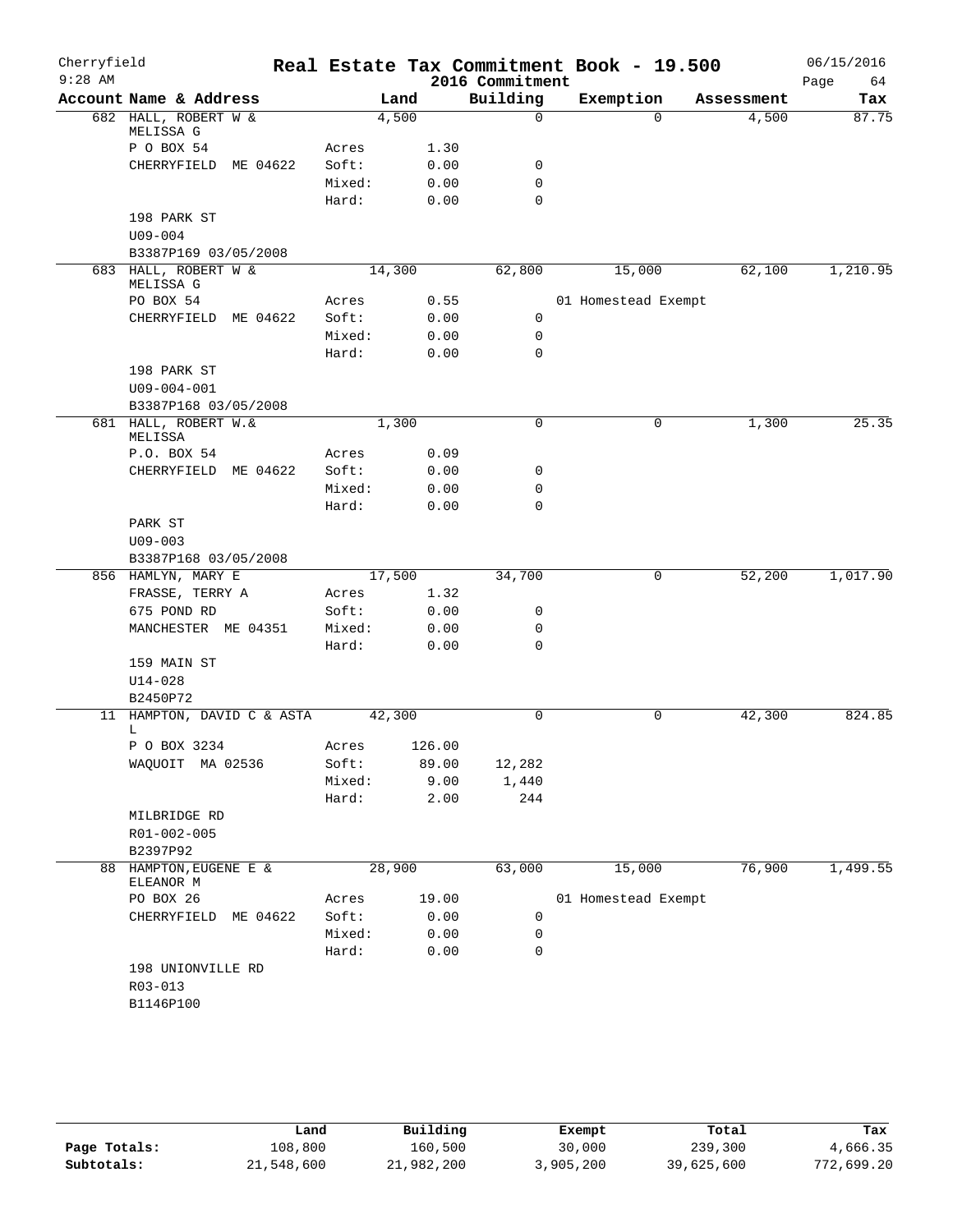| Cherryfield<br>$9:28$ AM |                                          |                 |              | 2016 Commitment  | Real Estate Tax Commitment Book - 19.500 |            | 06/15/2016<br>65<br>Page |
|--------------------------|------------------------------------------|-----------------|--------------|------------------|------------------------------------------|------------|--------------------------|
|                          | Account Name & Address                   |                 | Land         | Building         | Exemption                                | Assessment | Tax                      |
|                          | 87 HAMPTON, EUGENE                       |                 | 5,500        | 0                | $\Omega$                                 | 5,500      | 107.25                   |
|                          | E, ELEANOR M                             |                 |              |                  |                                          |            |                          |
|                          | PO BOX 26                                | Acres           | 0.40         |                  |                                          |            |                          |
|                          | CHERRYFIELD ME 04622                     | Soft:           | 0.00<br>0.00 | 0<br>$\mathbf 0$ |                                          |            |                          |
|                          |                                          | Mixed:<br>Hard: | 0.00         | $\mathbf 0$      |                                          |            |                          |
|                          | 183 UNIONVILLE RD                        |                 |              |                  |                                          |            |                          |
|                          | R03-012                                  |                 |              |                  |                                          |            |                          |
|                          | B401P599                                 |                 |              |                  |                                          |            |                          |
|                          | 15 HANEY, MARY                           |                 | 9,400        | 0                | 0                                        | 9,400      | 183.30                   |
|                          | 66 1ST CT SW                             | Acres           | 13.50        |                  |                                          |            |                          |
|                          | VERO BEACH FL 32962                      | Soft:           | 0.00         | 0                |                                          |            |                          |
|                          |                                          | Mixed:          | 0.00         | 0                |                                          |            |                          |
|                          |                                          | Hard:           | 0.00         | $\mathbf 0$      |                                          |            |                          |
|                          | MILBRIDGE RD                             |                 |              |                  |                                          |            |                          |
|                          | R01-006-001                              |                 |              |                  |                                          |            |                          |
|                          | B3466P1 10/30/2008                       |                 |              |                  |                                          |            |                          |
|                          | 774 HANKS, RUTH E                        |                 | 23,400       | 84,200           | 0                                        | 107,600    | 2,098.20                 |
|                          | PO BOX 124 SHS                           | Acres           | 1.53         |                  |                                          |            |                          |
|                          | DUXBURY MA 02331                         | Soft:           | 0.00         | 0                |                                          |            |                          |
|                          |                                          | Mixed:          | 0.00         | 0                |                                          |            |                          |
|                          |                                          | Hard:           | 0.00         | $\mathbf 0$      |                                          |            |                          |
|                          | 19 HIGH ST<br>$U12 - 027$                |                 |              |                  |                                          |            |                          |
|                          | B3976P20 07/19/2013 B2888P180 06/01/2004 |                 |              |                  |                                          |            |                          |
|                          | 129 HARRINGTON, NORRIS L &               |                 | 43,400       | 88,500           | 15,000                                   | 116,900    | 2,279.55                 |
|                          | VIOLET E                                 |                 |              |                  |                                          |            |                          |
|                          | 65 SPRAGUES FALLS RD                     | Acres           | 36.20        |                  | 01 Homestead Exempt                      |            |                          |
|                          | CHERRYFIELD ME 04622                     | Soft:           | 0.00         | 0                |                                          |            |                          |
|                          |                                          | Mixed:          | 0.00         | 0                |                                          |            |                          |
|                          |                                          | Hard:           | 0.00         | 0                |                                          |            |                          |
|                          | 65 SPRAGUE FALLS RD                      |                 |              |                  |                                          |            |                          |
|                          | R03-052-002                              |                 |              |                  |                                          |            |                          |
|                          | B1303P251                                |                 |              |                  |                                          |            |                          |
|                          | 348 HARRISON, MARK F & DANA<br>М         |                 | 24,300       | 24,600           | 15,000                                   | 33,900     | 661.05                   |
|                          | 39 LODGE WEST DR                         | Acres           | 11.00        |                  | 01 Homestead Exempt                      |            |                          |
|                          | CHERRYFIELD Me 04622                     | Soft:           | 0.00         | 0                |                                          |            |                          |
|                          |                                          | Mixed:          | 0.00         | 0                |                                          |            |                          |
|                          |                                          | Hard:           | 0.00         | 0                |                                          |            |                          |
|                          | 39 LODGE WEST DRIVE                      |                 |              |                  |                                          |            |                          |
|                          | R08-018                                  |                 |              |                  |                                          |            |                          |
|                          | B2397P333                                |                 |              |                  |                                          |            |                          |
|                          | 335 HARTFORD, SUSAN                      |                 | 28,900       | $\mathbf 0$      | $\mathbf 0$                              | 28,900     | 563.55                   |
|                          | 90 CALLS HILL ROAD                       | Acres           | 27.00        |                  |                                          |            |                          |
|                          | DRESDEN ME 04342                         | Soft:           | 0.00         | 0                |                                          |            |                          |
|                          |                                          | Mixed:          | 0.00         | 0                |                                          |            |                          |
|                          |                                          | Hard:           | 0.00         | 0                |                                          |            |                          |
|                          | SPRAGUE FALLS RD                         |                 |              |                  |                                          |            |                          |
|                          | $R08 - 009$                              |                 |              |                  |                                          |            |                          |
|                          | 336 HARTFORD, SUSAN E.                   |                 | 25,400       | 10,700           | 0                                        | 36,100     | 703.95                   |
|                          | 90 CALLS HILL ROAD                       | Acres           | 14.00        |                  |                                          |            |                          |
|                          | DRESDEN ME 04342                         | Soft:           | 0.00         | 0                |                                          |            |                          |
|                          |                                          | Mixed:          | 0.00         | 0                |                                          |            |                          |
|                          | 330 SPRAGUE FALLS RD                     | Hard:           | 0.00         | 0                |                                          |            |                          |
|                          | R08-010                                  |                 |              |                  |                                          |            |                          |
|                          | B568P276                                 |                 |              |                  |                                          |            |                          |
|                          |                                          |                 |              |                  |                                          |            |                          |
|                          |                                          | Land            | Building     |                  | Exempt                                   | Total      | Tax                      |
| Page Totals:             | 160,300                                  |                 | 208,000      |                  | 30,000                                   | 338,300    | 6,596.85                 |
| Subtotals:               | 21,708,900                               |                 | 22,190,200   |                  | 3,935,200                                | 39,963,900 | 779,296.05               |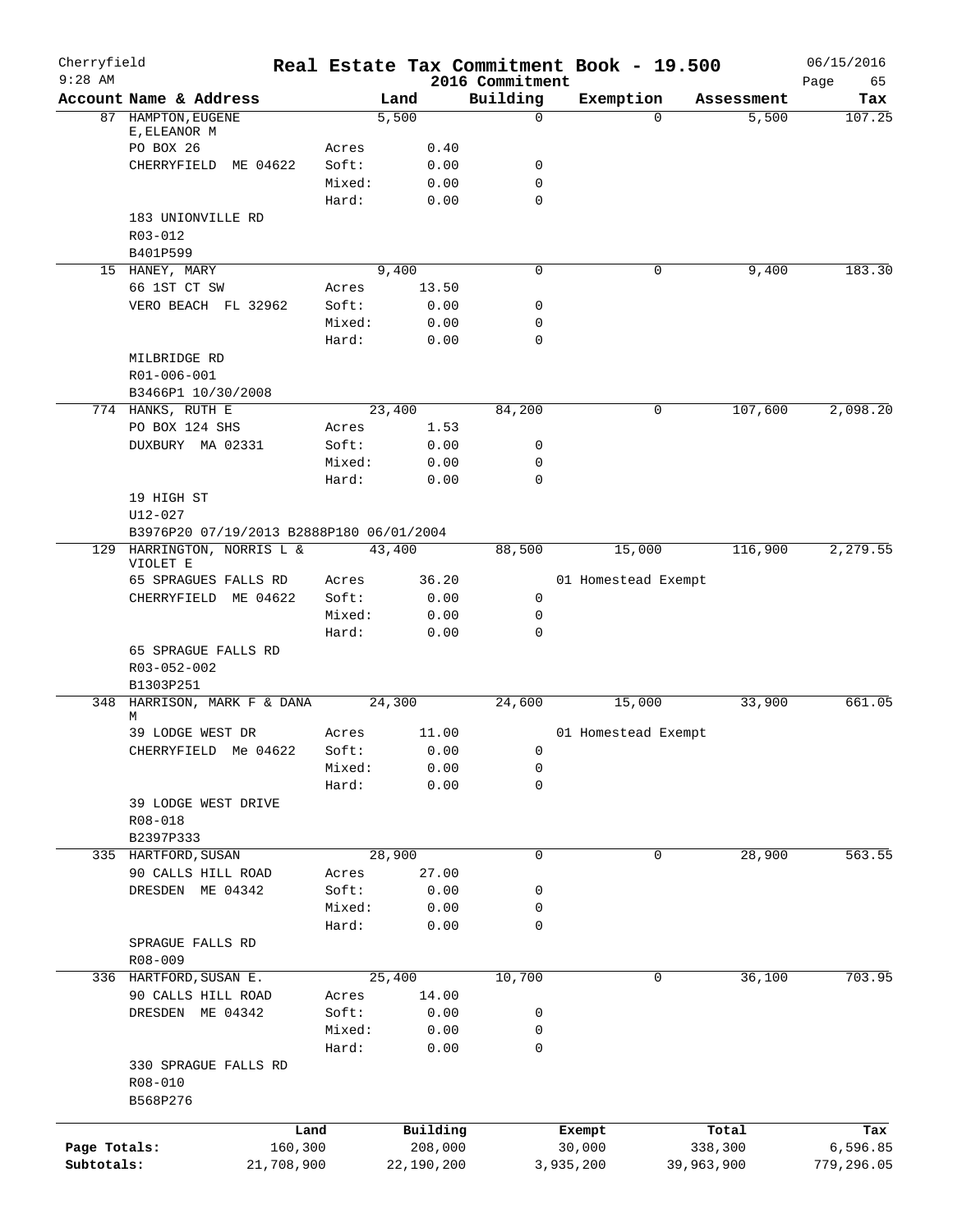| Cherryfield<br>$9:28$ AM |                                  |        | Real Estate Tax Commitment Book - 19.500 |                             |           |                     |              | 06/15/2016        |
|--------------------------|----------------------------------|--------|------------------------------------------|-----------------------------|-----------|---------------------|--------------|-------------------|
|                          | Account Name & Address           |        | Land                                     | 2016 Commitment<br>Building |           | Exemption           | Assessment   | Page<br>66<br>Tax |
|                          | 1130 HARTLEY, STEPHEN P          |        | 23,100                                   | 39,200                      |           | 15,000              | 47,300       | 922.35            |
|                          | 445 SPRAGUE FALLS RD             | Acres  | 15.00                                    |                             |           | 01 Homestead Exempt |              |                   |
|                          | CHERRYFIELD ME 04622             | Soft:  | 0.00                                     | 0                           |           |                     |              |                   |
|                          |                                  | Mixed: | 0.00                                     | 0                           |           |                     |              |                   |
|                          |                                  | Hard:  | 0.00                                     | $\mathbf 0$                 |           |                     |              |                   |
|                          | 445 SPRAGUE FALLS RD             |        |                                          |                             |           |                     |              |                   |
|                          | R08-017-001                      |        |                                          |                             |           |                     |              |                   |
|                          | B3322P56 08/20/2007              |        |                                          |                             |           |                     |              |                   |
|                          | 1123 HASLAM, ROSE M              |        | 18,200                                   | 61,600                      |           | 15,000              | 64,800       | 1,263.60          |
|                          | 66 BUTLER RD                     | Acres  | 2.50                                     |                             |           | 01 Homestead Exempt |              |                   |
|                          | CHERRYFIELD ME 04622             | Soft:  | 0.00                                     | 0                           |           |                     |              |                   |
|                          |                                  | Mixed: |                                          |                             |           |                     |              |                   |
|                          |                                  |        | 0.00                                     | 0<br>0                      |           |                     |              |                   |
|                          |                                  | Hard:  | 0.00                                     |                             |           |                     |              |                   |
|                          | 66 BUTLER ROAD                   |        |                                          |                             |           |                     |              |                   |
|                          | R04-036-001                      |        |                                          |                             |           |                     |              |                   |
|                          | B3875P36 08/31/2012              |        |                                          |                             |           |                     |              |                   |
|                          | 1060 HASLAM, ROSE M              |        | 55,200                                   | 35,900                      |           | 15,000              | 76,100       | 1,483.95          |
|                          | 66 BUTLER RD                     | Acres  | 25.50                                    |                             |           | 01 Homestead Exempt |              |                   |
|                          | CHERRYFIELD ME 04622             | Soft:  | 0.00                                     | 0                           |           |                     |              |                   |
|                          |                                  | Mixed: | 0.00                                     | 0                           |           |                     |              |                   |
|                          |                                  | Hard:  | 0.00                                     | $\mathbf 0$                 |           |                     |              |                   |
|                          | BUTLER ROAD                      |        |                                          |                             |           |                     |              |                   |
|                          | $R04 - 036$                      |        |                                          |                             |           |                     |              |                   |
|                          | B3875P36 08/31/2012              |        |                                          |                             |           |                     |              |                   |
|                          | 391 HATT, WILFRED R              |        | 23,100                                   | $\mathbf 0$                 |           | 0                   | 23,100       | 450.45            |
|                          | 21 HILLSIDE DRIVE                | Acres  | 46.68                                    |                             |           |                     |              |                   |
|                          | DEDHAM ME 04429                  | Soft:  | 0.00                                     | 0                           |           |                     |              |                   |
|                          |                                  | Mixed: | 0.00                                     | 0                           |           |                     |              |                   |
|                          |                                  | Hard:  | 0.00                                     | $\mathbf 0$                 |           |                     |              |                   |
|                          | CROTCH                           |        |                                          |                             |           |                     |              |                   |
|                          | R09-001-011                      |        |                                          |                             |           |                     |              |                   |
|                          | B3292P265 06/05/2007             |        |                                          |                             |           |                     |              |                   |
|                          | 410 HAWKINS, RONALD              |        | 21,400                                   | 0                           |           | 0                   | 21,400       | 417.30            |
|                          | 84 CEDAR LN                      | Acres  | 41.70                                    |                             |           |                     |              |                   |
|                          | WESLEY ME 04686                  | Soft:  | 0.00                                     | 0                           |           |                     |              |                   |
|                          |                                  | Mixed: | 0.00                                     | 0                           |           |                     |              |                   |
|                          |                                  | Hard:  | 0.00                                     | 0                           |           |                     |              |                   |
|                          | CROTCH                           |        |                                          |                             |           |                     |              |                   |
|                          | R09-001-030                      |        |                                          |                             |           |                     |              |                   |
|                          | B4200P97 10/22/2015              |        |                                          |                             |           |                     |              |                   |
|                          | 381 HAWKINS, RONALD              |        | 24,000                                   | 0                           |           | 0                   | 24,000       | 468.00            |
|                          | 84 CEDAR LN                      | Acres  | 49.11                                    |                             |           |                     |              |                   |
|                          | WESLEY ME 04686                  | Soft:  | 0.00                                     | 0                           |           |                     |              |                   |
|                          |                                  | Mixed: | 0.00                                     | 0                           |           |                     |              |                   |
|                          |                                  | Hard:  | 0.00                                     | 0                           |           |                     |              |                   |
|                          | CROTCH                           |        |                                          |                             |           |                     |              |                   |
|                          | R09-001-001                      |        |                                          |                             |           |                     |              |                   |
|                          | B4200P96 10/22/2015              |        |                                          |                             |           |                     |              |                   |
|                          |                                  |        | 21,300                                   | 0                           |           |                     | 21,300       |                   |
|                          | 380 HAWKINS, RONALD L & LYN<br>Е |        |                                          |                             |           | 0                   |              | 415.35            |
|                          | 89 CEDAR LN                      | Acres  | 41.50                                    |                             |           |                     |              |                   |
|                          | WESLEY ME 04686                  | Soft:  | 0.00                                     | 0                           |           |                     |              |                   |
|                          |                                  | Mixed: | 0.00                                     | 0                           |           |                     |              |                   |
|                          |                                  | Hard:  | 0.00                                     | 0                           |           |                     |              |                   |
|                          | CROTCH                           |        |                                          |                             |           |                     |              |                   |
|                          | R08-042                          |        |                                          |                             |           |                     |              |                   |
|                          | B4228P189 02/04/2016             |        |                                          |                             |           |                     |              |                   |
|                          |                                  |        |                                          |                             |           |                     |              |                   |
|                          |                                  |        |                                          |                             |           |                     |              |                   |
|                          | Land                             |        | Building                                 |                             | Exempt    |                     | Total        | Tax               |
| Page Totals:             | 186,300                          |        | 136,700                                  |                             | 45,000    |                     | 278,000      | 5,421.00          |
| Subtotals:               | 21,895,200                       |        | 22,326,900                               |                             | 3,980,200 |                     | 40, 241, 900 | 784,717.05        |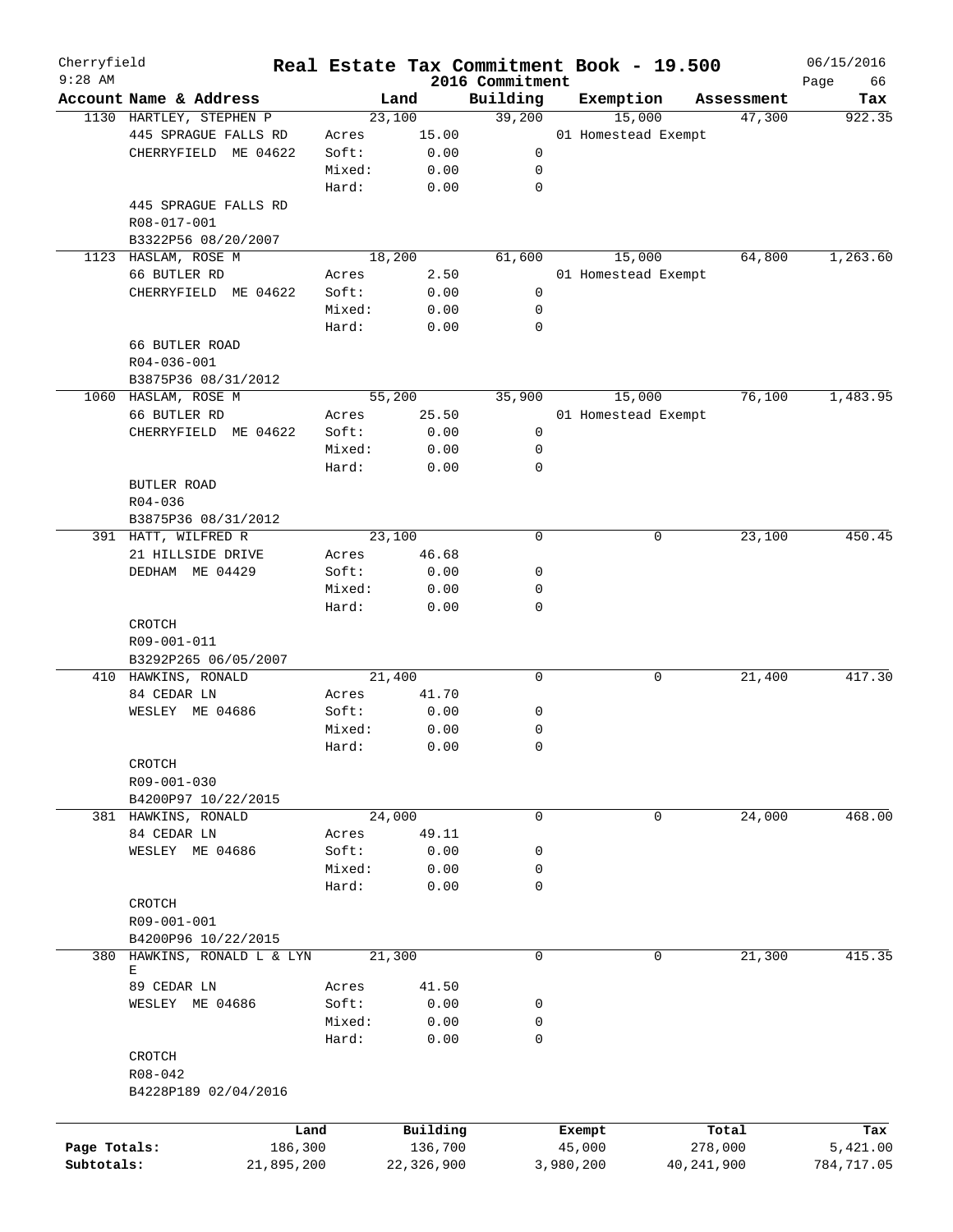| Cherryfield<br>$9:28$ AM |                                             |                 |              | 2016 Commitment  | Real Estate Tax Commitment Book - 19.500 |            | 06/15/2016<br>67<br>Page |
|--------------------------|---------------------------------------------|-----------------|--------------|------------------|------------------------------------------|------------|--------------------------|
|                          | Account Name & Address                      | Land            |              | Building         | Exemption                                | Assessment | Tax                      |
|                          | 403 HAWKINS, RONALD L & LYN                 | 22,300          |              | $\mathbf 0$      | $\Omega$                                 | 22,300     | 434.85                   |
|                          | Ε                                           |                 |              |                  |                                          |            |                          |
|                          | 84 CEDAR LN                                 | Acres           | 44.21        |                  |                                          |            |                          |
|                          | WESLEY ME 04686                             | Soft:           | 0.00         | 0<br>$\mathbf 0$ |                                          |            |                          |
|                          |                                             | Mixed:<br>Hard: | 0.00<br>0.00 | $\mathbf 0$      |                                          |            |                          |
|                          | CROTCH                                      |                 |              |                  |                                          |            |                          |
|                          | R09-001-023                                 |                 |              |                  |                                          |            |                          |
|                          | B4207P1 11/16/2015                          |                 |              |                  |                                          |            |                          |
|                          | 461 HAWKINS, RONALD L & LYN                 | 28,100          |              | 0                | 0                                        | 28,100     | 547.95                   |
|                          | Е                                           |                 |              |                  |                                          |            |                          |
|                          | 84 CEDAR LN                                 | Acres           | 60.60        |                  |                                          |            |                          |
|                          | WESLEY ME 04686                             | Soft:           | 0.00         | 0                |                                          |            |                          |
|                          |                                             | Mixed:          | 0.00         | 0                |                                          |            |                          |
|                          |                                             | Hard:           | 0.00         | $\mathbf 0$      |                                          |            |                          |
|                          | CROTCH                                      |                 |              |                  |                                          |            |                          |
|                          | R10-011                                     |                 |              |                  |                                          |            |                          |
|                          | B3988P306 08/26/2013                        |                 |              |                  |                                          |            |                          |
|                          | 578 HAYES JR, PATRICIA A &<br>AMON M        | 27,500          |              | 78,300           | 15,000                                   | 90,800     | 1,770.60                 |
|                          | 102 NORTH ST                                | Acres           | 8.60         |                  | 01 Homestead Exempt                      |            |                          |
|                          | CHERRYFIELD ME 04622                        | Soft:           | 0.00         | $\mathbf 0$      |                                          |            |                          |
|                          |                                             | Mixed:          | 0.00         | 0                |                                          |            |                          |
|                          |                                             | Hard:           | 0.00         | 0                |                                          |            |                          |
|                          | 102 NORTH ST                                |                 |              |                  |                                          |            |                          |
|                          | $U05 - 010$                                 |                 |              |                  |                                          |            |                          |
|                          | B2477P300                                   |                 |              |                  |                                          |            |                          |
| 17                       | HEALEY, ESMAY & RAYNER                      | 51,300          |              | 64,100           | 15,000                                   | 100,400    | 1,957.80                 |
|                          | J<br>JANES C HEALEY MARITAL<br><b>TRUST</b> | Acres           | 48.70        |                  | 01 Homestead Exempt                      |            |                          |
|                          | TRUSTEE, HEALEY FAMILY<br>TRUST             | Soft:           | 0.00         | 0                |                                          |            |                          |
|                          | 471 MILBRIDGE RD                            | Mixed:          | 0.00         | 0                |                                          |            |                          |
|                          | CHERRYFIELD ME 04622                        | Hard:           | 0.00         | 0                |                                          |            |                          |
|                          | 471 MILBRIDGE RD                            |                 |              |                  |                                          |            |                          |
|                          | R01-007                                     |                 |              |                  |                                          |            |                          |
|                          | B4185P9 09/08/2015                          |                 |              |                  |                                          |            |                          |
|                          | 206 HEARN JR, PAMELA J &<br>JAMES F         | 15,200          |              | 21,200           | 15,000                                   | 21,400     | 417.30                   |
|                          | 543 CHERRYFIELD STRETCH Acres               |                 | 1.70         |                  | 01 Homestead Exempt                      |            |                          |
|                          | CHERRYFIELD ME 04622                        | Soft:           | 0.00         | 0                |                                          |            |                          |
|                          |                                             | Mixed:          | 0.00         | 0                |                                          |            |                          |
|                          | 543 CHERRYFIELD STRETCH                     | Hard:           | 0.00         | 0                |                                          |            |                          |
|                          | R05-006                                     |                 |              |                  |                                          |            |                          |
|                          | B3374P165 01/23/2008                        |                 |              |                  |                                          |            |                          |
|                          | 874 HEDBERG, ERNEST J                       | 14,800          |              | 31,200           | 0                                        | 46,000     | 897.00                   |
|                          | 388 RIDGE RD                                | Acres           | 0.61         |                  |                                          |            |                          |
|                          | CHERRYFIELD ME 04622                        | Soft:           | 0.00         | 0                |                                          |            |                          |
|                          |                                             | Mixed:          | 0.00         | 0                |                                          |            |                          |
|                          |                                             | Hard:           | 0.00         | 0                |                                          |            |                          |
|                          | 252 MAIN ST                                 |                 |              |                  |                                          |            |                          |
|                          | $U15 - 004$                                 |                 |              |                  |                                          |            |                          |
|                          | B3036P114 07/25/2005                        |                 |              |                  |                                          |            |                          |
|                          |                                             |                 |              |                  |                                          |            |                          |
|                          |                                             |                 |              |                  |                                          |            |                          |

|              | Land       | Building   | Exempt    | Total      | Tax        |
|--------------|------------|------------|-----------|------------|------------|
| Page Totals: | 159,200    | 194,800    | 45,000    | 309,000    | 6,025.50   |
| Subtotals:   | 22,054,400 | 22,521,700 | 4,025,200 | 40,550,900 | 790,742.55 |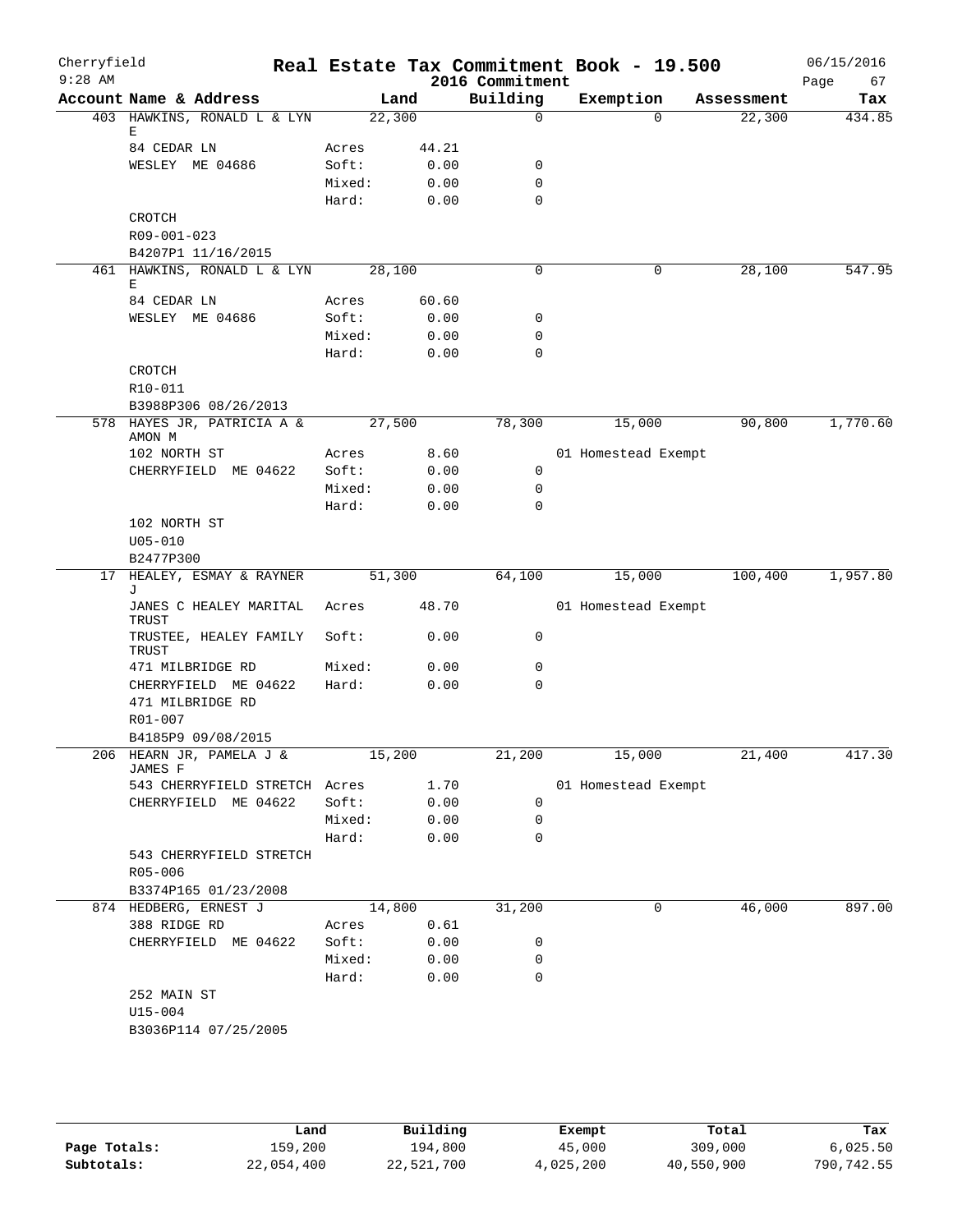| Cherryfield<br>$9:28$ AM |                                   |         |        |            |                             | Real Estate Tax Commitment Book - 19.500 |            | 06/15/2016        |
|--------------------------|-----------------------------------|---------|--------|------------|-----------------------------|------------------------------------------|------------|-------------------|
|                          | Account Name & Address            |         | Land   |            | 2016 Commitment<br>Building | Exemption                                | Assessment | Page<br>68<br>Tax |
|                          | 957 HEDBERG, ERNEST J             |         | 17,400 |            | 53,700                      | $\Omega$                                 | 71,100     | 1,386.45          |
|                          | 388 RIDGE RD                      | Acres   |        | 1.07       |                             |                                          |            |                   |
|                          | CHERRYFIELD ME 04622              | Soft:   |        | 0.00       | 0                           |                                          |            |                   |
|                          |                                   | Mixed:  |        | 0.00       | 0                           |                                          |            |                   |
|                          |                                   | Hard:   |        | 0.00       | 0                           |                                          |            |                   |
|                          | 382 RIDGE RD                      |         |        |            |                             |                                          |            |                   |
|                          | $U19 - 002$                       |         |        |            |                             |                                          |            |                   |
|                          | B4005P46 10/16/2013               |         |        |            |                             |                                          |            |                   |
|                          | 959 HEDBERG, ERNEST J             |         | 21,500 |            | 17,700                      | 0                                        | 39,200     | 764.40            |
|                          |                                   |         |        |            |                             |                                          |            |                   |
|                          | 388 RIDGE RD                      | Acres   |        | 8.25       |                             |                                          |            |                   |
|                          | CHERRYFIELD ME 04622              | Soft:   |        | 0.00       | 0                           |                                          |            |                   |
|                          |                                   | Mixed:  |        | 0.00       | 0                           |                                          |            |                   |
|                          |                                   | Hard:   |        | 0.00       | $\mathbf 0$                 |                                          |            |                   |
|                          | 398 RIDGE RD                      |         |        |            |                             |                                          |            |                   |
|                          | $U19 - 004$                       |         |        |            |                             |                                          |            |                   |
|                          | B3816P314 02/07/2012              |         |        |            |                             |                                          |            |                   |
|                          | 958 HEDBERG, LISA L               |         | 17,400 |            | 61,500                      | 15,000                                   | 63,900     | 1,246.05          |
|                          | 388 RIDGE RD                      | Acres   |        | 1.11       |                             | 01 Homestead Exempt                      |            |                   |
|                          | CHERRYFIELD ME 04622              | Soft:   |        | 0.00       | 0                           |                                          |            |                   |
|                          |                                   | Mixed:  |        | 0.00       | 0                           |                                          |            |                   |
|                          |                                   | Hard:   |        | 0.00       | 0                           |                                          |            |                   |
|                          | 388 RIDGE RD                      |         |        |            |                             |                                          |            |                   |
|                          | $U19 - 003$                       |         |        |            |                             |                                          |            |                   |
|                          | B2800P319                         |         |        |            |                             |                                          |            |                   |
|                          | 53 HENNESSEY, ERIN L              |         | 24,200 |            | 0                           | 0                                        | 24,200     | 471.90            |
|                          | PO BOX 133                        | Acres   |        | 21.00      |                             |                                          |            |                   |
|                          | MACHIAS ME 04654                  | Soft:   |        | 0.00       | 0                           |                                          |            |                   |
|                          |                                   | Mixed:  |        | 3.00       | 480                         |                                          |            |                   |
|                          |                                   | Hard:   |        | 7.00       | 854                         |                                          |            |                   |
|                          | MILBRIDGE RD (OFF)<br>$R02 - 007$ |         |        |            |                             |                                          |            |                   |
|                          | B3678P149 10/12/2010 B2026P14     |         |        |            |                             |                                          |            |                   |
|                          | 616 HENNESSY, SUSAN               |         | 28,900 |            | 84,900                      | 21,000                                   | 92,800     | 1,809.60          |
|                          | LABORE JR, EDMOND W               | Acres   |        | 7.10       |                             | 14 WW2 Veteran Non                       |            |                   |
|                          | PO BOX 392                        | Soft:   |        | 0.00       | 0                           | 01 Homestead Exempt                      |            |                   |
|                          | CHERRYFIELD<br>ME 04622           | Mixed:  |        | 0.00       | 0                           |                                          |            |                   |
|                          |                                   | Hard:   |        | 0.00       | 0                           |                                          |            |                   |
|                          | 37 NORTH ST                       |         |        |            |                             |                                          |            |                   |
|                          | $U06 - 006$                       |         |        |            |                             |                                          |            |                   |
|                          | B4129P52 02/12/2015               |         |        |            |                             |                                          |            |                   |
|                          | 329 HENRY, TIFFANY                |         | 17,900 |            | 90,100                      | 0                                        | 108,000    | 2,106.00          |
|                          | 286 SPRAGUES FALLS RD             | Acres   |        | 2.00       |                             |                                          |            |                   |
|                          | CHERRYFIELD ME 04622              | Soft:   |        | 0.00       | 0                           |                                          |            |                   |
|                          |                                   | Mixed:  |        | 0.00       | 0                           |                                          |            |                   |
|                          |                                   | Hard:   |        | 0.00       | $\mathbf 0$                 |                                          |            |                   |
|                          | 286 SPRAGUE FALLS RD              |         |        |            |                             |                                          |            |                   |
|                          | R08-003-000                       |         |        |            |                             |                                          |            |                   |
|                          | B4109P199 11/12/2014              |         |        |            |                             |                                          |            |                   |
| 110                      | HERMAN, HAROLD F &                |         | 15,400 |            | 4,000                       | 0                                        | 19,400     | 378.30            |
|                          | <b>JEANNE F</b>                   |         |        |            |                             |                                          |            |                   |
|                          | 702 BLACK WOODS RD                | Acres   |        | 8.14       |                             |                                          |            |                   |
|                          | CHERRYFIELD ME 04622              | Soft:   |        | 0.00       | 0                           |                                          |            |                   |
|                          |                                   | Mixed:  |        | 0.00       | 0                           |                                          |            |                   |
|                          |                                   | Hard:   |        | 0.00       | 0                           |                                          |            |                   |
|                          | 661 BLACKSWOODS RD                |         |        |            |                             |                                          |            |                   |
|                          | R03-034<br>B4110P289 11/17/2014   |         |        |            |                             |                                          |            |                   |
|                          |                                   |         |        |            |                             |                                          |            |                   |
|                          |                                   | Land    |        | Building   |                             | Exempt                                   | Total      | Tax               |
| Page Totals:             |                                   | 142,700 |        | 311,900    |                             | 36,000                                   | 418,600    | 8,162.70          |
| Subtotals:               | 22,197,100                        |         |        | 22,833,600 |                             | 4,061,200                                | 40,969,500 | 798,905.25        |
|                          |                                   |         |        |            |                             |                                          |            |                   |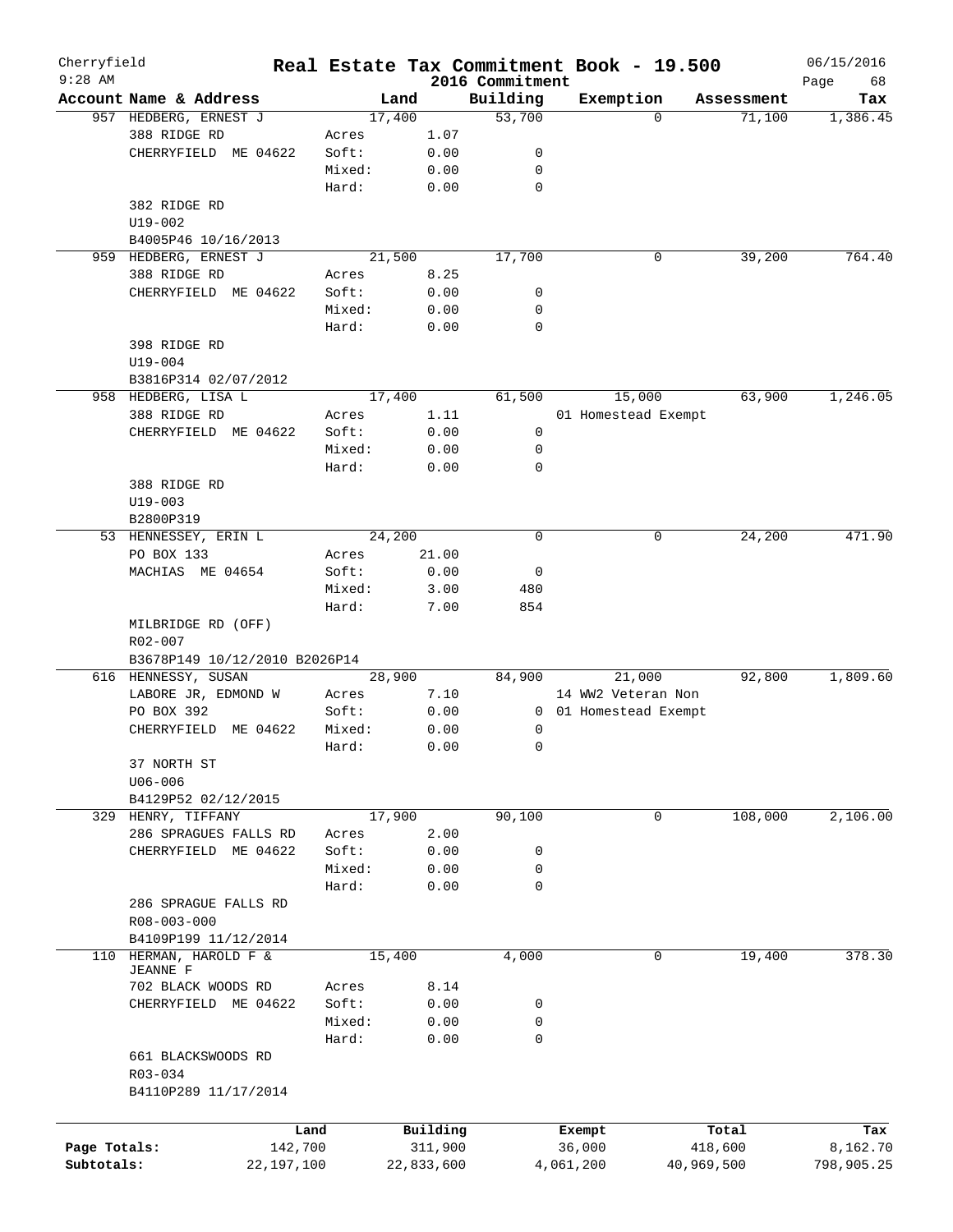| Cherryfield<br>$9:28$ AM |                                           |         |        | 2016 Commitment | Real Estate Tax Commitment Book - 19.500 |            | 06/15/2016<br>69<br>Page |
|--------------------------|-------------------------------------------|---------|--------|-----------------|------------------------------------------|------------|--------------------------|
|                          | Account Name & Address                    |         | Land   | Building        | Exemption                                | Assessment | Tax                      |
|                          | 118 HERMAN, HAROLD F &<br><b>JEANNE F</b> |         | 45,300 | 166, 200        | 21,000                                   | 190,500    | 3,714.75                 |
|                          | 702 BLACKS WOODS RD                       | Acres   | 223.00 |                 | 14 WW2 Veteran Non                       |            |                          |
|                          | CHERRYFIELD ME 04622                      | Soft:   | 40.00  |                 | 5,520 01 Homestead Exempt                |            |                          |
|                          |                                           | Mixed:  | 6.00   | 960             |                                          |            |                          |
|                          |                                           | Hard:   | 176.00 | 21,472          |                                          |            |                          |
|                          | 702 BLACKSWOODS RD                        |         |        |                 |                                          |            |                          |
|                          | $R03 - 042$                               |         |        |                 |                                          |            |                          |
|                          | B3845P108 05/18/2012                      |         |        |                 |                                          |            |                          |
|                          | 68 HILL, PETER C                          |         | 39,200 | 27,500          | 0                                        | 66,700     | 1,300.65                 |
|                          | RR 2 BOX 75                               | Acres   | 4.90   |                 |                                          |            |                          |
|                          | SHARON CT 06069                           | Soft:   | 0.00   | 0               |                                          |            |                          |
|                          |                                           | Mixed:  | 0.00   | 0               |                                          |            |                          |
|                          |                                           | Hard:   | 0.00   | 0               |                                          |            |                          |
|                          | 217 PARK ST                               |         |        |                 |                                          |            |                          |
|                          | R02-021                                   |         |        |                 |                                          |            |                          |
|                          | B1392P154                                 |         |        |                 |                                          |            |                          |
|                          | 1036 HIRTLE, RALPH C                      |         | 20,200 | 14,100          | 15,000                                   | 19,300     | 376.35                   |
|                          | CHRISTIE, AUDRA J                         | Acres   | 15.00  |                 | 01 Homestead Exempt                      |            |                          |
|                          | 366 SPRAGUE FALLS RD                      | Soft:   | 0.00   | 0               |                                          |            |                          |
|                          | CHERRYFIELD ME 04622                      | Mixed:  | 0.00   | 0               |                                          |            |                          |
|                          |                                           | Hard:   | 0.00   | $\mathbf 0$     |                                          |            |                          |
|                          | 366 SPRAGUE FALLS RD                      |         |        |                 |                                          |            |                          |
|                          | R08-011-002                               |         |        |                 |                                          |            |                          |
|                          | B3396P246 04/08/2008                      |         |        |                 |                                          |            |                          |
|                          | 255 HITCHCOCK, HOLLIE                     |         | 25,100 | 96,400          | 15,000                                   | 106,500    | 2,076.75                 |
|                          | LAHTINEN, BARBARA                         | Acres   | 14.50  |                 | 01 Homestead Exempt                      |            |                          |
|                          | 305 WILLEY DISTRICT RD                    | Soft:   | 0.00   | 0               |                                          |            |                          |
|                          | CHERRYFIELD ME 04622                      | Mixed:  | 0.00   | $\mathbf 0$     |                                          |            |                          |
|                          |                                           | Hard:   | 0.00   | 0               |                                          |            |                          |
|                          | 305 WILLEY DISTRICT RD                    |         |        |                 |                                          |            |                          |
|                          | $R05 - 047$                               |         |        |                 |                                          |            |                          |
|                          | B2857P151                                 |         |        |                 |                                          |            |                          |
|                          | 113 HITCHINGS, CHARLES B                  | 177,100 |        | 13,500          | 15,000                                   | 175,600    | 3,424.20                 |
|                          | BALLAM, DEVIESSES OF<br>DEBORAH C         | Acres   | 379.00 |                 | 01 Homestead Exempt                      |            |                          |
|                          | C/O CHARLES B HITCHINGS Soft:             |         | 0.00   | 0               |                                          |            |                          |
|                          | 685 BLACKWOODS RD                         | Mixed:  | 0.00   | 0               |                                          |            |                          |
|                          | CHERRYFIELD ME 04622                      | Hard:   | 0.00   | 0               |                                          |            |                          |
|                          | 621 BLACKSWOODS RD                        |         |        |                 |                                          |            |                          |
|                          | $R03 - 037$                               |         |        |                 |                                          |            |                          |
|                          | B3872P201 B3019P74                        |         |        |                 |                                          |            |                          |
|                          | 466 HODGSON, COLIN &<br>REINHILD          |         | 26,500 | $\Omega$        | $\mathbf 0$                              | 26,500     | 516.75                   |
|                          | 15 NORINO DR                              | Acres   | 213.00 |                 |                                          |            |                          |
|                          | WEST NEWBURY MA 01985                     | Soft:   | 51.70  | 7,135           |                                          |            |                          |
|                          |                                           | Mixed:  | 0.00   | 0               |                                          |            |                          |
|                          |                                           | Hard:   | 158.00 | 19,276          |                                          |            |                          |
|                          | CROTCH                                    |         |        |                 |                                          |            |                          |
|                          | R10-016                                   |         |        |                 |                                          |            |                          |
|                          | B1901P22                                  |         |        |                 |                                          |            |                          |

|              | Land       | Building     | Exempt    | Total      | Tax          |
|--------------|------------|--------------|-----------|------------|--------------|
| Page Totals: | 333,400    | 317,700      | 66,000    | 585,100    | 11,409.45    |
| Subtotals:   | 22,530,500 | 23, 151, 300 | 4,127,200 | 41,554,600 | 810, 314. 70 |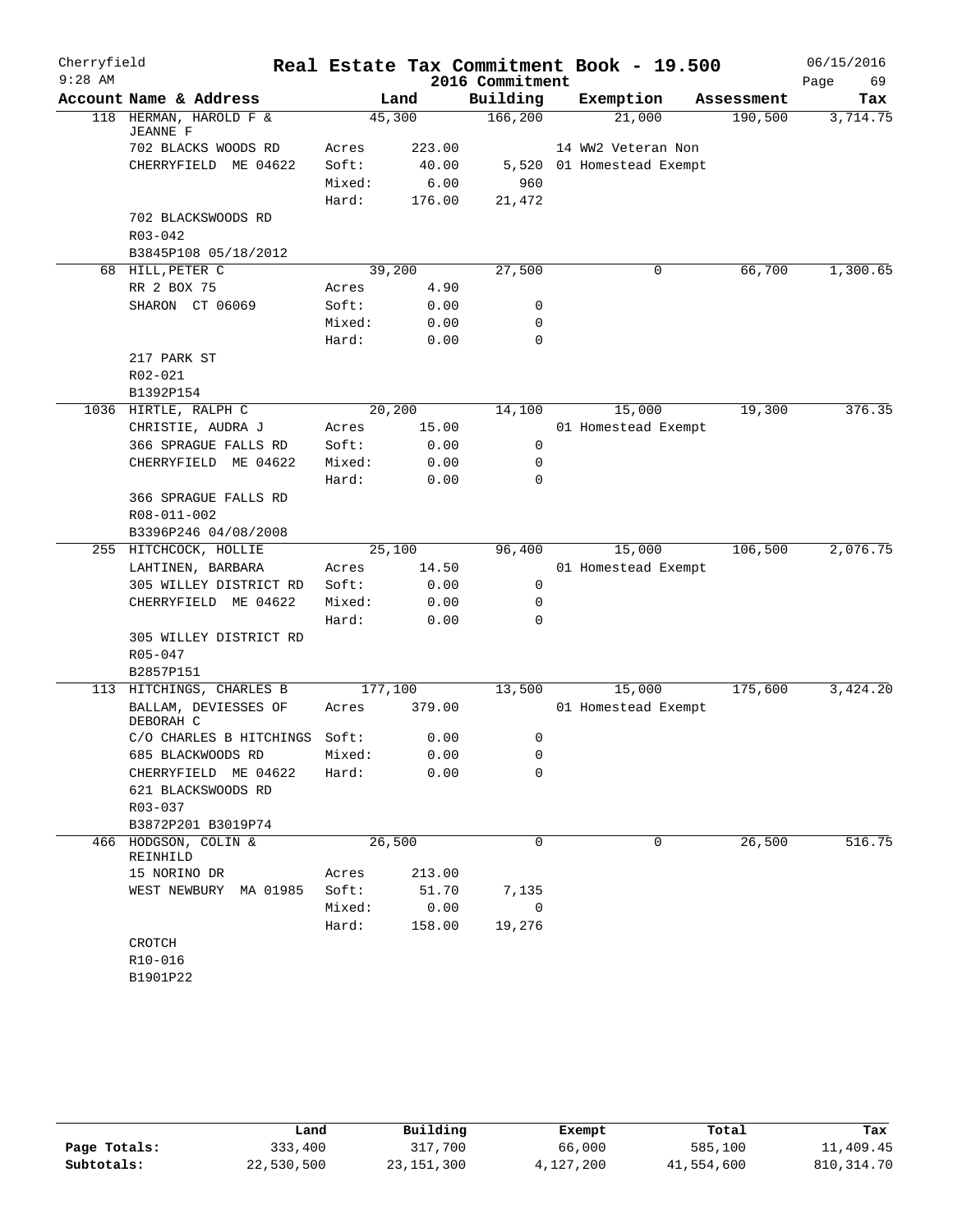| Cherryfield |                                        |        |       |                 | Real Estate Tax Commitment Book - 19.500 |            | 06/15/2016 |
|-------------|----------------------------------------|--------|-------|-----------------|------------------------------------------|------------|------------|
| $9:28$ AM   |                                        |        |       | 2016 Commitment |                                          |            | 70<br>Page |
|             | Account Name & Address                 |        | Land  | Building        | Exemption                                | Assessment | Tax        |
|             | 604 HOFFMAN JR, HENRY<br>MARTIN        | 25,100 |       | 66,800          | $\Omega$                                 | 91,900     | 1,792.05   |
|             | P O BOX 536082                         | Acres  | 2.75  |                 |                                          |            |            |
|             | ORLANDO FL 32853                       | Soft:  | 0.00  | 0               |                                          |            |            |
|             |                                        | Mixed: | 0.00  | $\mathbf 0$     |                                          |            |            |
|             |                                        | Hard:  | 0.00  | $\Omega$        |                                          |            |            |
|             | 74 RIVER RD                            |        |       |                 |                                          |            |            |
|             | $U05 - 036$                            |        |       |                 |                                          |            |            |
|             | B3360P169 12/03/2007                   |        |       |                 |                                          |            |            |
|             | 388 HUDSON, DONOVAN E                  | 21,000 |       | 0               | 0                                        | 21,000     | 409.50     |
|             | 198 EASTSIDE RD                        | Acres  | 40.83 |                 |                                          |            |            |
|             | HANCOCK ME 04640                       | Soft:  | 0.00  | 0               |                                          |            |            |
|             |                                        | Mixed: | 0.00  | 0               |                                          |            |            |
|             |                                        | Hard:  | 0.00  | 0               |                                          |            |            |
|             | LANE RD                                |        |       |                 |                                          |            |            |
|             | R09-001-008                            |        |       |                 |                                          |            |            |
|             | B4207P181 11/19/2015                   |        |       |                 |                                          |            |            |
|             | 639 HUNTINGTON, CYNTHIA                | 15,600 |       | 27,600          | 0                                        | 43,200     | 842.40     |
|             | P O BOX 14                             | Acres  | 2.93  |                 |                                          |            |            |
|             | CHERRYFIELD ME 04622                   | Soft:  | 0.00  | 0               |                                          |            |            |
|             |                                        | Mixed: | 0.00  | $\mathbf 0$     |                                          |            |            |
|             |                                        | Hard:  | 0.00  | $\Omega$        |                                          |            |            |
|             | 639 BLACKSWOODS RD                     |        |       |                 |                                          |            |            |
|             | R03-035-001                            |        |       |                 |                                          |            |            |
|             | B2764P194                              |        |       |                 |                                          |            |            |
|             | 198 HUNTINGTON, CYNTHIA A.;<br>TRUSTEE | 22,500 |       | 94,400          | 15,000                                   | 101,900    | 1,987.05   |
|             | HUNTINGTON & PAPP REAL<br>ESTATE TRUST | Acres  | 37.40 |                 | 01 Homestead Exempt                      |            |            |
|             | P O BOX 14                             | Soft:  | 0.00  | 0               |                                          |            |            |
|             | CHERRYFIELD ME 04622                   | Mixed: | 0.00  | 0               |                                          |            |            |
|             |                                        | Hard:  | 33.00 | 4,026           |                                          |            |            |
|             | 48 HILL TOP LANE                       |        |       |                 |                                          |            |            |
|             | $R04 - 044$                            |        |       |                 |                                          |            |            |
|             | B3272P274 04/06/2007                   |        |       |                 |                                          |            |            |
|             | 400 IVERSON, JAIMES J                  | 22,900 |       | $\Omega$        | $\mathbf 0$                              | 22,900     | 446.55     |
|             | PO BOX 435                             | Acres  | 45.95 |                 |                                          |            |            |
|             | CHERRYFIELD ME 04622                   | Soft:  | 0.00  | 0               |                                          |            |            |
|             |                                        | Mixed: | 0.00  | 0               |                                          |            |            |
|             |                                        | Hard:  | 0.00  | 0               |                                          |            |            |
|             | CROTCH                                 |        |       |                 |                                          |            |            |
|             | R09-001-020                            |        |       |                 |                                          |            |            |
|             | B4141P122 04/07/2015                   |        |       |                 |                                          |            |            |
|             | 595 IVES, BRUCE W                      | 20,900 |       | 86,700          | 15,000                                   | 92,600     | 1,805.70   |
|             | IVES, NANCY E                          | Acres  | 0.76  |                 | 01 Homestead Exempt                      |            |            |
|             | 2 ELM ST                               | Soft:  | 0.00  | 0               |                                          |            |            |
|             | CHERRYFIELD<br>ME 04622                | Mixed: | 0.00  | 0               |                                          |            |            |
|             |                                        | Hard:  | 0.00  | 0               |                                          |            |            |
|             | 2 ELM ST                               |        |       |                 |                                          |            |            |
|             | U05-027                                |        |       |                 |                                          |            |            |
|             | B3653P71 B2853P214                     |        |       |                 |                                          |            |            |
|             |                                        |        |       |                 |                                          |            |            |

|              | Land       | Building   | Exempt    | Total      | Tax        |
|--------------|------------|------------|-----------|------------|------------|
| Page Totals: | 128,000    | 275,500    | 30,000    | 373,500    | 7,283.25   |
| Subtotals:   | 22,658,500 | 23,426,800 | 4,157,200 | 41,928,100 | 817,597.95 |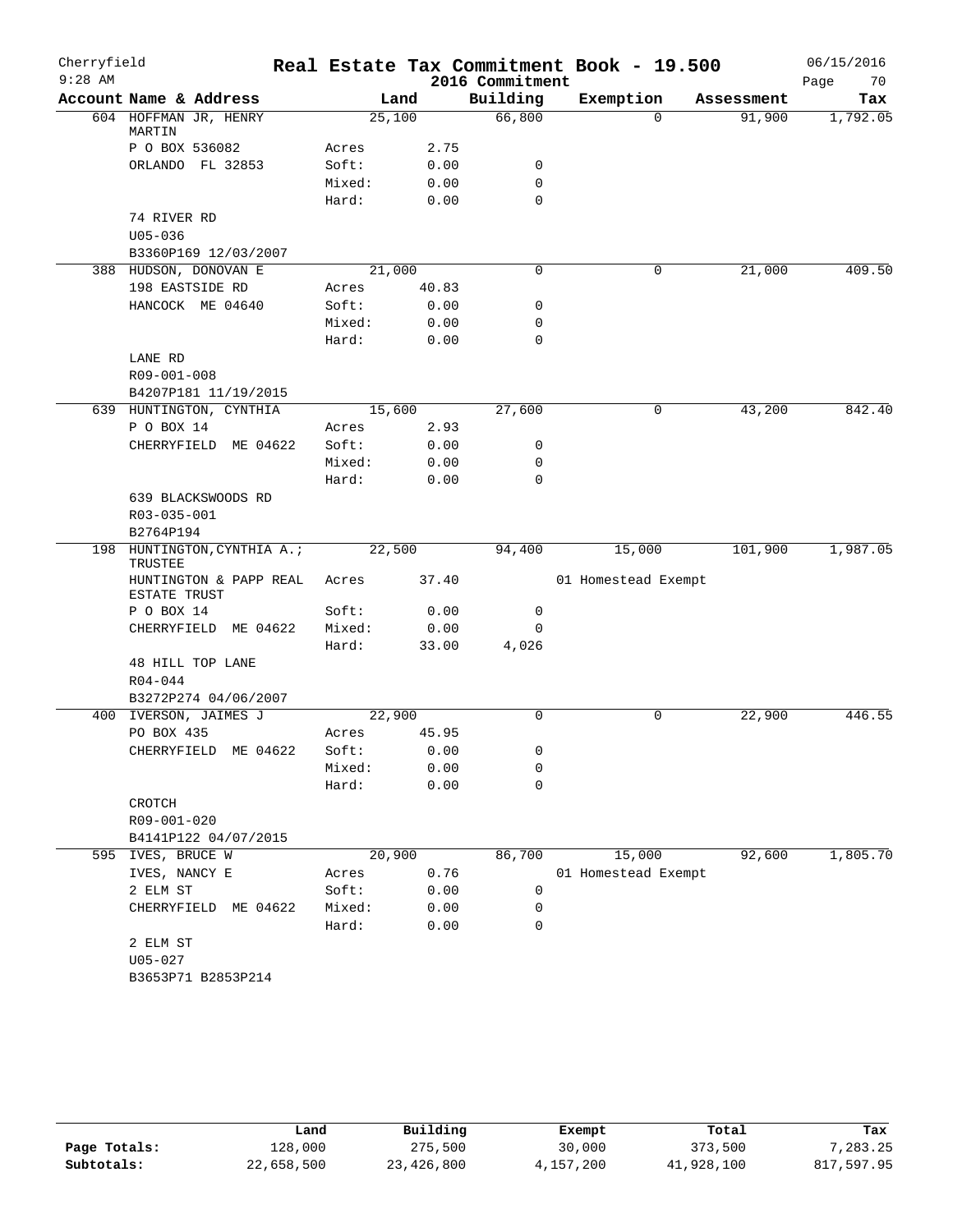| Cherryfield<br>$9:28$ AM |                         |         |        |          | 2016 Commitment | Real Estate Tax Commitment Book - 19.500 |          |            | 06/15/2016<br>Page<br>71 |
|--------------------------|-------------------------|---------|--------|----------|-----------------|------------------------------------------|----------|------------|--------------------------|
|                          | Account Name & Address  |         |        | Land     | Building        | Exemption                                |          | Assessment | Tax                      |
|                          | 397 IZZO, DONALD P      |         |        | 16,700   | 0               |                                          | $\Omega$ | 16,700     | 325.65                   |
|                          | 247 BURLEIGH RD         |         | Acres  | 28.63    |                 |                                          |          |            |                          |
|                          | BANGOR ME 04401         |         | Soft:  | 0.00     | 0               |                                          |          |            |                          |
|                          |                         |         | Mixed: | 0.00     | 0               |                                          |          |            |                          |
|                          |                         |         | Hard:  | 0.00     | 0               |                                          |          |            |                          |
|                          | CROTCH                  |         |        |          |                 |                                          |          |            |                          |
|                          | R09-001-017             |         |        |          |                 |                                          |          |            |                          |
|                          | B4221P187 01/11/2016    |         |        |          |                 |                                          |          |            |                          |
|                          | 142 JACKSON, SCOTT      |         |        | 0        | 19,900          | 0                                        |          | 19,900     | 388.05                   |
|                          |                         |         |        |          |                 |                                          |          |            |                          |
|                          | PO BOX 53               |         |        |          |                 |                                          |          |            |                          |
|                          | MILBRIDGE ME 04658      |         |        |          |                 |                                          |          |            |                          |
|                          | 17 ADFER LN             |         |        |          |                 |                                          |          |            |                          |
|                          | U15-001-MBHM            |         |        |          |                 |                                          |          |            |                          |
|                          | 775 JACOBY, MARK        |         |        | 27,500   | 152,800         | $\mathbf 0$                              |          | 180,300    | 3,515.85                 |
|                          | MUSHRALL, LISA          |         | Acres  | 8.60     |                 |                                          |          |            |                          |
|                          | P O BOX 242             |         | Soft:  | 0.00     | 0               |                                          |          |            |                          |
|                          | CHERRYFIELD<br>ME 04622 |         | Mixed: | 0.00     | 0               |                                          |          |            |                          |
|                          |                         |         | Hard:  | 0.00     | 0               |                                          |          |            |                          |
|                          | 11 HIGH ST              |         |        |          |                 |                                          |          |            |                          |
|                          |                         |         |        |          |                 |                                          |          |            |                          |
|                          | U12-028                 |         |        |          |                 |                                          |          |            |                          |
|                          | B3750P205 06/27/2011    |         |        |          |                 |                                          |          |            |                          |
|                          | 776 JACOBY, MARK E      |         |        | 12,700   | 0               | 0                                        |          | 12,700     | 247.65                   |
|                          | MUSHRALL, LISA M        |         | Acres  | 3.00     |                 |                                          |          |            |                          |
|                          | PO BOX 242              |         | Soft:  | 0.00     | 0               |                                          |          |            |                          |
|                          | CHERRYFIELD ME 04622    |         | Mixed: | 0.00     | 0               |                                          |          |            |                          |
|                          |                         |         | Hard:  | 0.00     | 0               |                                          |          |            |                          |
|                          | 20 HIGH ST              |         |        |          |                 |                                          |          |            |                          |
|                          | $U12 - 028 - A$         |         |        |          |                 |                                          |          |            |                          |
|                          | B3873P226 08/15/2012    |         |        |          |                 |                                          |          |            |                          |
| 927                      | JACQUES, DAVID          |         |        | 17,100   | 15,900          | 0                                        |          | 33,000     | 643.50                   |
|                          | 211 RIDGE RD            |         | Acres  | 4.64     |                 |                                          |          |            |                          |
|                          | CHERRYFIELD ME 04622    |         | Soft:  | 0.00     | 0               |                                          |          |            |                          |
|                          |                         |         | Mixed: | 0.00     | 0               |                                          |          |            |                          |
|                          |                         |         | Hard:  | 0.00     | 0               |                                          |          |            |                          |
|                          | 211 RIDGE RD            |         |        |          |                 |                                          |          |            |                          |
|                          | $U17 - 008 - 001$       |         |        |          |                 |                                          |          |            |                          |
|                          | B3628P128 04/28/2010    |         |        |          |                 |                                          |          |            |                          |
| 932                      | JACQUES, JAMES          |         |        | 18,400   | 6,200           | 15,000                                   |          | 9,600      | 187.20                   |
|                          | P O BOX 305             |         | Acres  | 7.80     |                 | 01 Homestead Exempt                      |          |            |                          |
|                          | CHERRYFIELD ME 04622    |         | Soft:  | 0.00     | 0               |                                          |          |            |                          |
|                          |                         |         | Mixed: | 0.00     | 0               |                                          |          |            |                          |
|                          |                         |         | Hard:  | 0.00     | $\mathsf{O}$    |                                          |          |            |                          |
|                          | 179 RIDGE RD            |         |        |          |                 |                                          |          |            |                          |
|                          | $U17 - 013$             |         |        |          |                 |                                          |          |            |                          |
|                          | B3171P85 07/17/2006     |         |        |          |                 |                                          |          |            |                          |
|                          |                         |         |        |          |                 |                                          | 0        |            | 678.60                   |
| 10                       | JACQUES, JAMES L        |         |        | 28,700   | 6,100           |                                          |          | 34,800     |                          |
|                          | PO BOX 305              |         | Acres  | 19.64    |                 |                                          |          |            |                          |
|                          | CHERRYFIELD ME 04622    |         | Soft:  | 0.00     | 0               |                                          |          |            |                          |
|                          |                         |         | Mixed: | 0.00     | 0               |                                          |          |            |                          |
|                          |                         |         | Hard:  | 0.00     | $\mathsf{O}$    |                                          |          |            |                          |
|                          | RIDGE RD                |         |        |          |                 |                                          |          |            |                          |
|                          | U17-008                 |         |        |          |                 |                                          |          |            |                          |
|                          | B3861P29 07/09/2012     |         |        |          |                 |                                          |          |            |                          |
|                          |                         |         |        |          |                 |                                          |          |            |                          |
|                          |                         | Land    |        | Building |                 | Exempt                                   |          | Total      | Tax                      |
| Page Totals:             |                         | 121,100 |        | 200,900  |                 | 15,000                                   | 307,000  |            | 5,986.50                 |

**Subtotals:** 22,779,600 23,627,700 4,172,200 42,235,100 823,584.45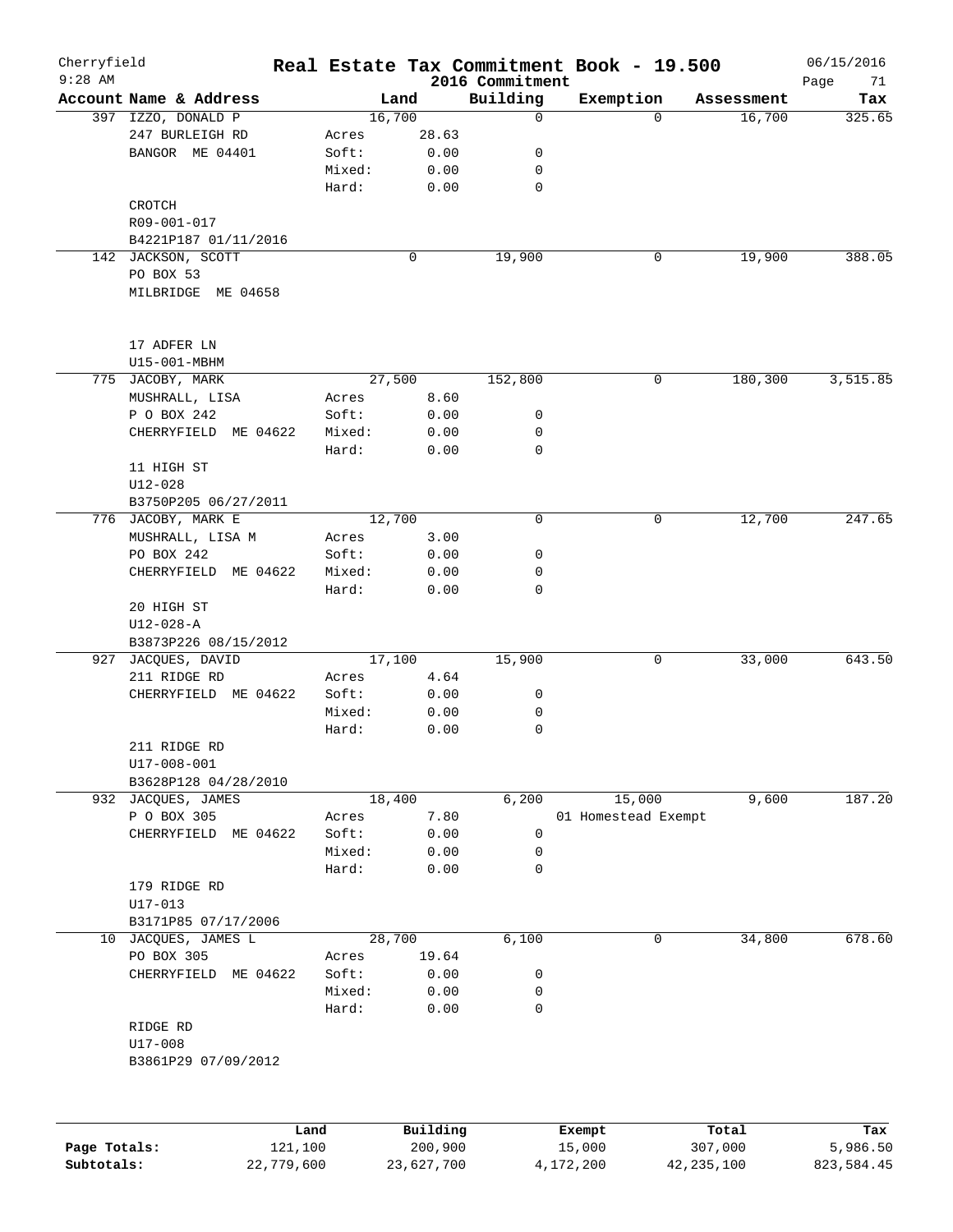| Cherryfield<br>$9:28$ AM |                                      |        |       | 2016 Commitment | Real Estate Tax Commitment Book - 19.500 |            | 06/15/2016<br>Page<br>72 |
|--------------------------|--------------------------------------|--------|-------|-----------------|------------------------------------------|------------|--------------------------|
|                          | Account Name & Address               |        | Land  | Building        | Exemption                                | Assessment | Tax                      |
|                          | 76 JAMES, WAYDE                      | 17,000 |       | 0               | $\Omega$                                 | 17,000     | 331.50                   |
|                          | 49 PINEBROOK CURVE                   | Acres  | 6.50  |                 |                                          |            |                          |
|                          | NORTH HAMPTON MA 01060               | Soft:  | 0.00  | 0               |                                          |            |                          |
|                          |                                      | Mixed: | 0.00  | 0               |                                          |            |                          |
|                          |                                      | Hard:  | 0.00  | 0               |                                          |            |                          |
|                          | BLACKSWOODS RD                       |        |       |                 |                                          |            |                          |
|                          | R03-003                              |        |       |                 |                                          |            |                          |
|                          | B3148P143 05/26/2006                 |        |       |                 |                                          |            |                          |
|                          | 404 JEWETT, JEANNINE M               | 21,000 |       | 2,400           | 0                                        | 23,400     | 456.30                   |
|                          | JEWETT, JEFFREY A                    | Acres  | 40.83 |                 |                                          |            |                          |
|                          | 936 HOTEL RD                         | Soft:  | 0.00  | 0               |                                          |            |                          |
|                          | AUBURN ME 04210                      | Mixed: | 0.00  | 0               |                                          |            |                          |
|                          |                                      | Hard:  | 0.00  | 0               |                                          |            |                          |
|                          | CROTCH                               |        |       |                 |                                          |            |                          |
|                          | R09-001-024                          |        |       |                 |                                          |            |                          |
|                          | B3350P300 11/06/2007                 |        |       |                 |                                          |            |                          |
| 405                      | JEWETT, JEFFREY &<br><b>JEANNINE</b> | 23,000 |       | 0               | 0                                        | 23,000     | 448.50                   |
|                          | 936 HOTEL RD                         | Acres  | 46.34 |                 |                                          |            |                          |
|                          | AUBURN ME 04210                      | Soft:  | 0.00  | 0               |                                          |            |                          |
|                          |                                      | Mixed: | 0.00  | 0               |                                          |            |                          |
|                          |                                      | Hard:  | 0.00  | 0               |                                          |            |                          |
|                          | CROTCH                               |        |       |                 |                                          |            |                          |
|                          | R09-001-025                          |        |       |                 |                                          |            |                          |
|                          | B3901P19 11/09/2012                  |        |       |                 |                                          |            |                          |
|                          | 148 JOHNS, NORMA V                   |        | 800   | 0               | 0                                        | 800        | 15.60                    |
|                          | 4829 DAVE RILL RD                    | Acres  | 0.15  |                 |                                          |            |                          |
|                          | HAMPSTEAD MD 21074                   | Soft:  | 0.00  | 0               |                                          |            |                          |
|                          |                                      | Mixed: | 0.00  | 0               |                                          |            |                          |
|                          |                                      | Hard:  | 0.00  | 0               |                                          |            |                          |
|                          | BLACKSWOODS RD)                      |        |       |                 |                                          |            |                          |
|                          | $R04 - 003$                          |        |       |                 |                                          |            |                          |
|                          | B751P205                             |        |       |                 |                                          |            |                          |
| 36                       | JOHNSON REV TRUST, MARY              | 8,000  |       | 0               | 0                                        | 8,000      | 156.00                   |
|                          | ANN                                  |        |       |                 |                                          |            |                          |
|                          | 3407 WEST<br>MARGARET PL             | Acres  | 4.90  |                 |                                          |            |                          |
|                          | ROGERS AR 72756-4877                 | Soft:  | 0.00  | 0               |                                          |            |                          |
|                          |                                      | Mixed: | 0.00  | 0               |                                          |            |                          |
|                          |                                      | Hard:  | 0.00  | 0               |                                          |            |                          |
|                          | MILBRIDGE RD)                        |        |       |                 |                                          |            |                          |
|                          | R01-024                              |        |       |                 |                                          |            |                          |
|                          | B4053P8 04/29/2014                   |        |       |                 |                                          |            |                          |
|                          | 350 JOHNSON, BRIAN                   | 14,200 |       | 21,700          | $\mathbf 0$                              | 35,900     | 700.05                   |
|                          | 18 Lakeview Lane                     | Acres  | 17.00 |                 |                                          |            |                          |
|                          | Calais ME 04619                      | Soft:  | 0.00  | 0               |                                          |            |                          |
|                          |                                      | Mixed: | 0.00  | 0               |                                          |            |                          |
|                          |                                      | Hard:  | 0.00  | 0               |                                          |            |                          |
|                          | 490 SPRAGUE FALLS RD                 |        |       |                 |                                          |            |                          |
|                          | $R08 - 020$                          |        |       |                 |                                          |            |                          |
|                          | B2232P164                            |        |       |                 |                                          |            |                          |

|              | Land       | Building   | Exempt    | Total      | Tax        |
|--------------|------------|------------|-----------|------------|------------|
| Page Totals: | 84,000     | 24,100     |           | 108,100    | 2,107.95   |
| Subtotals:   | 22,863,600 | 23,651,800 | 4,172,200 | 42,343,200 | 825,692.40 |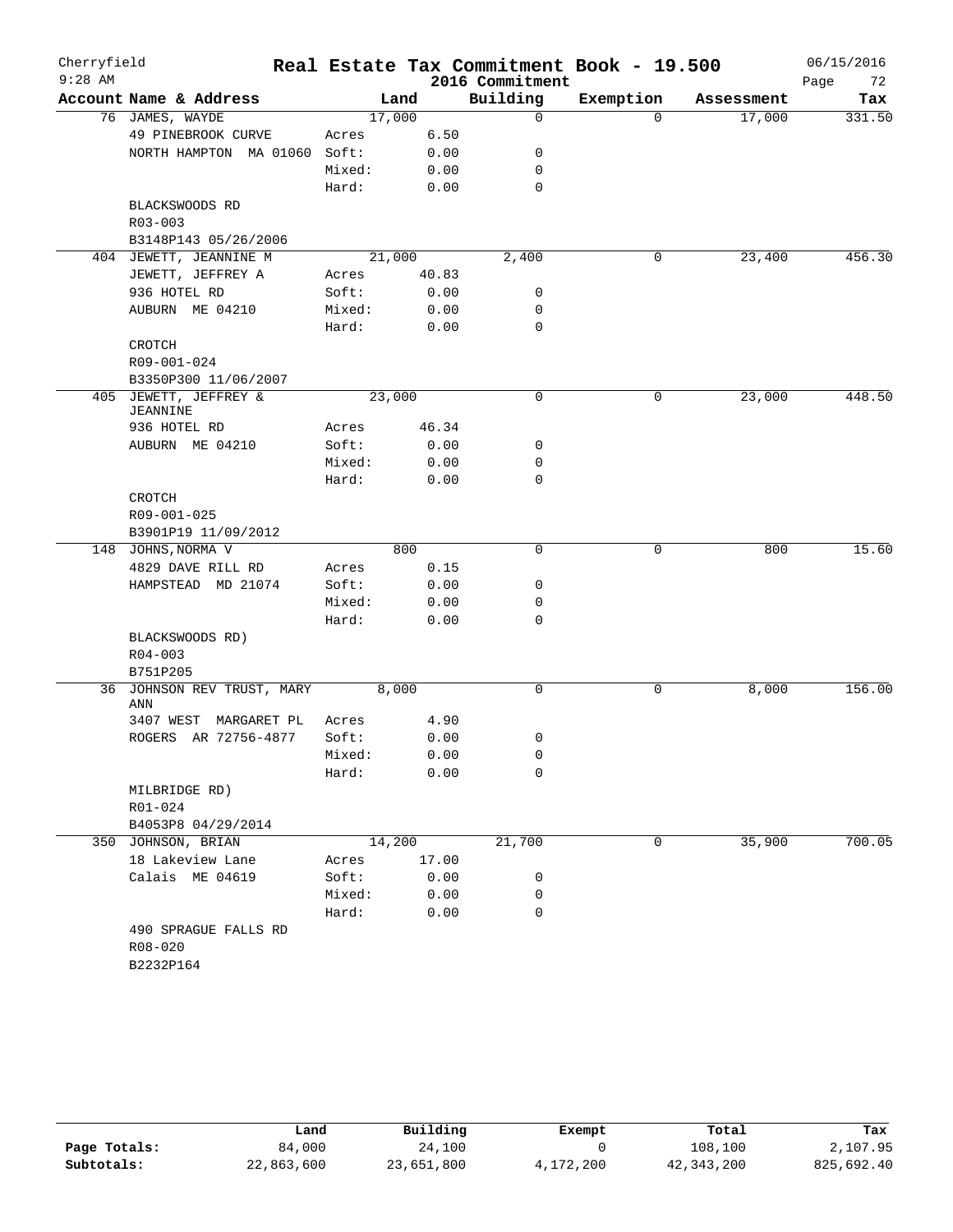| Cherryfield<br>$9:28$ AM |                                     |        |        | 2016 Commitment                       | Real Estate Tax Commitment Book - 19.500 |            | 06/15/2016<br>Page<br>73 |
|--------------------------|-------------------------------------|--------|--------|---------------------------------------|------------------------------------------|------------|--------------------------|
|                          | Account Name & Address              |        | Land   | Building                              | Exemption                                | Assessment | Tax                      |
|                          | 1170 JOHNSON, JOHN E                |        | 2,500  | $\mathbf 0$                           | $\Omega$                                 | 2,500      | 48.75                    |
|                          | P O BOX 14                          | Acres  | 21.20  |                                       |                                          |            |                          |
|                          | ROCHDALE MA 01542-0014 Soft:        |        | 0.00   | 0                                     |                                          |            |                          |
|                          |                                     | Mixed: | 0.00   | 0                                     |                                          |            |                          |
|                          |                                     | Hard:  | 20.20  | $\ensuremath{2}$ , $\ensuremath{464}$ |                                          |            |                          |
|                          | MACHATTON CORLISS<br><b>BROOK</b>   |        |        |                                       |                                          |            |                          |
|                          | $R09 - 001 - 049 - 4$               |        |        |                                       |                                          |            |                          |
|                          | B2760P218                           |        |        |                                       |                                          |            |                          |
|                          | 179 JOHNSON, LAZEROUS P             |        | 36,100 | 2,600                                 | 0                                        | 38,700     | 754.65                   |
|                          | C/O DEBRA JOHNSON                   | Acres  | 28.50  |                                       |                                          |            |                          |
|                          | 38 RIDGE RD                         | Soft:  | 0.00   | 0                                     |                                          |            |                          |
|                          | CHERRYFIELD ME 04622                | Mixed: | 0.00   | $\mathbf 0$                           |                                          |            |                          |
|                          |                                     | Hard:  | 0.00   | $\mathbf 0$                           |                                          |            |                          |
|                          | 85 NORTH MAIN ST                    |        |        |                                       |                                          |            |                          |
|                          |                                     |        |        |                                       |                                          |            |                          |
|                          | $R04 - 027$<br>B3909P239 12/07/2012 |        |        |                                       |                                          |            |                          |
| 877                      | JOHNSON, LEWIS SR. &<br>MERRILENE   |        | 10,200 | 20,500                                | 15,000                                   | 15,700     | 306.15                   |
|                          | 37 NORTH MAIN ST                    | Acres  | 0.15   |                                       | 01 Homestead Exempt                      |            |                          |
|                          | CHERRYFIELD ME 04622                | Soft:  | 0.00   | 0                                     |                                          |            |                          |
|                          |                                     | Mixed: | 0.00   | 0                                     |                                          |            |                          |
|                          |                                     | Hard:  | 0.00   | $\Omega$                              |                                          |            |                          |
|                          | 37 NORTH MAIN ST                    |        |        |                                       |                                          |            |                          |
|                          | $U15 - 007$                         |        |        |                                       |                                          |            |                          |
|                          | B1995P345                           |        |        |                                       |                                          |            |                          |
|                          | 676 JOHNSON, MICHAEL W              |        | 17,700 | 31,800                                | 15,000                                   | 34,500     | 672.75                   |
|                          | JOHNSON, CHERYL L                   | Acres  | 1.63   |                                       | 01 Homestead Exempt                      |            |                          |
|                          | 249 BLACKSWOODS RD                  | Soft:  | 0.00   | 0                                     |                                          |            |                          |
|                          | CHERRYFIELD ME 04622                | Mixed: | 0.00   | 0                                     |                                          |            |                          |
|                          |                                     | Hard:  | 0.00   | $\mathbf 0$                           |                                          |            |                          |
|                          | 249 BLACKSWOODS RD                  |        |        |                                       |                                          |            |                          |
|                          | $U08 - 009$                         |        |        |                                       |                                          |            |                          |
|                          | B2112P313                           |        |        |                                       |                                          |            |                          |
| 338                      | JOHNSON, RANDALL W &                |        | 17,700 | 48,800                                | 15,000                                   | 51,500     | 1,004.25                 |
|                          | BONNIE LEE                          |        |        |                                       |                                          |            |                          |
|                          | 382 SPRAGUE FALLS RD                | Acres  | 1.60   |                                       | 01 Homestead Exempt                      |            |                          |
|                          | CHERRYFIELD ME 04622                | Soft:  | 0.00   | 0                                     |                                          |            |                          |
|                          |                                     | Mixed: | 0.00   | 0                                     |                                          |            |                          |
|                          |                                     | Hard:  | 0.00   | 0                                     |                                          |            |                          |
|                          | 382 SPRAGUE FALLS RD                |        |        |                                       |                                          |            |                          |
|                          | R08-011-001                         |        |        |                                       |                                          |            |                          |
|                          | B2860P82                            |        |        |                                       |                                          |            |                          |
|                          | 914 JOHNSTON, ALAN                  |        | 19,100 | 60,800                                | 15,000                                   | 64,900     | 1, 265.55                |
|                          | JOHNSTON, DANYEL                    | Acres  | 4.10   |                                       | 01 Homestead Exempt                      |            |                          |
|                          | 69 RIDGE RD                         | Soft:  | 0.00   | 0                                     |                                          |            |                          |
|                          | CHERRYFIELD<br>ME 04622             | Mixed: | 0.00   | 0                                     |                                          |            |                          |
|                          |                                     | Hard:  | 0.00   | 0                                     |                                          |            |                          |
|                          | 69 RIDGE RD                         |        |        |                                       |                                          |            |                          |
|                          | $U16 - 016$                         |        |        |                                       |                                          |            |                          |
|                          | B3084P104 11/28/2005                |        |        |                                       |                                          |            |                          |
|                          |                                     |        |        |                                       |                                          |            |                          |

|              | Land       | Building   | Exempt    | Total      | Tax        |
|--------------|------------|------------|-----------|------------|------------|
| Page Totals: | 103,300    | 164,500    | 60,000    | 207,800    | 4,052.10   |
| Subtotals:   | 22,966,900 | 23,816,300 | 4,232,200 | 42,551,000 | 829,744.50 |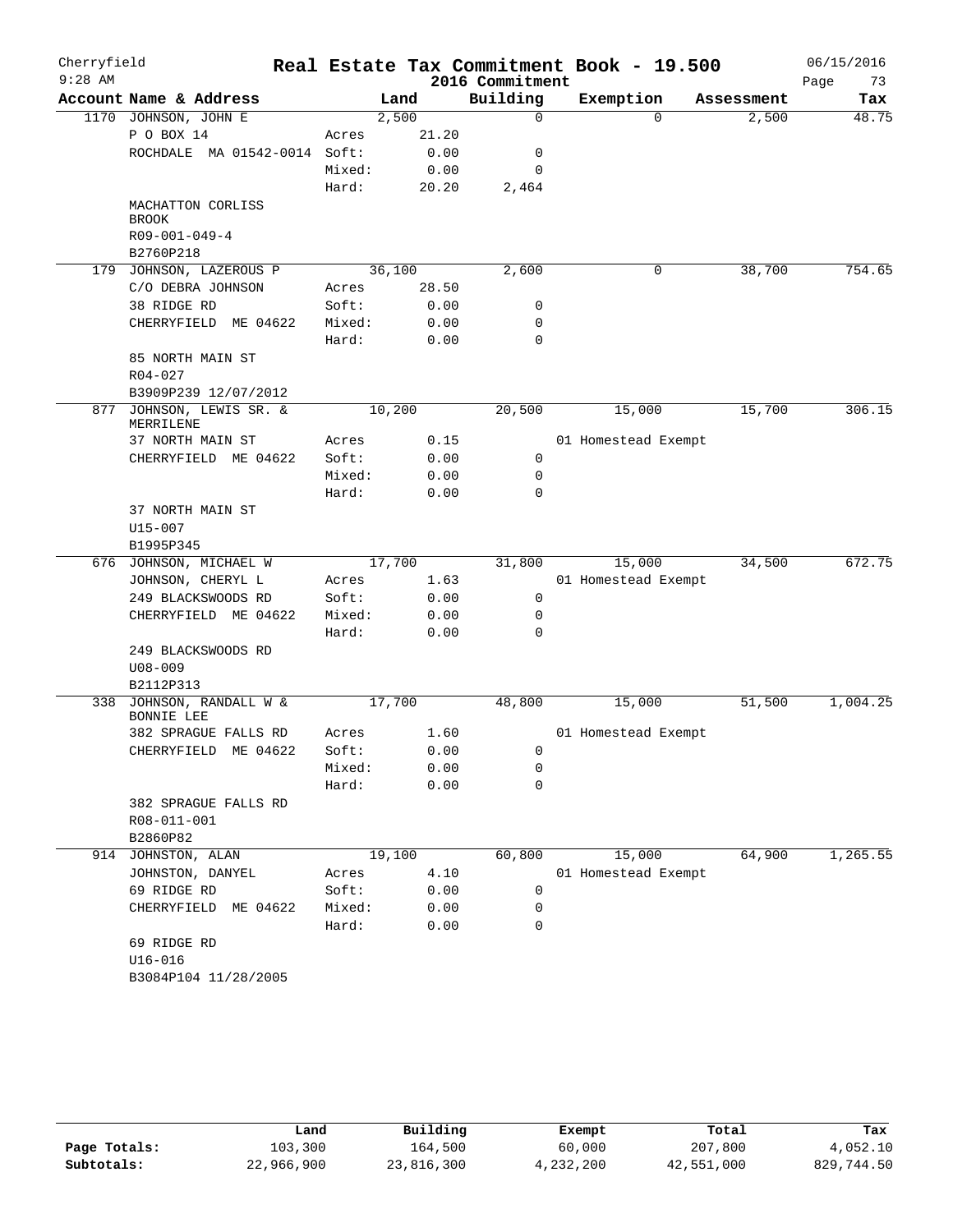| Cherryfield<br>$9:28$ AM |                                          |                |             | 2016 Commitment | Real Estate Tax Commitment Book - 19.500 |            | 06/15/2016<br>Page<br>74 |
|--------------------------|------------------------------------------|----------------|-------------|-----------------|------------------------------------------|------------|--------------------------|
|                          | Account Name & Address                   |                | Land        | Building        | Exemption                                | Assessment | Tax                      |
|                          | 769 JONES, ALICE L                       |                | 11,500      | 37,000          | 15,000                                   | 33,500     | 653.25                   |
|                          | P.O. BOX 202                             | Acres          | 0.11        |                 | 01 Homestead Exempt                      |            |                          |
|                          | CHERRYFIELD, ME 04622                    | Soft:          | 0.00        | 0               |                                          |            |                          |
|                          |                                          | Mixed:         | 0.00        | 0               |                                          |            |                          |
|                          |                                          | Hard:          | 0.00        | $\mathbf 0$     |                                          |            |                          |
|                          | 10 CAMPBELL HILL                         |                |             |                 |                                          |            |                          |
|                          | U12-022                                  |                |             |                 |                                          |            |                          |
|                          | B2210P90                                 |                |             |                 |                                          |            |                          |
|                          | 122 KALIN, MICHAEL P                     |                | 75,200      | 64,900          | 0                                        | 140,100    | 2,731.95                 |
|                          | FLEMING-KALIN, MANDY<br><b>ELAINE</b>    | Acres          | 78.00       |                 |                                          |            |                          |
|                          | 766 BLACKSWOODS RD                       | Soft:          | 0.00        | 0               |                                          |            |                          |
|                          | CHERRYFIELD ME 04622                     | Mixed:         | 0.00        | 0               |                                          |            |                          |
|                          |                                          | Hard:          | 0.00        | $\mathbf 0$     |                                          |            |                          |
|                          | 766 BLACKSWOODS RD                       |                |             |                 |                                          |            |                          |
|                          | R03-046                                  |                |             |                 |                                          |            |                          |
|                          | B4217P19 12/24/2015                      |                |             |                 |                                          |            |                          |
|                          | 1176 KAMB, JOSEPH E                      |                | 0           | $\mathbf 0$     | 0                                        | 0          | 0.00                     |
|                          | 12 TOWLE RD                              |                |             |                 |                                          |            |                          |
|                          | WALPOLE MA 02081                         |                |             |                 |                                          |            |                          |
|                          | TREE GROWTH IN ACCT                      |                |             |                 |                                          |            |                          |
|                          | 1173                                     |                |             |                 |                                          |            |                          |
|                          | $R09 - 001 - 049 - 8$                    |                |             |                 |                                          |            |                          |
|                          | B2926P289                                |                |             |                 |                                          |            |                          |
|                          | 1173 KAMB, JOSEPH E                      |                | 10,400      | 0               | 0                                        | 10,400     | 202.80                   |
|                          | 12 TOWLE RD                              | Acres          | 85.40       |                 |                                          |            |                          |
|                          | WALPOLE MA 02081                         | Soft:          | 0.00        | 0               |                                          |            |                          |
|                          |                                          | Mixed:         | 17.40       | 2,784           |                                          |            |                          |
|                          |                                          | Hard:          | 61.00       | 7,442           |                                          |            |                          |
|                          | MACHATTON CORLISS BROOK<br>R09-001-049-6 |                |             |                 |                                          |            |                          |
|                          | B2734P27                                 |                |             |                 |                                          |            |                          |
|                          | 1174 KAMB, JOSEPH E                      |                | $\mathbf 0$ | 0               | $\mathsf{O}$                             | 0          | 0.00                     |
|                          | 12 TOWLE RD                              |                |             |                 |                                          |            |                          |
|                          | WALPOLE MA 02081                         |                |             |                 |                                          |            |                          |
|                          |                                          |                |             |                 |                                          |            |                          |
|                          | TREE GROWTH IN ACCT                      |                |             |                 |                                          |            |                          |
|                          | 1173                                     |                |             |                 |                                          |            |                          |
|                          | $R09 - 001 - 049 - 3$                    |                |             |                 |                                          |            |                          |
|                          | B2730P137                                |                |             |                 |                                          |            |                          |
| 605                      | KANE, TAMMY J                            |                | 23,200      | 38,600          | 15,000                                   | 46,800     | 912.60                   |
|                          | 80 RIVER ROAD                            | Acres<br>Soft: | 1.16        |                 | 01 Homestead Exempt                      |            |                          |
|                          | CHERRYFIELD ME 04622                     |                | 0.00        | 0               |                                          |            |                          |
|                          |                                          | Mixed:         | 0.00        | 0<br>0          |                                          |            |                          |
|                          |                                          | Hard:          | 0.00        |                 |                                          |            |                          |
|                          | 80 RIVER RD<br>$U05 - 037$               |                |             |                 |                                          |            |                          |
|                          | B2393P288                                |                |             |                 |                                          |            |                          |
|                          |                                          |                |             |                 |                                          |            |                          |

|              | Land       | Building   | Exempt    | Total      | Tax          |
|--------------|------------|------------|-----------|------------|--------------|
| Page Totals: | 120,300    | 140,500    | 30,000    | 230,800    | 4,500.60     |
| Subtotals:   | 23,087,200 | 23,956,800 | 4,262,200 | 42,781,800 | 834, 245. 10 |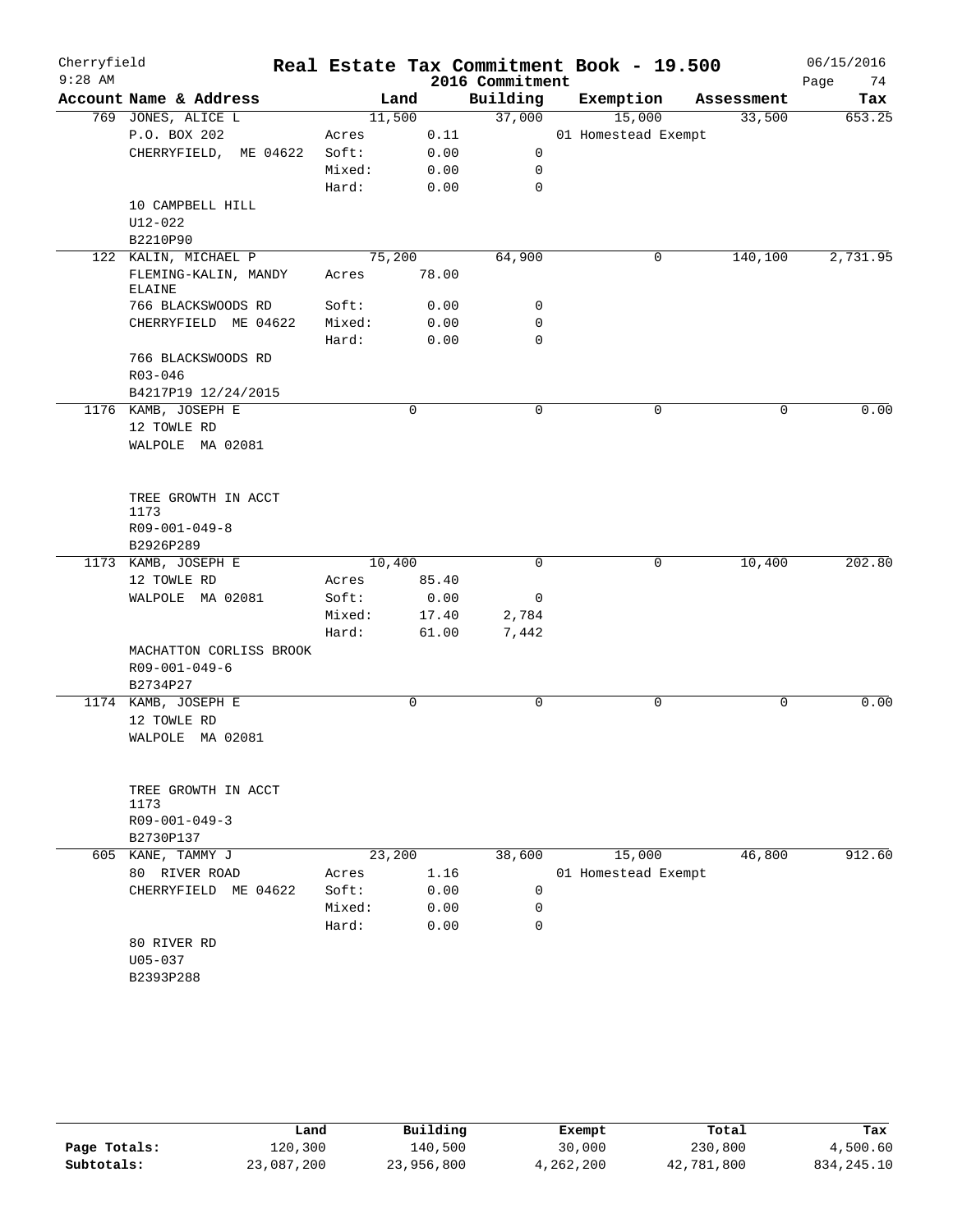| Cherryfield<br>$9:28$ AM |                        |              |        |        |            | Real Estate Tax Commitment Book - 19.500 |           |            |            | 06/15/2016        |
|--------------------------|------------------------|--------------|--------|--------|------------|------------------------------------------|-----------|------------|------------|-------------------|
|                          | Account Name & Address |              |        | Land   |            | 2016 Commitment<br>Building              | Exemption |            | Assessment | Page<br>75<br>Tax |
|                          | 784 KAPRAL, RICHARD    |              |        | 1,300  |            | 0                                        | $\Omega$  |            | 1,300      | 25.35             |
|                          | P O BOX 34             |              | Acres  |        | 0.05       |                                          |           |            |            |                   |
|                          | STEUBEN ME 04680       |              | Soft:  |        | 0.00       | 0                                        |           |            |            |                   |
|                          |                        |              | Mixed: |        | 0.00       | 0                                        |           |            |            |                   |
|                          |                        |              | Hard:  |        | 0.00       | $\mathbf 0$                              |           |            |            |                   |
|                          | MAIN ST                |              |        |        |            |                                          |           |            |            |                   |
|                          | $U12 - 036$            |              |        |        |            |                                          |           |            |            |                   |
|                          | B3046P21 08/22/2005    |              |        |        |            |                                          |           |            |            |                   |
|                          | 783 KAPRAL, RICHARD    |              |        | 9,600  |            | 28,100                                   | 0         |            | 37,700     | 735.15            |
|                          | P O BOX 34             |              | Acres  |        | 0.05       |                                          |           |            |            |                   |
|                          | STEUBEN ME 04680       |              | Soft:  |        | 0.00       | 0                                        |           |            |            |                   |
|                          |                        |              | Mixed: |        | 0.00       | 0                                        |           |            |            |                   |
|                          |                        |              | Hard:  |        | 0.00       | 0                                        |           |            |            |                   |
|                          | 8 MAIN ST              |              |        |        |            |                                          |           |            |            |                   |
|                          | $U12 - 035$            |              |        |        |            |                                          |           |            |            |                   |
|                          |                        |              |        |        |            |                                          |           |            |            |                   |
|                          | B3046P21 08/22/2005    |              |        |        |            |                                          |           |            |            |                   |
|                          | 426 KAYE, KENNETH G    |              |        | 24,400 |            | $\mathbf 0$                              | 0         |            | 24,400     | 475.80            |
|                          | P O BOX 375            |              | Acres  |        | 41.00      |                                          |           |            |            |                   |
|                          | ASHAWAY RI 02804       |              | Soft:  |        | 0.00       | 0                                        |           |            |            |                   |
|                          |                        |              | Mixed: |        | 0.00       | 0                                        |           |            |            |                   |
|                          |                        |              | Hard:  |        | 0.00       | 0                                        |           |            |            |                   |
|                          | NORTH MAIN ST          |              |        |        |            |                                          |           |            |            |                   |
|                          | R10-002-002            |              |        |        |            |                                          |           |            |            |                   |
|                          | B2485P13               |              |        |        |            |                                          |           |            |            |                   |
|                          | 425 KAYE, KENNETH G    |              |        | 24,400 |            | $\mathbf 0$                              | 0         |            | 24,400     | 475.80            |
|                          | P O BOX 375            |              | Acres  |        | 41.00      |                                          |           |            |            |                   |
|                          | ASHAWAY RI 02804       |              | Soft:  |        | 0.00       | 0                                        |           |            |            |                   |
|                          |                        |              | Mixed: |        | 0.00       | 0                                        |           |            |            |                   |
|                          |                        |              | Hard:  |        | 0.00       | $\mathbf 0$                              |           |            |            |                   |
|                          | NORTH MAIN ST          |              |        |        |            |                                          |           |            |            |                   |
|                          | R10-002-001            |              |        |        |            |                                          |           |            |            |                   |
|                          | B2485P13               |              |        |        |            |                                          |           |            |            |                   |
|                          | 427 KAYE, KENNETH G    |              |        | 25,700 |            | 0                                        | 0         |            | 25,700     | 501.15            |
|                          | P O BOX 375            |              | Acres  |        | 43.00      |                                          |           |            |            |                   |
|                          | ASHAWAY RI 02804       |              | Soft:  |        | 0.00       | 0                                        |           |            |            |                   |
|                          |                        |              | Mixed: |        | 0.00       | 0                                        |           |            |            |                   |
|                          |                        |              | Hard:  |        | 0.00       | 0                                        |           |            |            |                   |
|                          | NORTH MAIN ST          |              |        |        |            |                                          |           |            |            |                   |
|                          | R10-002-003            |              |        |        |            |                                          |           |            |            |                   |
|                          | B2485P13               |              |        |        |            |                                          |           |            |            |                   |
|                          | 428 KAYE, KENNETH G    |              |        | 26,500 |            | 0                                        | 0         |            | 26,500     | 516.75            |
|                          | P O BOX 375            |              | Acres  |        | 45.00      |                                          |           |            |            |                   |
|                          | ASHAWAY RI 02804       |              | Soft:  |        | 0.00       | 0                                        |           |            |            |                   |
|                          |                        |              | Mixed: |        | 0.00       | 0                                        |           |            |            |                   |
|                          |                        |              | Hard:  |        | 0.00       | 0                                        |           |            |            |                   |
|                          | NORTH MAIN ST          |              |        |        |            |                                          |           |            |            |                   |
|                          | R10-002-004            |              |        |        |            |                                          |           |            |            |                   |
|                          | B2485P13               |              |        |        |            |                                          |           |            |            |                   |
|                          | 429 KAYE, KENNETH G    |              |        | 27,700 |            | 0                                        | 0         |            | 27,700     | 540.15            |
|                          | P O BOX 375            |              | Acres  |        | 48.00      |                                          |           |            |            |                   |
|                          | ASHAWAY RI 02804       |              | Soft:  |        | 0.00       | 0                                        |           |            |            |                   |
|                          |                        |              | Mixed: |        | 0.00       | 0                                        |           |            |            |                   |
|                          |                        |              | Hard:  |        | 0.00       | 0                                        |           |            |            |                   |
|                          | NORTH MAIN ST          |              |        |        |            |                                          |           |            |            |                   |
|                          | R10-002-005            |              |        |        |            |                                          |           |            |            |                   |
|                          | B2485P13               |              |        |        |            |                                          |           |            |            |                   |
|                          |                        |              |        |        |            |                                          |           |            |            |                   |
|                          |                        |              |        |        |            |                                          |           |            |            |                   |
|                          |                        | Land         |        |        | Building   |                                          | Exempt    |            | Total      | Tax               |
| Page Totals:             |                        | 139,600      |        |        | 28,100     |                                          | 0         |            | 167,700    | 3,270.15          |
| Subtotals:               |                        | 23, 226, 800 |        |        | 23,984,900 | 4,262,200                                |           | 42,949,500 |            | 837,515.25        |
|                          |                        |              |        |        |            |                                          |           |            |            |                   |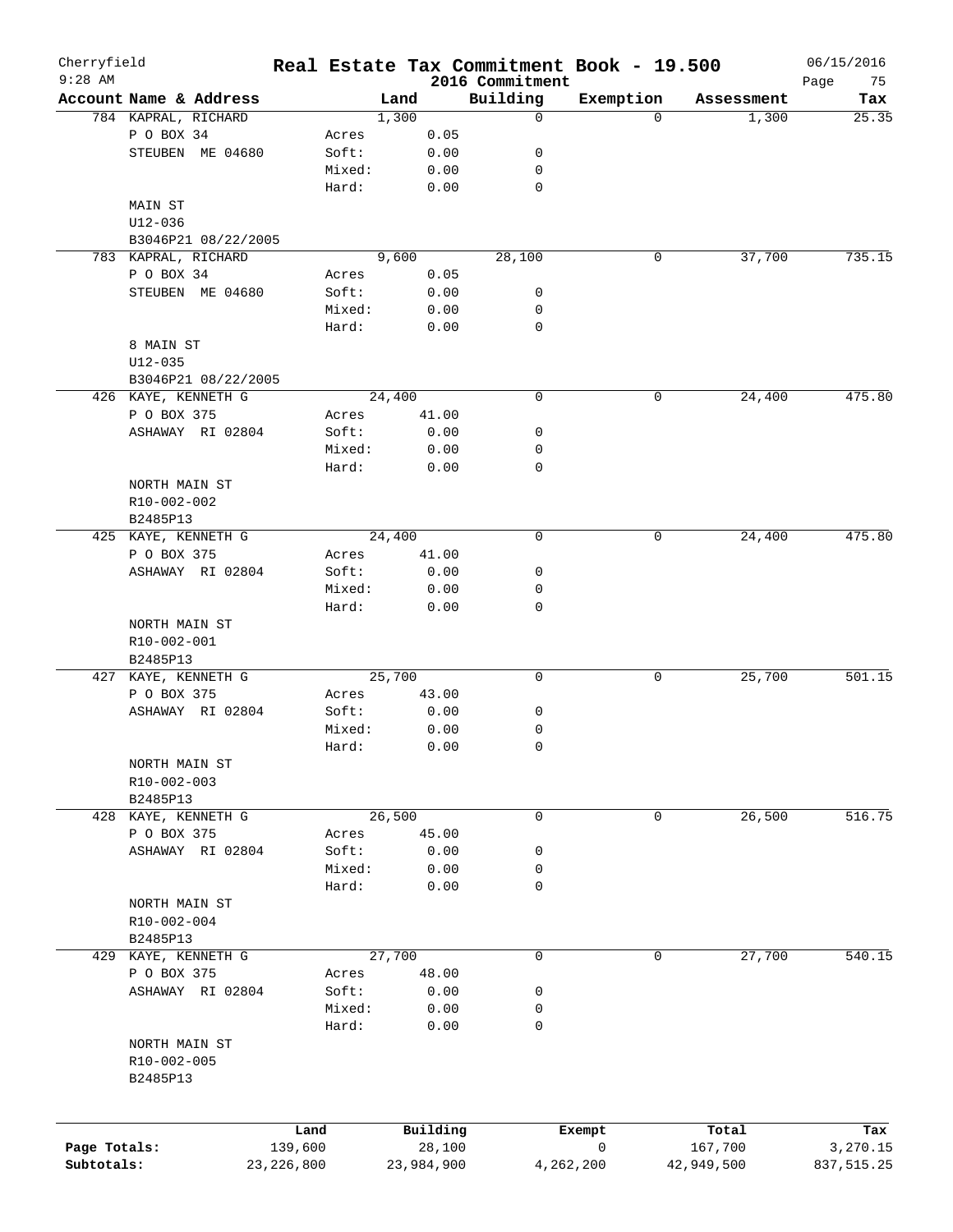| Cherryfield<br>$9:28$ AM |                                          |        |       | 2016 Commitment | Real Estate Tax Commitment Book - 19.500 |            | 06/15/2016<br>Page<br>76 |
|--------------------------|------------------------------------------|--------|-------|-----------------|------------------------------------------|------------|--------------------------|
|                          | Account Name & Address                   |        | Land  | Building        | Exemption                                | Assessment | Tax                      |
|                          | 430 KAYE, KENNETH G                      | 28,400 |       | $\mathbf 0$     | $\Omega$                                 | 28,400     | 553.80                   |
|                          | P O BOX 375                              | Acres  | 50.00 |                 |                                          |            |                          |
|                          | ASHAWAY RI 02804                         | Soft:  | 0.00  | 0               |                                          |            |                          |
|                          |                                          | Mixed: | 0.00  | 0               |                                          |            |                          |
|                          |                                          | Hard:  | 0.00  | $\mathbf 0$     |                                          |            |                          |
|                          | NORTH MAIN ST                            |        |       |                 |                                          |            |                          |
|                          | R10-002-006                              |        |       |                 |                                          |            |                          |
|                          | B2220P196                                |        |       |                 |                                          |            |                          |
|                          | 432 KAYE, KENNETH G<br>IRREVOCABLE TRUST | 47,700 |       | 0               | 0                                        | 47,700     | 930.15                   |
|                          | P O BOX 375                              | Acres  | 72.00 |                 |                                          |            |                          |
|                          | ASHAWAY RI 02804                         | Soft:  | 0.00  | 0               |                                          |            |                          |
|                          |                                          | Mixed: | 0.00  | 0               |                                          |            |                          |
|                          |                                          | Hard:  | 0.00  | $\mathbf 0$     |                                          |            |                          |
|                          | NORTH MAIN ST                            |        |       |                 |                                          |            |                          |
|                          | R10-002-008                              |        |       |                 |                                          |            |                          |
|                          | B1949P347                                |        |       |                 |                                          |            |                          |
|                          | 431 KAYE, KENNETH G.                     | 30,000 |       | $\mathbf 0$     | 0                                        | 30,000     | 585.00                   |
|                          | P O BOX 375                              | Acres  | 54.00 |                 |                                          |            |                          |
|                          | ASHAWAY RI 02804                         | Soft:  | 0.00  | 0               |                                          |            |                          |
|                          |                                          | Mixed: | 0.00  | 0               |                                          |            |                          |
|                          |                                          | Hard:  | 0.00  | 0               |                                          |            |                          |
|                          | NORTH MAIN ST                            |        |       |                 |                                          |            |                          |
|                          | R10-002-007                              |        |       |                 |                                          |            |                          |
|                          | B1957P148                                |        |       |                 |                                          |            |                          |
|                          | 911 KEARNS, MICHAEL T                    | 15,600 |       | 31,800          | 0                                        | 47,400     | 924.30                   |
|                          | 33 Morning Tide Drive                    | Acres  | 0.72  |                 |                                          |            |                          |
|                          | Milbridge ME<br>$04658 - -335$           | Soft:  | 0.00  | 0               |                                          |            |                          |
|                          |                                          | Mixed: | 0.00  | 0               |                                          |            |                          |
|                          |                                          | Hard:  | 0.00  | $\mathbf 0$     |                                          |            |                          |
|                          | 93 RIDGE RD                              |        |       |                 |                                          |            |                          |
|                          | $U16 - 013$                              |        |       |                 |                                          |            |                          |
|                          | B2277P49                                 |        |       |                 |                                          |            |                          |
|                          | 600 KEARNS, WILLIAM N &<br>NINETTA P     | 11,800 |       | 0               | 0                                        | 11,800     | 230.10                   |
|                          | P O BOX 445                              | Acres  | 1.24  |                 |                                          |            |                          |
|                          | CHERRYFIELD<br>ME 04622                  | Soft:  | 0.00  | 0               |                                          |            |                          |
|                          |                                          | Mixed: | 0.00  | 0               |                                          |            |                          |
|                          |                                          | Hard:  | 0.00  | 0               |                                          |            |                          |
|                          | SCHOOL ST                                |        |       |                 |                                          |            |                          |
|                          | $U05 - 032$                              |        |       |                 |                                          |            |                          |
|                          | B2801P342                                |        |       |                 |                                          |            |                          |
| 601                      | KEARNS, WILLIAM N. &<br>NINETTA          | 23,200 |       | 32,400          | 0                                        | 55,600     | 1,084.20                 |
|                          | P O BOX 445                              | Acres  | 1.17  |                 |                                          |            |                          |
|                          | CHERRYFIELD ME 04622                     | Soft:  | 0.00  | 0               |                                          |            |                          |
|                          |                                          | Mixed: | 0.00  | 0               |                                          |            |                          |
|                          |                                          | Hard:  | 0.00  | $\mathbf 0$     |                                          |            |                          |
|                          | 29 PADDY LANE                            |        |       |                 |                                          |            |                          |
|                          | $U05 - 033$                              |        |       |                 |                                          |            |                          |
|                          | B2134P294                                |        |       |                 |                                          |            |                          |
|                          |                                          |        |       |                 |                                          |            |                          |

|              | Land         | Building   | Exempt    | Total      | Tax        |
|--------------|--------------|------------|-----------|------------|------------|
| Page Totals: | 156,700      | 64,200     |           | 220,900    | 4,307.55   |
| Subtotals:   | 23, 383, 500 | 24,049,100 | 4,262,200 | 43,170,400 | 841,822.80 |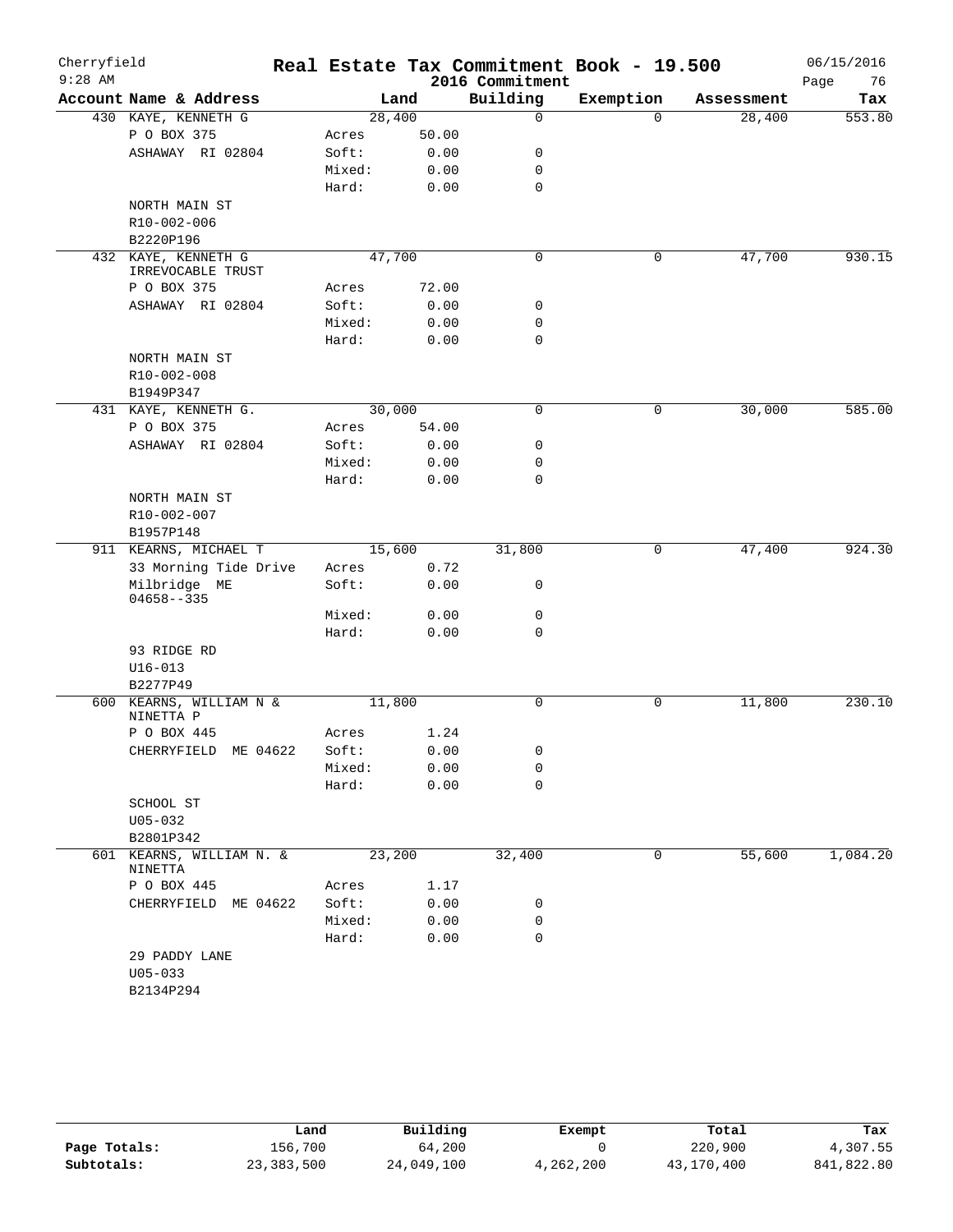| Cherryfield |                                     |                 |              |                  | Real Estate Tax Commitment Book - 19.500 |            | 06/15/2016 |
|-------------|-------------------------------------|-----------------|--------------|------------------|------------------------------------------|------------|------------|
| $9:28$ AM   |                                     |                 |              | 2016 Commitment  |                                          |            | 77<br>Page |
|             | Account Name & Address              |                 | Land         | Building         | Exemption                                | Assessment | Tax        |
|             | 497 KEARNS, WILLIAM &<br>NINETTA P  |                 | 18,500       | 11,700           | $\Omega$                                 | 30,200     | 588.90     |
|             | P O BOX 445                         | Acres           | 0.54         |                  |                                          |            |            |
|             | CHERRYFIELD ME 04622                | Soft:           | 0.00         | 0                |                                          |            |            |
|             |                                     | Mixed:          | 0.00         | $\mathbf 0$      |                                          |            |            |
|             |                                     | Hard:           | 0.00         | $\mathbf 0$      |                                          |            |            |
|             | 23 BARBER LANE                      |                 |              |                  |                                          |            |            |
|             | $U02 - 013$                         |                 |              |                  |                                          |            |            |
|             | B1517P320                           |                 |              |                  |                                          |            |            |
|             | 715 KEARNS, WILLIAM A &<br>NINETTA  |                 | 15,400       | 187,500          | 15,000                                   | 187,900    | 3,664.05   |
|             | P O BOX 445                         | Acres           | 0.31         |                  | 01 Homestead Exempt                      |            |            |
|             | CHERRYFIELD ME 04622                | Soft:           | 0.00         | 0                |                                          |            |            |
|             |                                     | Mixed:          | 0.00         | 0                |                                          |            |            |
|             |                                     | Hard:           | 0.00         | $\mathbf 0$      |                                          |            |            |
|             | 12 CURTIS LANE                      |                 |              |                  |                                          |            |            |
|             | $U11 - 016$                         |                 |              |                  |                                          |            |            |
|             | B844P249                            |                 |              |                  |                                          |            |            |
|             | 764 KEHOE, DALTON A                 |                 | 12,700       | 57,900           | $\mathbf 0$                              | 70,600     | 1,376.70   |
|             | 16 HOLMWOOD ST                      | Acres           | 0.28         |                  |                                          |            |            |
|             | RICHMOND HILL, ONTARIO              | Soft:           | 0.00         | 0                |                                          |            |            |
|             | CANADA L4B 4K4                      | Mixed:<br>Hard: | 0.00<br>0.00 | 0<br>$\mathbf 0$ |                                          |            |            |
|             | 8 ENDRE LANE                        |                 |              |                  |                                          |            |            |
|             | $U12 - 018 - 001$                   |                 |              |                  |                                          |            |            |
|             | B2919P354 08/30/2004                |                 |              |                  |                                          |            |            |
|             | 552 KELLEY SHELLFISH INC            |                 | 30,700       | 97,500           | 0                                        | 128,200    | 2,499.90   |
|             | 10 RIVER RD                         | Acres           | 1.80         |                  |                                          |            |            |
|             | CHERRYFIELD ME 04622                | Soft:           | 0.00         | 0                |                                          |            |            |
|             |                                     | Mixed:          | 0.00         | 0                |                                          |            |            |
|             |                                     | Hard:           | 0.00         | $\mathbf 0$      |                                          |            |            |
|             | 59 BLACKSWOODS RD                   |                 |              |                  |                                          |            |            |
|             | $U04 - 013 - 002$                   |                 |              |                  |                                          |            |            |
|             | B1287P1                             |                 |              |                  |                                          |            |            |
|             | 562 KELLEY, GORDON F &<br>CYNTHIA R |                 | 2,500        | $\mathbf 0$      | 0                                        | 2,500      | 48.75      |
|             | 10 SCHOOL ST                        | Acres           | 0.18         |                  |                                          |            |            |
|             | CHERRYFIELD ME 04622                | Soft:           | 0.00         | 0                |                                          |            |            |
|             |                                     | Mixed:          | 0.00         | 0                |                                          |            |            |
|             |                                     | Hard:           | 0.00         | 0                |                                          |            |            |
|             | 10 SCHOOL ST                        |                 |              |                  |                                          |            |            |
|             | $U04 - 023$<br>B1253P4              |                 |              |                  |                                          |            |            |
| 539         | KELLEY, GORDON F &<br>CYNTHIA R     |                 | 37,800       | 0                | 0                                        | 37,800     | 737.10     |
|             | 10 SCHOOL ST                        | Acres           | 46.00        |                  |                                          |            |            |
|             | CHERRYFIELD ME 04622                | Soft:           | 0.00         | 0                |                                          |            |            |
|             |                                     | Mixed:          | 0.00         | 0                |                                          |            |            |
|             |                                     | Hard:           | 0.00         | 0                |                                          |            |            |
|             | BLACKSWOODS RD                      |                 |              |                  |                                          |            |            |
|             | $U04 - 003$                         |                 |              |                  |                                          |            |            |
|             | B1253P4                             |                 |              |                  |                                          |            |            |
|             |                                     |                 |              |                  |                                          |            |            |

|              | Land       | Building   | Exempt    | Total      | Tax        |
|--------------|------------|------------|-----------|------------|------------|
| Page Totals: | 117,600    | 354,600    | 15,000    | 457,200    | 8,915.40   |
| Subtotals:   | 23,501,100 | 24,403,700 | 4,277,200 | 43,627,600 | 850,738.20 |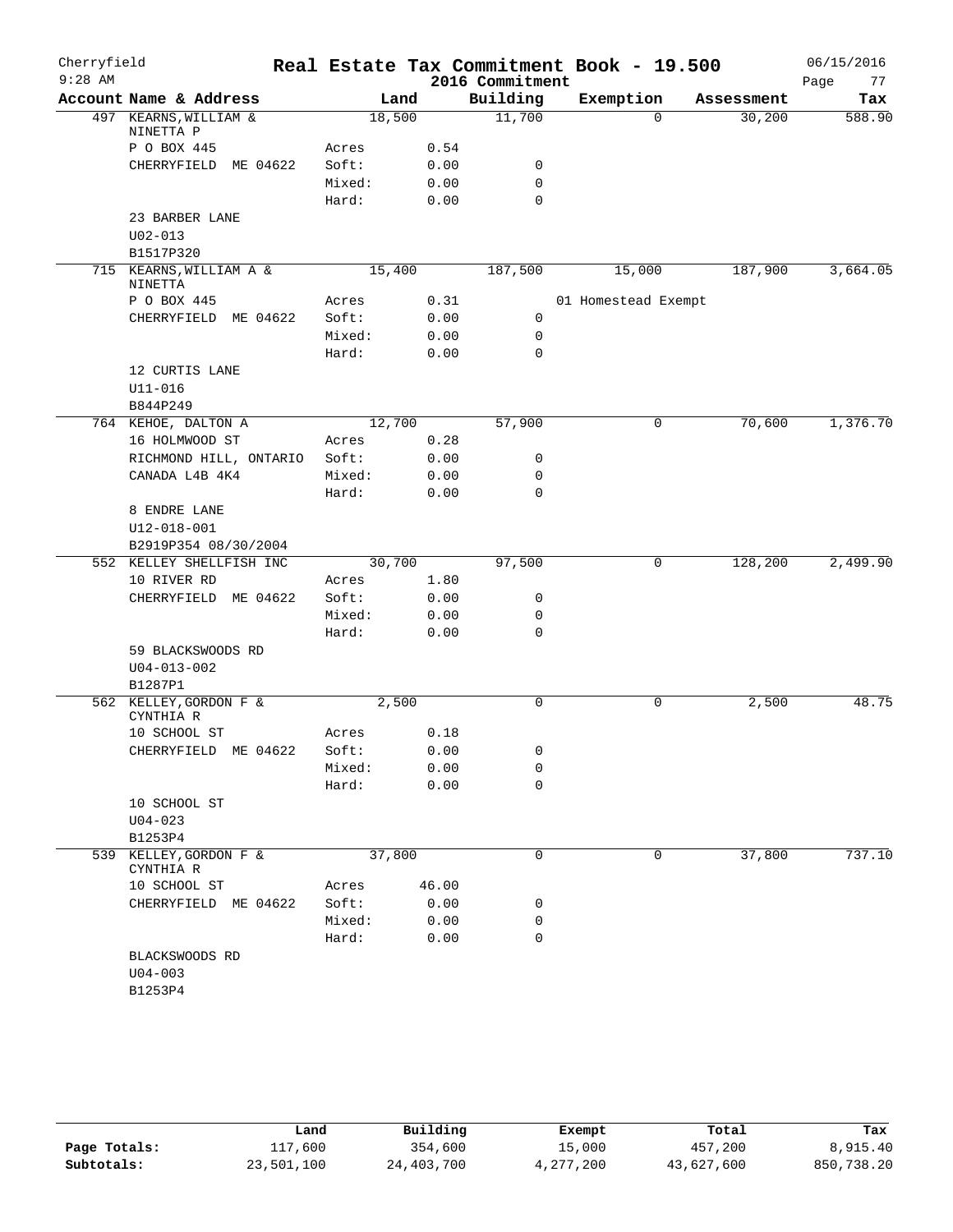| Cherryfield |                                |        |        |       |                 | Real Estate Tax Commitment Book - 19.500 |            | 06/15/2016 |
|-------------|--------------------------------|--------|--------|-------|-----------------|------------------------------------------|------------|------------|
| $9:28$ AM   |                                |        |        |       | 2016 Commitment |                                          |            | Page<br>78 |
|             | Account Name & Address         |        | Land   |       | Building        | Exemption                                | Assessment | Tax        |
|             | 786 KELLY, CYNTHIA R           |        | 2,700  |       | $\mathbf 0$     | 0                                        | 2,700      | 52.65      |
|             | RENSKI, CHARLES                | Acres  |        | 0.22  |                 |                                          |            |            |
|             | 10 SCHOOL ST                   | Soft:  |        | 0.00  | 0               |                                          |            |            |
|             | CHERRYFIELD ME 04622           | Mixed: |        | 0.00  | 0               |                                          |            |            |
|             |                                | Hard:  |        | 0.00  | 0               |                                          |            |            |
|             | MAIN ST                        |        |        |       |                 |                                          |            |            |
|             | $U12 - 038$                    |        |        |       |                 |                                          |            |            |
|             | B3730P7 04/11/2011             |        |        |       |                 |                                          |            |            |
|             | 762 KELLY, CYNTHIA R           |        | 15,700 |       | 8,000           | 0                                        | 23,700     | 462.15     |
|             | RENSKI, CHARLES                | Acres  |        | 0.58  |                 |                                          |            |            |
|             | 10 SCHOOL ST                   | Soft:  |        | 0.00  | 0               |                                          |            |            |
|             | CHERRYFIELD ME 04622           | Mixed: |        | 0.00  | 0               |                                          |            |            |
|             |                                | Hard:  |        | 0.00  | 0               |                                          |            |            |
|             | 21 MAIN ST                     |        |        |       |                 |                                          |            |            |
|             | U12-016                        |        |        |       |                 |                                          |            |            |
|             | B3730P7 04/11/2011             |        |        |       |                 |                                          |            |            |
|             | 168 KELLY, PHILLIP J & MIA     |        | 15,200 |       | 6,000           | 0                                        | 21,200     | 413.40     |
|             | 68 PLEASANTVIEW ST             | Acres  |        | 28.00 |                 |                                          |            |            |
|             | METHUEN MA 01844               | Soft:  |        | 0.00  | 0               |                                          |            |            |
|             |                                | Mixed: |        | 22.00 | 3,520           |                                          |            |            |
|             |                                | Hard:  |        | 0.00  | 0               |                                          |            |            |
|             | OFF STILLWATER AVE             |        |        |       |                 |                                          |            |            |
|             | R04-018-002                    |        |        |       |                 |                                          |            |            |
|             | B3578P115 10/13/2009           |        |        |       |                 |                                          |            |            |
| 551         | KELLY, GORDON F &<br>CYNTHIA R |        | 33,800 |       | 381,700         | 21,000                                   | 394,500    | 7,692.75   |
|             | 10 SCHOOL ST                   | Acres  |        | 14.50 |                 | 01 Homestead Exempt                      |            |            |
|             | CHERRYFIELD ME 04622           | Soft:  |        | 0.00  |                 | 0 12 WW2 Veteran Res                     |            |            |
|             |                                | Mixed: |        | 0.00  | 0               |                                          |            |            |
|             |                                | Hard:  |        | 0.00  | 0               |                                          |            |            |
|             | 10 SCHOOL ST                   |        |        |       |                 |                                          |            |            |
|             | $U04 - 013 - 001$              |        |        |       |                 |                                          |            |            |
|             | B1253P4                        |        |        |       |                 |                                          |            |            |
|             | 1048 KELTERBORN, JOSEPH        |        | 65,200 |       | 89,100          | 0                                        | 154,300    | 3,008.85   |
|             | LINK, VIRGINIA                 | Acres  |        | 16.00 |                 |                                          |            |            |
|             | 121 Miner Rd                   | Soft:  |        | 0.00  | 0               |                                          |            |            |
|             | Porter Corners NY<br>12859     | Mixed: |        | 0.00  | 0               |                                          |            |            |
|             |                                | Hard:  |        | 0.00  | 0               |                                          |            |            |
|             | 456 MILBRIDGE RD               |        |        |       |                 |                                          |            |            |
|             | R01-001-007                    |        |        |       |                 |                                          |            |            |
|             | B1716P64                       |        |        |       |                 |                                          |            |            |
|             | 622 KEMPTHORNE, MICHAEL A      |        | 10,900 |       | 35,800          | 21,000                                   | 25,700     | 501.15     |
|             | KEMPTHORNE, SUSAN B            | Acres  |        | 0.20  |                 | 14 WW2 Veteran Non                       |            |            |
|             | PO BOX 88                      | Soft:  |        | 0.00  | 0               | 01 Homestead Exempt                      |            |            |
|             | CHERRYFIELD ME 04654           | Mixed: |        | 0.00  | 0               |                                          |            |            |
|             |                                | Hard:  |        | 0.00  | $\Omega$        |                                          |            |            |
|             | 88 STILLWATER RD               |        |        |       |                 |                                          |            |            |
|             | $U06 - 013$                    |        |        |       |                 |                                          |            |            |
|             | B3832P147 03/29/2012           |        |        |       |                 |                                          |            |            |
|             |                                |        |        |       |                 |                                          |            |            |

|              | Land       | Building   | Exempt    | Total        | Tax        |
|--------------|------------|------------|-----------|--------------|------------|
| Page Totals: | 143,500    | 520,600    | 42,000    | 622,100      | 12,130.95  |
| Subtotals:   | 23,644,600 | 24,924,300 | 4,319,200 | 44, 249, 700 | 862,869.15 |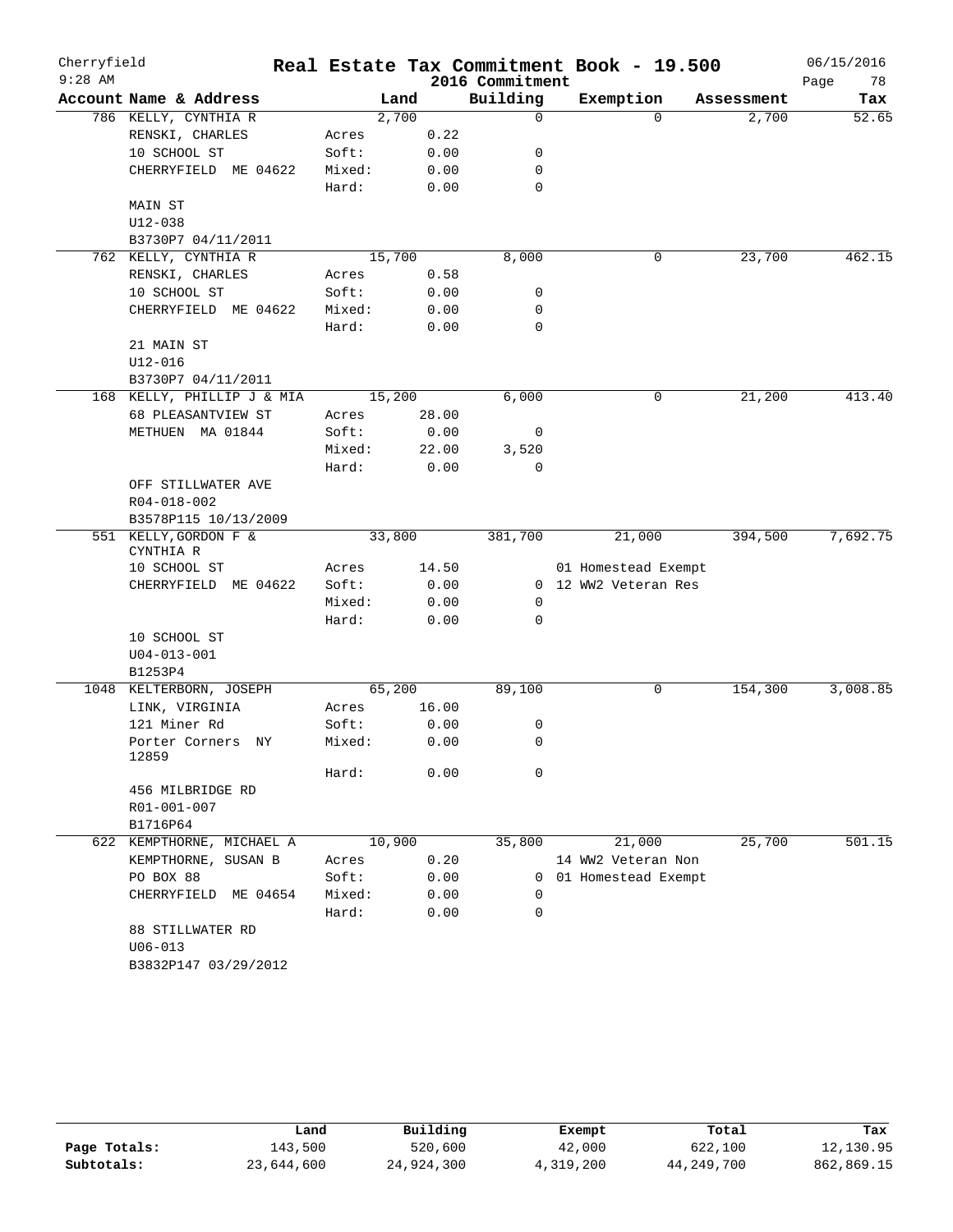| Cherryfield |                                          |        |       |                 | Real Estate Tax Commitment Book - 19.500 |            | 06/15/2016 |
|-------------|------------------------------------------|--------|-------|-----------------|------------------------------------------|------------|------------|
| $9:28$ AM   |                                          |        |       | 2016 Commitment |                                          |            | Page<br>79 |
|             | Account Name & Address                   |        | Land  | Building        | Exemption                                | Assessment | Tax        |
|             | 895 KEMPTHORNE, NATHAN J &<br>ESTHER A   | 33,200 |       | 69,300          | 15,000                                   | 87,500     | 1,706.25   |
|             | 243 MAIN ST                              | Acres  | 27.34 |                 | 01 Homestead Exempt                      |            |            |
|             | CHERRYFIELD ME 04622                     | Soft:  | 0.00  | 0               |                                          |            |            |
|             |                                          | Mixed: | 0.00  | 0               |                                          |            |            |
|             |                                          | Hard:  | 0.00  | $\mathbf 0$     |                                          |            |            |
|             | 243 MAIN ST                              |        |       |                 |                                          |            |            |
|             | U15-021&023                              |        |       |                 |                                          |            |            |
|             | B3973P291 07/15/2013 B3395P28 04/01/2008 |        |       |                 |                                          |            |            |
|             | 127 KEMPTHORNE, ZACH                     |        | 9,500 | $\mathbf 0$     | 0                                        | 9,500      | 185.25     |
|             | PO BOX 144                               | Acres  | 2.40  |                 |                                          |            |            |
|             | CHERRYFIELD ME 04606                     | Soft:  | 0.00  | 0               |                                          |            |            |
|             |                                          | Mixed: | 0.00  | 0               |                                          |            |            |
|             |                                          | Hard:  | 0.00  | $\mathbf 0$     |                                          |            |            |
|             | SPRAGUE FALLS RD                         |        |       |                 |                                          |            |            |
|             | R03-051-004                              |        |       |                 |                                          |            |            |
|             | B4240P141 03/22/2016                     |        |       |                 |                                          |            |            |
|             | 1030 KEMPTHORNE, ZACHARY I               |        | 9,800 | $\mathbf 0$     | 0                                        | 9,800      | 191.10     |
|             | Z I KEMPTHORNE LIVING<br>TRUST           | Acres  | 2.90  |                 |                                          |            |            |
|             | PO BOX 144                               | Soft:  | 0.00  | 0               |                                          |            |            |
|             | CHERRYFIELD ME 04622                     | Mixed: | 0.00  | 0               |                                          |            |            |
|             |                                          | Hard:  | 0.00  | $\Omega$        |                                          |            |            |
|             | SPRAGUE FALLS RD                         |        |       |                 |                                          |            |            |
|             | R03-051-003                              |        |       |                 |                                          |            |            |
|             | B4240P139 03/22/2016                     |        |       |                 |                                          |            |            |
|             | 1139 KENNA, SANDRA                       | 14,700 |       | 24,100          | 0                                        | 38,800     | 756.60     |
|             | 82 BASSIN RD                             | Acres  | 1.50  |                 |                                          |            |            |
|             | ATHENS NY 12015                          | Soft:  | 0.00  | 0               |                                          |            |            |
|             |                                          | Mixed: | 0.00  | 0               |                                          |            |            |
|             |                                          | Hard:  | 0.00  | 0               |                                          |            |            |
|             | 206 BLACKS WOODS RD<br>$U08 - 001$       |        |       |                 |                                          |            |            |
|             | B3214P312 11/13/2006                     |        |       |                 |                                          |            |            |
|             | 202 KENNEDY, RONALD D &<br>CHRISTY R     | 17,400 |       | 14,100          | 0                                        | 31,500     | 614.25     |
|             | 346 DORMAN ROAD                          | Acres  | 1.08  |                 |                                          |            |            |
|             | HARRINGTON ME 04643                      | Soft:  | 0.00  | 0               |                                          |            |            |
|             |                                          | Mixed: | 0.00  | 0               |                                          |            |            |
|             |                                          | Hard:  | 0.00  | 0               |                                          |            |            |
|             | 38 WING SIDING RD                        |        |       |                 |                                          |            |            |
|             | R05-002-002                              |        |       |                 |                                          |            |            |
|             | B2727P97                                 |        |       |                 |                                          |            |            |
|             | 13 KILTON, SHAWN M                       |        | 7,200 | $\mathbf 0$     | 0                                        | 7,200      | 140.40     |
|             | 237 MILBRIDGE RD                         | Acres  | 6.80  |                 |                                          |            |            |
|             | CHERRYFIELD ME 04622                     | Soft:  | 0.00  | 0               |                                          |            |            |
|             |                                          | Mixed: | 0.00  | 0               |                                          |            |            |
|             |                                          | Hard:  | 0.00  | 0               |                                          |            |            |
|             | 237 MILBRIDGE RD<br>R01-004<br>B2760P136 |        |       |                 |                                          |            |            |
|             |                                          |        |       |                 |                                          |            |            |

|              | Land       | Building   | Exempt    | Total        | Tax        |
|--------------|------------|------------|-----------|--------------|------------|
| Page Totals: | 91,800     | 107,500    | 15,000    | 184,300      | 3,593.85   |
| Subtotals:   | 23,736,400 | 25,031,800 | 4,334,200 | 44, 434, 000 | 866,463.00 |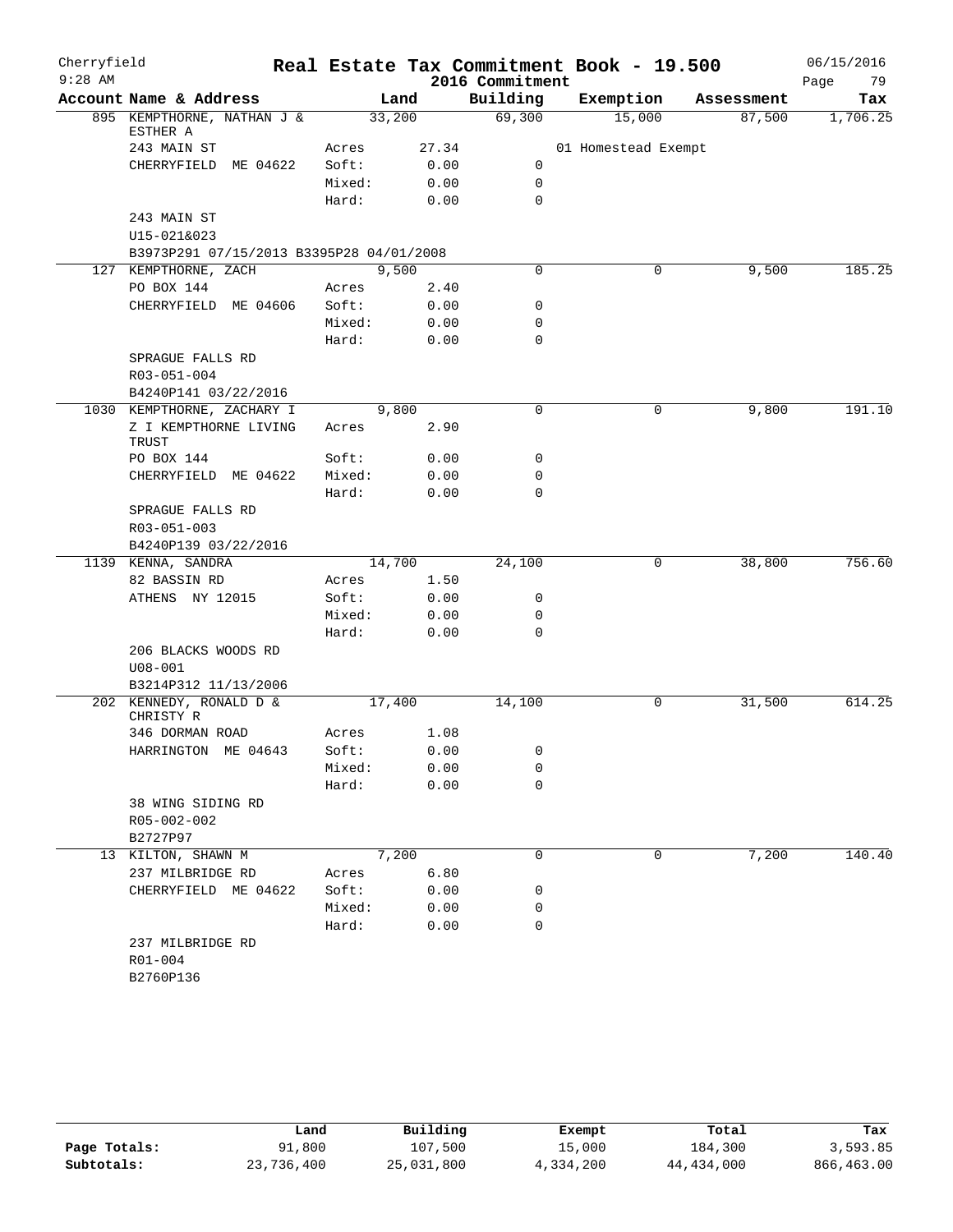| Cherryfield<br>$9:28$ AM |                         |        |                     | 2016 Commitment | Real Estate Tax Commitment Book - 19.500 |                  | 06/15/2016        |
|--------------------------|-------------------------|--------|---------------------|-----------------|------------------------------------------|------------------|-------------------|
|                          | Account Name & Address  |        | Land                | Building        | Exemption                                | Assessment       | 80<br>Page<br>Tax |
|                          | 16 KILTON, SHAWN M      |        | 8,800               | $\mathbf 0$     | $\Omega$                                 | 8,800            | 171.60            |
|                          | SEAVEY, MURRAY B.       | Acres  | 41.00               |                 |                                          |                  |                   |
|                          | 237 Milbridge Road      | Soft:  | 5.00                | 345             |                                          |                  |                   |
|                          | CHERRYFIELD ME 04622    | Mixed: | 35.00               | 5,600           |                                          |                  |                   |
|                          |                         | Hard:  | 0.00                | 0               |                                          |                  |                   |
|                          | MILBRIDGE RD            |        |                     |                 |                                          |                  |                   |
|                          | R01-006                 |        |                     |                 |                                          |                  |                   |
|                          | B2859P297               |        |                     |                 |                                          |                  |                   |
|                          | 14 KILTON, SHAWN M      |        | 2,200               | $\mathbf 0$     | 0                                        | 2,200            | 42.90             |
|                          | 237 MILBRIDGE RD        | Acres  | 8.00                |                 |                                          |                  |                   |
|                          | CHERRYFIELD ME 04622    | Soft:  | 0.00                | 0               |                                          |                  |                   |
|                          |                         | Mixed: | 0.00                | 0               |                                          |                  |                   |
|                          |                         | Hard:  | 0.00                | 0               |                                          |                  |                   |
|                          |                         |        |                     |                 |                                          |                  |                   |
|                          | ROUTE 1 (OFF)           |        |                     |                 |                                          |                  |                   |
|                          | R01-005                 |        |                     |                 |                                          |                  |                   |
|                          | B3084P16 11/30/2005     |        |                     |                 |                                          |                  |                   |
|                          | 818 KNAPP, HEATHER      |        | 21,700              | 37,000          | 0                                        | 58,700           | 1,144.65          |
|                          | 35 LABRADOR LN          | Acres  | 0.84                |                 |                                          |                  |                   |
|                          | MILBRIDGE ME 04658      | Soft:  | 0.00                | 0               |                                          |                  |                   |
|                          |                         | Mixed: | 0.00                | 0               |                                          |                  |                   |
|                          |                         | Hard:  | 0.00                | $\mathbf 0$     |                                          |                  |                   |
|                          | 117 MAIN ST             |        |                     |                 |                                          |                  |                   |
|                          | $U13 - 021$             |        |                     |                 |                                          |                  |                   |
|                          | B4124P11 01/15/2015     |        |                     |                 |                                          |                  |                   |
| 1179                     | KNAPP, HEATHER E        |        | 11,200              | $\mathbf 0$     | 0                                        | 11,200           | 218.40            |
|                          | HAYCOCK, CURTIS         | Acres  | 77.00               |                 |                                          |                  |                   |
|                          | 35 LABRADOR LN          | Soft:  | 52.00               | 7,176           |                                          |                  |                   |
|                          | CHERRYFIELD ME 04622    | Mixed: | 25.00               | 4,000           |                                          |                  |                   |
|                          |                         | Hard:  | 0.00                | $\mathbf 0$     |                                          |                  |                   |
|                          |                         |        |                     |                 |                                          |                  |                   |
|                          | R01-003-001             |        |                     |                 |                                          |                  |                   |
|                          | B4230P87 02/12/2016     |        |                     |                 |                                          |                  |                   |
|                          | 938 KNAPP, MARY         |        | 14,600              | 3,500           | 0                                        | 18,100           | 352.95            |
|                          | 26 PARK ST              | Acres  | 0.58                |                 |                                          |                  |                   |
|                          | ME 04622<br>CHERRYFIELD | Soft:  | 0.00                | 0               |                                          |                  |                   |
|                          |                         | Mixed: | 0.00                | 0               |                                          |                  |                   |
|                          |                         | Hard:  | 0.00                | 0               |                                          |                  |                   |
|                          | 3 MORSE LANE            |        |                     |                 |                                          |                  |                   |
|                          | $U17 - 019$             |        |                     |                 |                                          |                  |                   |
|                          | B3780P164 09/29/2011    |        |                     |                 |                                          |                  |                   |
|                          | 889 KNAPP, MARY L       |        | 17,300              | 68,500          | 0                                        | 85,800           | 1,673.10          |
|                          | SCHOPPEE, ERIC & MARK   | Acres  | 1.01                |                 |                                          |                  |                   |
|                          | 21 RIDGE RD             | Soft:  | 0.00                | 0               |                                          |                  |                   |
|                          | CHERRYFIELD<br>ME 04622 | Mixed: | 0.00                | 0               |                                          |                  |                   |
|                          |                         | Hard:  | 0.00                | 0               |                                          |                  |                   |
|                          | 21 RIDGE RD             |        |                     |                 |                                          |                  |                   |
|                          | U15-017                 |        |                     |                 |                                          |                  |                   |
|                          | B2400P158               |        |                     |                 |                                          |                  |                   |
|                          | 716 KNAPP, MARY         |        | 5,300               | 16,000          | 0                                        | 21,300           | 415.35            |
|                          | 26 PARK ST              | Acres  | 0.21                |                 |                                          |                  |                   |
|                          | ME 04622<br>CHERRYFIELD | Soft:  | 0.00                | 0               |                                          |                  |                   |
|                          |                         | Mixed: | 0.00                | 0               |                                          |                  |                   |
|                          |                         | Hard:  | 0.00                | 0               |                                          |                  |                   |
|                          | 6 CURTIS LANE           |        |                     |                 |                                          |                  |                   |
|                          | U11-017                 |        |                     |                 |                                          |                  |                   |
|                          | B1396P249               |        |                     |                 |                                          |                  |                   |
|                          |                         |        |                     |                 |                                          |                  |                   |
|                          |                         |        |                     |                 |                                          |                  |                   |
| Page Totals:             | 81,100                  | Land   | Building<br>125,000 |                 | Exempt<br>0                              | Total<br>206,100 | Tax<br>4,018.95   |
| Subtotals:               |                         |        | 25, 156, 800        |                 |                                          | 44,640,100       | 870,481.95        |
|                          | 23,817,500              |        |                     |                 | 4,334,200                                |                  |                   |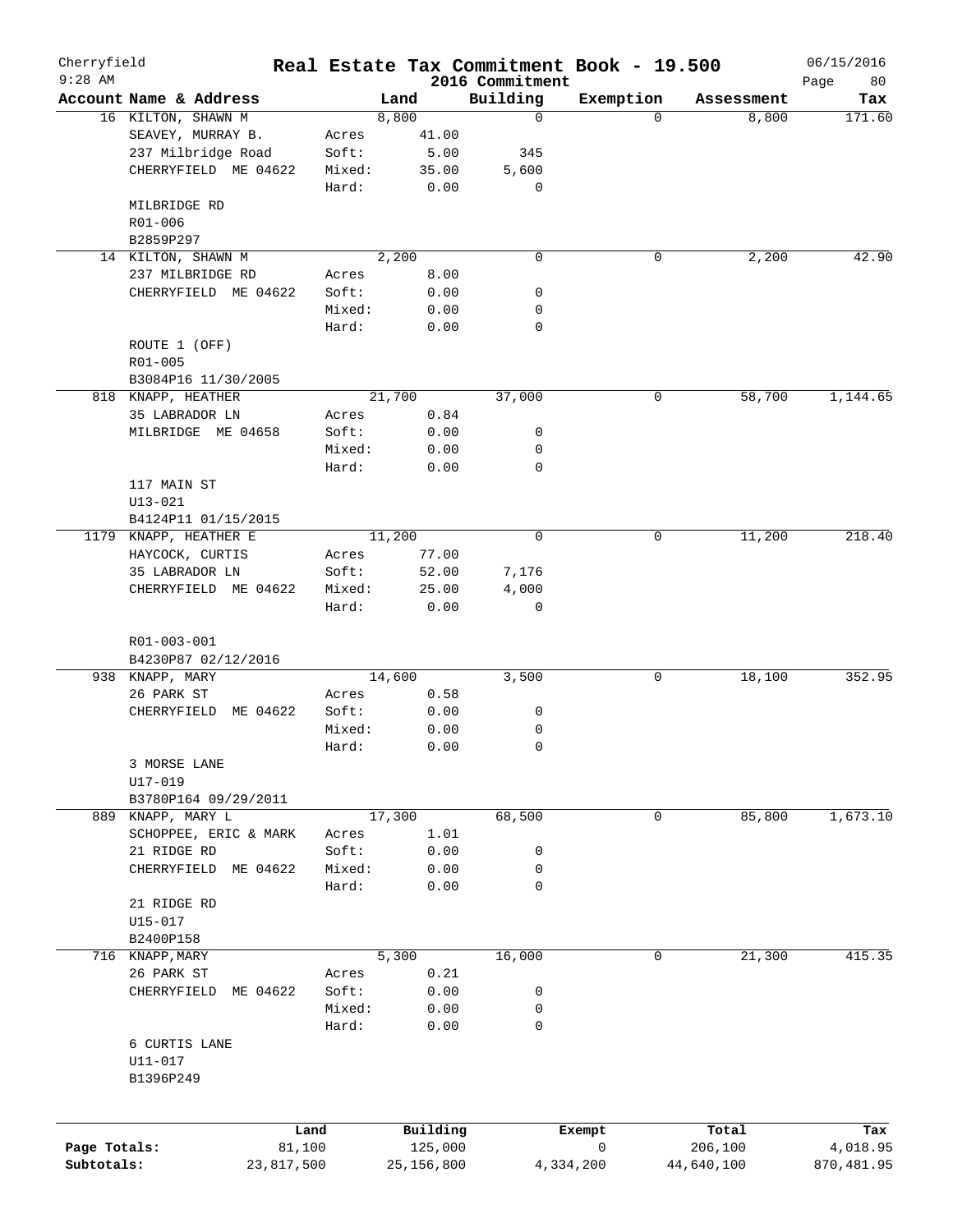| Cherryfield |                                           |        |        |                 | Real Estate Tax Commitment Book - 19.500 |            | 06/15/2016 |
|-------------|-------------------------------------------|--------|--------|-----------------|------------------------------------------|------------|------------|
| $9:28$ AM   |                                           |        |        | 2016 Commitment |                                          |            | Page<br>81 |
|             | Account Name & Address                    |        | Land   | Building        | Exemption                                | Assessment | Tax        |
|             | 705 KNAPP-YOUNG, MARY L                   |        | 22,000 | 157,100         | 15,000                                   | 164, 100   | 3,199.95   |
|             | YOUNG JR, RAY A                           | Acres  | 1.30   |                 | 01 Homestead Exempt                      |            |            |
|             | 26 PARK ST                                | Soft:  | 0.00   | 0               |                                          |            |            |
|             | CHERRYFIELD ME 04622                      | Mixed: | 0.00   | 0               |                                          |            |            |
|             |                                           | Hard:  | 0.00   | $\mathbf 0$     |                                          |            |            |
|             | 26 PARK ST                                |        |        |                 |                                          |            |            |
|             | U11-007                                   |        |        |                 |                                          |            |            |
|             | B4241P242 03/28/2016 B4229P258 02/10/2016 |        |        |                 |                                          |            |            |
|             | 821 KNEELAND SR, BARBARA &<br>FREDERICK   |        | 26,300 | 150,700         | 15,000                                   | 162,000    | 3,159.00   |
|             | 97 MAIN ST                                | Acres  | 1.51   |                 | 01 Homestead Exempt                      |            |            |
|             | CHERRYFIELD ME 04622                      | Soft:  | 0.00   | 0               |                                          |            |            |
|             |                                           | Mixed: | 0.00   | 0               |                                          |            |            |
|             |                                           | Hard:  | 0.00   | 0               |                                          |            |            |
|             | 97 MAIN ST                                |        |        |                 |                                          |            |            |
|             | $U13 - 024$                               |        |        |                 |                                          |            |            |
|             | B677P2                                    |        |        |                 |                                          |            |            |
|             | 799 KNEELAND SR, BARBARA & 3,400          |        |        | $\mathbf 0$     | 0                                        | 3,400      | 66.30      |
|             | FREDERICK                                 |        |        |                 |                                          |            |            |
|             | 97 MAIN ST                                | Acres  | 0.35   |                 |                                          |            |            |
|             | CHERRYFIELD ME 04622                      | Soft:  | 0.00   | 0               |                                          |            |            |
|             |                                           | Mixed: | 0.00   | $\mathbf 0$     |                                          |            |            |
|             |                                           | Hard:  | 0.00   | $\mathbf 0$     |                                          |            |            |
|             | MAIN ST                                   |        |        |                 |                                          |            |            |
|             | $U13 - 003$                               |        |        |                 |                                          |            |            |
|             | 585 KNOX, PAUL L & JOY                    |        | 23,200 | 47,400          | 15,000                                   | 55,600     | 1,084.20   |
|             | 35 ELM ST                                 | Acres  | 1.12   |                 | 01 Homestead Exempt                      |            |            |
|             | CHERRYFIELD ME 04622                      | Soft:  | 0.00   | 0               |                                          |            |            |
|             |                                           | Mixed: | 0.00   | 0               |                                          |            |            |
|             |                                           | Hard:  | 0.00   | 0               |                                          |            |            |
|             | 35 ELM ST                                 |        |        |                 |                                          |            |            |
|             | $U05 - 017$                               |        |        |                 |                                          |            |            |
|             | B1217P215                                 |        |        |                 |                                          |            |            |
|             | 180 KOBIK, HENRY J & MARILYN              |        | 40,400 | 0               | 0                                        | 40,400     | 787.80     |
|             | 763 TABERNACLE RD                         | Acres  | 25.00  |                 |                                          |            |            |
|             | CAPE MAY NJ 08204                         | Soft:  | 0.00   | 0               |                                          |            |            |
|             |                                           | Mixed: | 0.00   | 0               |                                          |            |            |
|             |                                           | Hard:  | 0.00   | $\Omega$        |                                          |            |            |
|             | NORTH MAIN ST                             |        |        |                 |                                          |            |            |
|             | R04-028                                   |        |        |                 |                                          |            |            |
|             | B627P261                                  |        |        |                 |                                          |            |            |
|             | 412 KORZENIEWSKI, CARL J &                |        | 21,500 | $\Omega$        | 0                                        | 21,500     | 419.25     |
|             | SHARLENE A                                |        |        |                 |                                          |            |            |
|             | 56 BEECH HILL RD                          | Acres  | 42.05  |                 |                                          |            |            |
|             | EXETER NH 03833                           | Soft:  | 0.00   | 0               |                                          |            |            |
|             |                                           | Mixed: | 0.00   | 0               |                                          |            |            |
|             |                                           | Hard:  | 0.00   | $\mathbf 0$     |                                          |            |            |
|             | CROTCH                                    |        |        |                 |                                          |            |            |
|             | R09-001-032                               |        |        |                 |                                          |            |            |
|             | B1462P116                                 |        |        |                 |                                          |            |            |

|              | Land       | Building   | Exempt    | Total      | Tax        |
|--------------|------------|------------|-----------|------------|------------|
| Page Totals: | 136,800    | 355,200    | 45,000    | 447,000    | 8,716.50   |
| Subtotals:   | 23,954,300 | 25,512,000 | 4,379,200 | 45,087,100 | 879,198.45 |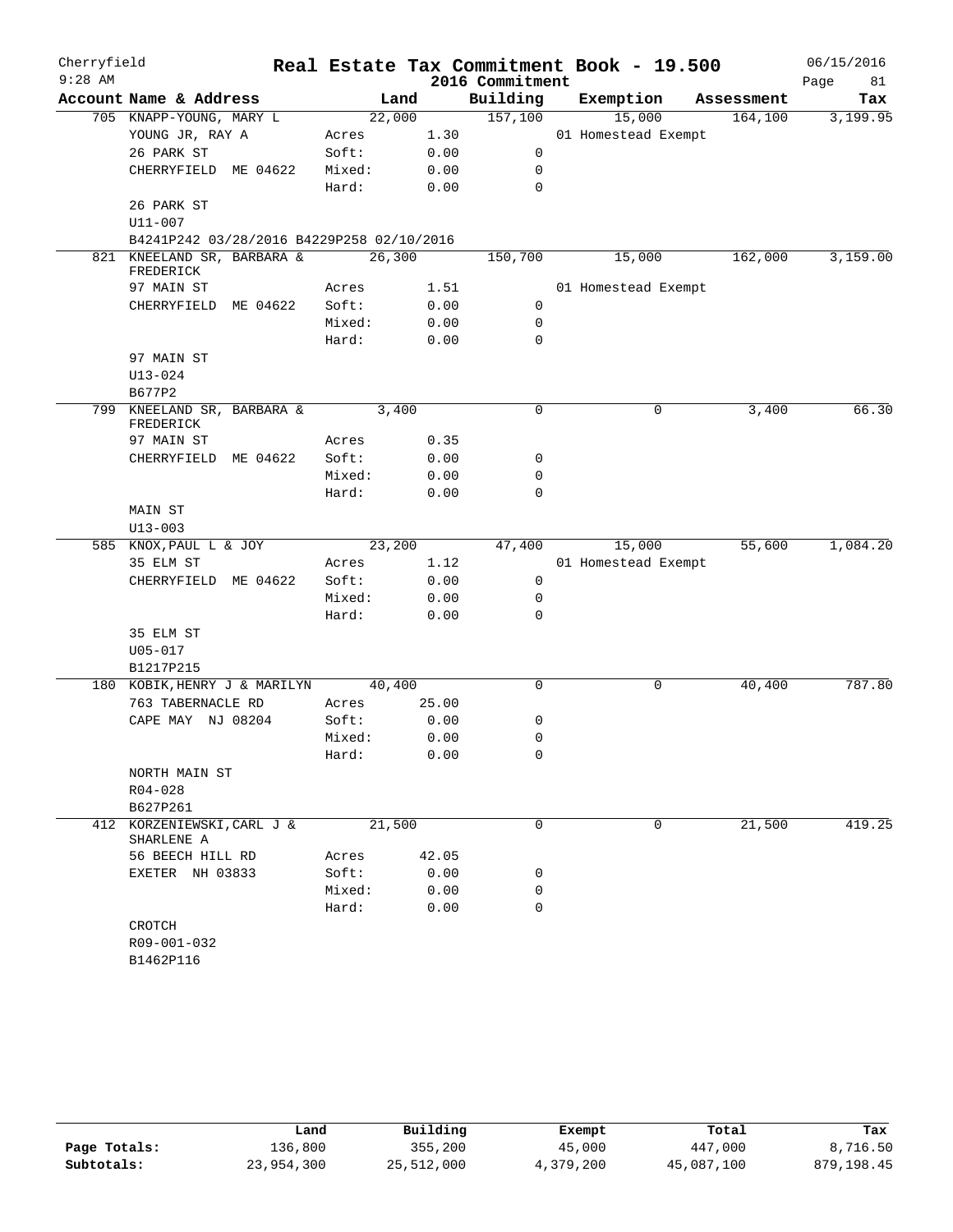| Building<br>Account Name & Address<br>Land<br>Exemption<br>Assessment<br>93,400<br>213 KUHNI, MARY CHRISTINE &<br>23,400<br>21,000<br>95,800<br>MICHAEL A<br>P.O. BOX 242<br>9.50<br>Acres<br>01 Homestead Exempt<br>Soft:<br>0.00<br>0 14 WW2 Veteran Non<br>MILBRIDGE ME 04658<br>Mixed:<br>0.00<br>0<br>Hard:<br>0.00<br>0<br>724 WILLEY DISTRICT RD<br>R05-013<br>B1985P162<br>859 KUHNI, MICHAEL A. &<br>10,700<br>$\Omega$<br>10,700<br>0<br>MARY CHRISTINE<br>P.O. BOX 242<br>Acres<br>3.60<br>MILBRIDGE ME 04658<br>Soft:<br>0.00<br>0<br>Mixed:<br>0.00<br>0<br>Hard:<br>$\mathbf 0$<br>0.00<br>WILLEY DISTRICT RD<br>R05-014-001<br>B1951P252<br>384 KUNSELMAN, PAMELA M<br>15,800<br>$\mathbf 0$<br>15,800<br>0<br>5 FARNSWORTH ST<br>Acres<br>55.54<br>Soft:<br>LISBON ME 04250<br>0.00<br>0<br>Mixed:<br>0.00<br>0<br>Hard:<br>0.00<br>0<br>CROTCH<br>R09-001-004<br>B4172P217 08/03/2015<br>28,800<br>24,300<br>385 KUNSELMAN, PAMELA M<br>0<br>53,100<br>5 FARNSWORTH ST<br>55.17<br>Acres<br>LISBON ME 04250<br>Soft:<br>0.00<br>0<br>0.00<br>Mixed:<br>0<br>Hard:<br>0.00<br>0<br>CROTCH<br>R09-001-005<br>B3937P129 03/18/2013<br>760 KURT, TRUSTEE, LAWRENCE<br>25,500<br>123,200<br>148,700<br>0<br>Н<br>5.20<br>R H KURT REVOCABLE<br>Acres<br>MAINE TRUST<br>Soft:<br>0.00<br>0<br>55 PROPECT PL EXT<br>EAST HAVEN CT 06512<br>Mixed:<br>0.00<br>0<br>0.00<br>$\mathbf 0$<br>Hard:<br>31 MAIN ST<br>U12-014<br>B4097P305 09/26/2014<br>11,900<br>789 KURT, TRUSTEE, LAWRENCE<br>0<br>0<br>11,900 | 06/15/2016<br>82<br>Page |
|------------------------------------------------------------------------------------------------------------------------------------------------------------------------------------------------------------------------------------------------------------------------------------------------------------------------------------------------------------------------------------------------------------------------------------------------------------------------------------------------------------------------------------------------------------------------------------------------------------------------------------------------------------------------------------------------------------------------------------------------------------------------------------------------------------------------------------------------------------------------------------------------------------------------------------------------------------------------------------------------------------------------------------------------------------------------------------------------------------------------------------------------------------------------------------------------------------------------------------------------------------------------------------------------------------------------------------------------------------------------------------------------------------------------------------------------------------------------------------------------------------------------|--------------------------|
|                                                                                                                                                                                                                                                                                                                                                                                                                                                                                                                                                                                                                                                                                                                                                                                                                                                                                                                                                                                                                                                                                                                                                                                                                                                                                                                                                                                                                                                                                                                        | Tax                      |
|                                                                                                                                                                                                                                                                                                                                                                                                                                                                                                                                                                                                                                                                                                                                                                                                                                                                                                                                                                                                                                                                                                                                                                                                                                                                                                                                                                                                                                                                                                                        | 1,868.10                 |
|                                                                                                                                                                                                                                                                                                                                                                                                                                                                                                                                                                                                                                                                                                                                                                                                                                                                                                                                                                                                                                                                                                                                                                                                                                                                                                                                                                                                                                                                                                                        |                          |
|                                                                                                                                                                                                                                                                                                                                                                                                                                                                                                                                                                                                                                                                                                                                                                                                                                                                                                                                                                                                                                                                                                                                                                                                                                                                                                                                                                                                                                                                                                                        |                          |
|                                                                                                                                                                                                                                                                                                                                                                                                                                                                                                                                                                                                                                                                                                                                                                                                                                                                                                                                                                                                                                                                                                                                                                                                                                                                                                                                                                                                                                                                                                                        |                          |
|                                                                                                                                                                                                                                                                                                                                                                                                                                                                                                                                                                                                                                                                                                                                                                                                                                                                                                                                                                                                                                                                                                                                                                                                                                                                                                                                                                                                                                                                                                                        |                          |
|                                                                                                                                                                                                                                                                                                                                                                                                                                                                                                                                                                                                                                                                                                                                                                                                                                                                                                                                                                                                                                                                                                                                                                                                                                                                                                                                                                                                                                                                                                                        |                          |
|                                                                                                                                                                                                                                                                                                                                                                                                                                                                                                                                                                                                                                                                                                                                                                                                                                                                                                                                                                                                                                                                                                                                                                                                                                                                                                                                                                                                                                                                                                                        |                          |
|                                                                                                                                                                                                                                                                                                                                                                                                                                                                                                                                                                                                                                                                                                                                                                                                                                                                                                                                                                                                                                                                                                                                                                                                                                                                                                                                                                                                                                                                                                                        |                          |
|                                                                                                                                                                                                                                                                                                                                                                                                                                                                                                                                                                                                                                                                                                                                                                                                                                                                                                                                                                                                                                                                                                                                                                                                                                                                                                                                                                                                                                                                                                                        | 208.65                   |
|                                                                                                                                                                                                                                                                                                                                                                                                                                                                                                                                                                                                                                                                                                                                                                                                                                                                                                                                                                                                                                                                                                                                                                                                                                                                                                                                                                                                                                                                                                                        |                          |
|                                                                                                                                                                                                                                                                                                                                                                                                                                                                                                                                                                                                                                                                                                                                                                                                                                                                                                                                                                                                                                                                                                                                                                                                                                                                                                                                                                                                                                                                                                                        |                          |
|                                                                                                                                                                                                                                                                                                                                                                                                                                                                                                                                                                                                                                                                                                                                                                                                                                                                                                                                                                                                                                                                                                                                                                                                                                                                                                                                                                                                                                                                                                                        |                          |
|                                                                                                                                                                                                                                                                                                                                                                                                                                                                                                                                                                                                                                                                                                                                                                                                                                                                                                                                                                                                                                                                                                                                                                                                                                                                                                                                                                                                                                                                                                                        |                          |
|                                                                                                                                                                                                                                                                                                                                                                                                                                                                                                                                                                                                                                                                                                                                                                                                                                                                                                                                                                                                                                                                                                                                                                                                                                                                                                                                                                                                                                                                                                                        |                          |
|                                                                                                                                                                                                                                                                                                                                                                                                                                                                                                                                                                                                                                                                                                                                                                                                                                                                                                                                                                                                                                                                                                                                                                                                                                                                                                                                                                                                                                                                                                                        |                          |
|                                                                                                                                                                                                                                                                                                                                                                                                                                                                                                                                                                                                                                                                                                                                                                                                                                                                                                                                                                                                                                                                                                                                                                                                                                                                                                                                                                                                                                                                                                                        |                          |
|                                                                                                                                                                                                                                                                                                                                                                                                                                                                                                                                                                                                                                                                                                                                                                                                                                                                                                                                                                                                                                                                                                                                                                                                                                                                                                                                                                                                                                                                                                                        |                          |
|                                                                                                                                                                                                                                                                                                                                                                                                                                                                                                                                                                                                                                                                                                                                                                                                                                                                                                                                                                                                                                                                                                                                                                                                                                                                                                                                                                                                                                                                                                                        | 308.10                   |
|                                                                                                                                                                                                                                                                                                                                                                                                                                                                                                                                                                                                                                                                                                                                                                                                                                                                                                                                                                                                                                                                                                                                                                                                                                                                                                                                                                                                                                                                                                                        |                          |
|                                                                                                                                                                                                                                                                                                                                                                                                                                                                                                                                                                                                                                                                                                                                                                                                                                                                                                                                                                                                                                                                                                                                                                                                                                                                                                                                                                                                                                                                                                                        |                          |
|                                                                                                                                                                                                                                                                                                                                                                                                                                                                                                                                                                                                                                                                                                                                                                                                                                                                                                                                                                                                                                                                                                                                                                                                                                                                                                                                                                                                                                                                                                                        |                          |
|                                                                                                                                                                                                                                                                                                                                                                                                                                                                                                                                                                                                                                                                                                                                                                                                                                                                                                                                                                                                                                                                                                                                                                                                                                                                                                                                                                                                                                                                                                                        |                          |
|                                                                                                                                                                                                                                                                                                                                                                                                                                                                                                                                                                                                                                                                                                                                                                                                                                                                                                                                                                                                                                                                                                                                                                                                                                                                                                                                                                                                                                                                                                                        |                          |
|                                                                                                                                                                                                                                                                                                                                                                                                                                                                                                                                                                                                                                                                                                                                                                                                                                                                                                                                                                                                                                                                                                                                                                                                                                                                                                                                                                                                                                                                                                                        |                          |
|                                                                                                                                                                                                                                                                                                                                                                                                                                                                                                                                                                                                                                                                                                                                                                                                                                                                                                                                                                                                                                                                                                                                                                                                                                                                                                                                                                                                                                                                                                                        |                          |
|                                                                                                                                                                                                                                                                                                                                                                                                                                                                                                                                                                                                                                                                                                                                                                                                                                                                                                                                                                                                                                                                                                                                                                                                                                                                                                                                                                                                                                                                                                                        | 1,035.45                 |
|                                                                                                                                                                                                                                                                                                                                                                                                                                                                                                                                                                                                                                                                                                                                                                                                                                                                                                                                                                                                                                                                                                                                                                                                                                                                                                                                                                                                                                                                                                                        |                          |
|                                                                                                                                                                                                                                                                                                                                                                                                                                                                                                                                                                                                                                                                                                                                                                                                                                                                                                                                                                                                                                                                                                                                                                                                                                                                                                                                                                                                                                                                                                                        |                          |
|                                                                                                                                                                                                                                                                                                                                                                                                                                                                                                                                                                                                                                                                                                                                                                                                                                                                                                                                                                                                                                                                                                                                                                                                                                                                                                                                                                                                                                                                                                                        |                          |
|                                                                                                                                                                                                                                                                                                                                                                                                                                                                                                                                                                                                                                                                                                                                                                                                                                                                                                                                                                                                                                                                                                                                                                                                                                                                                                                                                                                                                                                                                                                        |                          |
|                                                                                                                                                                                                                                                                                                                                                                                                                                                                                                                                                                                                                                                                                                                                                                                                                                                                                                                                                                                                                                                                                                                                                                                                                                                                                                                                                                                                                                                                                                                        |                          |
|                                                                                                                                                                                                                                                                                                                                                                                                                                                                                                                                                                                                                                                                                                                                                                                                                                                                                                                                                                                                                                                                                                                                                                                                                                                                                                                                                                                                                                                                                                                        |                          |
|                                                                                                                                                                                                                                                                                                                                                                                                                                                                                                                                                                                                                                                                                                                                                                                                                                                                                                                                                                                                                                                                                                                                                                                                                                                                                                                                                                                                                                                                                                                        |                          |
|                                                                                                                                                                                                                                                                                                                                                                                                                                                                                                                                                                                                                                                                                                                                                                                                                                                                                                                                                                                                                                                                                                                                                                                                                                                                                                                                                                                                                                                                                                                        | 2,899.65                 |
|                                                                                                                                                                                                                                                                                                                                                                                                                                                                                                                                                                                                                                                                                                                                                                                                                                                                                                                                                                                                                                                                                                                                                                                                                                                                                                                                                                                                                                                                                                                        |                          |
|                                                                                                                                                                                                                                                                                                                                                                                                                                                                                                                                                                                                                                                                                                                                                                                                                                                                                                                                                                                                                                                                                                                                                                                                                                                                                                                                                                                                                                                                                                                        |                          |
|                                                                                                                                                                                                                                                                                                                                                                                                                                                                                                                                                                                                                                                                                                                                                                                                                                                                                                                                                                                                                                                                                                                                                                                                                                                                                                                                                                                                                                                                                                                        |                          |
|                                                                                                                                                                                                                                                                                                                                                                                                                                                                                                                                                                                                                                                                                                                                                                                                                                                                                                                                                                                                                                                                                                                                                                                                                                                                                                                                                                                                                                                                                                                        |                          |
|                                                                                                                                                                                                                                                                                                                                                                                                                                                                                                                                                                                                                                                                                                                                                                                                                                                                                                                                                                                                                                                                                                                                                                                                                                                                                                                                                                                                                                                                                                                        |                          |
|                                                                                                                                                                                                                                                                                                                                                                                                                                                                                                                                                                                                                                                                                                                                                                                                                                                                                                                                                                                                                                                                                                                                                                                                                                                                                                                                                                                                                                                                                                                        |                          |
|                                                                                                                                                                                                                                                                                                                                                                                                                                                                                                                                                                                                                                                                                                                                                                                                                                                                                                                                                                                                                                                                                                                                                                                                                                                                                                                                                                                                                                                                                                                        |                          |
|                                                                                                                                                                                                                                                                                                                                                                                                                                                                                                                                                                                                                                                                                                                                                                                                                                                                                                                                                                                                                                                                                                                                                                                                                                                                                                                                                                                                                                                                                                                        |                          |
|                                                                                                                                                                                                                                                                                                                                                                                                                                                                                                                                                                                                                                                                                                                                                                                                                                                                                                                                                                                                                                                                                                                                                                                                                                                                                                                                                                                                                                                                                                                        |                          |
| Η                                                                                                                                                                                                                                                                                                                                                                                                                                                                                                                                                                                                                                                                                                                                                                                                                                                                                                                                                                                                                                                                                                                                                                                                                                                                                                                                                                                                                                                                                                                      | 232.05                   |
| R H KURT REVOCALBE<br>Acres<br>1.32                                                                                                                                                                                                                                                                                                                                                                                                                                                                                                                                                                                                                                                                                                                                                                                                                                                                                                                                                                                                                                                                                                                                                                                                                                                                                                                                                                                                                                                                                    |                          |
| MAINE TRUST                                                                                                                                                                                                                                                                                                                                                                                                                                                                                                                                                                                                                                                                                                                                                                                                                                                                                                                                                                                                                                                                                                                                                                                                                                                                                                                                                                                                                                                                                                            |                          |
| Soft:<br>0.00<br>55 PROSPECT PL EXT<br>0                                                                                                                                                                                                                                                                                                                                                                                                                                                                                                                                                                                                                                                                                                                                                                                                                                                                                                                                                                                                                                                                                                                                                                                                                                                                                                                                                                                                                                                                               |                          |
| Mixed:<br>0<br>EAST HAVEN CT 06512<br>0.00                                                                                                                                                                                                                                                                                                                                                                                                                                                                                                                                                                                                                                                                                                                                                                                                                                                                                                                                                                                                                                                                                                                                                                                                                                                                                                                                                                                                                                                                             |                          |
| Hard:<br>0.00<br>0                                                                                                                                                                                                                                                                                                                                                                                                                                                                                                                                                                                                                                                                                                                                                                                                                                                                                                                                                                                                                                                                                                                                                                                                                                                                                                                                                                                                                                                                                                     |                          |
| MAIN ST                                                                                                                                                                                                                                                                                                                                                                                                                                                                                                                                                                                                                                                                                                                                                                                                                                                                                                                                                                                                                                                                                                                                                                                                                                                                                                                                                                                                                                                                                                                |                          |
| $U12 - 041$                                                                                                                                                                                                                                                                                                                                                                                                                                                                                                                                                                                                                                                                                                                                                                                                                                                                                                                                                                                                                                                                                                                                                                                                                                                                                                                                                                                                                                                                                                            |                          |
| B4097P305 09/26/2014                                                                                                                                                                                                                                                                                                                                                                                                                                                                                                                                                                                                                                                                                                                                                                                                                                                                                                                                                                                                                                                                                                                                                                                                                                                                                                                                                                                                                                                                                                   |                          |
|                                                                                                                                                                                                                                                                                                                                                                                                                                                                                                                                                                                                                                                                                                                                                                                                                                                                                                                                                                                                                                                                                                                                                                                                                                                                                                                                                                                                                                                                                                                        |                          |

|              | Land       | Building   | Exempt    | Total        | Tax        |
|--------------|------------|------------|-----------|--------------|------------|
| Page Totals: | 116,100    | 240,900    | 21,000    | 336,000      | 6,552.00   |
| Subtotals:   | 24,070,400 | 25,752,900 | 4,400,200 | 45, 423, 100 | 885,750.45 |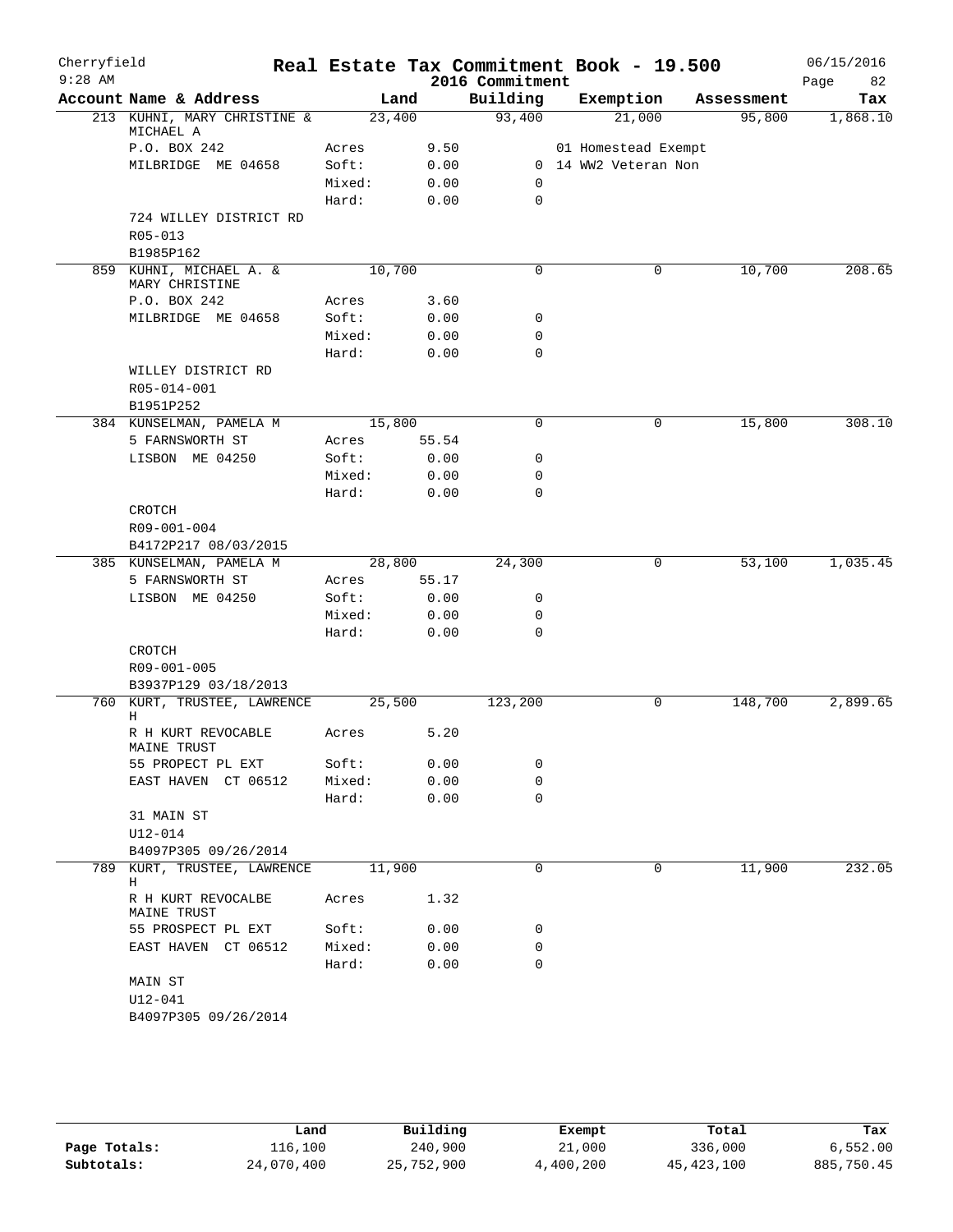| Cherryfield<br>$9:28$ AM |                                         |                |              | 2016 Commitment  | Real Estate Tax Commitment Book - 19.500 |          |            | 06/15/2016        |
|--------------------------|-----------------------------------------|----------------|--------------|------------------|------------------------------------------|----------|------------|-------------------|
|                          | Account Name & Address                  |                | Land         | Building         | Exemption                                |          | Assessment | 83<br>Page<br>Tax |
|                          | 105 KUTIK, CHARLES J &                  |                | 82,700       | $\mathbf 0$      |                                          | $\Omega$ | 82,700     | 1,612.65          |
|                          | KAREN S                                 |                |              |                  |                                          |          |            |                   |
|                          | 285 LYON BROOK RD                       | Acres          | 123.00       |                  |                                          |          |            |                   |
|                          | NORWICH CT 13815                        | Soft:          | 0.00         | 0                |                                          |          |            |                   |
|                          |                                         | Mixed:         | 0.00         | 0<br>$\mathbf 0$ |                                          |          |            |                   |
|                          | BLACKSWOOD RD                           | Hard:          | 0.00         |                  |                                          |          |            |                   |
|                          | $R03 - 029$                             |                |              |                  |                                          |          |            |                   |
|                          | B3983P148 08/12/2013                    |                |              |                  |                                          |          |            |                   |
|                          | 94 LABONTE, ALICE M                     |                | 13,100       | 24,600           |                                          | 0        | 37,700     | 735.15            |
|                          | HARRINGTON, DORIS M                     | Acres          | 3.60         |                  |                                          |          |            |                   |
|                          | 78 CROSS ST                             | Soft:          | 0.00         | 0                |                                          |          |            |                   |
|                          | OXBRIDGE MA 01569                       | Mixed:         | 0.00         | $\mathbf 0$      |                                          |          |            |                   |
|                          |                                         | Hard:          | 0.00         | $\mathbf 0$      |                                          |          |            |                   |
|                          | 368 BLACKSWOODS RD                      |                |              |                  |                                          |          |            |                   |
|                          | R03-019                                 |                |              |                  |                                          |          |            |                   |
|                          | 866 LACY, CHARLES WAYNE                 |                | 17,100       | 19,100           | 15,000                                   |          | 21,200     | 413.40            |
|                          | 44 WILLEY DISTRICT ROAD                 | Acres          | 10.59        |                  | 01 Homestead Exempt                      |          |            |                   |
|                          | CHERRYFIELD ME 04622                    | Soft:          | 0.00         | 0                |                                          |          |            |                   |
|                          |                                         | Mixed:         | 0.00         | 0                |                                          |          |            |                   |
|                          |                                         | Hard:          | 0.00         | $\mathbf 0$      |                                          |          |            |                   |
|                          | 44 WILLEY DISTRICT RD                   |                |              |                  |                                          |          |            |                   |
|                          | U14-037                                 |                |              |                  |                                          |          |            |                   |
|                          | B3991P203 09/05/2013                    |                |              |                  |                                          |          |            |                   |
|                          | 392 LADD, BRUCE E                       |                | 24,100       | 0                |                                          | 0        | 24,100     | 469.95            |
|                          | P O BOX 435<br>KENNEBUNK ME 04043       | Acres<br>Soft: | 49.50        | 0                |                                          |          |            |                   |
|                          |                                         | Mixed:         | 0.00<br>0.00 | 0                |                                          |          |            |                   |
|                          |                                         | Hard:          | 0.00         | 0                |                                          |          |            |                   |
|                          | CROTCH                                  |                |              |                  |                                          |          |            |                   |
|                          | R09-001-012                             |                |              |                  |                                          |          |            |                   |
|                          | B2956P234                               |                |              |                  |                                          |          |            |                   |
|                          | 235 LAFOLLETTE, CURTIS K                |                | 11,000       | $\mathbf 0$      |                                          | 0        | 11,000     | 214.50            |
|                          | LAFOLLETTE, MARION K                    | Acres          | 5.00         |                  |                                          |          |            |                   |
|                          | 570 WILLEY DISTRICT RD                  | Soft:          | 0.00         | 0                |                                          |          |            |                   |
|                          | CHERRYFIELD ME 04622                    | Mixed:         | 0.00         | 0                |                                          |          |            |                   |
|                          |                                         | Hard:          | 0.00         | 0                |                                          |          |            |                   |
|                          | WILLEY DISTRICT RD                      |                |              |                  |                                          |          |            |                   |
|                          | R05-030                                 |                |              |                  |                                          |          |            |                   |
|                          | B2889P276 06/16/2004                    |                |              |                  |                                          |          |            |                   |
|                          | 1138 LAFOLLETTE, CURTIS K &<br>MARION K |                | 8,800        | $\mathbf 0$      |                                          | 0        | 8,800      | 171.60            |
|                          | 570 WILLEY DISTRICT RD                  | Acres          | 1.30         |                  |                                          |          |            |                   |
|                          | CHERRYFIELD ME 04622                    | Soft:          | 0.00         | 0                |                                          |          |            |                   |
|                          |                                         | Mixed:         | 0.00         | 0                |                                          |          |            |                   |
|                          |                                         | Hard:          | 0.00         | $\mathbf 0$      |                                          |          |            |                   |
|                          | 570 WILLEY DISTRICT RD                  |                |              |                  |                                          |          |            |                   |
|                          | R05-033-001                             |                |              |                  |                                          |          |            |                   |
|                          | B2257P83                                |                |              |                  |                                          |          |            |                   |
| 237                      | LAFOLLETTE, CURTIS K &                  |                | 25,200       | 162,000          | 15,000                                   |          | 172,200    | 3,357.90          |
|                          | MARION K                                |                |              |                  |                                          |          |            |                   |
|                          | 570 WILLEY DISTRICT RD                  | Acres          | 13.60        |                  | 01 Homestead Exempt                      |          |            |                   |
|                          | CHERRYFIELD ME 04622                    | Soft:          | 0.00         | $\mathbf 0$      |                                          |          |            |                   |
|                          |                                         | Mixed:         | 0.00         | 0                |                                          |          |            |                   |
|                          |                                         | Hard:          | 0.00         | $\Omega$         |                                          |          |            |                   |
|                          | 570 WILLEY DISTRICT RD<br>R05-032       |                |              |                  |                                          |          |            |                   |
|                          | B896P129                                |                |              |                  |                                          |          |            |                   |
|                          |                                         |                |              |                  |                                          |          |            |                   |
|                          | Land                                    |                | Building     |                  | Exempt                                   |          | Total      | Tax               |
| Page Totals:             | 182,000                                 |                | 205,700      |                  | 30,000                                   |          | 357,700    | 6,975.15          |
| Subtotals:               | 24, 252, 400                            |                | 25,958,600   |                  | 4,430,200                                |          | 45,780,800 | 892,725.60        |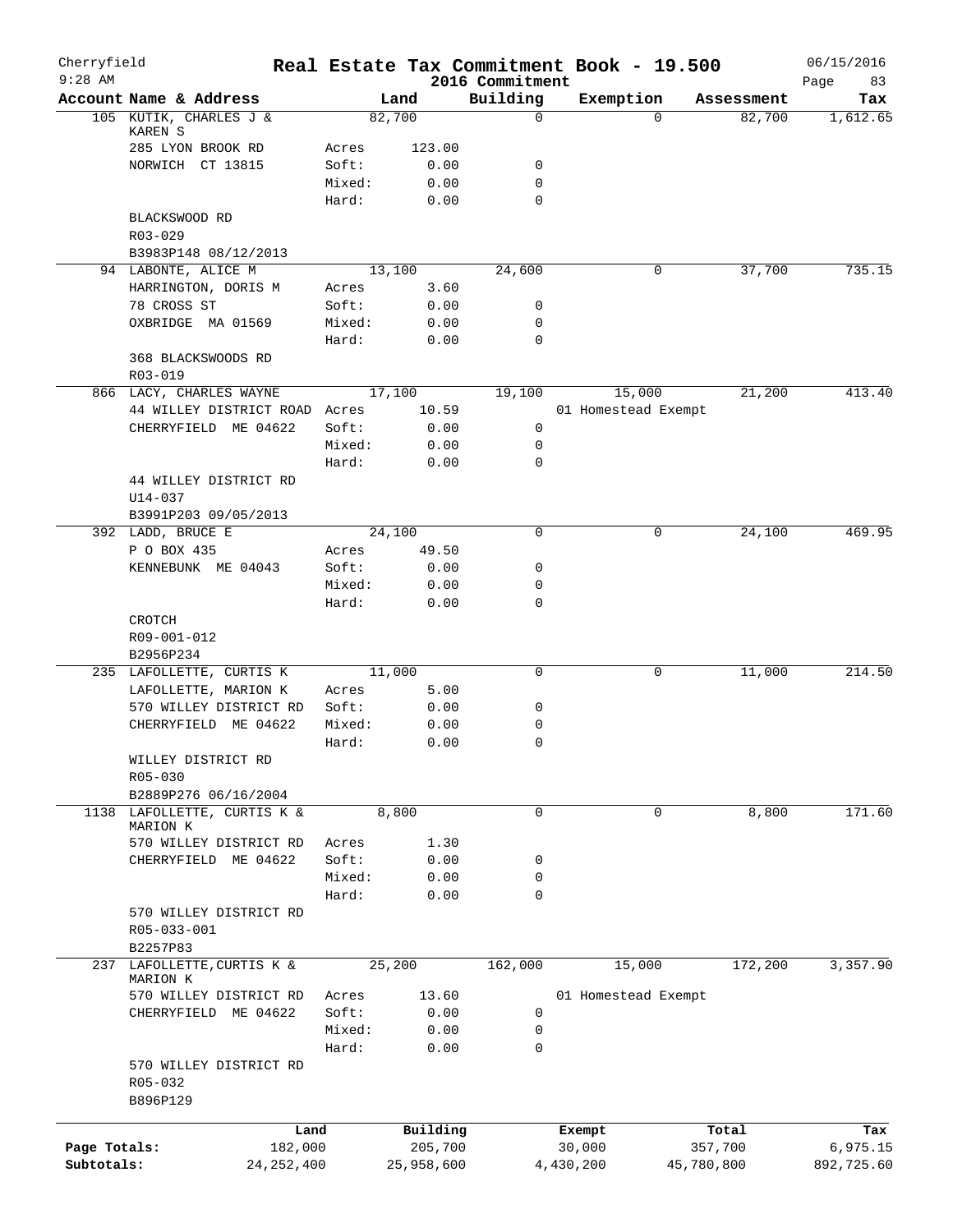| Cherryfield  |                          |        |            |                             | Real Estate Tax Commitment Book - 19.500 |              |            | 06/15/2016        |
|--------------|--------------------------|--------|------------|-----------------------------|------------------------------------------|--------------|------------|-------------------|
| $9:28$ AM    | Account Name & Address   |        | Land       | 2016 Commitment<br>Building | Exemption                                |              | Assessment | Page<br>84<br>Tax |
|              | 1161 LAITALA, RICHARD J  |        | 64,200     | 133,800                     |                                          | $\Omega$     | 198,000    | 3,861.00          |
|              | 435 North Maiin St       | Acres  | 92.00      |                             |                                          |              |            |                   |
|              |                          |        |            |                             |                                          |              |            |                   |
|              | Cherryfield ME 04622     | Soft:  | 0.00       | 0                           |                                          |              |            |                   |
|              |                          | Mixed: | 0.00       | 0                           |                                          |              |            |                   |
|              |                          | Hard:  | 0.00       | $\mathbf 0$                 |                                          |              |            |                   |
|              | 435 NORTH MAIN ST        |        |            |                             |                                          |              |            |                   |
|              | R07-013-001              |        |            |                             |                                          |              |            |                   |
|              | B3370P87 01/07/2008      |        |            |                             |                                          |              |            |                   |
|              | 368 LAKEVILLE SHORES INC |        | 20,600     | 0                           |                                          | 0            | 20,600     | 401.70            |
|              | PO BOX 96                | Acres  | 47.00      |                             |                                          |              |            |                   |
|              | WINN ME 04495            | Soft:  | 0.00       | 0                           |                                          |              |            |                   |
|              |                          | Mixed: | 0.00       | 0                           |                                          |              |            |                   |
|              |                          | Hard:  | 0.00       | 0                           |                                          |              |            |                   |
|              | CROTCH                   |        |            |                             |                                          |              |            |                   |
|              | R08-031                  |        |            |                             |                                          |              |            |                   |
|              | B4108P246 11/07/2014     |        |            |                             |                                          |              |            |                   |
|              | 325 LAKEVILLE SHORES INC |        | 193,400    | 0                           |                                          | 0            | 193,400    | 3,771.30          |
|              | PO BOX 96                | Acres  | 409.00     |                             |                                          |              |            |                   |
|              | WINN ME 04495            | Soft:  | 0.00       | 0                           |                                          |              |            |                   |
|              |                          | Mixed: | 0.00       | 0                           |                                          |              |            |                   |
|              |                          | Hard:  | 0.00       | 0                           |                                          |              |            |                   |
|              | NORTH MAIN ST            |        |            |                             |                                          |              |            |                   |
|              | R07-018                  |        |            |                             |                                          |              |            |                   |
|              | B4139P15 03/30/2015      |        |            |                             |                                          |              |            |                   |
|              | 399 LAKEVILLE SHORES INC |        | 21,500     | $\mathbf 0$                 |                                          | 0            | 21,500     | 419.25            |
|              | C/O AARON BLODGETT       |        | 42.21      |                             |                                          |              |            |                   |
|              |                          | Acres  |            |                             |                                          |              |            |                   |
|              | 61 HALL RD               | Soft:  | 0.00       | 0                           |                                          |              |            |                   |
|              | DALTON NH 03598          | Mixed: | 0.00       | 0                           |                                          |              |            |                   |
|              |                          | Hard:  | 0.00       | 0                           |                                          |              |            |                   |
|              | CROTCH                   |        |            |                             |                                          |              |            |                   |
|              | R09-001-019              |        |            |                             |                                          |              |            |                   |
|              | B4038P160 02/25/2014     |        |            |                             |                                          |              |            |                   |
|              | 369 LAKEVILLE SHORES INC |        | 16,000     | 0                           |                                          | 0            | 16,000     | 312.00            |
|              | PO BOX 96                | Acres  | 34.00      |                             |                                          |              |            |                   |
|              | WINN ME 04495            | Soft:  | 0.00       | 0                           |                                          |              |            |                   |
|              |                          | Mixed: | 0.00       | 0                           |                                          |              |            |                   |
|              |                          | Hard:  | 0.00       | 0                           |                                          |              |            |                   |
|              | CROTCH                   |        |            |                             |                                          |              |            |                   |
|              | R08-032                  |        |            |                             |                                          |              |            |                   |
|              | B4223P115 01/19/2016     |        |            |                             |                                          |              |            |                   |
|              | 909 LAMBERT, ADAM        |        | 17,600     | 20,400                      | 15,000                                   |              | 23,000     | 448.50            |
|              | GRANT, MARK              | Acres  | 1.53       |                             | 01 Homestead Exempt                      |              |            |                   |
|              | 29 SMITH LN              | Soft:  | 0.00       | 0                           |                                          |              |            |                   |
|              | CHERRYFIELD<br>ME 04622  | Mixed: | 0.00       | 0                           |                                          |              |            |                   |
|              |                          | Hard:  | 0.00       | $\mathbf 0$                 |                                          |              |            |                   |
|              | 29 SMITH LANE            |        |            |                             |                                          |              |            |                   |
|              | $U16 - 011$              |        |            |                             |                                          |              |            |                   |
|              | B3881P281 09/10/2012     |        |            |                             |                                          |              |            |                   |
|              | 268 LAPOINTE, BONNIE J   |        | 18,400     | 13,400                      |                                          | 0            | 31,800     | 620.10            |
|              | 373 WILLEY DISTRICT RD   | Acres  | 2.80       |                             |                                          |              |            |                   |
|              | CHERRYFIELD ME 04622     | Soft:  | 0.00       | 0                           |                                          |              |            |                   |
|              |                          | Mixed: | 0.00       | 0                           |                                          |              |            |                   |
|              |                          | Hard:  | 0.00       | $\mathbf 0$                 |                                          |              |            |                   |
|              | 64 TENAN LANE            |        |            |                             |                                          |              |            |                   |
|              |                          |        |            |                             |                                          |              |            |                   |
|              | R05-058                  |        |            |                             |                                          |              |            |                   |
|              | B3411P202 B2269P143      |        |            |                             |                                          |              |            |                   |
|              |                          |        |            |                             |                                          |              |            |                   |
|              |                          | Land   | Building   |                             | Exempt                                   |              | Total      | Tax               |
| Page Totals: | 351,700                  |        | 167,600    |                             | 15,000                                   |              | 504,300    | 9,833.85          |
| Subtotals:   | 24,604,100               |        | 26,126,200 |                             | 4,445,200                                | 46, 285, 100 |            | 902,559.45        |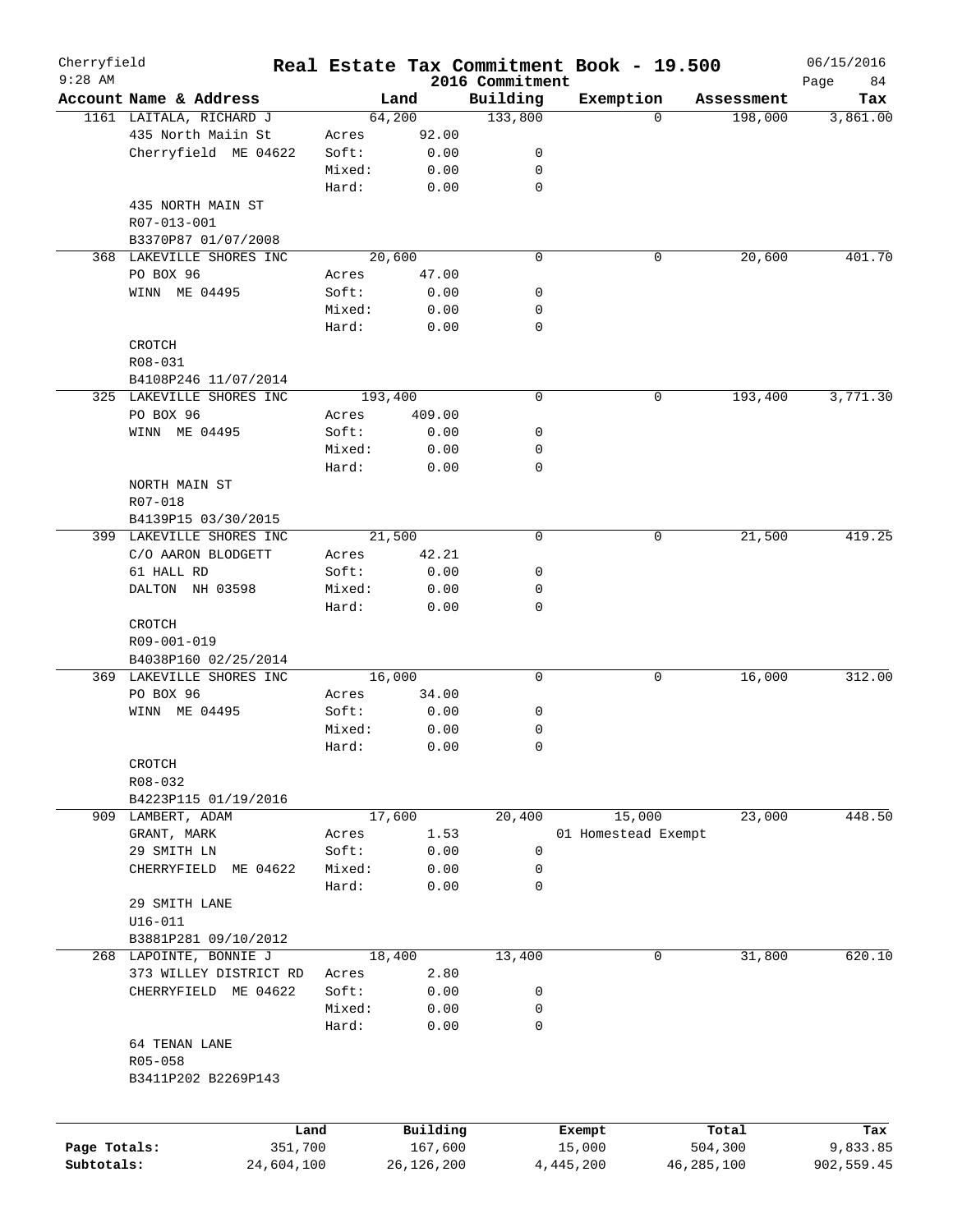| Cherryfield |                                               |        |       |                 | Real Estate Tax Commitment Book - 19.500 |            | 06/15/2016 |
|-------------|-----------------------------------------------|--------|-------|-----------------|------------------------------------------|------------|------------|
| $9:28$ AM   |                                               |        |       | 2016 Commitment |                                          |            | 85<br>Page |
|             | Account Name & Address                        |        | Land  | Building        | Exemption                                | Assessment | Tax        |
|             | 260 LARABEE, DALE & CARRIE                    | 17,600 |       | 69,100          | 15,000                                   | 71,700     | 1,398.15   |
|             | М<br>PO BOX 173                               | Acres  | 1.50  |                 | 01 Homestead Exempt                      |            |            |
|             | CHERRYFIELD ME 04622                          | Soft:  | 0.00  | 0               |                                          |            |            |
|             |                                               | Mixed: | 0.00  | 0               |                                          |            |            |
|             |                                               | Hard:  | 0.00  | $\mathbf 0$     |                                          |            |            |
|             | 272 WILLEY DISTRICT RD                        |        |       |                 |                                          |            |            |
|             | R05-051                                       |        |       |                 |                                          |            |            |
|             | B3552P135 07/24/2009                          |        |       |                 |                                          |            |            |
|             | 256 LARABEE, DALE & CARRIE                    |        | 2,900 | $\Omega$        | 0                                        | 2,900      | 56.55      |
|             | М                                             |        |       |                 |                                          |            |            |
|             | PO BOX 173                                    | Acres  | 0.46  |                 |                                          |            |            |
|             | CHERRYFIELD ME 04622                          | Soft:  | 0.00  | 0               |                                          |            |            |
|             |                                               | Mixed: | 0.00  | 0               |                                          |            |            |
|             |                                               | Hard:  | 0.00  | 0               |                                          |            |            |
|             | 272 WILLEY DISTRICT RD                        |        |       |                 |                                          |            |            |
|             | R05-048                                       |        |       |                 |                                          |            |            |
|             | B3552P135 07/24/2009<br>257 LARABEE, DALE O & | 22,900 |       | $\mathbf 0$     |                                          | 22,900     | 446.55     |
|             | CARRIE M                                      |        |       |                 | 0                                        |            |            |
|             | PO BOX 173                                    | Acres  | 20.60 |                 |                                          |            |            |
|             | CHERRYFIELD ME 04622                          | Soft:  | 0.00  | 0               |                                          |            |            |
|             |                                               | Mixed: | 0.00  | 0               |                                          |            |            |
|             |                                               | Hard:  | 0.00  | 0               |                                          |            |            |
|             | 280 WILLEY DISTRICT RD                        |        |       |                 |                                          |            |            |
|             | R05-049-001                                   |        |       |                 |                                          |            |            |
|             | B4059P275 05/28/2014                          |        |       |                 |                                          |            |            |
|             | 558 LAROSEE, MARIE                            | 9,400  |       | $\mathbf 0$     | 0                                        | 9,400      | 183.30     |
|             | P O BOX 201                                   | Acres  | 0.43  |                 |                                          |            |            |
|             | SEAL COVE ME 04674                            | Soft:  | 0.00  | 0               |                                          |            |            |
|             |                                               | Mixed: | 0.00  | 0               |                                          |            |            |
|             |                                               | Hard:  | 0.00  | 0               |                                          |            |            |
|             | 62 RIVER RD                                   |        |       |                 |                                          |            |            |
|             | $U04 - 019$                                   |        |       |                 |                                          |            |            |
|             | B2827P191                                     |        |       |                 |                                          |            |            |
|             | 714 LARSEN, RALPH                             | 14,900 |       | 87,200          | 15,000                                   | 87,100     | 1,698.45   |
|             | P O BOX 474                                   | Acres  | 0.28  |                 | 01 Homestead Exempt                      |            |            |
|             | CHERRYFIELD ME 04622                          | Soft:  | 0.00  | 0               |                                          |            |            |
|             |                                               | Mixed: | 0.00  | 0               |                                          |            |            |
|             | 11 CAMPBELL HILL                              | Hard:  | 0.00  | 0               |                                          |            |            |
|             |                                               |        |       |                 |                                          |            |            |
|             | $U11 - 015$<br>B4067P256 06/26/2014           |        |       |                 |                                          |            |            |
|             | 192 LASSEN, HUGH                              | 48,300 |       | 143,200         | 15,000                                   | 176,500    | 3,441.75   |
|             | LASSEN, JENNEY T S                            | Acres  | 43.00 |                 | 01 Homestead Exempt                      |            |            |
|             | 199 NORTH MAIN ST                             | Soft:  | 0.00  | 0               |                                          |            |            |
|             | CHERRYFIELD ME 04622                          | Mixed: | 0.00  | 0               |                                          |            |            |
|             |                                               | Hard:  | 0.00  | 0               |                                          |            |            |
|             | 199 NORTH MAIN ST                             |        |       |                 |                                          |            |            |
|             | R04-039                                       |        |       |                 |                                          |            |            |
|             | B3052P190 09/07/2005                          |        |       |                 |                                          |            |            |
|             |                                               |        |       |                 |                                          |            |            |

|              | Land       | Building   | Exempt    | Total      | Tax        |
|--------------|------------|------------|-----------|------------|------------|
| Page Totals: | 116,000    | 299,500    | 45,000    | 370,500    | 7.224.75   |
| Subtotals:   | 24,720,100 | 26,425,700 | 4,490,200 | 46,655,600 | 909,784.20 |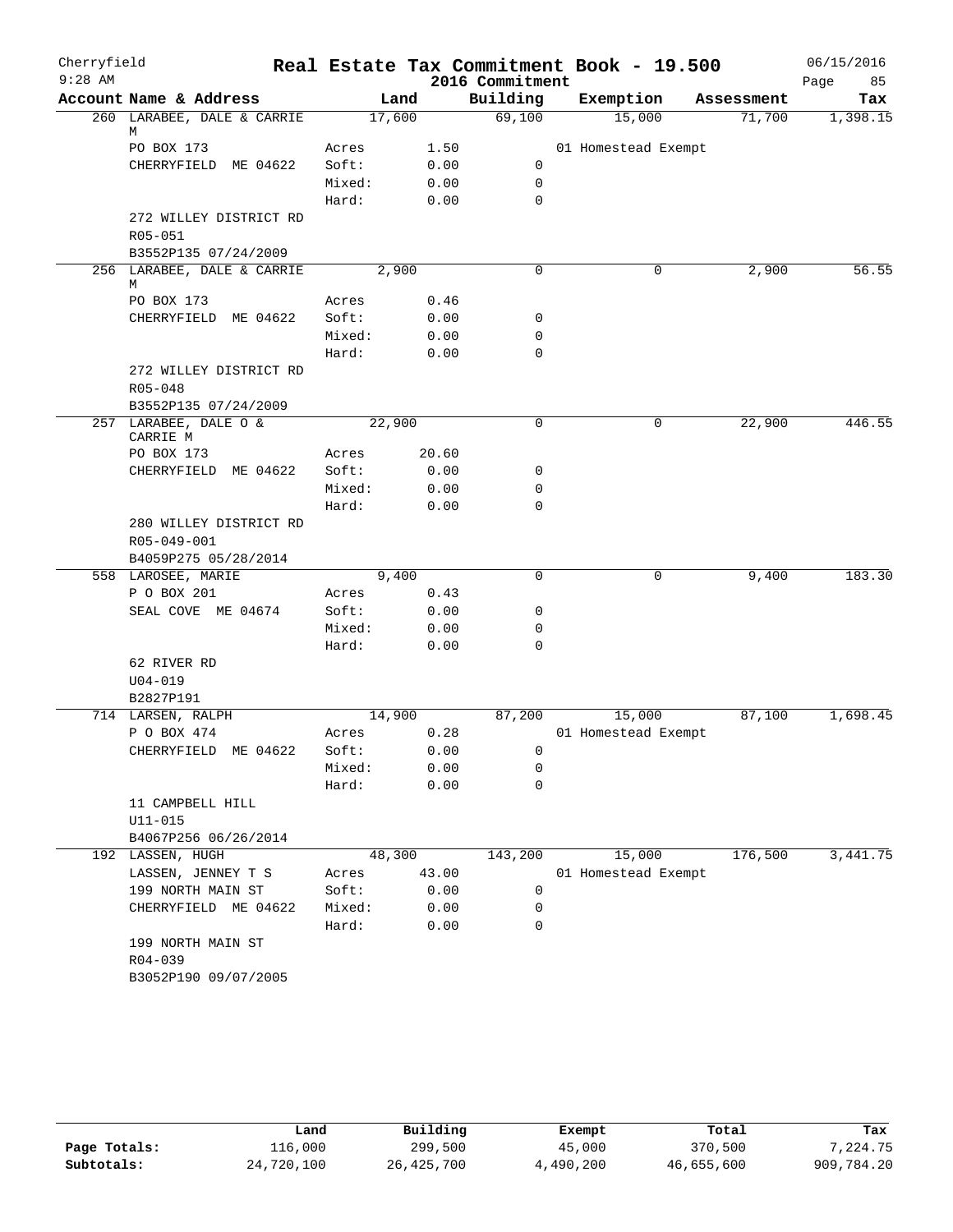| Cherryfield |                                             |        |       | Real Estate Tax Commitment Book - 19.500 |                      |        |            | 06/15/2016 |
|-------------|---------------------------------------------|--------|-------|------------------------------------------|----------------------|--------|------------|------------|
| $9:28$ AM   |                                             |        |       | 2016 Commitment                          |                      |        |            | 86<br>Page |
|             | Account Name & Address                      |        | Land  | Building                                 | Exemption            |        | Assessment | Tax        |
|             | 875 LATVIS, BRUCE S &<br>JANICE M           | 20,000 |       | 96,600                                   |                      | 21,000 | 95,600     | 1,864.20   |
|             | 260 MAIN ST                                 | Acres  | 4.55  |                                          | 01 Homestead Exempt  |        |            |            |
|             | CHERRYFIELD<br>ME 04622                     | Soft:  | 0.00  |                                          | 0 14 WW2 Veteran Non |        |            |            |
|             |                                             | Mixed: | 0.00  | $\mathbf 0$                              |                      |        |            |            |
|             |                                             | Hard:  | 0.00  | $\mathbf 0$                              |                      |        |            |            |
|             | 260 MAIN ST                                 |        |       |                                          |                      |        |            |            |
|             | $U15 - 005$                                 |        |       |                                          |                      |        |            |            |
|             | B1342P251                                   |        |       |                                          |                      |        |            |            |
|             | 45 LAUKSHTEIN JR, WALTER &<br>SYLVIA M      | 3,300  |       | $\mathbf 0$                              |                      | 0      | 3,300      | 64.35      |
|             | P O BOX 185                                 | Acres  | 0.40  |                                          |                      |        |            |            |
|             | MILBRIDGE ME 04658                          | Soft:  | 0.00  | 0                                        |                      |        |            |            |
|             |                                             | Mixed: | 0.00  | $\mathbf 0$                              |                      |        |            |            |
|             |                                             | Hard:  | 0.00  | $\mathbf 0$                              |                      |        |            |            |
|             | PARK ST                                     |        |       |                                          |                      |        |            |            |
|             | R01-033                                     |        |       |                                          |                      |        |            |            |
|             | B2433P188                                   |        |       |                                          |                      |        |            |            |
|             | 139 LAVOIE, ALLEN J &                       | 23,800 |       | 55,100                                   |                      | 0      | 78,900     | 1,538.55   |
|             | KATHLEEN                                    |        |       |                                          |                      |        |            |            |
|             | 22 NORTH DR                                 | Acres  | 12.28 |                                          |                      |        |            |            |
|             | FISKDALE MA 01518                           | Soft:  | 0.00  | 0                                        |                      |        |            |            |
|             |                                             | Mixed: | 0.00  | 0                                        |                      |        |            |            |
|             |                                             | Hard:  | 0.00  | $\mathbf 0$                              |                      |        |            |            |
|             | 192 SPRAGUE FALLS RD                        |        |       |                                          |                      |        |            |            |
|             | $R03 - 060$                                 |        |       |                                          |                      |        |            |            |
|             | B4183P65 09/02/2015                         |        |       |                                          |                      |        |            |            |
|             | 919 LAWTON, SUSAN A                         | 9,000  |       | $\mathsf{O}$                             |                      | 0      | 9,000      | 175.50     |
|             | 80 BLACK PLAIN RD                           | Acres  | 1.59  |                                          |                      |        |            |            |
|             | EXETER RI 02822                             | Soft:  | 0.00  | 0                                        |                      |        |            |            |
|             |                                             | Mixed: | 0.00  | 0                                        |                      |        |            |            |
|             |                                             | Hard:  | 0.00  | $\mathbf 0$                              |                      |        |            |            |
|             | RIDGE RD                                    |        |       |                                          |                      |        |            |            |
|             | U17-001-002                                 |        |       |                                          |                      |        |            |            |
|             | B3721P232 03/07/2011<br>920 LAWTON, SUSAN A | 24,300 |       | 52,600                                   |                      | 0      | 76,900     | 1,499.55   |
|             | 80 BLACK PLAIN RD                           | Acres  | 13.00 |                                          |                      |        |            |            |
|             | EXETER RI 02822                             | Soft:  | 0.00  | 0                                        |                      |        |            |            |
|             |                                             | Mixed: | 0.00  | 0                                        |                      |        |            |            |
|             |                                             | Hard:  | 0.00  | 0                                        |                      |        |            |            |
|             | 158 RIDGE RD                                |        |       |                                          |                      |        |            |            |
|             | U17-002                                     |        |       |                                          |                      |        |            |            |
|             | B3721P232 03/07/2011                        |        |       |                                          |                      |        |            |            |
| 504         | LEAVITT, ROBERTA J &                        | 23,400 |       | 39,200                                   |                      | 0      | 62,600     | 1,220.70   |
|             | ARTHUR P<br>2 LYONS DEN RD                  | Acres  | 1.59  |                                          |                      |        |            |            |
|             | NORTHFIELD ME 04654                         | Soft:  | 0.00  | 0                                        |                      |        |            |            |
|             |                                             | Mixed: | 0.00  | 0                                        |                      |        |            |            |
|             |                                             | Hard:  | 0.00  | $\mathbf 0$                              |                      |        |            |            |
|             | 143 MILBRIDGE RD                            |        |       |                                          |                      |        |            |            |
|             | $U02 - 019$                                 |        |       |                                          |                      |        |            |            |
|             | B2802P219                                   |        |       |                                          |                      |        |            |            |
|             |                                             |        |       |                                          |                      |        |            |            |

|              | Land       | Building   | Exempt    | Total      | Tax        |
|--------------|------------|------------|-----------|------------|------------|
| Page Totals: | 103,800    | 243,500    | 21,000    | 326,300    | 6,362.85   |
| Subtotals:   | 24,823,900 | 26,669,200 | 4,511,200 | 46,981,900 | 916,147.05 |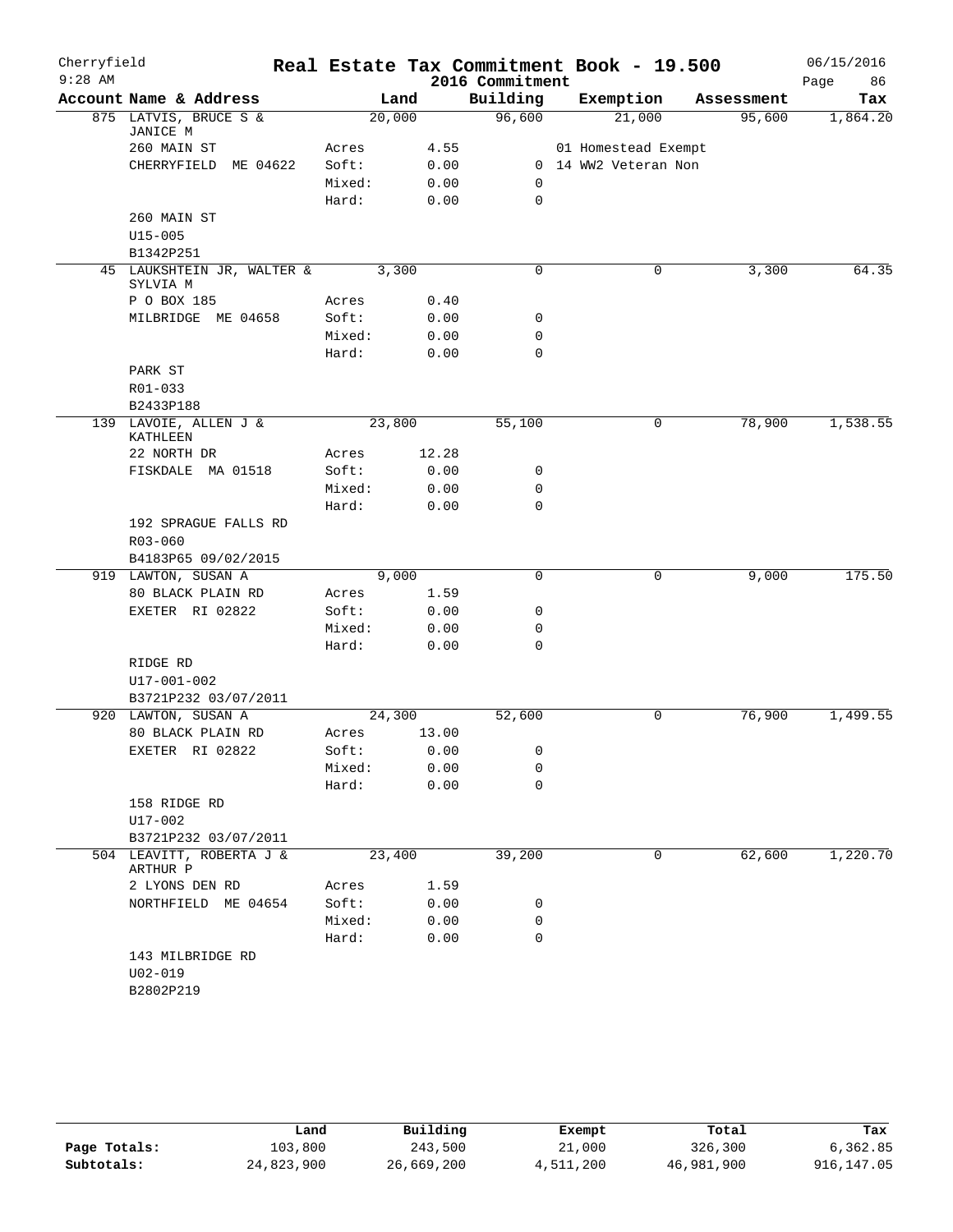| Cherryfield  |                                            |                 |                 |                 | Real Estate Tax Commitment Book - 19.500 |            |            | 06/15/2016  |
|--------------|--------------------------------------------|-----------------|-----------------|-----------------|------------------------------------------|------------|------------|-------------|
| $9:28$ AM    | Account Name & Address                     |                 |                 | 2016 Commitment |                                          |            |            | Page<br>87  |
|              |                                            |                 | Land            | Building        | Exemption                                |            | Assessment | Tax         |
|              | 871 LEE, LAURIE                            |                 | 26,900          | 100,700         |                                          | $\Omega$   | 127,600    | 2,488.20    |
|              | 15 KENDALL RD                              | Acres           | 6.50            |                 |                                          |            |            |             |
|              | WINTERPORT ME 04496                        | Soft:           | 0.00            | 0               |                                          |            |            |             |
|              |                                            | Mixed:          | 0.00            | 0               |                                          |            |            |             |
|              |                                            | Hard:           | 0.00            | $\mathbf 0$     |                                          |            |            |             |
|              | 17 ADFER LN                                |                 |                 |                 |                                          |            |            |             |
|              | $U15 - 001$                                |                 |                 |                 |                                          |            |            |             |
|              | B4171P73 07/22/2015                        |                 |                 |                 |                                          |            |            |             |
|              | 232 LEE, RUSSELL V                         |                 | 50,600          | $\Omega$        |                                          | 0          | 50,600     | 986.70      |
|              | RUSSELL V LEE<br>CHARITABLE TRUST          | Acres           | 270.00          |                 |                                          |            |            |             |
|              | 93B HASTINGS AVE                           | Soft:           | 5.00            | 690             |                                          |            |            |             |
|              | RUTHERFORD NJ 07070                        | Mixed:<br>Hard: | 208.00<br>45.00 | 33,280<br>5,490 |                                          |            |            |             |
|              | WILLEY DISTRICT RD                         |                 |                 |                 |                                          |            |            |             |
|              | R05-028-001                                |                 |                 |                 |                                          |            |            |             |
|              | B3220P184 11/27/2006                       |                 |                 |                 |                                          |            |            |             |
|              | 409 LEGEYT, EARL T JR                      |                 | 21,300          | $\mathbf 0$     |                                          | 0          | 21,300     | 415.35      |
|              | 42 KINGS WAY                               | Acres           | 41.50           |                 |                                          |            |            |             |
|              | HYANNIS MA 02601                           | Soft:           | 0.00            | 0               |                                          |            |            |             |
|              |                                            | Mixed:          | 0.00            | 0               |                                          |            |            |             |
|              |                                            | Hard:           | 0.00            | $\mathbf 0$     |                                          |            |            |             |
|              | CROTCH                                     |                 |                 |                 |                                          |            |            |             |
|              | R09-001-029                                |                 |                 |                 |                                          |            |            |             |
|              | B1896P291                                  |                 |                 |                 |                                          |            |            |             |
|              | 1114 LEGG, ELIZABETH & ALLAN               |                 | 0               | 2,500           | 2,500                                    |            | $\Omega$   | 0.00        |
|              | P O BOX 233                                |                 |                 |                 |                                          |            |            |             |
|              | CHERRYFIELD ME 04622                       |                 |                 |                 | 01 Homestead Exempt                      |            |            |             |
|              | PARKER HILL RD                             |                 |                 |                 |                                          |            |            |             |
|              | U18-006-001-001                            |                 |                 |                 |                                          |            |            |             |
|              | 1079 LEIGHTON, STANLEY                     |                 | 12,300          | $\mathbf 0$     |                                          | 0          | 12,300     | 239.85      |
|              | 208 SPRAGUES FALLS RD                      | Acres           | 7.33            |                 |                                          |            |            |             |
|              | CHERRYFIELD ME 04622                       | Soft:           | 0.00            | 0               |                                          |            |            |             |
|              |                                            | Mixed:          | 0.00            | 0               |                                          |            |            |             |
|              |                                            | Hard:           | 0.00            | $\mathbf 0$     |                                          |            |            |             |
|              | 208 SPRAGUE FALLS RD                       |                 |                 |                 |                                          |            |            |             |
|              | R03-062-002                                |                 |                 |                 |                                          |            |            |             |
|              | B1891P234                                  |                 |                 |                 |                                          |            |            |             |
|              | 141 LEIGHTON, STANLEY H                    |                 | 17,300          | 53,600          | 15,000                                   |            | 55,900     | 1,090.05    |
|              | 208 SPRAGUES FALLS RD                      | Acres           | 1.00            |                 | 01 Homestead Exempt                      |            |            |             |
|              | CHERRYFIELD ME 04622                       | Soft:           | 0.00            | $\mathbf 0$     |                                          |            |            |             |
|              |                                            | Mixed:          | 0.00            | 0               |                                          |            |            |             |
|              |                                            | Hard:           | 0.00            | $\mathbf 0$     |                                          |            |            |             |
|              | 208 SPRAGUE FALLS RD                       |                 |                 |                 |                                          |            |            |             |
|              | R03-062                                    |                 |                 |                 |                                          |            |            |             |
|              | B2703P96                                   |                 |                 |                 |                                          |            |            |             |
|              | 4 LETOURNEAU, JOSEPH H &                   |                 | 63,500          | 135,700         |                                          | 0          | 199,200    | 3,884.40    |
|              | DARLA J                                    |                 |                 |                 |                                          |            |            |             |
|              | 1679 SERENITY LN                           | Acres           | 10.00           |                 |                                          |            |            |             |
|              | SANIBEL FL 33957                           | Soft:           | 0.00            | 0               |                                          |            |            |             |
|              |                                            | Mixed:          | 0.00            | 0               |                                          |            |            |             |
|              |                                            | Hard:           | 0.00            | $\mathbf 0$     |                                          |            |            |             |
|              | 34 HANSON ROAD<br>R01-001-003<br>B2286P162 |                 |                 |                 |                                          |            |            |             |
|              | Land                                       |                 | Building        |                 | Exempt                                   |            | Total      | Tax         |
| Page Totals: | 191,900                                    |                 | 292,500         |                 | 17,500                                   |            | 466,900    | 9,104.55    |
| Subtotals:   | 25,015,800                                 |                 | 26,961,700      |                 | 4,528,700                                | 47,448,800 |            | 925, 251.60 |
|              |                                            |                 |                 |                 |                                          |            |            |             |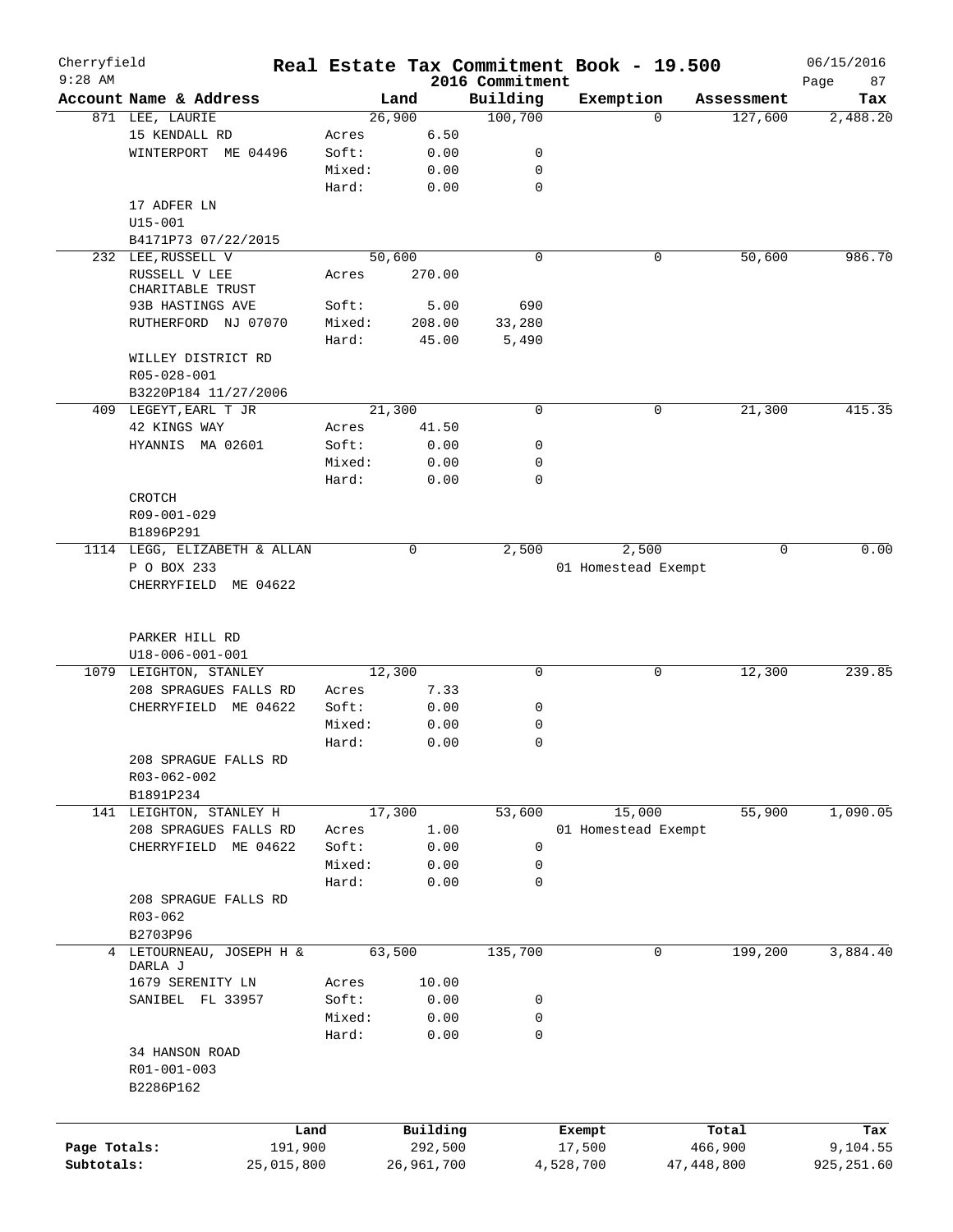| Cherryfield<br>$9:28$ AM |                            |        |              | 2016 Commitment | Real Estate Tax Commitment Book - 19.500 |            | 06/15/2016        |
|--------------------------|----------------------------|--------|--------------|-----------------|------------------------------------------|------------|-------------------|
|                          | Account Name & Address     | Land   |              | Building        | Exemption                                | Assessment | 88<br>Page<br>Tax |
|                          | 752 LEVESQUE, ALVIN E      | 15,600 |              | 42,200          | 15,000                                   | 42,800     | 834.60            |
|                          | 22 CHURCH STREET           | Acres  | 0.32         |                 | 01 Homestead Exempt                      |            |                   |
|                          | CHERRYFIELD ME 04622       | Soft:  | 0.00         | 0               |                                          |            |                   |
|                          |                            | Mixed: | 0.00         | 0               |                                          |            |                   |
|                          |                            | Hard:  | 0.00         | $\mathbf 0$     |                                          |            |                   |
|                          | 22 CHURCH ST               |        |              |                 |                                          |            |                   |
|                          | U12-007                    |        |              |                 |                                          |            |                   |
|                          | B2787P343                  |        |              |                 |                                          |            |                   |
|                          | 908 LEVESQUE, NORMAN A     | 13,200 |              | 55,900          | 15,000                                   | 54,100     | 1,054.95          |
|                          | PO BOX 326                 | Acres  | 0.41         |                 | 01 Homestead Exempt                      |            |                   |
|                          | CHERRYFIELD ME 04612       | Soft:  | 0.00         | 0               |                                          |            |                   |
|                          |                            | Mixed: | 0.00         | 0               |                                          |            |                   |
|                          |                            | Hard:  |              | $\mathbf 0$     |                                          |            |                   |
|                          |                            |        | 0.00         |                 |                                          |            |                   |
|                          | 20 SMITH LANE              |        |              |                 |                                          |            |                   |
|                          | $U16 - 010$                |        |              |                 |                                          |            |                   |
|                          | B2683P317                  |        |              |                 |                                          |            |                   |
|                          | 795 LIVINGSTONE, DAVID L & | 23,000 |              | 83,000          | 15,000                                   | 91,000     | 1,774.50          |
|                          | SHIRLEY R                  |        |              |                 |                                          |            |                   |
|                          | 57 MAIN ST                 | Acres  | 0.99         |                 | 01 Homestead Exempt                      |            |                   |
|                          | ME 04622<br>CHERRYFIELD    | Soft:  | 0.00         | 0               |                                          |            |                   |
|                          |                            | Mixed: | 0.00         | 0               |                                          |            |                   |
|                          |                            | Hard:  | 0.00         | 0               |                                          |            |                   |
|                          | 57 MAIN ST                 |        |              |                 |                                          |            |                   |
|                          | $U12 - 046 - 001$          |        |              |                 |                                          |            |                   |
|                          | B1791P291                  |        |              |                 |                                          |            |                   |
|                          | 1121 LOOK, SHARON          | 5,300  |              | 0               | 0                                        | 5,300      | 103.35            |
|                          | 319 North Main St          | Acres  | 0.21         |                 |                                          |            |                   |
|                          | Brewer ME 04412-2616       | Soft:  | 0.00         | 0               |                                          |            |                   |
|                          |                            | Mixed: | 0.00         | 0               |                                          |            |                   |
|                          |                            | Hard:  | 0.00         | $\mathbf 0$     |                                          |            |                   |
|                          | 29 RIDGE ROAD              |        |              |                 |                                          |            |                   |
|                          | $U15 - 016 - 002$          |        |              |                 |                                          |            |                   |
|                          | B2194P352                  |        |              |                 |                                          |            |                   |
|                          | 254 LOOK, ELIZABETH L      | 17,300 |              | 11,700          | 15,000                                   | 14,000     | 273.00            |
|                          | P.O. BOX 356               | Acres  | 1.00         |                 | 01 Homestead Exempt                      |            |                   |
|                          | CHERRYFIELD<br>ME 04622    | Soft:  | 0.00         | 0               |                                          |            |                   |
|                          |                            | Mixed: | 0.00         | 0               |                                          |            |                   |
|                          |                            | Hard:  | 0.00         | 0               |                                          |            |                   |
|                          | 290 WILLEY DISTRICT RD     |        |              |                 |                                          |            |                   |
|                          | R05-046-002                |        |              |                 |                                          |            |                   |
|                          | B1248P112                  |        |              |                 |                                          |            |                   |
|                          | 1066 LOUD, MICHELLE RENE   | 16,700 |              | $\mathbf 0$     | 0                                        | 16,700     | 325.65            |
|                          | 22 Paddy Lane              | Acres  | 20.00        |                 |                                          |            |                   |
|                          | Cherryfield ME 04622       | Soft:  | 0.00         | 0               |                                          |            |                   |
|                          |                            | Mixed: | 0.00         | 0               |                                          |            |                   |
|                          |                            | Hard:  | 0.00         | 0               |                                          |            |                   |
|                          | WILLEY DISTRICT            |        |              |                 |                                          |            |                   |
|                          |                            |        |              |                 |                                          |            |                   |
|                          | R05-013-001                |        |              |                 |                                          |            |                   |
|                          | B3504P147 03/12/2009       |        |              |                 |                                          |            |                   |
|                          | 146 LUDERS, JOHN           | 38,900 |              | $\mathbf 0$     | $\mathbf 0$                              | 38,900     | 758.55            |
|                          | 1269 Rockrimmon Rd         | Acres  | 48.00        |                 |                                          |            |                   |
|                          | Stamford CT 06903          | Soft:  | 0.00         | 0               |                                          |            |                   |
|                          |                            | Mixed: | 0.00         | 0               |                                          |            |                   |
|                          |                            | Hard:  | 0.00         | 0               |                                          |            |                   |
|                          | BLACKSWOODS RD             |        |              |                 |                                          |            |                   |
|                          | R04-001                    |        |              |                 |                                          |            |                   |
|                          | B634P337                   |        |              |                 |                                          |            |                   |
|                          |                            |        |              |                 |                                          |            |                   |
|                          |                            | Land   | Building     |                 | Exempt                                   | Total      | Tax               |
| Page Totals:             | 130,000                    |        | 192,800      |                 | 60,000                                   | 262,800    | 5,124.60          |
| Subtotals:               | 25,145,800                 |        | 27, 154, 500 |                 | 4,588,700                                | 47,711,600 | 930, 376.20       |
|                          |                            |        |              |                 |                                          |            |                   |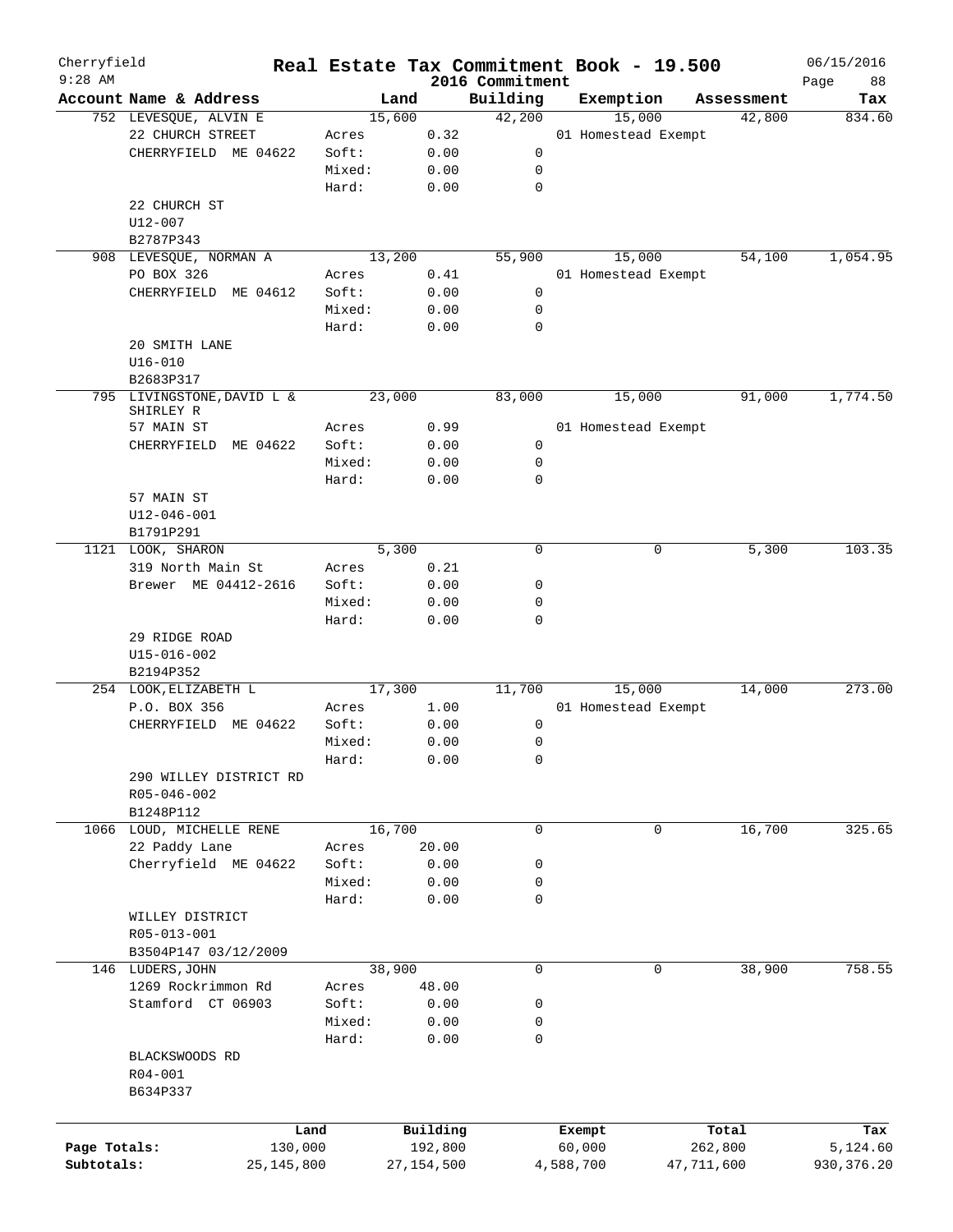| Cherryfield  |                             |              |        |              |                             | Real Estate Tax Commitment Book - 19.500 |            | 06/15/2016        |
|--------------|-----------------------------|--------------|--------|--------------|-----------------------------|------------------------------------------|------------|-------------------|
| $9:28$ AM    | Account Name & Address      |              | Land   |              | 2016 Commitment<br>Building | Exemption                                | Assessment | Page<br>89<br>Tax |
|              | 223 MABUS, KAREN            |              | 19,900 |              | 15,900                      | 21,000                                   | 14,800     | 288.60            |
|              | 635 WILLEY DISTRICT RD      |              | Acres  | 9.40         |                             | 24 WW2 Widow Non                         |            |                   |
|              | CHERRYFIELD ME 04622        |              | Soft:  | 0.00         |                             | 0 01 Homestead Exempt                    |            |                   |
|              |                             |              | Mixed: | 0.00         |                             |                                          |            |                   |
|              |                             |              |        |              | 0                           |                                          |            |                   |
|              |                             |              | Hard:  | 0.00         | $\mathbf 0$                 |                                          |            |                   |
|              | 635 WILLEY DISTRICT RD      |              |        |              |                             |                                          |            |                   |
|              | $R05 - 022$                 |              |        |              |                             |                                          |            |                   |
|              | B855P232                    |              |        |              |                             |                                          |            |                   |
| 1061         | MACHIAS SAVINGS BANK        |              | 23,700 |              | 69,200                      | 0                                        | 92,900     | 1,811.55          |
|              | PO BOX 318                  |              | Acres  | 4.00         |                             |                                          |            |                   |
|              | MACHIAS ME 04654            |              | Soft:  | 0.00         | 0                           |                                          |            |                   |
|              |                             |              | Mixed: | 0.00         | 0                           |                                          |            |                   |
|              |                             |              | Hard:  | 0.00         | $\mathbf 0$                 |                                          |            |                   |
|              | 349 BLACKSWOODS RD          |              |        |              |                             |                                          |            |                   |
|              | R03-018                     |              |        |              |                             |                                          |            |                   |
|              | B3964P292 06/21/2013        |              |        |              |                             |                                          |            |                   |
|              | 63 MACLEAN, CARROLL &       |              | 15,900 |              | 19,900                      | 15,000                                   | 20,800     | 405.60            |
|              | CHRISTIA                    |              |        |              |                             |                                          |            |                   |
|              | 4 COTTON LANE               |              | Acres  | 0.34         |                             | 01 Homestead Exempt                      |            |                   |
|              | CHERRYFIELD ME 04622        |              | Soft:  | 0.00         | 0                           |                                          |            |                   |
|              |                             |              | Mixed: | 0.00         | $\mathbf 0$                 |                                          |            |                   |
|              |                             |              | Hard:  | 0.00         | $\mathbf 0$                 |                                          |            |                   |
|              | 4 COTTON LANE               |              |        |              |                             |                                          |            |                   |
|              | R02-016                     |              |        |              |                             |                                          |            |                   |
|              | B2051P152                   |              |        |              |                             |                                          |            |                   |
|              | 246 MACLEAN, EMERY & JOAN M |              | 16,900 |              | 19,900                      | 15,000                                   | 21,800     | 425.10            |
|              | LAPOINTE, BONNIE            |              | Acres  | 0.92         |                             | 01 Homestead Exempt                      |            |                   |
|              | 373 WILLEY DISTRICT RD      |              | Soft:  | 0.00         | $\mathbf 0$                 |                                          |            |                   |
|              | CHERRYFIELD ME 04622        |              | Mixed: | 0.00         | 0                           |                                          |            |                   |
|              |                             |              | Hard:  | 0.00         | $\mathbf 0$                 |                                          |            |                   |
|              | 373 WILLEY DISTRICT RD      |              |        |              |                             |                                          |            |                   |
|              | R05-040-001                 |              |        |              |                             |                                          |            |                   |
|              |                             |              |        |              |                             |                                          |            |                   |
|              | B3674P82 09/30/2010         |              |        |              | $\mathsf{O}$                | 0                                        | 12,700     | 247.65            |
|              | 311 MACLEAN, JANICE         |              | 12,700 |              |                             |                                          |            |                   |
|              | 342 NORTH MAIN ST           |              | Acres  | 3.00         |                             |                                          |            |                   |
|              | CHERRYFIELD ME 04622        |              | Soft:  | 0.00         | 0                           |                                          |            |                   |
|              |                             |              | Mixed: | 0.00         | $\mathbf 0$                 |                                          |            |                   |
|              |                             |              | Hard:  | 0.00         | 0                           |                                          |            |                   |
|              | NORTH MAIN ST               |              |        |              |                             |                                          |            |                   |
|              | R07-006                     |              |        |              |                             |                                          |            |                   |
|              | B1071P190                   |              |        |              |                             |                                          |            |                   |
| 309          | MACLEAN, VIRGIL             |              | 18,500 |              | 15,000                      | 15,000                                   | 18,500     | 360.75            |
|              | 342 NORTH MAIN ST           |              | Acres  | 3.00         |                             | 01 Homestead Exempt                      |            |                   |
|              | CHERRYFIELD ME 04622        |              | Soft:  | 0.00         | $\mathbf 0$                 |                                          |            |                   |
|              |                             |              | Mixed: | 0.00         | 0                           |                                          |            |                   |
|              |                             |              | Hard:  | 0.00         | $\mathbf 0$                 |                                          |            |                   |
|              | 342 NORTH MAIN ST           |              |        |              |                             |                                          |            |                   |
|              | R07-005                     |              |        |              |                             |                                          |            |                   |
|              | B801P22                     |              |        |              |                             |                                          |            |                   |
| 667          | MACQUARRIE, GENE &          |              | 20,100 |              | 47,700                      | 0                                        | 67,800     | 1,322.10          |
|              | BARBARA                     |              |        |              |                             |                                          |            |                   |
|              | 101 SCHOOL STREET           |              | Acres  | 0.68         |                             |                                          |            |                   |
|              | CHERRYFIELD ME 04622        |              | Soft:  | 0.00         | 0                           |                                          |            |                   |
|              |                             |              | Mixed: | 0.00         | $\mathbf 0$                 |                                          |            |                   |
|              |                             |              | Hard:  | 0.00         | $\mathbf 0$                 |                                          |            |                   |
|              | 101 SCHOOL ST               |              |        |              |                             |                                          |            |                   |
|              | $U07 - 025$                 |              |        |              |                             |                                          |            |                   |
|              | B1341P210                   |              |        |              |                             |                                          |            |                   |
|              |                             |              |        |              |                             |                                          |            |                   |
|              |                             | Land         |        | Building     |                             | Exempt                                   | Total      | Tax               |
| Page Totals: |                             | 127,700      |        | 187,600      |                             | 66,000                                   | 249,300    | 4,861.35          |
| Subtotals:   |                             | 25, 273, 500 |        | 27, 342, 100 |                             | 4,654,700                                | 47,960,900 | 935, 237.55       |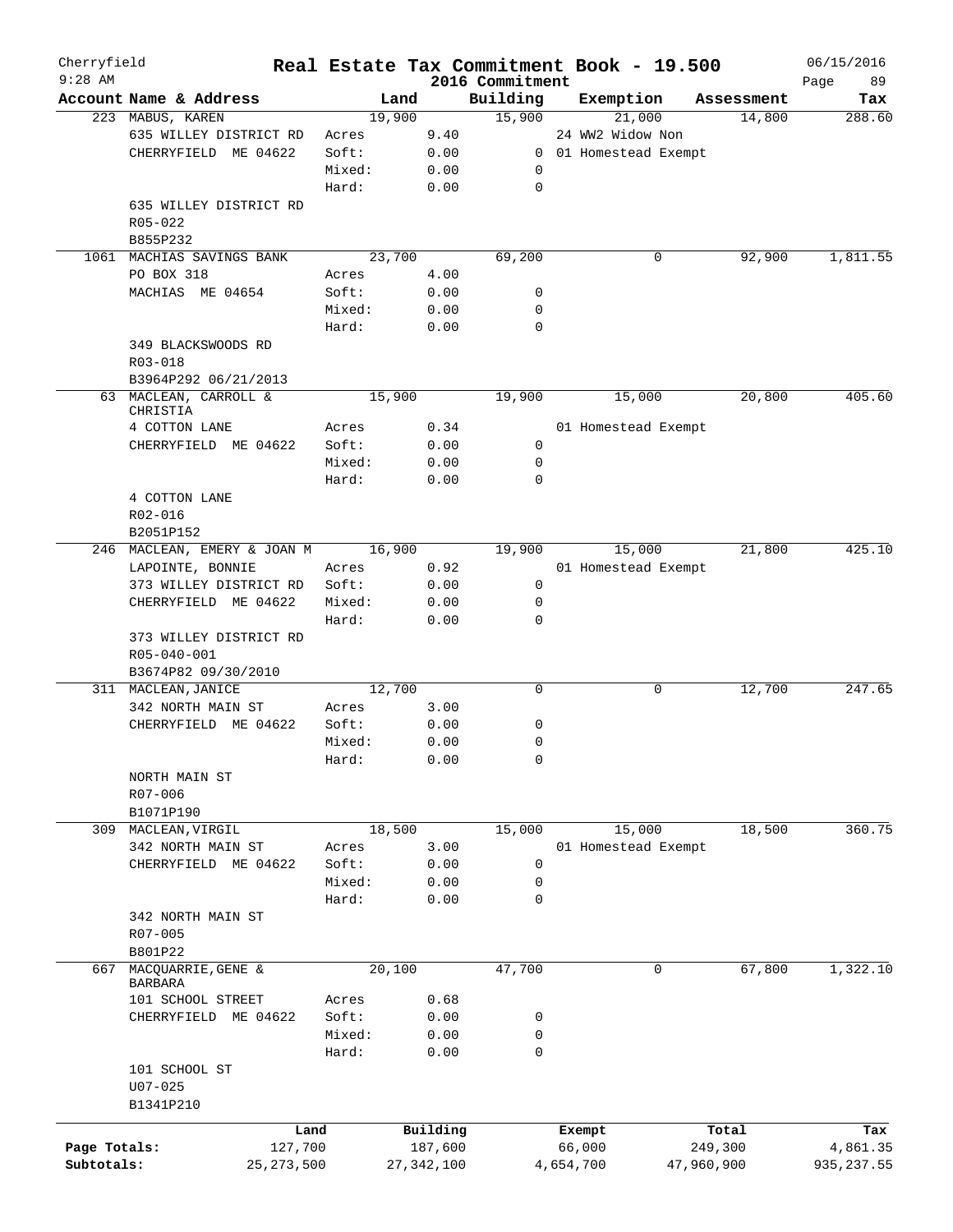| Cherryfield<br>$9:28$ AM |                               |         |        | 2016 Commitment | Real Estate Tax Commitment Book - 19.500 |          |            | 06/15/2016<br>Page<br>90 |
|--------------------------|-------------------------------|---------|--------|-----------------|------------------------------------------|----------|------------|--------------------------|
|                          | Account Name & Address        |         | Land   | Building        | Exemption                                |          | Assessment | Tax                      |
|                          | 250 MAGUIRE, PAUL C           |         | 27,100 | 17,500          |                                          | $\Omega$ | 44,600     | 869.70                   |
|                          | 122 PALMER ST                 | Acres   | 19.00  |                 |                                          |          |            |                          |
|                          | QUINCY MA 02169               | Soft:   | 0.00   | 0               |                                          |          |            |                          |
|                          |                               | Mixed:  | 0.00   | 0               |                                          |          |            |                          |
|                          |                               | Hard:   | 0.00   | 0               |                                          |          |            |                          |
|                          | 323 WILLEY DISTRICT RD        |         |        |                 |                                          |          |            |                          |
|                          | R05-043                       |         |        |                 |                                          |          |            |                          |
|                          | B2766P74                      |         |        |                 |                                          |          |            |                          |
|                          | 342 MAHLER, HERBERT W.        |         | 26,000 | $\mathbf 0$     |                                          | 0        | 26,000     | 507.00                   |
|                          | 1 NORTHGATE 5A                | Acres   | 207.00 |                 |                                          |          |            |                          |
|                          | BRONXVILLE NY                 | Soft:   | 0.00   | 0               |                                          |          |            |                          |
|                          | 10708-2613                    |         |        |                 |                                          |          |            |                          |
|                          |                               | Mixed:  | 20.00  | 3,200           |                                          |          |            |                          |
|                          |                               | Hard:   | 187.00 | 22,814          |                                          |          |            |                          |
|                          | SPRAGUE FALLS RD              |         |        |                 |                                          |          |            |                          |
|                          | R08-015-001                   |         |        |                 |                                          |          |            |                          |
|                          | B2063P74                      |         |        |                 |                                          |          |            |                          |
|                          | 801 MAINE SEA COAST MISSION   |         | 34,100 | 31,600          | 65,700                                   |          | 0          | 0.00                     |
|                          | 127 WEST ST                   | Acres   | 1.00   |                 | 47 Benevolent                            |          |            |                          |
|                          | BAR HARBOR ME 04609           | Soft:   | 0.00   | 0               |                                          |          |            |                          |
|                          |                               | Mixed:  | 0.00   | 0               |                                          |          |            |                          |
|                          |                               | Hard:   | 0.00   | 0               |                                          |          |            |                          |
|                          | 36 WEALD BETHEL               |         |        |                 |                                          |          |            |                          |
|                          | $U02 - 002$                   |         |        |                 |                                          |          |            |                          |
|                          | 485 MAINE SEA COAST MISSION   | 150,800 |        | 556,700         | 707,500                                  |          | 0          | 0.00                     |
|                          | 127 WEST ST                   | Acres   | 59.70  |                 | 47 Benevolent                            |          |            |                          |
|                          | BAR HARBOR ME 04609           | Soft:   | 0.00   | 0               |                                          |          |            |                          |
|                          |                               | Mixed:  | 0.00   | 0               |                                          |          |            |                          |
|                          |                               | Hard:   | 0.00   | $\mathbf 0$     |                                          |          |            |                          |
|                          | ROUTE 1                       |         |        |                 |                                          |          |            |                          |
|                          | $U02 - 002$                   |         |        |                 |                                          |          |            |                          |
|                          | 54 MAINE SEA COAST MISSION    |         | 1,400  | 0               | 1,400                                    |          | 0          | 0.00                     |
|                          | 127 WEST ST                   | Acres   | 0.23   |                 | 47 Benevolent                            |          |            |                          |
|                          | BAR HARBOR ME 04609           | Soft:   | 0.00   | 0               |                                          |          |            |                          |
|                          |                               | Mixed:  | 0.00   | 0               |                                          |          |            |                          |
|                          |                               | Hard:   | 0.00   | 0               |                                          |          |            |                          |
|                          | ROUTE 1 (OFF)                 |         |        |                 |                                          |          |            |                          |
|                          | $R02 - 008$                   |         |        |                 |                                          |          |            |                          |
|                          | 91 MAINE WILD BLUEBERRY       |         | 10,000 | 0               |                                          | 0        | 10,000     | 195.00                   |
|                          | PO BOX 128                    | Acres   | 5.90   |                 |                                          |          |            |                          |
|                          | CHERRYFIELD ME 04622          | Soft:   | 0.00   | 0               |                                          |          |            |                          |
|                          |                               | Mixed:  | 0.00   | 0               |                                          |          |            |                          |
|                          |                               | Hard:   | 0.00   | 0               |                                          |          |            |                          |
|                          | UNIONVILLE RD (OFF)           |         |        |                 |                                          |          |            |                          |
|                          | R03-016                       |         |        |                 |                                          |          |            |                          |
|                          | B1526P22                      |         |        |                 |                                          |          |            |                          |
|                          | 860 MARCOU, RENE (TRUSTEE)    |         | 22,900 | 43,600          |                                          | 0        | 66,500     | 1,296.75                 |
|                          | E N MARCOUS TRUST FOR P Acres |         | 0.98   |                 |                                          |          |            |                          |
|                          | MARCOU<br>P O BOX 95          | Soft:   | 0.00   | 0               |                                          |          |            |                          |
|                          |                               | Mixed:  | 0.00   | 0               |                                          |          |            |                          |
|                          | CHERRYFIELD ME 04622          |         |        | 0               |                                          |          |            |                          |
|                          |                               | Hard:   | 0.00   |                 |                                          |          |            |                          |
|                          | 145 MAIN ST                   |         |        |                 |                                          |          |            |                          |
|                          | $U14 - 031$                   |         |        |                 |                                          |          |            |                          |
|                          | B3465P45 10/27/2008           |         |        |                 |                                          |          |            |                          |
|                          |                               |         |        |                 |                                          |          |            |                          |
|                          |                               |         |        |                 |                                          |          |            |                          |
|                          |                               |         |        |                 |                                          |          |            |                          |

|              | Land       | Building   | Exempt    | Total      | Tax        |
|--------------|------------|------------|-----------|------------|------------|
| Page Totals: | 272,300    | 649,400    | 774,600   | 147,100    | 2,868.45   |
| Subtotals:   | 25,545,800 | 27,991,500 | 5,429,300 | 48,108,000 | 938,106.00 |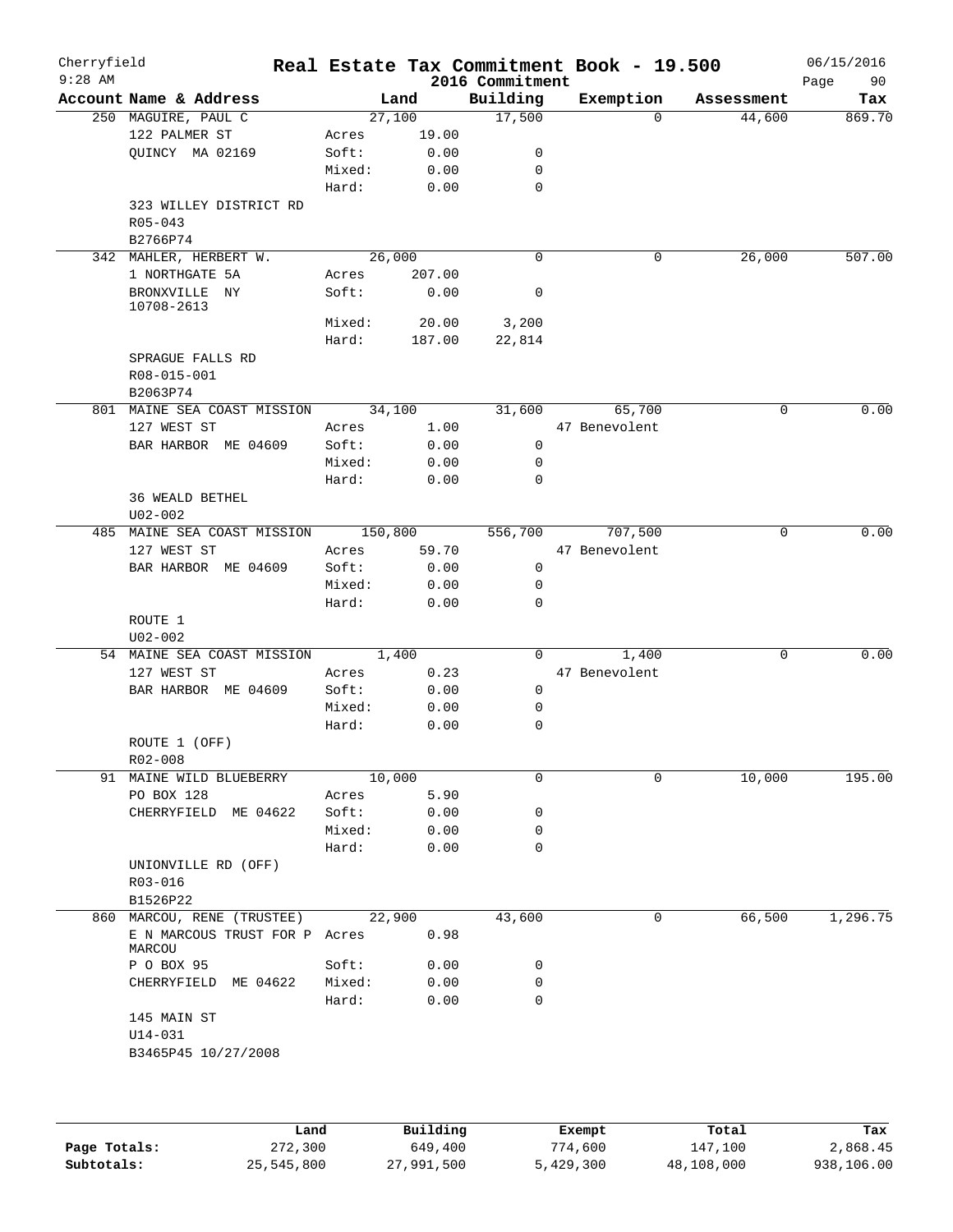| Cherryfield<br>$9:28$ AM |                         |            |              |          |                             | Real Estate Tax Commitment Book - 19.500 |            | 06/15/2016        |
|--------------------------|-------------------------|------------|--------------|----------|-----------------------------|------------------------------------------|------------|-------------------|
|                          | Account Name & Address  |            | Land         |          | 2016 Commitment<br>Building | Exemption                                | Assessment | Page<br>91<br>Tax |
|                          | 507 MARCOU, RENEE M     |            | 18,400       |          | 62,200                      | 15,000                                   | 65,600     | 1, 279.20         |
|                          | P.O. Box 95             | Acres      |              | 0.53     |                             | 01 Homestead Exempt                      |            |                   |
|                          | CHERRYFIELD ME 04622    | Soft:      |              | 0.00     | 0                           |                                          |            |                   |
|                          |                         | Mixed:     |              |          |                             |                                          |            |                   |
|                          |                         |            |              | 0.00     | 0                           |                                          |            |                   |
|                          |                         | Hard:      |              | 0.00     | $\mathbf 0$                 |                                          |            |                   |
|                          | 20 MILBRIDGE ROAD       |            |              |          |                             |                                          |            |                   |
|                          | $U03 - 001$             |            |              |          |                             |                                          |            |                   |
|                          | B3204P64 10/13/2006     |            |              |          |                             |                                          |            |                   |
|                          | 854 MARDEN, WILBUR F    |            | 12,200       |          | 34,500                      | 0                                        | 46,700     | 910.65            |
|                          | FORBES, PATRICIA E      | Acres      |              | 0.31     |                             |                                          |            |                   |
|                          | PO BOX 127              | Soft:      |              | 0.00     | 0                           |                                          |            |                   |
|                          | HARRINGTON ME 04643     | Mixed:     |              | 0.00     | 0                           |                                          |            |                   |
|                          |                         | Hard:      |              | 0.00     | $\mathbf 0$                 |                                          |            |                   |
|                          | 177 MAIN STREET         |            |              |          |                             |                                          |            |                   |
|                          | $U14 - 026$             |            |              |          |                             |                                          |            |                   |
|                          | B4224P43 01/20/2016     |            |              |          |                             |                                          |            |                   |
|                          | 567 MARDEN, WILBUR R    |            | 22,600       |          | 51,700                      | 0                                        | 74,300     | 1,448.85          |
|                          | FORBES, PATRICIA E      | Acres      |              | 0.94     |                             |                                          |            |                   |
|                          | PO BOX 127              | Soft:      |              | 0.00     | 0                           |                                          |            |                   |
|                          | HARRINGTON ME 04643     | Mixed:     |              | 0.00     | 0                           |                                          |            |                   |
|                          |                         | Hard:      |              | 0.00     | $\mathbf 0$                 |                                          |            |                   |
|                          | 130 RIVER RD            |            |              |          |                             |                                          |            |                   |
|                          | $U05 - 001$             |            |              |          |                             |                                          |            |                   |
|                          | B3953P199 05/15/2013    |            |              |          |                             |                                          |            |                   |
|                          | 33 MARTIN, LAWRENCE     |            | 21,700       |          | $\mathbf 0$                 | 0                                        | 21,700     | 423.15            |
|                          | 410 NORTH MAIN ST       | Acres      |              | 29.00    |                             |                                          |            |                   |
|                          | MILBRIDGE ME 04658      | Soft:      |              | 0.00     | 0                           |                                          |            |                   |
|                          |                         | Mixed:     |              | 0.00     | 0                           |                                          |            |                   |
|                          |                         | Hard:      |              | 0.00     | $\mathbf 0$                 |                                          |            |                   |
|                          | MILBRIDGE RD            |            |              |          |                             |                                          |            |                   |
|                          | R01-021                 |            |              |          |                             |                                          |            |                   |
|                          | B2267P191               |            |              |          |                             |                                          |            |                   |
| 518                      | MASONIC BLDG SOC OF     |            | 17,300       |          | 72,400                      | 89,700                                   | 0          | 0.00              |
|                          | CHERRYFIELD             |            |              |          |                             |                                          |            |                   |
|                          | 8 WILSON HILL RD        | Acres      |              | 0.16     |                             | 53 Fraternal Org.                        |            |                   |
|                          | CHERRYFIELD ME 04622    | Soft:      |              | 0.00     | 0                           |                                          |            |                   |
|                          |                         | Mixed:     |              | 0.00     | 0                           |                                          |            |                   |
|                          |                         | Hard:      |              | 0.00     | 0                           |                                          |            |                   |
|                          | 8 WILSON HILL RD        |            |              |          |                             |                                          |            |                   |
|                          | $U03 - 012$             |            |              |          |                             |                                          |            |                   |
|                          | 509 MATHEWS & SONS, R W |            | 52,200       |          | 159,600                     | 0                                        | 211,800    | 4,130.10          |
|                          | PO BOX 52               | Acres      |              | 2.40     |                             |                                          |            |                   |
|                          | CHERRYFIELD ME 04622    | Soft:      |              | 0.00     | 0                           |                                          |            |                   |
|                          |                         |            |              |          | 0                           |                                          |            |                   |
|                          |                         | Mixed:     |              | 0.00     |                             |                                          |            |                   |
|                          |                         | Hard:      |              | 0.00     | 0                           |                                          |            |                   |
|                          | 52 MILBRIDGE RD         |            |              |          |                             |                                          |            |                   |
|                          | $U03 - 003$             |            |              |          |                             |                                          |            |                   |
|                          | B1679P161               |            |              |          |                             |                                          |            |                   |
| 483                      | MATHEWS BROTHERS        |            | 12,300       |          | 0                           | 0                                        | 12,300     | 239.85            |
|                          | PROPERTIES              | Acres      |              | 2.27     |                             |                                          |            |                   |
|                          | C/O EMERA               |            |              |          |                             |                                          |            |                   |
|                          | PO BOX 932              | Soft:      |              | 0.00     | 0                           |                                          |            |                   |
|                          | BANGOR ME 04402-0932    | Mixed:     |              | 0.00     | 0                           |                                          |            |                   |
|                          |                         | Hard:      |              | 0.00     | 0                           |                                          |            |                   |
|                          | 209 MILBRIDGE RD        |            |              |          |                             |                                          |            |                   |
|                          | $U01 - 012$             |            |              |          |                             |                                          |            |                   |
|                          | B3456P67 09/26/2008     |            |              |          |                             |                                          |            |                   |
|                          |                         |            |              |          |                             |                                          |            |                   |
|                          |                         | Land       |              | Building |                             | Exempt                                   | Total      | Tax               |
| Page Totals:             |                         | 156,700    |              | 380,400  |                             | 104,700                                  | 432,400    | 8,431.80          |
| Subtotals:               |                         | 25,702,500 | 28, 371, 900 |          |                             | 5,534,000                                | 48,540,400 | 946,537.80        |
|                          |                         |            |              |          |                             |                                          |            |                   |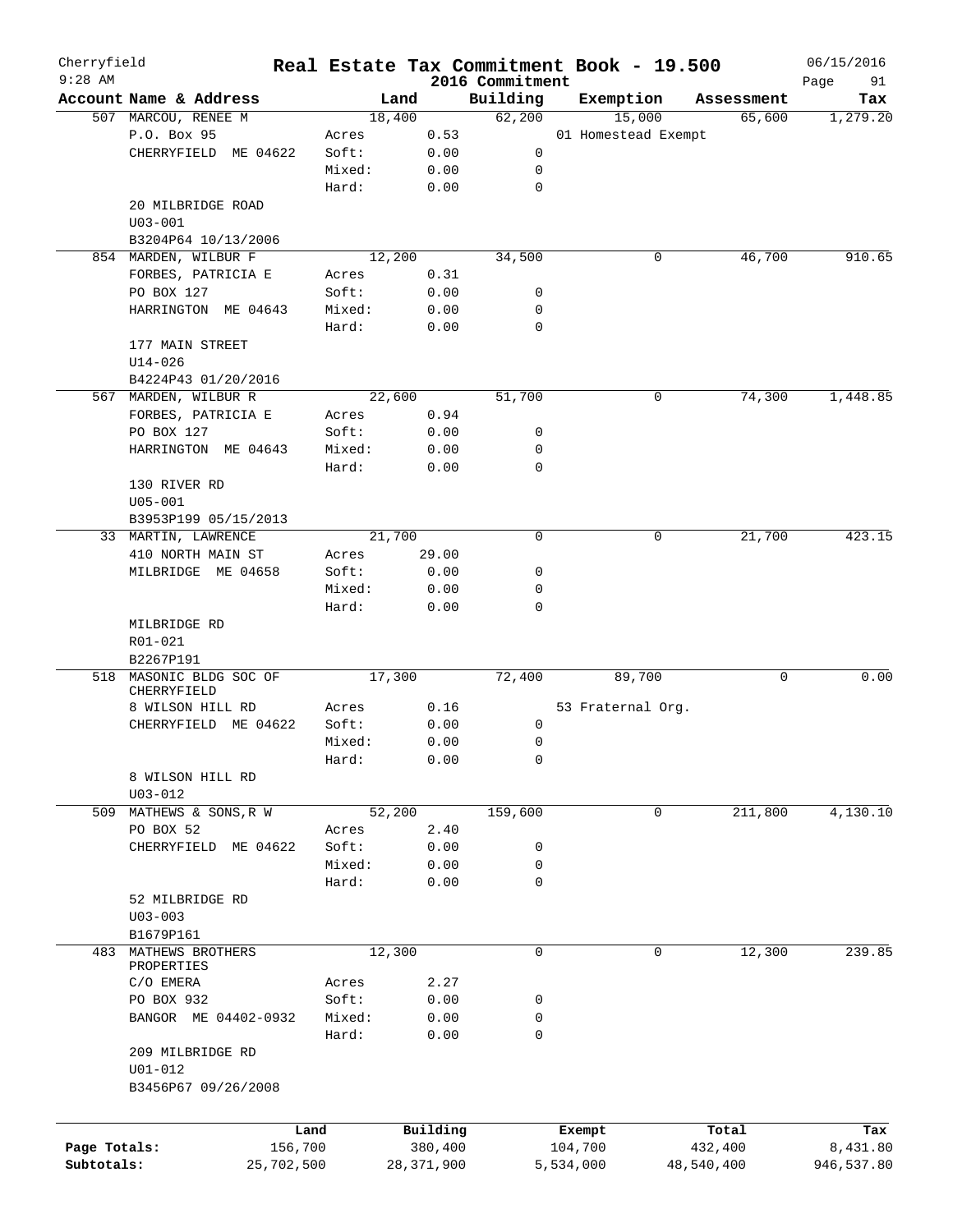| Cherryfield |                                           |                |              |                 | Real Estate Tax Commitment Book - 19.500 |            | 06/15/2016 |
|-------------|-------------------------------------------|----------------|--------------|-----------------|------------------------------------------|------------|------------|
| $9:28$ AM   |                                           |                |              | 2016 Commitment |                                          |            | Page<br>92 |
|             | Account Name & Address                    |                | Land         | Building        | Exemption                                | Assessment | Tax        |
|             | 273 MATHEWS JR, AUDREY &<br><b>JAMES</b>  | 24,700         |              | $\Omega$        | $\Omega$                                 | 24,700     | 481.65     |
|             | 217 BLACKSWOODS RD                        | Acres          | 22.75        |                 |                                          |            |            |
|             | CHERRYFIELD ME 04622                      | Soft:          | 0.00         | 0               |                                          |            |            |
|             |                                           | Mixed:         | 0.00         | 0               |                                          |            |            |
|             |                                           | Hard:          | 0.00         | $\mathbf 0$     |                                          |            |            |
|             | TENAN LANE                                |                |              |                 |                                          |            |            |
|             | R05-062                                   |                |              |                 |                                          |            |            |
|             | B1711P13                                  |                |              |                 |                                          |            |            |
|             | 71 MATHEWS JR, EVERETT &<br><b>JEAN B</b> |                | 25,500       | 100,900         | 15,000                                   | 111,400    | 2,172.30   |
|             | P O BOX 218                               | Acres          | 5.10         |                 | 01 Homestead Exempt                      |            |            |
|             | CHERRYFIELD ME 04622                      | Soft:          | 0.00         | 0               |                                          |            |            |
|             |                                           | Mixed:         | 0.00         | 0               |                                          |            |            |
|             |                                           | Hard:          | 0.00         | $\mathbf 0$     |                                          |            |            |
|             | 50 ESTATES RD                             |                |              |                 |                                          |            |            |
|             | R02-024                                   |                |              |                 |                                          |            |            |
|             | B2535P243                                 |                |              |                 |                                          |            |            |
|             | 538 MATHEWS JR, JEAN D &<br>EVERETT E     |                | 38,100       | $\mathbf 0$     | 0                                        | 38,100     | 742.95     |
|             | PO BOX 218                                | Acres          | 73.00        |                 |                                          |            |            |
|             | CHERRYFIELD ME 04622                      | Soft:          | 0.00         | 0               |                                          |            |            |
|             |                                           | Mixed:         | 0.00         | 0               |                                          |            |            |
|             |                                           | Hard:          | 0.00         | $\mathbf 0$     |                                          |            |            |
|             | BLACKSWOODS RD                            |                |              |                 |                                          |            |            |
|             | $U04 - 002$                               |                |              |                 |                                          |            |            |
|             | B4230P115 02/12/2016                      |                |              |                 |                                          |            |            |
|             | 73 MATHEWS JR, JEAN D &                   |                | 8,100        | $\mathbf 0$     | 0                                        | 8,100      | 157.95     |
|             | EVERETT E                                 |                |              |                 |                                          |            |            |
|             | 138 PARK ST                               | Acres          | 5.10         |                 |                                          |            |            |
|             | CHERRYFIELD ME 04622                      | Soft:          | 0.00         | 0               |                                          |            |            |
|             |                                           | Mixed:         | 0.00         | 0               |                                          |            |            |
|             |                                           | Hard:          | 0.00         | $\Omega$        |                                          |            |            |
|             | 50 ESTATES RD                             |                |              |                 |                                          |            |            |
|             | R02-024-002                               |                |              |                 |                                          |            |            |
|             | B3836P162 04/12/2012                      |                |              |                 |                                          |            |            |
|             | 1145 MATHEWS JR, ROGER W<br>P O BOX 117   | 17,300         |              | 0               | 0                                        | 17,300     | 337.35     |
|             | CHERRYFIELD ME 04622                      | Acres<br>Soft: | 1.00<br>0.00 | 0               |                                          |            |            |
|             |                                           | Mixed:         | 0.00         | 0               |                                          |            |            |
|             |                                           | Hard:          | 0.00         | 0               |                                          |            |            |
|             | BLACKSWOOD ROAD                           |                |              |                 |                                          |            |            |
|             | $U07 - 023 - 003$                         |                |              |                 |                                          |            |            |
|             | B3031P41 07/14/2005                       |                |              |                 |                                          |            |            |
|             | 665 MATHEWS JR, ROGER W                   |                | 15,900       | 66,400          | 0                                        | 82,300     | 1,604.85   |
|             | P O BOX 117                               | Acres          | 1.12         |                 |                                          |            |            |
|             | CHERRYFIELD ME 04622                      | Soft:          | 0.00         | 0               |                                          |            |            |
|             |                                           | Mixed:         | 0.00         | 0               |                                          |            |            |
|             |                                           | Hard:          | 0.00         | $\mathbf 0$     |                                          |            |            |
|             | 139 BLACKS WOODS RD                       |                |              |                 |                                          |            |            |
|             | U07-023-002                               |                |              |                 |                                          |            |            |
|             | B3031P41 07/14/2005                       |                |              |                 |                                          |            |            |
|             |                                           |                |              |                 |                                          |            |            |

|              | Land       | Building   | Exempt    | Total      | Tax        |
|--------------|------------|------------|-----------|------------|------------|
| Page Totals: | 129,600    | 167,300    | 15,000    | 281,900    | 5,497.05   |
| Subtotals:   | 25,832,100 | 28,539,200 | 5,549,000 | 48,822,300 | 952,034.85 |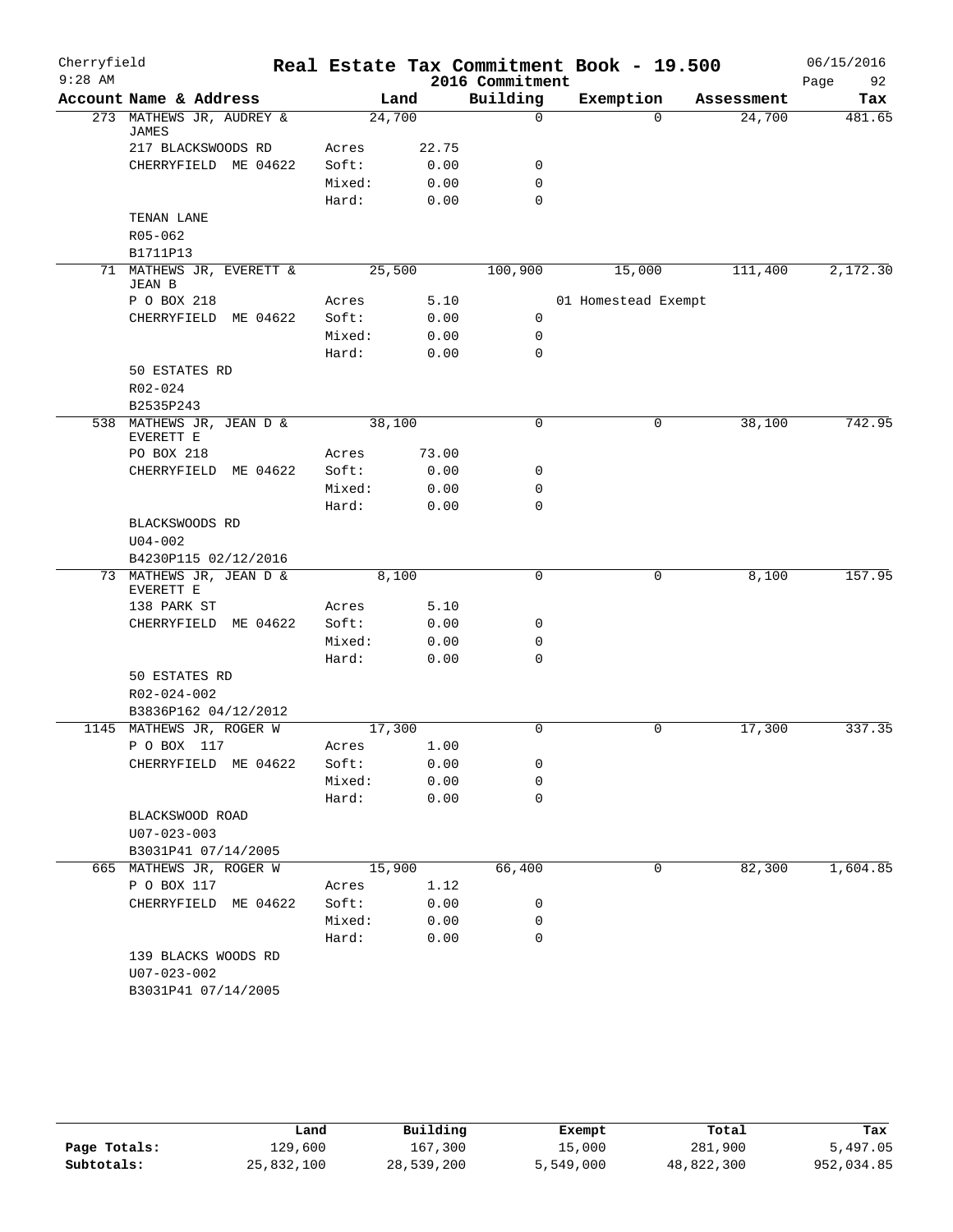| Cherryfield |                                    |          |        |        |      |                 | Real Estate Tax Commitment Book - 19.500 |            | 06/15/2016 |
|-------------|------------------------------------|----------|--------|--------|------|-----------------|------------------------------------------|------------|------------|
| $9:28$ AM   |                                    |          |        |        |      | 2016 Commitment |                                          |            | Page<br>93 |
|             | Account Name & Address             |          |        | Land   |      | Building        | Exemption                                | Assessment | Tax        |
|             | 745 MATHEWS JR, ROGER W            |          |        | 2,400  |      | 1,700           | $\Omega$                                 | 4,100      | 79.95      |
|             | PO BOX 117                         |          | Acres  |        | 0.04 |                 |                                          |            |            |
|             | CHERRYFIELD ME 04622               |          | Soft:  |        | 0.00 | 0               |                                          |            |            |
|             |                                    |          | Mixed: |        | 0.00 | 0               |                                          |            |            |
|             |                                    |          | Hard:  |        | 0.00 | $\mathbf 0$     |                                          |            |            |
|             | 3 PARK ST                          |          |        |        |      |                 |                                          |            |            |
|             | $U11 - 045$                        |          |        |        |      |                 |                                          |            |            |
|             | B3709P244 01/24/2011               |          |        |        |      |                 |                                          |            |            |
|             | 651 MATHEWS JR, ROGER W            |          |        | 18,900 |      | 18,800          | 0                                        | 37,700     | 735.15     |
|             | P O BOX 117                        |          | Acres  |        | 0.57 |                 |                                          |            |            |
|             | CHERRYFIELD ME 04622               |          | Soft:  |        | 0.00 | 0               |                                          |            |            |
|             |                                    |          | Mixed: |        | 0.00 | 0               |                                          |            |            |
|             |                                    |          | Hard:  |        | 0.00 | 0               |                                          |            |            |
|             | 9 BIG ROCK LANE                    |          |        |        |      |                 |                                          |            |            |
|             | $U07 - 010$                        |          |        |        |      |                 |                                          |            |            |
|             | B3709P242 01/24/2011               |          |        |        |      |                 |                                          |            |            |
|             | 488 MATHEWS, BETTY J               |          |        | 24,400 |      | 105,200         | 15,000                                   | 114,600    | 2, 234.70  |
|             | 198 MILBRIDGE RD                   |          | Acres  |        | 3.23 |                 | 01 Homestead Exempt                      |            |            |
|             | CHERRYFIELD ME 04622               |          | Soft:  |        | 0.00 | 0               |                                          |            |            |
|             |                                    |          | Mixed: |        | 0.00 | 0               |                                          |            |            |
|             |                                    |          | Hard:  |        | 0.00 | 0               |                                          |            |            |
|             | 198 MILBRIDGE RD                   |          |        |        |      |                 |                                          |            |            |
|             | $U02 - 004 - 001$                  |          |        |        |      |                 |                                          |            |            |
|             | B3804P295 12/20/2011 B1766P321     |          |        |        |      |                 |                                          |            |            |
|             | 815 MATHEWS, BRUCE W               |          |        | 13,400 |      | 78,200          | 0                                        | 91,600     | 1,786.20   |
|             | SELLERS, CHARON M                  |          | Acres  |        | 0.83 |                 |                                          |            |            |
|             | 137 MAIN ST                        |          | Soft:  |        | 0.00 | 0               |                                          |            |            |
|             | CHERRYFIELD ME 04622               |          | Mixed: |        | 0.00 | 0               |                                          |            |            |
|             |                                    |          | Hard:  |        | 0.00 | 0               |                                          |            |            |
|             | 133 MAIN ST                        |          |        |        |      |                 |                                          |            |            |
|             | $U13 - 018$                        |          |        |        |      |                 |                                          |            |            |
|             | B2514P260 05/30/2001               |          |        |        |      |                 |                                          |            |            |
|             | 1154 MATHEWS, BRUCE W &<br>KAREN L |          |        | 13,400 |      | 221,300         | 15,000                                   | 219,700    | 4,284.15   |
|             | 137 MAIN ST                        |          | Acres  |        | 0.83 |                 | 01 Homestead Exempt                      |            |            |
|             | CHERRYFIELD                        | ME 04622 | Soft:  |        | 0.00 | 0               |                                          |            |            |
|             |                                    |          | Mixed: |        | 0.00 | 0               |                                          |            |            |
|             |                                    |          | Hard:  |        | 0.00 | 0               |                                          |            |            |
|             | 137 MAIN ST                        |          |        |        |      |                 |                                          |            |            |
|             | $U13 - 018$                        |          |        |        |      |                 |                                          |            |            |
|             | B2574P21                           |          |        |        |      |                 |                                          |            |            |
|             | 861 MATHEWS, BRUCE W &<br>KAREN L  |          |        | 9,000  |      | $\mathbf 0$     | 0                                        | 9,000      | 175.50     |
|             | 137 MAIN ST                        |          | Acres  |        | 0.27 |                 |                                          |            |            |
|             | CHERRYFIELD ME 04622               |          | Soft:  |        | 0.00 | 0               |                                          |            |            |
|             |                                    |          | Mixed: |        | 0.00 | 0               |                                          |            |            |
|             |                                    |          | Hard:  |        | 0.00 | $\mathbf 0$     |                                          |            |            |
|             | 137 MAIN ST                        |          |        |        |      |                 |                                          |            |            |
|             | U14-032                            |          |        |        |      |                 |                                          |            |            |
|             | B2578P272                          |          |        |        |      |                 |                                          |            |            |

|              | Land       | Building   | Exempt    | Total      | Tax        |
|--------------|------------|------------|-----------|------------|------------|
| Page Totals: | 81,500     | 425,200    | 30,000    | 476,700    | 9,295.65   |
| Subtotals:   | 25,913,600 | 28,964,400 | 5,579,000 | 49,299,000 | 961,330.50 |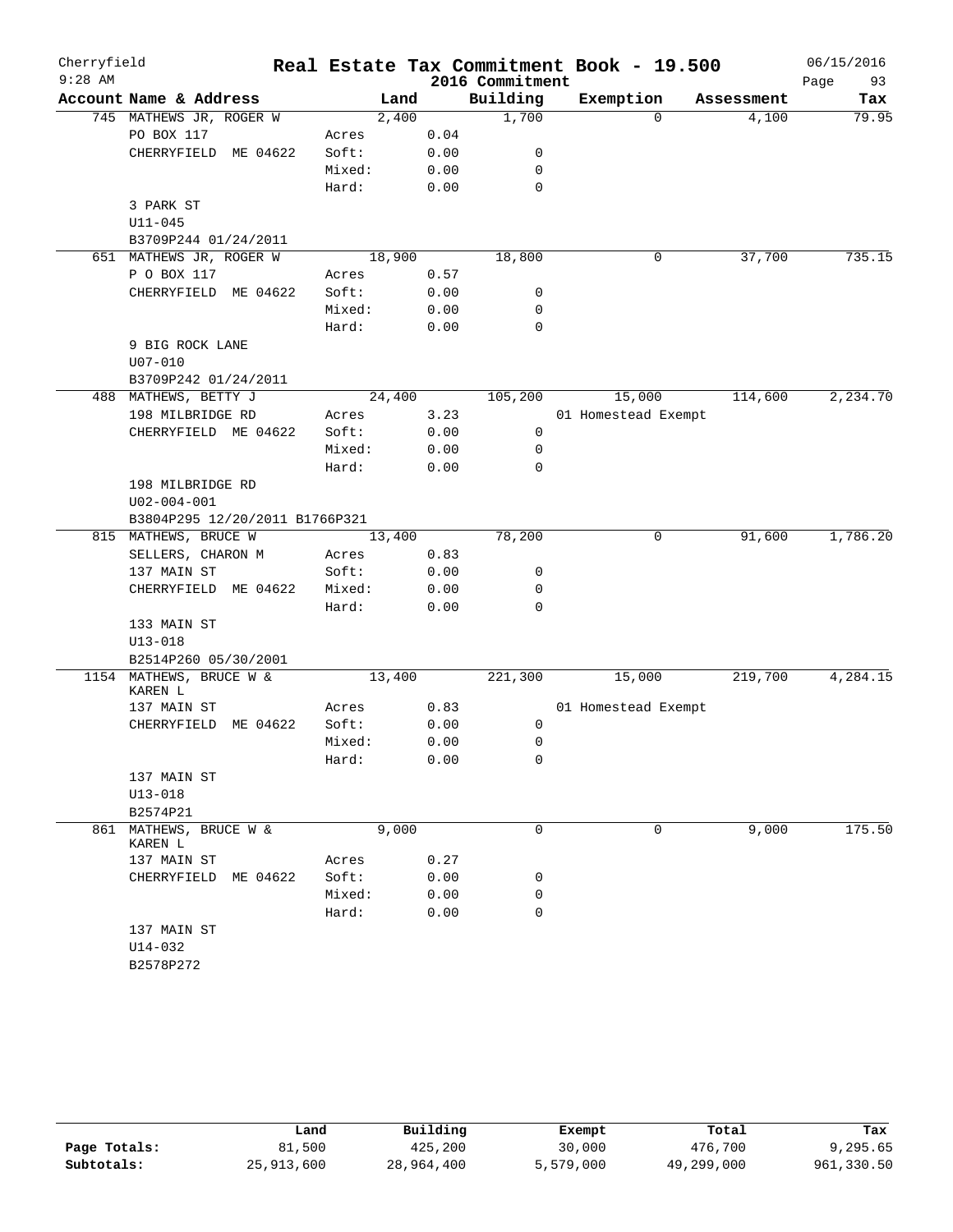| Cherryfield |                                          |        |       |                 | Real Estate Tax Commitment Book - 19.500 |            | 06/15/2016 |
|-------------|------------------------------------------|--------|-------|-----------------|------------------------------------------|------------|------------|
| $9:28$ AM   |                                          |        |       | 2016 Commitment |                                          |            | 94<br>Page |
|             | Account Name & Address                   |        | Land  | Building        | Exemption                                | Assessment | Tax        |
|             | 588 MATHEWS, C FOSTER &<br>LETA N        | 30,100 |       | 108,400         | $\Omega$                                 | 138,500    | 2,700.75   |
|             | PO BOX 232                               | Acres  | 16.86 |                 |                                          |            |            |
|             | CHERRYFIELD ME 04622                     | Soft:  | 0.00  | 0               |                                          |            |            |
|             |                                          | Mixed: | 0.00  | 0               |                                          |            |            |
|             |                                          | Hard:  | 0.00  | $\mathbf 0$     |                                          |            |            |
|             | 7 ELM ST                                 |        |       |                 |                                          |            |            |
|             | $U05 - 020$                              |        |       |                 |                                          |            |            |
|             | B3866P1 07/20/2012                       |        |       |                 |                                          |            |            |
|             | 1116 MATHEWS, C. FOSTER                  | 11,300 |       | 0               | 0                                        | 11,300     | 220.35     |
|             | P.O. BOX 232                             | Acres  | 5.60  |                 |                                          |            |            |
|             | CHERRYFIELD ME 04622                     | Soft:  | 0.00  | $\mathbf 0$     |                                          |            |            |
|             |                                          | Mixed: | 0.00  | $\mathbf 0$     |                                          |            |            |
|             |                                          | Hard:  | 0.00  | $\mathbf 0$     |                                          |            |            |
|             | OFF TENAN LANE                           |        |       |                 |                                          |            |            |
|             | R05-063-001-001                          |        |       |                 |                                          |            |            |
|             | B2148P265                                |        |       |                 |                                          |            |            |
|             | 597 MATHEWS, C FOSTER & LETA             | 24,800 |       | 63,700          | 15,000                                   | 73,500     | 1,433.25   |
|             | PO BOX 232                               | Acres  | 2.44  |                 | 01 Homestead Exempt                      |            |            |
|             | CHERRYFIELD ME 04622                     | Soft:  | 0.00  | 0               |                                          |            |            |
|             |                                          | Mixed: | 0.00  | 0               |                                          |            |            |
|             |                                          | Hard:  | 0.00  | 0               |                                          |            |            |
|             | 28 ELM ST                                |        |       |                 |                                          |            |            |
|             | $U05 - 029$                              |        |       |                 |                                          |            |            |
|             | B957P180                                 |        |       |                 |                                          |            |            |
|             | 678 MATHEWS, JAMES JR &<br><b>AUDREY</b> | 18,200 |       | 33,300          | 15,000                                   | 36,500     | 711.75     |
|             | 217 BLACKSWOODS RD                       | Acres  | 2.49  |                 | 01 Homestead Exempt                      |            |            |
|             | CHERRYFIELD ME 04622                     | Soft:  | 0.00  | 0               |                                          |            |            |
|             |                                          | Mixed: | 0.00  | 0               |                                          |            |            |
|             |                                          | Hard:  | 0.00  | $\mathbf 0$     |                                          |            |            |
|             | 217 BLACKSWOODS RD                       |        |       |                 |                                          |            |            |
|             | $U08 - 011$                              |        |       |                 |                                          |            |            |
|             | B944P230                                 |        |       |                 |                                          |            |            |
|             | 28 MATHIASON, HOWARD &                   | 23,100 |       | 2,100           | 0                                        | 25,200     | 491.40     |
|             | <b>ELAINE</b><br>425 N Main St           | Acres  | 1.00  |                 |                                          |            |            |
|             | MILBRIDGE ME 04658                       | Soft:  | 0.00  | 0               |                                          |            |            |
|             |                                          | Mixed: | 0.00  | 0               |                                          |            |            |
|             |                                          | Hard:  | 0.00  | $\mathbf 0$     |                                          |            |            |
|             | 634 MILBRIDGE RD                         |        |       |                 |                                          |            |            |
|             | R01-016                                  |        |       |                 |                                          |            |            |
|             | B1777P172                                |        |       |                 |                                          |            |            |
| 645         | MATTHEWS, JEFFREY C &<br>TAMMY A         | 7,900  |       | $\mathbf 0$     | 0                                        | 7,900      | 154.05     |
|             | 35 MATTHEWS LN                           | Acres  | 0.21  |                 |                                          |            |            |
|             | TOPSHAM ME 04086                         | Soft:  | 0.00  | 0               |                                          |            |            |
|             |                                          | Mixed: | 0.00  | 0               |                                          |            |            |
|             |                                          | Hard:  | 0.00  | 0               |                                          |            |            |
|             | NORTH MAIN ST                            |        |       |                 |                                          |            |            |
|             | $U07 - 005$                              |        |       |                 |                                          |            |            |
|             | B2487P318                                |        |       |                 |                                          |            |            |
|             |                                          |        |       |                 |                                          |            |            |

|              | Land       | Building   | Exempt    | Total      | Tax        |
|--------------|------------|------------|-----------|------------|------------|
| Page Totals: | 115,400    | 207,500    | 30,000    | 292,900    | 5,711.55   |
| Subtotals:   | 26,029,000 | 29,171,900 | 5,609,000 | 49,591,900 | 967,042.05 |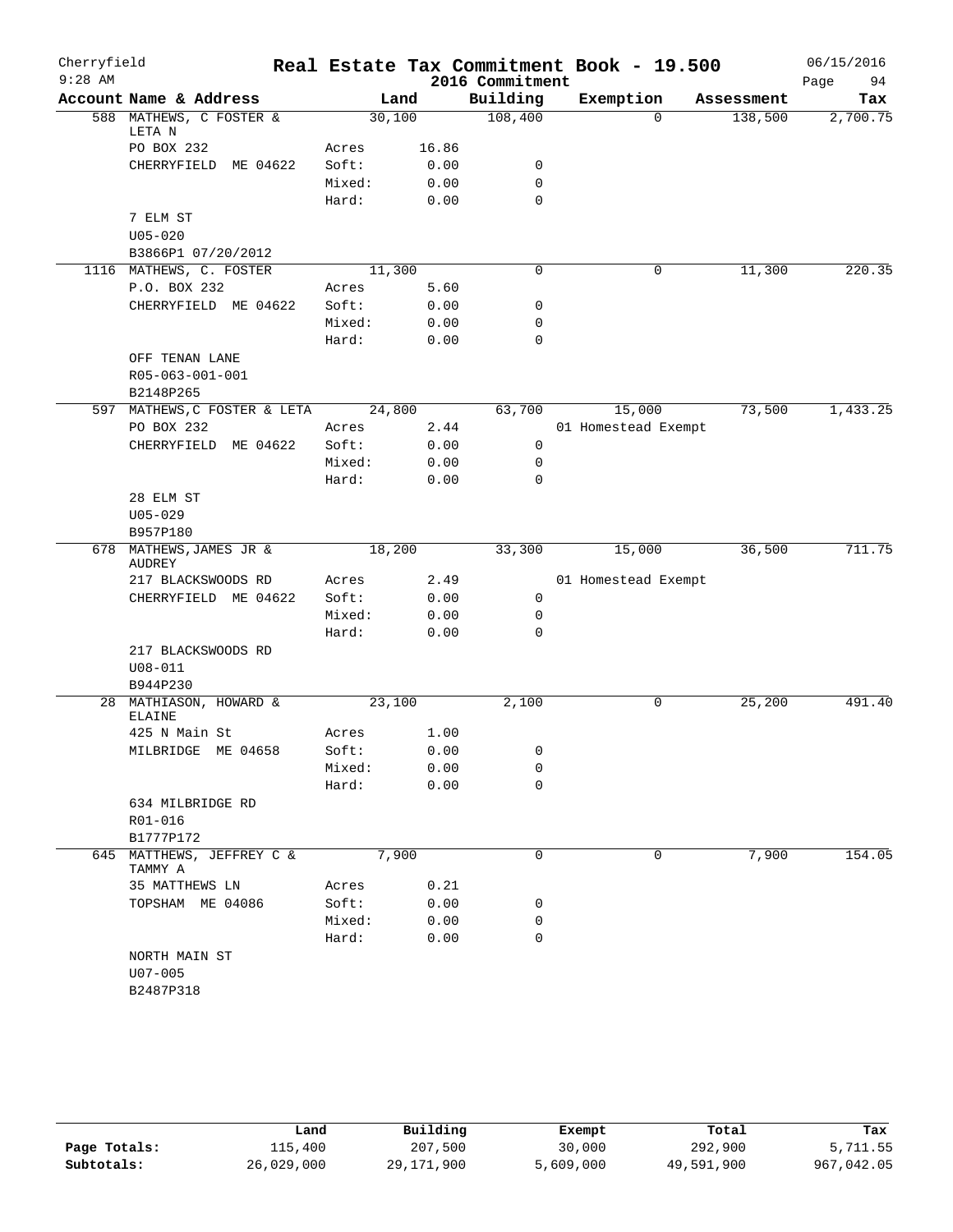| Cherryfield<br>$9:28$ AM |                                 |                 |        | 2016 Commitment | Real Estate Tax Commitment Book - 19.500 |            | 06/15/2016<br>Page<br>95 |
|--------------------------|---------------------------------|-----------------|--------|-----------------|------------------------------------------|------------|--------------------------|
|                          | Account Name & Address          | Land            |        | Building        | Exemption                                | Assessment | Tax                      |
|                          | 602 MATTINGLY, KENT J           | 17,800          |        | 22,800          | 15,000                                   | 25,600     | 499.20                   |
|                          | 25<br>PADDY LANE                | Acres           | 0.48   |                 | 01 Homestead Exempt                      |            |                          |
|                          | CHERRYFIELD ME 04622            | Soft:           | 0.00   | 0               |                                          |            |                          |
|                          |                                 | Mixed:          | 0.00   | 0               |                                          |            |                          |
|                          |                                 | Hard:           | 0.00   | $\mathbf 0$     |                                          |            |                          |
|                          | 25 PADDY LANE                   |                 |        |                 |                                          |            |                          |
|                          | $U05 - 034$                     |                 |        |                 |                                          |            |                          |
|                          | B2150P289                       |                 |        |                 |                                          |            |                          |
|                          | 414 MATTIOLI, PAUL F            | 21,000          |        | $\mathbf 0$     | 0                                        | 21,000     | 409.50                   |
|                          | 66 MILD BAY CIRCLE              | Acres           | 40.60  |                 |                                          |            |                          |
|                          | DENNISPORT MA<br>02639-1003     | Soft:           | 0.00   | 0               |                                          |            |                          |
|                          |                                 | Mixed:          | 0.00   | 0               |                                          |            |                          |
|                          |                                 | Hard:           | 0.00   | $\mathbf 0$     |                                          |            |                          |
|                          | CROTCH                          |                 |        |                 |                                          |            |                          |
|                          | R09-001-034                     |                 |        |                 |                                          |            |                          |
|                          | B4051P104 04/23/2014            |                 |        |                 |                                          |            |                          |
| 379                      | MATTIOLI, PAUL F &<br>DEBORAH C | 21,200          |        | $\mathbf 0$     | $\mathbf 0$                              | 21,200     | 413.40                   |
|                          | 66 MILD BAY CIRCLE              | Acres           | 41.30  |                 |                                          |            |                          |
|                          | DENNISPORT<br>MA<br>02639-1003  | Soft:           | 0.00   | 0               |                                          |            |                          |
|                          |                                 | Mixed:          | 0.00   | 0               |                                          |            |                          |
|                          |                                 | Hard:           | 0.00   | 0               |                                          |            |                          |
|                          | CROTCH                          |                 |        |                 |                                          |            |                          |
|                          | R08-041                         |                 |        |                 |                                          |            |                          |
|                          | B1635P72                        |                 |        |                 |                                          |            |                          |
|                          | 766 MAURER, BARBARA J           | 20,300          |        | 160,000         | 15,000                                   | 165,300    | 3, 223.35                |
|                          | PORSIUS, PIETER                 | Acres           | 0.70   |                 | 01 Homestead Exempt                      |            |                          |
|                          | P O BOX 381                     | Soft:           | 0.00   | 0               |                                          |            |                          |
|                          | CHERRYFIELD ME 04622            | Mixed:          | 0.00   | 0               |                                          |            |                          |
|                          |                                 | Hard:           | 0.00   | 0               |                                          |            |                          |
|                          | 9 MAIN ST                       |                 |        |                 |                                          |            |                          |
|                          | $U12 - 019$                     |                 |        |                 |                                          |            |                          |
|                          | B2791P27                        |                 |        |                 |                                          |            |                          |
|                          | 371 MAYER JR, DONALD R          | 71,700          |        | $\mathbf 0$     | $\mathbf 0$                              | 71,700     | 1,398.15                 |
|                          | DAVIDSON, CHERYL J              | Acres           | 181.00 |                 |                                          |            |                          |
|                          | 410 NORTH WEST ST               | Soft:           | 0.00   | 0               |                                          |            |                          |
|                          | CULPEPPER VA 22701              | Mixed:          | 0.00   | 0               |                                          |            |                          |
|                          |                                 | Hard:           | 0.00   | 0               |                                          |            |                          |
|                          | CROTCH                          |                 |        |                 |                                          |            |                          |
|                          | R08-034                         |                 |        |                 |                                          |            |                          |
|                          | B3426P158 07/01/2008            |                 |        |                 |                                          |            |                          |
| 377                      | MAYER JR, DONALD R              | 22,300          |        | 0               | 0                                        | 22,300     | 434.85                   |
|                          | DAVIDSON, CHERYL J              | Acres           | 44.40  |                 |                                          |            |                          |
|                          | 410 NORTH WEST ST               | Soft:           | 0.00   | 0               |                                          |            |                          |
|                          | CULPEPPER VA 22701              | Mixed:<br>Hard: | 0.00   | 0<br>0          |                                          |            |                          |
|                          |                                 |                 | 0.00   |                 |                                          |            |                          |
|                          | CROTCH                          |                 |        |                 |                                          |            |                          |
|                          | R08-039                         |                 |        |                 |                                          |            |                          |
|                          | B3426P158                       |                 |        |                 |                                          |            |                          |

|              | Land         | Building     | Exempt    | Total      | Tax        |
|--------------|--------------|--------------|-----------|------------|------------|
| Page Totals: | .74,300      | 182,800      | 30,000    | 327,100    | 6,378.45   |
| Subtotals:   | 26, 203, 300 | 29, 354, 700 | 5,639,000 | 49,919,000 | 973,420.50 |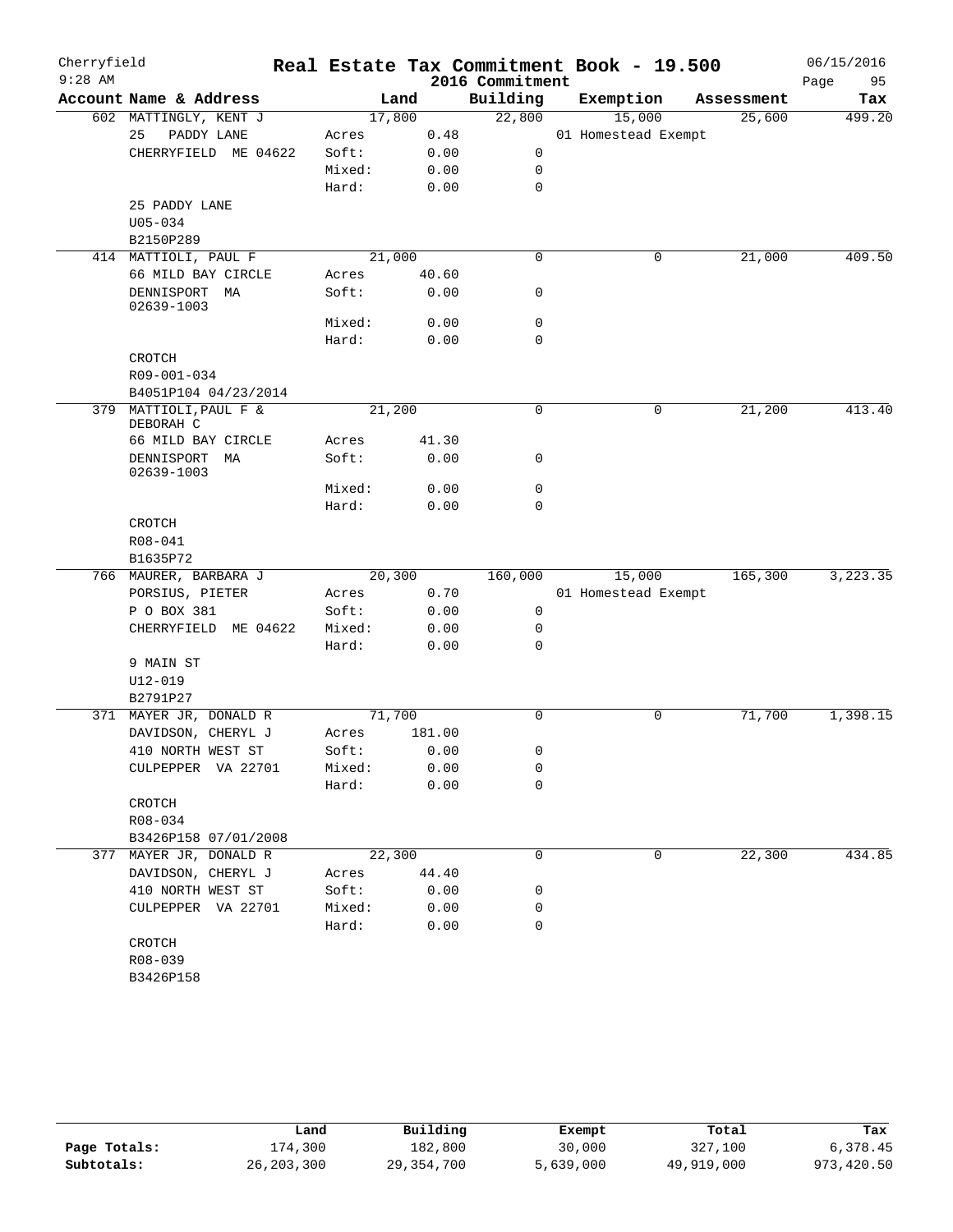| Cherryfield                |                                              |                 |                       |                             | Real Estate Tax Commitment Book - 19.500 |                         | 06/15/2016             |
|----------------------------|----------------------------------------------|-----------------|-----------------------|-----------------------------|------------------------------------------|-------------------------|------------------------|
| $9:28$ AM                  | Account Name & Address                       | Land            |                       | 2016 Commitment<br>Building | Exemption                                | Assessment              | Page<br>96<br>Tax      |
|                            | 694 MAYHEW, CARL M &                         | 22,300          |                       | 87,400                      | 15,000                                   | 94,700                  | 1,846.65               |
|                            | LORETTA $(L/E)$                              |                 |                       |                             |                                          |                         |                        |
|                            | SMITH, K S & HICKS, M J Acres                |                 | 4.60                  |                             | 01 Homestead Exempt                      |                         |                        |
|                            | PO BOX 44                                    | Soft:           | 0.00                  | 0<br>$\mathbf 0$            |                                          |                         |                        |
|                            | CHERRYFIELD ME 04622                         | Mixed:<br>Hard: | 0.00<br>0.00          | $\mathbf 0$                 |                                          |                         |                        |
|                            | 129 PARK ST                                  |                 |                       |                             |                                          |                         |                        |
|                            | $U10 - 007$                                  |                 |                       |                             |                                          |                         |                        |
|                            | B4040P77 03/05/2014                          |                 |                       |                             |                                          |                         |                        |
|                            | 356 MCCARTHY III, JOHN J                     | 17,700          |                       | 115,400                     | 15,000                                   | 118,100                 | 2,302.95               |
|                            | MCCARTHY, DONNA E.<br>602 SPRAGUE FALLS ROAD | Acres<br>Soft:  | 4.68<br>0.00          | 0                           | 01 Homestead Exempt                      |                         |                        |
|                            | CHERRYFIELD ME 04622                         | Mixed:          | 0.00                  | 0                           |                                          |                         |                        |
|                            |                                              | Hard:           | 0.00                  | $\mathbf 0$                 |                                          |                         |                        |
|                            | 602 SPRAGUES FALLS RD                        |                 |                       |                             |                                          |                         |                        |
|                            | R08-025-003                                  |                 |                       |                             |                                          |                         |                        |
|                            | B2872P345 05/07/2004                         |                 |                       |                             |                                          |                         |                        |
|                            | 190 MCCARTHY, SEAN M &<br>HOLLY J            | 49,400          |                       | 0                           | 0                                        | 49,400                  | 963.30                 |
|                            | 163 ROCKY CREEK TR                           | Acres           | 66.00                 |                             |                                          |                         |                        |
|                            | WOODSTOCK GA 30188                           | Soft:           | 0.00                  | 0                           |                                          |                         |                        |
|                            |                                              | Mixed:          | 0.00                  | 0                           |                                          |                         |                        |
|                            |                                              | Hard:           | 0.00                  | 0                           |                                          |                         |                        |
|                            | BUTLER RD                                    |                 |                       |                             |                                          |                         |                        |
|                            | R04-037-002                                  |                 |                       |                             |                                          |                         |                        |
|                            | B4063P134 06/12/2014                         |                 |                       |                             |                                          |                         |                        |
|                            | 131 MCCLURE, RICHARD D                       | 14,800          |                       | 0                           | 0                                        | 14,800                  | 288.60                 |
|                            | TRUSTEE OF RICHARD D<br>MCCLURE TRUST        | Acres           | 20.00                 |                             |                                          |                         |                        |
|                            | 23 Sheldon Avenue                            | Soft:           | 0.00                  | 0                           |                                          |                         |                        |
|                            | Easthampton MA 01027                         | Mixed:          | 0.00                  | 0                           |                                          |                         |                        |
|                            |                                              | Hard:           | 0.00                  | 0                           |                                          |                         |                        |
|                            | SPRAGUE FALLS RD<br>R03-053-002              |                 |                       |                             |                                          |                         |                        |
|                            | B2922P258 07/16/2004                         |                 |                       |                             |                                          |                         |                        |
|                            | 599 MCDEVITT, FRANCIS F                      | 22,600          |                       | 68,100                      | 21,000                                   | 69,700                  | 1,359.15               |
|                            | MCDEVITT, SHIRLEY                            | Acres           | 0.94                  |                             | 01 Homestead Exempt                      |                         |                        |
|                            | 53 SCHOOL ST                                 | Soft:           | 0.00                  |                             | 0 14 WW2 Veteran Non                     |                         |                        |
|                            | CHERRYFIELD ME 04622                         | Mixed:          | 0.00                  | 0                           |                                          |                         |                        |
|                            |                                              | Hard:           | 0.00                  | 0                           |                                          |                         |                        |
|                            | 53 SCHOOL ST                                 |                 |                       |                             |                                          |                         |                        |
|                            | $U05 - 031$                                  |                 |                       |                             |                                          |                         |                        |
|                            | B3650P45 07/16/2010                          |                 |                       |                             |                                          |                         |                        |
|                            | 618 MCHATTON, JESSIE                         | 17,400          |                       | $\mathbf 0$                 | $\mathbf 0$                              | 17,400                  | 339.30                 |
|                            | C/O TOWN OF CHERRYFIELD                      | Acres<br>Soft:  | 1.14                  |                             |                                          |                         |                        |
|                            | CHERRYFIELD ME 04622                         |                 | 0.00                  | 0                           |                                          |                         |                        |
|                            |                                              | Mixed:          | 0.00                  | 0<br>0                      |                                          |                         |                        |
|                            |                                              | Hard:           | 0.00                  |                             |                                          |                         |                        |
|                            | MILL RD<br>U06-008                           |                 |                       |                             |                                          |                         |                        |
| 899                        | MCKECNNIE, TINA                              | 18,300          |                       | 47,900                      | 0                                        | 66,200                  | 1,290.90               |
|                            | RIDDLE, BRENT                                | Acres           | 9.10                  |                             |                                          |                         |                        |
|                            | 278 POINT RD                                 | Soft:           | 0.00                  | 0                           |                                          |                         |                        |
|                            | ADDISON ME 04606                             | Mixed:          | 0.00                  | 0                           |                                          |                         |                        |
|                            |                                              | Hard:           | 0.00                  | 0                           |                                          |                         |                        |
|                            | 50 RIDGE RD                                  |                 |                       |                             |                                          |                         |                        |
|                            | $U16 - 001$                                  |                 |                       |                             |                                          |                         |                        |
|                            | B4202P245 10/30/2015                         |                 |                       |                             |                                          |                         |                        |
|                            | Land                                         |                 | Building              |                             | Exempt                                   | Total                   | Tax                    |
| Page Totals:<br>Subtotals: | 162,500<br>26, 365, 800                      |                 | 318,800<br>29,673,500 |                             | 51,000<br>5,690,000                      | 430,300<br>50, 349, 300 | 8,390.85<br>981,811.35 |
|                            |                                              |                 |                       |                             |                                          |                         |                        |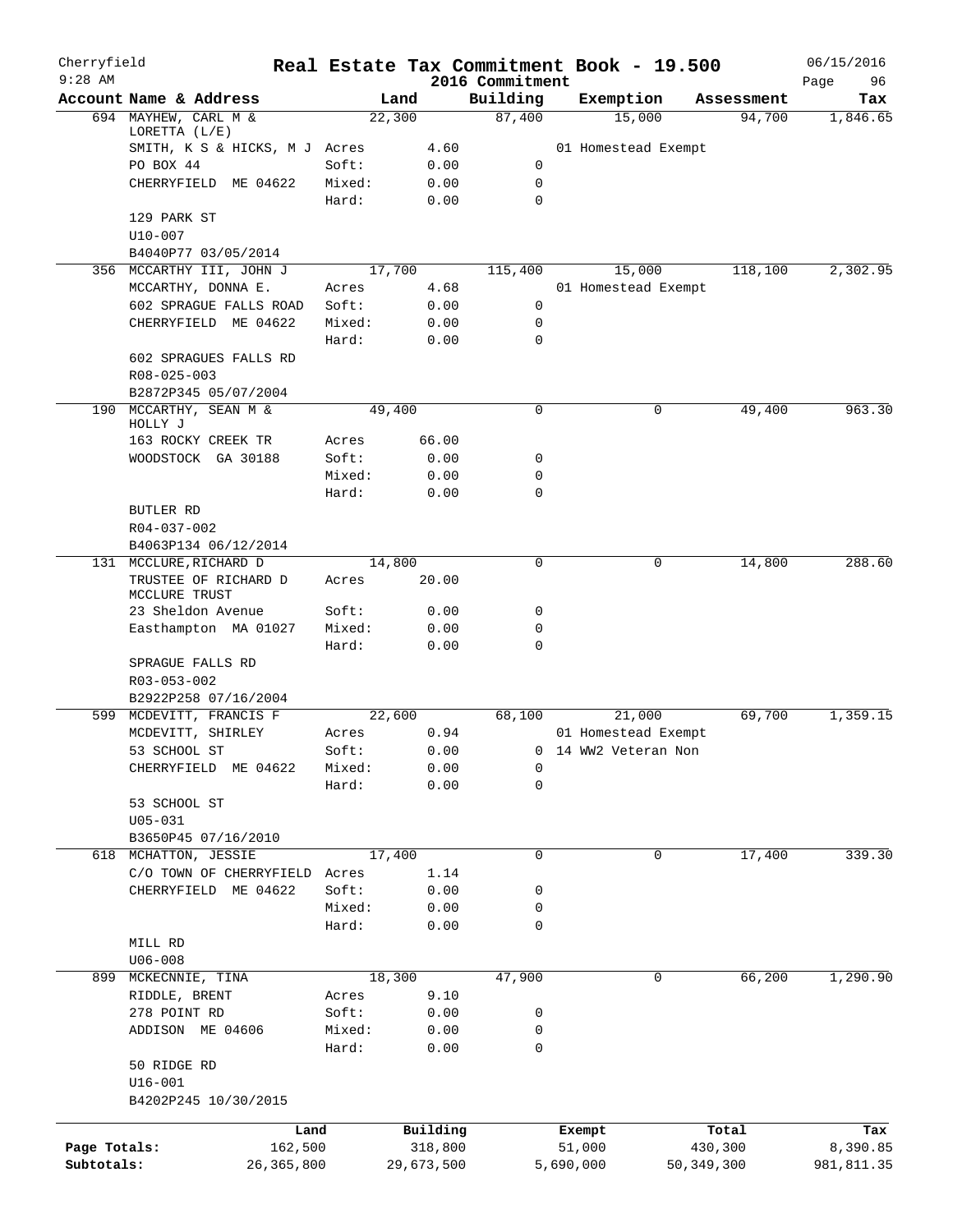| Cherryfield<br>$9:28$ AM |                                   |        |        | 2016 Commitment | Real Estate Tax Commitment Book - 19.500 |            | 06/15/2016<br>97<br>Page |
|--------------------------|-----------------------------------|--------|--------|-----------------|------------------------------------------|------------|--------------------------|
|                          | Account Name & Address            |        | Land   | Building        | Exemption                                | Assessment | Tax                      |
|                          | 137 MCLUCAS, STEVE M              |        | 7,500  | 49,200          | 15,000                                   | 41,700     | 813.15                   |
|                          | 178 SPRAGUES FALLS RD             | Acres  | 4.00   |                 | 01 Homestead Exempt                      |            |                          |
|                          | CHERRYFIELD ME 04622              | Soft:  | 0.00   | 0               |                                          |            |                          |
|                          |                                   | Mixed: | 0.00   | 0               |                                          |            |                          |
|                          |                                   | Hard:  | 0.00   | 0               |                                          |            |                          |
|                          | 178 SPRAGUES FALLS RD             |        |        |                 |                                          |            |                          |
|                          | R03-058                           |        |        |                 |                                          |            |                          |
|                          | B3859P172 07/03/2012              |        |        |                 |                                          |            |                          |
| 777                      | MCMAINS, WREN                     |        | 19,200 | 177,700         | 0                                        | 196,900    | 3,839.55                 |
|                          | WREN MCMAINS REVOCABLE<br>TRUST   | Acres  | 0.60   |                 |                                          |            |                          |
|                          | P O BOX 272                       | Soft:  | 0.00   | 0               |                                          |            |                          |
|                          | CHERRYFIELD ME 04622              | Mixed: | 0.00   | 0               |                                          |            |                          |
|                          |                                   | Hard:  | 0.00   | 0               |                                          |            |                          |
|                          | 30 CAMPBELL HILL                  |        |        |                 |                                          |            |                          |
|                          | $U12 - 029$                       |        |        |                 |                                          |            |                          |
|                          | B3551P232 07/23/2009              |        |        |                 |                                          |            |                          |
|                          | 337 MECKLIN, ALEX E               |        | 25,800 | 24,900          | 0                                        | 50,700     | 988.65                   |
|                          | C/O LINDA MCGRALE                 | Acres  | 20.00  |                 |                                          |            |                          |
|                          | 2802 8TH AVE                      | Soft:  | 0.00   | 0               |                                          |            |                          |
|                          | LEWISTON ID 83501                 | Mixed: | 0.00   | 0               |                                          |            |                          |
|                          |                                   | Hard:  | 0.00   | 0               |                                          |            |                          |
|                          | 360 SPRAGUE FALLS RD              |        |        |                 |                                          |            |                          |
|                          | R08-011                           |        |        |                 |                                          |            |                          |
|                          | B2891P146                         |        |        |                 |                                          |            |                          |
|                          | 416 MEREDITH, CARL D & ELLEN<br>G |        | 21,300 | 0               | 0                                        | 21,300     | 415.35                   |
|                          | 128 COLD BROOK ROAD               | Acres  | 41.44  |                 |                                          |            |                          |
|                          | SHERMAN ME 04776                  | Soft:  | 0.00   | 0               |                                          |            |                          |
|                          |                                   | Mixed: | 0.00   | 0               |                                          |            |                          |
|                          |                                   | Hard:  | 0.00   | 0               |                                          |            |                          |
|                          | CROTCH                            |        |        |                 |                                          |            |                          |
|                          | R09-001-036                       |        |        |                 |                                          |            |                          |
|                          | B1462P279                         |        |        |                 |                                          |            |                          |
|                          | 211 MERRITT, CECILE A             |        | 2,900  | 0               | 0                                        | 2,900      | 56.55                    |
|                          | 412 RIDGE RD                      | Acres  | 0.45   |                 |                                          |            |                          |
|                          | CHERRYFIELD ME 04622              | Soft:  | 0.00   | 0               |                                          |            |                          |
|                          |                                   | Mixed: | 0.00   | 0               |                                          |            |                          |
|                          |                                   | Hard:  | 0.00   | 0               |                                          |            |                          |
|                          | MILBRIDGE RD                      |        |        |                 |                                          |            |                          |
|                          | R05-011                           |        |        |                 |                                          |            |                          |
|                          | B2968P97                          |        |        |                 |                                          |            |                          |
|                          | 240 MERRITT, LEROY A              |        | 29,900 | 110,300         | 15,000                                   | 125,200    | 2,441.40                 |
|                          | MERRITT, CAROLINE A               | Acres  | 24.00  |                 | 01 Homestead Exempt                      |            |                          |
|                          | 546 WILLEY DISTRICT RD            | Soft:  | 0.00   | 0               |                                          |            |                          |
|                          | CHERRYFIELD ME 04622              | Mixed: | 0.00   | 0               |                                          |            |                          |
|                          |                                   | Hard:  | 0.00   | 0               |                                          |            |                          |
|                          | 546 WILLEY DISTRICT RD<br>R05-035 |        |        |                 |                                          |            |                          |
|                          | B3057P93 09/09/2005               |        |        |                 |                                          |            |                          |

|              | Land         | Building   | Exempt    | Total      | Tax        |
|--------------|--------------|------------|-----------|------------|------------|
| Page Totals: | 106,600      | 362,100    | 30,000    | 438,700    | 8,554.65   |
| Subtotals:   | 26, 472, 400 | 30,035,600 | 5,720,000 | 50,788,000 | 990,366.00 |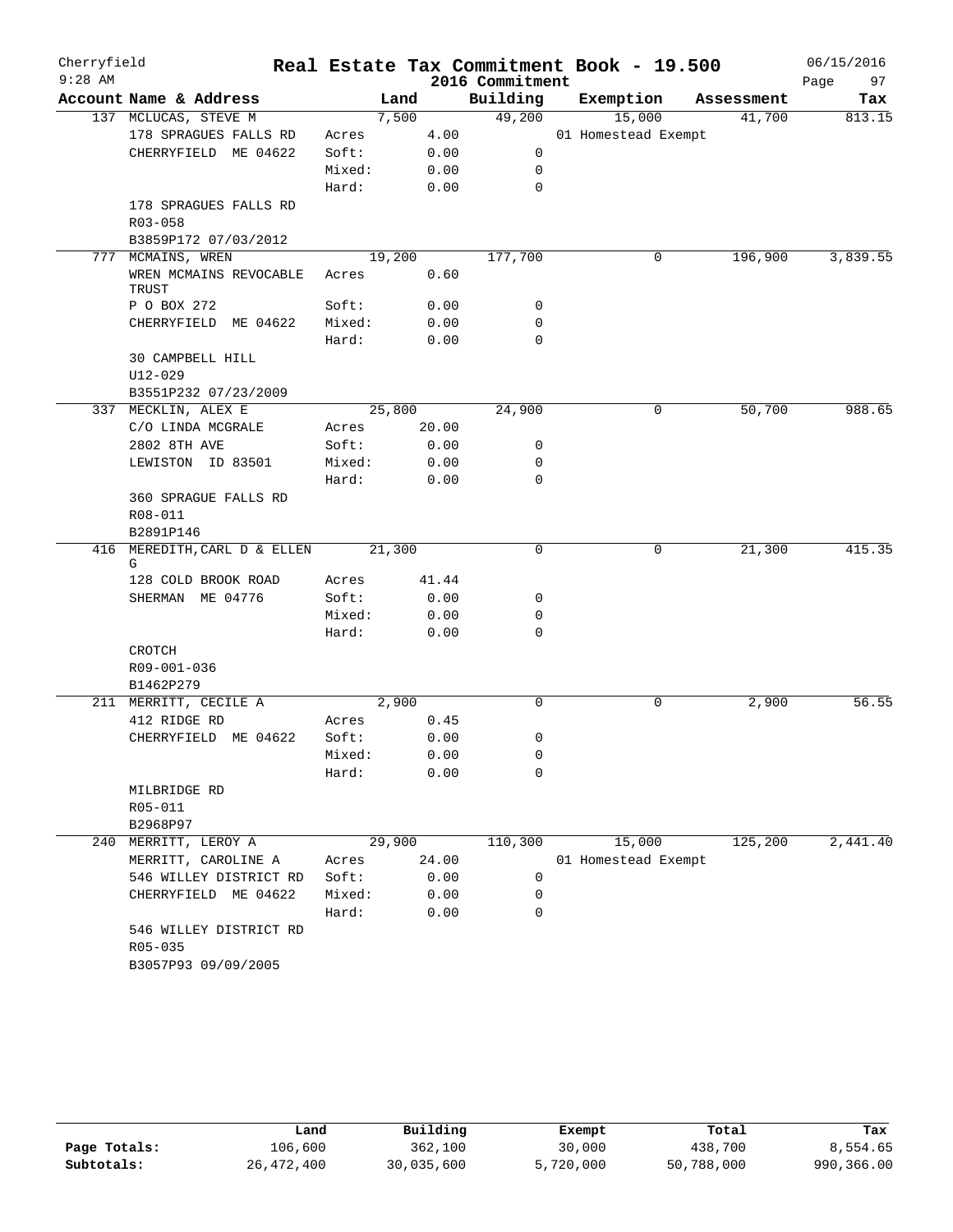| Cherryfield |                                                    |        |       |                    | Real Estate Tax Commitment Book - 19.500 |                      | 06/15/2016    |
|-------------|----------------------------------------------------|--------|-------|--------------------|------------------------------------------|----------------------|---------------|
| $9:28$ AM   | Account Name & Address                             |        |       | 2016 Commitment    |                                          |                      | Page<br>98    |
|             | 624 MERRITT, PAUL A & ANITA                        | 19,700 | Land  | Building<br>31,200 | Exemption<br>$\Omega$                    | Assessment<br>50,900 | Tax<br>992.55 |
|             | М                                                  |        |       |                    |                                          |                      |               |
|             | P O BOX 85                                         | Acres  | 3.07  |                    |                                          |                      |               |
|             | CHERRYFIELD ME 04622                               | Soft:  | 0.00  | 0                  |                                          |                      |               |
|             |                                                    | Mixed: | 0.00  | $\mathbf 0$        |                                          |                      |               |
|             |                                                    | Hard:  | 0.00  | $\mathbf 0$        |                                          |                      |               |
|             | 114 STILLWATER RD<br>$U06 - 016 - 001$<br>B2183P80 |        |       |                    |                                          |                      |               |
|             | 626 MERRITT, PAUL A. &                             | 12,000 |       | 0                  | 0                                        | 12,000               | 234.00        |
|             | ANITA M.                                           |        |       |                    |                                          |                      |               |
|             | P.O. BOX 85                                        | Acres  | 5.46  |                    |                                          |                      |               |
|             | CHERRYFIELD ME 04622                               | Soft:  | 0.00  | 0                  |                                          |                      |               |
|             |                                                    | Mixed: | 0.00  | 0                  |                                          |                      |               |
|             |                                                    | Hard:  | 0.00  | $\mathbf 0$        |                                          |                      |               |
|             | STILLWATER RD                                      |        |       |                    |                                          |                      |               |
|             | $U06 - 017$                                        |        |       |                    |                                          |                      |               |
|             | B1779P140                                          |        |       |                    |                                          |                      |               |
|             | 1094 MERRITT, WILLIAM                              | 19,100 |       | $\mathbf 0$        | 0                                        | 19,100               | 372.45        |
|             | 103 DRIFTWOOD CT.                                  | Acres  | 19.00 |                    |                                          |                      |               |
|             | JOPPA MD 21085-4515                                | Soft:  | 0.00  | $\mathbf 0$        |                                          |                      |               |
|             |                                                    | Mixed: | 0.00  | 0<br>$\mathbf 0$   |                                          |                      |               |
|             | SPRAGUE FALLS RD<br>R03-058-001                    | Hard:  | 0.00  |                    |                                          |                      |               |
|             | B2803P345                                          |        |       |                    |                                          |                      |               |
|             | 543 MERRITT, PAUL A & ANITA<br>М                   | 27,400 |       | 108,700            | 15,000                                   | 121,100              | 2,361.45      |
|             | PO BOX 85                                          | Acres  | 5.44  |                    | 01 Homestead Exempt                      |                      |               |
|             | CHERRYFIELD ME 04622                               | Soft:  | 0.00  | 0                  |                                          |                      |               |
|             |                                                    | Mixed: | 0.00  | 0                  |                                          |                      |               |
|             |                                                    | Hard:  | 0.00  | $\mathbf 0$        |                                          |                      |               |
|             | 37 BLACKS WOODS RD<br>$U04 - 006 - 002$            |        |       |                    |                                          |                      |               |
|             | B1486P308                                          |        |       |                    |                                          |                      |               |
|             | 258 MERSEREAU, DAWN                                | 17,400 |       | 53,100             | 15,000                                   | 55,500               | 1,082.25      |
|             | 278 WILLEY DISTRICT RD                             | Acres  | 1.15  |                    | 01 Homestead Exempt                      |                      |               |
|             | CHERRYFIELD ME 04622                               | Soft:  | 0.00  | $\overline{0}$     |                                          |                      |               |
|             |                                                    | Mixed: | 0.00  | 0<br>0             |                                          |                      |               |
|             | 278 WILLEY DISTRICT RD                             | Hard:  | 0.00  |                    |                                          |                      |               |
|             | R05-049-002                                        |        |       |                    |                                          |                      |               |
|             | B3161P167 06/30/2006                               |        |       |                    |                                          |                      |               |
|             | 516 METZ, MARGARET                                 | 31,900 |       | 86,500             | 0                                        | 118,400              | 2,308.80      |
|             | SEAMANS, JOHN                                      | Acres  | 0.82  |                    |                                          |                      |               |
|             | C/O CAMDEN NATIONAL<br>ESCROW DEPT                 | Soft:  | 0.00  | 0                  |                                          |                      |               |
|             | PO BOX 310                                         | Mixed: | 0.00  | 0                  |                                          |                      |               |
|             | CAMDEN ME 04843<br>7 WILSON HILL RD<br>$U03 - 010$ | Hard:  | 0.00  | $\mathbf 0$        |                                          |                      |               |
|             | B2996P295 04/06/2005                               |        |       |                    |                                          |                      |               |

|              | Land       | Building     | Exempt    | Total      | Tax        |
|--------------|------------|--------------|-----------|------------|------------|
| Page Totals: | 127,500    | 279,500      | 30,000    | 377,000    | 7,351.50   |
| Subtotals:   | 26,599,900 | 30, 315, 100 | 5,750,000 | 51,165,000 | 997,717.50 |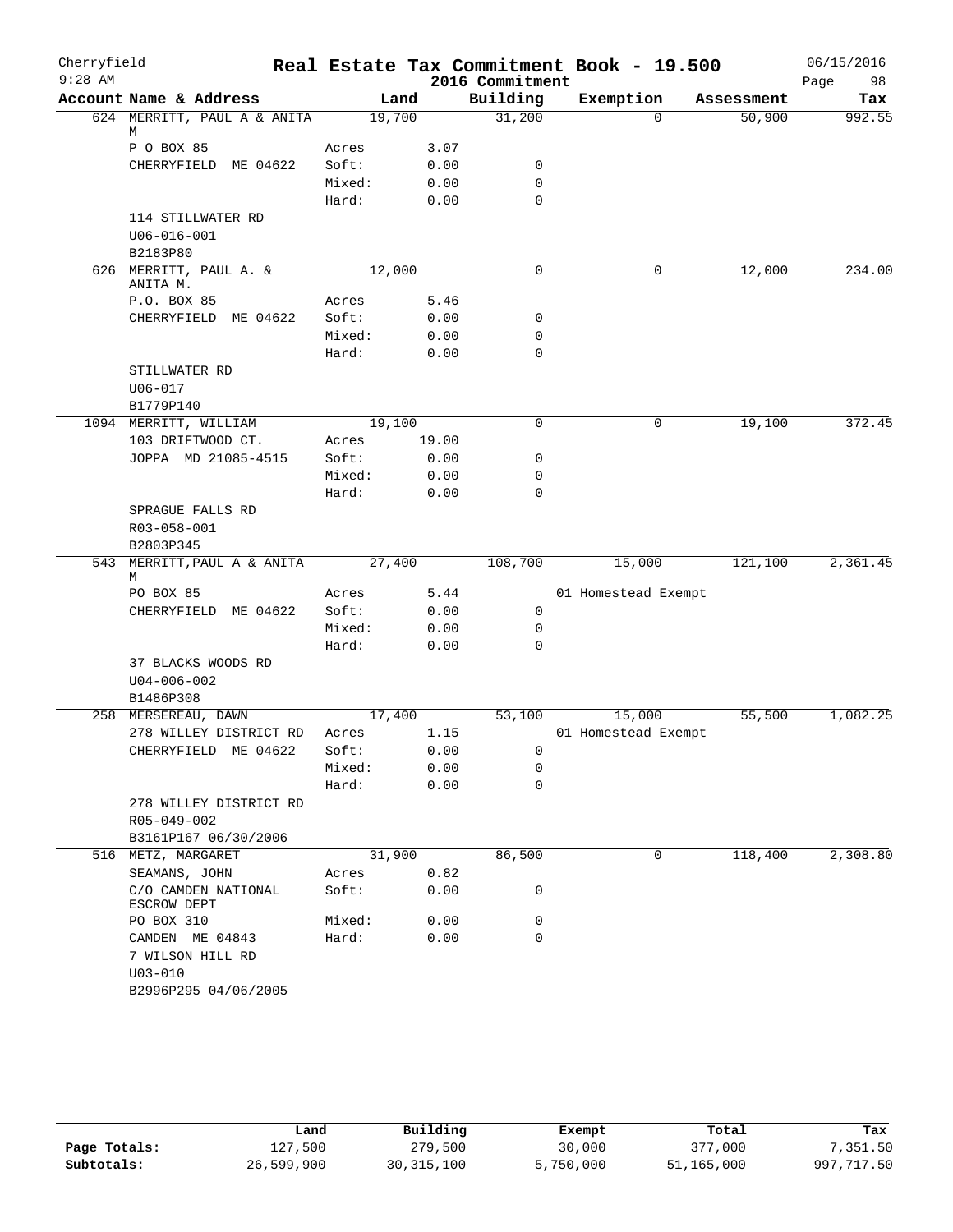| Cherryfield<br>$9:28$ AM |                                    |            |        |            | 2016 Commitment | Real Estate Tax Commitment Book - 19.500 |            |            | 06/15/2016<br>Page<br>99 |
|--------------------------|------------------------------------|------------|--------|------------|-----------------|------------------------------------------|------------|------------|--------------------------|
|                          | Account Name & Address             |            | Land   |            | Building        | Exemption                                |            | Assessment | Tax                      |
|                          | 519 METZ, MARGARET                 |            | 5,500  |            | $\mathbf 0$     |                                          | $\Omega$   | 5,500      | 107.25                   |
|                          | SEAMANS, JOHN                      |            | Acres  | 0.22       |                 |                                          |            |            |                          |
|                          | C/O CAMDEN NATIONAL<br>ESCROW DEPT |            | Soft:  | 0.00       | 0               |                                          |            |            |                          |
|                          | PO BOX 310                         |            | Mixed: | 0.00       | $\mathbf 0$     |                                          |            |            |                          |
|                          | CAMDEN ME 04843                    |            | Hard:  | 0.00       | $\mathbf 0$     |                                          |            |            |                          |
|                          | RIVER RD                           |            |        |            |                 |                                          |            |            |                          |
|                          | $U03 - 013$                        |            |        |            |                 |                                          |            |            |                          |
|                          | B2996P295 04/06/2005               |            |        |            |                 |                                          |            |            |                          |
|                          | 831 MEYER, ADAM                    |            | 1,200  |            | $\mathbf 0$     |                                          | 0          | 1,200      | 23.40                    |
|                          | 10 BEACHWOOD BAY DR                |            | Acres  | 0.18       |                 |                                          |            |            |                          |
|                          | CUTLER ME 04626                    |            | Soft:  | 0.00       | 0               |                                          |            |            |                          |
|                          |                                    |            | Mixed: | 0.00       | 0               |                                          |            |            |                          |
|                          |                                    |            | Hard:  | 0.00       | $\mathbf 0$     |                                          |            |            |                          |
|                          | $U14 - 003$                        |            |        |            |                 |                                          |            |            |                          |
|                          | B3434P51 07/28/2008                |            |        |            |                 |                                          |            |            |                          |
|                          | 829 MEYER, ADAM                    |            | 21,400 |            | 288,700         |                                          | 0          | 310,100    | 6,046.95                 |
|                          | 10 BEACHWOOD BAY DRIVE             |            | Acres  | 0.81       |                 |                                          |            |            |                          |
|                          | CUTLER ME 04626                    |            | Soft:  | 0.00       | 0               |                                          |            |            |                          |
|                          |                                    |            | Mixed: | 0.00       | 0               |                                          |            |            |                          |
|                          |                                    |            | Hard:  | 0.00       | 0               |                                          |            |            |                          |
|                          | 140 MAIN ST                        |            |        |            |                 |                                          |            |            |                          |
|                          | $U14 - 001$                        |            |        |            |                 |                                          |            |            |                          |
|                          | B3434P51 07/28/2008                |            |        |            |                 |                                          |            |            |                          |
|                          | 111 MEYER, ERIC B & SUSAN K        |            | 21,700 |            | 71,600          | 15,000                                   |            | 78,300     | 1,526.85                 |
|                          | P O BOX 5                          |            | Acres  | 6.66       |                 | 01 Homestead Exempt                      |            |            |                          |
|                          | CHERRYFIELD ME 04622               |            | Soft:  | 0.00       | $\mathbf 0$     |                                          |            |            |                          |
|                          |                                    |            | Mixed: | 0.00       | 0               |                                          |            |            |                          |
|                          |                                    |            | Hard:  | 0.00       | 0               |                                          |            |            |                          |
|                          | 661 BLACKSWOODS RD                 |            |        |            |                 |                                          |            |            |                          |
|                          | R03-035                            |            |        |            |                 |                                          |            |            |                          |
|                          | B3610P243 02/12/2010               |            |        |            |                 |                                          |            |            |                          |
|                          | 929 MILINAZZO JR, DAVID A          |            | 9,800  |            | $\mathbf 0$     |                                          | 0          | 9,800      | 191.10                   |
|                          | 4 TARBELL ST APT B                 |            | Acres  | 2.94       |                 |                                          |            |            |                          |
|                          | PEPPERELL MA 01463                 |            | Soft:  | 0.00       | 0               |                                          |            |            |                          |
|                          |                                    |            | Mixed: | 0.00       | 0               |                                          |            |            |                          |
|                          |                                    |            | Hard:  | 0.00       | 0               |                                          |            |            |                          |
|                          | RIDGE RD                           |            |        |            |                 |                                          |            |            |                          |
|                          | U17-010                            |            |        |            |                 |                                          |            |            |                          |
|                          | B2496P14                           |            |        |            |                 |                                          |            |            |                          |
|                          | 922 MILINAZZO JR, DAVID A          |            | 17,300 |            | 38,300          |                                          | 0          | 55,600     | 1,084.20                 |
|                          | 4 TARBELL ST APT B                 |            | Acres  | 1.01       |                 |                                          |            |            |                          |
|                          | PEPPERELL MA 01463                 |            | Soft:  | 0.00       | 0               |                                          |            |            |                          |
|                          |                                    |            | Mixed: | 0.00       | 0               |                                          |            |            |                          |
|                          |                                    |            | Hard:  | 0.00       | 0               |                                          |            |            |                          |
|                          | 190 RIDGE RD                       |            |        |            |                 |                                          |            |            |                          |
|                          | U17-004                            |            |        |            |                 |                                          |            |            |                          |
|                          | B2496P14                           |            |        |            |                 |                                          |            |            |                          |
|                          | 816 MILLER, CATHERINE              |            | 22,000 |            | 109,400         |                                          | 0          | 131,400    | 2,562.30                 |
|                          | BRUNDAGE, ELLIOTT                  |            | Acres  | 0.88       |                 |                                          |            |            |                          |
|                          | 7889 SOUTH HUDSON ST               |            | Soft:  | 0.00       | 0               |                                          |            |            |                          |
|                          | CENTENNIAL CO 80122                |            | Mixed: | 0.00       | 0               |                                          |            |            |                          |
|                          |                                    |            | Hard:  | 0.00       | 0               |                                          |            |            |                          |
|                          | 129 MAIN ST                        |            |        |            |                 |                                          |            |            |                          |
|                          | $U13 - 019$                        |            |        |            |                 |                                          |            |            |                          |
|                          | B4232P77 02/19/2016                |            |        |            |                 |                                          |            |            |                          |
|                          |                                    |            |        |            |                 |                                          |            |            |                          |
|                          |                                    | Land       |        | Building   |                 | Exempt                                   |            | Total      | Tax                      |
| Page Totals:             |                                    | 98,900     |        | 508,000    |                 | 15,000                                   |            | 591,900    | 11,542.05                |
| Subtotals:               |                                    | 26,698,800 |        | 30,823,100 |                 | 5,765,000                                | 51,756,900 |            | 1,009,259.55             |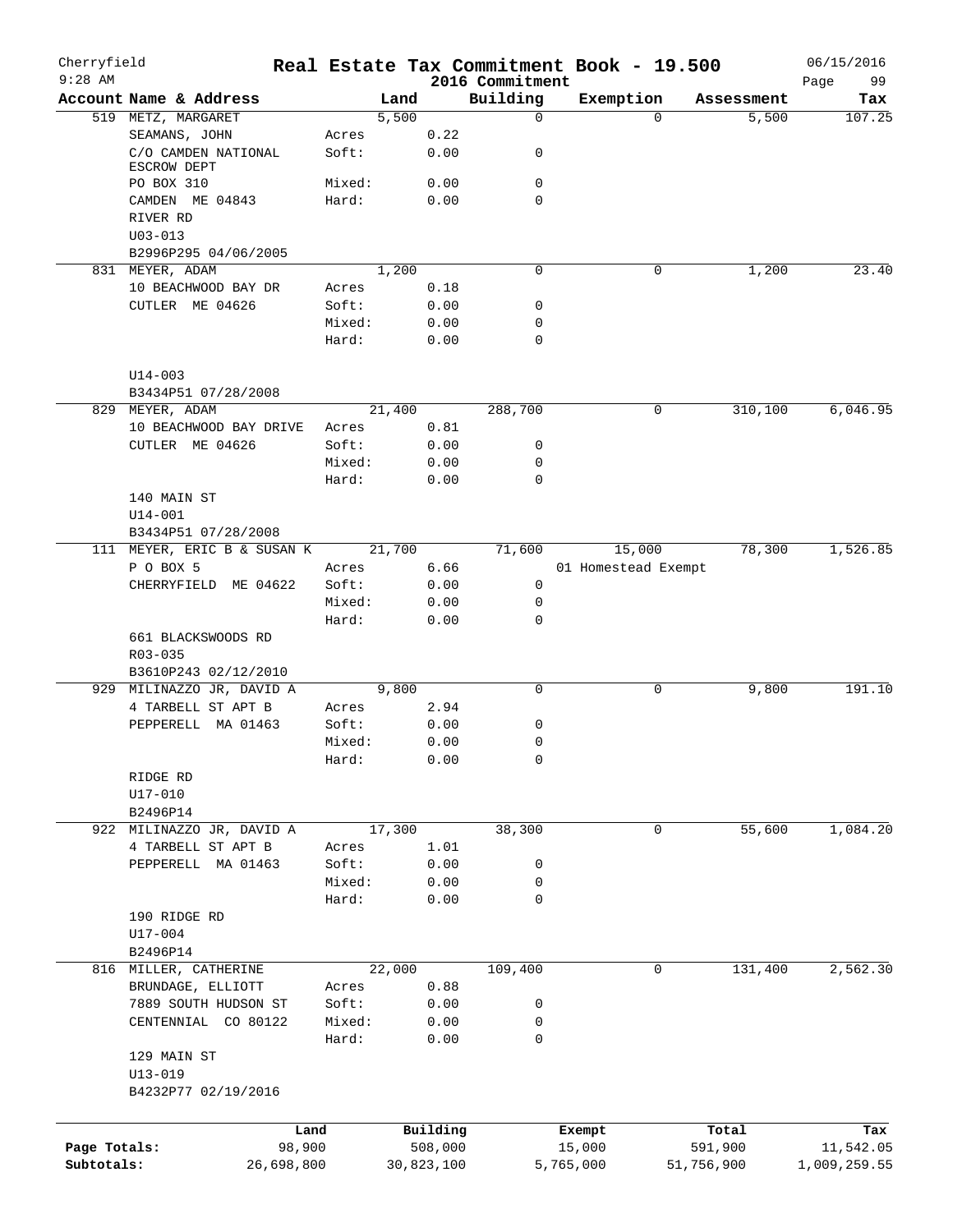| Cherryfield<br>$9:28$ AM |                                          |        |            |                             | Real Estate Tax Commitment Book - 19.500 |            | 06/15/2016         |
|--------------------------|------------------------------------------|--------|------------|-----------------------------|------------------------------------------|------------|--------------------|
|                          | Account Name & Address                   | Land   |            | 2016 Commitment<br>Building | Exemption                                | Assessment | Page<br>100<br>Tax |
|                          | 817 MILLER, CATHERINE                    | 12,000 |            | 0                           | $\Omega$                                 | 12,000     | 234.00             |
|                          | BRUNDAGE, ELLIOTT                        | Acres  | 1.79       |                             |                                          |            |                    |
|                          |                                          |        |            |                             |                                          |            |                    |
|                          | 7889 SOUTH HUDSON ST                     | Soft:  | 0.00       | 0                           |                                          |            |                    |
|                          | CENTENNIAL CO 80122                      | Mixed: | 0.00       | 0                           |                                          |            |                    |
|                          |                                          | Hard:  | 0.00       | $\mathbf 0$                 |                                          |            |                    |
|                          | 129 MAIN ST                              |        |            |                             |                                          |            |                    |
|                          | $U13 - 020$                              |        |            |                             |                                          |            |                    |
|                          | B4232P77 02/19/2016                      |        |            |                             |                                          |            |                    |
|                          | 520 MILLER, JOSHUA N                     | 6,100  |            | $\mathbf 0$                 | 0                                        | 6,100      | 118.95             |
|                          | 89 CASTLE MANNER DR                      | Acres  | 0.27       |                             |                                          |            |                    |
|                          | ORMAND BEACH FL 32174                    | Soft:  | 0.00       | 0                           |                                          |            |                    |
|                          |                                          | Mixed: | 0.00       | 0                           |                                          |            |                    |
|                          |                                          | Hard:  | 0.00       | 0                           |                                          |            |                    |
|                          | RIVER RD                                 |        |            |                             |                                          |            |                    |
|                          | $U03 - 014$                              |        |            |                             |                                          |            |                    |
|                          | B2385P268                                |        |            |                             |                                          |            |                    |
| 997                      | MOFFITT, STARLEY                         | 17,900 |            | 67,500                      | 15,000                                   | 70,400     | 1,372.80           |
|                          | CASHMAN, DAVID                           | Acres  | 2.00       |                             | 01 Homestead Exempt                      |            |                    |
|                          | 299 TENAN LN                             | Soft:  | 0.00       | 0                           |                                          |            |                    |
|                          | CHERRYFIELD ME 04622                     | Mixed: | 0.00       | 0                           |                                          |            |                    |
|                          |                                          | Hard:  |            | $\mathbf 0$                 |                                          |            |                    |
|                          |                                          |        | 0.00       |                             |                                          |            |                    |
|                          | 299 TENAN LN                             |        |            |                             |                                          |            |                    |
|                          | $U18 - 010 - 002$                        |        |            |                             |                                          |            |                    |
|                          | B3332P72 09/18/2007 B3188P184 09/05/2006 |        |            |                             |                                          |            |                    |
|                          | 396 MONFREDA, SARAH A                    | 22,500 |            | 0                           | 0                                        | 22,500     | 438.75             |
|                          | 424 SCHOOL ST                            | Acres  | 44.94      |                             |                                          |            |                    |
|                          | WINCHENDON MA 01475                      | Soft:  | 0.00       | 0                           |                                          |            |                    |
|                          |                                          | Mixed: | 0.00       | 0                           |                                          |            |                    |
|                          |                                          | Hard:  | 0.00       | $\mathbf 0$                 |                                          |            |                    |
|                          | CROTCH                                   |        |            |                             |                                          |            |                    |
|                          | R09-001-016                              |        |            |                             |                                          |            |                    |
|                          | B4011P88 11/06/2013                      |        |            |                             |                                          |            |                    |
|                          | 512 MOON, MAURICE                        | 18,100 |            | 78,900                      | 21,000                                   | 76,000     | 1,482.00           |
|                          | PO BOX 23                                | Acres  | 0.51       |                             | 12 WW2 Veteran Res                       |            |                    |
|                          | CHERRYFIELD ME 04622                     | Soft:  | 0.00       | $\mathbf{0}$                | 01 Homestead Exempt                      |            |                    |
|                          |                                          | Mixed: | 0.00       | 0                           |                                          |            |                    |
|                          |                                          | Hard:  | 0.00       | 0                           |                                          |            |                    |
|                          | 55 WILSON HILL ROAD                      |        |            |                             |                                          |            |                    |
|                          |                                          |        |            |                             |                                          |            |                    |
|                          | $U03 - 006$                              |        |            |                             |                                          |            |                    |
|                          | B2186P354                                |        |            |                             |                                          |            |                    |
|                          | 822 MOORE SR, ALFRED D                   | 17,300 |            | 51,700                      | 15,000                                   | 54,000     | 1,053.00           |
|                          | TENAN, MARY EVA                          | Acres  | 0.44       |                             | 01 Homestead Exempt                      |            |                    |
|                          | 95 MAIN ST                               | Soft:  | 0.00       | 0                           |                                          |            |                    |
|                          | CHERRYFIELD<br>ME 04622                  | Mixed: | 0.00       | 0                           |                                          |            |                    |
|                          |                                          | Hard:  | 0.00       | 0                           |                                          |            |                    |
|                          | 95 MAIN ST                               |        |            |                             |                                          |            |                    |
|                          | $U13 - 025$                              |        |            |                             |                                          |            |                    |
|                          | B3102P63 12/22/2005                      |        |            |                             |                                          |            |                    |
|                          | 279 MORABITO, DAVID                      | 15,000 |            | 0                           | 0                                        | 15,000     | 292.50             |
|                          | 245 TENAN LN                             | Acres  | 12.00      |                             |                                          |            |                    |
|                          | CHERRYFIELD ME 04622                     | Soft:  | 0.00       | 0                           |                                          |            |                    |
|                          |                                          | Mixed: | 0.00       | 0                           |                                          |            |                    |
|                          |                                          | Hard:  |            | 0                           |                                          |            |                    |
|                          |                                          |        | 0.00       |                             |                                          |            |                    |
|                          | TENAN LANE                               |        |            |                             |                                          |            |                    |
|                          | R05-066                                  |        |            |                             |                                          |            |                    |
|                          | B4119P135 12/29/2014                     |        |            |                             |                                          |            |                    |
|                          |                                          |        |            |                             |                                          |            |                    |
|                          |                                          | Land   | Building   |                             | Exempt                                   | Total      | Tax                |
| Page Totals:             | 108,900                                  |        | 198,100    |                             | 51,000                                   | 256,000    | 4,992.00           |
| Subtotals:               | 26,807,700                               |        | 31,021,200 |                             | 5,816,000                                | 52,012,900 | 1,014,251.55       |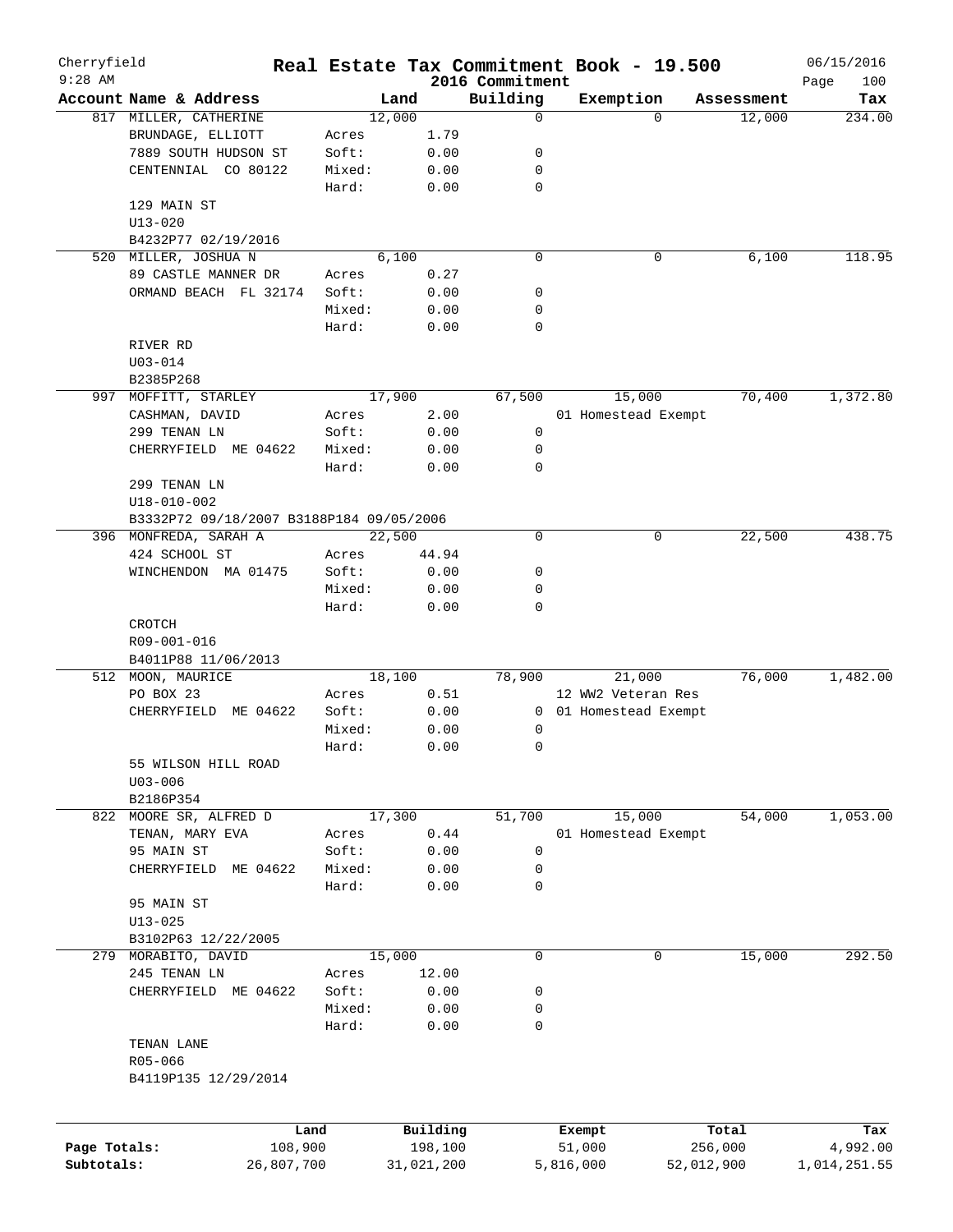| Cherryfield |                                                      |                 |        |                  | Real Estate Tax Commitment Book - 19.500 |            | 06/15/2016  |
|-------------|------------------------------------------------------|-----------------|--------|------------------|------------------------------------------|------------|-------------|
| $9:28$ AM   |                                                      |                 |        | 2016 Commitment  |                                          |            | Page<br>101 |
|             | Account Name & Address                               |                 | Land   | Building         | Exemption                                | Assessment | Tax         |
|             | 183 MORRIS, MARK & LAURA                             |                 | 8,600  | $\mathbf 0$      | $\Omega$                                 | 8,600      | 167.70      |
|             | 53 BOWERY BEACH RD                                   | Acres           | 63.90  |                  |                                          |            |             |
|             | CAPE ELIZABETH ME<br>04107                           | Soft:           | 15.00  | 2,070            |                                          |            |             |
|             |                                                      | Mixed:          | 15.00  | 2,400            |                                          |            |             |
|             |                                                      | Hard:           | 33.90  | 4,136            |                                          |            |             |
|             | NORTH MAIN ST<br>R04-031                             |                 |        |                  |                                          |            |             |
|             | B3715P71 02/07/2011                                  |                 |        |                  |                                          |            |             |
|             | 557 MORRISON, FRANCES C                              |                 | 23,500 | 131,300          | 0                                        | 154,800    | 3,018.60    |
|             | 9 Bailey St.                                         | Acres           | 1.35   |                  |                                          |            |             |
|             | Medford MA 02155                                     | Soft:           | 0.00   | 0                |                                          |            |             |
|             |                                                      | Mixed:          | 0.00   | 0                |                                          |            |             |
|             |                                                      | Hard:           | 0.00   | $\mathbf 0$      |                                          |            |             |
|             | 9 SCHOOL ST                                          |                 |        |                  |                                          |            |             |
|             | $U04 - 018$                                          |                 |        |                  |                                          |            |             |
|             | B1986P324                                            |                 |        |                  |                                          |            |             |
|             | 926 MORSE JR, ERNEST ROGER<br>241 RIDGE RD           |                 | 0      | 14,700           | 0                                        | 14,700     | 286.65      |
|             | CHERRYFIELD ME 04622                                 |                 |        |                  |                                          |            |             |
|             | 241 RIDGE RD                                         |                 |        |                  |                                          |            |             |
|             | $U17 - 007 - T$                                      |                 |        |                  |                                          |            |             |
|             | 266 MORSE, AMBER L                                   |                 | 16,700 | 70,200           | 15,000                                   | 71,900     | 1,402.05    |
|             | 56 TENAN LN                                          | Acres           | 5.00   |                  | 01 Homestead Exempt                      |            |             |
|             | CHERRYFIELD ME 04622                                 | Soft:           | 0.00   | 0<br>$\mathbf 0$ |                                          |            |             |
|             |                                                      | Mixed:<br>Hard: | 0.00   | $\mathbf 0$      |                                          |            |             |
|             | 56 TENAN LANE                                        |                 | 0.00   |                  |                                          |            |             |
|             |                                                      |                 |        |                  |                                          |            |             |
|             | R05-056<br>B3990P143 08/30/2013 B3990P140 08/30/2013 |                 |        |                  |                                          |            |             |
|             | 264 MORSE, BETH M & ROBERT                           |                 | 48,700 | 56,700           | 15,000                                   | 90,400     | 1,762.80    |
|             | L                                                    |                 |        |                  |                                          |            |             |
|             | 390 WILLEY DISTRICT RD                               | Acres           | 43.00  |                  | 01 Homestead Exempt                      |            |             |
|             | CHERRYFIELD ME 04622                                 | Soft:           | 0.00   | 0                |                                          |            |             |
|             |                                                      | Mixed:          | 0.00   | 0                |                                          |            |             |
|             |                                                      | Hard:           | 0.00   | $\mathbf 0$      |                                          |            |             |
|             | 390 WILLEY DISTRICT RD                               |                 |        |                  |                                          |            |             |
|             | R05-054                                              |                 |        |                  |                                          |            |             |
|             | B3618P133 05/17/2010                                 |                 |        |                  |                                          |            |             |
| 1089        | MORSE, JON                                           |                 | 18,900 | 0                | 0                                        | 18,900     | 368.55      |
|             | 299 RANDALL RD                                       | Acres           | 27.69  |                  |                                          |            |             |
|             | NORTH BERWICK ME 03906 Soft:                         |                 | 0.00   | 0                |                                          |            |             |
|             |                                                      | Mixed:          | 0.00   | 0                |                                          |            |             |
|             |                                                      | Hard:           | 0.00   | 0                |                                          |            |             |
|             | RIDGE RD - MORSE<br>SUBDIV.                          |                 |        |                  |                                          |            |             |
|             | U16-017-004<br>B3208P267 10/26/2006                  |                 |        |                  |                                          |            |             |

|              | Land       | Building   | Exempt    | Total      | Tax          |
|--------------|------------|------------|-----------|------------|--------------|
| Page Totals: | 116,400    | 272,900    | 30,000    | 359,300    | 7,006.35     |
| Subtotals:   | 26,924,100 | 31,294,100 | 5,846,000 | 52,372,200 | 1,021,257.90 |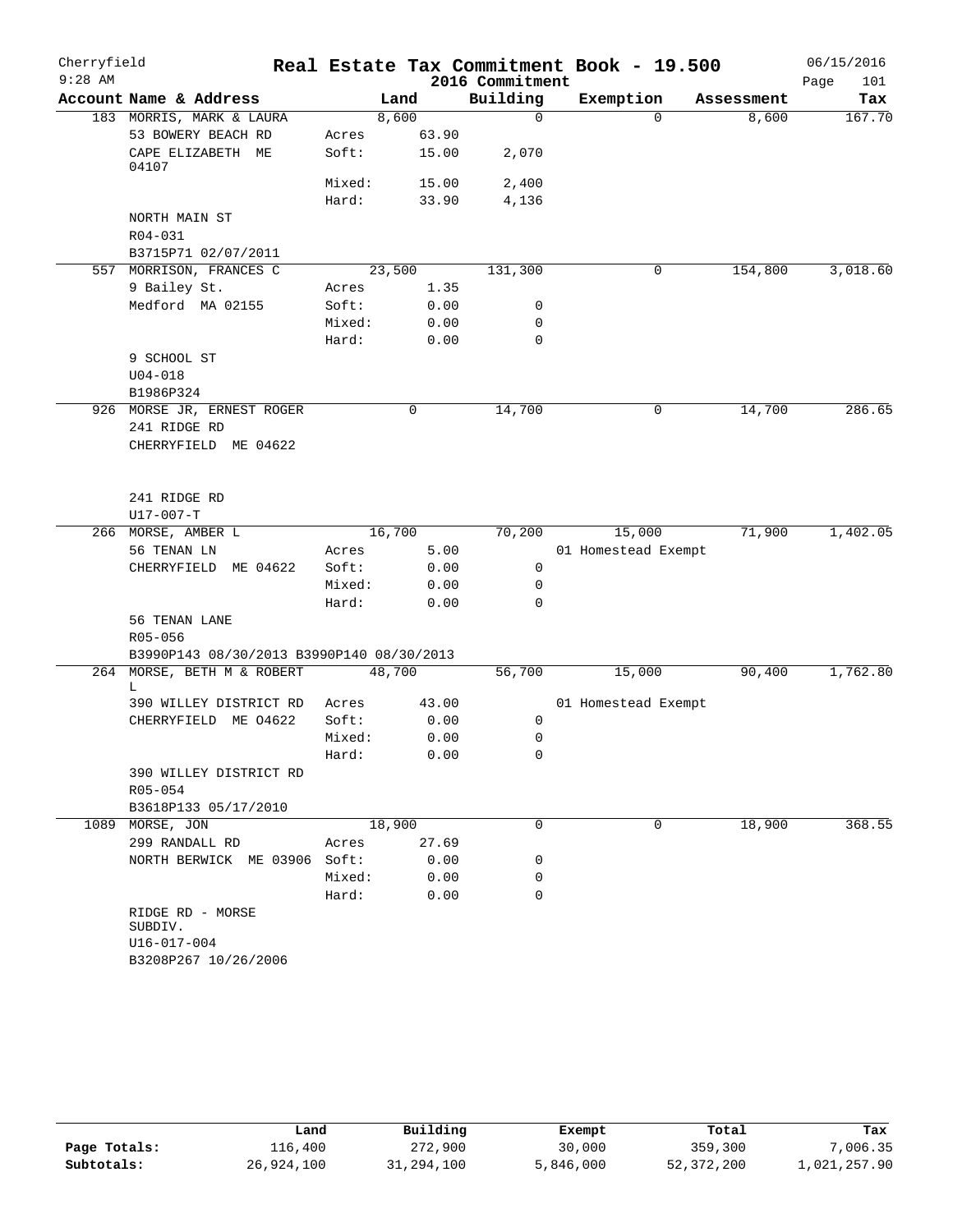| Cherryfield<br>$9:28$ AM |                                       |        |        | 2016 Commitment | Real Estate Tax Commitment Book - 19.500 |            | 06/15/2016<br>Page<br>102 |
|--------------------------|---------------------------------------|--------|--------|-----------------|------------------------------------------|------------|---------------------------|
|                          | Account Name & Address                |        | Land   | Building        | Exemption                                | Assessment | Tax                       |
|                          | 1047 MORSE, RODNEY & PAMELA           | 30,000 |        | 71,400          | 15,000                                   | 86,400     | 1,684.80                  |
|                          | S<br>162 TENAN LN                     | Acres  | 19.00  |                 | 01 Homestead Exempt                      |            |                           |
|                          | CHERRYFIELD ME 04622                  | Soft:  | 0.00   | 0               |                                          |            |                           |
|                          |                                       | Mixed: | 0.00   | $\mathbf 0$     |                                          |            |                           |
|                          |                                       | Hard:  | 0.00   | $\mathbf 0$     |                                          |            |                           |
|                          | 162 TENAN LANE                        |        |        |                 |                                          |            |                           |
|                          | R05-063-004                           |        |        |                 |                                          |            |                           |
|                          | B1729P184                             |        |        |                 |                                          |            |                           |
|                          |                                       |        |        |                 |                                          |            |                           |
|                          | 965 MORSE, TIMOTHY E                  |        | 17,400 | 49,700          | 15,000                                   | 52,100     | 1,015.95                  |
|                          | COLSON, JOAN A                        | Acres  | 1.13   |                 | 01 Homestead Exempt                      |            |                           |
|                          | 385 RIDGE RD                          | Soft:  | 0.00   | $\mathbf 0$     |                                          |            |                           |
|                          | CHERRYFIELD ME 04622                  | Mixed: | 0.00   | $\mathbf 0$     |                                          |            |                           |
|                          |                                       | Hard:  | 0.00   | $\mathbf 0$     |                                          |            |                           |
|                          | 385 RIDGE RD                          |        |        |                 |                                          |            |                           |
|                          | $U19 - 009$                           |        |        |                 |                                          |            |                           |
|                          | B3418P291 06/13/2008 B963P188         |        |        |                 |                                          |            |                           |
|                          | 357 MOSER, GREGORY H &<br>CATHERINE R |        | 6,300  | $\mathsf{O}$    | 0                                        | 6,300      | 122.85                    |
|                          | 4310 MONUMENT AVE #204                | Acres  | 53.00  |                 |                                          |            |                           |
|                          | RICHMOND VA 23221                     | Soft:  | 0.00   | 0               |                                          |            |                           |
|                          |                                       | Mixed: | 0.00   | 0               |                                          |            |                           |
|                          |                                       | Hard:  | 0.00   | $\Omega$        |                                          |            |                           |
|                          | SPRAGUE FALLS RD (OFF)                |        |        |                 |                                          |            |                           |
|                          | $R08 - 026$                           |        |        |                 |                                          |            |                           |
|                          | B2814P121                             |        |        |                 |                                          |            |                           |
|                          | 672 MOSHER, DAVID & MAUREEN           | 20,400 |        | 41,200          | 15,000                                   | 46,600     | 908.70                    |
|                          |                                       |        |        |                 |                                          |            |                           |
|                          | 302 BLACKSWOODS RD                    | Acres  | 5.30   |                 | 01 Homestead Exempt                      |            |                           |
|                          | CHERRYFIELD ME 04622                  | Soft:  | 0.00   | 0               |                                          |            |                           |
|                          |                                       | Mixed: | 0.00   | 0               |                                          |            |                           |
|                          |                                       | Hard:  | 0.00   | $\mathbf 0$     |                                          |            |                           |
|                          | 302 BLACKSWOODS RD                    |        |        |                 |                                          |            |                           |
|                          | $U08 - 005$                           |        |        |                 |                                          |            |                           |
|                          | B1717P346                             |        |        |                 |                                          |            |                           |
|                          | 820 MUDGE REVOCABLE TRUST,            | 23,600 |        | 136,500         | 0                                        | 160,100    | 3,121.95                  |
|                          | PATRICIA G                            | Acres  | 1.89   |                 |                                          |            |                           |
|                          | MUDGE ET AL TRUSTEES,<br>PATRICIA     |        |        |                 |                                          |            |                           |
|                          | 25 RUSHFORDE DR                       | Soft:  | 0.00   | 0               |                                          |            |                           |
|                          | MANCHESTER CT 06040                   | Mixed: | 0.00   | 0               |                                          |            |                           |
|                          |                                       | Hard:  | 0.00   | $\mathbf 0$     |                                          |            |                           |
|                          | 105 MAIN ST                           |        |        |                 |                                          |            |                           |
|                          | $U13 - 023$                           |        |        |                 |                                          |            |                           |
|                          | B4122P18 01/12/2015                   |        |        |                 |                                          |            |                           |
|                          | 216 MUDGE REVOCALBE TRUST,            | 30,600 |        | 0               | 0                                        | 30,600     | 596.70                    |
|                          | PATRICIA G                            |        |        |                 |                                          |            |                           |
|                          | MUDGE ET AL TRUSTEES,                 | Acres  | 28.00  |                 |                                          |            |                           |
|                          | PATRICIA                              |        |        |                 |                                          |            |                           |
|                          | 25 RUSHFORDE DR                       | Soft:  | 0.00   | 0               |                                          |            |                           |
|                          | MANCHESTER CT 06040                   | Mixed: | 0.00   | 0               |                                          |            |                           |
|                          |                                       | Hard:  | 0.00   | $\mathbf 0$     |                                          |            |                           |
|                          | WILLEY DISTRICT RD                    |        |        |                 |                                          |            |                           |
|                          | R05-016                               |        |        |                 |                                          |            |                           |
|                          | B4122P18 01/12/2015                   |        |        |                 |                                          |            |                           |
|                          |                                       |        |        |                 |                                          |            |                           |
|                          |                                       |        |        |                 |                                          |            |                           |

|              | Land       | Building   | Exempt    | Total      | Tax          |
|--------------|------------|------------|-----------|------------|--------------|
| Page Totals: | 128,300    | 298,800    | 45,000    | 382,100    | .450.95      |
| Subtotals:   | 27,052,400 | 31,592,900 | 5,891,000 | 52,754,300 | 1,028,708.85 |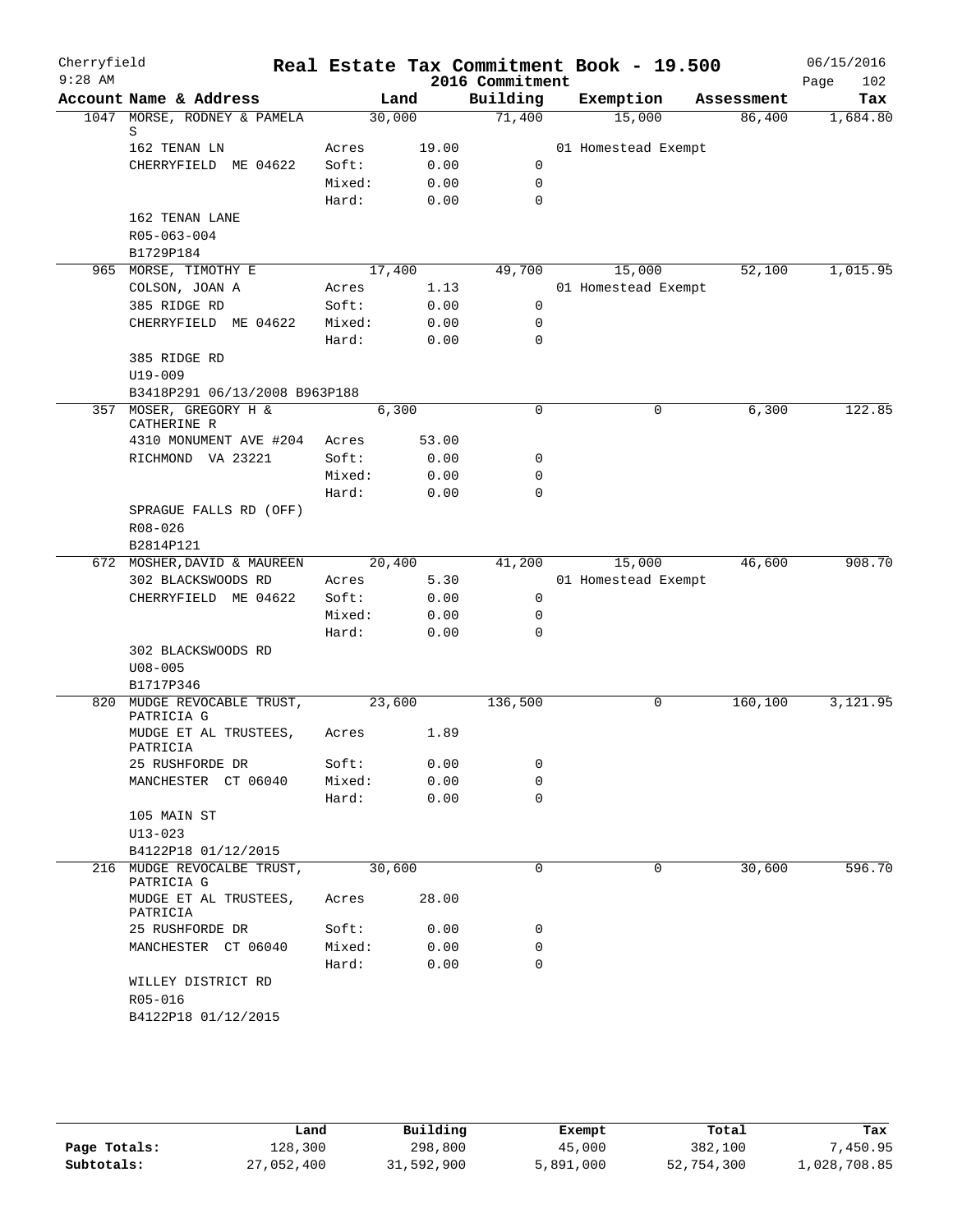| Cherryfield<br>$9:28$ AM |                                                        |                 |               |                             | Real Estate Tax Commitment Book - 19.500 |            | 06/15/2016         |
|--------------------------|--------------------------------------------------------|-----------------|---------------|-----------------------------|------------------------------------------|------------|--------------------|
|                          | Account Name & Address                                 | Land            |               | 2016 Commitment<br>Building | Exemption                                | Assessment | Page<br>103<br>Tax |
|                          | 857 MULLEN, JOSEPH<br>5 SKYLINE DR<br>CHELSEA ME 04330 | 5,800           |               | 2,400                       | $\Omega$                                 | 8,200      | 159.90             |
|                          | 163 MAIN ST<br>$U14 - 028 - T$                         |                 |               |                             |                                          |            |                    |
| 708                      | MYRICK, JAMES & BETTY<br>LOU                           | 14,800          |               | 30,500                      | 15,000                                   | 30, 300    | 590.85             |
|                          | P O BOX 143                                            | Acres           | 0.27          |                             | 01 Homestead Exempt                      |            |                    |
|                          | CHERRYFIELD<br>ME 04622                                | Soft:           | 0.00          | 0                           |                                          |            |                    |
|                          |                                                        | Mixed:          | 0.00          | 0                           |                                          |            |                    |
|                          |                                                        | Hard:           | 0.00          | $\mathbf 0$                 |                                          |            |                    |
|                          | 33 NEW ST<br>$U11 - 010$                               |                 |               |                             |                                          |            |                    |
|                          | B2084P182                                              |                 |               |                             |                                          |            |                    |
|                          | 591 MYRICK, RUTH E                                     | 16,600          |               | 13,100                      | 15,000                                   | 14,700     | 286.65             |
|                          | 126 RIVER RD                                           | Acres           | 0.39          |                             | 01 Homestead Exempt                      |            |                    |
|                          | CHERRYFIELD ME 04622                                   | Soft:           | 0.00          | $\mathsf{O}$                |                                          |            |                    |
|                          |                                                        | Mixed:          | 0.00          | $\mathbf 0$                 |                                          |            |                    |
|                          |                                                        | Hard:           | 0.00          | 0                           |                                          |            |                    |
|                          | 126 RIVER RD<br>$U05 - 023$                            |                 |               |                             |                                          |            |                    |
|                          | B1558P3                                                |                 |               |                             |                                          |            |                    |
|                          | 170 NALLE, MARGARET T                                  | 21,200          |               | 28,400                      | 21,000                                   | 28,600     | 557.70             |
|                          | HARVEY, ROBERT T                                       | Acres           | 13.00         |                             | 14 WW2 Veteran Non                       |            |                    |
|                          | 50 BION LN                                             | Soft:           | 0.00          | $\mathbf{0}$                | 01 Homestead Exempt                      |            |                    |
|                          | CHERRYFIELD ME 04622                                   | Mixed:<br>Hard: | 0.00<br>0.00  | 0<br>0                      |                                          |            |                    |
|                          | 50 BION LANE                                           |                 |               |                             |                                          |            |                    |
|                          | $R04 - 020$                                            |                 |               |                             |                                          |            |                    |
|                          | B3772P64 09/07/2011 B3772P60 09/07/2011                |                 |               |                             |                                          |            |                    |
|                          | 184 NALLE, MARGARET T<br>HARVEY, ROBERT T              | 25,600          |               | $\mathbf 0$                 | 0                                        | 25,600     | 499.20             |
|                          | 50 BION LN                                             | Acres<br>Soft:  | 40.00<br>0.00 | 0                           |                                          |            |                    |
|                          | CHERRYFIELD ME 04622                                   | Mixed:          | 0.00          | 0                           |                                          |            |                    |
|                          |                                                        | Hard:           | 0.00          | 0                           |                                          |            |                    |
|                          | BION LANE                                              |                 |               |                             |                                          |            |                    |
|                          | $R04 - 032$                                            |                 |               |                             |                                          |            |                    |
|                          | B3772P64 09/07/2011 B3772P60 09/07/2011                |                 |               |                             |                                          |            |                    |
|                          | 788 NARRAGUAGUS HISTORICAL<br>SOCIETY                  | 6,600           |               | 5,700                       | 12,300                                   | 0          | 0.00               |
|                          | PO BOX 96                                              | Acres           | 0.33          |                             | 48 Literary                              |            |                    |
|                          | CHERRYFIELD ME 04622                                   | Soft:           | 0.00          | 0                           |                                          |            |                    |
|                          |                                                        | Mixed:          | 0.00          | 0                           |                                          |            |                    |
|                          |                                                        | Hard:           | 0.00          | 0                           |                                          |            |                    |
|                          | 7 MAIN ST<br>$U12 - 040$                               |                 |               |                             |                                          |            |                    |
| 423                      | NARRAGUAGUS NORTH HALF                                 | 12,700          |               | 0                           | 0                                        | 12,700     | 247.65             |
|                          | HOMEOWNERS ASSOCIATION                                 | Acres           | 60.44         |                             |                                          |            |                    |
|                          | C/O K. SLATTERY                                        | Soft:           | 0.00          | 0                           |                                          |            |                    |
|                          | 895 TOLLAND STAGE ROAD                                 | Mixed:          | 0.00          | 0                           |                                          |            |                    |
|                          | TOLLAND CT 06084<br>CROTCH                             | Hard:           | 0.00          | 0                           |                                          |            |                    |
|                          | $R09 - CA$<br>B1504P62                                 |                 |               |                             |                                          |            |                    |
|                          |                                                        |                 |               |                             |                                          |            |                    |
|                          | Land                                                   |                 | Building      |                             | Exempt                                   | Total      | Tax                |
| Page Totals:             | 103,300                                                |                 | 80,100        |                             | 63,300                                   | 120,100    | 2,341.95           |
| Subtotals:               | 27, 155, 700                                           |                 | 31,673,000    |                             | 5,954,300                                | 52,874,400 | 1,031,050.80       |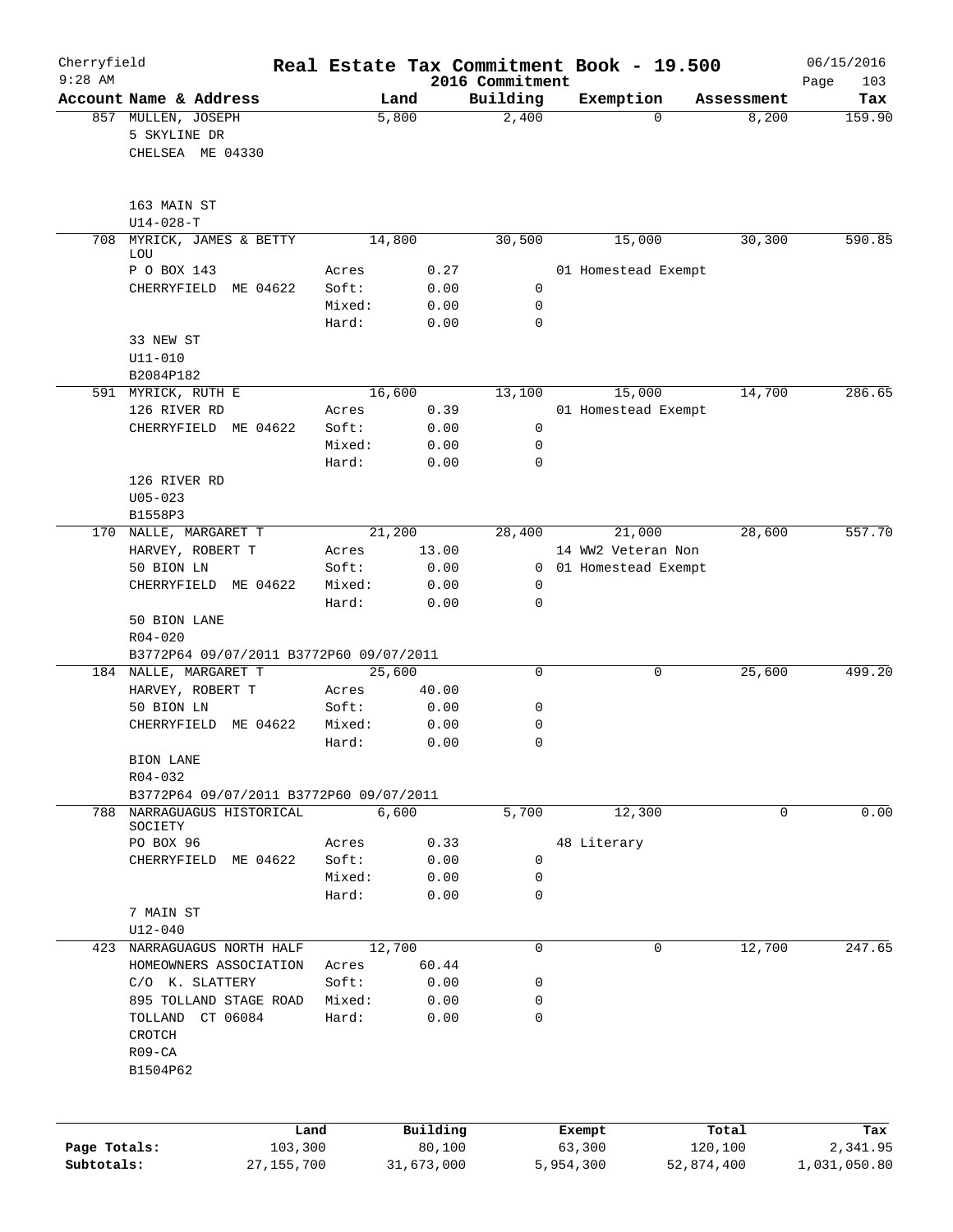| Cherryfield |                                               |        |        |                 | Real Estate Tax Commitment Book - 19.500 |            | 06/15/2016  |
|-------------|-----------------------------------------------|--------|--------|-----------------|------------------------------------------|------------|-------------|
| $9:28$ AM   |                                               |        |        | 2016 Commitment |                                          |            | 104<br>Page |
|             | Account Name & Address                        |        | Land   | Building        | Exemption                                | Assessment | Tax         |
|             | 972 NARRAGUAGUS SNOWMOBILE<br><b>CLUB</b>     | 14,300 |        | 19,400          | $\Omega$                                 | 33,700     | 657.15      |
|             | P O BOX 234                                   | Acres  | 3.20   |                 |                                          |            |             |
|             | CHERRYFIELD ME 04622                          | Soft:  | 0.00   | 0               |                                          |            |             |
|             |                                               | Mixed: | 0.00   | $\mathbf 0$     |                                          |            |             |
|             |                                               | Hard:  | 0.00   | 0               |                                          |            |             |
|             | 334 RIDGE RD                                  |        |        |                 |                                          |            |             |
|             | $U19 - 014$                                   |        |        |                 |                                          |            |             |
|             | 156 NASH, SEAN M                              |        | 8,600  | $\mathbf 0$     | 0                                        | 8,600      | 167.70      |
|             | 1008 RIVER ST                                 | Acres  | 0.98   |                 |                                          |            |             |
|             | HYDE PARK MA 02136                            | Soft:  | 0.00   | 0               |                                          |            |             |
|             |                                               | Mixed: | 0.00   | 0               |                                          |            |             |
|             |                                               | Hard:  | 0.00   | 0               |                                          |            |             |
|             | WILLEY DISTRICT RD<br>R04-010-002<br>B1772P96 |        |        |                 |                                          |            |             |
|             | 151 NELSON, RONNIE L                          | 17,900 |        | 39,700          | 15,000                                   | 42,600     | 830.70      |
|             | 108 WILLEY DISTRICT RD                        | Acres  | 2.00   |                 | 01 Homestead Exempt                      |            |             |
|             | CHERRYFIELD ME 04622                          | Soft:  | 0.00   | $\mathbf 0$     |                                          |            |             |
|             |                                               | Mixed: | 0.00   | 0               |                                          |            |             |
|             |                                               | Hard:  | 0.00   | $\mathbf 0$     |                                          |            |             |
|             | 108 WILLEY DISTRICT RD<br>$R04 - 005$         |        |        |                 |                                          |            |             |
|             | B2094P467 01/30/1995                          |        |        |                 |                                          |            |             |
|             | 153 NELSON, RONNIE L                          | 14,700 |        | $\mathbf 0$     | 0                                        | 14,700     | 286.65      |
|             | 108 WILLEY DISTRICT RD                        | Acres  | 19.00  |                 |                                          |            |             |
|             | CHERRYFIELD ME 04622                          | Soft:  | 0.00   | 0               |                                          |            |             |
|             |                                               | Mixed: | 0.00   | 0               |                                          |            |             |
|             |                                               | Hard:  | 0.00   | $\mathbf 0$     |                                          |            |             |
|             | WILLEY DISTRICT RD<br>(OFF)<br>R04-007        |        |        |                 |                                          |            |             |
|             | B3860P189 07/05/2012                          |        |        |                 |                                          |            |             |
|             | 149 NELSON, RONNIE L                          | 15,400 |        | 0               | 0                                        | 15,400     | 300.30      |
|             | 108 WILLEY DISTRICT RD                        | Acres  | 2.70   |                 |                                          |            |             |
|             | CHERRYFIELD ME 04622                          | Soft:  | 0.00   | 0               |                                          |            |             |
|             |                                               | Mixed: | 0.00   | 0               |                                          |            |             |
|             |                                               | Hard:  | 0.00   | $\Omega$        |                                          |            |             |
|             | WILLEY DISTRICT RD                            |        |        |                 |                                          |            |             |
|             | R04-004                                       |        |        |                 |                                          |            |             |
|             | B1034P67                                      |        |        |                 |                                          |            |             |
|             | 119 NEVES, ERIC D                             |        | 17,300 | 44,600          | $\mathbf 0$                              | 61,900     | 1,207.05    |
|             | 215 LINCOLN MILLS RD                          | Acres  | 1.03   |                 |                                          |            |             |
|             | CORINNA ME 04928                              | Soft:  | 0.00   | 0               |                                          |            |             |
|             |                                               | Mixed: | 0.00   | 0               |                                          |            |             |
|             |                                               | Hard:  | 0.00   | 0               |                                          |            |             |
|             | 717 BLACKSWOODS RD<br>$R03 - 043$             |        |        |                 |                                          |            |             |
|             | B3191P102 09/12/2006                          |        |        |                 |                                          |            |             |

|              | Land         | Building   | Exempt    | Total      | Tax          |
|--------------|--------------|------------|-----------|------------|--------------|
| Page Totals: | 88,200       | 103,700    | 15,000    | 176,900    | 3,449.55     |
| Subtotals:   | 27, 243, 900 | 31,776,700 | 5,969,300 | 53,051,300 | 1,034,500.35 |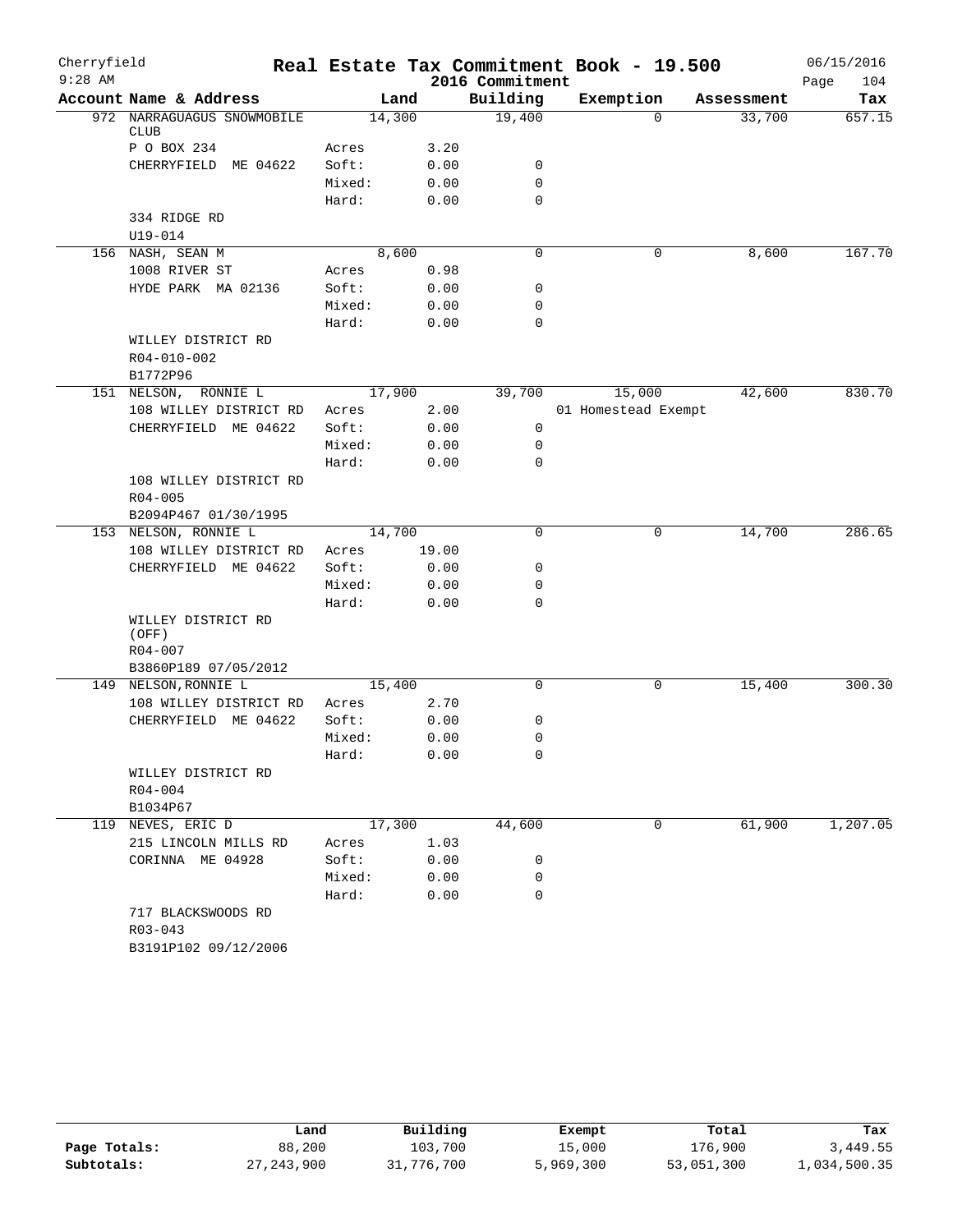| Cherryfield<br>$9:28$ AM |                                             |        |            |          | Real Estate Tax Commitment Book - 19.500 |                           |             |              | 06/15/2016         |
|--------------------------|---------------------------------------------|--------|------------|----------|------------------------------------------|---------------------------|-------------|--------------|--------------------|
|                          | Account Name & Address                      |        | Land       |          | 2016 Commitment<br>Building              | Exemption                 |             | Assessment   | Page<br>105<br>Tax |
|                          | 925 NEWENHAM HARRY D &                      |        | 9,500      |          | 3,700                                    |                           | 0           | 13,200       | 257.40             |
|                          | BARBARA J<br>C/O ERNEST ROGER MORSE         | Acres  |            | 0.59     |                                          |                           |             |              |                    |
|                          | JR<br>241 RIDGE RD                          | Soft:  |            | 0.00     | 0                                        |                           |             |              |                    |
|                          | CHERRYFIELD ME 04622                        | Mixed: |            | 0.00     | 0                                        |                           |             |              |                    |
|                          |                                             | Hard:  |            | 0.00     | $\Omega$                                 |                           |             |              |                    |
|                          | 239 RIDGE RD                                |        |            |          |                                          |                           |             |              |                    |
|                          | $U17 - 007$                                 |        |            |          |                                          |                           |             |              |                    |
|                          | B3114P47 02/20/2006                         |        |            |          |                                          |                           |             |              |                    |
|                          | 194 NICHOLS, HILDA                          |        | 36,900     |          | 73,200                                   | 21,000                    |             | 89,100       | 1,737.45           |
|                          | 198 NORTH MAIN ST                           | Acres  |            | 36.00    |                                          | 22 WW2 Widow Res          |             |              |                    |
|                          | CHERRYFIELD ME 04622                        | Soft:  |            | 12.00    |                                          | 1,656 01 Homestead Exempt |             |              |                    |
|                          |                                             | Mixed: |            | 18.00    | 2,880                                    |                           |             |              |                    |
|                          |                                             | Hard:  |            | 0.00     | $\mathbf 0$                              |                           |             |              |                    |
|                          | 198 NORTH MAIN ST                           |        |            |          |                                          |                           |             |              |                    |
|                          | $R04 - 040$                                 |        |            |          |                                          |                           |             |              |                    |
|                          | B774P121                                    |        |            |          |                                          |                           |             |              |                    |
|                          | 176 NICHOLS, GORDON H                       |        | 14,700     |          | 0                                        |                           | 0           | 14,700       | 286.65             |
|                          | C/O 4 NOMOR NICHOLS                         | Acres  |            | 1.43     |                                          |                           |             |              |                    |
|                          | 160 WESTERN AVE APT 213 Soft:               |        |            | 0.00     | 0                                        |                           |             |              |                    |
|                          | LOWELL MA 01851                             | Mixed: |            | 0.00     | 0                                        |                           |             |              |                    |
|                          |                                             | Hard:  |            | 0.00     | 0                                        |                           |             |              |                    |
|                          | 49 NORTH MAIN ST<br>R04-025-002             |        |            |          |                                          |                           |             |              |                    |
|                          | B1918P159                                   |        |            |          |                                          |                           |             |              |                    |
|                          | 1185 NICHOLS, ROBERT                        |        | 0          |          | 1,000                                    |                           | 0           | 1,000        | 19.50              |
|                          | 41 N MAIN ST                                |        |            |          |                                          |                           |             |              |                    |
|                          | CHERRYFIELD ME 04622                        |        |            |          |                                          |                           |             |              |                    |
|                          | 41 N MAIN ST<br>$R04 - 025 - 003$           |        | 17,900     |          | $\mathbf 0$                              |                           |             |              | 349.05             |
|                          | 175 NICHOLS, 4 NOMOR<br>160 WESTERN AVE APT | Acres  |            | 11.00    |                                          |                           | 0           | 17,900       |                    |
|                          | 213                                         |        |            |          |                                          |                           |             |              |                    |
|                          | LOWELL MA 01851                             | Soft:  |            | 0.00     | 0                                        |                           |             |              |                    |
|                          |                                             | Mixed: |            | 0.00     | 0                                        |                           |             |              |                    |
|                          |                                             | Hard:  |            | 0.00     | 0                                        |                           |             |              |                    |
|                          | NORTH MAIN ST                               |        |            |          |                                          |                           |             |              |                    |
|                          | $R04 - 025 - 001$                           |        |            |          |                                          |                           |             |              |                    |
|                          | 728 NODDIN, DOUGLAS H                       |        | 26,600     |          | 81,800                                   |                           | $\mathbf 0$ | 108,400      | 2,113.80           |
|                          | 385 UPPER DEDHAM RD                         | Acres  |            | 7.10     |                                          |                           |             |              |                    |
|                          | DEDHAM ME 04429                             | Soft:  |            | 0.00     | 0                                        |                           |             |              |                    |
|                          |                                             | Mixed: |            | 0.00     | 0                                        |                           |             |              |                    |
|                          |                                             | Hard:  |            | 0.00     | 0                                        |                           |             |              |                    |
|                          | 56 PARK ST                                  |        |            |          |                                          |                           |             |              |                    |
|                          | $U11 - 029$<br>B3387P162 03/05/2008         |        |            |          |                                          |                           |             |              |                    |
|                          | 346 NOGUEIRA, JACOB I                       |        | 12,900     |          | 7,200                                    |                           | 0           | 20,100       | 391.95             |
|                          | 61 MEADOW BROOK RD                          | Acres  |            | 2.20     |                                          |                           |             |              |                    |
|                          | NORWELL MA 02061                            | Soft:  |            | 0.00     | 0                                        |                           |             |              |                    |
|                          |                                             | Mixed: |            | 0.00     | 0                                        |                           |             |              |                    |
|                          |                                             | Hard:  |            | 0.00     | 0                                        |                           |             |              |                    |
|                          | 421 SPRAGUE FALLS RD                        |        |            |          |                                          |                           |             |              |                    |
|                          | R08-016                                     |        |            |          |                                          |                           |             |              |                    |
|                          | B2133P90                                    |        |            |          |                                          |                           |             |              |                    |
|                          |                                             |        |            |          |                                          |                           |             |              |                    |
|                          | Land                                        |        |            | Building |                                          | Exempt                    |             | Total        | Tax                |
| Page Totals:             | 118,500                                     |        |            | 166,900  |                                          | 21,000                    |             | 264,400      | 5,155.80           |
| Subtotals:               | 27, 362, 400                                |        | 31,943,600 |          |                                          | 5,990,300                 |             | 53, 315, 700 | 1,039,656.15       |
|                          |                                             |        |            |          |                                          |                           |             |              |                    |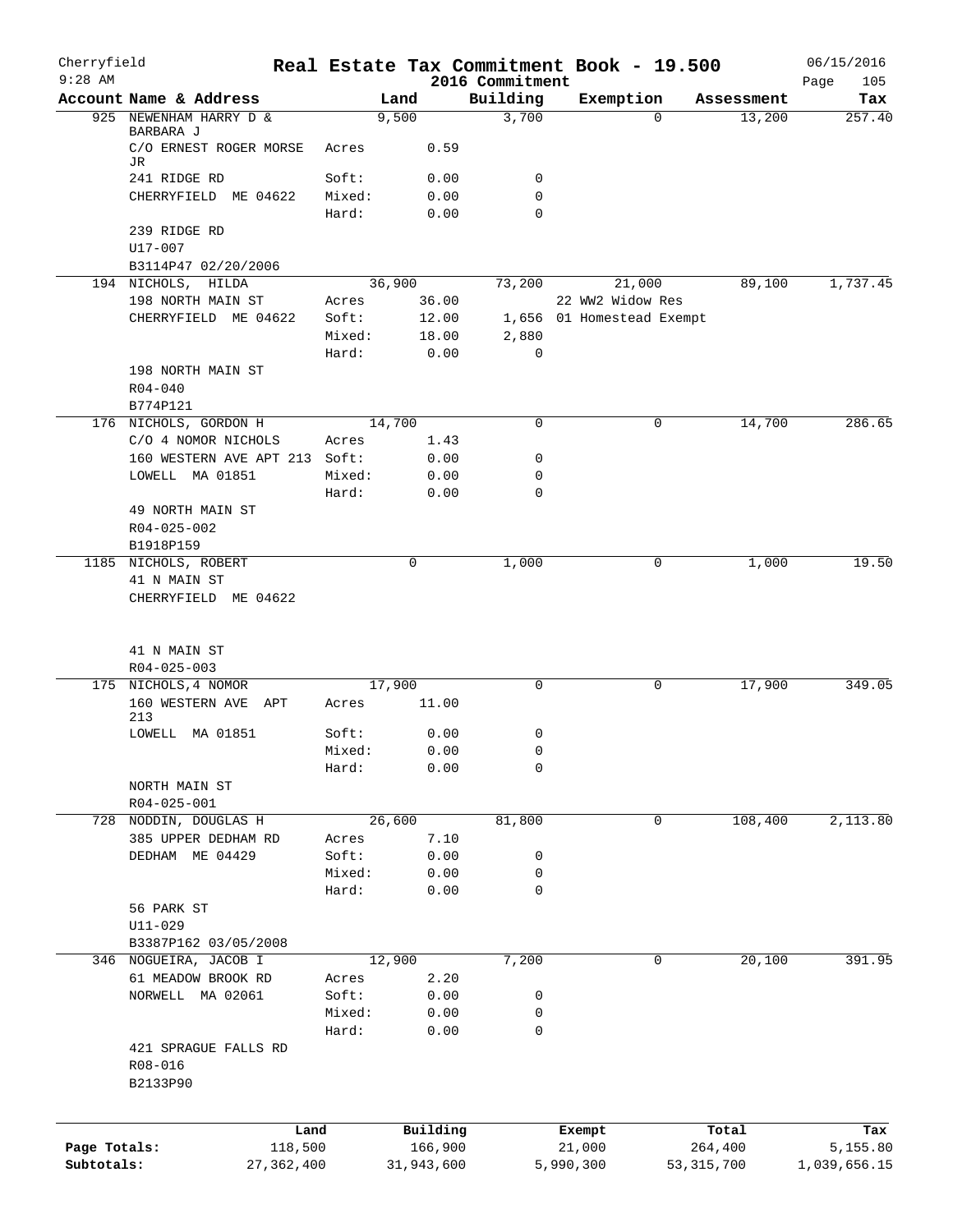| Cherryfield<br>$9:28$ AM |                                      |        |        | 2016 Commitment | Real Estate Tax Commitment Book - 19.500 |            | 06/15/2016<br>Page<br>106 |
|--------------------------|--------------------------------------|--------|--------|-----------------|------------------------------------------|------------|---------------------------|
|                          | Account Name & Address               |        | Land   | Building        | Exemption                                | Assessment | Tax                       |
|                          | 931 NORTH, NICHOLAS P                |        | 16,500 | 106, 100        | $\Omega$                                 | 122,600    | 2,390.70                  |
|                          | 175 Ridge Rd                         | Acres  | 0.87   |                 |                                          |            |                           |
|                          | Cherryfield ME 04622                 | Soft:  | 0.00   | 0               |                                          |            |                           |
|                          |                                      | Mixed: | 0.00   | 0               |                                          |            |                           |
|                          |                                      | Hard:  | 0.00   | $\mathbf 0$     |                                          |            |                           |
|                          | 175 RIDGE RD                         |        |        |                 |                                          |            |                           |
|                          | U17-012                              |        |        |                 |                                          |            |                           |
|                          | B3555P303 08/04/2009                 |        |        |                 |                                          |            |                           |
|                          | 482 NORTON, TERRY J                  |        | 19,600 | 29,900          | 15,000                                   | 34,500     | 672.75                    |
|                          | NORTON, MILDRED O                    | Acres  | 0.64   |                 | 01 Homestead Exempt                      |            |                           |
|                          | c/o George Bamford                   | Soft:  | 0.00   | 0               |                                          |            |                           |
|                          | 223 Milbridge Rd                     | Mixed: | 0.00   | 0               |                                          |            |                           |
|                          | Cherryfield ME 04622                 | Hard:  | 0.00   | $\mathbf 0$     |                                          |            |                           |
|                          | 223 MILBRIDGE RD                     |        |        |                 |                                          |            |                           |
|                          | U01-011-002                          |        |        |                 |                                          |            |                           |
|                          | B2116P57                             |        |        |                 |                                          |            |                           |
| 40                       | NOWICKI, ALLAN J &<br>DIANE M        |        | 21,800 | $\mathbf 0$     | 0                                        | 21,800     | 425.10                    |
|                          | AJ & DN NOWICKI FAMILY<br>TRUST      | Acres  | 118.00 |                 |                                          |            |                           |
|                          | P O BOX 238                          | Soft:  | 37.00  | 5,106           |                                          |            |                           |
|                          | ERWINNA PA 18920                     | Mixed: | 39.00  | 6,240           |                                          |            |                           |
|                          |                                      | Hard:  | 38.00  | 4,636           |                                          |            |                           |
|                          | MILBRIDGE RD                         |        |        |                 |                                          |            |                           |
|                          | R01-028                              |        |        |                 |                                          |            |                           |
|                          | B3986P70 08/19/2013                  |        |        |                 |                                          |            |                           |
|                          | 1096 NOYES JR, MICHAEL               |        | 11,600 | 9,800           | 0                                        | 21,400     | 417.30                    |
|                          | DALANGAUSKAS, RAYMOND A<br>& ELIZ. S |        |        |                 |                                          |            |                           |
|                          | 453 MILBRIDGE RD                     |        |        |                 |                                          |            |                           |
|                          | CHERRYFIELD ME 04622                 |        |        |                 |                                          |            |                           |
|                          | 457 MILBRIDGE RD                     |        |        |                 |                                          |            |                           |
|                          | R01-002-003                          |        |        |                 |                                          |            |                           |
|                          | B2549P198                            |        |        |                 |                                          |            |                           |
| 247                      | NUNES, JAMES R                       |        | 23,700 | 43,400          | 15,000                                   | 52,100     | 1,015.95                  |
|                          | 365 WILLEY DISTRICT RD               | Acres  | 12.00  |                 | 01 Homestead Exempt                      |            |                           |
|                          | CHERRYFIELD ME 04622                 | Soft:  | 0.00   | 0               |                                          |            |                           |
|                          |                                      | Mixed: | 0.00   | 0               |                                          |            |                           |
|                          |                                      | Hard:  | 0.00   | 0               |                                          |            |                           |
|                          | 365 WILLEY DISTRICT RD               |        |        |                 |                                          |            |                           |
|                          | R05-040-002                          |        |        |                 |                                          |            |                           |
|                          | B2655P283                            |        |        |                 |                                          |            |                           |
|                          | 464 NUTTER, FRANK K                  |        | 23,200 | 0               | 0                                        | 23,200     | 452.40                    |
|                          | 16 LEACH HOLLOW RD                   | Acres  | 42.90  |                 |                                          |            |                           |
|                          | SHERMAN CT 06784                     | Soft:  | 0.00   | 0               |                                          |            |                           |
|                          |                                      | Mixed: | 0.00   | 0               |                                          |            |                           |
|                          |                                      | Hard:  | 0.00   | 0               |                                          |            |                           |
|                          | CROTCH                               |        |        |                 |                                          |            |                           |
|                          | R10-014                              |        |        |                 |                                          |            |                           |
|                          | B1661P37                             |        |        |                 |                                          |            |                           |
|                          |                                      |        |        |                 |                                          |            |                           |

|              | Land       | Building   | Exempt    | Total      | Tax          |
|--------------|------------|------------|-----------|------------|--------------|
| Page Totals: | 116,400    | 189,200    | 30,000    | 275,600    | 5,374.20     |
| Subtotals:   | 27,478,800 | 32,132,800 | 6,020,300 | 53,591,300 | 1,045,030.35 |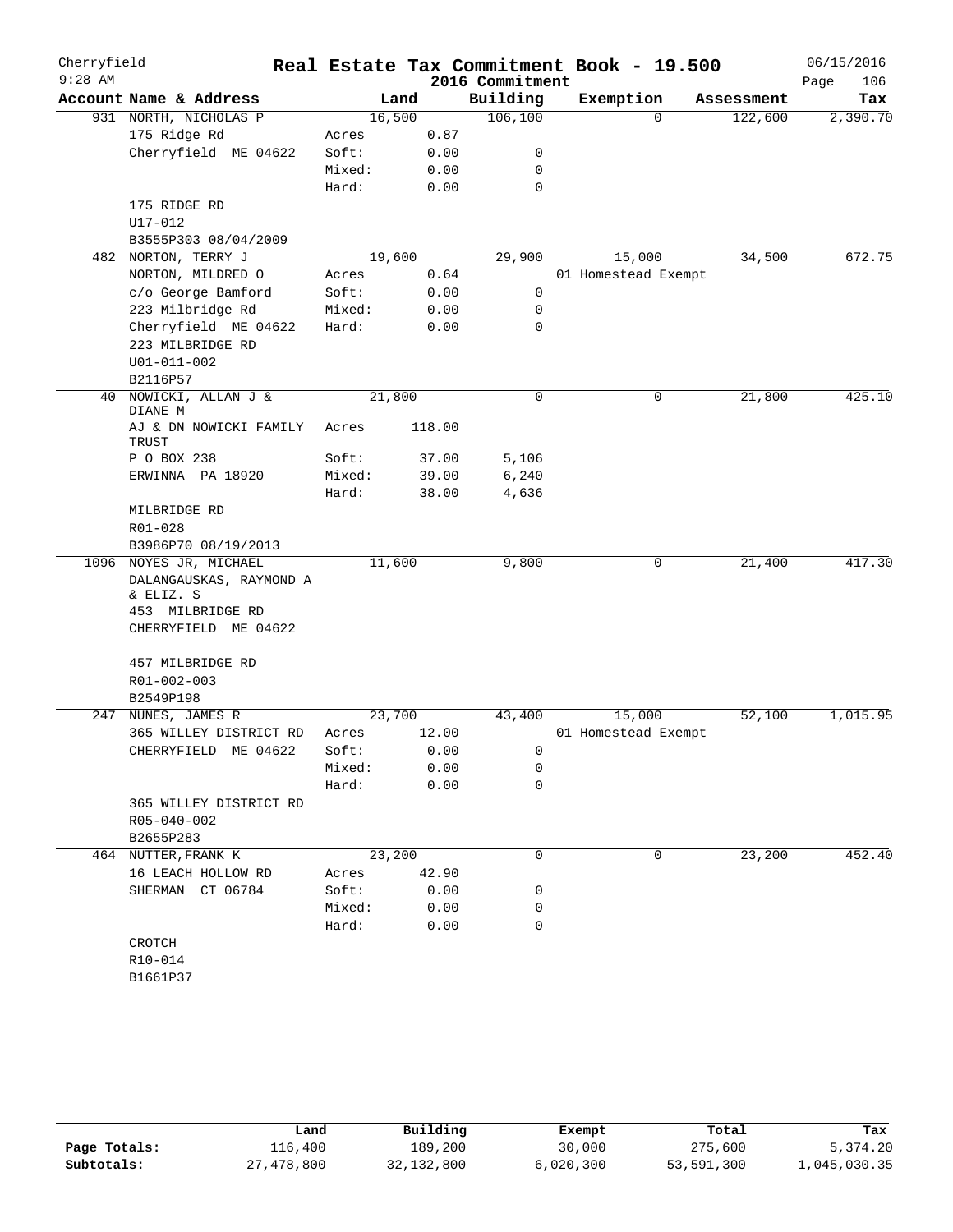| Cherryfield |                                          |        |        |        |                 | Real Estate Tax Commitment Book - 19.500 |            | 06/15/2016  |
|-------------|------------------------------------------|--------|--------|--------|-----------------|------------------------------------------|------------|-------------|
| $9:28$ AM   |                                          |        |        |        | 2016 Commitment |                                          |            | Page<br>107 |
|             | Account Name & Address                   |        | Land   |        | Building        | Exemption                                | Assessment | Tax         |
|             | 1136 OAKES JR, REGINALD<br>LAWRENCE      |        | 8,800  |        | 22,900          | 15,000                                   | 16,700     | 325.65      |
|             | SARGENT, HOLLY                           | Acres  |        | 1.20   |                 | 01 Homestead Exempt                      |            |             |
|             | HOLLY SARGENT                            | Soft:  |        | 0.00   | 0               |                                          |            |             |
|             | 80 PARKER HILL RD                        | Mixed: |        | 0.00   | 0               |                                          |            |             |
|             | CHERRYFIELD ME 04622                     | Hard:  |        | 0.00   | 0               |                                          |            |             |
|             | 80 PARKER HILL RD                        |        |        |        |                 |                                          |            |             |
|             | $U18 - 006 - 003$                        |        |        |        |                 |                                          |            |             |
|             | B2369P146                                |        |        |        |                 |                                          |            |             |
|             | 417 OCHS, CHARLES                        |        | 22,100 |        | 0               | 0                                        | 22,100     | 430.95      |
|             | 139 METZLER RD                           | Acres  |        | 43.75  |                 |                                          |            |             |
|             | E BRIDGEWATER MA 02333 Soft:             |        |        | 0.00   | 0               |                                          |            |             |
|             |                                          | Mixed: |        | 0.00   | 0               |                                          |            |             |
|             |                                          | Hard:  |        | 0.00   | $\mathbf 0$     |                                          |            |             |
|             | <b>CROTCH</b>                            |        |        |        |                 |                                          |            |             |
|             | R09-001-038                              |        |        |        |                 |                                          |            |             |
|             | B3010P149 05/24/2005                     |        |        |        |                 |                                          |            |             |
|             | 615 OETTER, DOUGLAS R                    |        | 25,800 |        | 97,300          | 0                                        | 123,100    | 2,400.45    |
|             | 701 WEST THOMAS ST                       | Acres  |        | 4.73   |                 |                                          |            |             |
|             | MILLEDGEVILLE GA 61061 Soft:             |        |        | 0.00   | 0               |                                          |            |             |
|             |                                          | Mixed: |        | 0.00   | 0               |                                          |            |             |
|             |                                          | Hard:  |        | 0.00   | 0               |                                          |            |             |
|             | 63 NORTH ST                              |        |        |        |                 |                                          |            |             |
|             | $U06 - 005$                              |        |        |        |                 |                                          |            |             |
|             | B4076P200 07/22/2014                     |        |        |        |                 |                                          |            |             |
|             | 299 OKEEFE, PHILLIP M                    |        | 80,200 |        | $\Omega$        | 0                                        | 80,200     | 1,563.90    |
|             | 20 SMITH LN                              | Acres  |        | 162.00 |                 |                                          |            |             |
|             | CHERRYFIELD ME 04622                     | Soft:  |        | 0.00   | 0               |                                          |            |             |
|             |                                          | Mixed: |        | 0.00   | 0               |                                          |            |             |
|             |                                          | Hard:  |        | 0.00   | 0               |                                          |            |             |
|             | RIDGE RD (OFF)                           |        |        |        |                 |                                          |            |             |
|             | R06-010                                  |        |        |        |                 |                                          |            |             |
|             | B3576P42 10/02/2009 B3567P230 09/11/2009 |        |        |        |                 |                                          |            |             |
|             | 1125 OLSEN JR, NORMAN H &<br>PATRICIA M  |        | 48,500 |        | $\mathbf 0$     | 0                                        | 48,500     | 945.75      |
|             | 402 MILBRIDGE RD                         | Acres  |        | 11.00  |                 |                                          |            |             |
|             | CHERRYFIELDL ME 04622                    | Soft:  |        | 0.00   | 0               |                                          |            |             |
|             |                                          | Mixed: |        | 0.00   | 0               |                                          |            |             |
|             |                                          | Hard:  |        | 0.00   | 0               |                                          |            |             |
|             | US ROUTE 1                               |        |        |        |                 |                                          |            |             |
|             | R01-001-008                              |        |        |        |                 |                                          |            |             |
|             | B2927P1 09/16/2004                       |        |        |        |                 |                                          |            |             |
| 2           | OLSEN JR, NORMAN H &<br>PATRICIA M       |        | 81,900 |        | 129,500         | 15,000                                   | 196,400    | 3,829.80    |
|             | 402 MILBRIDGE RD                         | Acres  |        | 21.00  |                 | 01 Homestead Exempt                      |            |             |
|             | CHERRYFIELD ME 04622                     | Soft:  |        | 0.00   | 0               |                                          |            |             |
|             |                                          | Mixed: |        | 0.00   | 0               |                                          |            |             |
|             |                                          | Hard:  |        | 0.00   | 0               |                                          |            |             |
|             | 402 MILBRIDGE RD                         |        |        |        |                 |                                          |            |             |
|             | R01-001-001                              |        |        |        |                 |                                          |            |             |
|             | B2927P1                                  |        |        |        |                 |                                          |            |             |
|             |                                          |        |        |        |                 |                                          |            |             |

|              | Land       | Building   | Exempt    | Total      | Tax          |
|--------------|------------|------------|-----------|------------|--------------|
| Page Totals: | 267,300    | 249,700    | 30,000    | 487,000    | 9,496.50     |
| Subtotals:   | 27,746,100 | 32,382,500 | 6,050,300 | 54,078,300 | 1,054,526.85 |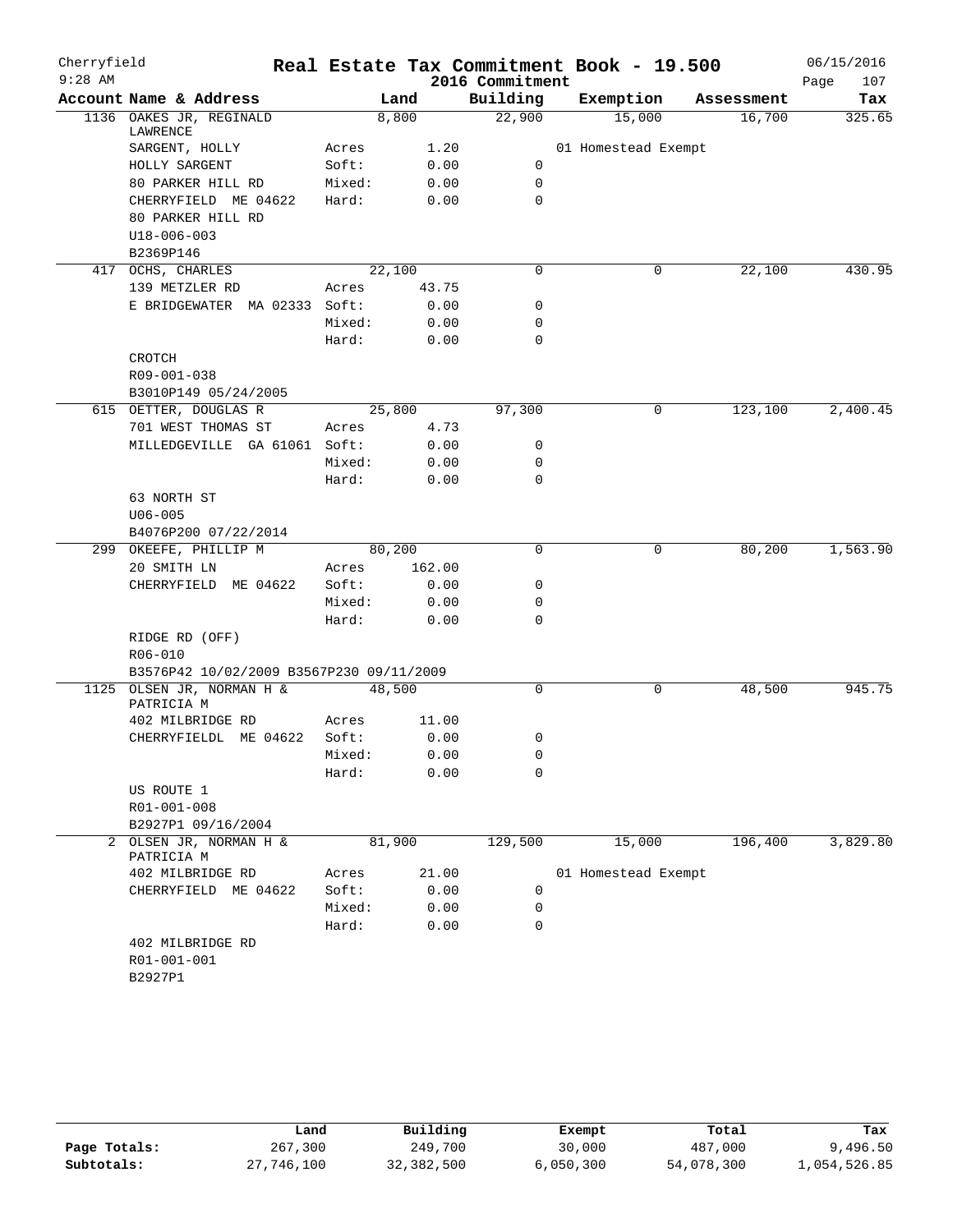| Cherryfield<br>$9:28$ AM |                                           |        |        |        | Real Estate Tax Commitment Book - 19.500<br>2016 Commitment |                      |          |            | 06/15/2016<br>108<br>Page |
|--------------------------|-------------------------------------------|--------|--------|--------|-------------------------------------------------------------|----------------------|----------|------------|---------------------------|
|                          | Account Name & Address                    |        | Land   |        | Building                                                    | Exemption            |          | Assessment | Tax                       |
|                          | 1095 OMLOR, MELANIE C                     |        | 0      |        | $\mathbf 0$                                                 |                      | $\Omega$ | 0          | 0.00                      |
|                          | 55 DOWNEAST HWY                           | Acres  |        | 11.00  |                                                             |                      |          |            |                           |
|                          | ELLSWORTH ME 04605                        | Soft:  |        | 0.00   | 0                                                           |                      |          |            |                           |
|                          |                                           | Mixed: |        | 0.00   | 0                                                           |                      |          |            |                           |
|                          |                                           | Hard:  |        | 0.00   | $\mathbf 0$                                                 |                      |          |            |                           |
|                          | 272 MILBRIDGE RD                          |        |        |        |                                                             |                      |          |            |                           |
|                          | R02-013-001                               |        |        |        |                                                             |                      |          |            |                           |
|                          | B3467P285 11/04/2008 B3168P131 07/18/2006 |        |        |        |                                                             |                      |          |            |                           |
| 389                      | ONEIL, GEORGE &<br>CHRISTINA              |        | 21,000 |        | $\mathbf 0$                                                 |                      | 0        | 21,000     | 409.50                    |
|                          | 658 SUNRISE AVE.                          | Acres  |        | 40.69  |                                                             |                      |          |            |                           |
|                          | BARRE MA 01005                            | Soft:  |        | 0.00   | 0                                                           |                      |          |            |                           |
|                          |                                           | Mixed: |        | 0.00   | 0                                                           |                      |          |            |                           |
|                          |                                           | Hard:  |        | 0.00   | $\mathbf 0$                                                 |                      |          |            |                           |
|                          | <b>CROTCH</b>                             |        |        |        |                                                             |                      |          |            |                           |
|                          | R09-001-009                               |        |        |        |                                                             |                      |          |            |                           |
|                          | B1733P47                                  |        |        |        |                                                             |                      |          |            |                           |
|                          | 967 OPENSHAW, GEORGE                      |        | 17,600 |        | 71,000                                                      | 21,000               |          | 67,600     | 1,318.20                  |
|                          | 377 RIDGE ROAD                            | Acres  |        | 1.49   |                                                             | 01 Homestead Exempt  |          |            |                           |
|                          | CHERRYFIELD ME 04622                      | Soft:  |        | 0.00   |                                                             | 0 12 WW2 Veteran Res |          |            |                           |
|                          |                                           | Mixed: |        | 0.00   | 0                                                           |                      |          |            |                           |
|                          |                                           | Hard:  |        | 0.00   | 0                                                           |                      |          |            |                           |
|                          | 377 RIDGE RD                              |        |        |        |                                                             |                      |          |            |                           |
|                          | U19-011                                   |        |        |        |                                                             |                      |          |            |                           |
|                          | B1236P233                                 |        |        |        |                                                             |                      |          |            |                           |
|                          | 836 ORCUTT, WARREN SR. &<br>VELMA         |        | 63,000 |        | $\Omega$                                                    |                      | 0        | 63,000     | 1,228.50                  |
|                          | P O BOX 284                               | Acres  |        | 132.00 |                                                             |                      |          |            |                           |
|                          | CHERRYFIELD ME 04622                      | Soft:  |        | 0.00   | 0                                                           |                      |          |            |                           |
|                          |                                           | Mixed: |        | 92.00  | 14,720                                                      |                      |          |            |                           |
|                          |                                           | Hard:  |        | 16.00  | 1,952                                                       |                      |          |            |                           |
|                          | OFF UNIONVILLE ROAD                       |        |        |        |                                                             |                      |          |            |                           |
|                          | R03-015-002                               |        |        |        |                                                             |                      |          |            |                           |
|                          | B2583P27 B1849P349                        |        |        |        |                                                             |                      |          |            |                           |
| 671                      | OSGOOD, L SCOTT & LAURA                   |        | 26,200 |        | 128,500                                                     | 15,000               |          | 139,700    | 2,724.15                  |
|                          | Α                                         |        |        |        |                                                             |                      |          |            |                           |
|                          | 278 BLACKSWOODS RD                        | Acres  |        | 13.40  |                                                             | 01 Homestead Exempt  |          |            |                           |
|                          | CHERRYFIELD ME 04622                      | Soft:  |        | 0.00   | 0                                                           |                      |          |            |                           |
|                          |                                           | Mixed: |        | 0.00   | 0                                                           |                      |          |            |                           |
|                          |                                           | Hard:  |        | 0.00   | 0                                                           |                      |          |            |                           |
|                          | 278 BLACKSWOODS RD                        |        |        |        |                                                             |                      |          |            |                           |
|                          | $U08 - 004$                               |        |        |        |                                                             |                      |          |            |                           |
|                          | B4063P137 06/12/2014                      |        |        |        |                                                             |                      |          |            |                           |
| 189                      | OSGOOD, LOWELL SCOTT &<br>LAURA A         |        | 51,600 |        | 5,000                                                       |                      | 0        | 56,600     | 1,103.70                  |
|                          | 278 BLACKS WOODS RD                       | Acres  |        | 56.00  |                                                             |                      |          |            |                           |
|                          | CHERRYFIELD ME 04622                      | Soft:  |        | 0.00   | 0                                                           |                      |          |            |                           |
|                          |                                           | Mixed: |        | 0.00   | 0                                                           |                      |          |            |                           |
|                          |                                           | Hard:  |        | 0.00   | 0                                                           |                      |          |            |                           |
|                          |                                           |        |        |        |                                                             |                      |          |            |                           |
|                          | BUTLER RD                                 |        |        |        |                                                             |                      |          |            |                           |
|                          | R04-037-001                               |        |        |        |                                                             |                      |          |            |                           |

|              | Land       | Building   | Exempt    | Total      | Tax          |
|--------------|------------|------------|-----------|------------|--------------|
| Page Totals: | 179,400    | 204,500    | 36,000    | 347,900    | 6,784.05     |
| Subtotals:   | 27,925,500 | 32,587,000 | 6,086,300 | 54,426,200 | 1,061,310.90 |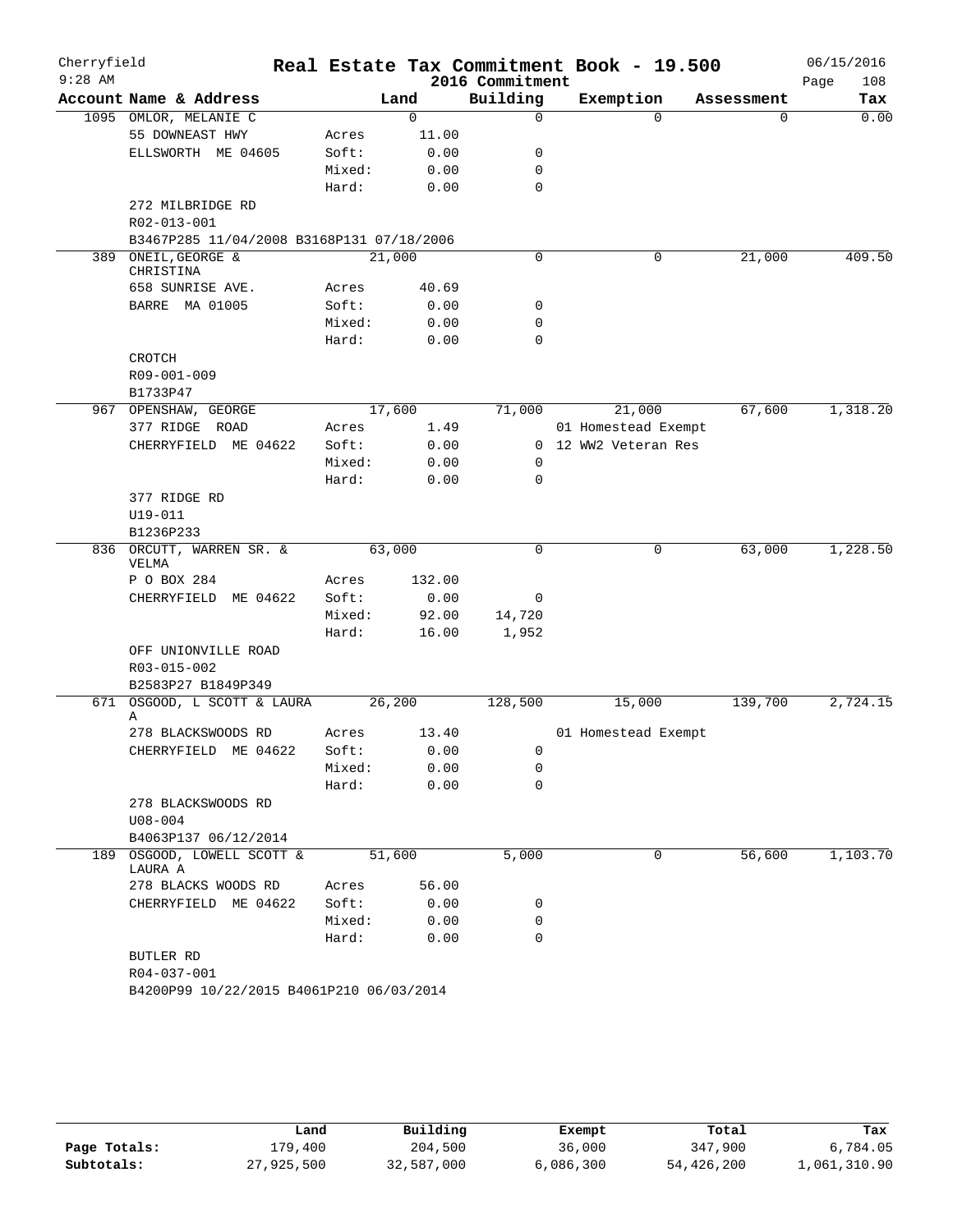| Cherryfield<br>$9:28$ AM |                                   |            | Real Estate Tax Commitment Book - 19.500 |              | 2016 Commitment  |                     |   |            | 06/15/2016<br>109<br>Page |
|--------------------------|-----------------------------------|------------|------------------------------------------|--------------|------------------|---------------------|---|------------|---------------------------|
|                          | Account Name & Address            |            | Land                                     |              | Building         | Exemption           |   | Assessment | Tax                       |
|                          | 709 OSTBERG, JEFFREY D &          |            | 17,100                                   |              | 60,300           | 15,000              |   | 62,400     | 1,216.80                  |
|                          | JENNY L                           |            |                                          |              |                  |                     |   |            |                           |
|                          | 27 NEW ST                         |            | Acres                                    | 0.43         |                  | 01 Homestead Exempt |   |            |                           |
|                          | NEW ST                            |            | Soft:                                    | 0.00         | 0                |                     |   |            |                           |
|                          | CHERRYFIELD                       | ME 04622   | Mixed:<br>Hard:                          | 0.00<br>0.00 | 0<br>$\mathbf 0$ |                     |   |            |                           |
|                          | 27 NEW ST                         |            |                                          |              |                  |                     |   |            |                           |
|                          | U11-011                           |            |                                          |              |                  |                     |   |            |                           |
|                          | B2361P177                         |            |                                          |              |                  |                     |   |            |                           |
|                          | 102 PAGELS, STEVEN                |            | 3,500                                    |              | 0                |                     | 0 | 3,500      | 68.25                     |
|                          | P O BOX 28                        |            | Acres                                    | 0.65         |                  |                     |   |            |                           |
|                          | CHERRYFIELD ME 04622              |            | Soft:                                    | 0.00         | 0                |                     |   |            |                           |
|                          |                                   |            | Mixed:                                   | 0.00         | 0                |                     |   |            |                           |
|                          |                                   |            | Hard:                                    | 0.00         | $\mathbf 0$      |                     |   |            |                           |
|                          | BLACKSWOODS RD                    |            |                                          |              |                  |                     |   |            |                           |
|                          | R03-027                           |            |                                          |              |                  |                     |   |            |                           |
|                          | B2988P149                         |            |                                          |              |                  |                     |   |            |                           |
|                          | 101 PAGELS, STEVEN                |            | 11,800                                   |              | 0                |                     | 0 | 11,800     | 230.10                    |
|                          | P.O. BOX 28                       |            | Acres                                    | 3.70         |                  |                     |   |            |                           |
|                          | CHERRYFIELD ME 04622              |            | Soft:                                    | 0.00         | 0                |                     |   |            |                           |
|                          |                                   |            | Mixed:                                   | 0.00         | 0                |                     |   |            |                           |
|                          |                                   |            | Hard:                                    | 0.00         | 0                |                     |   |            |                           |
|                          |                                   |            |                                          |              |                  |                     |   |            |                           |
|                          | R03-026                           |            |                                          |              |                  |                     |   |            |                           |
|                          | B2588P149<br>644 PAGELS, STEVEN F |            | 46,400                                   |              | 167,400          |                     | 0 | 213,800    | 4,169.10                  |
|                          | P O BOX 28                        |            | Acres                                    | 5.54         |                  |                     |   |            |                           |
|                          | CHERRYFIELD                       | ME 04622   | Soft:                                    | 0.00         | 0                |                     |   |            |                           |
|                          |                                   |            | Mixed:                                   | 0.00         | 0                |                     |   |            |                           |
|                          |                                   |            | Hard:                                    | 0.00         | $\mathbf 0$      |                     |   |            |                           |
|                          | 150 BLACKSWOODS RD                |            |                                          |              |                  |                     |   |            |                           |
|                          | $U07 - 004$                       |            |                                          |              |                  |                     |   |            |                           |
|                          | B3397P218 04/08/2008              |            |                                          |              |                  |                     |   |            |                           |
|                          | 732 PAGELS, STEVEN F              |            | 18,000                                   |              | 94,300           | 15,000              |   | 97,300     | 1,897.35                  |
|                          | P O BOX 28                        |            | Acres                                    | 0.50         |                  | 01 Homestead Exempt |   |            |                           |
|                          | CHERRYFIELD                       | ME 04622   | Soft:                                    | 0.00         | 0                |                     |   |            |                           |
|                          |                                   |            | Mixed:                                   | 0.00         | 0                |                     |   |            |                           |
|                          |                                   |            | Hard:                                    | 0.00         | 0                |                     |   |            |                           |
|                          | 83 PARK ST                        |            |                                          |              |                  |                     |   |            |                           |
|                          | $U11 - 033$                       |            |                                          |              |                  |                     |   |            |                           |
|                          | B2659P205                         |            |                                          |              |                  |                     |   |            |                           |
|                          | 387 PATON, LISA                   |            | 29,200                                   |              | 0                |                     | 0 | 29,200     | 569.40                    |
|                          | 47 FOREST AVE                     |            | Acres                                    | 63.65        |                  |                     |   |            |                           |
|                          | HUDSON MA 01749                   |            | Soft:                                    | 0.00         | 0                |                     |   |            |                           |
|                          |                                   |            | Mixed:                                   | 0.00         | 0                |                     |   |            |                           |
|                          |                                   |            | Hard:                                    | 0.00         | 0                |                     |   |            |                           |
|                          | CROTCH                            |            |                                          |              |                  |                     |   |            |                           |
|                          | R09-001-007<br>B2704P314          |            |                                          |              |                  |                     |   |            |                           |
|                          | 1059 PEABODY, CONRAD              |            | 17,300                                   |              | 24,700           |                     | 0 | 42,000     | 819.00                    |
|                          | 27 CROSS RD                       |            | Acres                                    | 1.00         |                  |                     |   |            |                           |
|                          | COLUMBIA FALLS                    | МE         | Soft:                                    | 0.00         | 0                |                     |   |            |                           |
|                          | 04623                             |            |                                          |              |                  |                     |   |            |                           |
|                          |                                   |            | Mixed:                                   | 0.00         | 0                |                     |   |            |                           |
|                          |                                   |            | Hard:                                    | 0.00         | $\mathbf 0$      |                     |   |            |                           |
|                          | 300 RIDGE ROAD                    |            |                                          |              |                  |                     |   |            |                           |
|                          | $U18 - 005$                       |            |                                          |              |                  |                     |   |            |                           |
|                          | B4033P204 01/31/2014              |            |                                          |              |                  |                     |   |            |                           |
|                          |                                   | Land       |                                          | Building     |                  | Exempt              |   | Total      | Tax                       |
| Page Totals:             |                                   | 143,300    |                                          | 346,700      |                  | 30,000              |   | 460,000    | 8,970.00                  |
| Subtotals:               |                                   | 28,068,800 |                                          | 32,933,700   |                  | 6, 116, 300         |   | 54,886,200 | 1,070,280.90              |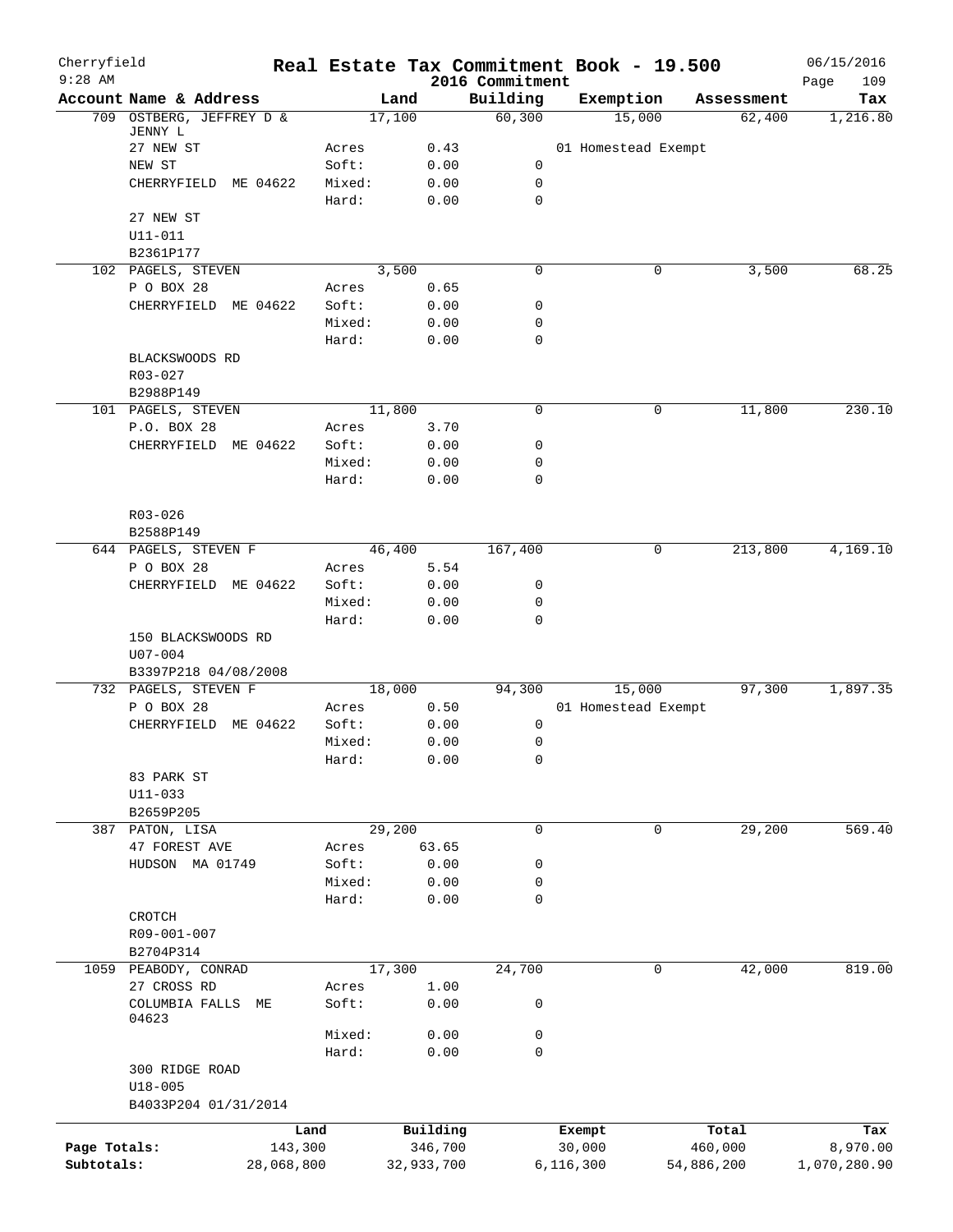| Cherryfield<br>$9:28$ AM |                                            |         |            |          | 2016 Commitment | Real Estate Tax Commitment Book - 19.500 |             |            | 06/15/2016         |
|--------------------------|--------------------------------------------|---------|------------|----------|-----------------|------------------------------------------|-------------|------------|--------------------|
|                          | Account Name & Address                     |         | Land       |          | Building        | Exemption                                |             | Assessment | Page<br>110<br>Tax |
|                          | 513 PECK, SUSAN V                          |         | 23,900     |          | 27,100          |                                          | $\Omega$    | 51,000     | 994.50             |
|                          | TETREAULT, ALFRED G                        | Acres   |            | 1.65     |                 |                                          |             |            |                    |
|                          | P.O. Box 329                               | Soft:   |            | 0.00     | 0               |                                          |             |            |                    |
|                          | Uncasville CT<br>$06382 - -032$            | Mixed:  |            | 0.00     | 0               |                                          |             |            |                    |
|                          |                                            | Hard:   |            | 0.00     | 0               |                                          |             |            |                    |
|                          | 945 WILSON HILL RD<br>$U03 - 007$          |         |            |          |                 |                                          |             |            |                    |
|                          | B3451P140 09/12/2008                       |         |            |          |                 |                                          |             |            |                    |
|                          | 70 PELLEGRINI, ROBERT L &<br>PATRICIA      |         | 7,800      |          | 0               |                                          | 0           | 7,800      | 152.10             |
|                          | P O BOX 207                                | Acres   |            | 4.02     |                 |                                          |             |            |                    |
|                          | MILBRIDGE<br>ME 04654                      | Soft:   |            | 0.00     | $\mathbf 0$     |                                          |             |            |                    |
|                          |                                            | Mixed:  |            | 0.00     | 0               |                                          |             |            |                    |
|                          |                                            | Hard:   |            | 0.00     | $\mathbf 0$     |                                          |             |            |                    |
|                          | PARK ST                                    |         |            |          |                 |                                          |             |            |                    |
|                          | $R02 - 023$                                |         |            |          |                 |                                          |             |            |                    |
|                          | B2372P80                                   |         |            |          |                 | 15,000                                   |             | 118,900    | 2,318.55           |
|                          | 106 PERRIN, ERIC BEN<br>520 BLACKSWOODS RD | Acres   | 92,800     | 113.00   | 41,100          | 01 Homestead Exempt                      |             |            |                    |
|                          | CHERRYFIELD ME 04622                       | Soft:   |            | 0.00     | $\mathbf 0$     |                                          |             |            |                    |
|                          |                                            | Mixed:  |            | 0.00     | 0               |                                          |             |            |                    |
|                          |                                            | Hard:   |            | 0.00     | $\mathbf 0$     |                                          |             |            |                    |
|                          | 520 BLACKSWOODS RD                         |         |            |          |                 |                                          |             |            |                    |
|                          | R03-030                                    |         |            |          |                 |                                          |             |            |                    |
|                          | B2491P71                                   |         |            |          |                 |                                          |             |            |                    |
|                          | 1140 PERRY, DANIEL                         |         | 17,900     |          | 60,700          | 15,000                                   |             | 63,600     | 1,240.20           |
|                          | C/O CLIFFORD PERRY                         | Acres   |            | 1.94     |                 | 01 Homestead Exempt                      |             |            |                    |
|                          | 194 BLACKSWOODS RD                         | Soft:   |            | 0.00     | 0               |                                          |             |            |                    |
|                          | CHERRYFIELD ME 04622                       | Mixed:  |            | 0.00     | 0               |                                          |             |            |                    |
|                          |                                            | Hard:   |            | 0.00     | 0               |                                          |             |            |                    |
|                          | 4 PERRY LN                                 |         |            |          |                 |                                          |             |            |                    |
|                          | $U07 - 012$                                |         |            |          |                 |                                          |             |            |                    |
|                          | B3269P165 B2253P275                        |         |            |          |                 |                                          |             |            |                    |
|                          | 317 PERRY, DAVID                           |         | 32,300     |          | 500             |                                          | 0           | 32,800     | 639.60             |
|                          | FOLSOM, ED                                 | Acres   |            | 34.50    |                 |                                          |             |            |                    |
|                          | 32 ELM ST                                  | Soft:   |            | 0.00     | 0               |                                          |             |            |                    |
|                          | ELLSWORTH ME 04605                         | Mixed:  |            | 0.00     | 0               |                                          |             |            |                    |
|                          |                                            | Hard:   |            | 0.00     | 0               |                                          |             |            |                    |
|                          | 406 NORTH MAIN ST                          |         |            |          |                 |                                          |             |            |                    |
|                          | R07-011                                    |         |            |          |                 |                                          |             |            |                    |
|                          | B3928P144 02/07/2013                       |         |            |          |                 |                                          |             |            |                    |
|                          | 868 PERRY, DAVID L                         |         | 6,000      |          | $\mathbf 0$     |                                          | $\mathbf 0$ | 6,000      | 117.00             |
|                          | 68 WILLEY DISTRICT RD                      | Acres   |            | 3.89     |                 |                                          |             |            |                    |
|                          | CHERRYFIELD ME 04622                       | Soft:   |            | 0.00     | 0               |                                          |             |            |                    |
|                          |                                            | Mixed:  |            | 0.00     | 0               |                                          |             |            |                    |
|                          |                                            | Hard:   |            | 0.00     | $\mathbf 0$     |                                          |             |            |                    |
|                          | WILLEY DISTRICT RD<br>(OFF)                |         |            |          |                 |                                          |             |            |                    |
|                          | $U14 - 039$                                |         |            |          |                 |                                          |             |            |                    |
|                          | B4137P259 03/24/2015                       |         |            |          |                 |                                          |             |            |                    |
|                          | 1092 PERRY, DONNA                          |         | 0          |          | $\mathbf 0$     |                                          | $\mathbf 0$ | 0          | 0.00               |
|                          | P.O. Box 485                               |         |            |          |                 |                                          |             |            |                    |
|                          | CHERRYFIELD ME 04622                       |         |            |          |                 |                                          |             |            |                    |
|                          | PARKER HILL RD                             |         |            |          |                 |                                          |             |            |                    |
|                          | U18-006-001-007                            |         |            |          |                 |                                          |             |            |                    |
|                          |                                            | Land    |            | Building |                 | Exempt                                   |             | Total      | Tax                |
| Page Totals:             |                                            | 180,700 |            | 129,400  |                 | 30,000                                   |             | 280,100    | 5,461.95           |
| Subtotals:               | 28, 249, 500                               |         | 33,063,100 |          |                 | 6,146,300                                | 55,166,300  |            | 1,075,742.85       |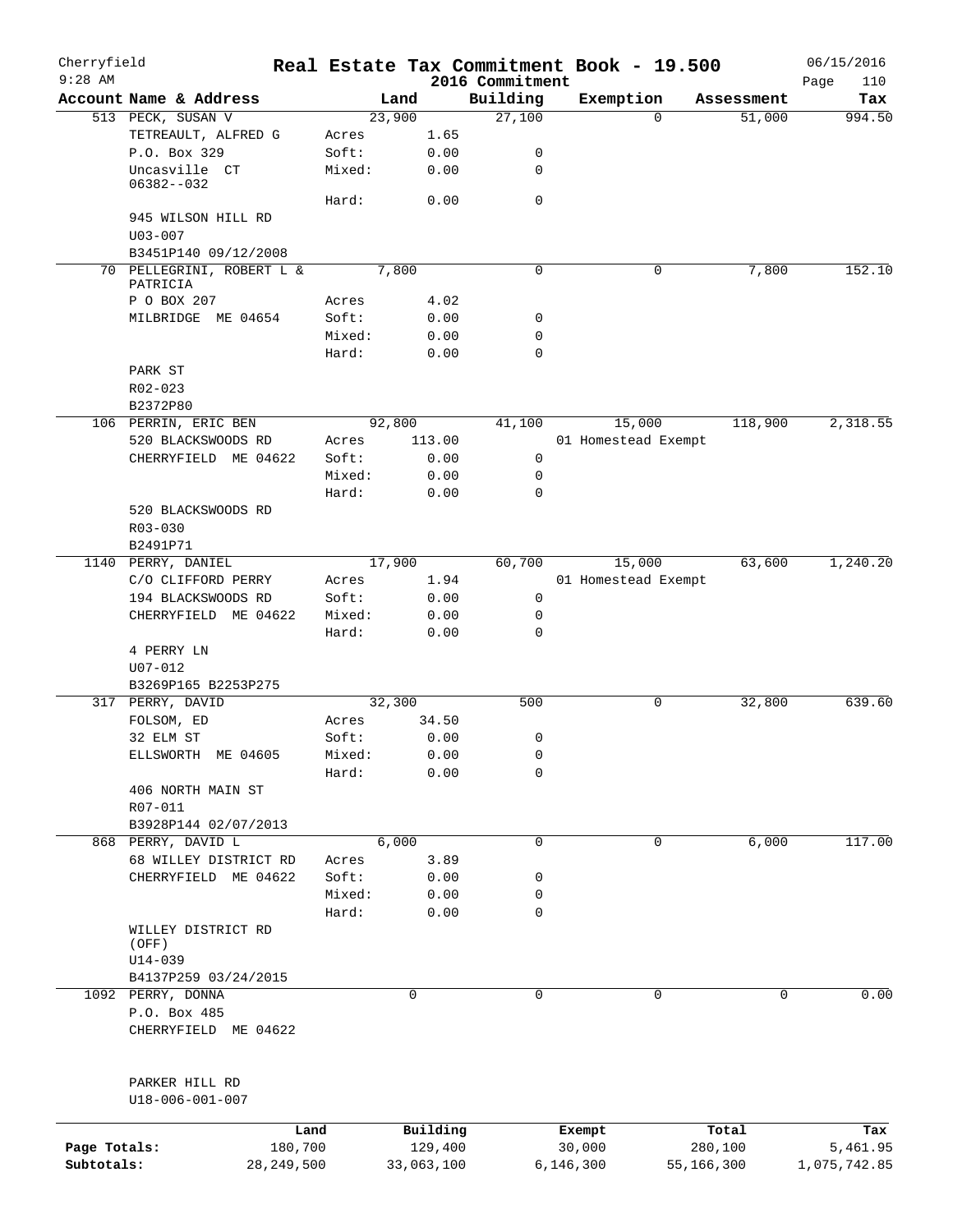| Cherryfield  |                             |        |          |                             | Real Estate Tax Commitment Book - 19.500 |             | 06/15/2016          |
|--------------|-----------------------------|--------|----------|-----------------------------|------------------------------------------|-------------|---------------------|
| $9:28$ AM    | Account Name & Address      |        | Land     | 2016 Commitment<br>Building | Exemption                                | Assessment  | Page<br>111<br>Tax  |
|              | 933 PERRY, HEIRS OF KENNETH |        | 100      | 0                           |                                          | $\Omega$    | 1.95<br>100         |
|              | C/O MARILYN PERRY           | Acres  | 0.18     |                             |                                          |             |                     |
|              | 151 RIDGE RD                | Soft:  | 0.00     | 0                           |                                          |             |                     |
|              | CHERRYFIELD ME 04622        | Mixed: | 0.00     | 0                           |                                          |             |                     |
|              |                             | Hard:  | 0.00     | 0                           |                                          |             |                     |
|              | RIDGE RD                    |        |          |                             |                                          |             |                     |
|              | U17-014                     |        |          |                             |                                          |             |                     |
|              | 1153 PERRY, JANE E          |        | 18,500   | 0                           |                                          | 0           | 18,500<br>360.75    |
|              | 377 RIDGE RD                | Acres  | 18.00    |                             |                                          |             |                     |
|              | CHERRYFIELD ME 04622        | Soft:  | 0.00     | 0                           |                                          |             |                     |
|              |                             | Mixed: | 0.00     | 0                           |                                          |             |                     |
|              |                             | Hard:  | 0.00     | $\mathbf 0$                 |                                          |             |                     |
|              | RIDGE                       |        |          |                             |                                          |             |                     |
|              | $U19 - 011 - 002$           |        |          |                             |                                          |             |                     |
|              | B4170P48 07/20/2015         |        |          |                             |                                          |             |                     |
|              | 886 PERRY, MAEVE            |        | 11,600   | 39,300                      |                                          | 0           | 992.55<br>50,900    |
|              | 46 RIDGE RD                 | Acres  | 0.40     |                             |                                          |             |                     |
|              | CHERRYFIELD<br>ME 04622     | Soft:  | 0.00     | 0                           |                                          |             |                     |
|              |                             | Mixed: | 0.00     | 0                           |                                          |             |                     |
|              |                             | Hard:  | 0.00     | $\mathbf 0$                 |                                          |             |                     |
|              | 46 RIDGE RD                 |        |          |                             |                                          |             |                     |
|              | $U15 - 014$                 |        |          |                             |                                          |             |                     |
|              | B3969P81 07/01/2013         |        |          |                             |                                          |             |                     |
|              | 49 PERRY, RANDY L           |        | 14,600   | 148,100                     | 15,000                                   |             | 2,880.15<br>147,700 |
|              | PERRY, KATHY                | Acres  | 1.25     |                             | 01 Homestead Exempt                      |             |                     |
|              | 167 RIDGE RD                | Soft:  | 0.00     | 0                           |                                          |             |                     |
|              | CHERRYFIELD ME 04622        | Mixed: | 0.00     | 0                           |                                          |             |                     |
|              |                             | Hard:  | 0.00     | 0                           |                                          |             |                     |
|              | 167 RIDGE RD                |        |          |                             |                                          |             |                     |
|              | U17-013-001                 |        |          |                             |                                          |             |                     |
|              | B3251P239 02/20/2007        |        |          |                             |                                          |             |                     |
|              | 286 PERRY, RHONDA           |        | 18,100   | 94,400                      | 15,000                                   |             | 1,901.25<br>97,500  |
|              | PERRY, PAUL                 | Acres  | 2.40     |                             | 01 Homestead Exempt                      |             |                     |
|              | 257 TENAN LANE              | Soft:  | 0.00     | $\mathsf{O}$                |                                          |             |                     |
|              | CHERRYFIELD ME 04622        | Mixed: | 0.00     | 0                           |                                          |             |                     |
|              |                             | Hard:  | 0.00     | 0                           |                                          |             |                     |
|              | 257 TENAN LANE              |        |          |                             |                                          |             |                     |
|              | R05-071-001                 |        |          |                             |                                          |             |                     |
|              | B2161P228                   |        |          |                             |                                          |             |                     |
| 898          | PERRY, WILLIAM              |        | 15,000   | 0                           |                                          | $\mathbf 0$ | 292.50<br>15,000    |
|              | 41 PINE RD                  | Acres  | 12.00    |                             |                                          |             |                     |
|              | CUMBERLAND<br>RI 02864      | Soft:  | 0.00     | 0                           |                                          |             |                     |
|              |                             | Mixed: | 0.00     | 0                           |                                          |             |                     |
|              |                             | Hard:  | 0.00     | 0                           |                                          |             |                     |
|              | MAIN ST                     |        |          |                             |                                          |             |                     |
|              | $U15 - 026$                 |        |          |                             |                                          |             |                     |
|              | B4021P225 12/17/2013        |        |          |                             |                                          |             |                     |
| 896          | PERRY, WILLIAM              |        | 16,700   | 0                           |                                          | 0           | 16,700<br>325.65    |
|              | 41 PINE RD                  | Acres  | 14.83    |                             |                                          |             |                     |
|              | CUMBERLAND RI 02864         | Soft:  | 0.00     | 0                           |                                          |             |                     |
|              |                             | Mixed: | 0.00     | 0                           |                                          |             |                     |
|              |                             | Hard:  | 0.00     | 0                           |                                          |             |                     |
|              | MAIN ST                     |        |          |                             |                                          |             |                     |
|              | U15-024                     |        |          |                             |                                          |             |                     |
|              | B4021P225 12/17/2013        |        |          |                             |                                          |             |                     |
|              |                             |        |          |                             |                                          |             |                     |
|              |                             |        |          |                             |                                          |             |                     |
|              | Land                        |        | Building |                             | Exempt                                   | Total       | Tax                 |
| Page Totals: | 94,600                      |        | 281,800  |                             | 30,000                                   | 346,400     | 6,754.80            |

**Subtotals:** 28,344,100 33,344,900 6,176,300 55,512,700 1,082,497.65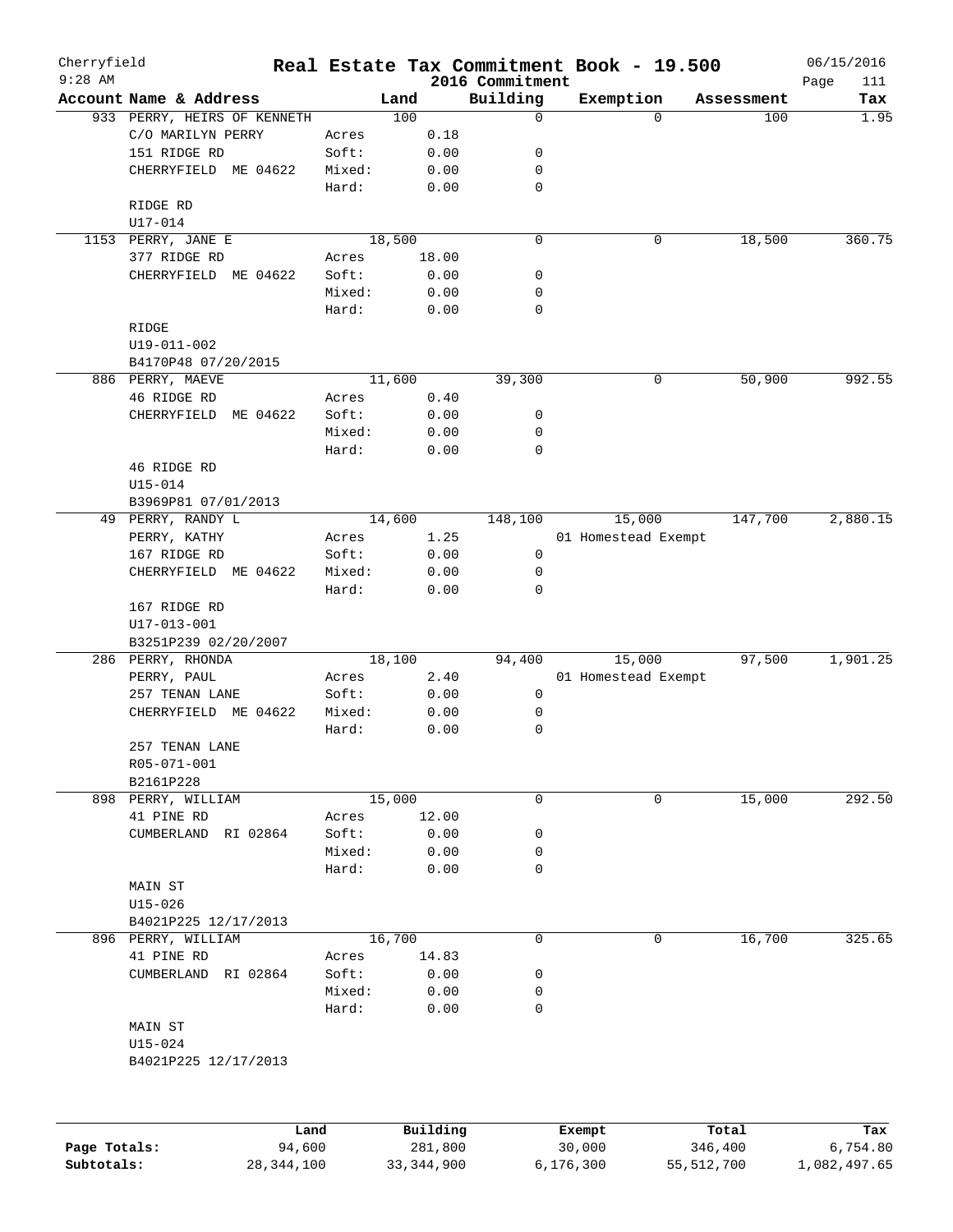| Cherryfield  |                                  |                |            |                             | Real Estate Tax Commitment Book - 19.500 |                       | 06/15/2016      |
|--------------|----------------------------------|----------------|------------|-----------------------------|------------------------------------------|-----------------------|-----------------|
| $9:28$ AM    | Account Name & Address           |                |            | 2016 Commitment<br>Building |                                          |                       | Page<br>112     |
|              |                                  | Land<br>10,900 |            | 95,500                      | Exemption<br>$\Omega$                    | Assessment<br>106,400 | Tax<br>2,074.80 |
|              | 897 PERRY, WILLIAM<br>41 PINE RD |                | 0.20       |                             |                                          |                       |                 |
|              | RI 02864                         | Acres<br>Soft: |            | 0                           |                                          |                       |                 |
|              | CUMBERLAND                       |                | 0.00       |                             |                                          |                       |                 |
|              |                                  | Mixed:         | 0.00       | 0                           |                                          |                       |                 |
|              |                                  | Hard:          | 0.00       | 0                           |                                          |                       |                 |
|              | 237 MAIN ST                      |                |            |                             |                                          |                       |                 |
|              | $U15 - 025$                      |                |            |                             |                                          |                       |                 |
|              | B4021P225 12/17/2013             |                |            |                             |                                          |                       |                 |
|              | 654 PERRY, CLIFFORD & PAULA      | 22,800         |            | 56,900                      | 15,000                                   | 64,700                | 1,261.65        |
|              | 194 BLACKSWOODS RD               | Acres          | 10.56      |                             | 01 Homestead Exempt                      |                       |                 |
|              | CHERRYFIELD ME 04622             | Soft:          | 0.00       | 0                           |                                          |                       |                 |
|              |                                  | Mixed:         | 0.00       | 0                           |                                          |                       |                 |
|              |                                  | Hard:          | 0.00       | $\mathbf 0$                 |                                          |                       |                 |
|              | 194 BLACKSWOODS RD               |                |            |                             |                                          |                       |                 |
|              | $U07 - 013$                      |                |            |                             |                                          |                       |                 |
|              | B1686P286                        |                |            |                             |                                          |                       |                 |
| 655          | PERRY, CLIFFORD & PAULA          | 8,500          |            | $\mathbf 0$                 | 0                                        | 8,500                 | 165.75          |
|              | J.                               |                |            |                             |                                          |                       |                 |
|              | 194 BLACKSWOODS RD               | Acres          | 0.97       |                             |                                          |                       |                 |
|              | CHERRYFIELD ME 04622             | Soft:          | 0.00       | 0                           |                                          |                       |                 |
|              |                                  | Mixed:         | 0.00       | 0                           |                                          |                       |                 |
|              |                                  | Hard:          | 0.00       | 0                           |                                          |                       |                 |
|              | 200 BLACKSWOODS RD               |                |            |                             |                                          |                       |                 |
|              | $U07 - 014$                      |                |            |                             |                                          |                       |                 |
|              | B1672P81                         |                |            |                             |                                          |                       |                 |
|              | 1086 PERRY, DAVID L              | 13,100         |            | 36,200                      | 21,000                                   | 28,300                | 551.85          |
|              | 68 WILLEY DISTRICT RD            | Acres          | 4.26       |                             | 12 WW2 Veteran Res                       |                       |                 |
|              | CHERRYFIELD ME 04622             | Soft:          | 0.00       |                             | 0 01 Homestead Exempt                    |                       |                 |
|              |                                  | Mixed:         | 0.00       | 0                           |                                          |                       |                 |
|              |                                  | Hard:          | 0.00       | 0                           |                                          |                       |                 |
|              | 68 WILLEY DISTRICT ROAD          |                |            |                             |                                          |                       |                 |
|              | $U14 - 038$                      |                |            |                             |                                          |                       |                 |
|              | B1997P348                        |                |            |                             |                                          |                       |                 |
|              | 787 PERRY, DAVID L               | 5,700          |            | 23,500                      | 0                                        | 29,200                | 569.40          |
|              | 68 WILLEY DISTRICT RD            | Acres          | 0.11       |                             |                                          |                       |                 |
|              | CHERRYFIELD<br>ME 04622          | Soft:          | 0.00       | 0                           |                                          |                       |                 |
|              |                                  | Mixed:         | 0.00       | 0                           |                                          |                       |                 |
|              |                                  | Hard:          | 0.00       | 0                           |                                          |                       |                 |
|              | 24 MAIN ST                       |                |            |                             |                                          |                       |                 |
|              | $U12 - 039$                      |                |            |                             |                                          |                       |                 |
|              | B1588P27                         |                |            |                             |                                          |                       |                 |
|              | 527 PETERSEN, PATRICIA A         | 26,200         |            | 86,300                      | 15,000                                   | 97,500                | 1,901.25        |
|              | 98 MILBRIDGE RD                  | Acres          | 4.40       |                             | 01 Homestead Exempt                      |                       |                 |
|              | CHERRYFIELD ME 04622             | Soft:          | 0.00       | 0                           |                                          |                       |                 |
|              |                                  | Mixed:         | 0.00       | 0                           |                                          |                       |                 |
|              |                                  | Hard:          | 0.00       | 0                           |                                          |                       |                 |
|              | 98 MILBRIDGE RD                  |                |            |                             |                                          |                       |                 |
|              | $U03 - 021$                      |                |            |                             |                                          |                       |                 |
|              | B1499P33                         |                |            |                             |                                          |                       |                 |
|              | 900 PETERSON, BONNIE J           | 17,500         |            | 39,600                      | 15,000                                   | 42,100                | 820.95          |
|              | 64 RIDGE ROAD                    |                | 1.37       |                             |                                          |                       |                 |
|              |                                  | Acres          |            |                             | 01 Homestead Exempt                      |                       |                 |
|              | CHERRYFIELD ME 04622             | Soft:          | 0.00       | $\mathbf 0$                 |                                          |                       |                 |
|              |                                  | Mixed:         | 0.00       | 0                           |                                          |                       |                 |
|              |                                  | Hard:          | 0.00       | 0                           |                                          |                       |                 |
|              | 64 RIDGE RD                      |                |            |                             |                                          |                       |                 |
|              | $U16 - 002$                      |                |            |                             |                                          |                       |                 |
|              | B2502P243                        |                |            |                             |                                          |                       |                 |
|              |                                  |                |            |                             |                                          |                       |                 |
|              | Land                             |                | Building   |                             | Exempt                                   | Total                 | Tax             |
| Page Totals: | 104,700                          |                | 338,000    |                             | 66,000                                   | 376,700               | 7,345.65        |
| Subtotals:   | 28,448,800                       |                | 33,682,900 |                             | 6,242,300                                | 55,889,400            | 1,089,843.30    |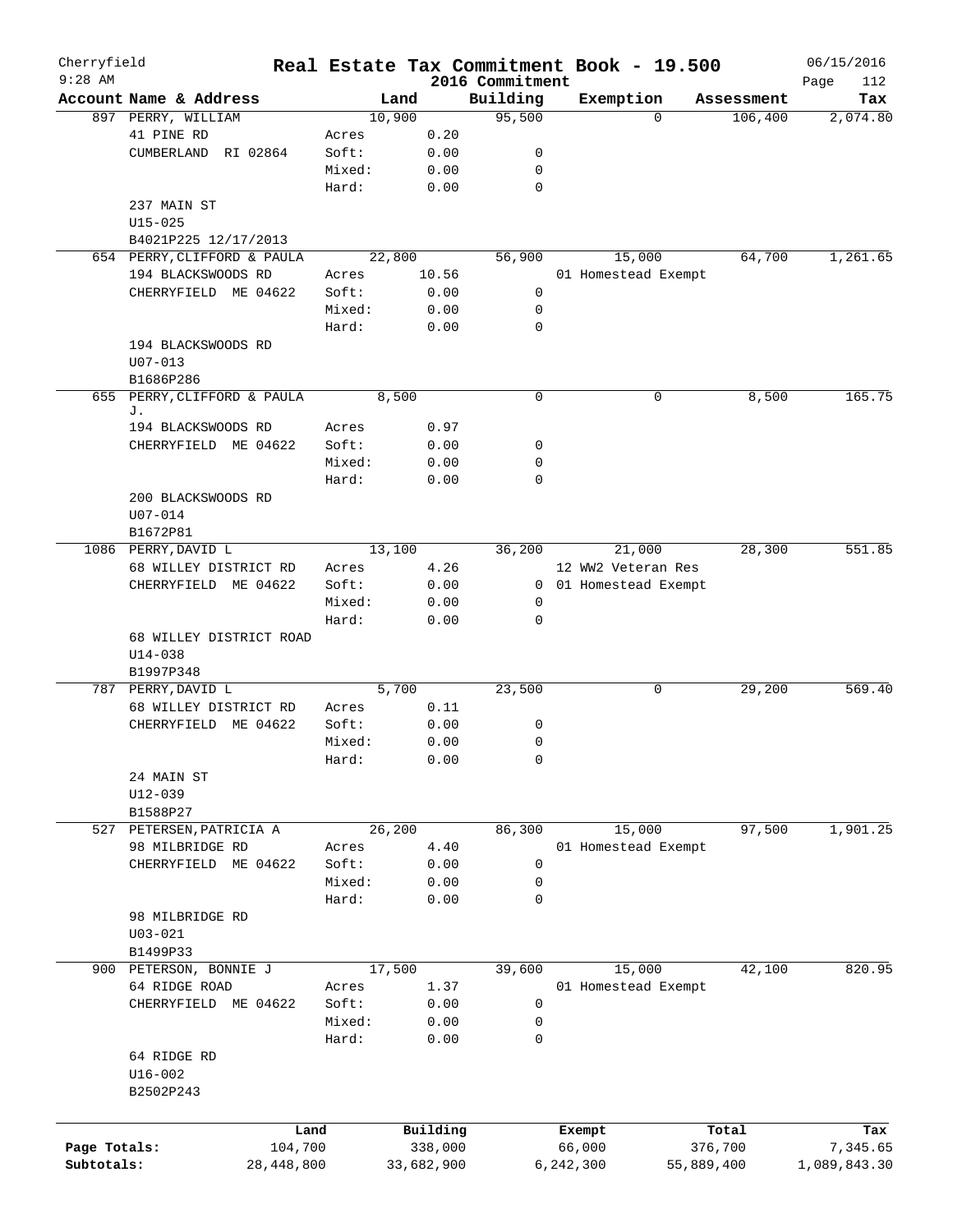| Cherryfield<br>$9:28$ AM |                                                    |                 |              | Real Estate Tax Commitment Book - 19.500<br>2016 Commitment |                     |        |            | 06/15/2016<br>Page<br>113 |
|--------------------------|----------------------------------------------------|-----------------|--------------|-------------------------------------------------------------|---------------------|--------|------------|---------------------------|
|                          | Account Name & Address                             | Land            |              | Building                                                    | Exemption           |        | Assessment | Tax                       |
|                          | 581 PETERSON, CYNTHIA                              | 23,100          |              | 64,500                                                      |                     | 15,000 | 72,600     | 1,415.70                  |
|                          | 89 SCHOOL ST                                       | Acres           | 1.00         |                                                             | 01 Homestead Exempt |        |            |                           |
|                          | CHERRYFIELD ME 04622                               | Soft:           | 0.00         | 0                                                           |                     |        |            |                           |
|                          |                                                    | Mixed:          | 0.00         | 0                                                           |                     |        |            |                           |
|                          |                                                    | Hard:           | 0.00         | $\mathbf 0$                                                 |                     |        |            |                           |
|                          | 89 SCHOOL ST                                       |                 |              |                                                             |                     |        |            |                           |
|                          | $U05 - 013$                                        |                 |              |                                                             |                     |        |            |                           |
|                          | B2832P81                                           |                 |              |                                                             |                     |        |            |                           |
|                          | 345 PETTENGILL, LARRY E &<br>THERESA M             | 17,600          |              | 84,200                                                      |                     | 0      | 101,800    | 1,985.10                  |
|                          | PO BOX 265                                         | Acres           | 1.43         |                                                             |                     |        |            |                           |
|                          | CHERRYFIELD ME 04622                               | Soft:           | 0.00         | 0                                                           |                     |        |            |                           |
|                          |                                                    | Mixed:          | 0.00         | $\mathbf 0$                                                 |                     |        |            |                           |
|                          |                                                    | Hard:           | 0.00         | $\mathbf 0$                                                 |                     |        |            |                           |
|                          | 396 SPRAGUE FALLS RD                               |                 |              |                                                             |                     |        |            |                           |
|                          | R08-015-004                                        |                 |              |                                                             |                     |        |            |                           |
|                          | B4243P292 04/04/2016                               |                 |              |                                                             |                     |        |            |                           |
|                          | 1028 PETZOLD, KURT & PATSY A<br>24 SUNSET POINT RD | 9,700           |              | 0                                                           |                     | 0      | 9,700      | 189.15                    |
|                          |                                                    | Acres           | 2.80         | 0                                                           |                     |        |            |                           |
|                          | HARRINGTON ME 04643                                | Soft:<br>Mixed: | 0.00         | $\mathbf 0$                                                 |                     |        |            |                           |
|                          |                                                    | Hard:           | 0.00<br>0.00 | $\mathbf 0$                                                 |                     |        |            |                           |
|                          | SPRAGUE FALLS RD                                   |                 |              |                                                             |                     |        |            |                           |
|                          | R03-051-001                                        |                 |              |                                                             |                     |        |            |                           |
|                          | B3302P19 06/28/2007                                |                 |              |                                                             |                     |        |            |                           |
|                          | 1029 PETZOLD, KURT & PATSY A                       | 13,700          |              | $\Omega$                                                    |                     | 0      | 13,700     | 267.15                    |
|                          | 24 SUNSET POINT RD                                 | Acres           | 9.80         |                                                             |                     |        |            |                           |
|                          | HARRINGTON ME 04643                                | Soft:           | 0.00         | 0                                                           |                     |        |            |                           |
|                          |                                                    | Mixed:          | 0.00         | 0                                                           |                     |        |            |                           |
|                          |                                                    | Hard:           | 0.00         | $\mathbf 0$                                                 |                     |        |            |                           |
|                          | SPRAGUE FALLS RD                                   |                 |              |                                                             |                     |        |            |                           |
|                          | R03-051-002                                        |                 |              |                                                             |                     |        |            |                           |
|                          | B3302P19 06/28/2007                                |                 |              |                                                             |                     |        |            |                           |
|                          | 27 PHINNEY, CHARLES M &<br>MADELYN D               | 20,300          |              | 73,200                                                      |                     | 15,000 | 78,500     | 1,530.75                  |
|                          | WILLEY, LINDA E &<br>PHINNEY, WOODROW C            | Acres           | 0.70         |                                                             | 01 Homestead Exempt |        |            |                           |
|                          | P O BOX 126                                        | Soft:           | 0.00         | 0                                                           |                     |        |            |                           |
|                          | MILBRIDGE ME 04658                                 | Mixed:          | 0.00         | 0                                                           |                     |        |            |                           |
|                          |                                                    | Hard:           | 0.00         | 0                                                           |                     |        |            |                           |
|                          | 633 MILBRIDGE RD                                   |                 |              |                                                             |                     |        |            |                           |
|                          | R01-015                                            |                 |              |                                                             |                     |        |            |                           |
|                          | B3664P76 08/31/2010 B2913P209 08/02/2004           |                 |              |                                                             |                     |        |            |                           |
| 26                       | PHINNEY, CHARLES M;<br>PHINNEY, MADELYN D          | 12,400          |              | 4,900                                                       |                     | 0      | 17,300     | 337.35                    |
|                          | WILLEY, LINDA E                                    | Acres           | 1.71         |                                                             |                     |        |            |                           |
|                          | P.O. BOX 126                                       | Soft:           | 0.00         | 0                                                           |                     |        |            |                           |
|                          | MILBRIDGE ME 04658                                 | Mixed:          | 0.00         | 0                                                           |                     |        |            |                           |
|                          |                                                    | Hard:           | 0.00         | 0                                                           |                     |        |            |                           |
|                          | 628 MILBRIDGE RD                                   |                 |              |                                                             |                     |        |            |                           |
|                          | R01-014                                            |                 |              |                                                             |                     |        |            |                           |
|                          | B595P328                                           |                 |              |                                                             |                     |        |            |                           |
|                          |                                                    |                 |              |                                                             |                     |        |            |                           |

|              | Land       | Building   | Exempt    | Total      | Tax          |
|--------------|------------|------------|-----------|------------|--------------|
| Page Totals: | 96,800     | 226,800    | 30,000    | 293,600    | 5,725.20     |
| Subtotals:   | 28,545,600 | 33,909,700 | 6,272,300 | 56,183,000 | 1,095,568.50 |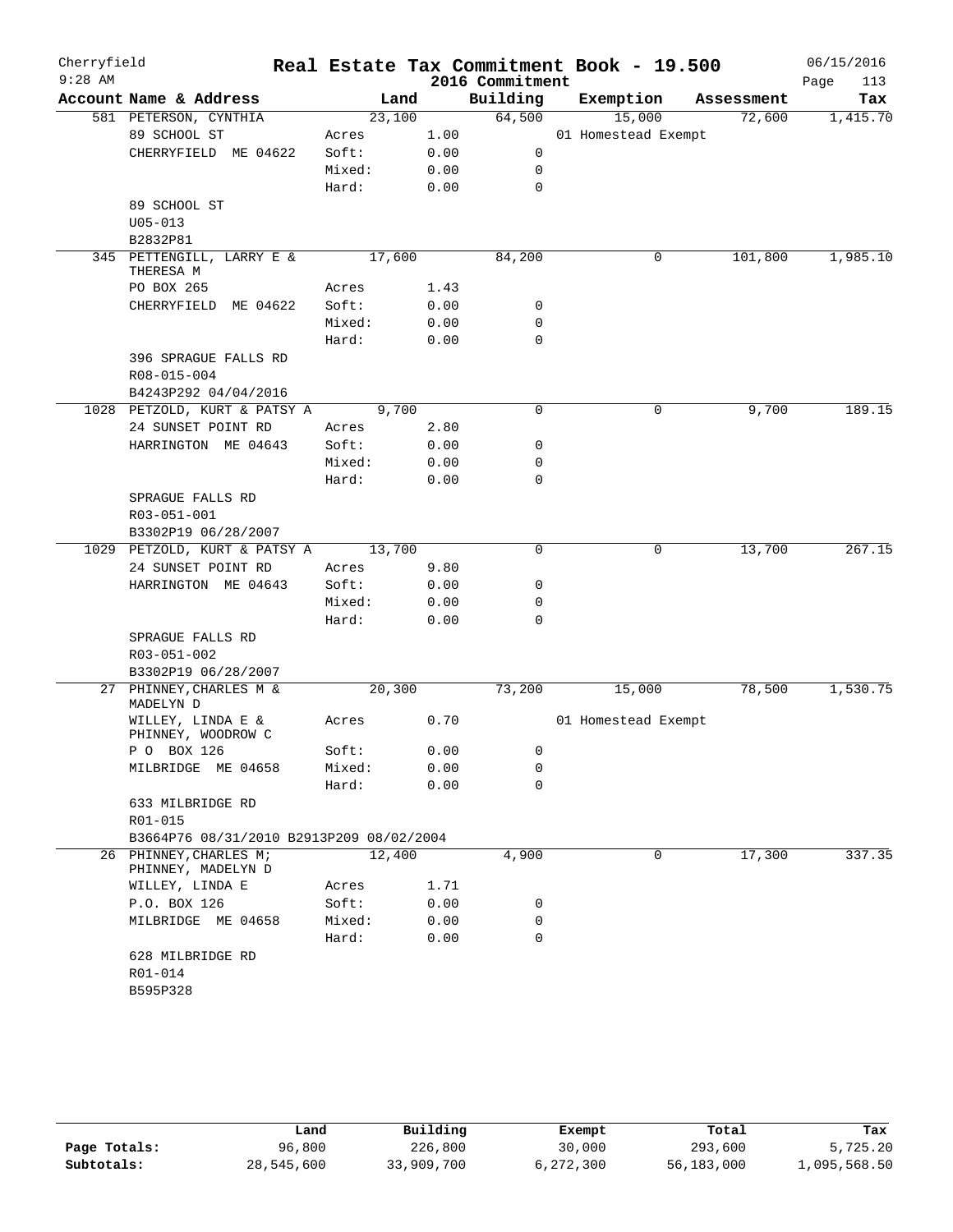| Cherryfield<br>$9:28$ AM |                                           |                 |              | Real Estate Tax Commitment Book - 19.500<br>2016 Commitment |                               |          |            | 06/15/2016<br>114 |
|--------------------------|-------------------------------------------|-----------------|--------------|-------------------------------------------------------------|-------------------------------|----------|------------|-------------------|
|                          | Account Name & Address                    | Land            |              | Building                                                    | Exemption                     |          | Assessment | Page<br>Tax       |
|                          | 358 PIERCE, MADELYN V (3/4                | 12,400          |              | 15,600                                                      |                               | $\Omega$ | 28,000     | 546.00            |
|                          | INT)<br>BOX 303 BRISTOL RD                | Acres           | 2.76         |                                                             |                               |          |            |                   |
|                          | DAMARISCOTTA ME 04543                     | Soft:           | 0.00         | 0                                                           |                               |          |            |                   |
|                          |                                           | Mixed:          | 0.00         | $\mathbf 0$                                                 |                               |          |            |                   |
|                          |                                           | Hard:           | 0.00         | $\mathbf 0$                                                 |                               |          |            |                   |
|                          | 629 SPRAGUE FALLS RD<br>R08-027           |                 |              |                                                             |                               |          |            |                   |
|                          | B1460P264                                 |                 |              |                                                             |                               |          |            |                   |
|                          | 362 PIERCE, MADELYN V (3/4<br>INT)        | 6,900           |              | 0                                                           |                               | 0        | 6,900      | 134.55            |
|                          | BOX 303 BRISTOL RD                        | Acres           | 1.50         |                                                             |                               |          |            |                   |
|                          | DAMARISCOTTA ME 04543                     | Soft:           | 0.00         | 0                                                           |                               |          |            |                   |
|                          |                                           | Mixed:          | 0.00         | 0                                                           |                               |          |            |                   |
|                          |                                           | Hard:           | 0.00         | $\mathbf 0$                                                 |                               |          |            |                   |
|                          | 629 SPRAGUE FALLS RD                      |                 |              |                                                             |                               |          |            |                   |
|                          | $R08 - 028$                               |                 |              |                                                             |                               |          |            |                   |
|                          | B1460P264                                 | 22,400          |              |                                                             |                               |          |            |                   |
|                          | 568 PILLONI, DOROTHY SOMERS               | Acres           |              | 92,700                                                      | 21,000<br>01 Homestead Exempt |          | 94,100     | 1,834.95          |
|                          | 30 NORTH ST                               |                 | 0.92         |                                                             | 0 24 WW2 Widow Non            |          |            |                   |
|                          | CHERRYFIELD ME 04622                      | Soft:<br>Mixed: | 0.00<br>0.00 | 0                                                           |                               |          |            |                   |
|                          |                                           | Hard:           | 0.00         | 0                                                           |                               |          |            |                   |
|                          | 30 NORTH ST                               |                 |              |                                                             |                               |          |            |                   |
|                          | $U05 - 002$                               |                 |              |                                                             |                               |          |            |                   |
|                          | B1460P288                                 |                 |              |                                                             |                               |          |            |                   |
|                          | 1131 PINKHAM, DAVID W &                   | 12,900          |              | $\mathbf 0$                                                 |                               | 0        | 12,900     | 251.55            |
|                          | RHONDA J<br>PINKHAM TRUST, DAVID          | Acres           | 2.40         |                                                             |                               |          |            |                   |
|                          | WAYNE                                     |                 |              |                                                             |                               |          |            |                   |
|                          | 39 NORTH MAIN ST                          | Soft:           | 0.00         | $\mathbf 0$                                                 |                               |          |            |                   |
|                          | MILBRIDGE ME 04658                        | Mixed:          | 0.00         | 0                                                           |                               |          |            |                   |
|                          |                                           | Hard:           | 0.00         | $\mathbf 0$                                                 |                               |          |            |                   |
|                          | BLACKSWOODS RD<br>$U07 - 004 - 001$       |                 |              |                                                             |                               |          |            |                   |
|                          | B3181P313 08/21/2006                      |                 |              |                                                             |                               |          |            |                   |
|                          | 140 POOLE, ANDREW                         | 17,900          |              | 3,000                                                       |                               | 0        | 20,900     | 407.55            |
|                          | C/O JOHN POOLE                            | Acres           | 14.00        |                                                             |                               |          |            |                   |
|                          | 1620 LEWIS LN -<br><b>QUALICUM BEACH</b>  | Soft:           | 0.00         | 0                                                           |                               |          |            |                   |
|                          | BRITISH COLUMBIA CANADA Mixed:<br>V9K-253 |                 | 0.00         | 0                                                           |                               |          |            |                   |
|                          |                                           | Hard:           | 0.00         | $\mathbf 0$                                                 |                               |          |            |                   |
|                          | 205 SPRAGUE FALLS RD                      |                 |              |                                                             |                               |          |            |                   |
|                          | R03-061                                   |                 |              |                                                             |                               |          |            |                   |
|                          | B1524P47<br>565 POWEL, DR ROBERT,         |                 |              | $\mathbf 0$                                                 |                               | 0        |            | 74.10             |
|                          | TRUSTEE                                   | 3,800           |              |                                                             |                               |          | 3,800      |                   |
|                          | LESLEY, THOMAS P QPR<br>TRUST             | Acres           | 0.43         |                                                             |                               |          |            |                   |
|                          | 9350 S 150 E STE 150                      | Soft:           | 0.00         | 0                                                           |                               |          |            |                   |
|                          | SANDY UT 84070                            | Mixed:          | 0.00         | 0                                                           |                               |          |            |                   |
|                          |                                           | Hard:           | 0.00         | $\mathbf 0$                                                 |                               |          |            |                   |
|                          | RIVER RD                                  |                 |              |                                                             |                               |          |            |                   |
|                          | $U04 - 025$                               |                 |              |                                                             |                               |          |            |                   |
|                          | B4164P289 06/30/2015                      |                 |              |                                                             |                               |          |            |                   |
|                          |                                           |                 |              |                                                             |                               |          |            |                   |
|                          |                                           |                 |              |                                                             |                               |          |            |                   |

|              | Land       | Building   | Exempt    | Total      | Tax          |
|--------------|------------|------------|-----------|------------|--------------|
| Page Totals: | 76,300     | 111,300    | 21,000    | 166,600    | 3,248.70     |
| Subtotals:   | 28,621,900 | 34,021,000 | 6,293,300 | 56,349,600 | 1,098,817.20 |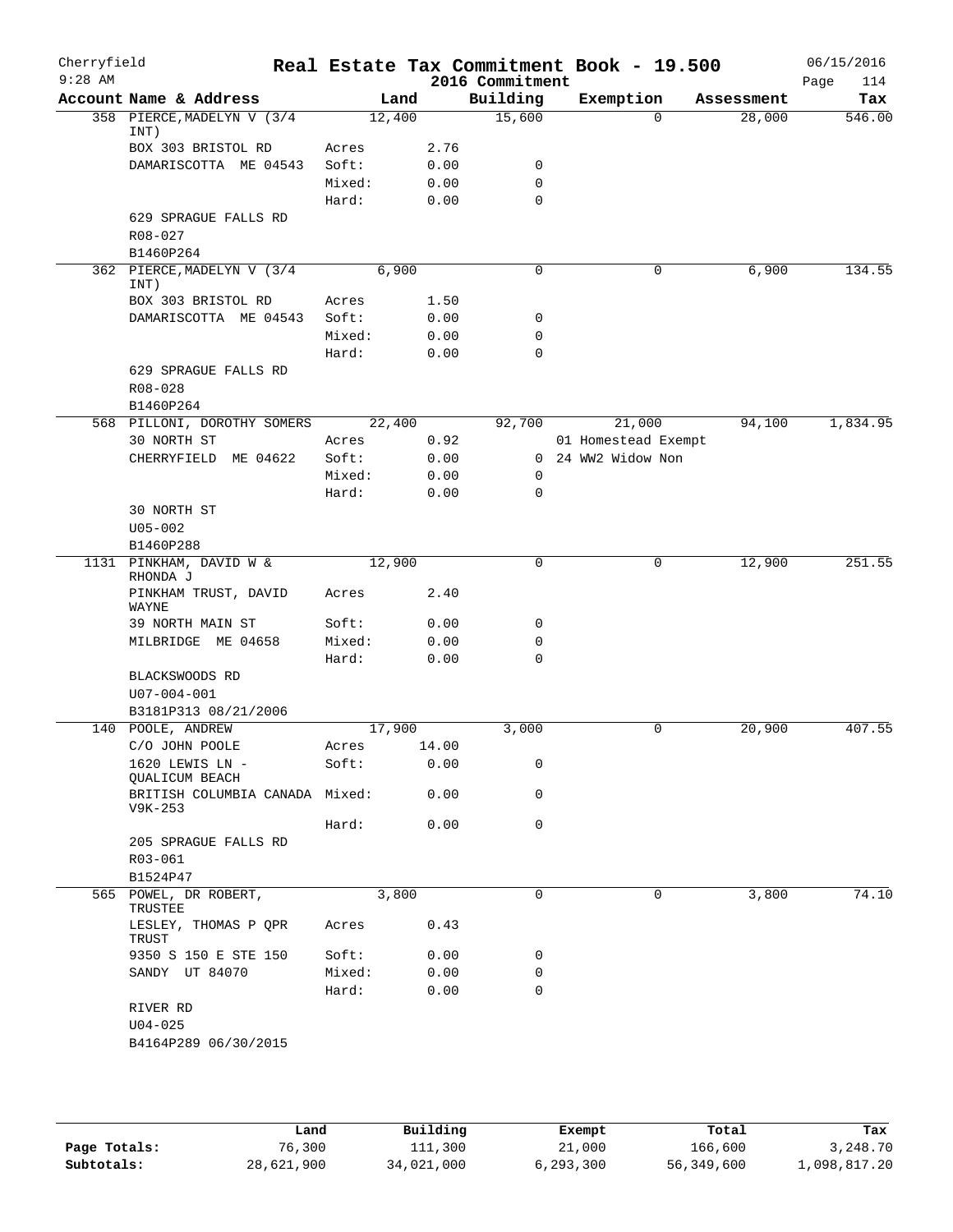| Cherryfield |                                                                |                 |              |                 | Real Estate Tax Commitment Book - 19.500 |            | 06/15/2016  |
|-------------|----------------------------------------------------------------|-----------------|--------------|-----------------|------------------------------------------|------------|-------------|
| $9:28$ AM   |                                                                |                 |              | 2016 Commitment |                                          |            | Page<br>115 |
|             | Account Name & Address                                         |                 | Land         | Building        | Exemption                                | Assessment | Tax         |
|             | 549 POWEL, DR ROBERT,<br>TRUSTEE                               | 24,100          |              | 173,700         | $\Omega$                                 | 197,800    | 3,857.10    |
|             | LESLEY, THOMAS P QPR<br>TRUST                                  | Acres           | 2.74         |                 |                                          |            |             |
|             | 9350 S 150 E STE 150                                           | Soft:           | 0.00         | 0               |                                          |            |             |
|             | SANDY UT 84070                                                 | Mixed:          | 0.00         | 0               |                                          |            |             |
|             |                                                                | Hard:           | 0.00         | $\mathbf 0$     |                                          |            |             |
|             | 36 RIVER RD<br>$U04 - 012$                                     |                 |              |                 |                                          |            |             |
|             | B4199P5 10/16/2015 B4182P57 08/27/2015 B4164P289<br>06/30/2015 |                 |              |                 |                                          |            |             |
|             | 548 PRICE, CLAYTON E &                                         | 23,100          |              | 53,700          | 15,000                                   | 61,800     | 1,205.10    |
|             | KATHLEEN J                                                     |                 |              |                 |                                          |            |             |
|             | PO BOX 176                                                     | Acres           | 1.06         | 0               | 01 Homestead Exempt                      |            |             |
|             | CHERRYFIELD ME 04622                                           | Soft:<br>Mixed: | 0.00<br>0.00 | $\mathbf 0$     |                                          |            |             |
|             |                                                                | Hard:           | 0.00         | 0               |                                          |            |             |
|             | 30 RIVER RD                                                    |                 |              |                 |                                          |            |             |
|             | $U04 - 011$                                                    |                 |              |                 |                                          |            |             |
|             | B2761P202                                                      |                 |              |                 |                                          |            |             |
|             | 951 PROTO, ROBERT P & MARY<br>Е                                | 23,700          |              | 77,600          | 0                                        | 101,300    | 1,975.35    |
|             | 88 ARROWDALE RD                                                | Acres           | 8.46         |                 |                                          |            |             |
|             | NORTH HAVEN CT 06473                                           | Soft:           | 0.00         | 0               |                                          |            |             |
|             |                                                                | Mixed:          | 0.00         | 0               |                                          |            |             |
|             |                                                                | Hard:           | 0.00         | $\mathbf 0$     |                                          |            |             |
|             | 345 BLACKSWOODS RD                                             |                 |              |                 |                                          |            |             |
|             | R03-018-002                                                    |                 |              |                 |                                          |            |             |
|             | B2033P304                                                      |                 |              |                 |                                          |            |             |
|             | 298 RAMSAY, ROBERT W                                           | 35,000          |              | $\mathbf 0$     | 0                                        | 35,000     | 682.50      |
|             | P O BOX 110                                                    | Acres           | 59.00        |                 |                                          |            |             |
|             | ADDISON ME 04606                                               | Soft:           | 0.00         | 0               |                                          |            |             |
|             |                                                                | Mixed:          | 0.00         | 0               |                                          |            |             |
|             |                                                                | Hard:           | 0.00         | 0               |                                          |            |             |
|             | RIDGE RD (OFF)                                                 |                 |              |                 |                                          |            |             |
|             | $R06 - 009$                                                    |                 |              |                 |                                          |            |             |
|             | B3850P273 06/07/2012                                           |                 |              |                 |                                          |            |             |
|             | 306 RAMSAY, ROBERT W                                           | 38,200          |              | 0               | 0                                        | 38,200     | 744.90      |
|             | PO BOX 110                                                     | Acres           | 50.00        |                 |                                          |            |             |
|             | ADDISON ME 04606                                               | Soft:           | 0.00         | 0               |                                          |            |             |
|             |                                                                | Mixed:          | 0.00         | 0               |                                          |            |             |
|             |                                                                | Hard:           | 0.00         | 0               |                                          |            |             |
|             | NORTH MAIN ST                                                  |                 |              |                 |                                          |            |             |
|             | R07-003-002<br>B3813P120 01/23/2012 B1969P19                   |                 |              |                 |                                          |            |             |
|             | 735 RANDALL JR, LESLIE W                                       |                 | 4,400        | 0               | 0                                        | 4,400      | 85.80       |
|             | 4 WINDY RIDGE LN                                               | Acres           | 1.00         |                 |                                          |            |             |
|             | WEEKS MILLS ME 04358                                           | Soft:           | 0.00         | 0               |                                          |            |             |
|             |                                                                | Mixed:          | 0.00         | 0               |                                          |            |             |
|             |                                                                | Hard:           | 0.00         | 0               |                                          |            |             |
|             | PARK ST (OFF)                                                  |                 |              |                 |                                          |            |             |
|             | $U11 - 036$                                                    |                 |              |                 |                                          |            |             |
|             | B3863P300 07/18/2012                                           |                 |              |                 |                                          |            |             |
|             |                                                                |                 |              |                 |                                          |            |             |
|             |                                                                |                 |              |                 |                                          |            |             |

|              | Land       | Building   | Exempt    | Total      | Tax          |
|--------------|------------|------------|-----------|------------|--------------|
| Page Totals: | 148,500    | 305,000    | 15,000    | 438,500    | 8,550.75     |
| Subtotals:   | 28,770,400 | 34,326,000 | 6,308,300 | 56,788,100 | 1,107,367.95 |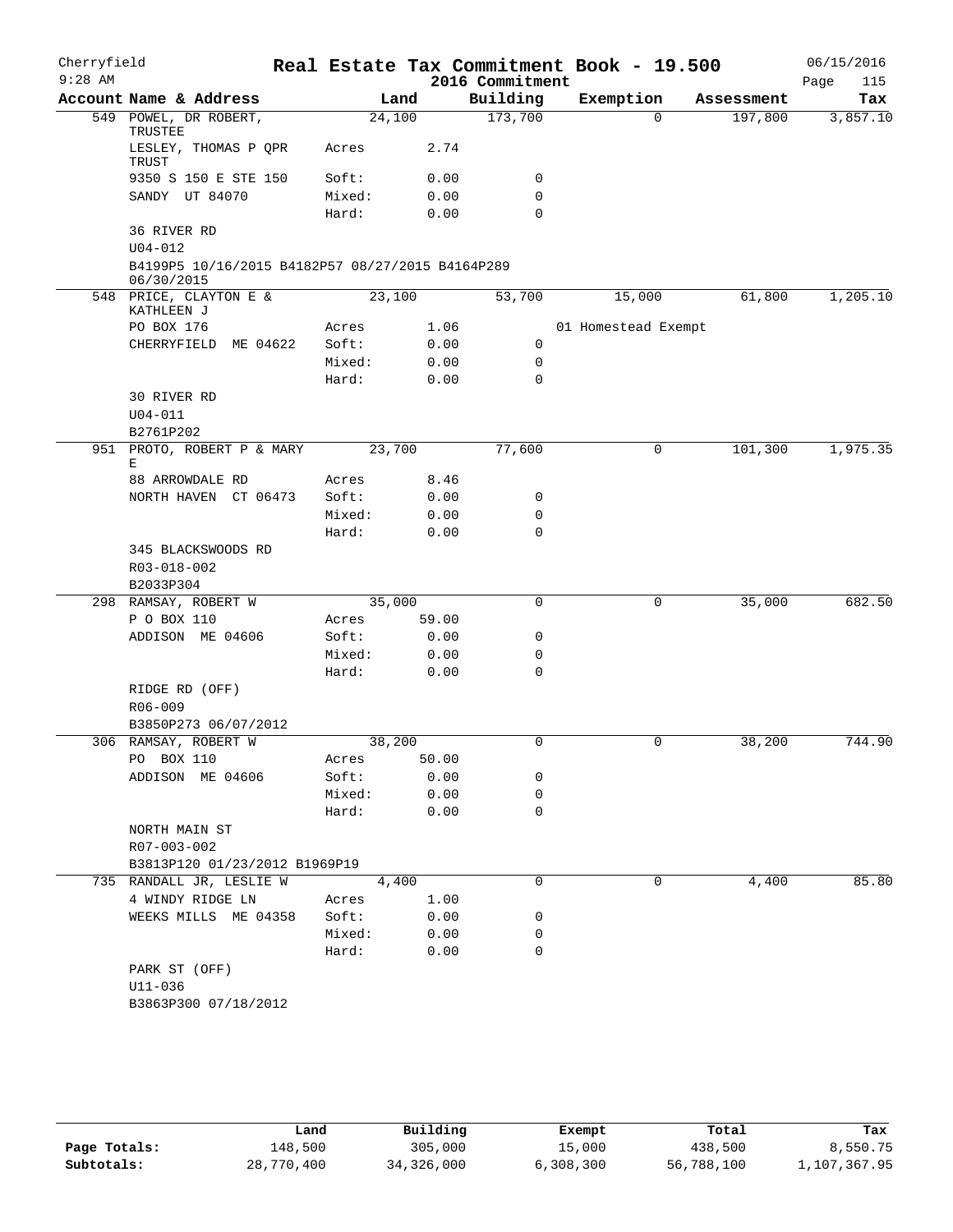| Cherryfield |                                       |        |        |       |                 | Real Estate Tax Commitment Book - 19.500 |            | 06/15/2016  |
|-------------|---------------------------------------|--------|--------|-------|-----------------|------------------------------------------|------------|-------------|
| $9:28$ AM   |                                       |        |        |       | 2016 Commitment |                                          |            | 116<br>Page |
|             | Account Name & Address                |        | Land   |       | Building        | Exemption                                | Assessment | Tax         |
|             | 736 RANDALL JR, LESLIE W &<br>HILDA M |        | 3,000  |       | $\mathbf 0$     | $\Omega$                                 | 3,000      | 58.50       |
|             | 4 WINDY RIDGE LN                      | Acres  |        | 0.25  |                 |                                          |            |             |
|             | WEEKS MILLS ME 04358                  | Soft:  |        | 0.00  | 0               |                                          |            |             |
|             |                                       | Mixed: |        | 0.00  | $\mathbf 0$     |                                          |            |             |
|             |                                       | Hard:  |        | 0.00  | $\mathbf 0$     |                                          |            |             |
|             | PARK ST (OFF)                         |        |        |       |                 |                                          |            |             |
|             | U11-037                               |        |        |       |                 |                                          |            |             |
|             | B4131P131 02/26/2015                  |        |        |       |                 |                                          |            |             |
|             | 660 RANDALL SR, MORRIS C              |        | 23,900 |       | 99,700          | 15,000                                   | 108,600    | 2,117.70    |
|             | RANDALL, JANE B                       | Acres  |        | 1.71  |                 | 01 Homestead Exempt                      |            |             |
|             | 133 NORTH ST                          | Soft:  |        | 0.00  | $\mathbf 0$     |                                          |            |             |
|             | CHERRYFIELD ME 04622                  | Mixed: |        | 0.00  | $\mathbf 0$     |                                          |            |             |
|             |                                       | Hard:  |        | 0.00  | $\mathbf 0$     |                                          |            |             |
|             | 133 NORTH ST                          |        |        |       |                 |                                          |            |             |
|             | $U07 - 019$                           |        |        |       |                 |                                          |            |             |
|             | B3532P55 05/29/2009                   |        |        |       |                 |                                          |            |             |
|             | 38 RAY, LAWRENCE &<br>DRUSILLA        |        | 400    |       | 0               | 0                                        | 400        | 7.80        |
|             | 54 WYMAN ROAD                         | Acres  |        | 0.10  |                 |                                          |            |             |
|             | MILBRIDGE ME 04658                    | Soft:  |        | 0.00  | 0               |                                          |            |             |
|             |                                       | Mixed: |        | 0.00  | 0               |                                          |            |             |
|             |                                       | Hard:  |        | 0.00  | $\mathbf 0$     |                                          |            |             |
|             | MILBRIDGE RD                          |        |        |       |                 |                                          |            |             |
|             | R01-026                               |        |        |       |                 |                                          |            |             |
|             | B2395P207                             |        |        |       |                 |                                          |            |             |
|             | 12 RAY, MATTHEW J                     |        | 12,400 |       | 0               | 0                                        | 12,400     | 241.80      |
|             | 57 FORESIDE RD                        | Acres  |        | 7.50  |                 |                                          |            |             |
|             | CUMBERLAND FORESIDE<br>ME<br>04110    | Soft:  |        | 0.00  | 0               |                                          |            |             |
|             |                                       | Mixed: |        | 0.00  | 0               |                                          |            |             |
|             |                                       | Hard:  |        | 0.00  | 0               |                                          |            |             |
|             | NORTH MAIN ST                         |        |        |       |                 |                                          |            |             |
|             | R04-027-001                           |        |        |       |                 |                                          |            |             |
|             | B4077P87 07/24/2015                   |        |        |       |                 |                                          |            |             |
|             | 1127 RECKNER, ANGELA                  |        | 0      |       | 8,400           | 0                                        | 8,400      | 163.80      |
|             | 27 BARBER LN                          |        |        |       |                 |                                          |            |             |
|             | CHERRYFIELD ME 04662                  |        |        |       |                 |                                          |            |             |
|             |                                       |        |        |       |                 |                                          |            |             |
|             | PARKER HILL TP                        |        |        |       |                 |                                          |            |             |
|             | U18-006-001                           |        |        |       |                 |                                          |            |             |
| 1099        | REDIMARKER, MONCENA &<br>KAREN        |        | 16,600 |       | 0               | $\Omega$                                 | 16,600     | 323.70      |
|             | 382 EMERALD RIDGE                     | Acres  |        | 13.70 |                 |                                          |            |             |
|             | DAHLONEGA GA 30533                    | Soft:  |        | 0.00  | 0               |                                          |            |             |
|             |                                       | Mixed: |        | 0.00  | 0               |                                          |            |             |
|             |                                       | Hard:  |        | 0.00  | $\Omega$        |                                          |            |             |
|             | BLACKSWOODS RD                        |        |        |       |                 |                                          |            |             |
|             | $U08 - 004 - 001$                     |        |        |       |                 |                                          |            |             |
|             | B1531P74                              |        |        |       |                 |                                          |            |             |
|             |                                       |        |        |       |                 |                                          |            |             |

|              | Land       | Building   | Exempt    | Total      | Tax          |
|--------------|------------|------------|-----------|------------|--------------|
| Page Totals: | 56,300     | 108,100    | 15,000    | 149,400    | 2,913.30     |
| Subtotals:   | 28,826,700 | 34,434,100 | 6,323,300 | 56,937,500 | 1,110,281.25 |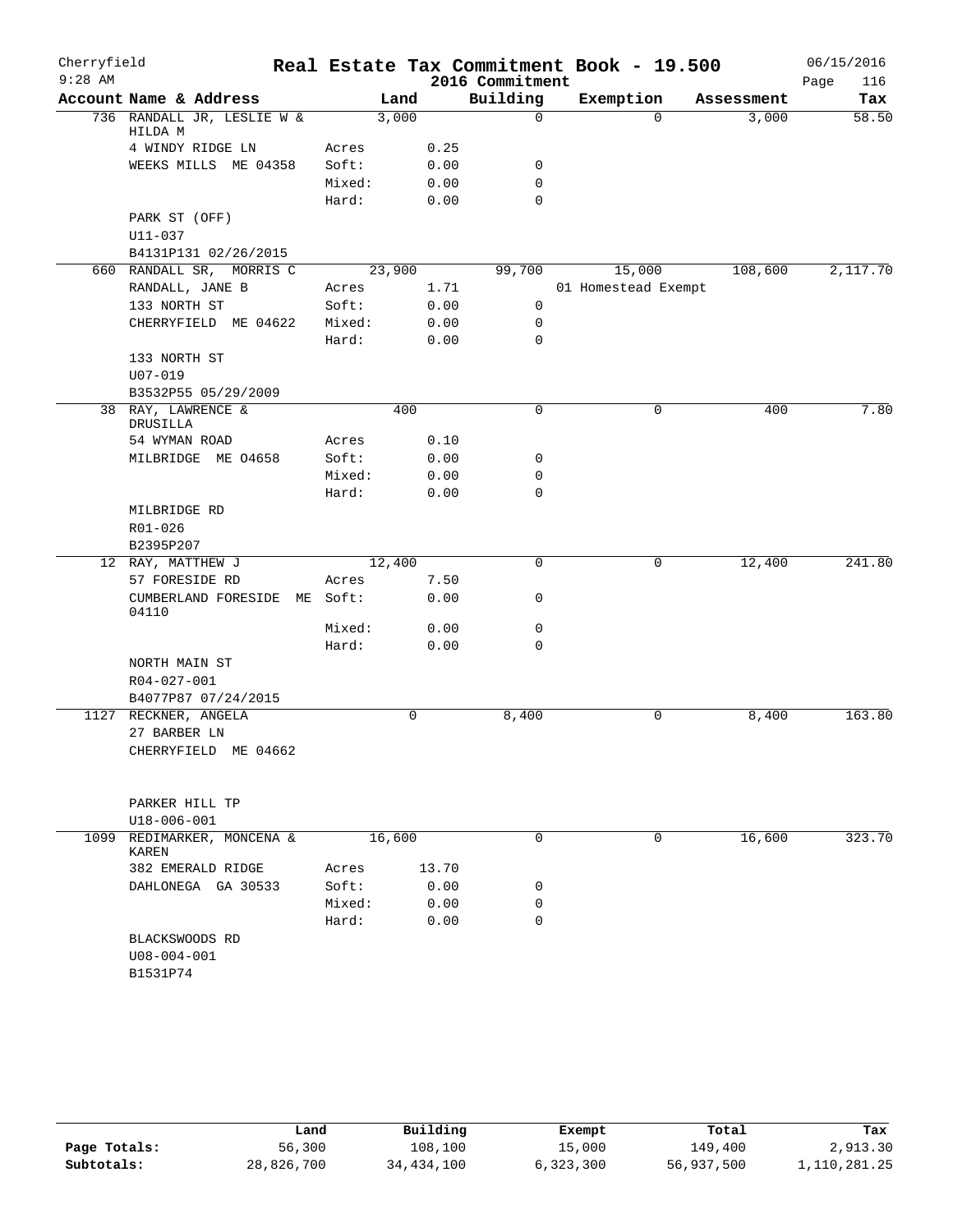| Cherryfield<br>$9:28$ AM |                                            |            |                 |              | 2016 Commitment  | Real Estate Tax Commitment Book - 19.500 |            | 06/15/2016<br>117 |
|--------------------------|--------------------------------------------|------------|-----------------|--------------|------------------|------------------------------------------|------------|-------------------|
|                          | Account Name & Address                     |            | Land            |              | Building         | Exemption                                | Assessment | Page<br>Tax       |
|                          | 5 REES SR, LINDA W &                       |            | 41,000          |              | 296,000          | 15,000                                   | 322,000    | 6, 279.00         |
|                          | STEPHEN D                                  |            |                 |              |                  |                                          |            |                   |
|                          | REES REVOCABLE TRUSTS                      |            | Acres           | 8.00         |                  | 01 Homestead Exempt                      |            |                   |
|                          | 540 MILBRIDGE ROAD<br>CHERRYFIELD ME 04622 |            | Soft:<br>Mixed: | 0.00<br>0.00 | 0<br>$\mathbf 0$ |                                          |            |                   |
|                          |                                            |            | Hard:           | 0.00         | 0                |                                          |            |                   |
|                          | 540 MILBRIDGE RD                           |            |                 |              |                  |                                          |            |                   |
|                          | R01-001-005                                |            |                 |              |                  |                                          |            |                   |
|                          | B3998P127 09/23/2013 B3316P166 08/08/2007  |            |                 |              |                  |                                          |            |                   |
|                          | 773 REEVES, DEBBIE A                       |            | 20,700          |              | 133,900          | 15,000                                   | 139,600    | 2,722.20          |
|                          | DEBBIE REEVES TRUST                        |            | Acres           | 0.74         |                  | 01 Homestead Exempt                      |            |                   |
|                          | PO BOX 183                                 |            | Soft:           | 0.00         | 0                |                                          |            |                   |
|                          | CHERRYFIELD ME 04622                       |            | Mixed:          | 0.00         | 0                |                                          |            |                   |
|                          |                                            |            | Hard:           | 0.00         | 0                |                                          |            |                   |
|                          | 24 CAMPBELL HILL                           |            |                 |              |                  |                                          |            |                   |
|                          | U12-026                                    |            |                 |              |                  |                                          |            |                   |
|                          | B3864P76 07/18/2012                        |            |                 |              |                  |                                          |            |                   |
|                          | 1081 REISERT, DENISE                       |            | 1,700           |              | $\mathbf 0$      | 0                                        | 1,700      | 33.15             |
|                          | 2 OAKSHADES AVE                            |            | Acres           | 1.50         |                  |                                          |            |                   |
|                          | ABERDEEN NJ 07747                          |            | Soft:           | 0.00         | 0                |                                          |            |                   |
|                          |                                            |            | Mixed:          | 0.00         | 0                |                                          |            |                   |
|                          |                                            |            | Hard:           | 0.00         | 0                |                                          |            |                   |
|                          | PARK STREET<br>$U09 - 005$                 |            |                 |              |                  |                                          |            |                   |
|                          | B2485P144 01/16/2001                       |            |                 |              |                  |                                          |            |                   |
|                          | 1053 RENNEBU, LINDA                        |            | 21,100          |              | 132,400          | 15,000                                   | 138,500    | 2,700.75          |
|                          | P O BOX 458                                |            | Acres           | 5.00         |                  | 01 Homestead Exempt                      |            |                   |
|                          | 375 BLACKSWOODS RD                         |            | Soft:           | 0.00         | 0                |                                          |            |                   |
|                          | CHERRYFIELD ME 04622                       |            | Mixed:          | 0.00         | 0                |                                          |            |                   |
|                          |                                            |            | Hard:           | 0.00         | 0                |                                          |            |                   |
|                          | 375 BLACKSWOODS RD                         |            |                 |              |                  |                                          |            |                   |
|                          | R03-018-001                                |            |                 |              |                  |                                          |            |                   |
|                          | B1731P80                                   |            |                 |              |                  |                                          |            |                   |
|                          | 734 RENSKI, CHARLES H                      |            | 6,200           |              | 0                | 0                                        | 6, 200     | 120.90            |
|                          | 33 MILL ST                                 |            | Acres           | 1.74         |                  |                                          |            |                   |
|                          | MILL ST                                    |            | Soft:           | 0.00         | 0                |                                          |            |                   |
|                          | HARRINGTON ME 04643                        |            | Mixed:          | 0.00         | 0                |                                          |            |                   |
|                          |                                            |            | Hard:           | 0.00         | 0                |                                          |            |                   |
|                          | PARK ST (OFF)                              |            |                 |              |                  |                                          |            |                   |
|                          | $U11 - 035$                                |            |                 |              |                  |                                          |            |                   |
|                          | B1590P183<br>733 RENSKI, CHARLES H         |            | 11,700          |              | $\mathbf 0$      | 0                                        | 11,700     | 228.15            |
|                          | 33 MILL ST                                 |            | Acres           | 1.20         |                  |                                          |            |                   |
|                          | MILL ST                                    |            | Soft:           | 0.00         | 0                |                                          |            |                   |
|                          | HARRINGTON<br>ME 04643                     |            | Mixed:          | 0.00         | 0                |                                          |            |                   |
|                          |                                            |            | Hard:           | 0.00         | 0                |                                          |            |                   |
|                          | PARK ST                                    |            |                 |              |                  |                                          |            |                   |
|                          | $U11 - 034$                                |            |                 |              |                  |                                          |            |                   |
|                          | B1590P183                                  |            |                 |              |                  |                                          |            |                   |
|                          | 583 RICHCREEK, KAREN L                     |            | 18,000          |              | 49,200           | $\mathbf 0$                              | 67,200     | 1,310.40          |
|                          | 27 Samoset St 2nd                          |            | Acres           | 0.50         |                  |                                          |            |                   |
|                          | Floor                                      |            |                 |              |                  |                                          |            |                   |
|                          | Plymouth MA 02360                          |            | Soft:           | 0.00         | 0                |                                          |            |                   |
|                          |                                            |            | Mixed:          | 0.00         | 0                |                                          |            |                   |
|                          |                                            |            | Hard:           | 0.00         | $\mathbf 0$      |                                          |            |                   |
|                          | 67 SCHOOL ST<br>$U05 - 015$                |            |                 |              |                  |                                          |            |                   |
|                          | B3360P250 12/06/2007                       |            |                 |              |                  |                                          |            |                   |
|                          |                                            |            |                 |              |                  |                                          |            |                   |
|                          |                                            | Land       |                 | Building     |                  | Exempt                                   | Total      | Tax               |
| Page Totals:             |                                            | 120,400    |                 | 611,500      |                  | 45,000                                   | 686,900    | 13,394.55         |
| Subtotals:               |                                            | 28,947,100 |                 | 35,045,600   |                  | 6,368,300                                | 57,624,400 | 1,123,675.80      |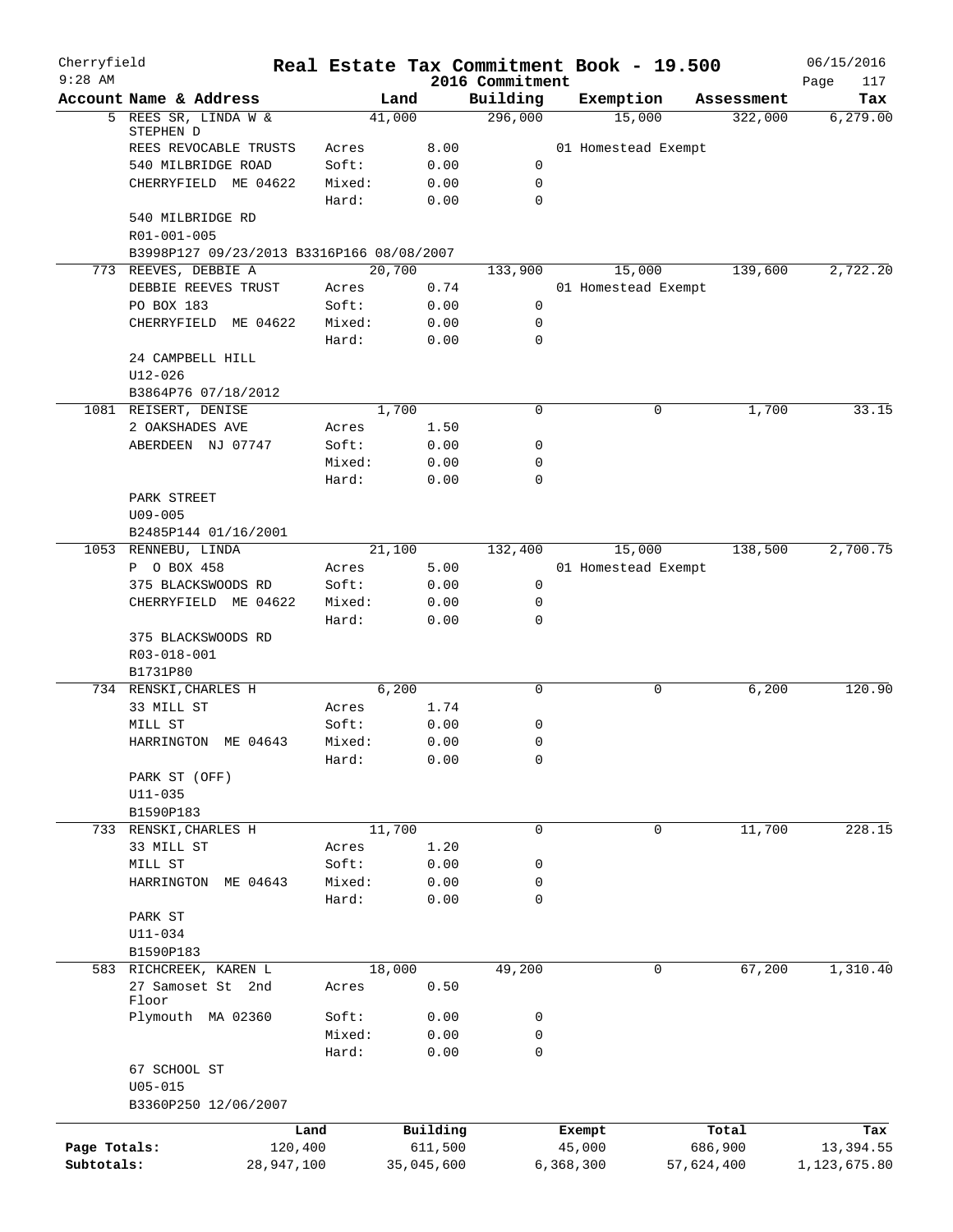| Cherryfield<br>$9:28$ AM |                                |         |        |        |          | Real Estate Tax Commitment Book - 19.500<br>2016 Commitment |        |                     |            | 06/15/2016<br>Page<br>118 |
|--------------------------|--------------------------------|---------|--------|--------|----------|-------------------------------------------------------------|--------|---------------------|------------|---------------------------|
|                          | Account Name & Address         |         |        | Land   |          | Building                                                    |        | Exemption           | Assessment | Tax                       |
|                          | 677 RICHMOND, MARK S           |         |        | 47,100 |          | 256,100                                                     |        | 15,000              | 288,200    | 5,619.90                  |
|                          | NORGAARD, GENA N               |         | Acres  |        | 15.00    |                                                             |        | 01 Homestead Exempt |            |                           |
|                          | P O BOX 71                     |         | Soft:  |        | 0.00     | 0                                                           |        |                     |            |                           |
|                          | 225 BLACKSWOODS RD             |         | Mixed: |        | 0.00     | 0                                                           |        |                     |            |                           |
|                          | CHERRYFIELD ME 04622           |         | Hard:  |        | 0.00     | $\mathbf 0$                                                 |        |                     |            |                           |
|                          | 225 BLACKSWOODS RD             |         |        |        |          |                                                             |        |                     |            |                           |
|                          | $U08 - 010$                    |         |        |        |          |                                                             |        |                     |            |                           |
|                          | B1538P328                      |         |        |        |          |                                                             |        |                     |            |                           |
|                          | 334 RILEY, CHRISTOPHER J       |         |        | 19,300 |          | 11,000                                                      |        | 0                   | 30,300     | 590.85                    |
|                          | 316 SPRAGUE FALLS RD           |         | Acres  |        | 3.50     |                                                             |        |                     |            |                           |
|                          | CHERRYFIELD ME 04622           |         | Soft:  |        | 0.00     | 0                                                           |        |                     |            |                           |
|                          |                                |         | Mixed: |        | 0.00     | 0                                                           |        |                     |            |                           |
|                          |                                |         | Hard:  |        | 0.00     | $\mathbf 0$                                                 |        |                     |            |                           |
|                          | 316 SPRAGUE FALLS RD           |         |        |        |          |                                                             |        |                     |            |                           |
|                          | $R08 - 008$                    |         |        |        |          |                                                             |        |                     |            |                           |
|                          | B3741P108 05/25/2011           |         |        |        |          |                                                             |        |                     |            |                           |
|                          | 332 RINALDO-HOLZSCHEITER,      |         |        | 7,500  |          | $\mathbf 0$                                                 |        | 0                   | 7,500      | 146.25                    |
|                          | LAURA                          |         |        |        |          |                                                             |        |                     |            |                           |
|                          | 700 Osgood Hill Rd             |         | Acres  |        | 6.41     |                                                             |        |                     |            |                           |
|                          | Westford VT 05494              |         | Soft:  |        | 0.00     | 0                                                           |        |                     |            |                           |
|                          |                                |         | Mixed: |        | 0.00     | 0                                                           |        |                     |            |                           |
|                          |                                |         | Hard:  |        | 0.00     | $\mathbf 0$                                                 |        |                     |            |                           |
|                          | SPRAGUE FALLS RD               |         |        |        |          |                                                             |        |                     |            |                           |
|                          | R08-006                        |         |        |        |          |                                                             |        |                     |            |                           |
|                          | B809P31                        |         |        |        |          |                                                             |        |                     |            |                           |
|                          | 44 RIVER FARM LLC              |         |        | 26,600 |          | 0                                                           |        | 0                   | 26,600     | 518.70                    |
|                          | PO BOX 125                     |         | Acres  |        | 3.00     |                                                             |        |                     |            |                           |
|                          | CHERRYFIELD ME 04622           |         | Soft:  |        | 0.00     | 0                                                           |        |                     |            |                           |
|                          |                                |         | Mixed: |        | 0.00     | 0                                                           |        |                     |            |                           |
|                          |                                |         | Hard:  |        | 0.00     | $\mathbf 0$                                                 |        |                     |            |                           |
|                          | PARK ST                        |         |        |        |          |                                                             |        |                     |            |                           |
|                          | R01-032                        |         |        |        |          |                                                             |        |                     |            |                           |
|                          | B4024P194 12/27/2013           |         |        |        |          |                                                             |        |                     |            |                           |
|                          | 1148 RIZZITANO, MARGARET E     |         |        | 0      |          | 31,400                                                      |        | 0                   | 31,400     | 612.30                    |
|                          | 109 STILLWATER RD              |         |        |        |          |                                                             |        |                     |            |                           |
|                          | CHERRYFIELD ME 04622           |         |        |        |          |                                                             |        |                     |            |                           |
|                          | 113 STILLWATER RD              |         |        |        |          |                                                             |        |                     |            |                           |
|                          | R04-015-001                    |         |        |        |          |                                                             |        |                     |            |                           |
|                          | 164 RIZZITANO, NORMA E         |         |        | 32,700 |          | 48,400                                                      |        | 15,000              | 66,100     | 1,288.95                  |
|                          | RIZZITANO, JOHN R              |         | Acres  |        | 6.67     |                                                             |        | 01 Homestead Exempt |            |                           |
|                          | 109 STILLWATER RD              |         | Soft:  |        | 0.00     | $\mathbf 0$                                                 |        |                     |            |                           |
|                          | CHERRYFIELD ME 04622           |         | Mixed: |        | 0.00     | 0                                                           |        |                     |            |                           |
|                          |                                |         | Hard:  |        | 0.00     | $\mathbf 0$                                                 |        |                     |            |                           |
|                          | 109 STILLWATER RD              |         |        |        |          |                                                             |        |                     |            |                           |
|                          | R04-015-002                    |         |        |        |          |                                                             |        |                     |            |                           |
|                          | B3714P121 02/04/2011           |         |        |        |          |                                                             |        |                     |            |                           |
|                          | 480 ROBERTS, ARLENE            |         |        | 39,700 |          | $\mathbf 0$                                                 |        | 0                   | 39,700     | 774.15                    |
|                          | 774 N BEND ROAD                |         | Acres  |        | 63.00    |                                                             |        |                     |            |                           |
|                          | SURRY ME 04684-9701            |         | Soft:  |        | 0.00     | 0                                                           |        |                     |            |                           |
|                          |                                |         | Mixed: |        | 0.00     | 0                                                           |        |                     |            |                           |
|                          |                                |         | Hard:  |        | 0.00     | $\mathbf 0$                                                 |        |                     |            |                           |
|                          | ROUTE 1                        |         |        |        |          |                                                             |        |                     |            |                           |
|                          | $U01 - 010$                    |         |        |        |          |                                                             |        |                     |            |                           |
|                          | B3705P251 B2475P104 01/06/2000 |         |        |        |          |                                                             |        |                     |            |                           |
|                          |                                |         |        |        |          |                                                             |        |                     |            |                           |
|                          |                                | Land    |        |        | Building |                                                             | Exempt |                     | Total      | Tax                       |
| Page Totals:             |                                | 172,900 |        |        | 346,900  |                                                             | 30,000 |                     | 489,800    | 9,551.10                  |

**Subtotals:** 29,120,000 35,392,500 6,398,300 58,114,200 1,133,226.90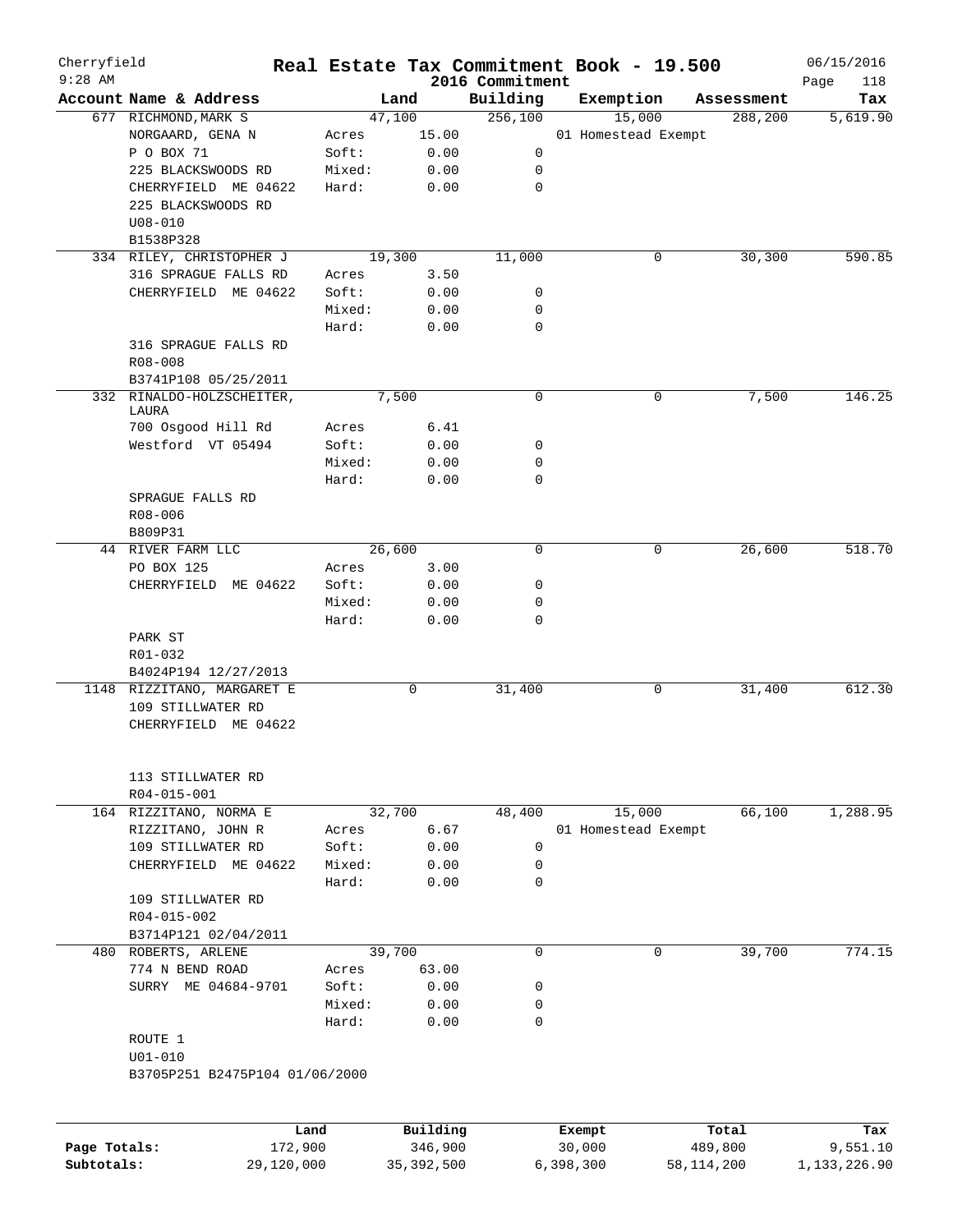| Cherryfield<br>$9:28$ AM |                                           |        |         |       | 2016 Commitment | Real Estate Tax Commitment Book - 19.500 |            | 06/15/2016<br>119<br>Page |
|--------------------------|-------------------------------------------|--------|---------|-------|-----------------|------------------------------------------|------------|---------------------------|
|                          | Account Name & Address                    |        | Land    |       | Building        | Exemption                                | Assessment | Tax                       |
|                          | 725 ROBERTS, ARLENE                       |        | 23,200  |       | 67,400          | $\Omega$                                 | 90,600     | 1,766.70                  |
|                          | 774 N BEND ROAD                           | Acres  |         | 1.19  |                 |                                          |            |                           |
|                          | SURRY ME 04684                            | Soft:  |         | 0.00  | 0               |                                          |            |                           |
|                          |                                           | Mixed: |         | 0.00  | 0               |                                          |            |                           |
|                          |                                           | Hard:  |         | 0.00  | $\mathbf 0$     |                                          |            |                           |
|                          | 20 NEW ST                                 |        |         |       |                 |                                          |            |                           |
|                          | $U11 - 026$                               |        |         |       |                 |                                          |            |                           |
|                          | B2425P107                                 |        |         |       |                 |                                          |            |                           |
|                          | 515 ROBERTSON, CYNTHIA                    |        | 16, 300 |       | 65,400          | 0                                        | 81,700     | 1,593.15                  |
|                          | 2704 MILLER RD                            | Acres  |         | 0.37  |                 |                                          |            |                           |
|                          | HILLSBOROUGH NC 27278                     | Soft:  |         | 0.00  | 0               |                                          |            |                           |
|                          |                                           | Mixed: |         | 0.00  | 0               |                                          |            |                           |
|                          |                                           | Hard:  |         | 0.00  | 0               |                                          |            |                           |
|                          | 15 WILSON HILL RD                         |        |         |       |                 |                                          |            |                           |
|                          | $U03 - 009$                               |        |         |       |                 |                                          |            |                           |
|                          | B4223P261 01/20/2016                      |        |         |       |                 |                                          |            |                           |
|                          | 174 ROBINSON, EDWARD A                    |        | 36,400  |       | $\mathbf 0$     | 0                                        | 36,400     | 709.80                    |
|                          | 15 FESSENDEN ST UNIT 1                    | Acres  |         | 13.00 |                 |                                          |            |                           |
|                          | PORTLAND ME 04103                         | Soft:  |         | 0.00  | 0               |                                          |            |                           |
|                          |                                           | Mixed: |         | 0.00  | 0               |                                          |            |                           |
|                          |                                           | Hard:  |         | 0.00  | 0               |                                          |            |                           |
|                          |                                           |        |         |       |                 |                                          |            |                           |
|                          | $R04 - 024$                               |        |         |       |                 |                                          |            |                           |
|                          | 136 ROBINSON, KEVIN                       |        |         | 0     | 17,400          | 0                                        | 17,400     | 339.30                    |
|                          | 24 PARKER HILL RD                         |        |         |       |                 |                                          |            |                           |
|                          | CHERRYFIELD ME 04662                      |        |         |       |                 |                                          |            |                           |
|                          |                                           |        |         |       |                 |                                          |            |                           |
|                          | 24 PARKER HILL RD                         |        |         |       |                 |                                          |            |                           |
|                          | U18-006-001-008                           |        |         |       |                 |                                          |            |                           |
|                          | 276 ROBINSON, NORA F                      |        | 17,300  |       | 29,900          | 15,000<br>01 Homestead Exempt            | 32,200     | 627.90                    |
|                          | FOUNTAIN, ASHLEE M                        | Acres  |         | 1.00  | $\mathbf 0$     |                                          |            |                           |
|                          | P O BOX 452<br>CHERRYFIELD ME 04622       | Soft:  |         | 0.00  | 0               |                                          |            |                           |
|                          |                                           | Mixed: |         | 0.00  |                 |                                          |            |                           |
|                          |                                           | Hard:  |         | 0.00  | 0               |                                          |            |                           |
|                          | 190 TENAN LANE<br>R05-063-003             |        |         |       |                 |                                          |            |                           |
|                          |                                           |        |         |       |                 |                                          |            |                           |
|                          | B3007P209                                 |        |         | 0     | $\Omega$        | 0                                        | $\Omega$   |                           |
|                          | 1184 ROBINSON, REBECCA                    |        |         |       |                 |                                          |            | 0.00                      |
|                          | 152 Christian Ridge<br>Ellsworth ME 04605 |        |         |       |                 |                                          |            |                           |
|                          |                                           |        |         |       |                 |                                          |            |                           |
|                          |                                           |        |         |       |                 |                                          |            |                           |
|                          | 350 NO MAIN ST                            |        |         |       |                 |                                          |            |                           |
|                          | R07-006                                   |        |         |       |                 |                                          |            |                           |
|                          | 941 ROBINSON, ROBERT W                    |        | 18,600  |       | 113,500         | 15,000                                   | 117,100    | 2,283.45                  |
|                          | ROBINSON, JANET M                         | Acres  |         | 8.00  |                 | 01 Homestead Exempt                      |            |                           |
|                          | 288 RIDGE RD                              | Soft:  |         | 0.00  | 0               |                                          |            |                           |
|                          | CHERRYFIELD ME 04622                      | Mixed: |         | 0.00  | 0               |                                          |            |                           |
|                          |                                           | Hard:  |         | 0.00  | 0               |                                          |            |                           |
|                          | 288 RIDGE ROAD                            |        |         |       |                 |                                          |            |                           |
|                          | $U18 - 002$                               |        |         |       |                 |                                          |            |                           |
|                          | B3640P138 06/08/2010                      |        |         |       |                 |                                          |            |                           |
|                          |                                           |        |         |       |                 |                                          |            |                           |
|                          |                                           |        |         |       |                 |                                          |            |                           |
|                          |                                           |        |         |       |                 |                                          |            |                           |
|                          |                                           |        |         |       |                 |                                          |            |                           |
|                          |                                           |        |         |       |                 |                                          |            |                           |

|              | Land         | Building   | Exempt    | Total      | Tax          |
|--------------|--------------|------------|-----------|------------|--------------|
| Page Totals: | 111,800      | 293,600    | 30,000    | 375,400    | 7,320.30     |
| Subtotals:   | 29, 231, 800 | 35,686,100 | 6,428,300 | 58,489,600 | 1,140,547.20 |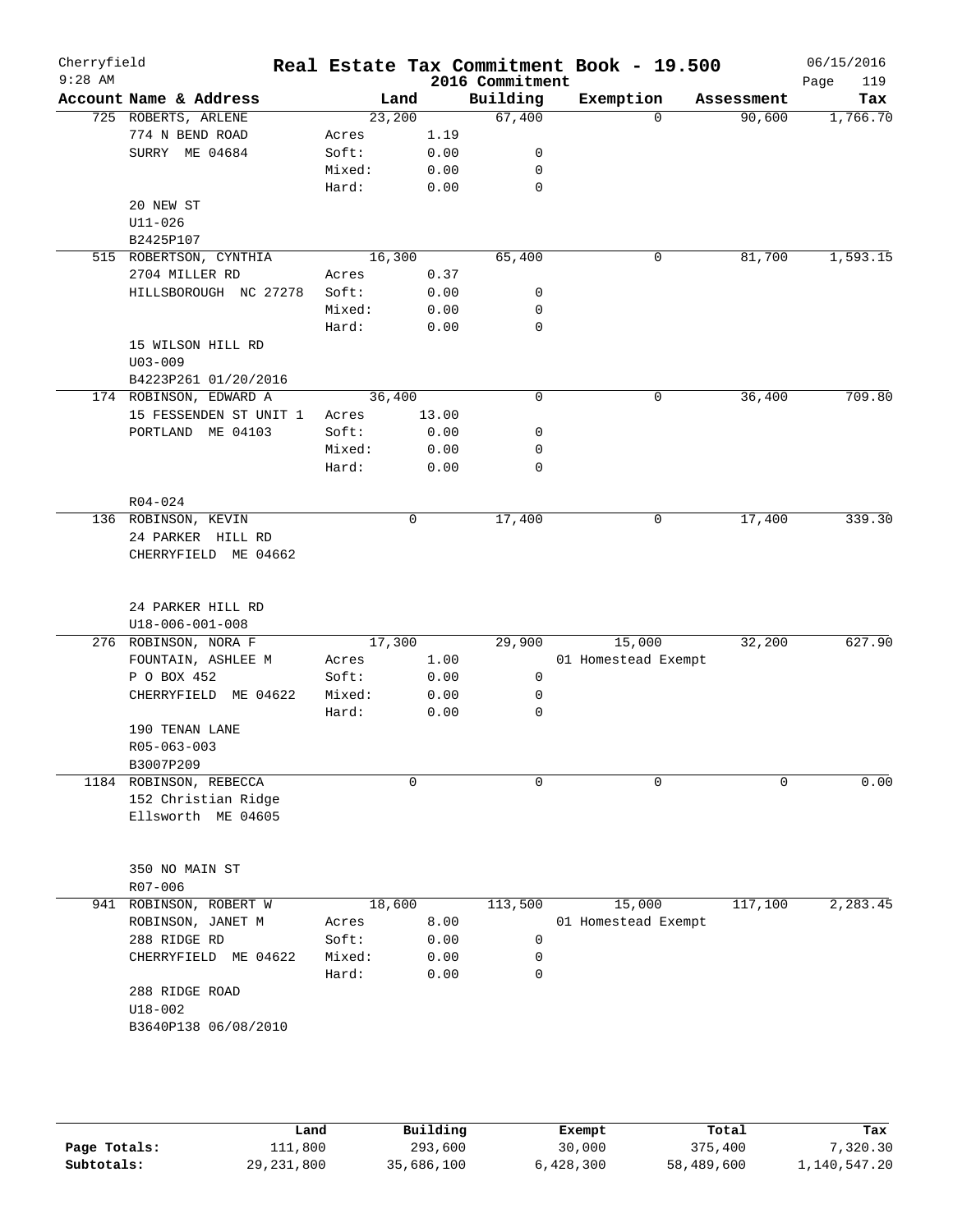| Cherryfield<br>$9:28$ AM |                                      |        |             | 2016 Commitment | Real Estate Tax Commitment Book - 19.500 |            | 06/15/2016<br>120<br>Page |
|--------------------------|--------------------------------------|--------|-------------|-----------------|------------------------------------------|------------|---------------------------|
|                          | Account Name & Address               |        | Land        | Building        | Exemption                                | Assessment | Tax                       |
|                          | 940 ROBINSON, ROBERT W &<br>JANET M  |        | $\mathbf 0$ | 0               | $\Omega$                                 | 0          | 0.00                      |
|                          | 288 RIDGE RD                         |        |             |                 |                                          |            |                           |
|                          | CHERRYFIELD ME 04622                 |        |             |                 |                                          |            |                           |
|                          |                                      |        |             |                 |                                          |            |                           |
|                          | RIDGE RD                             |        |             |                 |                                          |            |                           |
|                          | $U18 - 001$                          |        |             |                 |                                          |            |                           |
|                          | B3343P30 10/12/2007                  |        |             |                 |                                          |            |                           |
|                          | 1187 ROBINSON, ROBERT W &<br>JANET M |        | 22,400      | 26,100          | 0                                        | 48,500     | 945.75                    |
|                          | 244 RIDGE RD                         | Acres  | 8.99        |                 |                                          |            |                           |
|                          | CHERRYFIELD ME 04622                 | Soft:  | 0.00        | 0               |                                          |            |                           |
|                          |                                      | Mixed: | 0.00        | 0               |                                          |            |                           |
|                          |                                      | Hard:  | 0.00        | 0               |                                          |            |                           |
|                          | 244 RIDGE RD                         |        |             |                 |                                          |            |                           |
|                          | $U17 - 006 - 001$                    |        |             |                 |                                          |            |                           |
|                          | B3343P30 10/12/2007                  |        |             |                 |                                          |            |                           |
|                          | 253 ROBITAILLE, MICHAEL &<br>TERRY   |        | 14,300      | 33,200          | 15,000                                   | 32,500     | 633.75                    |
|                          | P O BOX 304                          | Acres  | 0.55        |                 | 01 Homestead Exempt                      |            |                           |
|                          | CHERRYFIELD<br>ME 04622              | Soft:  | 0.00        | 0               |                                          |            |                           |
|                          |                                      | Mixed: | 0.00        | 0               |                                          |            |                           |
|                          |                                      | Hard:  | 0.00        | 0               |                                          |            |                           |
|                          | 304 WILLEY DISTRICT RD               |        |             |                 |                                          |            |                           |
|                          | R05-046-001                          |        |             |                 |                                          |            |                           |
|                          | B2508P248                            |        |             |                 |                                          |            |                           |
| 1172                     | RODAS, ANTONIO F &<br>MARIE L        |        | 5,300       | 0               | 0                                        | 5,300      | 103.35                    |
|                          | PO BOX 814                           | Acres  | 54.10       |                 |                                          |            |                           |
|                          | GREENFIELD RI 02828                  | Soft:  | 0.00        | 0               |                                          |            |                           |
|                          |                                      | Mixed: | 0.00        | 0               |                                          |            |                           |
|                          |                                      | Hard:  | 41.00       | 5,002           |                                          |            |                           |
|                          | MACHATTON CORLISS<br><b>BROOK</b>    |        |             |                 |                                          |            |                           |
|                          | R09-001-049-5                        |        |             |                 |                                          |            |                           |
|                          | B2734P131                            |        |             |                 |                                          |            |                           |
|                          | 479 ROLFE, ANDREW                    |        | 17,300      | 23,900          | 15,000                                   | 26,200     | 510.90                    |
|                          | P O BOX 174                          | Acres  | 1.00        |                 | 01 Homestead Exempt                      |            |                           |
|                          | CHERRYFIELD ME 04622                 | Soft:  | 0.00        | 0               |                                          |            |                           |
|                          |                                      | Mixed: | 0.00        | 0               |                                          |            |                           |
|                          |                                      | Hard:  | 0.00        | 0               |                                          |            |                           |
|                          | 395 WILLEY DISTRICT<br>ROAD          |        |             |                 |                                          |            |                           |
|                          | R05-039-001                          |        |             |                 |                                          |            |                           |
|                          | B2432P320                            |        |             |                 |                                          |            |                           |
|                          | 48 ROLFE, HERMAN & CATHY             |        | 5,800       | 81,700          | 15,000                                   | 72,500     | 1,413.75                  |
|                          | 204 RIDGE RD                         |        |             |                 | 01 Homestead Exempt                      |            |                           |
|                          | CHERRYFIELD ME 04622                 |        |             |                 |                                          |            |                           |
|                          | 204 RIDGE RD                         |        |             |                 |                                          |            |                           |
|                          | U17-005-BLD                          |        |             |                 |                                          |            |                           |
|                          |                                      |        |             |                 |                                          |            |                           |

|              | Land         | Building   | Exempt    | Total      | Tax          |
|--------------|--------------|------------|-----------|------------|--------------|
| Page Totals: | 65,100       | 164,900    | 45,000    | 185,000    | 3,607.50     |
| Subtotals:   | 29, 296, 900 | 35,851,000 | 6,473,300 | 58,674,600 | 1,144,154.70 |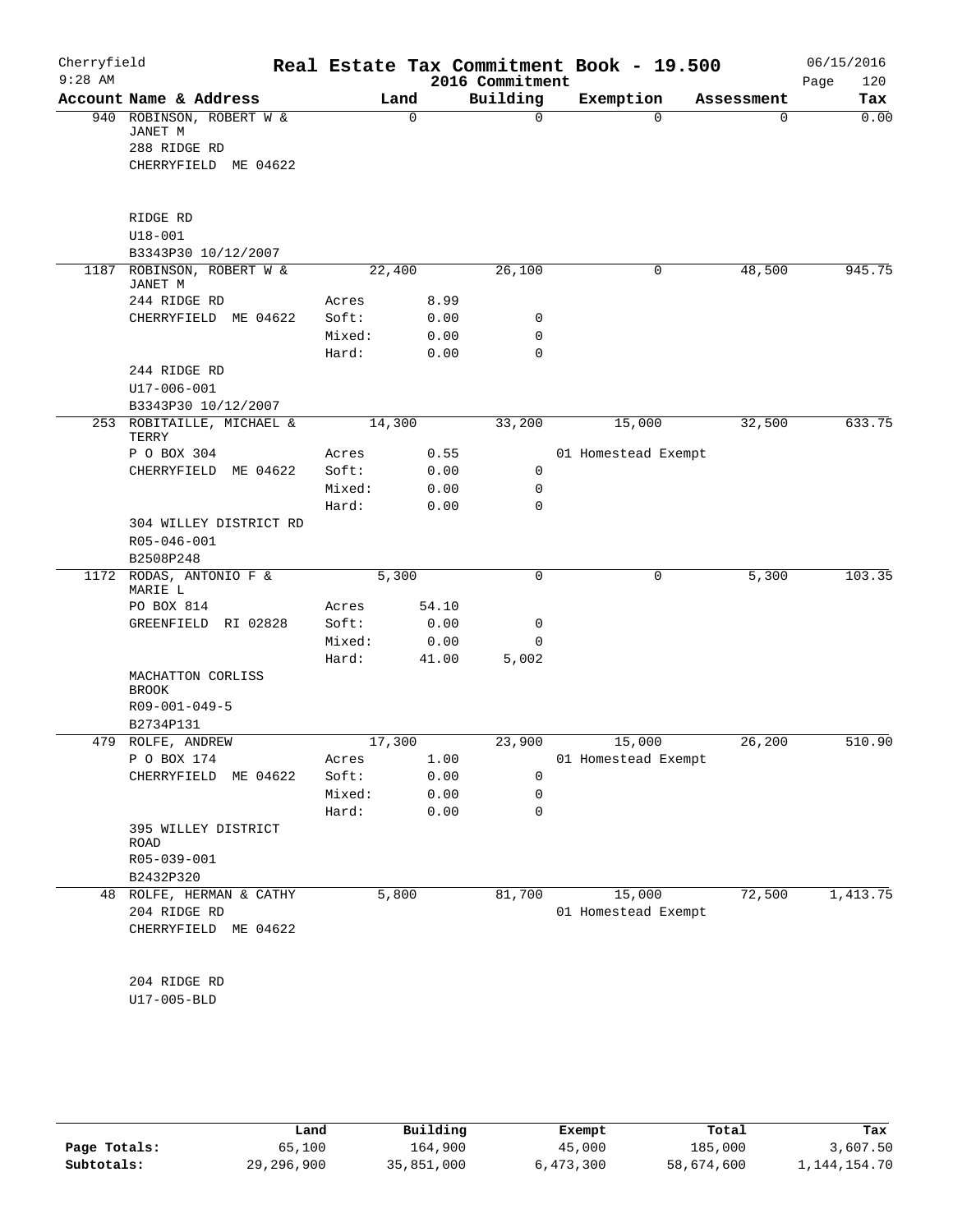| Cherryfield<br>$9:28$ AM |                                               |        |       | 2016 Commitment  | Real Estate Tax Commitment Book - 19.500 |            | 06/15/2016<br>Page<br>121 |
|--------------------------|-----------------------------------------------|--------|-------|------------------|------------------------------------------|------------|---------------------------|
|                          | Account Name & Address                        |        | Land  | Building         | Exemption                                | Assessment | Tax                       |
|                          | 928 ROLFE, HERMAN & CATHY M                   | 16,900 |       | 46,400           | $\Omega$                                 | 63,300     | 1,234.35                  |
|                          | 204 RIDGE RD                                  | Acres  | 0.93  |                  |                                          |            |                           |
|                          | CHERRYFIELD ME 04622                          | Soft:  | 0.00  | 0                |                                          |            |                           |
|                          |                                               | Mixed: | 0.00  | 0                |                                          |            |                           |
|                          |                                               | Hard:  | 0.00  | $\mathbf 0$      |                                          |            |                           |
|                          | 199 RIDGE RD                                  |        |       |                  |                                          |            |                           |
|                          | $U17 - 009$                                   |        |       |                  |                                          |            |                           |
|                          | B4108P140 11/05/2014                          |        |       |                  |                                          |            |                           |
| 1118                     | ROLFE, JENNIFER S M &                         | 16,900 |       | 15,900           | 0                                        | 32,800     | 639.60                    |
|                          | <b>HERMAN</b>                                 |        |       |                  |                                          |            |                           |
|                          | 205 RIDGE RD                                  | Acres  | 4.80  |                  |                                          |            |                           |
|                          | CHERRYFIELD ME 04622                          | Soft:  | 0.00  | 0                |                                          |            |                           |
|                          |                                               | Mixed: | 0.00  | $\mathbf 0$      |                                          |            |                           |
|                          |                                               | Hard:  | 0.00  | 0                |                                          |            |                           |
|                          | 200 TENAN LANE                                |        |       |                  |                                          |            |                           |
|                          | R05-063-001-003                               |        |       |                  |                                          |            |                           |
|                          | B4112P194 11/21/2014<br>486 ROLFE, ALLEN SR & | 23,500 |       | 35,200           | 15,000                                   | 43,700     | 852.15                    |
|                          | <b>DEBORAH</b>                                |        |       |                  |                                          |            |                           |
|                          | 172 MILBRIDGE RD                              | Acres  | 1.70  |                  | 01 Homestead Exempt                      |            |                           |
|                          | CHERRYFIELD ME 04622                          | Soft:  | 0.00  | 0                |                                          |            |                           |
|                          |                                               | Mixed: | 0.00  | 0                |                                          |            |                           |
|                          |                                               | Hard:  | 0.00  | $\Omega$         |                                          |            |                           |
|                          | 172 MILBRIDGE RD                              |        |       |                  |                                          |            |                           |
|                          | $U02 - 003$                                   |        |       |                  |                                          |            |                           |
|                          | B1923P82                                      |        |       |                  |                                          |            |                           |
| 845                      | ROLFE, AMBROSE S & LINDA                      | 17,400 |       | 44,300           | 0                                        | 61,700     | 1,203.15                  |
|                          | М                                             |        |       |                  |                                          |            |                           |
|                          | P O BOX 417                                   | Acres  | 1.11  |                  |                                          |            |                           |
|                          | CHERRYFIELD ME 04622                          | Soft:  | 0.00  | 0                |                                          |            |                           |
|                          |                                               | Mixed: | 0.00  | 0<br>$\mathbf 0$ |                                          |            |                           |
|                          |                                               | Hard:  | 0.00  |                  |                                          |            |                           |
|                          | 210 MAIN ST                                   |        |       |                  |                                          |            |                           |
|                          | $U14 - 018$<br>B1245P129                      |        |       |                  |                                          |            |                           |
|                          | 873 ROLFE, JANICE L                           | 14,900 |       | 21,900           | 15,000                                   | 21,800     | 425.10                    |
|                          | 246 MAIN ST                                   | Acres  | 0.63  |                  | 01 Homestead Exempt                      |            |                           |
|                          | CHERRYFIELD<br>ME 04622                       | Soft:  | 0.00  | 0                |                                          |            |                           |
|                          |                                               | Mixed: | 0.00  | 0                |                                          |            |                           |
|                          |                                               | Hard:  | 0.00  | 0                |                                          |            |                           |
|                          | 246 MAIN ST                                   |        |       |                  |                                          |            |                           |
|                          | $U15 - 003$                                   |        |       |                  |                                          |            |                           |
|                          | B1317P55                                      |        |       |                  |                                          |            |                           |
|                          | 444 ROLLI, DONALD G                           | 26,100 |       | 0                | 0                                        | 26,100     | 508.95                    |
|                          | ROLLI, FRANCINE                               | Acres  | 40.00 |                  |                                          |            |                           |
|                          | 1542 NORTHLAND AVE                            | Soft:  | 0.00  | 0                |                                          |            |                           |
|                          | LAKEWOOD OH 44107                             | Mixed: | 0.00  | 0                |                                          |            |                           |
|                          |                                               | Hard:  | 0.00  | 0                |                                          |            |                           |
|                          | 528 NORTH MAIN ST                             |        |       |                  |                                          |            |                           |
|                          | R10-002-019                                   |        |       |                  |                                          |            |                           |
|                          | B3037P190 07/27/2005                          |        |       |                  |                                          |            |                           |
|                          |                                               |        |       |                  |                                          |            |                           |

|              | Land         | Building   | Exempt    | Total      | Tax          |
|--------------|--------------|------------|-----------|------------|--------------|
| Page Totals: | 115,700      | 163,700    | 30,000    | 249,400    | 4,863.30     |
| Subtotals:   | 29, 412, 600 | 36,014,700 | 6,503,300 | 58,924,000 | 1,149,018.00 |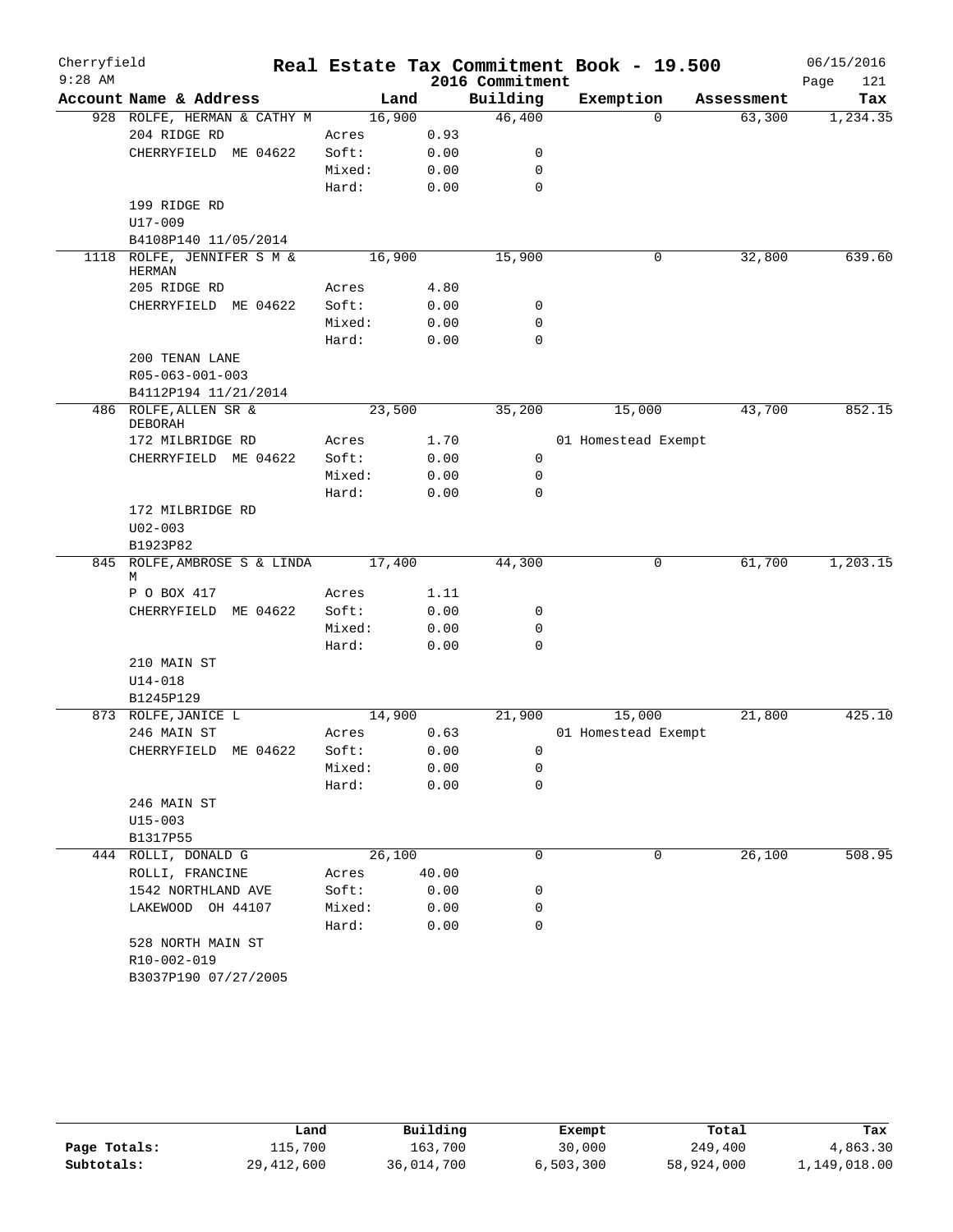| Cherryfield<br>$9:28$ AM |                                     |        |       | Real Estate Tax Commitment Book - 19.500<br>2016 Commitment |             |            | 06/15/2016<br>122<br>Page |
|--------------------------|-------------------------------------|--------|-------|-------------------------------------------------------------|-------------|------------|---------------------------|
|                          | Account Name & Address              |        | Land  | Building                                                    | Exemption   | Assessment | Tax                       |
|                          | 445 ROLLI, DONALD G &<br>FRANCINE   | 45,600 |       | 18,700                                                      | $\Omega$    | 64,300     | 1,253.85                  |
|                          | 1542 NORTHLAND AVE                  | Acres  | 42.00 |                                                             |             |            |                           |
|                          | LAKEWOOD OH 44107-3732 Soft:        |        | 0.00  | 0                                                           |             |            |                           |
|                          |                                     | Mixed: | 0.00  | $\mathbf 0$                                                 |             |            |                           |
|                          |                                     | Hard:  | 0.00  | $\mathbf 0$                                                 |             |            |                           |
|                          | ROUTE 193                           |        |       |                                                             |             |            |                           |
|                          | R10-002-020                         |        |       |                                                             |             |            |                           |
|                          | B2548P171                           |        |       |                                                             |             |            |                           |
|                          | 449 ROLLI, DONALD G &<br>FRANCINE   | 7,800  |       | 0                                                           | 0           | 7,800      | 152.10                    |
|                          | 1542 NORTHLAND AVE                  | Acres  | 5.00  |                                                             |             |            |                           |
|                          | LAKEWOOD OH 44107-3722 Soft:        |        | 0.00  | 0                                                           |             |            |                           |
|                          |                                     | Mixed: | 0.00  | 0                                                           |             |            |                           |
|                          |                                     | Hard:  | 0.00  | $\mathbf 0$                                                 |             |            |                           |
|                          | ROUTE (OFF)                         |        |       |                                                             |             |            |                           |
|                          | $R10 - 003$                         |        |       |                                                             |             |            |                           |
|                          | B2548P171                           |        |       |                                                             |             |            |                           |
|                          | 1001 ROMANCE, JOSEPH &<br>PAMALA    | 22,800 |       | $\mathbf 0$                                                 | $\mathbf 0$ | 22,800     | 444.60                    |
|                          | 6500 16TH AVE NW                    | Acres  | 29.41 |                                                             |             |            |                           |
|                          | MINOT ND 58703                      | Soft:  | 0.00  | 0                                                           |             |            |                           |
|                          |                                     | Mixed: | 0.00  | $\mathbf 0$                                                 |             |            |                           |
|                          |                                     | Hard:  | 0.00  | 0                                                           |             |            |                           |
|                          | NORTH MAIN ST                       |        |       |                                                             |             |            |                           |
|                          | R10-002-018-003                     |        |       |                                                             |             |            |                           |
|                          | B3911P274 12/14/2012                |        |       |                                                             |             |            |                           |
|                          | 441 ROMANCE, JOSEPH &<br>PAMALA     | 33,400 |       | $\mathbf 0$                                                 | 0           | 33,400     | 651.30                    |
|                          | 6500 16TH AVE NW                    | Acres  | 43.00 |                                                             |             |            |                           |
|                          | MINOT ND 58703                      | Soft:  | 0.00  | 0                                                           |             |            |                           |
|                          |                                     | Mixed: | 0.00  | 0                                                           |             |            |                           |
|                          |                                     | Hard:  | 0.00  | $\mathbf 0$                                                 |             |            |                           |
|                          | NORTH MAIN ST                       |        |       |                                                             |             |            |                           |
|                          | R10-002-017                         |        |       |                                                             |             |            |                           |
|                          | B3911P272 12/14/2012                |        |       |                                                             |             |            |                           |
|                          | 436 ROMANCE, JOSEPH P &<br>PAMALA D | 33,900 |       | 0                                                           | 0           | 33,900     | 661.05                    |
|                          | 6500 16TH ST NW                     | Acres  | 44.00 |                                                             |             |            |                           |
|                          | MINOT ND 58703                      | Soft:  | 0.00  | 0                                                           |             |            |                           |
|                          |                                     | Mixed: | 0.00  | 0                                                           |             |            |                           |
|                          |                                     | Hard:  | 0.00  | $\mathbf 0$                                                 |             |            |                           |
|                          | NORTH MAIN ST                       |        |       |                                                             |             |            |                           |
|                          | R10-002-012<br>B3868P72 07/30/2012  |        |       |                                                             |             |            |                           |
|                          | 435 ROMANCE, JOSEPH P &             | 36,200 |       | $\mathbf 0$                                                 | 0           | 36,200     | 705.90                    |
|                          | PAMALA D                            |        |       |                                                             |             |            |                           |
|                          | 6500 16TH ST NW                     | Acres  | 50.00 |                                                             |             |            |                           |
|                          | MINOT ND 58703                      | Soft:  | 0.00  | 0                                                           |             |            |                           |
|                          |                                     | Mixed: | 0.00  | 0                                                           |             |            |                           |
|                          |                                     | Hard:  | 0.00  | $\mathbf 0$                                                 |             |            |                           |
|                          | NORTH MAIN ST                       |        |       |                                                             |             |            |                           |
|                          | R10-002-011                         |        |       |                                                             |             |            |                           |
|                          | B3868P92 07/20/2012                 |        |       |                                                             |             |            |                           |

|              | Land       | Building   | Exempt    | Total      | Tax          |
|--------------|------------|------------|-----------|------------|--------------|
| Page Totals: | L79,700    | 18,700     |           | 198,400    | 3,868.80     |
| Subtotals:   | 29,592,300 | 36,033,400 | 6,503,300 | 59,122,400 | 1,152,886.80 |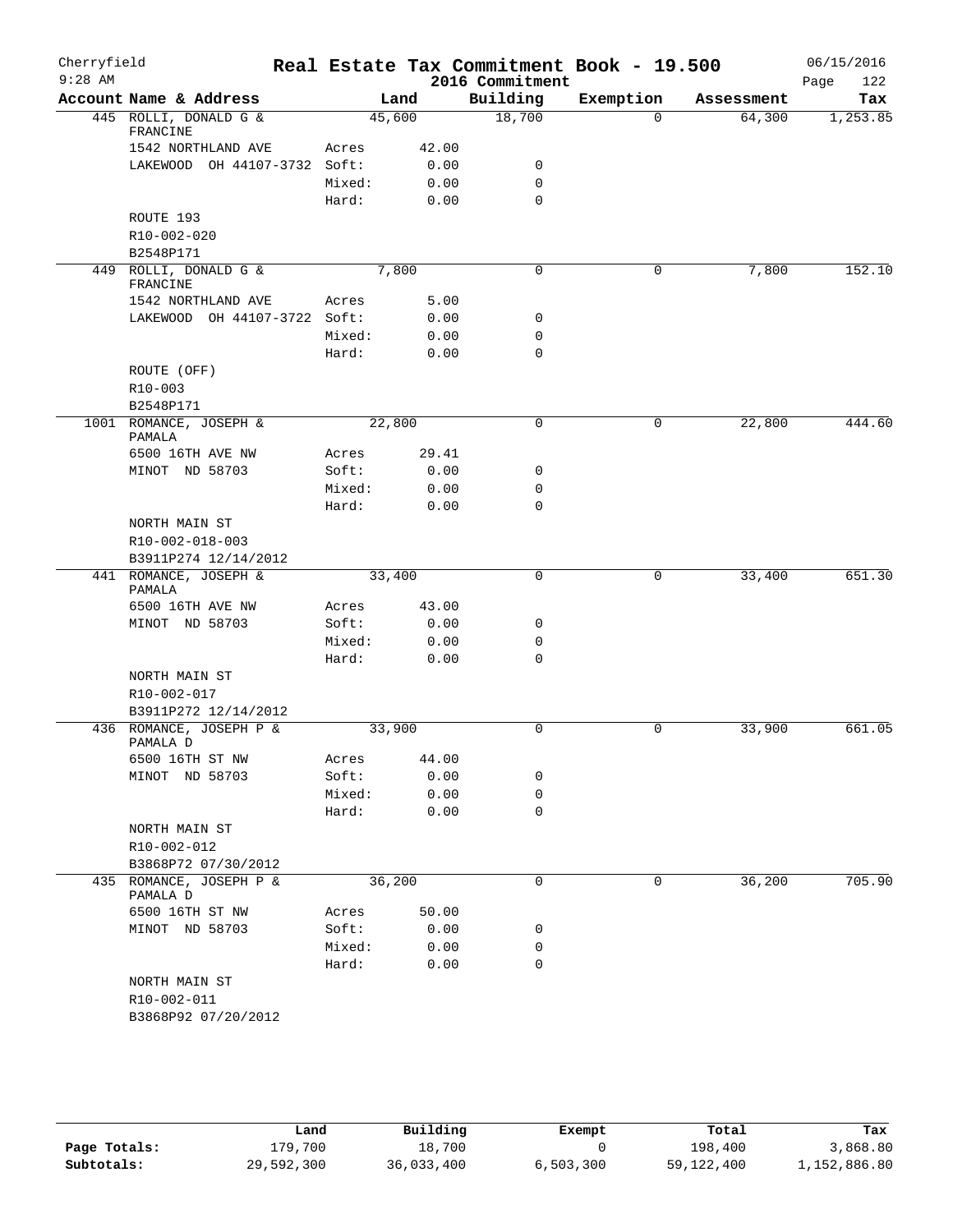| Cherryfield<br>$9:28$ AM |                                     |         |       | Real Estate Tax Commitment Book - 19.500<br>2016 Commitment |             |            | 06/15/2016<br>123<br>Page |
|--------------------------|-------------------------------------|---------|-------|-------------------------------------------------------------|-------------|------------|---------------------------|
|                          | Account Name & Address              |         | Land  | Building                                                    | Exemption   | Assessment | Tax                       |
|                          | 437 ROMANCE, JOSEPH P &<br>PAMALA D | 32,000  |       | $\mathbf 0$                                                 | $\Omega$    | 32,000     | 624.00                    |
|                          | 6500 16TH ST NW                     | Acres   | 40.00 |                                                             |             |            |                           |
|                          | MINOT ND 58703                      | Soft:   | 0.00  | 0                                                           |             |            |                           |
|                          |                                     | Mixed:  | 0.00  | $\mathbf 0$                                                 |             |            |                           |
|                          |                                     | Hard:   | 0.00  | $\mathbf 0$                                                 |             |            |                           |
|                          | NORTH MAIN ST                       |         |       |                                                             |             |            |                           |
|                          | R10-002-013                         |         |       |                                                             |             |            |                           |
|                          | B3868P92 07/30/2012                 |         |       |                                                             |             |            |                           |
|                          | 438 ROMANCE, JOSEPH P &             | 32,000  |       | $\mathbf 0$                                                 | 0           | 32,000     | 624.00                    |
|                          | PAMALA D                            |         |       |                                                             |             |            |                           |
|                          | 6500 16TH ST NW                     | Acres   | 40.00 |                                                             |             |            |                           |
|                          | MINOT ND 58703                      | Soft:   | 0.00  | 0                                                           |             |            |                           |
|                          |                                     | Mixed:  | 0.00  | 0                                                           |             |            |                           |
|                          |                                     | Hard:   | 0.00  | $\mathbf 0$                                                 |             |            |                           |
|                          | NORTH MAIN ST                       |         |       |                                                             |             |            |                           |
|                          | R10-002-014                         |         |       |                                                             |             |            |                           |
|                          | B3868P92 07/30/2012                 |         |       |                                                             |             |            |                           |
|                          | 440 ROMANCE, JOSEPH P &<br>PAMALA D | 32,500  |       | $\mathbf 0$                                                 | $\mathbf 0$ | 32,500     | 633.75                    |
|                          | 6500 16TH ST NW                     | Acres   | 41.00 |                                                             |             |            |                           |
|                          | MINOT ND 58703                      | Soft:   | 0.00  | 0                                                           |             |            |                           |
|                          |                                     | Mixed:  | 0.00  | 0                                                           |             |            |                           |
|                          |                                     | Hard:   | 0.00  | $\mathbf 0$                                                 |             |            |                           |
|                          | NORTH MAIN ST                       |         |       |                                                             |             |            |                           |
|                          | R10-002-016                         |         |       |                                                             |             |            |                           |
|                          | B3868P92 07/30/2012                 |         |       |                                                             |             |            |                           |
|                          | 450 ROMANCE, JOSEPH P &             | 110,000 |       | 212,700                                                     | 0           | 322,700    | 6,292.65                  |
|                          | PAMALA D                            |         |       |                                                             |             |            |                           |
|                          | 40 EAST BRANCH RD                   | Acres   | 63.00 |                                                             |             |            |                           |
|                          | CHERRYFIELD ME 04622                | Soft:   | 0.00  | 0                                                           |             |            |                           |
|                          |                                     | Mixed:  | 0.00  | $\mathbf 0$                                                 |             |            |                           |
|                          |                                     | Hard:   | 0.00  | $\mathbf 0$                                                 |             |            |                           |
|                          | 40 EAST BRANCH RD                   |         |       |                                                             |             |            |                           |
|                          | $R10 - 004$                         |         |       |                                                             |             |            |                           |
|                          | B4188P3 09/14/2015                  |         |       |                                                             |             |            |                           |
|                          | 439 ROMANCE, JOSEPH P &<br>PAMALA D | 32,000  |       | 0                                                           | 0           | 32,000     | 624.00                    |
|                          | 6500 16TH ST NW                     | Acres   | 40.00 |                                                             |             |            |                           |
|                          | MINOT ND 58703                      | Soft:   | 0.00  | 0                                                           |             |            |                           |
|                          |                                     | Mixed:  | 0.00  | 0                                                           |             |            |                           |
|                          |                                     | Hard:   | 0.00  | $\mathbf 0$                                                 |             |            |                           |
|                          | NORTH MAIN ST                       |         |       |                                                             |             |            |                           |
|                          | R10-002-015                         |         |       |                                                             |             |            |                           |
|                          | B3868P92 07/30/2012                 |         |       |                                                             |             |            |                           |
|                          | 196 ROMANCE, JOSEPH P &<br>PAMALA D | 52,000  |       | 177,100                                                     | 0           | 229,100    | 4,467.45                  |
|                          | 6500 16TH AVE NW                    | Acres   | 38.00 |                                                             |             |            |                           |
|                          | MINOT ND 58703                      | Soft:   | 0.00  | 0                                                           |             |            |                           |
|                          |                                     | Mixed:  | 0.00  | $\mathbf 0$                                                 |             |            |                           |
|                          |                                     | Hard:   | 0.00  | 0                                                           |             |            |                           |
|                          | 227 NORTH MAIN ST                   |         |       |                                                             |             |            |                           |
|                          | R04-042                             |         |       |                                                             |             |            |                           |
|                          | B3424P86 06/25/2008 B2670P268       |         |       |                                                             |             |            |                           |

|              | Land       | Building     | Exempt    | Total      | Tax          |
|--------------|------------|--------------|-----------|------------|--------------|
| Page Totals: | 290,500    | 389,800      |           | 680,300    | 13,265.85    |
| Subtotals:   | 29,882,800 | 36, 423, 200 | 6,503,300 | 59,802,700 | 1,166,152.65 |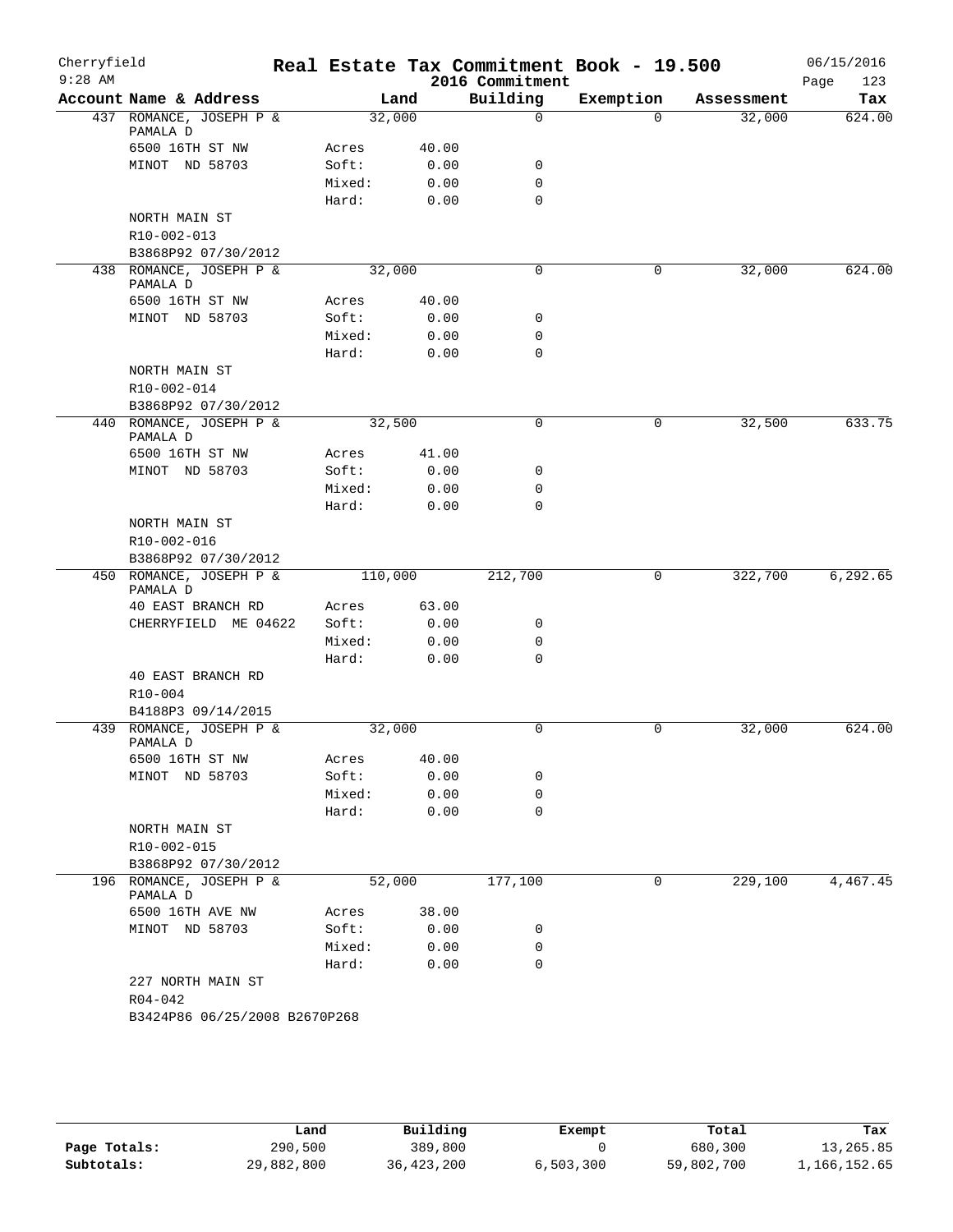| Cherryfield |                                       |        |        |                 | Real Estate Tax Commitment Book - 19.500 |            | 06/15/2016  |
|-------------|---------------------------------------|--------|--------|-----------------|------------------------------------------|------------|-------------|
| $9:28$ AM   |                                       |        |        | 2016 Commitment |                                          |            | 124<br>Page |
|             | Account Name & Address                |        | Land   | Building        | Exemption                                | Assessment | Tax         |
|             | 394 ROSCITI, HENRY V                  |        | 23,100 | $\mathbf 0$     | $\Omega$                                 | 23,100     | 450.45      |
|             | 1324 CHOPMIST HILL RD                 | Acres  | 46.63  |                 |                                          |            |             |
|             | SCITUATE RI 02909                     | Soft:  | 0.00   | 0               |                                          |            |             |
|             |                                       | Mixed: | 0.00   | 0               |                                          |            |             |
|             |                                       | Hard:  | 0.00   | $\mathbf 0$     |                                          |            |             |
|             | CROTCH                                |        |        |                 |                                          |            |             |
|             | R09-001-014                           |        |        |                 |                                          |            |             |
|             | B1435P125                             |        |        |                 |                                          |            |             |
|             | 330 ROSSI, PATRICIA                   |        | 25,400 | 102,000         | 15,000                                   | 112,400    | 2,191.80    |
|             | 285 SPRAGUES FALLS RD                 | Acres  | 12.00  |                 | 01 Homestead Exempt                      |            |             |
|             | CHERRYFIELD ME 04622                  | Soft:  | 0.00   | 0               |                                          |            |             |
|             |                                       | Mixed: | 0.00   | 0               |                                          |            |             |
|             |                                       | Hard:  | 0.00   | 0               |                                          |            |             |
|             | 285 SPRAGUES FALLS RD                 |        |        |                 |                                          |            |             |
|             | R08-004                               |        |        |                 |                                          |            |             |
|             | B2480P16                              |        |        |                 |                                          |            |             |
| 128         | ROWE, JOHN & LINDA<br>MULREAN         |        | 22,500 | 65,500          | 0                                        | 88,000     | 1,716.00    |
|             | 4 CONKLIN LN                          | Acres  | 8.00   |                 |                                          |            |             |
|             | HUNTINGTON NY 11743                   | Soft:  | 0.00   | 0               |                                          |            |             |
|             |                                       | Mixed: | 0.00   | $\mathbf 0$     |                                          |            |             |
|             |                                       | Hard:  | 0.00   | $\mathbf 0$     |                                          |            |             |
|             | 89 SPRAGUE FALLS RD                   |        |        |                 |                                          |            |             |
|             | R03-052-001                           |        |        |                 |                                          |            |             |
|             | B4176P21 08/11/2015                   |        |        |                 |                                          |            |             |
|             | 729 RUSCH, KATHERINE &<br>CHRISTOPHER |        | 25,000 | 92,700          | 0                                        | 117,700    | 2,295.15    |
|             | 80 PARK ST                            | Acres  | 4.30   |                 |                                          |            |             |
|             | CHERRYFIELD ME 04622                  | Soft:  | 0.00   | 0               |                                          |            |             |
|             |                                       | Mixed: | 0.00   | 0               |                                          |            |             |
|             |                                       | Hard:  | 0.00   | 0               |                                          |            |             |
|             | 80 PARK ST                            |        |        |                 |                                          |            |             |
|             | $U11 - 030$                           |        |        |                 |                                          |            |             |
|             | B4232P125 02/22/2016                  |        |        |                 |                                          |            |             |
|             | 650 RWM LLC                           |        | 17,900 | 66,000          | 0                                        | 83,900     | 1,636.05    |
|             | P O BOX 52                            | Acres  | 1.54   |                 |                                          |            |             |
|             | CHERRYFIELD ME 04622                  | Soft:  | 0.00   | 0               |                                          |            |             |
|             |                                       | Mixed: | 0.00   | 0               |                                          |            |             |
|             |                                       | Hard:  | 0.00   | 0               |                                          |            |             |
|             | 23 BIG ROCK LANE                      |        |        |                 |                                          |            |             |
|             | U07-009                               |        |        |                 |                                          |            |             |
|             | B3819P307 02/16/2012                  |        |        |                 |                                          |            |             |
|             | 652 RWM LLC                           |        | 9,200  | 0               | $\Omega$                                 | 9,200      | 179.40      |
|             | P O BOX 52                            | Acres  | 1.89   |                 |                                          |            |             |
|             | CHERRYFIELD ME 04622                  | Soft:  | 0.00   | 0               |                                          |            |             |
|             |                                       | Mixed: | 0.00   | 0               |                                          |            |             |
|             |                                       | Hard:  | 0.00   | $\mathbf 0$     |                                          |            |             |
|             | BLACKSWOODS RD                        |        |        |                 |                                          |            |             |
|             | U07-011                               |        |        |                 |                                          |            |             |
|             | B3819P307 02/16/2012                  |        |        |                 |                                          |            |             |

|              | Land       | Building   | Exempt    | Total      | Tax          |
|--------------|------------|------------|-----------|------------|--------------|
| Page Totals: | 123,100    | 326,200    | 15,000    | 434,300    | 8,468.85     |
| Subtotals:   | 30,005,900 | 36,749,400 | 6,518,300 | 60,237,000 | 1,174,621.50 |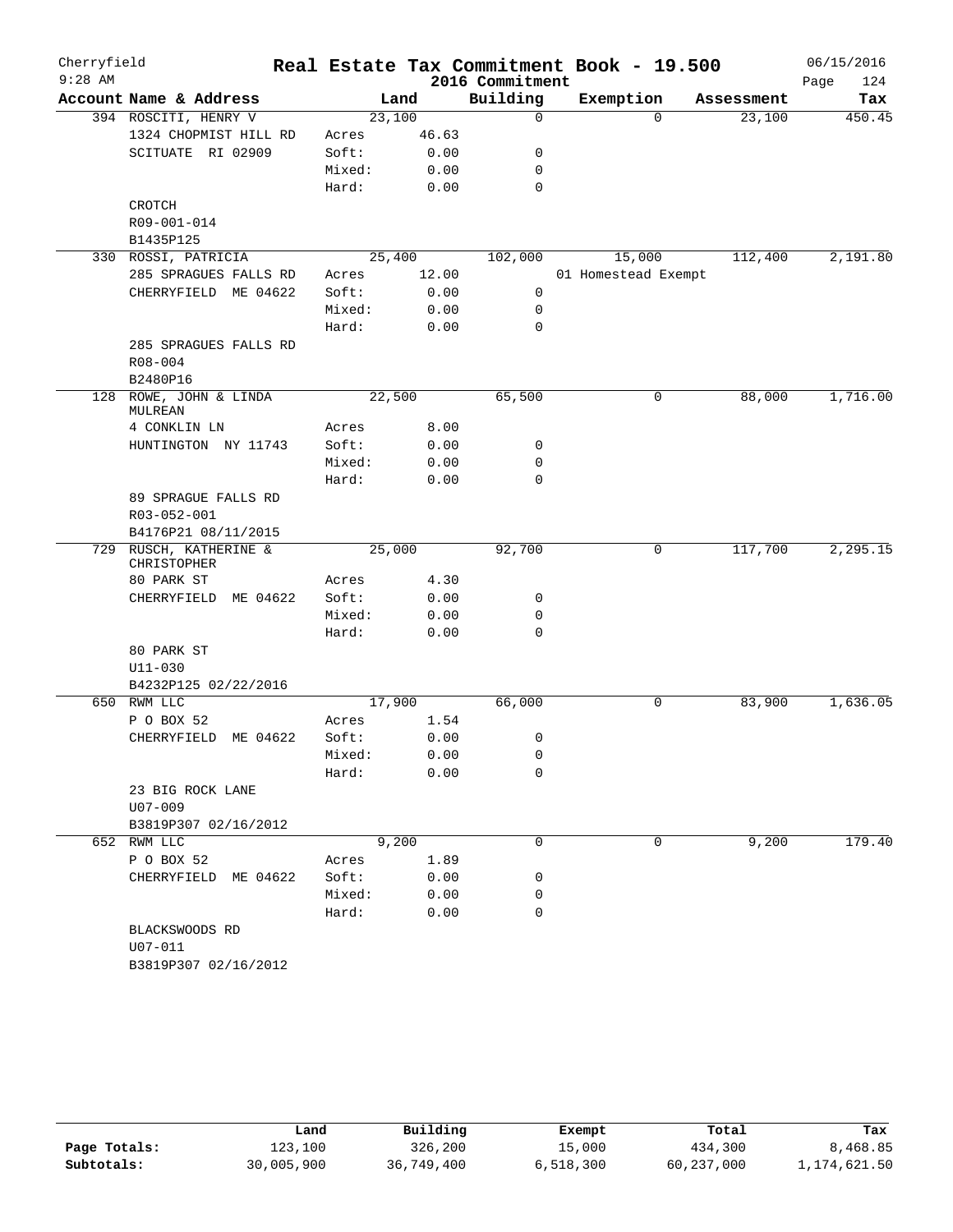| Cherryfield  |                                     | Real Estate Tax Commitment Book - 19.500 |            |                             |             |                     |            | 06/15/2016         |
|--------------|-------------------------------------|------------------------------------------|------------|-----------------------------|-------------|---------------------|------------|--------------------|
| $9:28$ AM    | Account Name & Address              |                                          | Land       | 2016 Commitment<br>Building | Exemption   |                     | Assessment | 125<br>Page<br>Tax |
|              | 42 SAGAAS, GARY & DEBORAH           |                                          | 4,300      | $\Omega$                    |             | $\Omega$            | 4,300      | 83.85              |
|              | С                                   |                                          |            |                             |             |                     |            |                    |
|              | P O BOX 287                         | Acres                                    | 2.72       |                             |             |                     |            |                    |
|              | MILBRIDGE ME 04658                  | Soft:                                    | 0.00       | 0                           |             |                     |            |                    |
|              |                                     | Mixed:                                   | 0.00       | 0<br>0                      |             |                     |            |                    |
|              | PARK ST                             | Hard:                                    | 0.00       |                             |             |                     |            |                    |
|              | R01-030                             |                                          |            |                             |             |                     |            |                    |
|              | B3701P44 12/21/2010                 |                                          |            |                             |             |                     |            |                    |
|              | 584 SAINT MICHAELS CATHOLIC         | 10,200                                   |            | 101,200                     |             | 111,400             | 0          | 0.00               |
|              | <b>CHURCH</b>                       |                                          |            |                             |             |                     |            |                    |
|              | 51 ELM ST                           | Acres                                    | 0.78       |                             | 51 Churches |                     |            |                    |
|              | CHERRYFIELD ME 04622                | Soft:                                    | 0.00       | 0                           |             |                     |            |                    |
|              |                                     | Mixed:                                   | 0.00       | 0                           |             |                     |            |                    |
|              |                                     | Hard:                                    | 0.00       | $\mathbf 0$                 |             |                     |            |                    |
|              | 51 ELM ST                           |                                          |            |                             |             |                     |            |                    |
|              | $U05 - 016$                         |                                          |            |                             |             |                     |            |                    |
|              | 881 SANTERRE, JAN M                 | 18,500                                   |            | 42,600                      |             | 0                   | 61,100     | 1,191.45           |
|              | 628 SPRAGUES FALLS RD               | Acres                                    | 2.00       |                             |             |                     |            |                    |
|              | CHERRYFIELD ME 04622                | Soft:                                    | 0.00       | 0                           |             |                     |            |                    |
|              |                                     | Mixed:                                   | 0.00       | 0                           |             |                     |            |                    |
|              |                                     | Hard:                                    | 0.00       | 0                           |             |                     |            |                    |
|              | 628 SPRAGUES FALLS RD               |                                          |            |                             |             |                     |            |                    |
|              | R08-025-002                         |                                          |            |                             |             |                     |            |                    |
|              | B1790P325                           |                                          |            |                             |             |                     |            |                    |
|              | 528 SANTERRE, JULI                  | 20,600                                   |            | 61,400                      |             | 15,000              | 67,000     | 1,306.50           |
|              | 105 MILBRIDGE RD                    | Acres                                    | 0.73       |                             |             | 01 Homestead Exempt |            |                    |
|              | CHERRYFIELD ME 04622                | Soft:                                    | 0.00       | $\mathbf 0$                 |             |                     |            |                    |
|              |                                     | Mixed:                                   | 0.00       | 0                           |             |                     |            |                    |
|              |                                     | Hard:                                    | 0.00       | 0                           |             |                     |            |                    |
|              | 105 MILBRIDGE RD                    |                                          |            |                             |             |                     |            |                    |
|              | $U03 - 022$                         |                                          |            |                             |             |                     |            |                    |
|              | B3454P269 09/24/2008                |                                          |            |                             |             |                     |            |                    |
| 737          | SANTERRE, JULI L                    | 34,300                                   |            | $\mathbf 0$                 |             | 0                   | 34,300     | 668.85             |
|              | 105 MILBRIDGE RD                    | Acres                                    | 3.50       |                             |             |                     |            |                    |
|              | CHERRYFIELD ME 04622                | Soft:                                    | 0.00       | 0                           |             |                     |            |                    |
|              |                                     | Mixed:                                   | 0.00       | 0                           |             |                     |            |                    |
|              |                                     | Hard:                                    | 0.00       | 0                           |             |                     |            |                    |
|              | PARK ST                             |                                          |            |                             |             |                     |            |                    |
|              | $U11 - 038$                         |                                          |            |                             |             |                     |            |                    |
|              | B3454P268 09/24/2008                |                                          |            |                             |             |                     |            |                    |
| 1107         | SANTERRE, SHAWN<br>25 UNIONVILLE RD | 23,100                                   |            | $\mathbf 0$                 |             | 0                   | 23,100     | 450.45             |
|              |                                     | Acres                                    | 26.00      |                             |             |                     |            |                    |
|              | CHERRYFIELD ME 04622                | Soft:                                    | 0.00       | 0                           |             |                     |            |                    |
|              |                                     | Mixed:                                   | 0.00       | 0                           |             |                     |            |                    |
|              |                                     | Hard:                                    | 0.00       | 0                           |             |                     |            |                    |
|              |                                     |                                          |            |                             |             |                     |            |                    |
|              | $U18 - 006$<br>B3084P210 11/15/2005 |                                          |            |                             |             |                     |            |                    |
|              |                                     |                                          |            |                             |             |                     | 30,000     | 585.00             |
| 163          | SANTERRE, SHAWN                     | 16,200                                   |            | 28,800                      |             | 15,000              |            |                    |
|              | 25 UNIONVILLE RD                    | Acres                                    | 4.00       |                             |             | 01 Homestead Exempt |            |                    |
|              | CHERRYFIELD ME 04622                | Soft:                                    | 0.00       | 0                           |             |                     |            |                    |
|              |                                     | Mixed:                                   | 0.00       | 0                           |             |                     |            |                    |
|              |                                     | Hard:                                    | 0.00       | 0                           |             |                     |            |                    |
|              | 25 UNIONVILLE RD                    |                                          |            |                             |             |                     |            |                    |
|              | R03-017-001                         |                                          |            |                             |             |                     |            |                    |
|              | B2866P30                            |                                          |            |                             |             |                     |            |                    |
|              |                                     |                                          |            |                             |             |                     |            |                    |
|              |                                     | Land                                     | Building   |                             | Exempt      |                     | Total      | Tax                |
| Page Totals: | 127,200                             |                                          | 234,000    |                             | 141,400     |                     | 219,800    | 4,286.10           |
| Subtotals:   | 30,133,100                          |                                          | 36,983,400 |                             | 6,659,700   | 60,456,800          |            | 1,178,907.60       |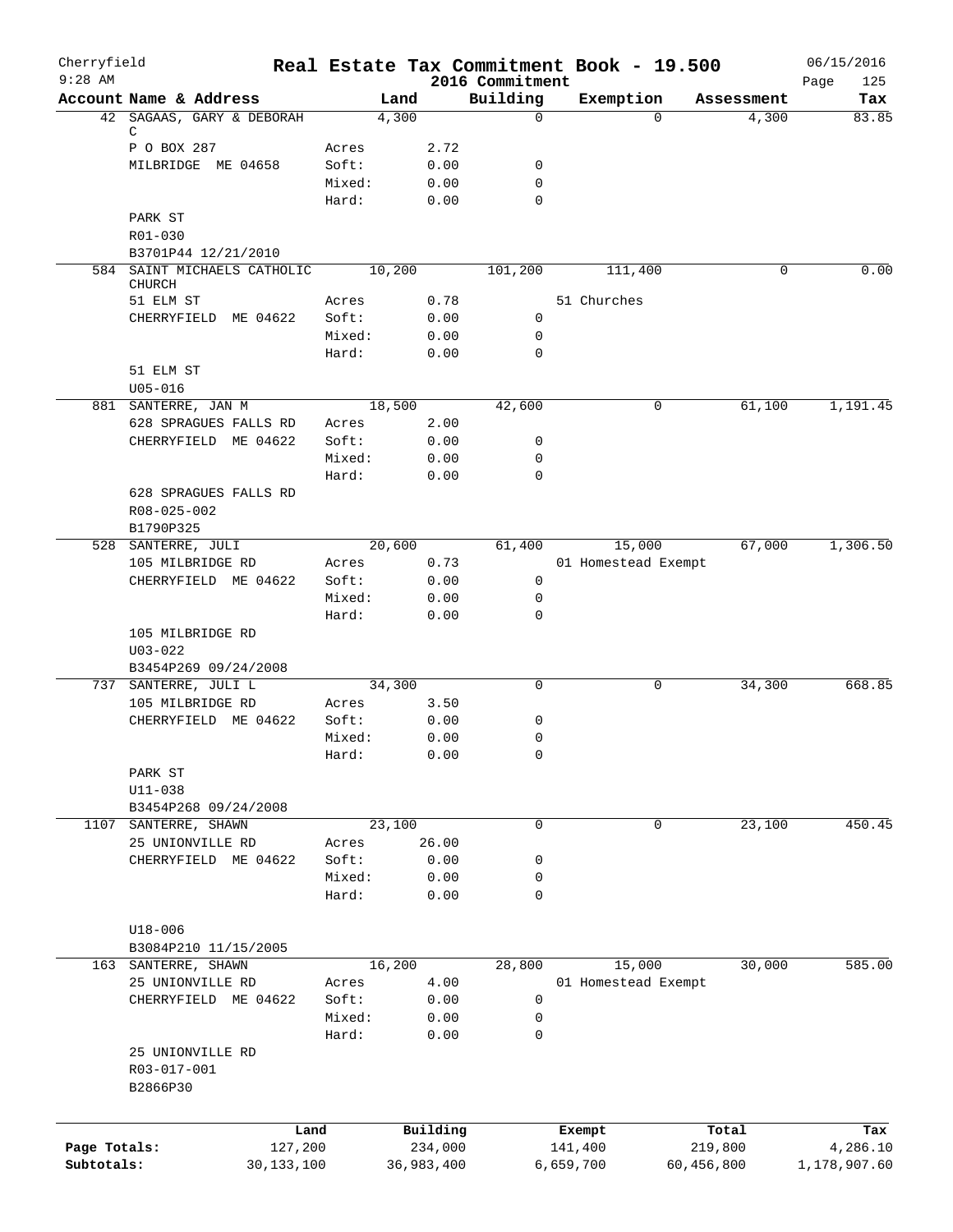| Cherryfield<br>$9:28$ AM |                                |        |      | 2016 Commitment | Real Estate Tax Commitment Book - 19.500 |            | 06/15/2016<br>126<br>Page |
|--------------------------|--------------------------------|--------|------|-----------------|------------------------------------------|------------|---------------------------|
|                          | Account Name & Address         | Land   |      | Building        | Exemption                                | Assessment | Tax                       |
|                          | 1177 SANTERRE, SHAWN           | 17,300 |      | 12,800          | $\Omega$                                 | 30,100     | 586.95                    |
|                          | 25 UNIONVILLE RD               | Acres  | 1.00 |                 |                                          |            |                           |
|                          | CHERRYFIELD ME 04622           | Soft:  | 0.00 | 0               |                                          |            |                           |
|                          |                                | Mixed: | 0.00 | $\mathbf 0$     |                                          |            |                           |
|                          |                                | Hard:  | 0.00 | $\mathbf 0$     |                                          |            |                           |
|                          | WILLEY DISTRICT RD             |        |      |                 |                                          |            |                           |
|                          | R05-043-001                    |        |      |                 |                                          |            |                           |
|                          | B3244P276 02/01/2007           |        |      |                 |                                          |            |                           |
|                          | 1146 SANTERRE, STEVEN          | 18,000 |      | 135,000         | 15,000                                   | 138,000    | 2,691.00                  |
|                          | 620 SPRAGUES FALLS RD          | Acres  | 2.20 |                 | 01 Homestead Exempt                      |            |                           |
|                          | CHERRYFIELD ME 04622           | Soft:  | 0.00 | 0               |                                          |            |                           |
|                          |                                | Mixed: | 0.00 | 0               |                                          |            |                           |
|                          |                                | Hard:  | 0.00 | $\mathbf 0$     |                                          |            |                           |
|                          | 620 SPRAGUES FALLS RD          |        |      |                 |                                          |            |                           |
|                          | R08-025-004                    |        |      |                 |                                          |            |                           |
|                          | B3915P143 12/24/2012 B2396P295 |        |      |                 |                                          |            |                           |
| 731                      | SANTERRE, LOUIE A &<br>JESSIE  | 19,500 |      | 62,300          | 15,000                                   | 66,800     | 1,302.60                  |
|                          | 96 PARK ST                     | Acres  | 4.75 |                 | 01 Homestead Exempt                      |            |                           |
|                          | CHERRYFIELD ME 04622           | Soft:  | 0.00 | $\mathbf 0$     |                                          |            |                           |
|                          |                                | Mixed: | 0.00 | $\mathbf 0$     |                                          |            |                           |
|                          |                                | Hard:  | 0.00 | $\mathbf 0$     |                                          |            |                           |
|                          | 96 PARK ST                     |        |      |                 |                                          |            |                           |
|                          | $U11 - 032$                    |        |      |                 |                                          |            |                           |
|                          | B3853P102 06/18/2012 B831P92   |        |      |                 |                                          |            |                           |
|                          | 707 SANTERRE, PATRICK E &      | 20,900 |      | 85,000          | 21,000                                   | 84,900     | 1,655.55                  |
|                          | ARLENE                         |        |      |                 |                                          |            |                           |
|                          | PO BOX 205                     | Acres  | 0.76 |                 | 01 Homestead Exempt                      |            |                           |
|                          | CHERRYFIELD<br>ME 04622        | Soft:  | 0.00 |                 | 0 12 WW2 Veteran Res                     |            |                           |
|                          |                                | Mixed: | 0.00 | 0               |                                          |            |                           |
|                          |                                | Hard:  | 0.00 | $\mathbf 0$     |                                          |            |                           |
|                          | 48 PARK ST                     |        |      |                 |                                          |            |                           |
|                          | $U11 - 009$                    |        |      |                 |                                          |            |                           |
|                          | B1176P241                      |        |      |                 |                                          |            |                           |
| 341                      | SANTERRE, SCOTT L.& ROSE       | 14,900 |      | 35,700          | 15,000                                   | 35,600     | 694.20                    |
|                          | М.                             |        |      |                 |                                          |            |                           |
|                          | 410 SPRAGUES FALLS RD          | Acres  | 1.80 |                 | 01 Homestead Exempt                      |            |                           |
|                          | CHERRYFIELD ME 04622           | Soft:  | 0.00 | 0               |                                          |            |                           |
|                          |                                | Mixed: | 0.00 | 0               |                                          |            |                           |
|                          |                                | Hard:  | 0.00 | 0               |                                          |            |                           |
|                          | 410 SPRAGUES FALLS RD          |        |      |                 |                                          |            |                           |
|                          | R08-014                        |        |      |                 |                                          |            |                           |
|                          | B1798P145                      |        |      |                 |                                          |            |                           |
| 1117                     | SARGENT, DARRIN C &<br>HOLLY A | 10,900 |      | $\mathbf 0$     | 0                                        | 10,900     | 212.55                    |
|                          | 257 TENAN LN                   | Acres  | 4.40 |                 |                                          |            |                           |
|                          | CHERRYFIELD ME 04622           | Soft:  | 0.00 | 0               |                                          |            |                           |
|                          |                                | Mixed: | 0.00 | $\mathbf 0$     |                                          |            |                           |
|                          |                                | Hard:  | 0.00 | $\Omega$        |                                          |            |                           |
|                          | TENAN LANE                     |        |      |                 |                                          |            |                           |
|                          | R05-063-001-002                |        |      |                 |                                          |            |                           |
|                          | B3286P314 05/21/2007           |        |      |                 |                                          |            |                           |
|                          |                                |        |      |                 |                                          |            |                           |

|              | Land       | Building     | Exempt    | Total      | Tax          |
|--------------|------------|--------------|-----------|------------|--------------|
| Page Totals: | 101,500    | 330,800      | 66,000    | 366,300    | 7,142.85     |
| Subtotals:   | 30,234,600 | 37, 314, 200 | 6,725,700 | 60,823,100 | 1,186,050.45 |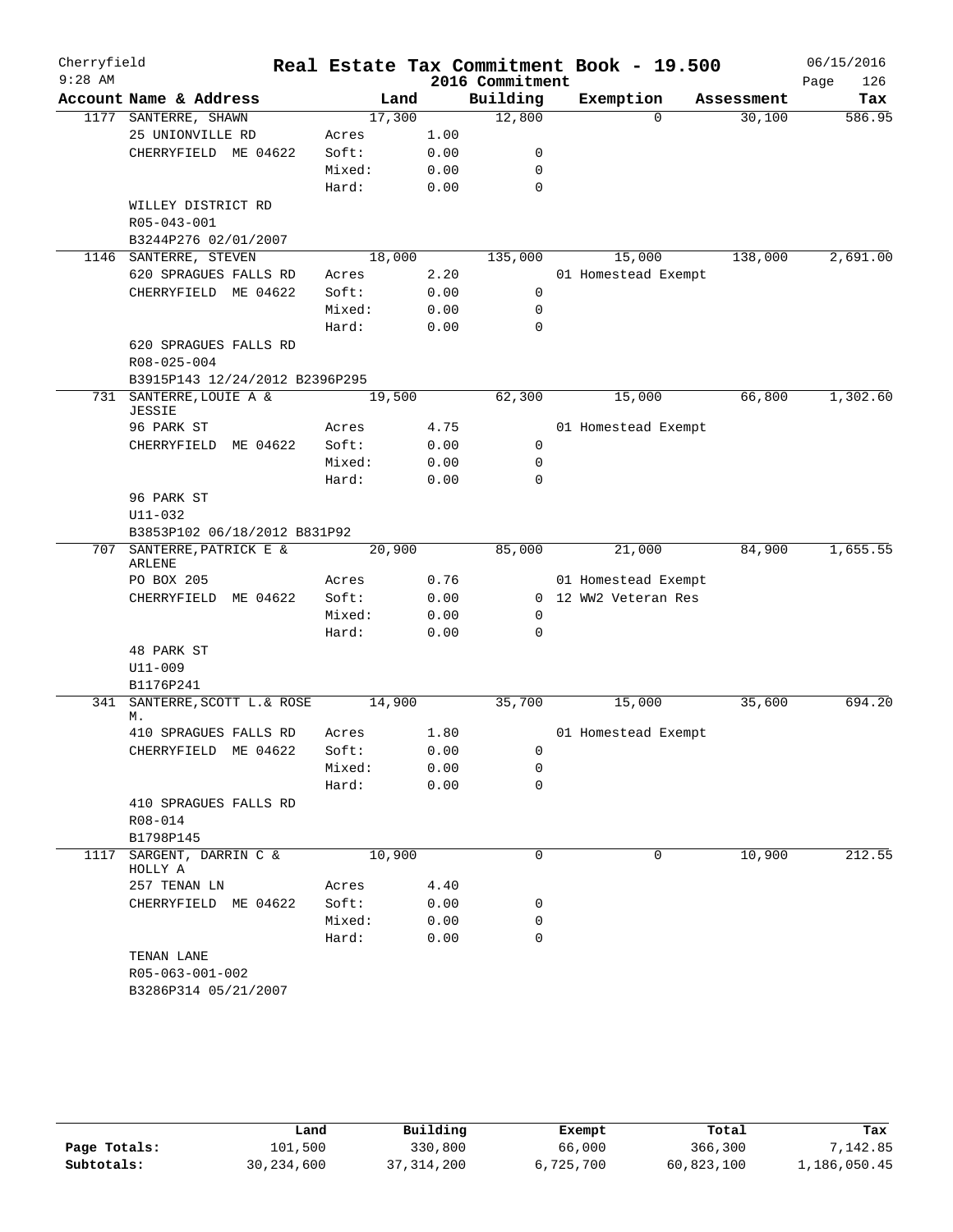| Cherryfield<br>$9:28$ AM |                                           |            |        |            |                             | Real Estate Tax Commitment Book - 19.500 |            |            | 06/15/2016         |
|--------------------------|-------------------------------------------|------------|--------|------------|-----------------------------|------------------------------------------|------------|------------|--------------------|
|                          | Account Name & Address                    |            |        | Land       | 2016 Commitment<br>Building | Exemption                                |            | Assessment | 127<br>Page<br>Tax |
|                          | 569 SARGENT, RONALD C                     |            |        | 17,800     | 39,700                      |                                          | $\Omega$   | 57,500     | 1,121.25           |
|                          | PO BOX 53                                 |            | Acres  | 0.48       |                             |                                          |            |            |                    |
|                          | MORIAH NY 12960                           |            | Soft:  | 0.00       | 0                           |                                          |            |            |                    |
|                          |                                           |            | Mixed: | 0.00       | 0                           |                                          |            |            |                    |
|                          |                                           |            | Hard:  | 0.00       | $\mathbf 0$                 |                                          |            |            |                    |
|                          | 36 NORTH ST                               |            |        |            |                             |                                          |            |            |                    |
|                          | $U05 - 003$                               |            |        |            |                             |                                          |            |            |                    |
|                          | B2826P192                                 |            |        |            |                             |                                          |            |            |                    |
|                          | 884 SAWICKI, VINCENT J                    |            |        | 17,700     | 37,000                      |                                          | 0          | 54,700     | 1,066.65           |
|                          | PO BOX 295                                |            |        |            |                             |                                          |            |            |                    |
|                          |                                           |            | Acres  | 1.72       |                             |                                          |            |            |                    |
|                          | HARRINGTON ME 04643                       |            | Soft:  | 0.00       | 0                           |                                          |            |            |                    |
|                          |                                           |            | Mixed: | 0.00       | 0                           |                                          |            |            |                    |
|                          |                                           |            | Hard:  | 0.00       | $\mathbf 0$                 |                                          |            |            |                    |
|                          | 20 RIDGE RD                               |            |        |            |                             |                                          |            |            |                    |
|                          | $U15 - 012$                               |            |        |            |                             |                                          |            |            |                    |
|                          | B3845P160 05/21/2012                      |            |        |            |                             |                                          |            |            |                    |
|                          | 750 SAWYER, GENE K                        |            |        | 16,600     | 37,900                      | 15,000                                   |            | 39,500     | 770.25             |
|                          | 8 FAIRVIEW ST                             |            | Acres  | 0.39       |                             | 01 Homestead Exempt                      |            |            |                    |
|                          | ANTRIM NH 03440-3602                      |            | Soft:  | 0.00       | 0                           |                                          |            |            |                    |
|                          |                                           |            | Mixed: | 0.00       | 0                           |                                          |            |            |                    |
|                          |                                           |            | Hard:  | 0.00       | $\mathbf 0$                 |                                          |            |            |                    |
|                          | 14 CHURCH ST                              |            |        |            |                             |                                          |            |            |                    |
|                          | $U12 - 005$                               |            |        |            |                             |                                          |            |            |                    |
|                          | B2436P168                                 |            |        |            |                             |                                          |            |            |                    |
| 347                      | SAWYER, JAMES K &                         |            |        | 19,100     | 7,500                       |                                          | 0          | 26,600     | 518.70             |
|                          | VALERIE A                                 |            |        |            |                             |                                          |            |            |                    |
|                          | P O BOX 190                               |            | Acres  | 14.00      |                             |                                          |            |            |                    |
|                          | HARRINGTON ME 04643                       |            | Soft:  | 0.00       | 0                           |                                          |            |            |                    |
|                          |                                           |            | Mixed: | 0.00       | 0                           |                                          |            |            |                    |
|                          |                                           |            | Hard:  | 0.00       | 0                           |                                          |            |            |                    |
|                          | 469 SPRAGUE FALLS RD                      |            |        |            |                             |                                          |            |            |                    |
|                          | R08-017                                   |            |        |            |                             |                                          |            |            |                    |
|                          | B2924P236 09/14/2004                      |            |        |            |                             |                                          |            |            |                    |
|                          | 547 SAWYER, MICHAEL & CARA                |            |        | 23,300     | 38,800                      | 15,000                                   |            | 47,100     | 918.45             |
|                          | 22 River Rd                               |            | Acres  | 1.37       |                             | 01 Homestead Exempt                      |            |            |                    |
|                          | CHERRYFIELD<br>ME 04622                   |            | Soft:  | 0.00       | 0                           |                                          |            |            |                    |
|                          |                                           |            |        |            |                             |                                          |            |            |                    |
|                          |                                           |            | Mixed: | 0.00       | 0                           |                                          |            |            |                    |
|                          |                                           |            | Hard:  | 0.00       | 0                           |                                          |            |            |                    |
|                          | 22 RIVER RD                               |            |        |            |                             |                                          |            |            |                    |
|                          | $U04 - 010$                               |            |        |            |                             |                                          |            |            |                    |
|                          | B2703P54                                  |            |        |            |                             |                                          |            |            |                    |
|                          | 41 SAWYER, PETER S                        |            |        | 58,000     | 134,000                     | 15,000                                   |            | 177,000    | 3,451.50           |
|                          | JAMISON, NICHOLE S                        |            | Acres  | 15.00      |                             | 01 Homestead Exempt                      |            |            |                    |
|                          | PO BOX 173                                |            | Soft:  | 0.00       | 0                           |                                          |            |            |                    |
|                          | MILBRIDGE ME 04658                        |            | Mixed: | 0.00       | 0                           |                                          |            |            |                    |
|                          |                                           |            | Hard:  | 0.00       | 0                           |                                          |            |            |                    |
|                          | 272 MILBRIDGE RD                          |            |        |            |                             |                                          |            |            |                    |
|                          | R02-013-003                               |            |        |            |                             |                                          |            |            |                    |
|                          | B4247P153 04/19/2016 B3971P235 07/05/2013 |            |        |            |                             |                                          |            |            |                    |
|                          | 169 SCHAEFFER, THOMAS L                   |            |        | 21,800     | 20,500                      | 15,000                                   |            | 27,300     | 532.35             |
|                          | PO BOX 220                                |            | Acres  | 15.00      |                             | 01 Homestead Exempt                      |            |            |                    |
|                          | JONESBORO ME 04648                        |            | Soft:  | 0.00       | 0                           |                                          |            |            |                    |
|                          |                                           |            | Mixed: | 0.00       | 0                           |                                          |            |            |                    |
|                          |                                           |            | Hard:  | 0.00       | 0                           |                                          |            |            |                    |
|                          |                                           |            |        |            |                             |                                          |            |            |                    |
|                          | 30 BION LANE                              |            |        |            |                             |                                          |            |            |                    |
|                          | R04-019                                   |            |        |            |                             |                                          |            |            |                    |
|                          | B3884P228 09/18/2012                      |            |        |            |                             |                                          |            |            |                    |
|                          |                                           |            |        |            |                             |                                          |            |            |                    |
|                          |                                           | Land       |        | Building   |                             | Exempt                                   |            | Total      | Tax                |
| Page Totals:             |                                           | 174,300    |        | 315,400    |                             | 60,000                                   |            | 429,700    | 8,379.15           |
| Subtotals:               |                                           | 30,408,900 |        | 37,629,600 |                             | 6,785,700                                | 61,252,800 |            | 1,194,429.60       |
|                          |                                           |            |        |            |                             |                                          |            |            |                    |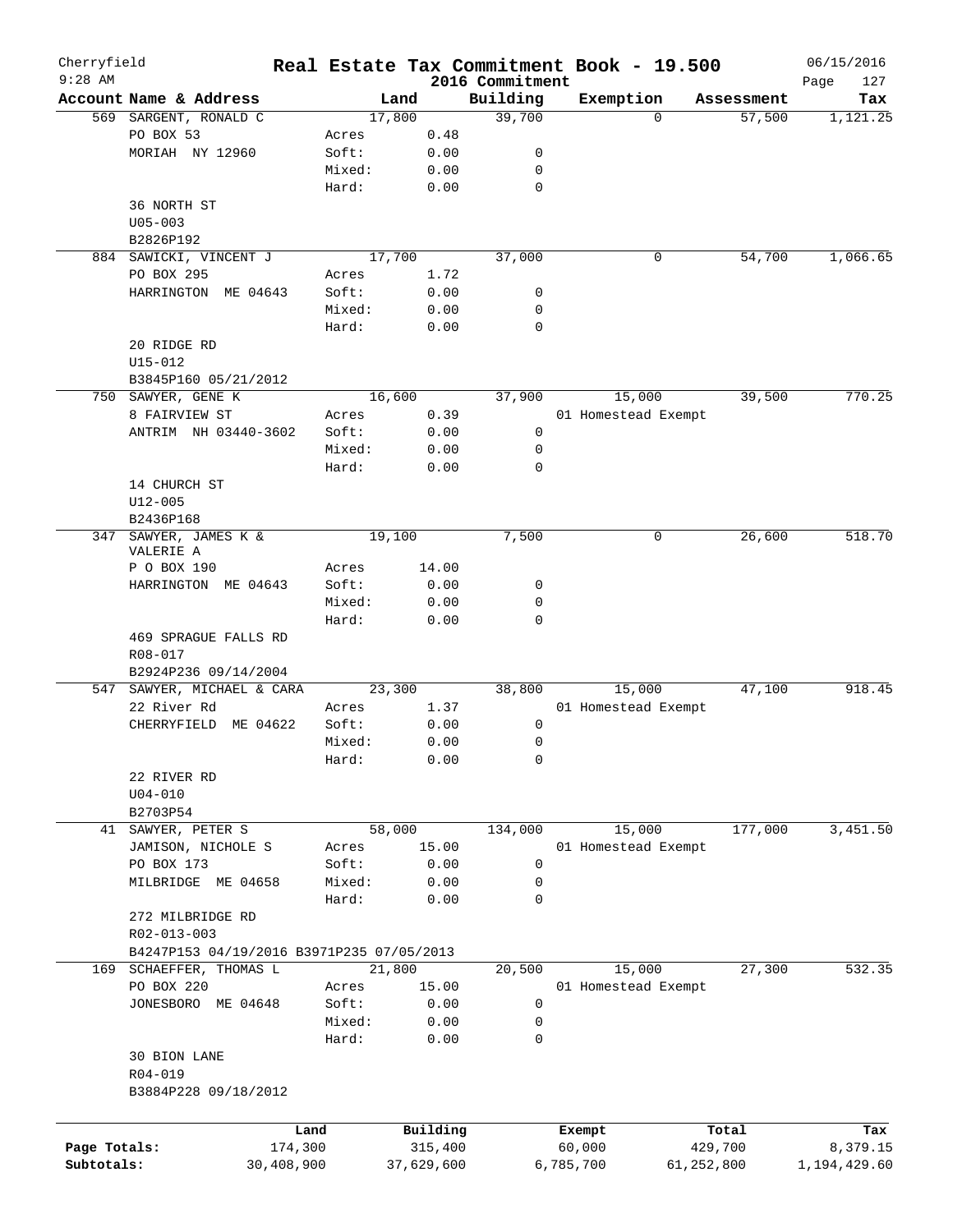| Cherryfield |                                        |                |       |                 | Real Estate Tax Commitment Book - 19.500 |            | 06/15/2016  |
|-------------|----------------------------------------|----------------|-------|-----------------|------------------------------------------|------------|-------------|
| $9:28$ AM   |                                        |                |       | 2016 Commitment |                                          |            | 128<br>Page |
|             | Account Name & Address                 |                | Land  | Building        | Exemption                                | Assessment | Tax         |
|             | 86 SCHAEJBE, D CHRISTOPHER             | 15,800         |       | 23,900          | $\Omega$                                 | 39,700     | 774.15      |
|             | 353 WEST SHADOW CREEK<br>DR.           | Acres          | 2.22  |                 |                                          |            |             |
|             | VERNON HILLS IL 60061                  | Soft:          | 0.00  | 0               |                                          |            |             |
|             |                                        | Mixed:         | 0.00  | $\mathbf 0$     |                                          |            |             |
|             |                                        | Hard:          | 0.00  | $\mathbf 0$     |                                          |            |             |
|             | 156 UNIONVILLE RD                      |                |       |                 |                                          |            |             |
|             | R03-011                                |                |       |                 |                                          |            |             |
|             | B3320P126 08/17/2007                   |                |       |                 |                                          |            |             |
|             | 633 SCHNEIDER, ELLIOT B &<br>JULIE A   | 34,700         |       | 79,300          | 0                                        | 114,000    | 2,223.00    |
|             | 689 HIGHWAY 71 WEST<br>#212            | Acres          | 26.00 |                 |                                          |            |             |
|             | BASTROP TX 78602                       | Soft:          | 0.00  | 0               |                                          |            |             |
|             |                                        | Mixed:         | 0.00  | 0               |                                          |            |             |
|             |                                        | Hard:          | 0.00  | 0               |                                          |            |             |
|             | 79 STILLWATER RD                       |                |       |                 |                                          |            |             |
|             | $U06 - 023 - 001$                      |                |       |                 |                                          |            |             |
|             | B2779P230                              |                |       |                 |                                          |            |             |
|             | 489 SCHNEIDER, MATTHIAS J              | 27,100         |       | 46,700          | 0                                        | 73,800     | 1,439.10    |
|             | 160 CHURCH ST                          | Acres          | 7.00  |                 |                                          |            |             |
|             | HOLLISTON MA 01746                     | Soft:          | 0.00  | 0               |                                          |            |             |
|             |                                        | Mixed:         | 0.00  | 0               |                                          |            |             |
|             |                                        | Hard:          | 0.00  | 0               |                                          |            |             |
|             | 201 MILBRIDGE RD                       |                |       |                 |                                          |            |             |
|             | $U02 - 005$                            |                |       |                 |                                          |            |             |
|             | B3304P266 07/06/2007                   |                |       |                 |                                          |            |             |
|             | 905 SCHOPPEE, MARK<br>CLEAVES, ERIKA M | 14,100         | 0.52  | 36,500          | 15,000<br>01 Homestead Exempt            | 35,600     | 694.20      |
|             | 138 RIDGE RD                           | Acres<br>Soft: | 0.00  | 0               |                                          |            |             |
|             | CHERRYFIELD ME 04622                   | Mixed:         | 0.00  | 0               |                                          |            |             |
|             |                                        | Hard:          | 0.00  | 0               |                                          |            |             |
|             | 138 RIDGE RD                           |                |       |                 |                                          |            |             |
|             | $U16 - 007$                            |                |       |                 |                                          |            |             |
|             | B2394P271                              |                |       |                 |                                          |            |             |
|             | 904 SCHOPPEE, MARK A                   | 21,900         |       | 43,800          | 0                                        | 65,700     | 1,281.15    |
|             | 138 RIDGE RD                           | Acres          | 6.00  |                 |                                          |            |             |
|             | CHERRYFIELD ME 04622                   | Soft:          | 0.00  | 0               |                                          |            |             |
|             |                                        | Mixed:         | 0.00  | 0               |                                          |            |             |
|             |                                        | Hard:          | 0.00  | 0               |                                          |            |             |
|             | 132 RIDGE RD                           |                |       |                 |                                          |            |             |
|             | U16-006                                |                |       |                 |                                          |            |             |
|             | B3543P31 06/26/2009                    |                |       |                 |                                          |            |             |
| 481         | SCHRADER, DUDLEY &<br>TAMMY            | 23,100         |       | 68,100          | 15,000                                   | 76,200     | 1,485.90    |
|             | 217 MILBRIDGE RD                       | Acres          | 1.08  |                 | 01 Homestead Exempt                      |            |             |
|             | CHERRYFIELD ME 04622                   | Soft:          | 0.00  | 0               |                                          |            |             |
|             |                                        | Mixed:         | 0.00  | 0               |                                          |            |             |
|             |                                        | Hard:          | 0.00  | 0               |                                          |            |             |
|             | 217 MILBRIDGE RD                       |                |       |                 |                                          |            |             |
|             | U01-011-001                            |                |       |                 |                                          |            |             |
|             | B2345P76                               |                |       |                 |                                          |            |             |
|             |                                        |                |       |                 |                                          |            |             |

|              | Land       | Building   | Exempt    | Total      | Tax          |
|--------------|------------|------------|-----------|------------|--------------|
| Page Totals: | 136,700    | 298,300    | 30,000    | 405,000    | 7,897.50     |
| Subtotals:   | 30,545,600 | 37,927,900 | 6,815,700 | 61,657,800 | 1,202,327.10 |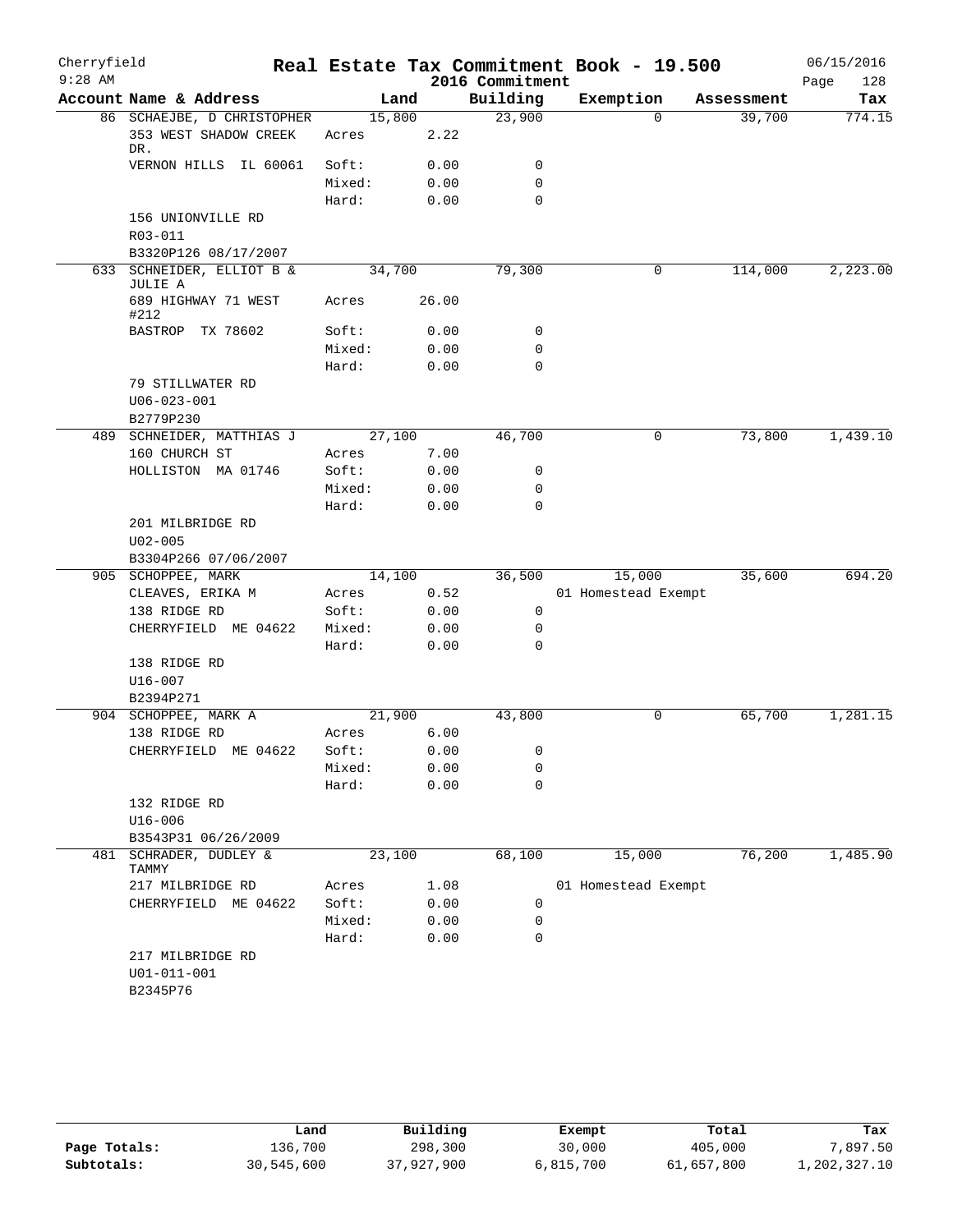| Cherryfield |                                         |        |        | Real Estate Tax Commitment Book - 19.500 |                     |          |            | 06/15/2016 |          |
|-------------|-----------------------------------------|--------|--------|------------------------------------------|---------------------|----------|------------|------------|----------|
| $9:28$ AM   |                                         |        |        | 2016 Commitment                          |                     |          |            | Page       | 129      |
|             | Account Name & Address                  | Land   |        | Building                                 | Exemption           |          | Assessment |            | Tax      |
|             | 452 SCHULMEISTERS ET AL,<br>VIZBULITE I | 62,600 |        | 0                                        |                     | $\Omega$ | 62,600     |            | 1,220.70 |
|             | C/O ROBERT<br>SCHULMEISTERS             | Acres  | 149.80 |                                          |                     |          |            |            |          |
|             | 254 Saw Mill River Rd                   | Soft:  | 0.00   | 0                                        |                     |          |            |            |          |
|             | Millwood NY 10546                       | Mixed: | 0.00   | 0                                        |                     |          |            |            |          |
|             |                                         | Hard:  | 0.00   | $\mathbf 0$                              |                     |          |            |            |          |
|             | CROTCH                                  |        |        |                                          |                     |          |            |            |          |
|             | $R10 - 006$                             |        |        |                                          |                     |          |            |            |          |
|             | B1462P127                               |        |        |                                          |                     |          |            |            |          |
|             | 962 SEAVEY, MARY E                      | 19,200 |        | 43,700                                   |                     | 15,000   | 47,900     |            | 934.05   |
|             | P.O. BOX 267                            | Acres  | 2.58   |                                          | 01 Homestead Exempt |          |            |            |          |
|             | CHERRYFIELD ME 04622                    | Soft:  | 0.00   | 0                                        |                     |          |            |            |          |
|             |                                         | Mixed: | 0.00   | 0                                        |                     |          |            |            |          |
|             |                                         | Hard:  | 0.00   | $\mathbf 0$                              |                     |          |            |            |          |
|             | 237 RIDGE RD<br>$U19 - 007$             |        |        |                                          |                     |          |            |            |          |
|             | B1405P332                               |        |        |                                          |                     |          |            |            |          |
|             | 30 SEAVEY, MURRAY &                     | 32,500 |        | $\mathbf 0$                              |                     | 0        | 32,500     |            | 633.75   |
|             | FRANCES                                 |        |        |                                          |                     |          |            |            |          |
|             | KILTON, SHAWN                           | Acres  | 90.00  |                                          |                     |          |            |            |          |
|             | 237 MILBRIDGE RD                        | Soft:  | 19.00  | 2,622                                    |                     |          |            |            |          |
|             | CHERRYFIELD ME 04622                    | Mixed: | 64.00  | 10,240                                   |                     |          |            |            |          |
|             |                                         | Hard:  | 0.00   | $\mathbf 0$                              |                     |          |            |            |          |
|             | MILBRIDGE RD                            |        |        |                                          |                     |          |            |            |          |
|             | R01-018                                 |        |        |                                          |                     |          |            |            |          |
|             | B2937P343                               |        |        |                                          |                     |          |            |            |          |
|             | 475 SEAVEY, MURRAY B                    | 11,800 |        | 8,200                                    |                     | 0        | 20,000     |            | 390.00   |
|             | SEAVEY, FRANCES                         | Acres  | 1.18   |                                          |                     |          |            |            |          |
|             | 237 MILBRIDGE RD                        | Soft:  | 0.00   | 0                                        |                     |          |            |            |          |
|             | CHERRYFIELD ME 04622                    | Mixed: | 0.00   | 0                                        |                     |          |            |            |          |
|             |                                         | Hard:  | 0.00   | $\mathbf 0$                              |                     |          |            |            |          |
|             | 239 MILBRIDGE RD                        |        |        |                                          |                     |          |            |            |          |
|             | $U01 - 007$                             |        |        |                                          |                     |          |            |            |          |
| 477         | B3169P350 07/21/2006                    | 30,300 |        | 90,400                                   |                     | 15,000   | 105,700    |            | 2,061.15 |
|             | SEAVEY, FRANCES<br>SEAVEY, MURRAY B     | Acres  | 2.51   |                                          | 01 Homestead Exempt |          |            |            |          |
|             | 237 MILBRIDGE RD                        | Soft:  | 0.00   | 0                                        |                     |          |            |            |          |
|             | CHERRYFIELD ME 04622                    | Mixed: | 0.00   | 0                                        |                     |          |            |            |          |
|             |                                         | Hard:  | 0.00   | 0                                        |                     |          |            |            |          |
|             | 237 MILBRIDGE RD                        |        |        |                                          |                     |          |            |            |          |
|             | U01-009                                 |        |        |                                          |                     |          |            |            |          |
|             | B3169P348 07/21/2006                    |        |        |                                          |                     |          |            |            |          |
|             | 724 SELETZKY, CAROLYN M                 | 22,300 |        | 83,400                                   |                     | 15,000   | 90,700     |            | 1,768.65 |
|             | 16 NEW ST                               | Acres  | 0.91   |                                          | 01 Homestead Exempt |          |            |            |          |
|             | CHERRYFIELD ME 04622                    | Soft:  | 0.00   | 0                                        |                     |          |            |            |          |
|             |                                         | Mixed: | 0.00   | 0                                        |                     |          |            |            |          |
|             |                                         | Hard:  | 0.00   | 0                                        |                     |          |            |            |          |
|             | 16 NEW ST                               |        |        |                                          |                     |          |            |            |          |
|             | $U11 - 025$                             |        |        |                                          |                     |          |            |            |          |
|             | B1607P45                                |        |        |                                          |                     |          |            |            |          |
|             |                                         |        |        |                                          |                     |          |            |            |          |

|              | Land       | Building     | Exempt    | Total      | Tax          |
|--------------|------------|--------------|-----------|------------|--------------|
| Page Totals: | 178,700    | 225,700      | 45,000    | 359,400    | 7,008.30     |
| Subtotals:   | 30,724,300 | 38, 153, 600 | 6,860,700 | 62,017,200 | 1,209,335.40 |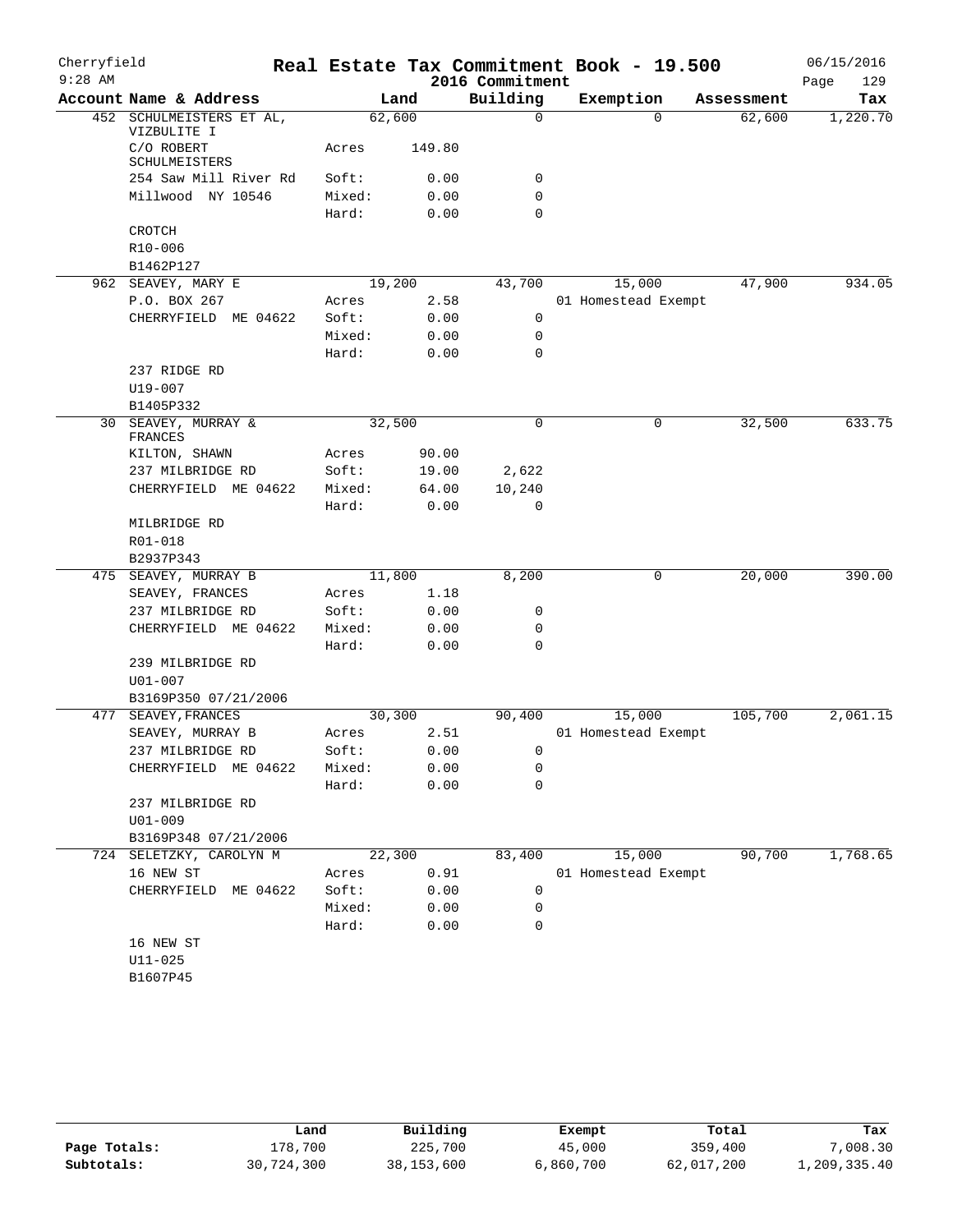| Cherryfield<br>$9:28$ AM |                                   |        |       | 2016 Commitment | Real Estate Tax Commitment Book - 19.500 |            | 06/15/2016<br>Page<br>130 |
|--------------------------|-----------------------------------|--------|-------|-----------------|------------------------------------------|------------|---------------------------|
|                          | Account Name & Address            |        | Land  | Building        | Exemption                                | Assessment | Tax                       |
|                          | 144 SHAW, CALVIN D &<br>BARBARA M | 18,100 |       | 57,000          | 15,000                                   | 60,100     | 1,171.95                  |
|                          | 221 SPRAGUE FALLS RD              | Acres  | 2.40  |                 | 01 Homestead Exempt                      |            |                           |
|                          | CHERRYFIELD ME 04622              | Soft:  | 0.00  | 0               |                                          |            |                           |
|                          |                                   | Mixed: | 0.00  | $\mathbf 0$     |                                          |            |                           |
|                          |                                   | Hard:  | 0.00  | 0               |                                          |            |                           |
|                          | 221 SPRAGUE FALLS RD              |        |       |                 |                                          |            |                           |
|                          | $R03 - 065$                       |        |       |                 |                                          |            |                           |
|                          | B3712P162 01/31/2011              |        |       |                 |                                          |            |                           |
|                          | 422 SHAW, DWAYNE P                | 7,900  |       | 0               | 0                                        | 7,900      | 154.05                    |
|                          | & BAHIA YACKZAN                   | Acres  | 3.50  |                 |                                          |            |                           |
|                          | P O BOX 83                        | Soft:  | 0.00  | 0               |                                          |            |                           |
|                          | HARRINTON ME 04643                | Mixed: | 0.00  | 0               |                                          |            |                           |
|                          |                                   | Hard:  | 0.00  | 0               |                                          |            |                           |
|                          | CROTCH                            |        |       |                 |                                          |            |                           |
|                          | R09-002                           |        |       |                 |                                          |            |                           |
|                          | B2678P135                         |        |       |                 |                                          |            |                           |
|                          | 617 SHAW, KEVIN A                 | 24,200 |       | 98,200          | 15,000                                   | 107,400    | 2,094.30                  |
|                          | SHAW, RYAN D                      | Acres  | 1.97  |                 | 01 Homestead Exempt                      |            |                           |
|                          |                                   | Soft:  | 0.00  | 0               |                                          |            |                           |
|                          | CHERRYFIELD ME 04622              | Mixed: | 0.00  | 0               |                                          |            |                           |
|                          |                                   | Hard:  | 0.00  | 0               |                                          |            |                           |
|                          | 28 MILL RD                        |        |       |                 |                                          |            |                           |
|                          | $U06 - 007$                       |        |       |                 |                                          |            |                           |
|                          | B3985P164 08/16/2013              |        |       |                 |                                          |            |                           |
|                          | 34 SHAW, RAYMOND F &<br>NICOLE L  |        | 9,200 | 0               | 0                                        | 9,200      | 179.40                    |
|                          | 378 NORTH MAIN ST                 | Acres  | 6.87  |                 |                                          |            |                           |
|                          | MILBRIDGE<br>ME 04658             | Soft:  | 0.00  | 0               |                                          |            |                           |
|                          |                                   | Mixed: | 0.00  | 0               |                                          |            |                           |
|                          |                                   | Hard:  | 0.00  | $\mathbf 0$     |                                          |            |                           |
|                          | MILBRIDGE RD                      |        |       |                 |                                          |            |                           |
|                          | R01-022                           |        |       |                 |                                          |            |                           |
|                          | B3679P34 10/14/2010               |        |       |                 |                                          |            |                           |
|                          | 143 SHAW, SCOTT & TRACY           | 50,000 |       | 70,700          | 15,000                                   | 105,700    | 2,061.15                  |
|                          | P O BOX 212                       | Acres  | 22.60 |                 | 01 Homestead Exempt                      |            |                           |
|                          | CHERRYFIELD ME 04622              | Soft:  | 0.00  | 0               |                                          |            |                           |
|                          |                                   | Mixed: | 0.00  | 0               |                                          |            |                           |
|                          |                                   | Hard:  | 0.00  | 0               |                                          |            |                           |
|                          | 274 SPRAGUE FALLS RD              |        |       |                 |                                          |            |                           |
|                          | R03-064                           |        |       |                 |                                          |            |                           |
|                          | B3468P301 11/07/2008              |        |       |                 |                                          |            |                           |
|                          | 64 SHEPHERD, PAUL T               | 23,100 |       | 40,500          | 21,000                                   | 42,600     | 830.70                    |
|                          | SHEPHERD, ANNIE M                 | Acres  | 1.00  |                 | 14 WW2 Veteran Non                       |            |                           |
|                          | 341 MILBRIDGE RD                  | Soft:  | 0.00  |                 | 0 01 Homestead Exempt                    |            |                           |
|                          | CHERRYFIELD ME 04622              | Mixed: | 0.00  | 0               |                                          |            |                           |
|                          |                                   | Hard:  | 0.00  | 0               |                                          |            |                           |
|                          | 341 MILBRIDGE RD                  |        |       |                 |                                          |            |                           |
|                          | R02-017                           |        |       |                 |                                          |            |                           |
|                          | B3077P111 08/25/2005              |        |       |                 |                                          |            |                           |

|              | úand       | Building   | Exempt    | Total      | Tax          |
|--------------|------------|------------|-----------|------------|--------------|
| Page Totals: | 132,500    | 266,400    | 66,000    | 332,900    | 6,491.55     |
| Subtotals:   | 30,856,800 | 38,420,000 | 6,926,700 | 62,350,100 | 1,215,826.95 |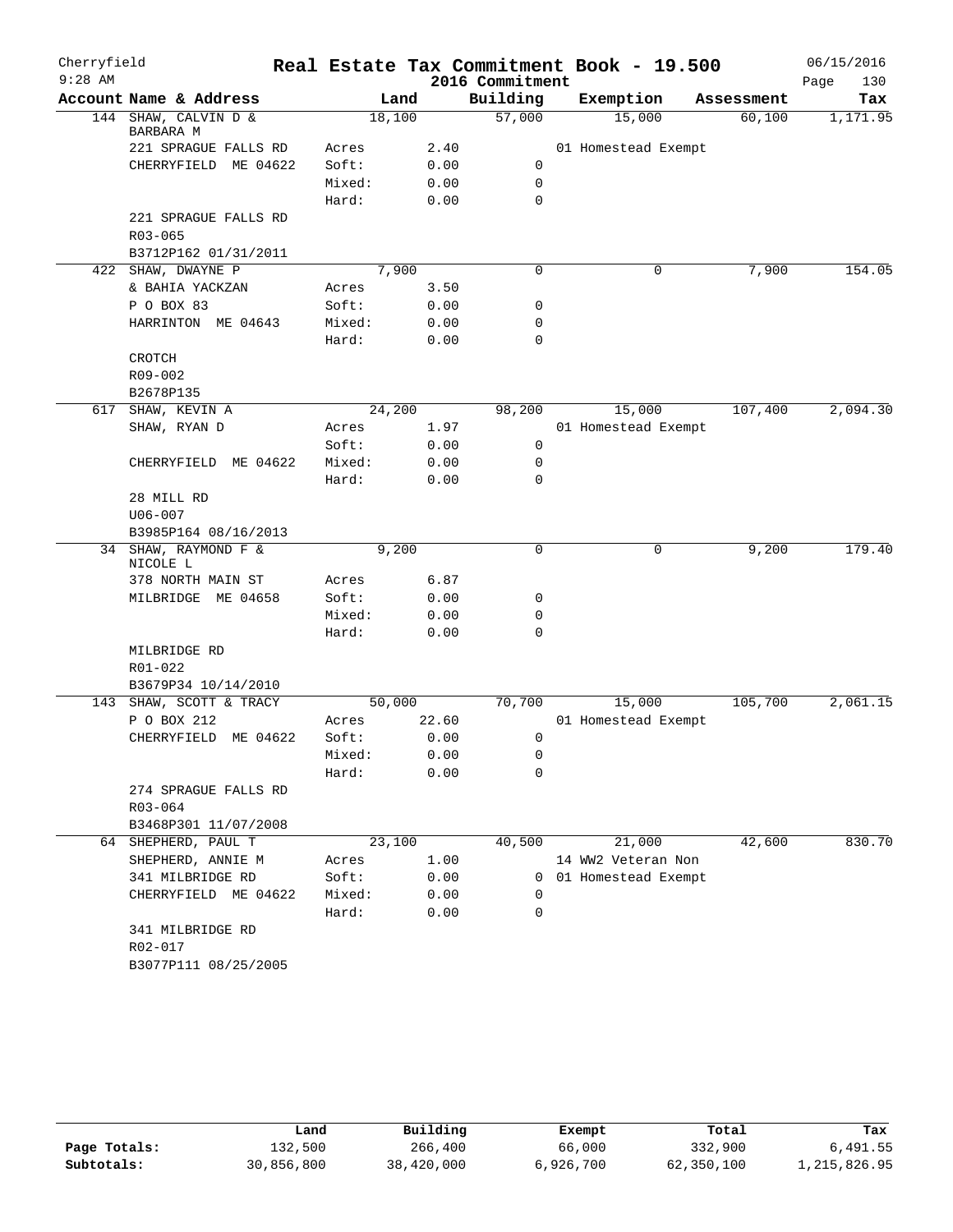| Cherryfield                |                                           |        |                      |                             | Real Estate Tax Commitment Book - 19.500 |            |            | 06/15/2016               |
|----------------------------|-------------------------------------------|--------|----------------------|-----------------------------|------------------------------------------|------------|------------|--------------------------|
| $9:28$ AM                  | Account Name & Address                    |        | Land                 | 2016 Commitment<br>Building | Exemption                                |            | Assessment | Page<br>131<br>Tax       |
|                            | 305 SHERIN, AARIS ANNA                    |        | 25,400               | $\mathbf 0$                 |                                          | $\Omega$   | 25,400     | 495.30                   |
|                            | KLINGER<br>131 JACKSON AVE 2ND            | Acres  | 28.00                |                             |                                          |            |            |                          |
|                            | <b>FLOOR</b>                              |        |                      |                             |                                          |            |            |                          |
|                            | NYACK NY 10960                            | Soft:  | 0.00                 | 0                           |                                          |            |            |                          |
|                            |                                           | Mixed: | 0.00                 | 0                           |                                          |            |            |                          |
|                            | 320 NORTH MAIN ST                         | Hard:  | 0.00                 | $\mathbf 0$                 |                                          |            |            |                          |
|                            | R07-003-001                               |        |                      |                             |                                          |            |            |                          |
|                            | B3085P54 11/22/2005<br>107 SIDOTI, LAURA  |        | 5,200                | 0                           |                                          | 0          | 5,200      | 101.40                   |
|                            | 103 RIDGEWOOD ROAD                        | Acres  | 1.72                 |                             |                                          |            |            |                          |
|                            | CLIFTON NJ 07012                          | Soft:  | 0.00                 | 0                           |                                          |            |            |                          |
|                            |                                           | Mixed: | 0.00                 | 0                           |                                          |            |            |                          |
|                            |                                           | Hard:  | 0.00                 | $\mathbf 0$                 |                                          |            |            |                          |
|                            | ROUTE 182                                 |        |                      |                             |                                          |            |            |                          |
|                            | R03-031                                   |        |                      |                             |                                          |            |            |                          |
|                            | 476 SIGNORELLI, MARGARET                  |        | 26,000               | 0                           |                                          | 0          | 26,000     | 507.00                   |
|                            | 97 EAST PARK AVE                          | Acres  | 28.00                |                             |                                          |            |            |                          |
|                            | LYNN MA 01902                             | Soft:  | 0.00                 | 0                           |                                          |            |            |                          |
|                            |                                           | Mixed: | 0.00                 | 0                           |                                          |            |            |                          |
|                            |                                           | Hard:  | 0.00                 | 0                           |                                          |            |            |                          |
|                            | ROUTE 1 (OFF)                             |        |                      |                             |                                          |            |            |                          |
|                            | $U01 - 008$                               |        |                      |                             |                                          |            |            |                          |
|                            | B1159P24                                  |        |                      |                             |                                          |            |            |                          |
|                            | 1175 SILVA JR, ABEL                       |        | 2,300                | 0                           |                                          | 0          | 2,300      | 44.85                    |
|                            | 388 EAST OCEAN BLVD                       | Acres  | 15.30                |                             |                                          |            |            |                          |
|                            | UNIT 804                                  | Soft:  | 7.30                 | 1,007                       |                                          |            |            |                          |
|                            | LONG BEACH CA 90802                       | Mixed: | 8.00                 | 1,280                       |                                          |            |            |                          |
|                            | MACHATTON CORLISS BROOK<br>R09-001-049-7  | Hard:  | 0.00                 | 0                           |                                          |            |            |                          |
|                            | B2730P135<br>271 SINCLAIR JR, JAMES B     |        | 76,800               | 6,900                       |                                          | 0          | 83,700     | 1,632.15                 |
|                            | NELSON, RONNIE L                          | Acres  | 110.00               |                             |                                          |            |            |                          |
|                            | 108 WILLEY DISTRICT RD                    | Soft:  | 0.00                 | 0                           |                                          |            |            |                          |
|                            | CHERRYFIELD ME 04622                      | Mixed: | 0.00                 | 0                           |                                          |            |            |                          |
|                            |                                           | Hard:  | 0.00                 | $\cap$                      |                                          |            |            |                          |
|                            | 67 TENAN LANE<br>R05-061                  |        |                      |                             |                                          |            |            |                          |
|                            | B4229P211 02/06/2016 B3092P136 11/30/2005 |        |                      |                             |                                          |            |            |                          |
|                            | 152 SINCLAIR JR, JAMES B                  |        | 20,800               | 0                           |                                          | 0          | 20,800     | 405.60                   |
|                            | 67 TENAN LN                               | Acres  | 18.00                |                             |                                          |            |            |                          |
|                            | CHERRYFIELD ME 04622                      | Soft:  | 0.00                 | 0                           |                                          |            |            |                          |
|                            |                                           | Mixed: | 0.00                 | 0                           |                                          |            |            |                          |
|                            |                                           | Hard:  | 0.00                 | 0                           |                                          |            |            |                          |
|                            | WILLEY DISTRICT RD                        |        |                      |                             |                                          |            |            |                          |
|                            | $R04 - 006$                               |        |                      |                             |                                          |            |            |                          |
|                            | B3916P303 12/28/2012                      |        |                      |                             |                                          |            |            |                          |
|                            | 150 SINCLAIR, YVONNE                      |        | 0                    | 23,900                      | 15,000                                   |            | 8,900      | 173.55                   |
|                            | 98 WILLEY DISTRICT RD                     |        |                      |                             | 01 Homestead Exempt                      |            |            |                          |
|                            | CHERRYFIELD ME 04622                      |        |                      |                             |                                          |            |            |                          |
|                            | 98 WILLEY DISTRICT RD<br>$R04 - 004 - T$  |        |                      |                             |                                          |            |            |                          |
|                            |                                           |        |                      |                             |                                          |            |            |                          |
|                            |                                           | Land   | Building             |                             | Exempt                                   |            | Total      | Tax                      |
| Page Totals:<br>Subtotals: | 156,500<br>31,013,300                     |        | 30,800<br>38,450,800 |                             | 15,000<br>6,941,700                      | 62,522,400 | 172,300    | 3,359.85<br>1,219,186.80 |
|                            |                                           |        |                      |                             |                                          |            |            |                          |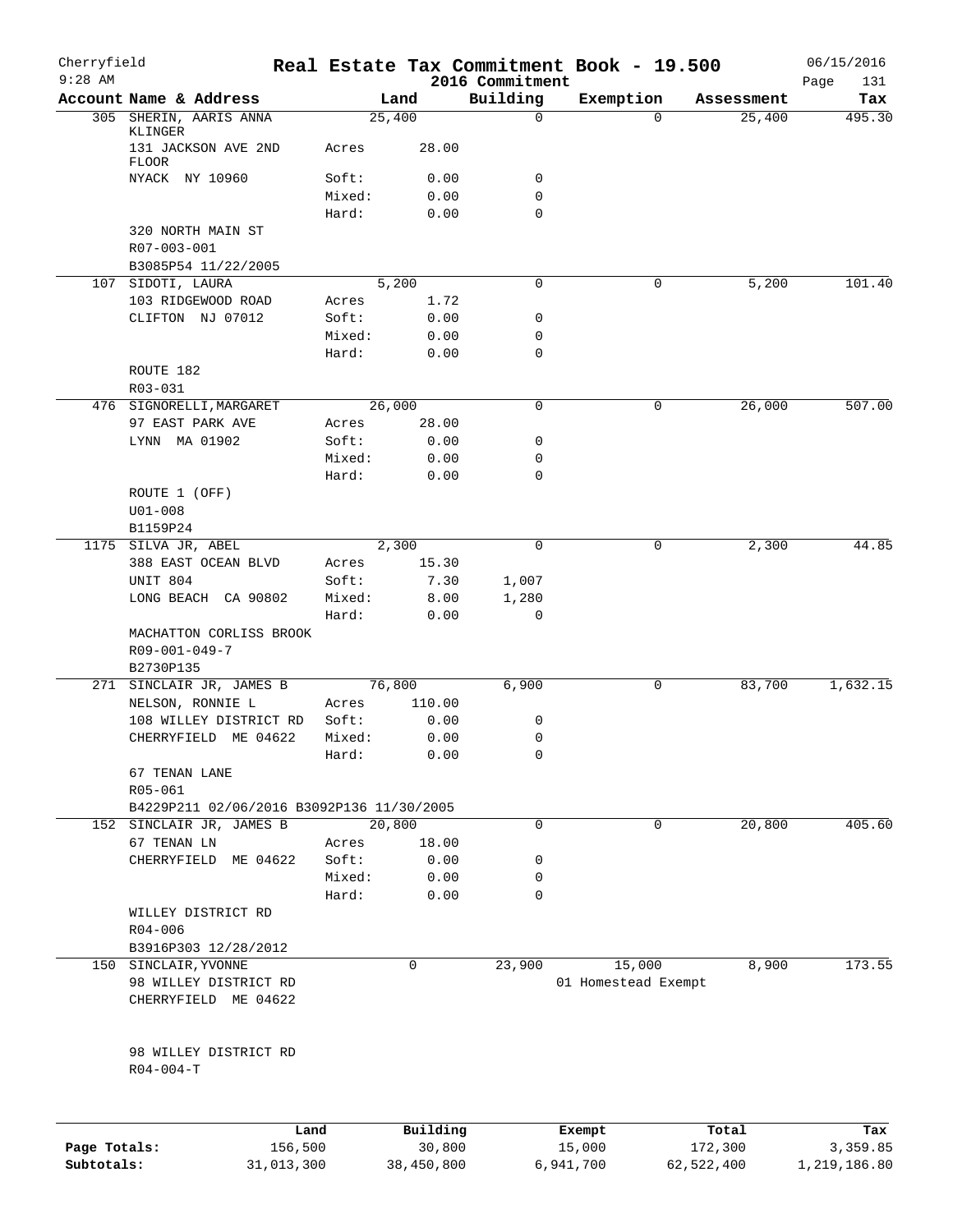| Cherryfield  |                               | Real Estate Tax Commitment Book - 19.500 |              |                             |           |                     |            | 06/15/2016         |
|--------------|-------------------------------|------------------------------------------|--------------|-----------------------------|-----------|---------------------|------------|--------------------|
| $9:28$ AM    | Account Name & Address        | Land                                     |              | 2016 Commitment<br>Building | Exemption |                     | Assessment | Page<br>132<br>Tax |
|              | 52 SKINNER, WILLIAM T &       | 6,200                                    |              | $\mathbf 0$                 |           | $\Omega$            | 6,200      | 120.90             |
|              | JANICE                        |                                          |              |                             |           |                     |            |                    |
|              | 200 STATION RD                | Acres                                    | 13.50        |                             |           |                     |            |                    |
|              | COLUMBIA ME 04622             | Soft:                                    | 0.00         | 0<br>0                      |           |                     |            |                    |
|              |                               | Mixed:<br>Hard:                          | 0.00<br>0.00 | 0                           |           |                     |            |                    |
|              | MILBRIDGE RD (OFF)            |                                          |              |                             |           |                     |            |                    |
|              | R02-006                       |                                          |              |                             |           |                     |            |                    |
|              | B1411P262                     |                                          |              |                             |           |                     |            |                    |
|              | 418 SLATTERY, KEVIN L.        | 30,600                                   |              | 36,200                      |           | 0                   | 66,800     | 1,302.60           |
|              | 895 Tolland Stage Road        | Acres                                    | 56.46        |                             |           |                     |            |                    |
|              | TOLLAND CT 06084              | Soft:                                    | 0.00         | 0                           |           |                     |            |                    |
|              |                               | Mixed:                                   | 0.00         | 0                           |           |                     |            |                    |
|              |                               | Hard:                                    | 0.00         | $\mathbf 0$                 |           |                     |            |                    |
|              | CROTCH                        |                                          |              |                             |           |                     |            |                    |
|              | R09-001-039                   |                                          |              |                             |           |                     |            |                    |
|              | B1856P251                     |                                          |              |                             |           |                     |            |                    |
|              | 721 SMALL, MATHEW             | 19,600                                   |              | 68,500                      |           | 15,000              | 73,100     | 1,425.45           |
|              | ANDREWS, HOLLY M              | Acres                                    | 0.64         |                             |           | 01 Homestead Exempt |            |                    |
|              | PO BOX 222                    | Soft:                                    | 0.00         | 0                           |           |                     |            |                    |
|              | HARRINGTON ME 04643           | Mixed:                                   | 0.00         | 0<br>0                      |           |                     |            |                    |
|              | 29 CAMPBELL HILL              | Hard:                                    | 0.00         |                             |           |                     |            |                    |
|              | $U11 - 022$                   |                                          |              |                             |           |                     |            |                    |
|              | B3287P184 05/21/2007          |                                          |              |                             |           |                     |            |                    |
|              | 204 SMALL, TARA               | 18,000                                   |              | 11,700                      |           | 0                   | 29,700     | 579.15             |
|              | DORR, AMARA                   | Acres                                    | 1.60         |                             |           |                     |            |                    |
|              | 511 CHERRYFIELD STRETCH Soft: |                                          | 0.00         | $\mathsf{O}$                |           |                     |            |                    |
|              | CHERRYFIELD ME 04622          | Mixed:                                   | 0.00         | 0                           |           |                     |            |                    |
|              |                               | Hard:                                    | 0.00         | $\mathbf 0$                 |           |                     |            |                    |
|              | 511 CHERRYFIELD STRETCH       |                                          |              |                             |           |                     |            |                    |
|              | R05-004                       |                                          |              |                             |           |                     |            |                    |
|              | B2588P101                     |                                          |              |                             |           |                     |            |                    |
|              | 797 SMALL, ANTHONY            | 3,000                                    |              | 0                           |           | 0                   | 3,000      | 58.50              |
|              | 19 COTTAGE ST                 | Acres                                    | 0.27         |                             |           |                     |            |                    |
|              | BANGOR ME 04401               | Soft:                                    | 0.00         | 0                           |           |                     |            |                    |
|              |                               | Mixed:                                   | 0.00         | 0                           |           |                     |            |                    |
|              |                               | Hard:                                    | 0.00         | 0                           |           |                     |            |                    |
|              | MAIN ST<br>$U13 - 001$        |                                          |              |                             |           |                     |            |                    |
| 1050         | SMALLWOOD, DAVID J &          | 18,000                                   |              | 45,600                      |           | 0                   | 63,600     | 1,240.20           |
|              | JACQUELINE R                  |                                          |              |                             |           |                     |            |                    |
|              | 1211 ESSEX STREET             | Acres                                    | 23.60        |                             |           |                     |            |                    |
|              | BANGOR ME 04401               | Soft:                                    | 0.00         | 0                           |           |                     |            |                    |
|              |                               | Mixed:                                   | 0.00         | 0                           |           |                     |            |                    |
|              |                               | Hard:                                    | 0.00         | 0                           |           |                     |            |                    |
|              | CROTCH                        |                                          |              |                             |           |                     |            |                    |
|              | R08-030-001                   |                                          |              |                             |           |                     |            |                    |
|              | B3463P124 10/21/2008          |                                          |              |                             |           |                     |            |                    |
| 83           | SMITH, AMBER L                | 21,900                                   |              | 0                           |           | 0                   | 21,900     | 427.05             |
|              | MORSE, LAURA M                | Acres                                    | 24.00        |                             |           |                     |            |                    |
|              | 56 TENAN LN                   | Soft:                                    | 0.00         | 0                           |           |                     |            |                    |
|              | CHERRYFIELD<br>ME 04622       | Mixed:                                   | 0.00         | 0                           |           |                     |            |                    |
|              |                               | Hard:                                    | 0.00         | 0                           |           |                     |            |                    |
|              | TENAN LANE                    |                                          |              |                             |           |                     |            |                    |
|              | R05-056-001                   |                                          |              |                             |           |                     |            |                    |
|              | B4001P79 10/03/2013           |                                          |              |                             |           |                     |            |                    |
|              |                               |                                          |              |                             |           |                     |            |                    |
|              | Land                          |                                          | Building     |                             | Exempt    |                     | Total      | Tax                |
| Page Totals: | 117,300                       |                                          | 162,000      |                             | 15,000    |                     | 264,300    | 5,153.85           |
| Subtotals:   | 31,130,600                    |                                          | 38,612,800   |                             | 6,956,700 | 62,786,700          |            | 1,224,340.65       |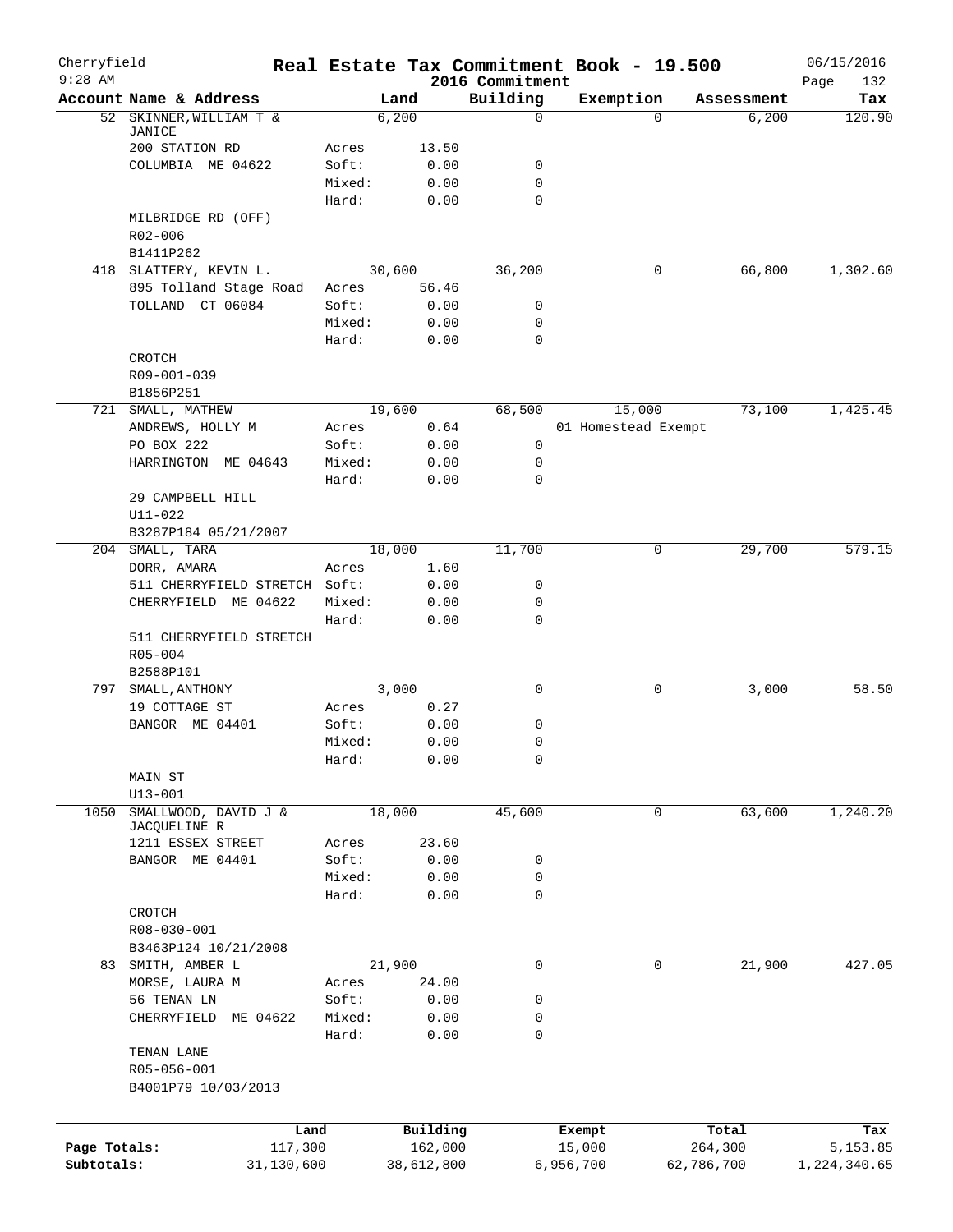| Cherryfield<br>$9:28$ AM |                                       |                 |              | 2016 Commitment | Real Estate Tax Commitment Book - 19.500 |             | 06/15/2016         |
|--------------------------|---------------------------------------|-----------------|--------------|-----------------|------------------------------------------|-------------|--------------------|
|                          | Account Name & Address                | Land            |              | Building        | Exemption                                | Assessment  | Page<br>133<br>Tax |
|                          | 261 SMITH, BARNEY I.                  | 13,500          |              | 9,700           | 15,000                                   | 8,200       | 159.90             |
|                          | 266 WILLEY DISTRICT RD                | Acres           | 0.45         |                 | 01 Homestead Exempt                      |             |                    |
|                          | CHERRYFIELD ME 04622                  | Soft:           | 0.00         | 0               |                                          |             |                    |
|                          |                                       | Mixed:          | 0.00         | 0               |                                          |             |                    |
|                          |                                       | Hard:           | 0.00         | $\mathbf 0$     |                                          |             |                    |
|                          | 266 WILLEY DISTRICT RD                |                 |              |                 |                                          |             |                    |
|                          | R05-052                               |                 |              |                 |                                          |             |                    |
|                          | B944P260                              |                 |              |                 |                                          |             |                    |
|                          | 913 SMITH, BLAKE A & SEAIRA           | 26,000          |              | 86,600          | 0                                        | 112,600     | 2,195.70           |
|                          | L                                     |                 |              |                 |                                          |             |                    |
|                          | PO BOX 330                            | Acres           | 15.00        |                 |                                          |             |                    |
|                          | CHERRYFIELD ME 04622                  | Soft:           | 0.00         | 0               |                                          |             |                    |
|                          |                                       | Mixed:          | 0.00         | $\mathbf 0$     |                                          |             |                    |
|                          |                                       | Hard:           | 0.00         | 0               |                                          |             |                    |
|                          | 17 SMITH LANE                         |                 |              |                 |                                          |             |                    |
|                          | $U16 - 015$                           |                 |              |                 |                                          |             |                    |
|                          | B4191P204 09/24/2015                  |                 |              |                 |                                          |             |                    |
|                          | 267 SMITH, CAROLYN ANNE               | 12,600          |              | $\mathbf 0$     | 0                                        | 12,600      | 245.70             |
|                          | 62 TENAN LN                           | Acres           | 2.80         |                 |                                          |             |                    |
|                          | CHERRYFIELD ME 04622                  | Soft:           | 0.00         | 0               |                                          |             |                    |
|                          |                                       | Mixed:          | 0.00         | 0               |                                          |             |                    |
|                          |                                       | Hard:           | 0.00         | 0               |                                          |             |                    |
|                          | TENAN LANE                            |                 |              |                 |                                          |             |                    |
|                          | R05-057                               |                 |              |                 |                                          |             |                    |
|                          | B3613P60 02/23/2010                   |                 |              |                 |                                          |             |                    |
|                          | 454 SMITH, CHRISTOPHER P              | 3,400           |              | 1,000           | 0                                        | 4,400       | 85.80              |
|                          | $(1/3$ INT)<br>SMITH, COREY A (1/3    | Acres           | 16.00        |                 |                                          |             |                    |
|                          | INT)<br>6 MAD HUNTER RIDGE            | Soft:           | 0.00         | 0               |                                          |             |                    |
|                          | ORLAND ME 04951                       | Mixed:          | 0.00         | 0               |                                          |             |                    |
|                          |                                       | Hard:           |              | 0               |                                          |             |                    |
|                          |                                       |                 | 0.00         |                 |                                          |             |                    |
|                          | CROTCH                                |                 |              |                 |                                          |             |                    |
|                          | R10-008<br>B3562P179 08/24/2009       |                 |              |                 |                                          |             |                    |
|                          | 696 SMITH, COREY L                    | 17,000          |              | $\mathbf 0$     | 0                                        | 17,000      | 331.50             |
|                          | P O BOX 310                           |                 |              |                 |                                          |             |                    |
|                          |                                       | Acres           | 8.50<br>0.00 | 0               |                                          |             |                    |
|                          | CHERRYFIELD ME 04622                  | Soft:<br>Mixed: |              |                 |                                          |             |                    |
|                          |                                       |                 | 0.00         | 0               |                                          |             |                    |
|                          | 3 PARK ST                             | Hard:           | 0.00         | 0               |                                          |             |                    |
|                          |                                       |                 |              |                 |                                          |             |                    |
|                          | U10-009-001                           |                 |              |                 |                                          |             |                    |
| 1115                     | B3790P287 11/01/2011<br>SMITH, DEXTER |                 | 0            | 0               | 0                                        | $\mathbf 0$ | 0.00               |
|                          |                                       |                 |              |                 |                                          |             |                    |
|                          | CHERRYFIELD ME 04622                  |                 |              |                 |                                          |             |                    |
|                          |                                       |                 |              |                 |                                          |             |                    |
|                          | PARKER HILL TP                        |                 |              |                 |                                          |             |                    |
| 97                       | U18-006-001-002<br>SMITH, ERIC H      | 22,900          |              | $\mathbf 0$     | 0                                        | 22,900      | 446.55             |
|                          |                                       |                 |              |                 |                                          |             |                    |
|                          | 400 BLACKSWOOD RD                     | Acres           | 19.60        |                 |                                          |             |                    |
|                          | CHERRYFIELD ME 04622                  | Soft:           | 0.00         | 0               |                                          |             |                    |
|                          |                                       | Mixed:          | 0.00         | 0               |                                          |             |                    |
|                          |                                       | Hard:           | 0.00         | 0               |                                          |             |                    |
|                          | BLACKSWOODS RD                        |                 |              |                 |                                          |             |                    |
|                          | R03-022                               |                 |              |                 |                                          |             |                    |
|                          | B2750P289                             |                 |              |                 |                                          |             |                    |
|                          | Land                                  |                 | Building     |                 | Exempt                                   | Total       | Tax                |
| Page Totals:             | 95,400                                |                 | 97,300       |                 | 15,000                                   | 177,700     | 3,465.15           |
| Subtotals:               | 31,226,000                            |                 | 38,710,100   |                 | 6,971,700                                | 62,964,400  | 1,227,805.80       |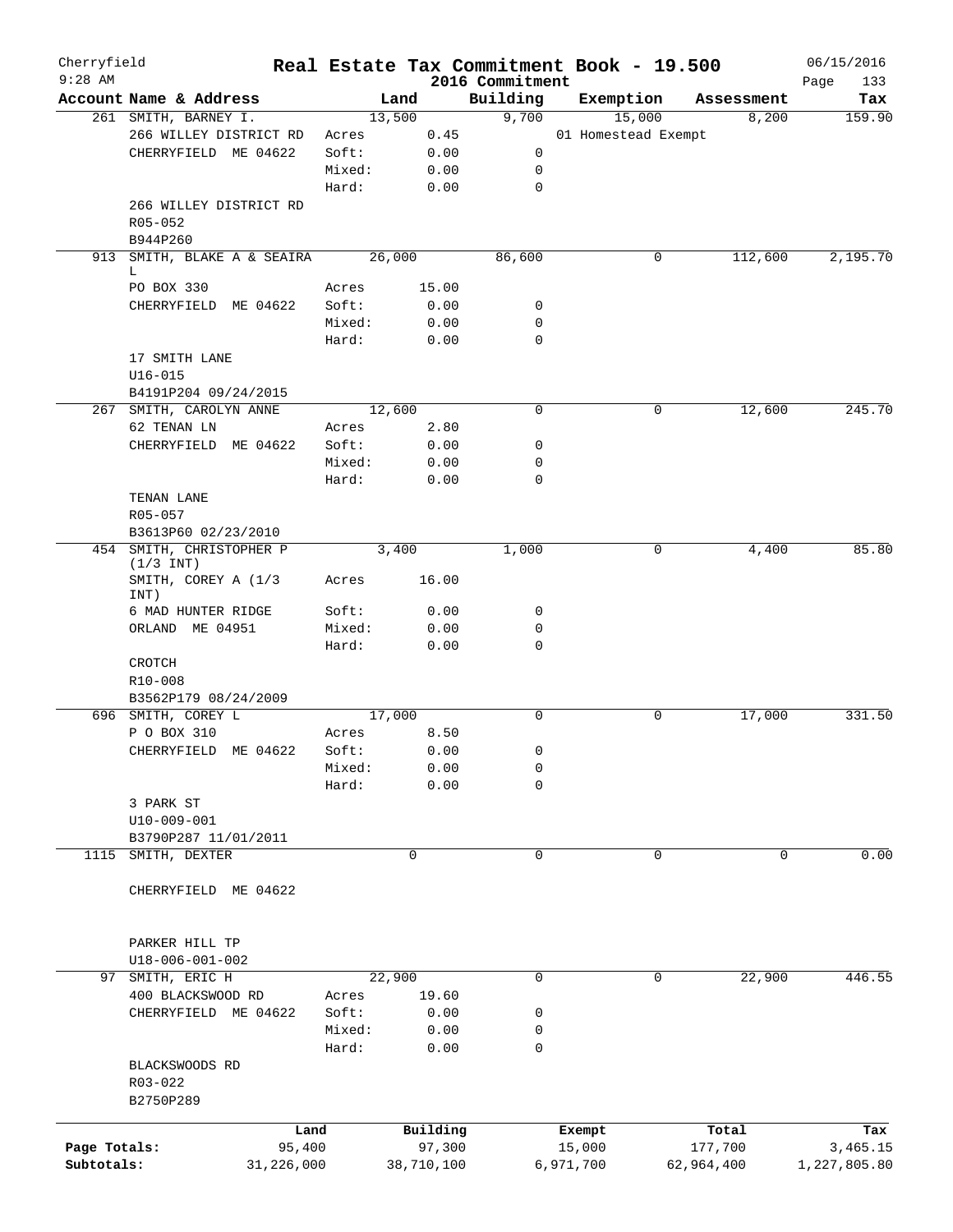| Cherryfield<br>$9:28$ AM |                                        |        |        |       | 2016 Commitment | Real Estate Tax Commitment Book - 19.500 |            | 06/15/2016<br>134<br>Page |
|--------------------------|----------------------------------------|--------|--------|-------|-----------------|------------------------------------------|------------|---------------------------|
|                          | Account Name & Address                 |        | Land   |       | Building        | Exemption                                | Assessment | Tax                       |
|                          | 96 SMITH, ERIC H                       |        | 8,700  |       | 9,000           | $\mathbf 0$                              | 17,700     | 345.15                    |
|                          | 404 BLACKS WOODS RD                    | Acres  |        | 1.00  |                 |                                          |            |                           |
|                          | CHERRYFIELD ME 04622                   | Soft:  |        | 0.00  | 0               |                                          |            |                           |
|                          |                                        | Mixed: |        | 0.00  | 0               |                                          |            |                           |
|                          |                                        | Hard:  |        | 0.00  | $\mathbf 0$     |                                          |            |                           |
|                          | 404 BLACKS WOODS RD                    |        |        |       |                 |                                          |            |                           |
|                          | $R03 - 021$                            |        |        |       |                 |                                          |            |                           |
|                          | B2439P260                              |        |        |       |                 |                                          |            |                           |
| 95                       | SMITH, ERIC H                          |        | 20,800 |       | 17,500          | 15,000                                   | 23,300     | 454.35                    |
|                          | 400 BLACKSWOODS RD                     | Acres  |        | 12.00 |                 | 01 Homestead Exempt                      |            |                           |
|                          | CHERRYFIELD ME 04622                   | Soft:  |        | 0.00  | 0               |                                          |            |                           |
|                          |                                        | Mixed: |        | 0.00  | 0               |                                          |            |                           |
|                          |                                        | Hard:  |        | 0.00  | $\mathbf 0$     |                                          |            |                           |
|                          | 400 BLACKSWOODS RD                     |        |        |       |                 |                                          |            |                           |
|                          | R03-020                                |        |        |       |                 |                                          |            |                           |
|                          | B2368P189                              |        |        |       |                 |                                          |            |                           |
|                          | 109 SMITH, ERIC H                      |        | 19,200 |       | 0               | 0                                        | 19,200     | 374.40                    |
|                          | 400 BLACKWOODS RD                      | Acres  |        | 13.30 |                 |                                          |            |                           |
|                          | CHERRYFIELD ME 04622                   | Soft:  |        | 0.00  | 0               |                                          |            |                           |
|                          |                                        | Mixed: |        | 0.00  | 0               |                                          |            |                           |
|                          |                                        | Hard:  |        | 0.00  | 0               |                                          |            |                           |
|                          | BLACKSWOODS RD                         |        |        |       |                 |                                          |            |                           |
|                          | R03-022-001                            |        |        |       |                 |                                          |            |                           |
|                          | B2750P289                              |        |        |       |                 |                                          |            |                           |
| 43                       | SMITH, FRANCIS E                       |        | 15,600 |       | $\mathbf 0$     | $\mathsf{O}$                             | 15,600     | 304.20                    |
|                          | SMITH, DORIS E                         | Acres  |        | 7.50  |                 |                                          |            |                           |
|                          | PO BOX 212                             | Soft:  |        | 0.00  | 0               |                                          |            |                           |
|                          | MILBRIDGE ME 04658                     | Mixed: |        | 0.00  | 0               |                                          |            |                           |
|                          |                                        | Hard:  |        | 0.00  | 0               |                                          |            |                           |
|                          | PARK ST                                |        |        |       |                 |                                          |            |                           |
|                          | R01-031                                |        |        |       |                 |                                          |            |                           |
|                          | B3419P85 06/16/2008                    |        |        |       |                 |                                          |            |                           |
| 366                      | SMITH, GEORGE; DOROTHY<br>SMITH        |        | 40,200 |       | $\mathbf 0$     | $\mathbf 0$                              | 40,200     | 783.90                    |
|                          | BAGLEY,<br>HARVEY&DAVID&MARY<br>SKAGGS | Acres  |        | 94.00 |                 |                                          |            |                           |
|                          | 296 FOREST AVE                         | Soft:  |        | 0.00  | 0               |                                          |            |                           |
|                          | ORONO ME 04473                         | Mixed: |        | 0.00  | 0               |                                          |            |                           |
|                          |                                        | Hard:  |        | 0.00  | 0               |                                          |            |                           |
|                          | CROTCH                                 |        |        |       |                 |                                          |            |                           |
|                          | R08-029                                |        |        |       |                 |                                          |            |                           |
|                          | B3312P116 07/20/2007                   |        |        |       |                 |                                          |            |                           |
|                          | 442 SMITH, LINDA LEE                   |        | 8,700  |       | 0               | $\mathsf{O}$                             | 8,700      | 169.65                    |
|                          | 234 TIDEWATER DR                       | Acres  |        | 1.00  |                 |                                          |            |                           |
|                          | WARWICK RI 02889                       | Soft:  |        | 0.00  | 0               |                                          |            |                           |
|                          |                                        | Mixed: |        | 0.00  | 0               |                                          |            |                           |
|                          |                                        | Hard:  |        | 0.00  | 0               |                                          |            |                           |
|                          | NORTH MAIN ST                          |        |        |       |                 |                                          |            |                           |
|                          | R10-002-018                            |        |        |       |                 |                                          |            |                           |
|                          | B2269P5                                |        |        |       |                 |                                          |            |                           |
|                          |                                        |        |        |       |                 |                                          |            |                           |

|              | Land         | Building   | Exempt    | Total      | Tax          |
|--------------|--------------|------------|-----------|------------|--------------|
| Page Totals: | 113,200      | 26,500     | 15,000    | 124,700    | 2,431.65     |
| Subtotals:   | 31, 339, 200 | 38,736,600 | 6,986,700 | 63,089,100 | 1,230,237.45 |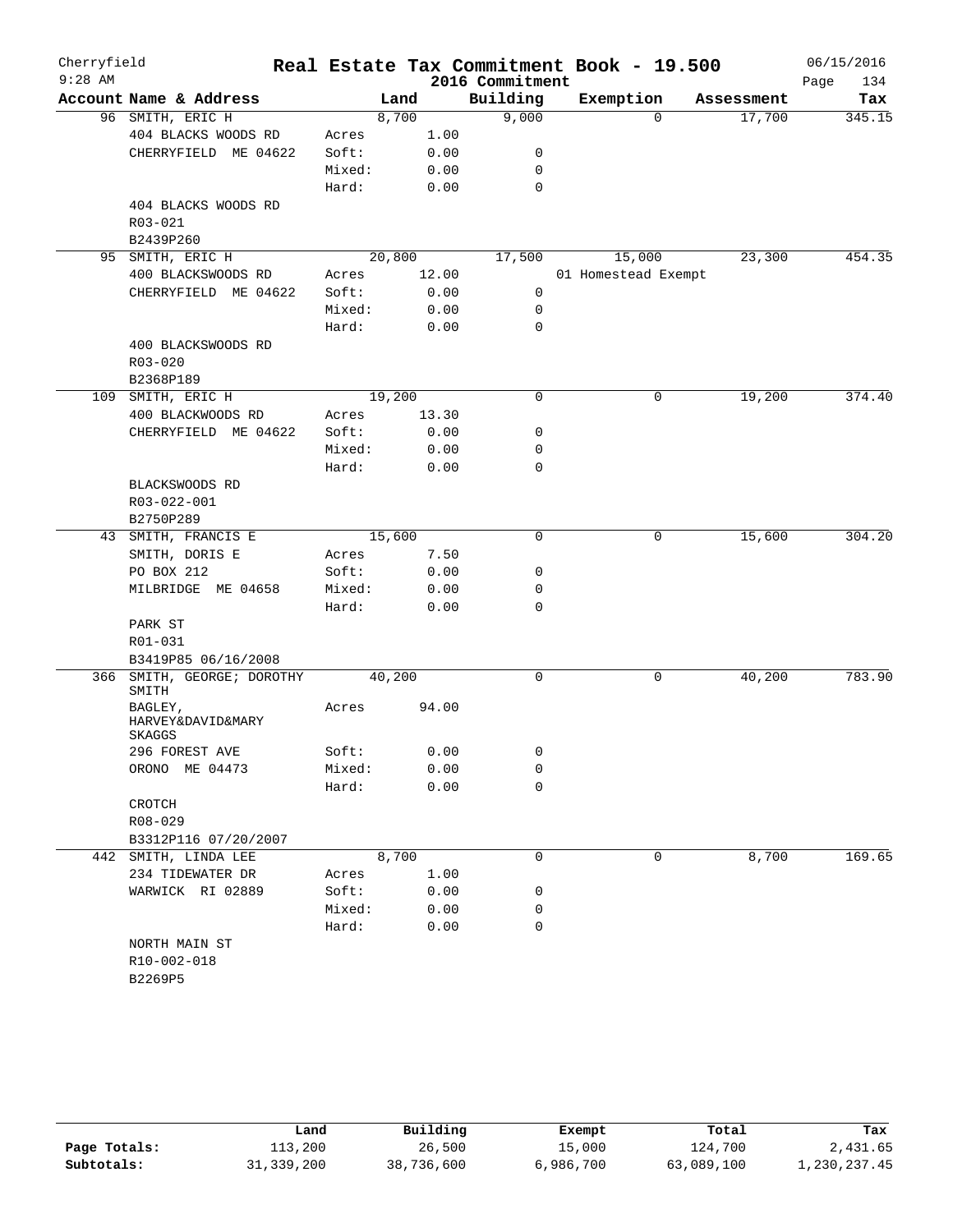| Cherryfield<br>$9:28$ AM |                                            |        |        | 2016 Commitment | Real Estate Tax Commitment Book - 19.500 |            | 06/15/2016<br>Page<br>135 |
|--------------------------|--------------------------------------------|--------|--------|-----------------|------------------------------------------|------------|---------------------------|
|                          | Account Name & Address                     |        | Land   | Building        | Exemption                                | Assessment | Tax                       |
|                          | 627 SMITH, PAUL & CYNTHIA                  |        | 14,000 | 77,800          | 21,000                                   | 70,800     | 1,380.60                  |
|                          | 97 STILLWATER RD                           | Acres  | 0.51   |                 | 01 Homestead Exempt                      |            |                           |
|                          | CHERRYFIELD ME 04622                       | Soft:  | 0.00   |                 | 0 12 WW2 Veteran Res                     |            |                           |
|                          |                                            | Mixed: | 0.00   | 0               |                                          |            |                           |
|                          |                                            | Hard:  | 0.00   | $\mathbf 0$     |                                          |            |                           |
|                          | 97 STILLWATER RD                           |        |        |                 |                                          |            |                           |
|                          | $U06 - 018$                                |        |        |                 |                                          |            |                           |
|                          | B777P218                                   |        |        |                 |                                          |            |                           |
| 1000                     | SMITH, PAUL C JR                           |        | 9,600  | $\mathbf 0$     | $\mathbf 0$                              | 9,600      | 187.20                    |
|                          | 45 WENDALL ST                              | Acres  | 2.55   |                 |                                          |            |                           |
|                          | PROVIDENCE RI 02909                        | Soft:  | 0.00   | 0               |                                          |            |                           |
|                          |                                            | Mixed: | 0.00   | 0               |                                          |            |                           |
|                          |                                            | Hard:  |        | 0               |                                          |            |                           |
|                          |                                            |        | 0.00   |                 |                                          |            |                           |
|                          | BLACKSWOODS RD                             |        |        |                 |                                          |            |                           |
|                          | R10-002-018-004                            |        |        |                 |                                          |            |                           |
|                          | B1615P91                                   |        |        |                 |                                          |            |                           |
| 117                      | SMITH, TONY L &<br>KIMBERLY S              |        | 64,800 | 149,200         | 15,000                                   | 199,000    | 3,880.50                  |
|                          | P O BOX 310                                | Acres  | 54.00  |                 | 01 Homestead Exempt                      |            |                           |
|                          | CHERRYFIELD ME 04622                       | Soft:  | 0.00   | 0               |                                          |            |                           |
|                          |                                            | Mixed: | 0.00   | $\mathbf 0$     |                                          |            |                           |
|                          |                                            | Hard:  | 35.00  | 4,270           |                                          |            |                           |
|                          | 690 BLACKSWOODS RD                         |        |        |                 |                                          |            |                           |
|                          |                                            |        |        |                 |                                          |            |                           |
|                          | R03-041                                    |        |        |                 |                                          |            |                           |
|                          | B3635P219 05/19/2010<br>55 SMITH, TONY L & |        | 12,800 | $\Omega$        | 0                                        | 12,800     | 249.60                    |
|                          | KIMBERLY S                                 |        |        |                 |                                          |            |                           |
|                          | P O BOX 310                                | Acres  | 51.00  |                 |                                          |            |                           |
|                          | CHERRYFIELD ME 04622                       | Soft:  | 5.00   | 690             |                                          |            |                           |
|                          |                                            | Mixed: | 0.00   | 0               |                                          |            |                           |
|                          |                                            | Hard:  | 27.00  | 3,294           |                                          |            |                           |
|                          | ROUTE 1 (OFF)                              |        |        |                 |                                          |            |                           |
|                          | R02-009                                    |        |        |                 |                                          |            |                           |
|                          | B3678P152 10/12/2010                       |        |        |                 |                                          |            |                           |
|                          | 51 SMITH, TONY LEE &                       |        | 7,100  | 0               | 0                                        | 7,100      | 138.45                    |
|                          | KIMBERLY S                                 |        |        |                 |                                          |            |                           |
|                          | P O BOX 310                                | Acres  | 47.00  |                 |                                          |            |                           |
|                          | CHERRYFIELD ME 04622                       | Soft:  | 17.00  | 2,346           |                                          |            |                           |
|                          |                                            | Mixed: | 30.00  | 4,800           |                                          |            |                           |
|                          |                                            | Hard:  | 0.00   | $\Omega$        |                                          |            |                           |
|                          | MILBRIDGE RD (OFF)                         |        |        |                 |                                          |            |                           |
|                          | R02-005                                    |        |        |                 |                                          |            |                           |
|                          | B2026P14                                   |        |        |                 |                                          |            |                           |
| 999                      | SMITH, BRUCE E &                           |        | 11,600 | $\mathbf 0$     | 0                                        | 11,600     | 226.20                    |
|                          | CATHERINE M                                |        |        |                 |                                          |            |                           |
|                          | 2 DEBORAH RD                               | Acres  | 6.00   |                 |                                          |            |                           |
|                          | COVENTRY RI 02816                          | Soft:  | 0.00   | 0               |                                          |            |                           |
|                          |                                            | Mixed: | 0.00   | 0               |                                          |            |                           |
|                          |                                            | Hard:  | 0.00   | 0               |                                          |            |                           |
|                          | NORTH MAIN ST                              |        |        |                 |                                          |            |                           |
|                          | R10-002-018-002                            |        |        |                 |                                          |            |                           |
|                          | B1615P87                                   |        |        |                 |                                          |            |                           |
|                          |                                            |        |        |                 |                                          |            |                           |

|              | Land       | Building   | Exempt    | Total      | Tax          |
|--------------|------------|------------|-----------|------------|--------------|
| Page Totals: | 119,900    | 227,000    | 36,000    | 310,900    | 6,062.55     |
| Subtotals:   | 31,459,100 | 38,963,600 | 7,022,700 | 63,400,000 | 1,236,300.00 |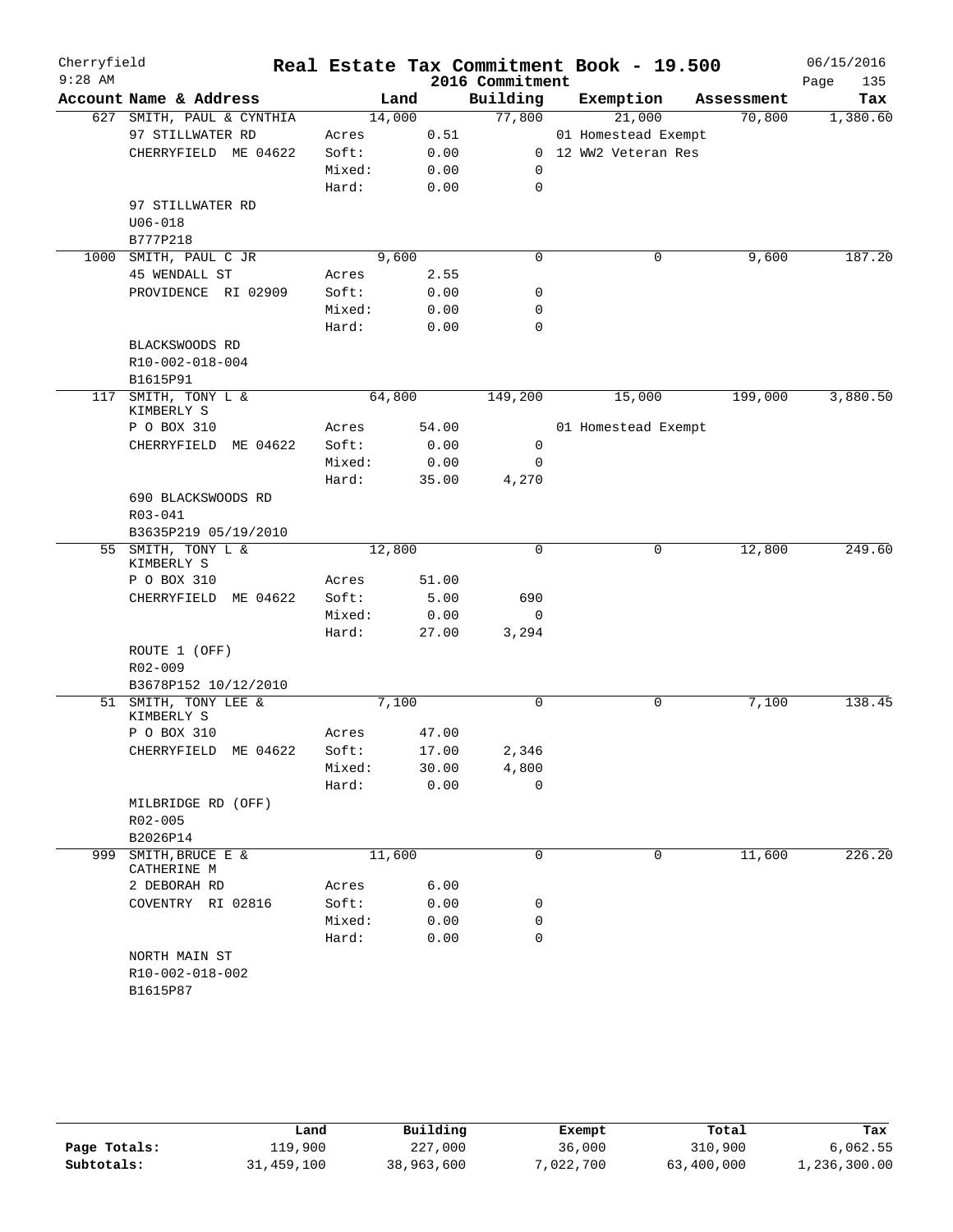| Cherryfield |                                  |                |       |                             | Real Estate Tax Commitment Book - 19.500 |            | 06/15/2016         |
|-------------|----------------------------------|----------------|-------|-----------------------------|------------------------------------------|------------|--------------------|
| $9:28$ AM   | Account Name & Address           |                | Land  | 2016 Commitment<br>Building | Exemption                                | Assessment | 136<br>Page<br>Tax |
|             | 685 SMITH, CARL S & CARL A       | 47,400         |       | 47,300                      | $\Omega$                                 | 94,700     | 1,846.65           |
|             | 30 SWIFT ROAD                    |                | 18.00 |                             |                                          |            |                    |
|             | FRAMINGHAM MA 01702              | Acres<br>Soft: | 0.00  |                             |                                          |            |                    |
|             |                                  |                |       | 0                           |                                          |            |                    |
|             |                                  | Mixed:         | 0.00  | 0<br>$\mathbf 0$            |                                          |            |                    |
|             |                                  | Hard:          | 0.00  |                             |                                          |            |                    |
|             | 187 PARK ST                      |                |       |                             |                                          |            |                    |
|             | $U09 - 006$<br>B1594P179         |                |       |                             |                                          |            |                    |
|             | 901 SMITH, DOUGLAS & MARY        | 17,500         |       | 34,200                      | 15,000                                   | 36,700     | 715.65             |
|             | 72 RIDGE RD2                     | Acres          | 1.46  |                             | 01 Homestead Exempt                      |            |                    |
|             | CHERRYFIELD ME 04622             | Soft:          | 0.00  | 0                           |                                          |            |                    |
|             |                                  | Mixed:         | 0.00  | 0                           |                                          |            |                    |
|             |                                  | Hard:          | 0.00  | $\mathbf 0$                 |                                          |            |                    |
|             | 72 RIDGE RD                      |                |       |                             |                                          |            |                    |
|             | $U16 - 003$                      |                |       |                             |                                          |            |                    |
|             | B1789P4                          |                |       |                             |                                          |            |                    |
|             | 378 SMITH, GEOFFREY O &          | 22,500         |       | $\mathbf 0$                 | $\mathbf 0$                              | 22,500     | 438.75             |
|             | SANDRA L                         |                |       |                             |                                          |            |                    |
|             | RR 1, BOX 1059                   | Acres          | 44.80 |                             |                                          |            |                    |
|             | LIBERTY ME 04949                 | Soft:          | 0.00  | 0                           |                                          |            |                    |
|             |                                  | Mixed:         | 0.00  | $\mathbf 0$                 |                                          |            |                    |
|             |                                  | Hard:          | 0.00  | $\mathbf 0$                 |                                          |            |                    |
|             | CROTCH                           |                |       |                             |                                          |            |                    |
|             | R08-040                          |                |       |                             |                                          |            |                    |
|             | B1460P196                        |                |       |                             |                                          |            |                    |
|             | 456 SMITH, PAUL A &              |                | 3,400 | 1,000                       | $\mathbf 0$                              | 4,400      | 85.80              |
|             | CYNTHIA $(1/3$ INT $)(L/E)$      |                |       |                             |                                          |            |                    |
|             | SMITH, CHRISTOPER P &<br>COREY A | Acres          | 16.00 |                             |                                          |            |                    |
|             | 97 STILLWATER RD                 | Soft:          | 0.00  | 0                           |                                          |            |                    |
|             | CHERRYFIELD ME 04622             | Mixed:         | 0.00  | $\mathbf 0$                 |                                          |            |                    |
|             |                                  | Hard:          | 0.00  | 0                           |                                          |            |                    |
|             | <b>CROTCH</b>                    |                |       |                             |                                          |            |                    |
|             | R10-008                          |                |       |                             |                                          |            |                    |
|             | B3562P179 08/24/2009             |                |       |                             |                                          |            |                    |
| 738         | SOMES, SHELLEY LYNN &<br>ADAM D  | 17,100         |       | 96,000                      | 0                                        | 113,100    | 2,205.45           |
|             | 55 PARK ST                       | Acres          | 0.43  |                             |                                          |            |                    |
|             | CHERRYFIELD ME 04622             | Soft:          | 0.00  | 0                           |                                          |            |                    |
|             |                                  | Mixed:         | 0.00  | 0                           |                                          |            |                    |
|             |                                  | Hard:          | 0.00  | 0                           |                                          |            |                    |
|             | 55 PARK ST                       |                |       |                             |                                          |            |                    |
|             | $U11 - 039$                      |                |       |                             |                                          |            |                    |
|             | B4157P123 06/10/2015             |                |       |                             |                                          |            |                    |
|             | 415 SONG, TONG P & JUNG AE       | 21,100         |       | 0                           | 0                                        | 21,100     | 411.45             |
|             | 88 NEW ROAD                      | Acres          | 40.86 |                             |                                          |            |                    |
|             | TOLLAND CT 06084                 | Soft:          | 0.00  | 0                           |                                          |            |                    |
|             |                                  | Mixed:         | 0.00  | 0                           |                                          |            |                    |
|             |                                  | Hard:          | 0.00  | 0                           |                                          |            |                    |
|             | CROTCH                           |                |       |                             |                                          |            |                    |
|             | R09-001-035                      |                |       |                             |                                          |            |                    |
|             | B1457P175                        |                |       |                             |                                          |            |                    |
|             |                                  |                |       |                             |                                          |            |                    |

|              | Land       | Building     | Exempt    | Total      | Tax          |
|--------------|------------|--------------|-----------|------------|--------------|
| Page Totals: | 129,000    | 178,500      | 15,000    | 292,500    | 5,703.75     |
| Subtotals:   | 31,588,100 | 39, 142, 100 | 7,037,700 | 63,692,500 | 1,242,003.75 |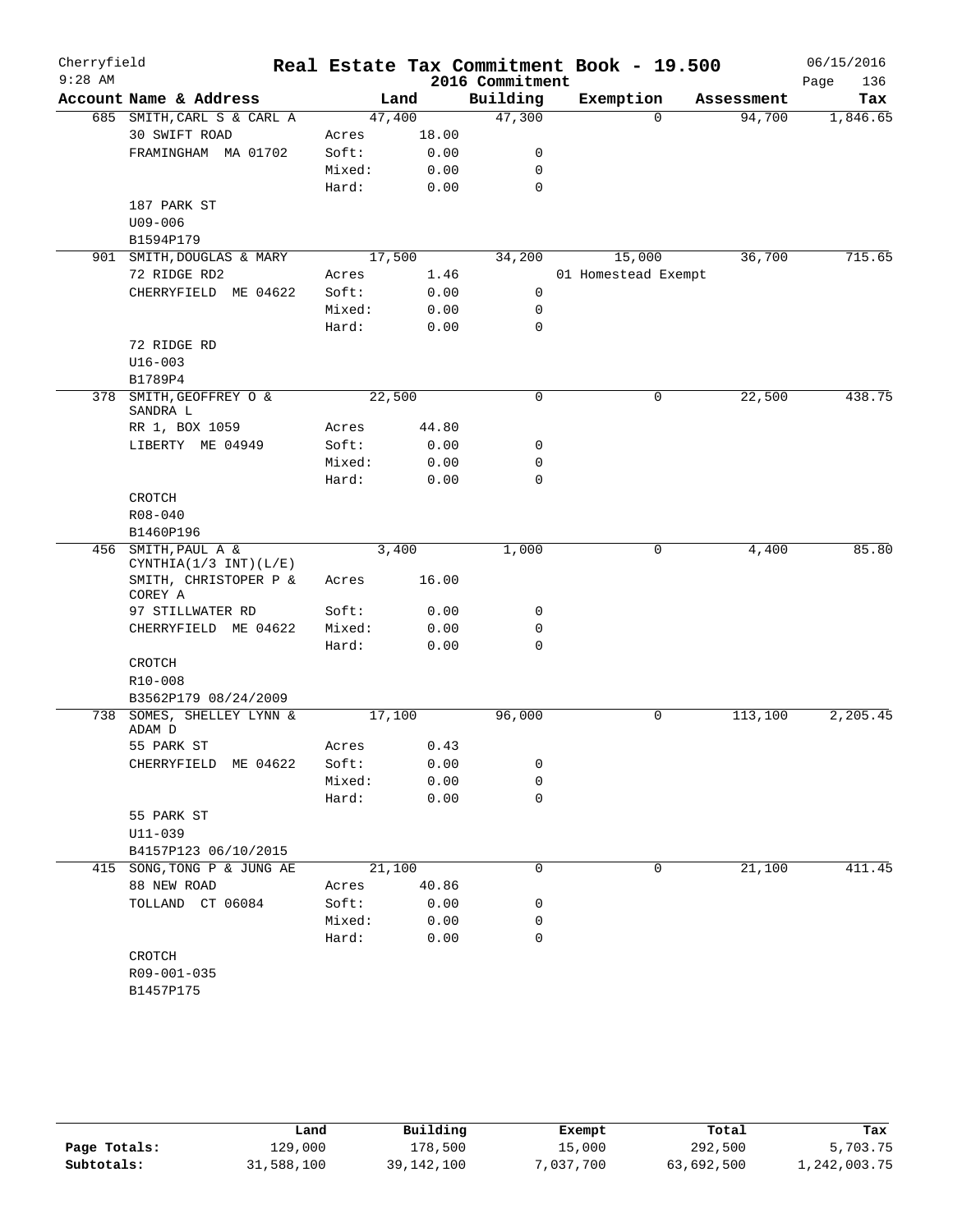| Cherryfield<br>$9:28$ AM |                                              |        |            |                             | Real Estate Tax Commitment Book - 19.500 |              |            | 06/15/2016         |
|--------------------------|----------------------------------------------|--------|------------|-----------------------------|------------------------------------------|--------------|------------|--------------------|
|                          | Account Name & Address                       |        | Land       | 2016 Commitment<br>Building | Exemption                                |              | Assessment | Page<br>137<br>Tax |
|                          | 1035 SOUTHARD, MICHAEL E                     |        | 25,100     | 84,300                      |                                          | $\Omega$     | 109,400    | 2,133.30           |
|                          | 191 GRANDVIEW DR                             | Acres  | 14.40      |                             |                                          |              |            |                    |
|                          | DEDHAM ME 04429                              | Soft:  | 0.00       | 0                           |                                          |              |            |                    |
|                          |                                              | Mixed: | 0.00       | 0                           |                                          |              |            |                    |
|                          |                                              | Hard:  | 0.00       | $\mathbf 0$                 |                                          |              |            |                    |
|                          | 475 WILLEY DISTRICT RD                       |        |            |                             |                                          |              |            |                    |
|                          | R05-036-002                                  |        |            |                             |                                          |              |            |                    |
|                          | B3393P133 03/24/2008                         |        |            |                             |                                          |              |            |                    |
|                          |                                              |        | 10,100     | 0                           |                                          | 0            | 10,100     | 196.95             |
|                          | 876 SPENCE, DONALD                           |        |            |                             |                                          |              |            |                    |
|                          | 101 MEADOW CREEK DRIVE                       | Acres  | 10.00      |                             |                                          |              |            |                    |
|                          | DRACUT MA 01826                              | Soft:  | 0.00       | 0                           |                                          |              |            |                    |
|                          |                                              | Mixed: | 0.00       | 0                           |                                          |              |            |                    |
|                          |                                              | Hard:  | 0.00       | 0                           |                                          |              |            |                    |
|                          | NORTH MAIN ST                                |        |            |                             |                                          |              |            |                    |
|                          | $U15 - 006$                                  |        |            |                             |                                          |              |            |                    |
|                          | B1565P255                                    |        |            |                             |                                          |              |            |                    |
|                          | 100 SPRAGUE, ANDREW                          |        | 21,700     | 77,300                      | 15,000                                   |              | 84,000     | 1,638.00           |
|                          | 480 BLACKWOODS RD                            | Acres  | 6.60       |                             | 01 Homestead Exempt                      |              |            |                    |
|                          | CHERRYFIELD ME 04622                         | Soft:  | 0.00       | 0                           |                                          |              |            |                    |
|                          |                                              | Mixed: | 0.00       | 0                           |                                          |              |            |                    |
|                          |                                              | Hard:  | 0.00       | $\mathbf 0$                 |                                          |              |            |                    |
|                          | 480 BLACKSWOODS RD                           |        |            |                             |                                          |              |            |                    |
|                          | $R03 - 025$                                  |        |            |                             |                                          |              |            |                    |
|                          | B3276P155 04/20/2007                         |        |            |                             |                                          |              |            |                    |
|                          | 293 SPRAGUE, TIMOTHY                         |        | 27,900     | 0                           |                                          | 0            | 27,900     | 544.05             |
|                          | 46 EMERYS BRIDGE RD                          | Acres  | 121.00     |                             |                                          |              |            |                    |
|                          | SOUTH BERWOCK ME 03908                       | Soft:  | 0.00       | 0                           |                                          |              |            |                    |
|                          |                                              | Mixed: | 0.00       | 0                           |                                          |              |            |                    |
|                          |                                              | Hard:  | 115.00     | 14,030                      |                                          |              |            |                    |
|                          | RIDGE RD                                     |        |            |                             |                                          |              |            |                    |
|                          | R06-004                                      |        |            |                             |                                          |              |            |                    |
|                          |                                              |        |            |                             |                                          |              |            |                    |
|                          | B3671P285 09/23/2010<br>291 SPRAGUE, TIMOTHY |        | 12,000     | 0                           |                                          | 0            | 12,000     | 234.00             |
|                          | 46 EMERYS BRIDGE RD                          |        |            |                             |                                          |              |            |                    |
|                          |                                              | Acres  | 27.00      |                             |                                          |              |            |                    |
|                          | SOUTH BERWICK ME 03908                       | Soft:  | 0.00       | 0                           |                                          |              |            |                    |
|                          |                                              | Mixed: | 0.00       | 0                           |                                          |              |            |                    |
|                          |                                              | Hard:  | 23.00      | 2,806                       |                                          |              |            |                    |
|                          | RIDGE RD                                     |        |            |                             |                                          |              |            |                    |
|                          | R06-002                                      |        |            |                             |                                          |              |            |                    |
|                          | B3671P285 08/23/2010                         |        |            |                             |                                          |              |            |                    |
| 1082                     | SPRAGUE, TIMOTHY H                           |        | 22,900     | 102,700                     |                                          | 0            | 125,600    | 2,449.20           |
|                          | 46 EMERYS BRIDGE RD                          | Acres  | 45.00      |                             |                                          |              |            |                    |
|                          | SOUTH BERWICK ME 03908                       | Soft:  | 3.00       | 414                         |                                          |              |            |                    |
|                          |                                              | Mixed: | 3.00       | 480                         |                                          |              |            |                    |
|                          |                                              | Hard:  | 38.00      | 4,636                       |                                          |              |            |                    |
|                          | 507 RIDGE ROAD                               |        |            |                             |                                          |              |            |                    |
|                          | R06-004-001                                  |        |            |                             |                                          |              |            |                    |
|                          | B2836P184                                    |        |            |                             |                                          |              |            |                    |
|                          | 771 SPRAGUE, HAROLD H &                      |        | 19,700     | 101,000                     | 21,000                                   |              | 99,700     | 1,944.15           |
|                          | JANET G (L/E)                                |        |            |                             |                                          |              |            |                    |
|                          | PO BOX 93                                    | Acres  | 0.65       |                             | 12 WW2 Veteran Res                       |              |            |                    |
|                          | CHERRYFIELD ME 04622                         | Soft:  | 0.00       | 0                           | 01 Homestead Exempt                      |              |            |                    |
|                          |                                              | Mixed: | 0.00       | 0                           |                                          |              |            |                    |
|                          |                                              | Hard:  | 0.00       | 0                           |                                          |              |            |                    |
|                          | 18 CAMPBELL HILL                             |        |            |                             |                                          |              |            |                    |
|                          | U12-024                                      |        |            |                             |                                          |              |            |                    |
|                          | B2527P349                                    |        |            |                             |                                          |              |            |                    |
|                          |                                              |        |            |                             |                                          |              |            |                    |
|                          |                                              |        |            |                             |                                          |              |            |                    |
|                          | Land                                         |        | Building   |                             | Exempt                                   |              | Total      | Tax                |
| Page Totals:             | 139,400                                      |        | 365,300    |                             | 36,000                                   |              | 468,700    | 9,139.65           |
| Subtotals:               | 31,727,500                                   |        | 39,507,400 |                             | 7,073,700                                | 64, 161, 200 |            | 1,251,143.40       |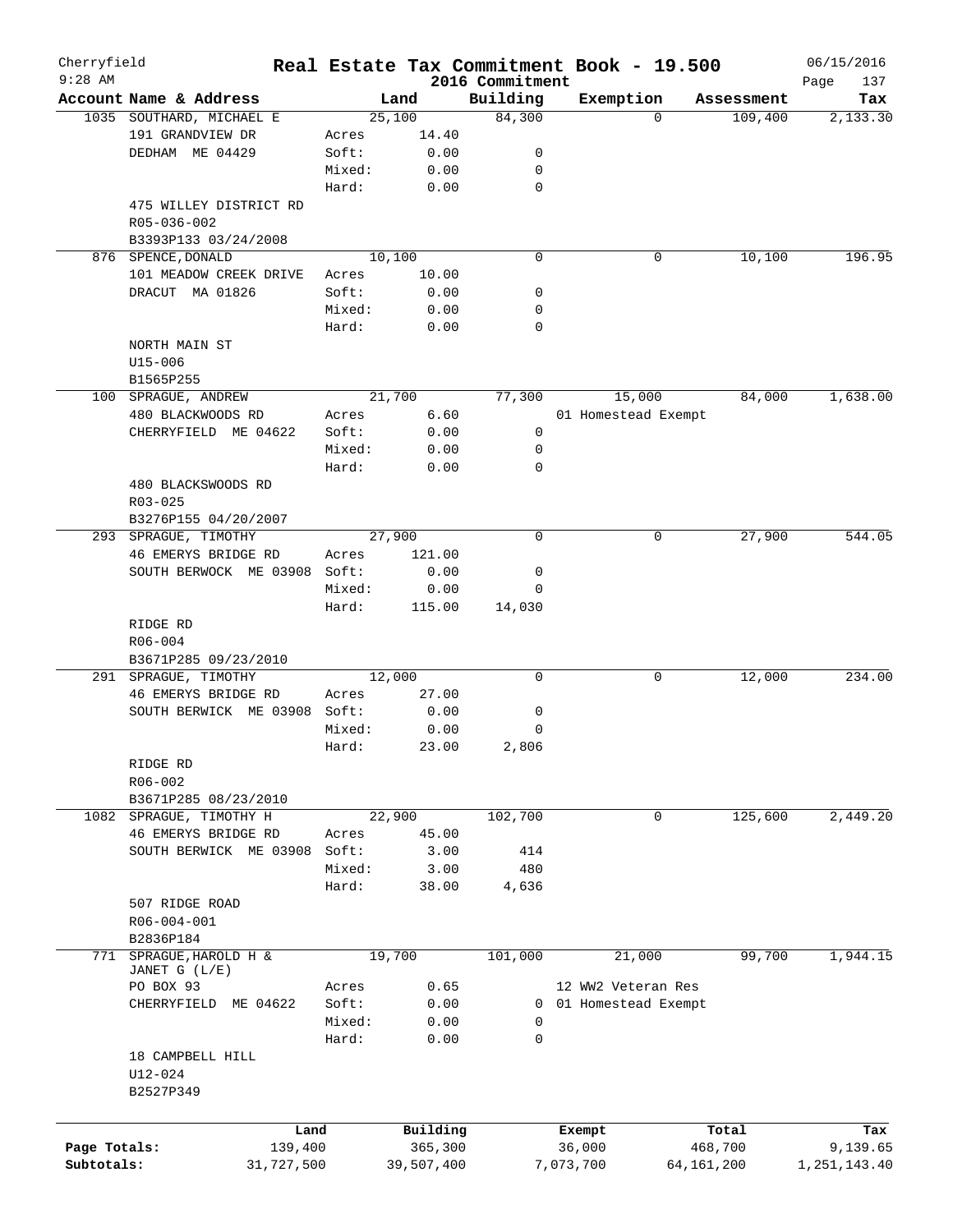| Cherryfield<br>$9:28$ AM |                                   |         |            | 2016 Commitment | Real Estate Tax Commitment Book - 19.500 |              | 06/15/2016<br>Page<br>138 |
|--------------------------|-----------------------------------|---------|------------|-----------------|------------------------------------------|--------------|---------------------------|
|                          | Account Name & Address            | Land    |            | Building        | Exemption                                | Assessment   | Tax                       |
|                          | 613 SPROUL IV, BONNIE &<br>JOSEPH | 23,100  |            | 80,600          | 15,000                                   | 88,700       | 1,729.65                  |
|                          | 71 NORTH ST                       | Acres   | 1.00       |                 | 01 Homestead Exempt                      |              |                           |
|                          | CHERRYFIELD ME 04622              | Soft:   | 0.00       | 0               |                                          |              |                           |
|                          |                                   | Mixed:  | 0.00       | $\mathbf 0$     |                                          |              |                           |
|                          |                                   | Hard:   | 0.00       | $\mathbf 0$     |                                          |              |                           |
|                          | 71 NORTH ST                       |         |            |                 |                                          |              |                           |
|                          | $U06 - 003$                       |         |            |                 |                                          |              |                           |
|                          | B4171P247 07/24/2015 B2451P15     |         |            |                 |                                          |              |                           |
|                          | 573 SPROUL IV, JOSEPH             | 12,800  |            | $\Omega$        | 0                                        | 12,800       | 249.60                    |
|                          | 71 NORTH ST                       | Acres   | 3.20       |                 |                                          |              |                           |
|                          | CHERRYFIELD ME 04622              | Soft:   | 0.00       | 0               |                                          |              |                           |
|                          |                                   | Mixed:  | 0.00       | 0               |                                          |              |                           |
|                          |                                   | Hard:   | 0.00       | 0               |                                          |              |                           |
|                          | NORTH ST                          |         |            |                 |                                          |              |                           |
|                          | U05-006-001                       |         |            |                 |                                          |              |                           |
|                          | B4153P281 05/29/2015              |         |            |                 |                                          |              |                           |
|                          | 1149 SPROUL JR, JOSEPH S          | 20,500  |            | 0               | 0                                        | 20,500       | 399.75                    |
|                          | 64 WILSON HILL RD                 | Acres   | 6.50       |                 |                                          |              |                           |
|                          | CHERRYFIELD ME 04622              | Soft:   | 0.00       | 0               |                                          |              |                           |
|                          |                                   | Mixed:  | 0.00       | 0               |                                          |              |                           |
|                          |                                   | Hard:   | 0.00       | $\Omega$        |                                          |              |                           |
|                          | NORTH ST                          |         |            |                 |                                          |              |                           |
|                          | $U06 - 003 - 001$                 |         |            |                 |                                          |              |                           |
|                          | B2103P155                         |         |            |                 |                                          |              |                           |
|                          | 598 SPROUL, LESA L                | 18,900  |            | 25,300          | 15,000                                   | 29,200       | 569.40                    |
|                          | 44 ELM STREET                     | Acres   | 0.57       |                 | 01 Homestead Exempt                      |              |                           |
|                          | CHERRYFIELD ME 04622              | Soft:   | 0.00       | $\mathbf 0$     |                                          |              |                           |
|                          |                                   | Mixed:  | 0.00       | 0               |                                          |              |                           |
|                          |                                   | Hard:   | 0.00       | $\mathbf 0$     |                                          |              |                           |
|                          | 44 ELM ST                         |         |            |                 |                                          |              |                           |
|                          | $U05 - 030$                       |         |            |                 |                                          |              |                           |
|                          | B2109P272                         |         |            |                 |                                          |              |                           |
|                          | 525 SPROUL, JOSEPH JR &           | 19,300  |            | 46,500          | 21,000                                   | 44,800       | 873.60                    |
|                          | PHYLIS                            |         |            |                 |                                          |              |                           |
|                          | 64 WILSON HILL RD                 | Acres   | 0.61       |                 | 12 WW2 Veteran Res                       |              |                           |
|                          | CHERRYFIELD ME 04622              | Soft:   | 0.00       |                 | 0 01 Homestead Exempt                    |              |                           |
|                          |                                   | Mixed:  | 0.00       | $\overline{0}$  |                                          |              |                           |
|                          |                                   | Hard:   | 0.00       | 0               |                                          |              |                           |
|                          | 64 WILSON HILL RD                 |         |            |                 |                                          |              |                           |
|                          | $U03 - 019$                       |         |            |                 |                                          |              |                           |
|                          | B595P75                           |         |            |                 |                                          |              |                           |
| 1084                     | STANWOOD,<br>BILLIE JO            | 20,800  |            | 60,800          | 15,000                                   | 66,600       | 1,298.70                  |
|                          | 50 CHURCH ST                      | Acres   | 2.00       |                 | 01 Homestead Exempt                      |              |                           |
|                          | CHERRYFIELD ME 04622              | Soft:   | 0.00       | 0               |                                          |              |                           |
|                          |                                   | Mixed:  | 0.00       | 0               |                                          |              |                           |
|                          |                                   | Hard:   | 0.00       | 0               |                                          |              |                           |
|                          | 50 CHURCH STREET                  |         |            |                 |                                          |              |                           |
|                          | U12-009-001                       |         |            |                 |                                          |              |                           |
|                          | B3773P54 09/07/2011               |         |            |                 |                                          |              |                           |
| 945                      | STANWOOD, VICTOR                  | 63,500  |            | 0               | 0                                        | 63,500       | 1,238.25                  |
|                          | 466 WYMAN RD                      | Acres   | 8.10       |                 |                                          |              |                           |
|                          | MILBRIDGE ME 04658                | Soft:   | 0.00       | 0               |                                          |              |                           |
|                          |                                   | Mixed:  | 0.00       | 0               |                                          |              |                           |
|                          |                                   | Hard:   | 0.00       | 0               |                                          |              |                           |
|                          | 24 PARKER HILL RD                 |         |            |                 |                                          |              |                           |
|                          | $U18 - 006 - 001$                 |         |            |                 |                                          |              |                           |
|                          | B4063P51 06/11/2014               |         |            |                 |                                          |              |                           |
|                          |                                   | Land    | Building   |                 | Exempt                                   | Total        | Tax                       |
| Page Totals:             |                                   | 178,900 | 213,200    |                 | 66,000                                   | 326,100      | 6,358.95                  |
| Subtotals:               | 31,906,400                        |         | 39,720,600 |                 | 7,139,700                                | 64, 487, 300 | 1,257,502.35              |
|                          |                                   |         |            |                 |                                          |              |                           |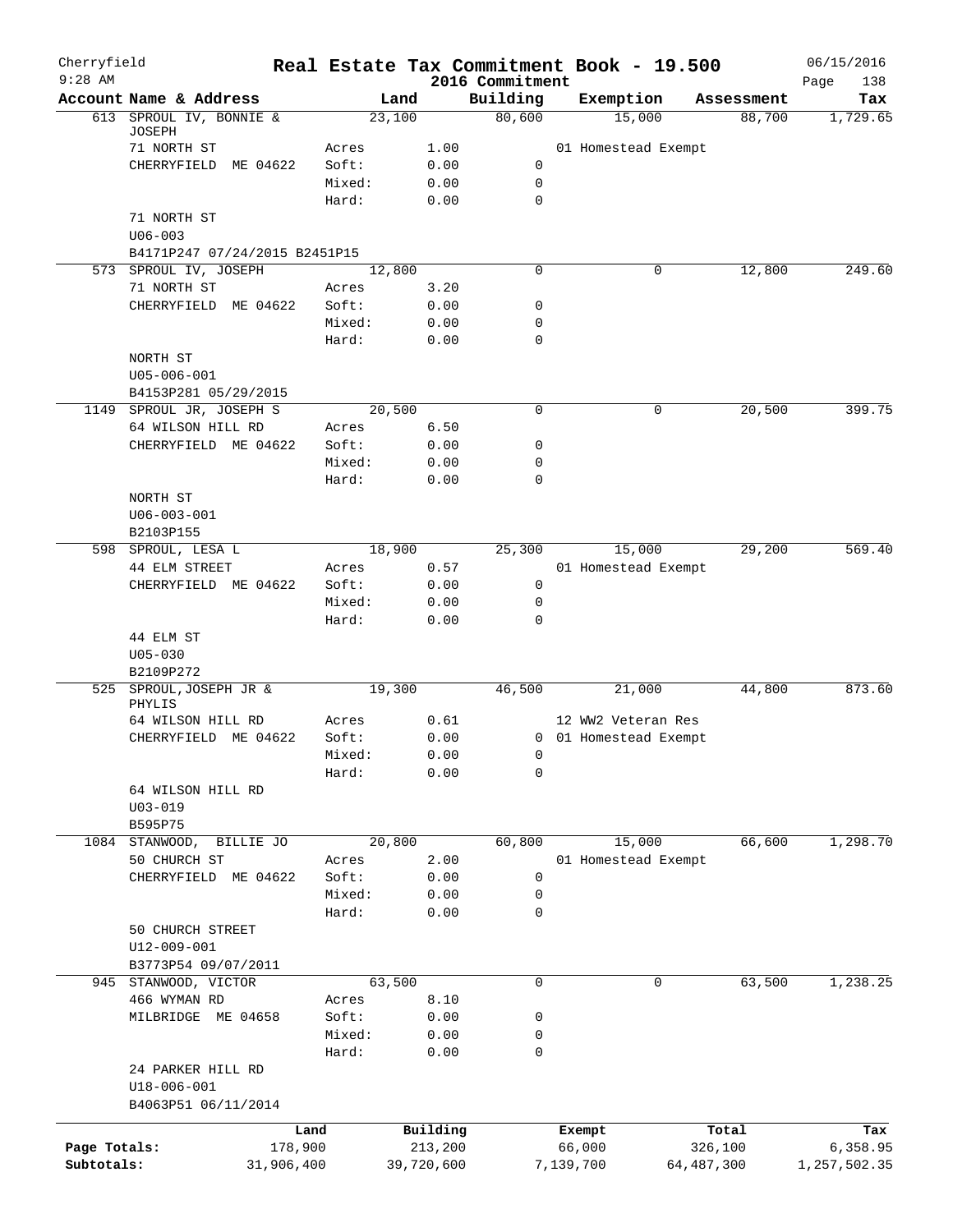| Cherryfield  |                                           |         |                 |                             | Real Estate Tax Commitment Book - 19.500 |                 | 06/15/2016   |
|--------------|-------------------------------------------|---------|-----------------|-----------------------------|------------------------------------------|-----------------|--------------|
| $9:28$ AM    | Account Name & Address                    |         |                 | 2016 Commitment<br>Building |                                          |                 | 139<br>Page  |
|              | 126 STATE OF MAINE                        |         | Land<br>145,200 | $\mathbf 0$                 | Exemption<br>145,200                     | Assessment<br>0 | Tax<br>0.00  |
|              | DEPT OF INLAND FISH &<br>WILDLIFE         | Acres   | 349.00          |                             | 41 State of Maine                        |                 |              |
|              | 284 STATE ST                              | Soft:   | 0.00            | $\mathbf 0$                 |                                          |                 |              |
|              | AUGUSTA ME 04330                          | Mixed:  | 0.00            | $\mathbf 0$                 |                                          |                 |              |
|              |                                           | Hard:   | 0.00            | $\Omega$                    |                                          |                 |              |
|              | CROTCH                                    |         |                 |                             |                                          |                 |              |
|              | R03-050                                   |         |                 |                             |                                          |                 |              |
|              | B1484P146                                 |         |                 |                             |                                          |                 |              |
|              | 374 STATE OF MAINE                        |         | 419,000         | $\Omega$                    | 419,000                                  | 0               | 0.00         |
|              | INLAND FISHERIES &<br>WILDLIFE DEPT       | Acres   | 1150.00         |                             | 41 State of Maine                        |                 |              |
|              | 284 STATE ST                              | Soft:   | 0.00            | 0                           |                                          |                 |              |
|              | AUGUSTA ME 04330                          | Mixed:  | 0.00            | $\mathbf 0$                 |                                          |                 |              |
|              |                                           | Hard:   | 0.00            | $\mathbf 0$                 |                                          |                 |              |
|              | CROTCH                                    |         |                 |                             |                                          |                 |              |
|              | R08-036                                   |         |                 |                             |                                          |                 |              |
|              | 326 STATE OF MAINE                        |         | 125,200         | 157,600                     | 282,800                                  | $\Omega$        | 0.00         |
|              | ATLANTIC SALMON<br>COMMISSION             | Acres   | 220.00          |                             | 41 State of Maine                        |                 |              |
|              | 172 STATE HOUSE STATION Soft:             |         | 0.00            | $\mathbf 0$                 |                                          |                 |              |
|              | AUGUSTA ME 04333-0172                     | Mixed:  | 0.00            | $\mathbf 0$                 |                                          |                 |              |
|              |                                           | Hard:   | 0.00            | $\mathbf 0$                 |                                          |                 |              |
|              | 636 NORTH MAIN ST<br>R07-019              |         |                 |                             |                                          |                 |              |
|              | B2471P240                                 |         |                 |                             |                                          |                 |              |
| 657          | STATE OF MAINE                            |         | 30,000          | 66,000                      | 96,000                                   | 0               | 0.00         |
|              | TRANSPORTATION DEPT                       | Acres   | 27.00           |                             | 41 State of Maine                        |                 |              |
|              | AUGUSTA ME 04330                          | Soft:   | 0.00            | $\mathbf 0$                 |                                          |                 |              |
|              |                                           | Mixed:  | 0.00            | 0                           |                                          |                 |              |
|              |                                           | Hard:   | 0.00            | $\mathbf 0$                 |                                          |                 |              |
|              | 187 BLACKS WOODS ROAD<br>$U07 - 016$      |         |                 |                             |                                          |                 |              |
| 383          | STEPHENSON, JENNIFER                      |         | 25,100          | $\mathbf 0$                 | 0                                        | 25,100          | 489.45       |
|              | DALE                                      |         |                 |                             |                                          |                 |              |
|              | 11 WHIPPORWILL DR                         | Acres   | 52.21           |                             |                                          |                 |              |
|              | NEWTON NH 03585                           | Soft:   | 0.00            | 0                           |                                          |                 |              |
|              |                                           | Mixed:  | 0.00            | $\mathbf 0$                 |                                          |                 |              |
|              |                                           | Hard:   | 0.00            | 0                           |                                          |                 |              |
|              | CROTCH                                    |         |                 |                             |                                          |                 |              |
|              | R09-001-003                               |         |                 |                             |                                          |                 |              |
|              | B3471P307 11/19/2008                      |         |                 |                             |                                          |                 |              |
|              | 58 STEVENS, RUTH K                        |         | 26,200          | $\mathbf 0$                 | 0                                        | 26,200          | 510.90       |
|              | 1217 RIVER RD                             | Acres   | 95.00           |                             |                                          |                 |              |
|              | BOWDOINHAM ME 04008                       | Soft:   | 0.00            | $\mathbf 0$                 |                                          |                 |              |
|              |                                           | Mixed:  | 84.00           | 13,440                      |                                          |                 |              |
|              |                                           | Hard:   | 10.00           | 1,220                       |                                          |                 |              |
|              | ROUTE 1 (OFF)                             |         |                 |                             |                                          |                 |              |
|              | R02-012                                   |         |                 |                             |                                          |                 |              |
|              | B1417P110                                 |         |                 |                             |                                          |                 |              |
|              | 1041 STEVENS, RUTH K                      |         | 26,500          | 0                           | 0                                        | 26,500          | 516.75       |
|              | 1217 RIVER RD                             | Acres   | 98.00           |                             |                                          |                 |              |
|              | BOWDOINHAM ME 04008                       | Soft:   | 0.00            | $\mathbf 0$                 |                                          |                 |              |
|              |                                           | Mixed:  | 82.00           | 13,120                      |                                          |                 |              |
|              |                                           | Hard:   | 15.00           | 1,830                       |                                          |                 |              |
|              | ROUTE 1 (OFF)<br>R01-002-007<br>B1417P110 |         |                 |                             |                                          |                 |              |
|              |                                           |         |                 |                             |                                          |                 |              |
|              |                                           | Land    | Building        |                             | Exempt                                   | Total           | Tax          |
| Page Totals: |                                           | 797,200 | 223,600         |                             | 943,000                                  | 77,800          | 1,517.10     |
| Subtotals:   | 32,703,600                                |         | 39,944,200      |                             | 8,082,700                                | 64,565,100      | 1,259,019.45 |
|              |                                           |         |                 |                             |                                          |                 |              |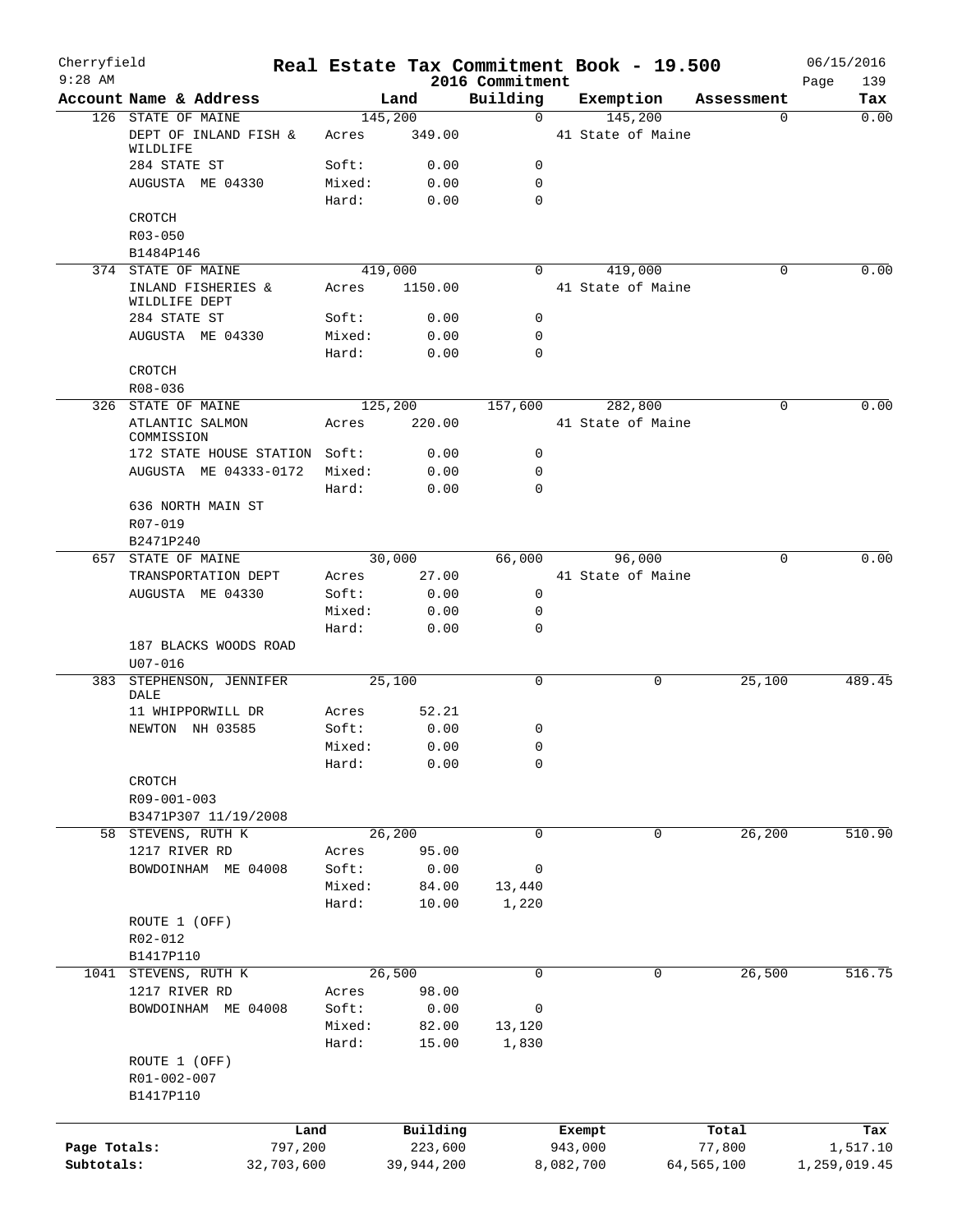| Cherryfield  |                                           |         |        |            |                             | Real Estate Tax Commitment Book - 19.500 |            |            | 06/15/2016         |
|--------------|-------------------------------------------|---------|--------|------------|-----------------------------|------------------------------------------|------------|------------|--------------------|
| $9:28$ AM    | Account Name & Address                    |         | Land   |            | 2016 Commitment<br>Building | Exemption                                |            | Assessment | Page<br>140<br>Tax |
|              | 649 STOCKARD, MARTHA A                    |         | 17,100 |            | 53,600                      | 15,000                                   |            | 55,700     | 1,086.15           |
|              | 31 BIG ROCK LN                            | Acres   |        | 0.96       |                             | 01 Homestead Exempt                      |            |            |                    |
|              | CHERRYFIELD ME 04622                      | Soft:   |        | 0.00       | 0                           |                                          |            |            |                    |
|              |                                           | Mixed:  |        | 0.00       | 0                           |                                          |            |            |                    |
|              |                                           | Hard:   |        | 0.00       | 0                           |                                          |            |            |                    |
|              | 31 BIG ROCK LANE                          |         |        |            |                             |                                          |            |            |                    |
|              | $U07 - 008 - 001$                         |         |        |            |                             |                                          |            |            |                    |
|              | B2778P160                                 |         |        |            |                             |                                          |            |            |                    |
|              | 961 STODDARD, CECILE A                    |         | 19,100 |            | 59,300                      | 15,000                                   |            | 63,400     | 1,236.30           |
|              | 412 RIDGE RD                              | Acres   |        | 4.12       |                             | 01 Homestead Exempt                      |            |            |                    |
|              | CHERRYFIELD ME 04622                      | Soft:   |        | 0.00       | 0                           |                                          |            |            |                    |
|              |                                           | Mixed:  |        | 0.00       | 0                           |                                          |            |            |                    |
|              |                                           | Hard:   |        | 0.00       | 0                           |                                          |            |            |                    |
|              | 412 RIDGE RD                              |         |        |            |                             |                                          |            |            |                    |
|              | U19-006                                   |         |        |            |                             |                                          |            |            |                    |
|              | B2953P171                                 |         |        |            |                             |                                          |            |            |                    |
|              | 810 STROUT, APRIL                         |         | 32,600 |            | 112,900                     | 0                                        |            | 145,500    | 2,837.25           |
|              | PO BOX 65                                 | Acres   |        | 16.40      |                             |                                          |            |            |                    |
|              | ADDISON ME 04606                          | Soft:   |        | 0.00       | 0                           |                                          |            |            |                    |
|              |                                           | Mixed:  |        | 0.00       | 0                           |                                          |            |            |                    |
|              |                                           | Hard:   |        | 0.00       | 0                           |                                          |            |            |                    |
|              | 31 WILLEY DISTRICT RD                     |         |        |            |                             |                                          |            |            |                    |
|              | $U13 - 014$                               |         |        |            |                             |                                          |            |            |                    |
|              | B4240P135 03/22/2016 B4240P132 03/22/2016 |         |        |            |                             |                                          |            |            |                    |
|              | 1158 STROUT, JOSEPH S &<br>CAREY E        |         | 17,500 |            | 92,900                      | 15,000                                   |            | 95,400     | 1,860.30           |
|              | 177 TENAN LANE                            | Acres   |        | 1.25       |                             | 01 Homestead Exempt                      |            |            |                    |
|              | CHERRYFIELD ME 04622                      | Soft:   |        | 0.00       | 0                           |                                          |            |            |                    |
|              |                                           | Mixed:  |        | 0.00       | 0                           |                                          |            |            |                    |
|              |                                           | Hard:   |        | 0.00       | 0                           |                                          |            |            |                    |
|              | 177 TENAN LANE                            |         |        |            |                             |                                          |            |            |                    |
|              | R05-062-003                               |         |        |            |                             |                                          |            |            |                    |
|              | B2662P49                                  |         |        |            |                             |                                          |            |            |                    |
|              | 166 SWANSON, LISA T                       |         | 2,100  |            | 0                           | 0                                        |            | 2,100      | 40.95              |
|              | HEANSSLER, TRUDY T                        | Acres   |        | 0.43       |                             |                                          |            |            |                    |
|              | 52 SURREY LANE                            | Soft:   |        | 0.00       | 0                           |                                          |            |            |                    |
|              | HAMPDEN ME 04444                          | Mixed:  |        | 0.00       | 0                           |                                          |            |            |                    |
|              |                                           | Hard:   |        | 0.00       | 0                           |                                          |            |            |                    |
|              | STILLWATER RD                             |         |        |            |                             |                                          |            |            |                    |
|              | R04-017                                   |         |        |            |                             |                                          |            |            |                    |
|              | B3894P235 10/18/2012                      |         |        |            |                             |                                          |            |            |                    |
|              | 849 SWANSON, LISA T                       |         | 46,000 |            | 78,200                      | $\mathbf 0$                              |            | 124,200    | 2,421.90           |
|              | HEANSSLER, TRUDY T                        | Acres   |        | 55.00      |                             |                                          |            |            |                    |
|              | 52 SURREY LANE                            | Soft:   |        | 0.00       | 0                           |                                          |            |            |                    |
|              | HAMPDEN ME 04444                          | Mixed:  |        | 0.00       | 0                           |                                          |            |            |                    |
|              |                                           | Hard:   |        | 0.00       | 0                           |                                          |            |            |                    |
|              | 213 MAIN ST                               |         |        |            |                             |                                          |            |            |                    |
|              | $U14 - 021$                               |         |        |            |                             |                                          |            |            |                    |
|              | B3894P235 10/18/2012                      |         |        |            |                             |                                          |            |            |                    |
|              | 165 SWANSON, LISA T                       |         | 85,800 |            | $\mathbf 0$                 | 0                                        |            | 85,800     | 1, 673.10          |
|              | HEANSSLER, TRUDY T                        | Acres   |        | 154.00     |                             |                                          |            |            |                    |
|              | 52 SURREY LANE                            | Soft:   |        | 0.00       | 0                           |                                          |            |            |                    |
|              | HAMPDEN ME 04444                          | Mixed:  |        | 0.00       | 0                           |                                          |            |            |                    |
|              |                                           | Hard:   |        | 0.00       | 0                           |                                          |            |            |                    |
|              | STILLWATER RD                             |         |        |            |                             |                                          |            |            |                    |
|              | R04-016                                   |         |        |            |                             |                                          |            |            |                    |
|              | B3894P235 10/18/2012                      |         |        |            |                             |                                          |            |            |                    |
|              |                                           |         |        |            |                             |                                          |            |            |                    |
|              |                                           | Land    |        | Building   |                             | Exempt                                   |            | Total      | Tax                |
| Page Totals: |                                           | 220,200 |        | 396,900    |                             | 45,000                                   | 572,100    |            | 11,155.95          |
| Subtotals:   | 32,923,800                                |         |        | 40,341,100 |                             | 8,127,700                                | 65,137,200 |            | 1,270,175.40       |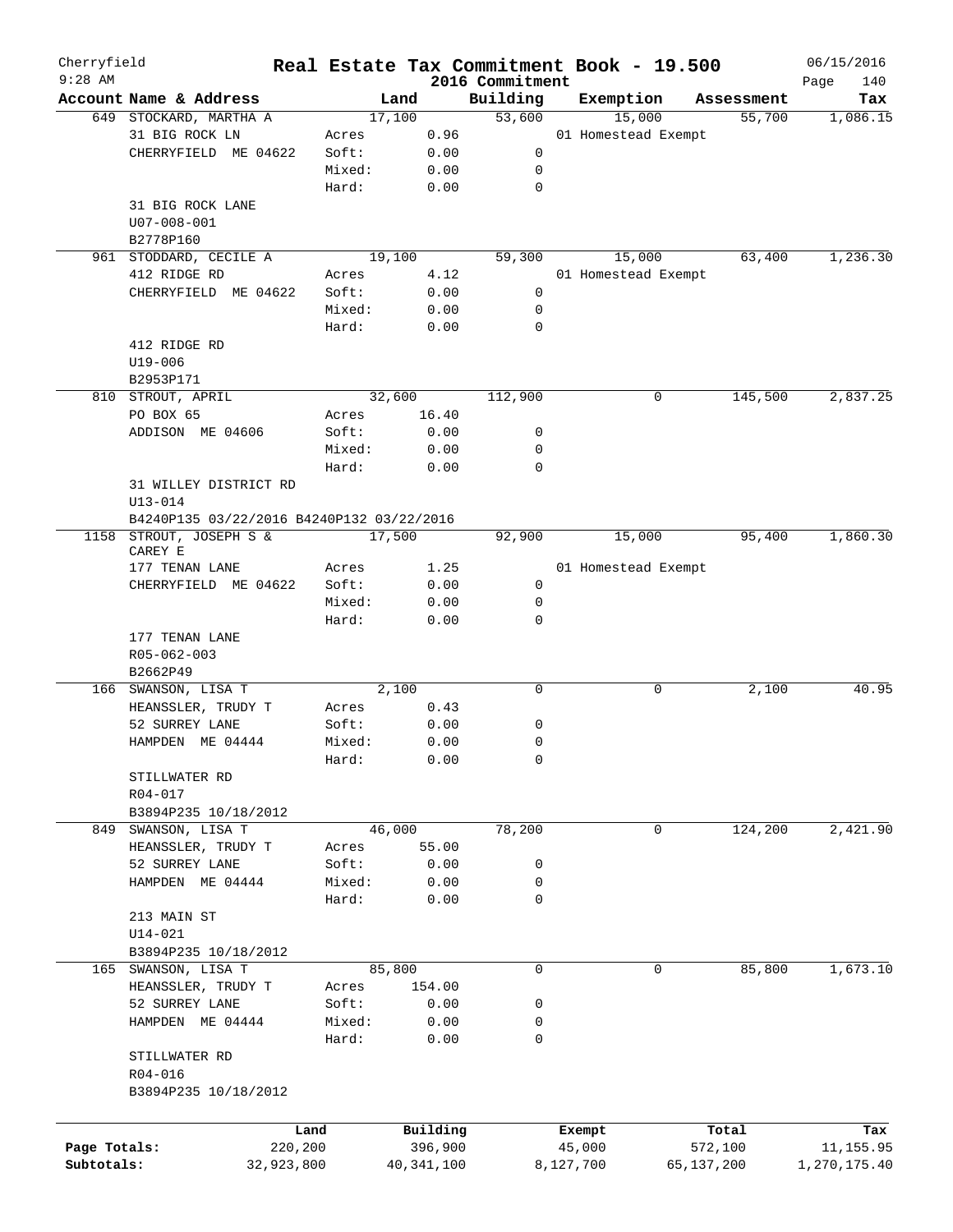| Cherryfield |                                    |                               |        |                 | Real Estate Tax Commitment Book - 19.500 |            | 06/15/2016  |
|-------------|------------------------------------|-------------------------------|--------|-----------------|------------------------------------------|------------|-------------|
| $9:28$ AM   |                                    |                               |        | 2016 Commitment |                                          |            | Page<br>141 |
|             | Account Name & Address             |                               | Land   | Building        | Exemption                                | Assessment | Tax         |
|             | 1181 TAMAS, SUSANNE F              |                               | 11,100 | $\mathbf 0$     | $\Omega$                                 | 11,100     | 216.45      |
|             | 830 LENOX NEW LYME RD              | Acres                         | 5.25   |                 |                                          |            |             |
|             | JEFFERSON OH 44047                 | Soft:                         | 0.00   | 0               |                                          |            |             |
|             |                                    | Mixed:                        | 0.00   | 0               |                                          |            |             |
|             |                                    | Hard:                         | 0.00   | $\mathbf 0$     |                                          |            |             |
|             | SPRAGUE FALLS RD                   |                               |        |                 |                                          |            |             |
|             | R03-054-002                        |                               |        |                 |                                          |            |             |
|             | B3863P26 07/13/2012                |                               |        |                 |                                          |            |             |
| 1032        | TATANGELO, ARTHUR D &<br>SHEILA D  |                               | 20,500 | $\mathbf 0$     | 0                                        | 20,500     | 399.75      |
|             | 545 SPRAGUES FALLS RD              | Acres                         | 19.50  |                 |                                          |            |             |
|             | CHERRYFIELD ME 04622               | Soft:                         | 0.00   | 0               |                                          |            |             |
|             |                                    | Mixed:                        | 0.00   | 0               |                                          |            |             |
|             |                                    | Hard:                         | 0.00   | $\mathbf 0$     |                                          |            |             |
|             | SPRAGUE FALLS RD                   |                               |        |                 |                                          |            |             |
|             | R08-023-001                        |                               |        |                 |                                          |            |             |
|             | B2092P342                          |                               |        |                 |                                          |            |             |
|             | 352 TATANGELO, ARTHUR D &          |                               | 51,400 | 38,100          | 15,000                                   | 74,500     | 1,452.75    |
|             | SHEILA D                           |                               |        |                 |                                          |            |             |
|             | 545 SPRAGUES FALLS RDD             | Acres                         | 47.00  |                 | 01 Homestead Exempt                      |            |             |
|             | CHERRYFIELD ME 04622               | Soft:                         | 0.00   | 0               |                                          |            |             |
|             |                                    | Mixed:                        | 0.00   | 0               |                                          |            |             |
|             |                                    | Hard:                         | 0.00   | $\Omega$        |                                          |            |             |
|             | 545 SPRAGUES FALLS RD              |                               |        |                 |                                          |            |             |
|             | $R08 - 022$                        |                               |        |                 |                                          |            |             |
|             | B1106P188                          |                               |        |                 |                                          |            |             |
|             | 353 TATANGELO, ARTHUR J            |                               | 21,700 | 56,600          | 15,000                                   | 63,300     | 1,234.35    |
|             | 532 SPRAGUES FALLS RD              | Acres                         | 8.50   |                 | 01 Homestead Exempt                      |            |             |
|             | CHERRYFIELD ME 04622               | Soft:                         | 0.00   | 0               |                                          |            |             |
|             |                                    | Mixed:                        | 0.00   | 0               |                                          |            |             |
|             |                                    | Hard:                         | 0.00   | 0               |                                          |            |             |
|             | 532 SPRAGUE FALLS RD               |                               |        |                 |                                          |            |             |
|             | $R08 - 023$                        |                               |        |                 |                                          |            |             |
|             |                                    | B3305P94 06/28/2007 B2092P342 |        |                 |                                          |            |             |
|             | 138 TAYLOR, BRENTON CLARK          |                               | 30,600 | 24,600          | 0                                        | 55,200     | 1,076.40    |
|             | TAYLOR, MARSHALL<br><b>BENNETT</b> | Acres                         | 17.00  |                 |                                          |            |             |
|             | HEIRS OF CLIFFORD B                | Soft:                         | 0.00   | 0               |                                          |            |             |
|             | TAYLOR                             |                               |        |                 |                                          |            |             |
|             | 321 BOSTON PORT RD                 | Mixed:                        | 0.00   | 0               |                                          |            |             |
|             | SUDBURY MA 01776                   | Hard:                         | 0.00   | $\mathbf 0$     |                                          |            |             |
|             | 179 SPRAGUE FALLS RD               |                               |        |                 |                                          |            |             |
|             | R03-059                            |                               |        |                 |                                          |            |             |
|             | B4074P36 07/11/2014                |                               |        |                 |                                          |            |             |
|             | 308 TAYLOR, JEFFREY                |                               | 22,500 | 58,200          | 0                                        | 80,700     | 1,573.65    |
|             | TAYLOR, TRACY                      | Acres                         | 7.92   |                 |                                          |            |             |
|             | 314 NORTH MAIN ST.                 | Soft:                         | 0.00   | 0               |                                          |            |             |
|             | CHERRYFIELD ME 04622               | Mixed:                        | 0.00   | 0               |                                          |            |             |
|             |                                    | Hard:                         | 0.00   | 0               |                                          |            |             |
|             | 314 NORTH MAIN ST                  |                               |        |                 |                                          |            |             |
|             | R07-004-002                        |                               |        |                 |                                          |            |             |
|             | B3009P199 05/23/2005               |                               |        |                 |                                          |            |             |
|             |                                    |                               |        |                 |                                          |            |             |

|              | Land       | Building   | Exempt    | Total      | Tax          |
|--------------|------------|------------|-----------|------------|--------------|
| Page Totals: | 157,800    | 177,500    | 30,000    | 305,300    | 5,953.35     |
| Subtotals:   | 33,081,600 | 40,518,600 | 8,157,700 | 65,442,500 | 1,276,128.75 |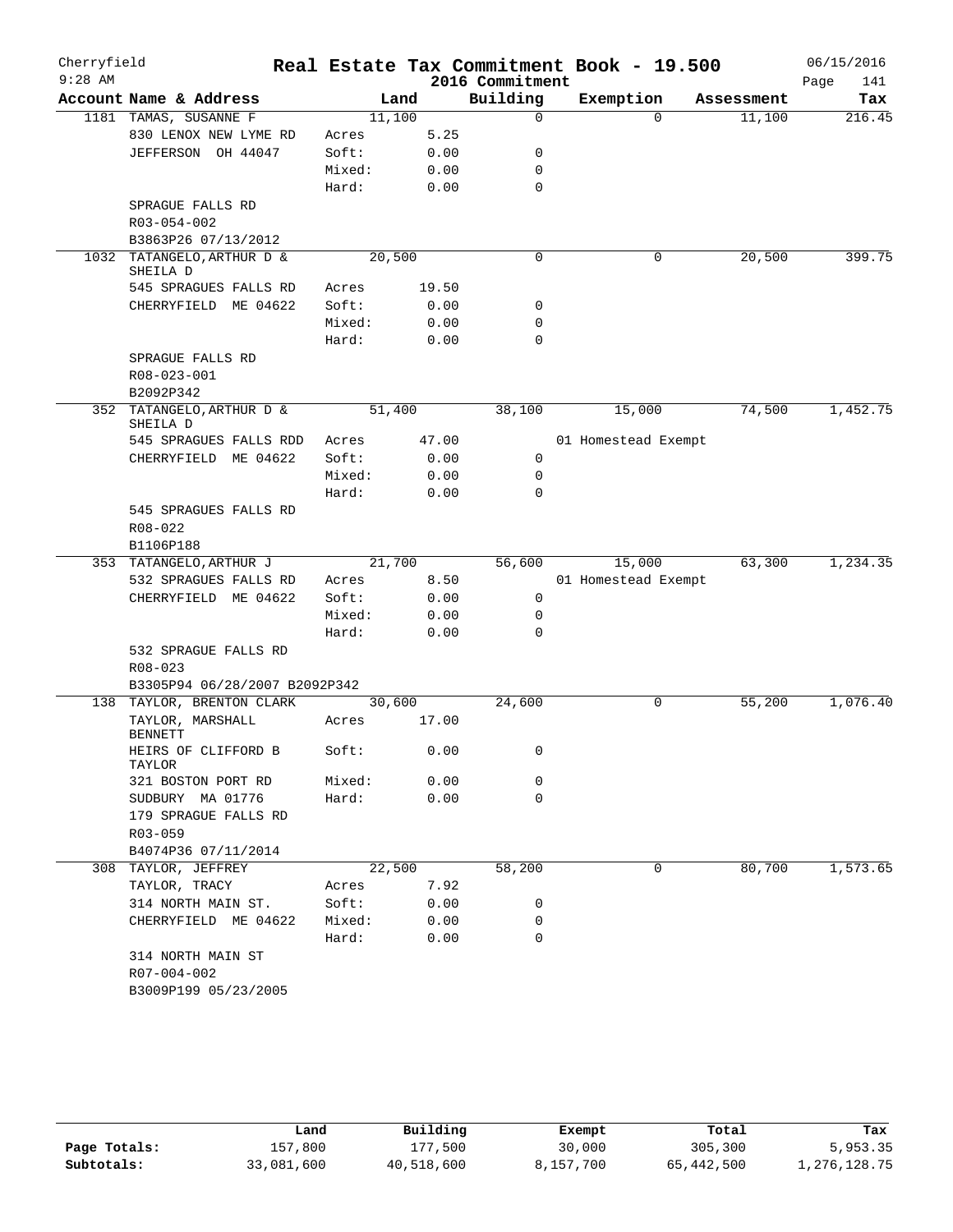| Cherryfield<br>$9:28$ AM |                                            |              |                |              | 2016 Commitment  | Real Estate Tax Commitment Book - 19.500 |            | 06/15/2016<br>Page<br>142 |
|--------------------------|--------------------------------------------|--------------|----------------|--------------|------------------|------------------------------------------|------------|---------------------------|
|                          | Account Name & Address                     |              | Land           |              | Building         | Exemption                                | Assessment | Tax                       |
|                          | 952 TENAN (L/E), MARITA                    |              | 16,000         |              | 43,700           | 15,000                                   | 44,700     | 871.65                    |
|                          | PERRY, RHONDA J &<br>HAMMOND, CHARLENE A   |              | Acres          | 0.79         |                  | 01 Homestead Exempt                      |            |                           |
|                          | 277 TENAN LANE                             |              | Soft:          | 0.00         | 0                |                                          |            |                           |
|                          | CHERRYFIELD ME 04622                       |              | Mixed:         | 0.00         | $\mathbf 0$      |                                          |            |                           |
|                          |                                            |              | Hard:          | 0.00         | 0                |                                          |            |                           |
|                          | 277 TENAN LANE                             |              |                |              |                  |                                          |            |                           |
|                          | $U18 - 012$                                |              |                |              |                  |                                          |            |                           |
|                          | B3085P272 12/04/2005                       |              |                |              |                  |                                          |            |                           |
|                          | 826 TENAN LLC, A H                         |              | 27,400         |              | 0                | 0                                        | 27,400     | 534.30                    |
|                          | 19 TUCKER LN                               |              | Acres<br>Soft: | 8.50         | 0                |                                          |            |                           |
|                          | CHERRYFIELD ME 04622                       |              | Mixed:         | 0.00<br>0.00 | 0                |                                          |            |                           |
|                          |                                            |              | Hard:          | 0.00         | 0                |                                          |            |                           |
|                          | 87 MAIN ST                                 |              |                |              |                  |                                          |            |                           |
|                          | $U13 - 028$                                |              |                |              |                  |                                          |            |                           |
|                          | B3486P307 01/16/2009                       |              |                |              |                  |                                          |            |                           |
|                          | 846 TENAN, SUSAN                           |              | 17,600         |              | 96,900           | 15,000                                   | 99,500     | 1,940.25                  |
|                          | 19 TUCKER LN                               |              | Acres          | 1.52         |                  | 01 Homestead Exempt                      |            |                           |
|                          | CHERRYFIELD ME 04622                       |              | Soft:          | 0.00         | 0                |                                          |            |                           |
|                          |                                            |              | Mixed:         | 0.00         | 0                |                                          |            |                           |
|                          |                                            |              | Hard:          | 0.00         | 0                |                                          |            |                           |
|                          | 19 TUCKER LANE                             |              |                |              |                  |                                          |            |                           |
|                          | $U14 - 018 - A$                            |              |                |              |                  |                                          |            |                           |
|                          | B1225P269                                  |              |                |              |                  |                                          |            |                           |
|                          | 985 TENAN, ARTHUR H                        |              | 5,000          |              | 0                | 0                                        | 5,000      | 97.50                     |
|                          | 19 TUCKER LN                               |              | Acres          | 0.76         |                  |                                          |            |                           |
|                          | CHERRYFIELD ME 04622                       |              | Soft:          | 0.00         | 0                |                                          |            |                           |
|                          |                                            |              | Mixed:         | 0.00         | 0                |                                          |            |                           |
|                          |                                            |              | Hard:          | 0.00         | 0                |                                          |            |                           |
|                          | MAIN ST (OFF)                              |              |                |              |                  |                                          |            |                           |
|                          | $U13 - 026$                                |              |                |              |                  |                                          |            |                           |
|                          | B3453P129 09/25/2008                       |              |                |              |                  |                                          |            |                           |
|                          | 903 TENAN, BRUCE E                         |              | 12,800         |              | 4,400            | 0                                        | 17,200     | 335.40                    |
|                          | 120 RIDGE RD                               |              | Acres          | 3.25         |                  |                                          |            |                           |
|                          | CHERRYFIELD ME 04622                       |              | Soft:          | 0.00         | 0<br>$\mathbf 0$ |                                          |            |                           |
|                          |                                            |              | Mixed:         | 0.00         | 0                |                                          |            |                           |
|                          | 143 RIDGE RD                               |              | Hard:          | 0.00         |                  |                                          |            |                           |
|                          | $U16 - 009$                                |              |                |              |                  |                                          |            |                           |
|                          | B2995P38 04/07/2005                        |              |                |              |                  |                                          |            |                           |
| 907                      | TENAN, BRUCE E                             |              | 26,600         |              | 110,900          | 15,000                                   | 122,500    | 2,388.75                  |
|                          | 120 RIDGE RD                               |              | Acres          | 18.00        |                  | 01 Homestead Exempt                      |            |                           |
|                          | CHERRYFIELD ME 04622                       |              | Soft:          | 0.00         | 0                |                                          |            |                           |
|                          |                                            |              | Mixed:         | 0.00         | 0                |                                          |            |                           |
|                          |                                            |              | Hard:          | 0.00         | 0                |                                          |            |                           |
|                          | 120 RIDGE RD                               |              |                |              |                  |                                          |            |                           |
|                          | $U16 - 005$                                |              |                |              |                  |                                          |            |                           |
|                          | B2995P38 04/07/2005                        |              |                |              |                  |                                          |            |                           |
|                          | 296 TENAN, LOIS M                          |              | 27,600         |              | $\mathbf 0$      | $\mathbf 0$                              | 27,600     | 538.20                    |
|                          | 17 ADFER LANE                              |              | Acres          | 43.90        |                  |                                          |            |                           |
|                          | CHERRYFIELD ME 04622                       |              | Soft:          | 0.00         | 0                |                                          |            |                           |
|                          |                                            |              | Mixed:         | 0.00         | 0                |                                          |            |                           |
|                          |                                            |              | Hard:          | 0.00         | 0                |                                          |            |                           |
|                          | PARKER HILL RD<br>R06-007-001<br>B2566P169 |              |                |              |                  |                                          |            |                           |
|                          |                                            |              |                |              |                  |                                          |            |                           |
|                          |                                            | Land         |                | Building     |                  | Exempt                                   | Total      | Tax                       |
| Page Totals:             |                                            | 133,000      |                | 255,900      |                  | 45,000                                   | 343,900    | 6,706.05                  |
| Subtotals:               |                                            | 33, 214, 600 |                | 40,774,500   |                  | 8,202,700                                | 65,786,400 | 1,282,834.80              |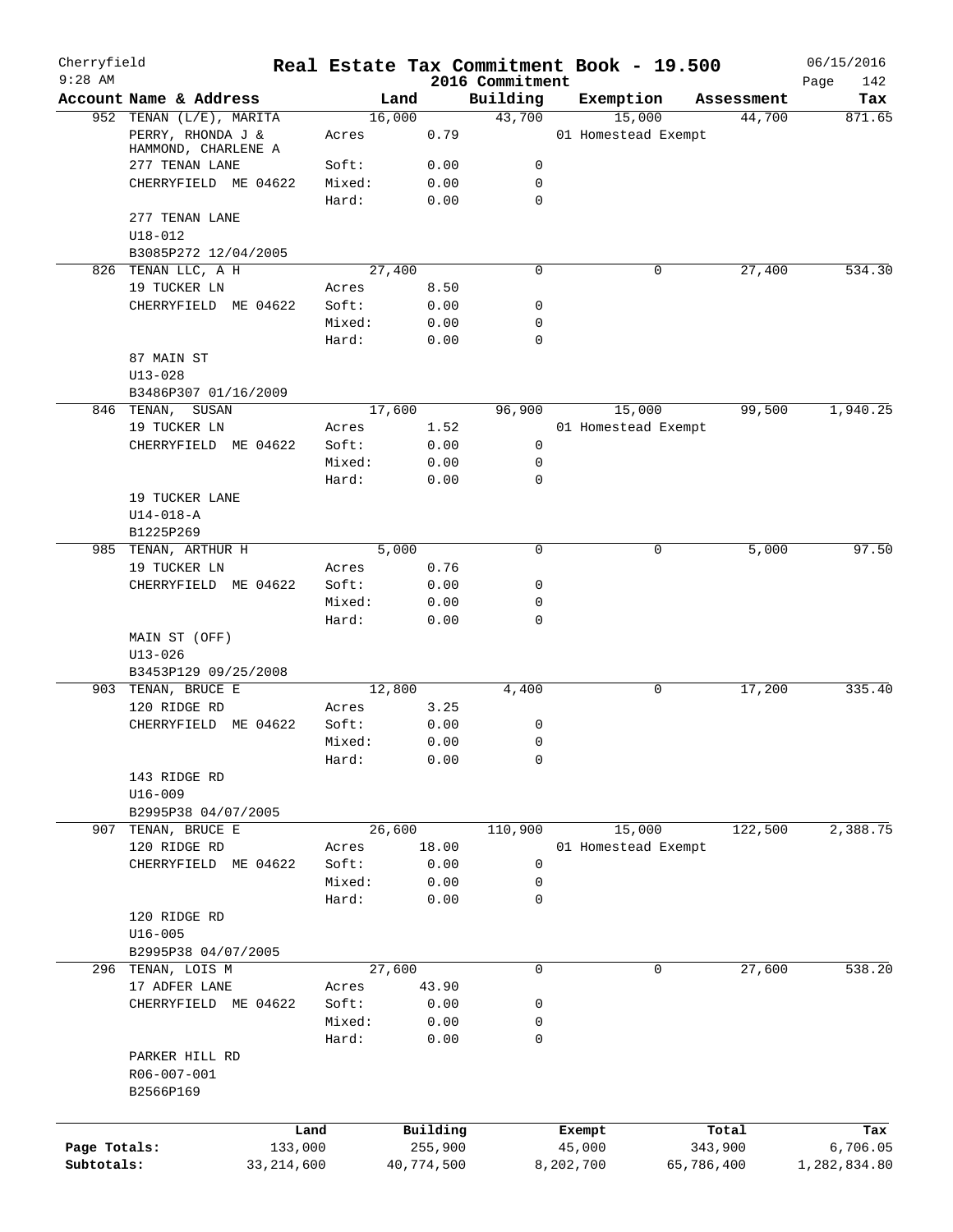| Cherryfield  |                              |        |            |                             | Real Estate Tax Commitment Book - 19.500 |            | 06/15/2016         |
|--------------|------------------------------|--------|------------|-----------------------------|------------------------------------------|------------|--------------------|
| $9:28$ AM    | Account Name & Address       |        | Land       | 2016 Commitment<br>Building | Exemption                                | Assessment | Page<br>143<br>Tax |
|              | 248 TENAN, MATTHEW R         | 21,400 |            | 75,300                      | $\Omega$                                 | 96,700     | 1,885.65           |
|              | FICKETT, KATRINA I           | Acres  | 8.00       |                             |                                          |            |                    |
|              | 359 WILLEY DISTRICT RD       | Soft:  | 0.00       | 0                           |                                          |            |                    |
|              | CHERRYFIELD ME 04622         | Mixed: | 0.00       | 0                           |                                          |            |                    |
|              |                              |        |            | 0                           |                                          |            |                    |
|              |                              | Hard:  | 0.00       |                             |                                          |            |                    |
|              | 359 WILLEY DISTRICT RD       |        |            |                             |                                          |            |                    |
|              | R05-041-001                  |        |            |                             |                                          |            |                    |
|              | B3743P228 06/03/2011         |        |            |                             |                                          |            |                    |
| 367          | TENAN, SUSAN J               | 56,900 |            | 0                           | 0                                        | 56,900     | 1,109.55           |
|              | 19 TUCKER LANE               | Acres  | 100.00     |                             |                                          |            |                    |
|              | CHERRYFIELD ME 04622         | Soft:  | 0.00       | 0                           |                                          |            |                    |
|              |                              | Mixed: | 0.00       | 0                           |                                          |            |                    |
|              |                              | Hard:  | 0.00       | 0                           |                                          |            |                    |
|              | CROTCH                       |        |            |                             |                                          |            |                    |
|              | R08-030                      |        |            |                             |                                          |            |                    |
|              | B3514P242 04/14/2009         |        |            |                             |                                          |            |                    |
|              | 955 TENAN, NEIL W            | 17,700 |            | 101,000                     | 15,000                                   | 103,700    | 2,022.15           |
|              | 298 TENAN LANE               | Acres  | 1.70       |                             | 01 Homestead Exempt                      |            |                    |
|              | CHERRYFIELD ME 04622         | Soft:  | 0.00       | 0                           |                                          |            |                    |
|              |                              | Mixed: | 0.00       | 0                           |                                          |            |                    |
|              |                              | Hard:  | 0.00       | $\mathbf 0$                 |                                          |            |                    |
|              | 298 TENAN LANE               |        |            |                             |                                          |            |                    |
|              | $U18 - 014$                  |        |            |                             |                                          |            |                    |
|              | B944P267                     |        |            |                             |                                          |            |                    |
|              | 285 TENAN, VICTOR & JUDITH   | 18,100 |            | 51,400                      | 15,000                                   | 54,500     | 1,062.75           |
|              | 245 TENAN LANE               | Acres  | 2.40       |                             | 01 Homestead Exempt                      |            |                    |
|              |                              | Soft:  | 0.00       | 0                           |                                          |            |                    |
|              | CHERRYFIELD ME 04622         |        |            |                             |                                          |            |                    |
|              |                              | Mixed: | 0.00       | 0                           |                                          |            |                    |
|              |                              | Hard:  | 0.00       | 0                           |                                          |            |                    |
|              | 245 TENAN LANE               |        |            |                             |                                          |            |                    |
|              | R05-071-002                  |        |            |                             |                                          |            |                    |
|              | B1675P112                    |        |            |                             |                                          |            |                    |
| 20           | TENNEY, MICHAEL &<br>MELISSA | 23,100 |            | 58,000                      | 15,000                                   | 66,100     | 1,288.95           |
|              | 509 MILBRIDGE RD             | Acres  | 1.00       |                             | 01 Homestead Exempt                      |            |                    |
|              | CHERRYFIELD ME 04622         | Soft:  | 0.00       | 0                           |                                          |            |                    |
|              |                              | Mixed: |            |                             |                                          |            |                    |
|              |                              |        | 0.00       | 0                           |                                          |            |                    |
|              |                              | Hard:  | 0.00       | 0                           |                                          |            |                    |
|              | 509 MILBRIDGE RD             |        |            |                             |                                          |            |                    |
|              | R01-008                      |        |            |                             |                                          |            |                    |
|              | B2843P193                    |        |            |                             |                                          |            |                    |
| 811          | THALHEIMER, PETER            | 17,900 |            | 42,100                      | 15,000                                   | 45,000     | 877.50             |
|              | P.O. BOX 291                 | Acres  | 11.00      |                             | 01 Homestead Exempt                      |            |                    |
|              | 302 SPRAGUES FALLS RD        | Soft:  | 0.00       | 0                           |                                          |            |                    |
|              | CHERRYFIELD<br>ME 04622      | Mixed: | 0.00       | 0                           |                                          |            |                    |
|              |                              | Hard:  | 0.00       | 0                           |                                          |            |                    |
|              | 302 SPRAGUES FALLS RD        |        |            |                             |                                          |            |                    |
|              | R08-008-001                  |        |            |                             |                                          |            |                    |
|              | B1871P83                     |        |            |                             |                                          |            |                    |
| 57           | THE ARK                      | 85,000 |            | 38,700                      | 123,700                                  | 0          | 0.00               |
|              | P O BOX 276                  | Acres  | 72.00      |                             | 47 Benevolent                            |            |                    |
|              | 60 BARBER LANE               | Soft:  | 0.00       | $\mathbf 0$                 |                                          |            |                    |
|              | CHERRYFIELD<br>ME 04622      | Mixed: | 0.00       | 0                           |                                          |            |                    |
|              |                              | Hard:  | 0.00       | 0                           |                                          |            |                    |
|              | 60 BARBER LANE               |        |            |                             |                                          |            |                    |
|              | R02-011                      |        |            |                             |                                          |            |                    |
|              |                              |        |            |                             |                                          |            |                    |
|              | B2593P287                    |        |            |                             |                                          |            |                    |
|              |                              |        |            |                             |                                          |            |                    |
|              |                              | Land   | Building   |                             | Exempt                                   | Total      | Tax                |
| Page Totals: | 240,100                      |        | 366,500    |                             | 183,700                                  | 422,900    | 8,246.55           |
| Subtotals:   | 33, 454, 700                 |        | 41,141,000 |                             | 8,386,400                                | 66,209,300 | 1,291,081.35       |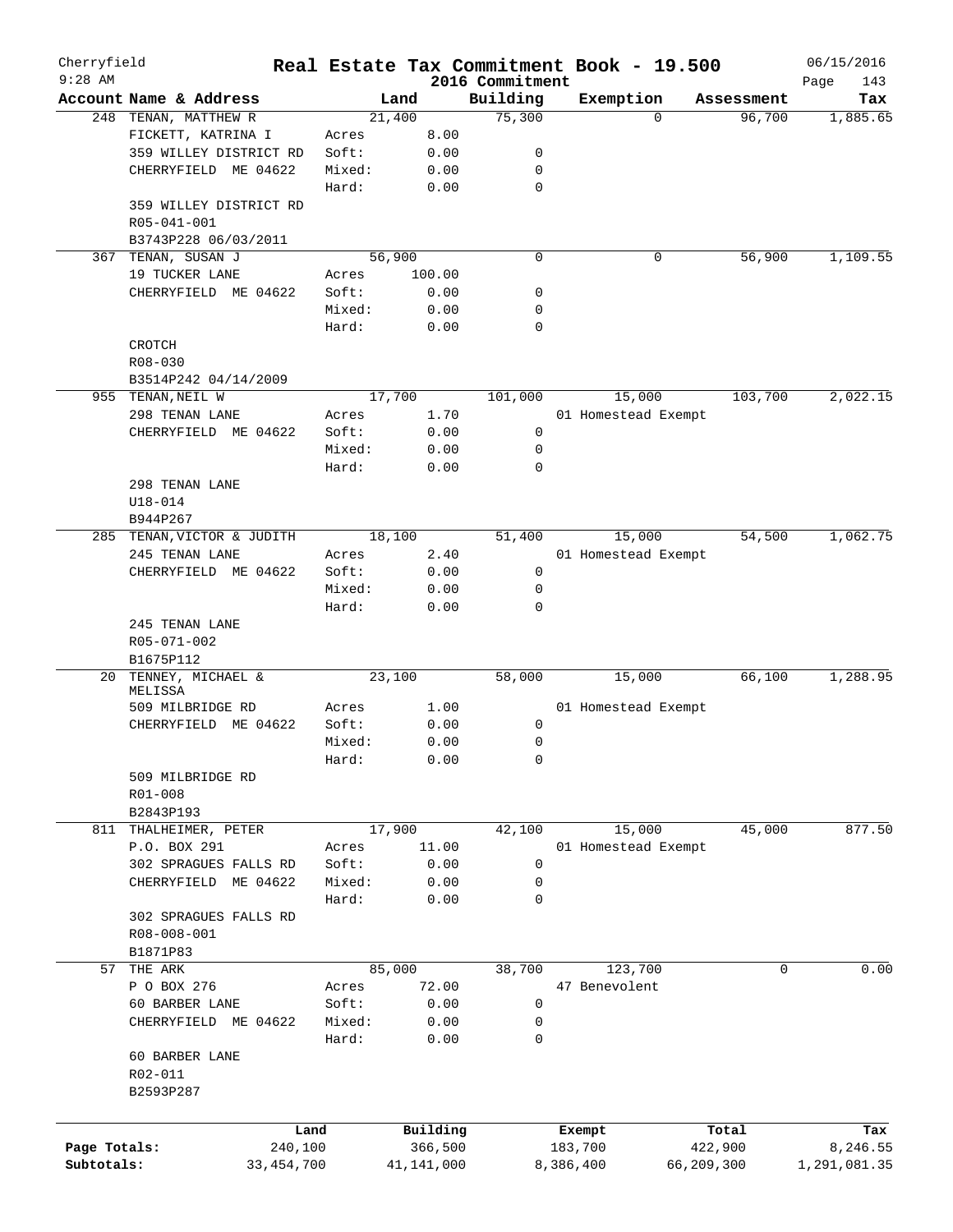| Cherryfield<br>$9:28$ AM |                               |         |         |            | 2016 Commitment | Real Estate Tax Commitment Book - 19.500 |            |            | 06/15/2016         |
|--------------------------|-------------------------------|---------|---------|------------|-----------------|------------------------------------------|------------|------------|--------------------|
|                          | Account Name & Address        |         | Land    |            | Building        | Exemption                                |            | Assessment | Page<br>144<br>Tax |
|                          | 953 THE FIRST NA              |         | 11,200  |            | 2,100           |                                          | $\Omega$   | 13,300     | 259.35             |
|                          | ATTN: SARAH MULLER            | Acres   |         | 0.52       |                 |                                          |            |            |                    |
|                          | PO BOX 940                    | Soft:   |         | 0.00       | 0               |                                          |            |            |                    |
|                          | DAMARISCOTTA ME 04543         | Mixed:  |         | 0.00       | 0               |                                          |            |            |                    |
|                          |                               | Hard:   |         | 0.00       | $\mathbf 0$     |                                          |            |            |                    |
|                          | 288 TENAN LANE                |         |         |            |                 |                                          |            |            |                    |
|                          | $U18 - 013$                   |         |         |            |                 |                                          |            |            |                    |
|                          | B4023P309 12/26/2013          |         |         |            |                 |                                          |            |            |                    |
| 661                      | THOMPSON, LEON                |         | 17,400  |            | 57,500          |                                          | 0          | 74,900     | 1,460.55           |
|                          | DBA NORTH ST CAFE             | Acres   |         | 1.16       |                 |                                          |            |            |                    |
|                          | 109 NORTH ST                  | Soft:   |         | 0.00       | 0               |                                          |            |            |                    |
|                          | CHERRYFIELD ME 04622          | Mixed:  |         | 0.00       | 0               |                                          |            |            |                    |
|                          |                               | Hard:   |         | 0.00       | $\mathbf 0$     |                                          |            |            |                    |
|                          | 109 NORTH ST                  |         |         |            |                 |                                          |            |            |                    |
|                          |                               |         |         |            |                 |                                          |            |            |                    |
|                          | $U07 - 020$                   |         |         |            |                 |                                          |            |            |                    |
|                          | B1699P269                     |         |         |            |                 |                                          |            |            |                    |
|                          | 662 THOMPSON, LEON C          |         | 23,200  |            | 55,900          | 15,000                                   |            | 64,100     | 1,249.95           |
|                          | 109 NORTH ST                  | Acres   |         | 1.25       |                 | 01 Homestead Exempt                      |            |            |                    |
|                          | CHERRYFIELD ME 04622          | Soft:   |         | 0.00       | 0               |                                          |            |            |                    |
|                          |                               | Mixed:  |         | 0.00       | 0               |                                          |            |            |                    |
|                          |                               | Hard:   |         | 0.00       | $\mathbf 0$     |                                          |            |            |                    |
|                          | 109 NORTH ST                  |         |         |            |                 |                                          |            |            |                    |
|                          | $U07 - 021$                   |         |         |            |                 |                                          |            |            |                    |
|                          | B3609P36 02/09/2010 B2598P132 |         |         |            |                 |                                          |            |            |                    |
|                          | 642 THOMPSON, WILLIAM         |         | 7,700   |            | $\mathbf 0$     |                                          | 0          | 7,700      | 150.15             |
|                          | (HEIRS)                       |         |         |            |                 |                                          |            |            |                    |
|                          | 103 NORTH ST                  | Acres   |         | 4.35       |                 |                                          |            |            |                    |
|                          | CHERRYFIELD ME 04622          | Soft:   |         | 0.00       | 0               |                                          |            |            |                    |
|                          |                               | Mixed:  |         | 0.00       | 0               |                                          |            |            |                    |
|                          |                               | Hard:   |         | 0.00       | 0               |                                          |            |            |                    |
|                          | ROUTE 182 (OFF)               |         |         |            |                 |                                          |            |            |                    |
|                          | $U07 - 002$                   |         |         |            |                 |                                          |            |            |                    |
| 611                      | THOMPSON, WILLIAM             |         | 18,200  |            | 11,700          |                                          | 0          | 29,900     | 583.05             |
|                          | (HEIRS)<br>109 NORTH ST       | Acres   |         | 1.72       |                 |                                          |            |            |                    |
|                          | CHERRYFIELD ME 04622          | Soft:   |         | 0.00       | 0               |                                          |            |            |                    |
|                          |                               | Mixed:  |         | 0.00       | 0               |                                          |            |            |                    |
|                          |                               |         |         |            | $\Omega$        |                                          |            |            |                    |
|                          |                               | Hard:   |         | 0.00       |                 |                                          |            |            |                    |
|                          | NORTH ST<br>$U06 - 001$       |         |         |            |                 |                                          |            |            |                    |
|                          |                               |         |         |            |                 |                                          |            | 121,500    |                    |
| 473                      | THORNHEDGE INN LLC            |         | 121,500 |            | $\mathbf 0$     |                                          | 0          |            | 2,369.25           |
|                          | 47 MOUNT DESERT ST            | Acres   |         | 119.00     |                 |                                          |            |            |                    |
|                          | BAR HARBOR ME 04609           | Soft:   |         | 0.00       | 0               |                                          |            |            |                    |
|                          |                               | Mixed:  |         | 0.00       | 0               |                                          |            |            |                    |
|                          |                               | Hard:   |         | 0.00       | 0               |                                          |            |            |                    |
|                          | ROUTE 1                       |         |         |            |                 |                                          |            |            |                    |
|                          | $U01 - 005$                   |         |         |            |                 |                                          |            |            |                    |
|                          | B3952P73 05/10/2013           |         |         |            |                 |                                          |            |            |                    |
|                          | 324 TIERNEY, CHRISTOPHER      |         | 52,700  |            | 0               |                                          | 0          | 52,700     | 1,027.65           |
|                          | 206 HOLIDAY BLVD              | Acres   |         | 51.00      |                 |                                          |            |            |                    |
|                          | CENTER MORICHES NY            | Soft:   |         | 0.00       | 0               |                                          |            |            |                    |
|                          | 11934                         |         |         |            |                 |                                          |            |            |                    |
|                          |                               | Mixed:  |         | 0.00       | 0               |                                          |            |            |                    |
|                          |                               | Hard:   |         | 0.00       | 0               |                                          |            |            |                    |
|                          | 530 NORTH MAIN ST             |         |         |            |                 |                                          |            |            |                    |
|                          | R07-017                       |         |         |            |                 |                                          |            |            |                    |
|                          | B4212P107 12/04/2015          |         |         |            |                 |                                          |            |            |                    |
|                          |                               |         |         |            |                 |                                          |            |            |                    |
|                          |                               | Land    |         | Building   |                 | Exempt                                   |            | Total      | Tax                |
| Page Totals:             |                               | 251,900 |         | 127,200    |                 | 15,000                                   |            | 364,100    | 7,099.95           |
| Subtotals:               | 33,706,600                    |         |         | 41,268,200 |                 | 8,401,400                                | 66,573,400 |            | 1,298,181.30       |
|                          |                               |         |         |            |                 |                                          |            |            |                    |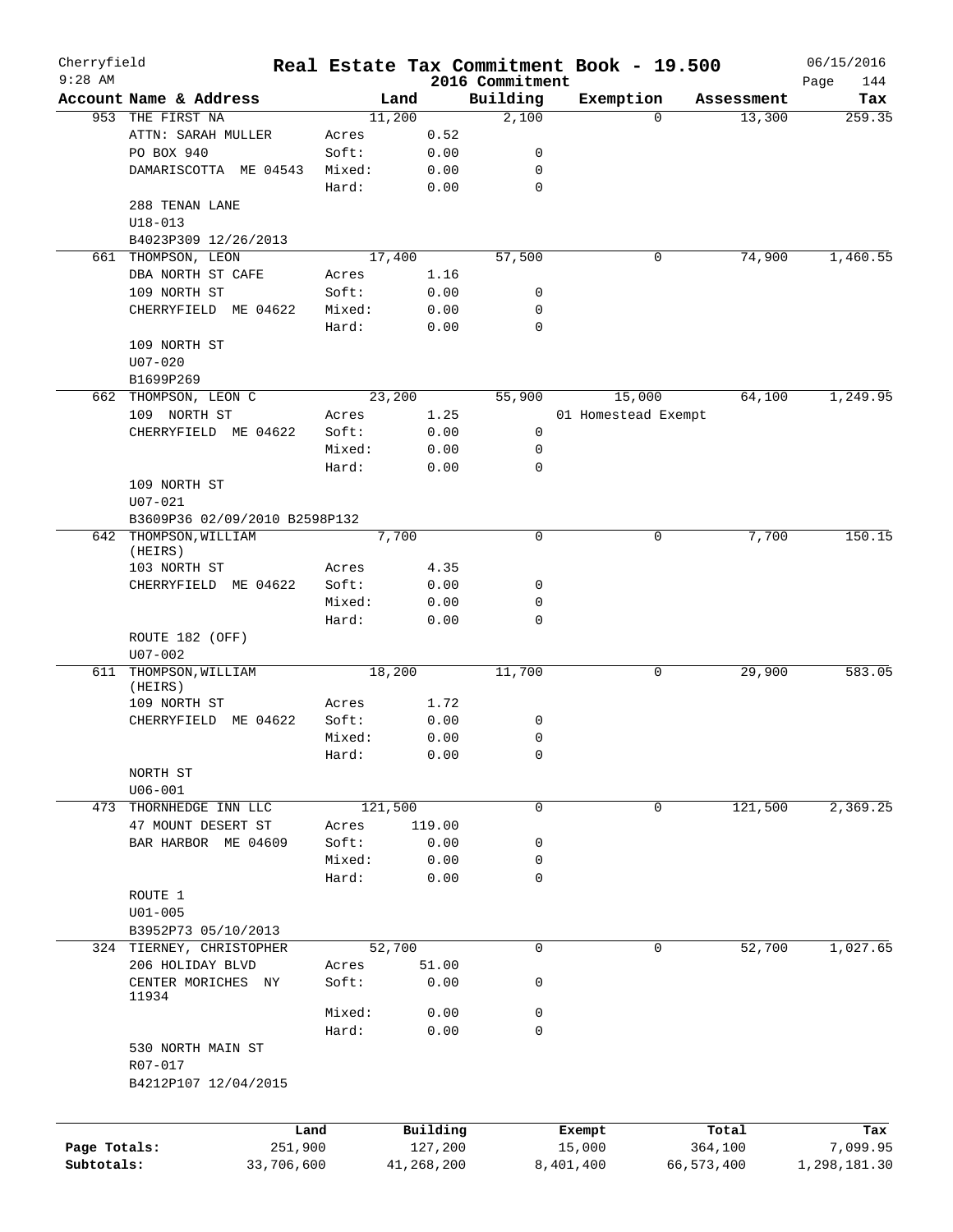| Cherryfield<br>$9:28$ AM |                                        |                 |              |                             | Real Estate Tax Commitment Book - 19.500 |                      | 06/15/2016         |
|--------------------------|----------------------------------------|-----------------|--------------|-----------------------------|------------------------------------------|----------------------|--------------------|
|                          | Account Name & Address                 | Land            |              | 2016 Commitment<br>Building | Exemption                                |                      | Page<br>145<br>Tax |
|                          | 976 TODD, NYLE A & ALISA L             | 17,400          |              | 52,800                      | 15,000                                   | Assessment<br>55,200 | 1,076.40           |
|                          | 95 UNIONVILLE RD                       | Acres           | 1.17         |                             | 01 Homestead Exempt                      |                      |                    |
|                          |                                        | Soft:           |              |                             |                                          |                      |                    |
|                          | CHERRYFIELD ME 04622                   |                 | 0.00         | 0                           |                                          |                      |                    |
|                          |                                        | Mixed:          | 0.00         | 0                           |                                          |                      |                    |
|                          |                                        | Hard:           | 0.00         | $\mathbf 0$                 |                                          |                      |                    |
|                          | 95 UNIONVILLE RD                       |                 |              |                             |                                          |                      |                    |
|                          | R03-008                                |                 |              |                             |                                          |                      |                    |
|                          | B3307P307 07/17/2007                   |                 |              |                             |                                          |                      |                    |
|                          | 395 TODD, MICHAEL M & MEGAN<br>$\circ$ | 22,500          |              | 0                           | 0                                        | 22,500               | 438.75             |
|                          | 39 SANBORN HILL RD                     | Acres           | 44.77        |                             |                                          |                      |                    |
|                          | EPSOM NH 03234                         | Soft:           | 0.00         | 0                           |                                          |                      |                    |
|                          |                                        | Mixed:          | 0.00         | 0                           |                                          |                      |                    |
|                          |                                        |                 |              | 0                           |                                          |                      |                    |
|                          |                                        | Hard:           | 0.00         |                             |                                          |                      |                    |
|                          | CROTCH                                 |                 |              |                             |                                          |                      |                    |
|                          | R09-001-015                            |                 |              |                             |                                          |                      |                    |
|                          | B1435P211                              |                 |              |                             |                                          |                      |                    |
|                          | 963 TOOTILL, SHAWNE M                  | 25,400          |              | 21,400                      | 0                                        | 46,800               | 912.60             |
|                          | PO BOX 131                             | Acres           | 20.00        |                             |                                          |                      |                    |
|                          | MACHIASPORT ME 04655                   | Soft:           | 0.00         | 0                           |                                          |                      |                    |
|                          |                                        | Mixed:          | 0.00         | 0                           |                                          |                      |                    |
|                          |                                        | Hard:           | 0.00         | $\mathbf 0$                 |                                          |                      |                    |
|                          | 399 RIDGE RD                           |                 |              |                             |                                          |                      |                    |
|                          | U19-008-001                            |                 |              |                             |                                          |                      |                    |
|                          | B2696P166                              |                 |              |                             |                                          |                      |                    |
|                          | 636 TORREY JR, CECIL W &               | 17,400          |              | 61,200                      | 15,000                                   | 63,600               | 1,240.20           |
|                          | KAREN                                  |                 |              |                             |                                          |                      |                    |
|                          | 67 STILLWATER RD                       | Acres           | 1.10         |                             | 01 Homestead Exempt                      |                      |                    |
|                          | CHERRYFIELD ME 04622                   | Soft:           | 0.00         | $\mathsf{O}$                |                                          |                      |                    |
|                          |                                        | Mixed:          | 0.00         | 0                           |                                          |                      |                    |
|                          |                                        | Hard:           | 0.00         | $\mathbf 0$                 |                                          |                      |                    |
|                          | 67 STILLWATER RD                       |                 |              |                             |                                          |                      |                    |
|                          | $U06 - 024 - 001$                      |                 |              |                             |                                          |                      |                    |
|                          | B1606P40                               |                 |              |                             |                                          |                      |                    |
|                          | 46 TOWN OF CHERRYFIELD                 | 14,100          |              | $\Omega$                    | 14,100                                   | 0                    | 0.00               |
|                          | WESTSIDE ADEQUATE                      | Acres           | 18.00        |                             | 43 Municipal                             |                      |                    |
|                          | PROPERTY                               |                 |              |                             |                                          |                      |                    |
|                          | CHERRYFIELD<br>ME 04622                | Soft:           | 0.00         | 0                           |                                          |                      |                    |
|                          |                                        | Mixed:          | 0.00         | 0                           |                                          |                      |                    |
|                          |                                        | Hard:           | 0.00         | 0                           |                                          |                      |                    |
|                          | ROUTE 182 (OFF)                        |                 |              |                             |                                          |                      |                    |
|                          | $R02 - 001$                            |                 |              |                             |                                          |                      |                    |
|                          | 706 TOWN OF CHERRYFIELD                | 11,800          |              | 35,700                      | 47,500                                   | 0                    | 0.00               |
|                          | RFD 1 BOX 3                            | Acres           | 1.05         |                             | 43 Municipal                             |                      |                    |
|                          | CHERRYFIELD<br>ME 04622                | Soft:           | 0.00         | 0                           |                                          |                      |                    |
|                          |                                        | Mixed:          | 0.00         | 0                           |                                          |                      |                    |
|                          |                                        | Hard:           | 0.00         | 0                           |                                          |                      |                    |
|                          | PARK ST                                |                 |              |                             |                                          |                      |                    |
|                          | $U11 - 008$                            |                 |              |                             |                                          |                      |                    |
| 147                      | TOWN OF CHERRYFIELD                    | 7,200           |              | 0                           | 7,200                                    | 0                    | 0.00               |
|                          | RFD 1 BOX 3                            | Acres           | 3.50         |                             | 43 Municipal                             |                      |                    |
|                          | CHERRYFIELD<br>ME 04622                | Soft:           | 0.00         | 0                           |                                          |                      |                    |
|                          |                                        |                 |              |                             |                                          |                      |                    |
|                          |                                        | Mixed:<br>Hard: | 0.00<br>0.00 | 0<br>0                      |                                          |                      |                    |
|                          |                                        |                 |              |                             |                                          |                      |                    |
|                          | ROUTE 182 (OFF)                        |                 |              |                             |                                          |                      |                    |
|                          | $R04 - 002$                            |                 |              |                             |                                          |                      |                    |
|                          |                                        |                 |              |                             |                                          |                      |                    |
|                          |                                        |                 |              |                             |                                          |                      |                    |
|                          |                                        | Land            | Building     |                             | Exempt                                   | Total                | Tax                |
| Page Totals:             | 115,800                                |                 | 171,100      |                             | 98,800                                   | 188,100              | 3,667.95           |
| Subtotals:               | 33,822,400                             |                 | 41, 439, 300 |                             | 8,500,200                                | 66,761,500           | 1,301,849.25       |
|                          |                                        |                 |              |                             |                                          |                      |                    |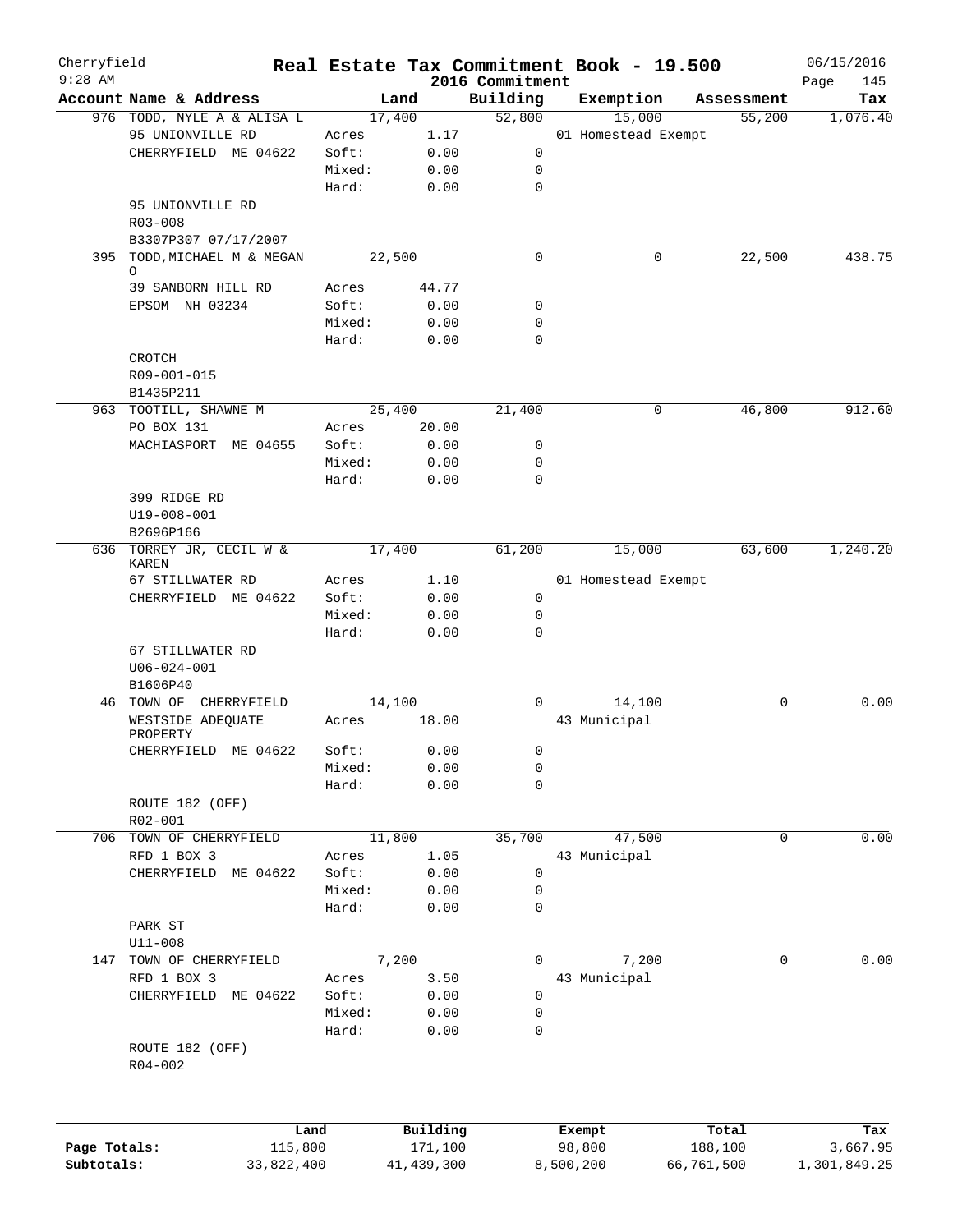| Cherryfield<br>$9:28$ AM |                         |            | Real Estate Tax Commitment Book - 19.500 |            | 2016 Commitment |                   |            | Page | 06/15/2016<br>146 |
|--------------------------|-------------------------|------------|------------------------------------------|------------|-----------------|-------------------|------------|------|-------------------|
|                          | Account Name & Address  |            | Land                                     |            | Building        | Exemption         | Assessment |      | Tax               |
|                          | 719 TOWN OF CHERRYFIELD |            | 29,400                                   |            | 70,800          | 100, 200          |            | 0    | 0.00              |
|                          | P O BOX                 |            | Acres                                    | 4.57       |                 | 43 Municipal      |            |      |                   |
|                          | CHERRYFIELD ME 04662    |            | Soft:                                    | 0.00       | 0               |                   |            |      |                   |
|                          |                         |            | Mixed:                                   | 0.00       | 0               |                   |            |      |                   |
|                          |                         |            | Hard:                                    | 0.00       | $\mathbf 0$     |                   |            |      |                   |
|                          | 12 MUNICIPAL WAY        |            |                                          |            |                 |                   |            |      |                   |
|                          | $U11 - 020$             |            |                                          |            |                 |                   |            |      |                   |
|                          | B2204P69                |            |                                          |            |                 |                   |            |      |                   |
| 741                      | TOWN OF CHERRYFIELD     |            | 5,000                                    |            | 0               | 5,000             |            | 0    | 0.00              |
|                          | RFD 1 BOX 3             |            | Acres                                    | 0.18       |                 | 43 Municipal      |            |      |                   |
|                          | CHERRYFIELD ME 04622    |            | Soft:                                    | 0.00       | 0               |                   |            |      |                   |
|                          |                         |            | Mixed:                                   | 0.00       | 0               |                   |            |      |                   |
|                          |                         |            | Hard:                                    | 0.00       | 0               |                   |            |      |                   |
|                          | MAIN ST                 |            |                                          |            |                 |                   |            |      |                   |
|                          |                         |            |                                          |            |                 |                   |            |      |                   |
|                          | $U11 - 042$             |            |                                          |            |                 | 8,100             |            |      |                   |
|                          | 614 TOWN OF CHERRYFIELD |            | 8,100                                    |            | 0               |                   |            | 0    | 0.00              |
|                          | RFD 1 BOX 3             |            | Acres                                    | 3.00       |                 | 43 Municipal      |            |      |                   |
|                          | CHERRYFIELD             | ME 04622   | Soft:                                    | 0.00       | 0               |                   |            |      |                   |
|                          |                         |            | Mixed:                                   | 0.00       | 0               |                   |            |      |                   |
|                          |                         |            | Hard:                                    | 0.00       | 0               |                   |            |      |                   |
|                          | NORTH ST (OFF)          |            |                                          |            |                 |                   |            |      |                   |
|                          | $U06 - 004$             |            |                                          |            |                 |                   |            |      |                   |
|                          | 191 TOWN OF CHERRYFIELD |            | 9,100                                    |            | 0               | 9,100             |            | 0    | 0.00              |
|                          | RFD 1 BOX 3             |            | Acres                                    | 1.80       |                 | 43 Municipal      |            |      |                   |
|                          | CHERRYFIELD ME 04622    |            | Soft:                                    | 0.00       | 0               |                   |            |      |                   |
|                          |                         |            | Mixed:                                   | 0.00       | 0               |                   |            |      |                   |
|                          |                         |            | Hard:                                    | 0.00       | 0               |                   |            |      |                   |
|                          | ROUTE 193               |            |                                          |            |                 |                   |            |      |                   |
|                          | R04-038                 |            |                                          |            |                 |                   |            |      |                   |
|                          | 619 TOWN OF CHERRYFIELD |            | 16,400                                   |            | $\Omega$        | 16,400            |            | 0    | 0.00              |
|                          | RFD 1 BOX 3             |            | Acres                                    | 5.20       |                 | 43 Municipal      |            |      |                   |
|                          | CHERRYFIELD             | ME 04622   | Soft:                                    | 0.00       | 0               |                   |            |      |                   |
|                          |                         |            | Mixed:                                   | 0.00       | 0               |                   |            |      |                   |
|                          |                         |            | Hard:                                    | 0.00       | 0               |                   |            |      |                   |
|                          | MILL RD                 |            |                                          |            |                 |                   |            |      |                   |
|                          |                         |            |                                          |            |                 |                   |            |      |                   |
|                          | $U06 - 009$             |            |                                          |            | 0               |                   |            |      |                   |
| 620                      | TOWN OF CHERRYFIELD     |            | 2,700                                    |            |                 | 2,700             |            | 0    | 0.00              |
|                          | RFD 1 BOX 3             |            | Acres                                    | 0.40       |                 | 43 Municipal      |            |      |                   |
|                          | CHERRYFIELD             | ME 04622   | Soft:                                    | 0.00       | 0               |                   |            |      |                   |
|                          |                         |            | Mixed:                                   | 0.00       | 0               |                   |            |      |                   |
|                          |                         |            | Hard:                                    | 0.00       | 0               |                   |            |      |                   |
|                          | DAM RD                  |            |                                          |            |                 |                   |            |      |                   |
|                          | $U06 - 011$             |            |                                          |            |                 |                   |            |      |                   |
|                          | 621 TOWN OF CHERRYFIELD |            | 15,200                                   |            | 0               | 15,200            |            | 0    | 0.00              |
|                          | RFD 1 BOX 3             |            | Acres                                    | 6.70       |                 | 43 Municipal      |            |      |                   |
|                          | CHERRYFIELD ME 04622    |            | Soft:                                    | 0.00       | 0               |                   |            |      |                   |
|                          |                         |            | Mixed:                                   | 0.00       | 0               |                   |            |      |                   |
|                          |                         |            | Hard:                                    | 0.00       | 0               |                   |            |      |                   |
|                          | DAM RD                  |            |                                          |            |                 |                   |            |      |                   |
|                          | $U06 - 012$             |            |                                          |            |                 |                   |            |      |                   |
|                          | 785 TOWN OF CHERRYFIELD |            | 4,900                                    |            | 0               | 4,900             |            | 0    | 0.00              |
|                          | RFD 1 BOX 3             |            | Acres                                    | 0.18       |                 | 43 Municipal      |            |      |                   |
|                          | CHERRYFIELD ME 04622    |            | Soft:                                    | 0.00       | 0               |                   |            |      |                   |
|                          |                         |            | Mixed:                                   | 0.00       | 0               |                   |            |      |                   |
|                          |                         |            | Hard:                                    | 0.00       | 0               |                   |            |      |                   |
|                          |                         |            |                                          |            |                 |                   |            |      |                   |
|                          | MAIN ST                 |            |                                          |            |                 |                   |            |      |                   |
|                          | $U12 - 037$             |            |                                          |            |                 |                   |            |      |                   |
|                          |                         | Land       |                                          | Building   |                 |                   |            |      |                   |
|                          |                         | 90,800     |                                          | 70,800     |                 | Exempt<br>161,600 | Total<br>0 |      | Tax<br>0.00       |
| Page Totals:             |                         |            |                                          |            |                 |                   |            |      |                   |
| Subtotals:               |                         | 33,913,200 |                                          | 41,510,100 |                 | 8,661,800         | 66,761,500 |      | 1,301,849.25      |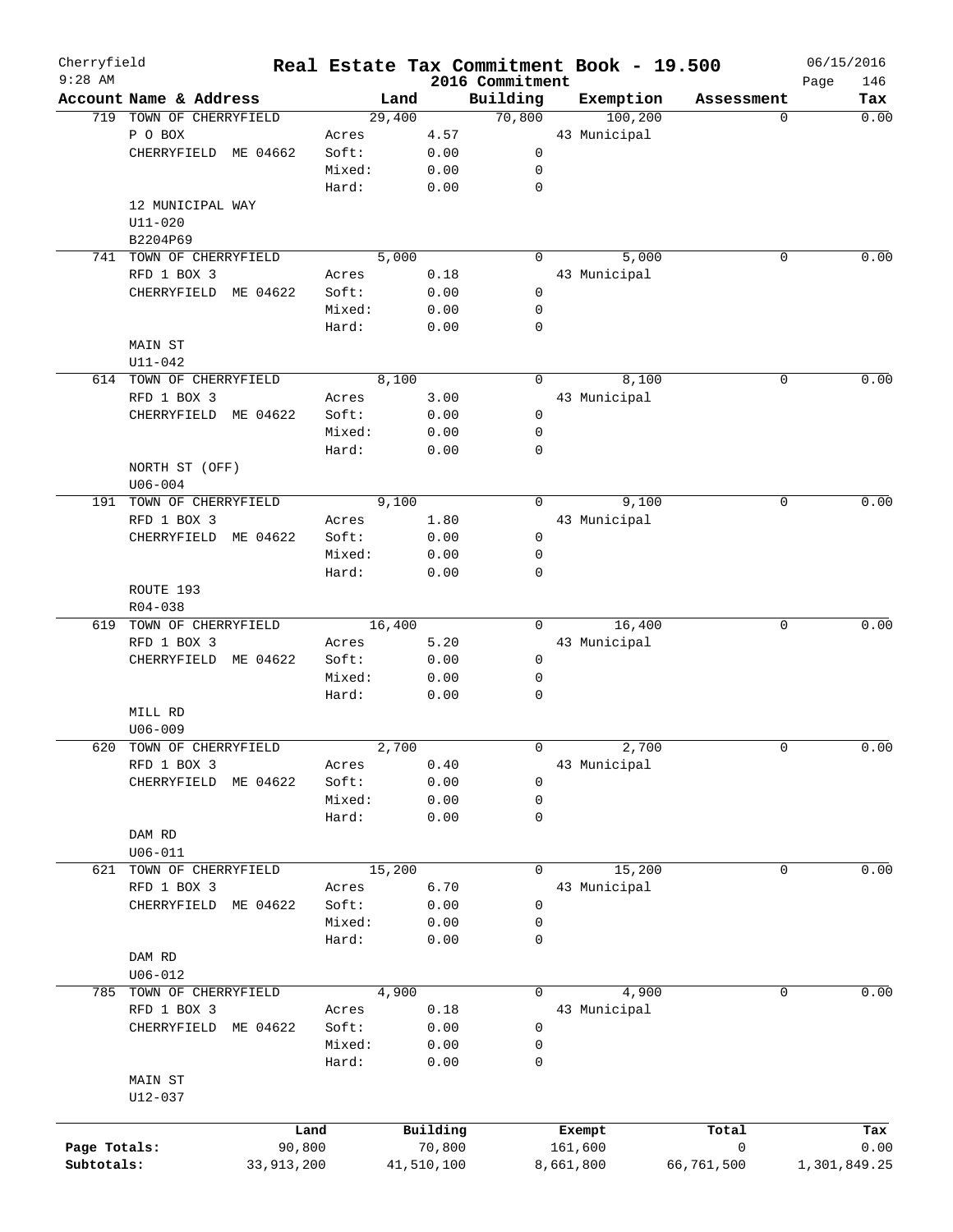| Cherryfield<br>$9:28$ AM |                         | Real Estate Tax Commitment Book - 19.500 |            |                             |              |            |             | 06/15/2016         |
|--------------------------|-------------------------|------------------------------------------|------------|-----------------------------|--------------|------------|-------------|--------------------|
|                          | Account Name & Address  | Land                                     |            | 2016 Commitment<br>Building | Exemption    |            | Assessment  | Page<br>147<br>Tax |
|                          | 593 TOWN OF CHERRYFIELD | 2,600                                    |            | 0                           |              | 2,600      | 0           | 0.00               |
|                          | RFD 1 BOX 3             | Acres                                    | 0.20       |                             | 43 Municipal |            |             |                    |
|                          | CHERRYFIELD ME 04622    | Soft:                                    | 0.00       | $\mathbf 0$                 |              |            |             |                    |
|                          |                         | Mixed:                                   | 0.00       | 0                           |              |            |             |                    |
|                          |                         | Hard:                                    | 0.00       | 0                           |              |            |             |                    |
|                          | RIVER RD                |                                          |            |                             |              |            |             |                    |
|                          | $U05 - 025$             |                                          |            |                             |              |            |             |                    |
|                          |                         |                                          |            |                             |              |            |             | 0.00               |
|                          | 66 TOWN OF CHERRYFIELD  | 5,800                                    |            | $\Omega$                    |              | 5,800      | 0           |                    |
|                          | RFD 1 BOX 3             | Acres                                    | 2.07       |                             | 43 Municipal |            |             |                    |
|                          | CHERRYFIELD ME 04622    | Soft:                                    | 0.00       | 0                           |              |            |             |                    |
|                          |                         | Mixed:                                   | 0.00       | 0                           |              |            |             |                    |
|                          |                         | Hard:                                    | 0.00       | 0                           |              |            |             |                    |
|                          | ROUTE 1 (OFF)           |                                          |            |                             |              |            |             |                    |
|                          | R02-019                 |                                          |            |                             |              |            |             |                    |
|                          | 607 TOWN OF CHERRYFIELD | 18,100                                   |            | 179,900                     |              | 198,000    | 0           | 0.00               |
|                          | RR 1, BOX 3             | Acres                                    | 2.40       |                             | 43 Municipal |            |             |                    |
|                          | ME 04622<br>CHERRYFIELD | Soft:                                    | 0.00       | $\mathbf 0$                 |              |            |             |                    |
|                          |                         | Mixed:                                   | 0.00       | $\mathbf 0$                 |              |            |             |                    |
|                          |                         | Hard:                                    | 0.00       | 0                           |              |            |             |                    |
|                          | ROUTE 182               |                                          |            |                             |              |            |             |                    |
|                          | $U04 - 001 - 002$       |                                          |            |                             |              |            |             |                    |
|                          | 834 TOWN OF CHERRYFIELD | 4,100                                    |            | 0                           |              | 4,100      | 0           | 0.00               |
|                          | RFD 1 BOX 3             | Acres                                    | 0.50       |                             | 43 Municipal |            |             |                    |
|                          |                         |                                          |            |                             |              |            |             |                    |
|                          | CHERRYFIELD ME 04622    | Soft:                                    | 0.00       | 0                           |              |            |             |                    |
|                          |                         | Mixed:                                   | 0.00       | 0                           |              |            |             |                    |
|                          |                         | Hard:                                    | 0.00       | 0                           |              |            |             |                    |
|                          | <b>ISLAND</b>           |                                          |            |                             |              |            |             |                    |
|                          | $U14 - 006$             |                                          |            |                             |              |            |             |                    |
|                          | 563 TOWN OF CHERRYFIELD | 4,800                                    |            | $\Omega$                    |              | 4,800      | $\mathbf 0$ | 0.00               |
|                          | RFD 1 BOX 3             | Acres                                    | 0.69       |                             | 43 Municipal |            |             |                    |
|                          | CHERRYFIELD ME 04622    | Soft:                                    | 0.00       | 0                           |              |            |             |                    |
|                          |                         | Mixed:                                   | 0.00       | 0                           |              |            |             |                    |
|                          |                         | Hard:                                    | 0.00       | 0                           |              |            |             |                    |
|                          | DRISCOLL ISLAND         |                                          |            |                             |              |            |             |                    |
|                          | $U04 - 024$             |                                          |            |                             |              |            |             |                    |
| 830                      | TOWN OF CHERRYFIELD     | 6,000                                    |            | 0                           |              | 6,000      | 0           | 0.00               |
|                          | RFD 1 BOX 3             | Acres                                    | 1.40       |                             | 43 Municipal |            |             |                    |
|                          | CHERRYFIELD ME 04622    | Soft:                                    | 0.00       | 0                           |              |            |             |                    |
|                          |                         | Mixed:                                   | 0.00       | 0                           |              |            |             |                    |
|                          |                         | Hard:                                    | 0.00       | 0                           |              |            |             |                    |
|                          |                         |                                          |            |                             |              |            |             |                    |
|                          | ISLAND                  |                                          |            |                             |              |            |             |                    |
|                          | $U14 - 002$             |                                          |            |                             |              |            |             |                    |
| 521                      | TOWN OF CHERRYFIELD     | 19,300                                   |            | 0                           |              | 19,300     | 0           | 0.00               |
|                          | RFD 1 BOX 3             | Acres                                    | 0.67       |                             | 43 Municipal |            |             |                    |
|                          | CHERRYFIELD<br>ME 04622 | Soft:                                    | 0.00       | 0                           |              |            |             |                    |
|                          |                         | Mixed:                                   | 0.00       | 0                           |              |            |             |                    |
|                          |                         | Hard:                                    | 0.00       | 0                           |              |            |             |                    |
|                          | RIVER RD                |                                          |            |                             |              |            |             |                    |
|                          | $U03 - 015$             |                                          |            |                             |              |            |             |                    |
| 594                      | TOWN OF CHERRYFIELD     | 6,700                                    |            | 0                           |              | 6,700      | 0           | 0.00               |
|                          | RFD 1 BOX 3             | Acres                                    | 1.80       |                             | 43 Municipal |            |             |                    |
|                          | CHERRYFIELD<br>ME 04622 | Soft:                                    | 0.00       | 0                           |              |            |             |                    |
|                          |                         | Mixed:                                   | 0.00       | 0                           |              |            |             |                    |
|                          |                         | Hard:                                    | 0.00       | 0                           |              |            |             |                    |
|                          | RIVER RD                |                                          |            |                             |              |            |             |                    |
|                          |                         |                                          |            |                             |              |            |             |                    |
|                          | $U05 - 026$             |                                          |            |                             |              |            |             |                    |
|                          |                         |                                          |            |                             |              |            |             |                    |
|                          |                         | Land                                     | Building   |                             |              |            | Total       | Tax                |
| Page Totals:             | 67,400                  |                                          | 179,900    |                             | Exempt       |            | 0           | 0.00               |
|                          |                         |                                          |            |                             | 247,300      |            |             |                    |
| Subtotals:               | 33,980,600              |                                          | 41,690,000 |                             | 8,909,100    | 66,761,500 |             | 1,301,849.25       |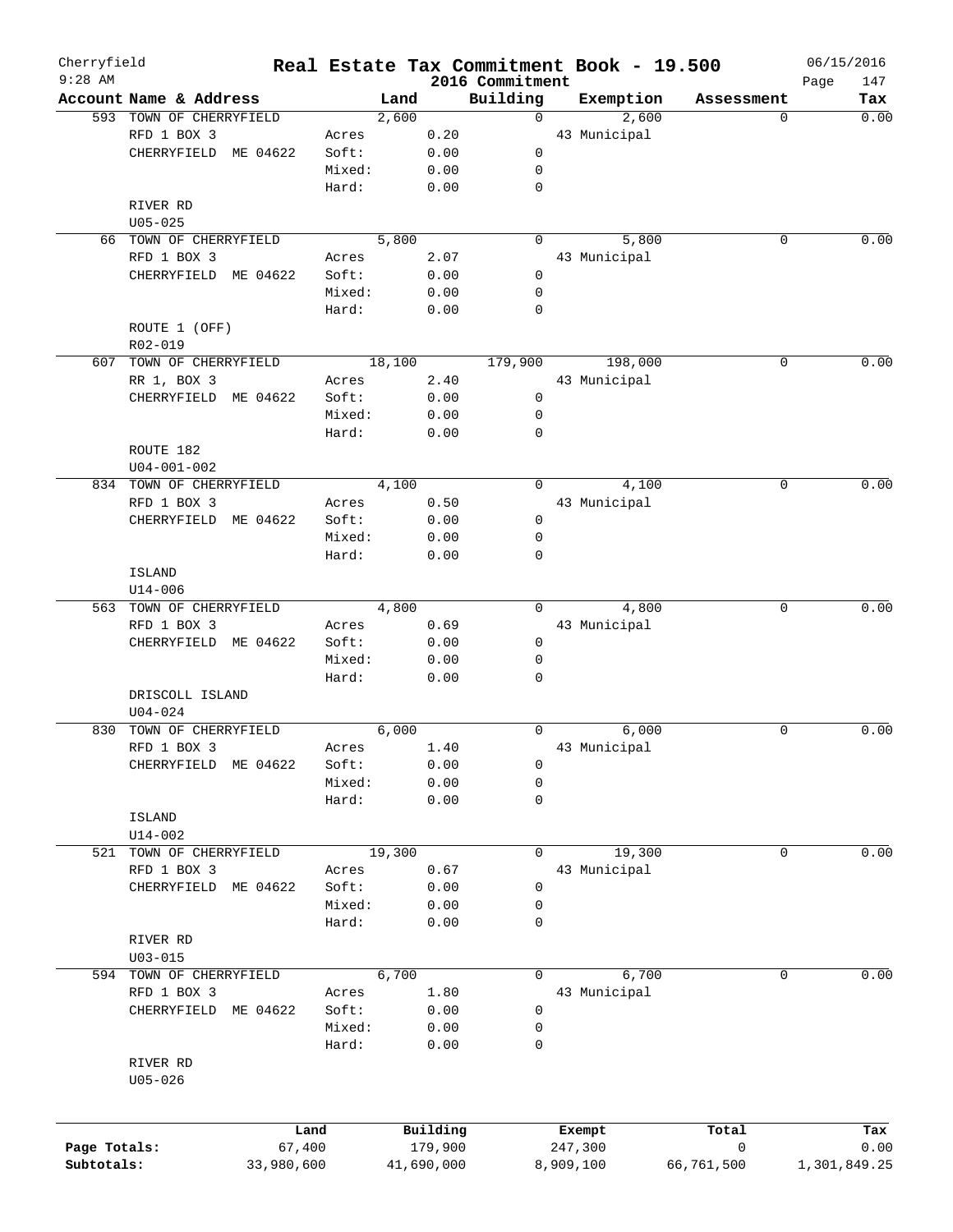| $9:28$ AM<br>2016 Commitment<br>148<br>Page<br>Account Name & Address<br>Building<br>Land<br>Exemption<br>Assessment<br>748 TOWN OF CHERRYFIELD<br>26,500<br>43,900<br>17,400<br>$\Omega$<br>RFD 1 BOX 3<br>1.18<br>43 Municipal<br>Acres<br>0.00<br>$\mathbf 0$<br>CHERRYFIELD ME 04622<br>Soft:<br>Mixed:<br>0.00<br>0<br>Hard:<br>0.00<br>$\mathbf 0$<br>MAIN ST<br>U12-003<br>30,700<br>15,900<br>46,600<br>424 TOWN OF CHERRYFIELD<br>0<br>RFD 1 BOX 3<br>36.00<br>43 Municipal<br>Acres<br>0.00<br>CHERRYFIELD ME 04622<br>Soft:<br>0<br>Mixed:<br>0.00<br>0<br>Hard:<br>0.00<br>0<br>727 NORTH MAIN ST<br>R10-001<br>3,500<br>0<br>742 TOWN OF CHERRYFIELD<br>3,500<br>$\Omega$<br>RFD 1 BOX 3<br>0.09<br>43 Municipal<br>Acres<br>CHERRYFIELD ME 04622<br>Soft:<br>0.00<br>0<br>$\mathbf 0$<br>Mixed:<br>0.00<br>Hard:<br>0.00<br>0<br><b>MAIN ST</b><br>$U11 - 043$<br>3,000<br>3,000<br>0<br>566 TOWN OF CHERRYFIELD<br>0<br>RFD 1 BOX 3<br>43 Municipal<br>Acres<br>0.27<br>CHERRYFIELD ME 04622<br>Soft:<br>0<br>0.00<br>Mixed:<br>0<br>0.00<br>Hard:<br>0.00<br>0<br>RIVER RD<br>$U04 - 026$<br>517 TROWELL, ERNEST J &<br>16,100<br>59,900<br>43,800<br>0<br>PATRICIA J<br>78 COMMERCE ST<br>Acres<br>0.12<br>Soft:<br>0.00<br>0<br>APALACHICOLA FL 32320<br>Mixed:<br>0.00<br>0<br>Hard:<br>0.00<br>0<br>2 WILSON HILL RD<br>$U03 - 011$<br>B3548P242 07/14/2009<br>560 TUCKER, ALICE M<br>21,900<br>83,000<br>15,000<br>89,900<br>12 PADDY LANE<br>Acres<br>0.87<br>01 Homestead Exempt<br>Soft:<br>CHERRYFIELD ME 04622<br>0.00<br>0<br>Mixed:<br>0.00<br>0<br>Hard:<br>0.00<br>0<br>12 PADDY LANE<br>$U04 - 021$<br>B964P237<br>3,100<br>3,100<br>$\mathbf 0$<br>TUCKER, BLANCHE<br>0<br>50<br>C/O NATHAN TUCKER<br>Acres<br>1.38<br>30 CROSS RD<br>Soft:<br>0<br>0.00<br>MILBRIDGE ME 04658<br>Mixed:<br>0<br>0.00<br>Hard:<br>0.00<br>0 | Cherryfield |  |  |  | Real Estate Tax Commitment Book - 19.500 | 06/15/2016 |      |
|-------------------------------------------------------------------------------------------------------------------------------------------------------------------------------------------------------------------------------------------------------------------------------------------------------------------------------------------------------------------------------------------------------------------------------------------------------------------------------------------------------------------------------------------------------------------------------------------------------------------------------------------------------------------------------------------------------------------------------------------------------------------------------------------------------------------------------------------------------------------------------------------------------------------------------------------------------------------------------------------------------------------------------------------------------------------------------------------------------------------------------------------------------------------------------------------------------------------------------------------------------------------------------------------------------------------------------------------------------------------------------------------------------------------------------------------------------------------------------------------------------------------------------------------------------------------------------------------------------------------------------------------------------------------------------------------------------------------------------------------------------------------------------------------------------------------------------------------------------------|-------------|--|--|--|------------------------------------------|------------|------|
|                                                                                                                                                                                                                                                                                                                                                                                                                                                                                                                                                                                                                                                                                                                                                                                                                                                                                                                                                                                                                                                                                                                                                                                                                                                                                                                                                                                                                                                                                                                                                                                                                                                                                                                                                                                                                                                             |             |  |  |  |                                          |            |      |
| 0.00<br>0.00<br>0.00<br>1,168.05<br>1,753.05<br>60.45                                                                                                                                                                                                                                                                                                                                                                                                                                                                                                                                                                                                                                                                                                                                                                                                                                                                                                                                                                                                                                                                                                                                                                                                                                                                                                                                                                                                                                                                                                                                                                                                                                                                                                                                                                                                       |             |  |  |  |                                          |            | Tax  |
|                                                                                                                                                                                                                                                                                                                                                                                                                                                                                                                                                                                                                                                                                                                                                                                                                                                                                                                                                                                                                                                                                                                                                                                                                                                                                                                                                                                                                                                                                                                                                                                                                                                                                                                                                                                                                                                             |             |  |  |  |                                          |            | 0.00 |
|                                                                                                                                                                                                                                                                                                                                                                                                                                                                                                                                                                                                                                                                                                                                                                                                                                                                                                                                                                                                                                                                                                                                                                                                                                                                                                                                                                                                                                                                                                                                                                                                                                                                                                                                                                                                                                                             |             |  |  |  |                                          |            |      |
|                                                                                                                                                                                                                                                                                                                                                                                                                                                                                                                                                                                                                                                                                                                                                                                                                                                                                                                                                                                                                                                                                                                                                                                                                                                                                                                                                                                                                                                                                                                                                                                                                                                                                                                                                                                                                                                             |             |  |  |  |                                          |            |      |
|                                                                                                                                                                                                                                                                                                                                                                                                                                                                                                                                                                                                                                                                                                                                                                                                                                                                                                                                                                                                                                                                                                                                                                                                                                                                                                                                                                                                                                                                                                                                                                                                                                                                                                                                                                                                                                                             |             |  |  |  |                                          |            |      |
|                                                                                                                                                                                                                                                                                                                                                                                                                                                                                                                                                                                                                                                                                                                                                                                                                                                                                                                                                                                                                                                                                                                                                                                                                                                                                                                                                                                                                                                                                                                                                                                                                                                                                                                                                                                                                                                             |             |  |  |  |                                          |            |      |
|                                                                                                                                                                                                                                                                                                                                                                                                                                                                                                                                                                                                                                                                                                                                                                                                                                                                                                                                                                                                                                                                                                                                                                                                                                                                                                                                                                                                                                                                                                                                                                                                                                                                                                                                                                                                                                                             |             |  |  |  |                                          |            |      |
|                                                                                                                                                                                                                                                                                                                                                                                                                                                                                                                                                                                                                                                                                                                                                                                                                                                                                                                                                                                                                                                                                                                                                                                                                                                                                                                                                                                                                                                                                                                                                                                                                                                                                                                                                                                                                                                             |             |  |  |  |                                          |            |      |
|                                                                                                                                                                                                                                                                                                                                                                                                                                                                                                                                                                                                                                                                                                                                                                                                                                                                                                                                                                                                                                                                                                                                                                                                                                                                                                                                                                                                                                                                                                                                                                                                                                                                                                                                                                                                                                                             |             |  |  |  |                                          |            |      |
|                                                                                                                                                                                                                                                                                                                                                                                                                                                                                                                                                                                                                                                                                                                                                                                                                                                                                                                                                                                                                                                                                                                                                                                                                                                                                                                                                                                                                                                                                                                                                                                                                                                                                                                                                                                                                                                             |             |  |  |  |                                          |            |      |
|                                                                                                                                                                                                                                                                                                                                                                                                                                                                                                                                                                                                                                                                                                                                                                                                                                                                                                                                                                                                                                                                                                                                                                                                                                                                                                                                                                                                                                                                                                                                                                                                                                                                                                                                                                                                                                                             |             |  |  |  |                                          |            |      |
|                                                                                                                                                                                                                                                                                                                                                                                                                                                                                                                                                                                                                                                                                                                                                                                                                                                                                                                                                                                                                                                                                                                                                                                                                                                                                                                                                                                                                                                                                                                                                                                                                                                                                                                                                                                                                                                             |             |  |  |  |                                          |            |      |
|                                                                                                                                                                                                                                                                                                                                                                                                                                                                                                                                                                                                                                                                                                                                                                                                                                                                                                                                                                                                                                                                                                                                                                                                                                                                                                                                                                                                                                                                                                                                                                                                                                                                                                                                                                                                                                                             |             |  |  |  |                                          |            |      |
|                                                                                                                                                                                                                                                                                                                                                                                                                                                                                                                                                                                                                                                                                                                                                                                                                                                                                                                                                                                                                                                                                                                                                                                                                                                                                                                                                                                                                                                                                                                                                                                                                                                                                                                                                                                                                                                             |             |  |  |  |                                          |            |      |
|                                                                                                                                                                                                                                                                                                                                                                                                                                                                                                                                                                                                                                                                                                                                                                                                                                                                                                                                                                                                                                                                                                                                                                                                                                                                                                                                                                                                                                                                                                                                                                                                                                                                                                                                                                                                                                                             |             |  |  |  |                                          |            |      |
|                                                                                                                                                                                                                                                                                                                                                                                                                                                                                                                                                                                                                                                                                                                                                                                                                                                                                                                                                                                                                                                                                                                                                                                                                                                                                                                                                                                                                                                                                                                                                                                                                                                                                                                                                                                                                                                             |             |  |  |  |                                          |            |      |
|                                                                                                                                                                                                                                                                                                                                                                                                                                                                                                                                                                                                                                                                                                                                                                                                                                                                                                                                                                                                                                                                                                                                                                                                                                                                                                                                                                                                                                                                                                                                                                                                                                                                                                                                                                                                                                                             |             |  |  |  |                                          |            |      |
|                                                                                                                                                                                                                                                                                                                                                                                                                                                                                                                                                                                                                                                                                                                                                                                                                                                                                                                                                                                                                                                                                                                                                                                                                                                                                                                                                                                                                                                                                                                                                                                                                                                                                                                                                                                                                                                             |             |  |  |  |                                          |            |      |
|                                                                                                                                                                                                                                                                                                                                                                                                                                                                                                                                                                                                                                                                                                                                                                                                                                                                                                                                                                                                                                                                                                                                                                                                                                                                                                                                                                                                                                                                                                                                                                                                                                                                                                                                                                                                                                                             |             |  |  |  |                                          |            |      |
|                                                                                                                                                                                                                                                                                                                                                                                                                                                                                                                                                                                                                                                                                                                                                                                                                                                                                                                                                                                                                                                                                                                                                                                                                                                                                                                                                                                                                                                                                                                                                                                                                                                                                                                                                                                                                                                             |             |  |  |  |                                          |            |      |
|                                                                                                                                                                                                                                                                                                                                                                                                                                                                                                                                                                                                                                                                                                                                                                                                                                                                                                                                                                                                                                                                                                                                                                                                                                                                                                                                                                                                                                                                                                                                                                                                                                                                                                                                                                                                                                                             |             |  |  |  |                                          |            |      |
|                                                                                                                                                                                                                                                                                                                                                                                                                                                                                                                                                                                                                                                                                                                                                                                                                                                                                                                                                                                                                                                                                                                                                                                                                                                                                                                                                                                                                                                                                                                                                                                                                                                                                                                                                                                                                                                             |             |  |  |  |                                          |            |      |
|                                                                                                                                                                                                                                                                                                                                                                                                                                                                                                                                                                                                                                                                                                                                                                                                                                                                                                                                                                                                                                                                                                                                                                                                                                                                                                                                                                                                                                                                                                                                                                                                                                                                                                                                                                                                                                                             |             |  |  |  |                                          |            |      |
|                                                                                                                                                                                                                                                                                                                                                                                                                                                                                                                                                                                                                                                                                                                                                                                                                                                                                                                                                                                                                                                                                                                                                                                                                                                                                                                                                                                                                                                                                                                                                                                                                                                                                                                                                                                                                                                             |             |  |  |  |                                          |            |      |
|                                                                                                                                                                                                                                                                                                                                                                                                                                                                                                                                                                                                                                                                                                                                                                                                                                                                                                                                                                                                                                                                                                                                                                                                                                                                                                                                                                                                                                                                                                                                                                                                                                                                                                                                                                                                                                                             |             |  |  |  |                                          |            |      |
|                                                                                                                                                                                                                                                                                                                                                                                                                                                                                                                                                                                                                                                                                                                                                                                                                                                                                                                                                                                                                                                                                                                                                                                                                                                                                                                                                                                                                                                                                                                                                                                                                                                                                                                                                                                                                                                             |             |  |  |  |                                          |            |      |
|                                                                                                                                                                                                                                                                                                                                                                                                                                                                                                                                                                                                                                                                                                                                                                                                                                                                                                                                                                                                                                                                                                                                                                                                                                                                                                                                                                                                                                                                                                                                                                                                                                                                                                                                                                                                                                                             |             |  |  |  |                                          |            |      |
|                                                                                                                                                                                                                                                                                                                                                                                                                                                                                                                                                                                                                                                                                                                                                                                                                                                                                                                                                                                                                                                                                                                                                                                                                                                                                                                                                                                                                                                                                                                                                                                                                                                                                                                                                                                                                                                             |             |  |  |  |                                          |            |      |
|                                                                                                                                                                                                                                                                                                                                                                                                                                                                                                                                                                                                                                                                                                                                                                                                                                                                                                                                                                                                                                                                                                                                                                                                                                                                                                                                                                                                                                                                                                                                                                                                                                                                                                                                                                                                                                                             |             |  |  |  |                                          |            |      |
|                                                                                                                                                                                                                                                                                                                                                                                                                                                                                                                                                                                                                                                                                                                                                                                                                                                                                                                                                                                                                                                                                                                                                                                                                                                                                                                                                                                                                                                                                                                                                                                                                                                                                                                                                                                                                                                             |             |  |  |  |                                          |            |      |
|                                                                                                                                                                                                                                                                                                                                                                                                                                                                                                                                                                                                                                                                                                                                                                                                                                                                                                                                                                                                                                                                                                                                                                                                                                                                                                                                                                                                                                                                                                                                                                                                                                                                                                                                                                                                                                                             |             |  |  |  |                                          |            |      |
|                                                                                                                                                                                                                                                                                                                                                                                                                                                                                                                                                                                                                                                                                                                                                                                                                                                                                                                                                                                                                                                                                                                                                                                                                                                                                                                                                                                                                                                                                                                                                                                                                                                                                                                                                                                                                                                             |             |  |  |  |                                          |            |      |
|                                                                                                                                                                                                                                                                                                                                                                                                                                                                                                                                                                                                                                                                                                                                                                                                                                                                                                                                                                                                                                                                                                                                                                                                                                                                                                                                                                                                                                                                                                                                                                                                                                                                                                                                                                                                                                                             |             |  |  |  |                                          |            |      |
|                                                                                                                                                                                                                                                                                                                                                                                                                                                                                                                                                                                                                                                                                                                                                                                                                                                                                                                                                                                                                                                                                                                                                                                                                                                                                                                                                                                                                                                                                                                                                                                                                                                                                                                                                                                                                                                             |             |  |  |  |                                          |            |      |
|                                                                                                                                                                                                                                                                                                                                                                                                                                                                                                                                                                                                                                                                                                                                                                                                                                                                                                                                                                                                                                                                                                                                                                                                                                                                                                                                                                                                                                                                                                                                                                                                                                                                                                                                                                                                                                                             |             |  |  |  |                                          |            |      |
|                                                                                                                                                                                                                                                                                                                                                                                                                                                                                                                                                                                                                                                                                                                                                                                                                                                                                                                                                                                                                                                                                                                                                                                                                                                                                                                                                                                                                                                                                                                                                                                                                                                                                                                                                                                                                                                             |             |  |  |  |                                          |            |      |
|                                                                                                                                                                                                                                                                                                                                                                                                                                                                                                                                                                                                                                                                                                                                                                                                                                                                                                                                                                                                                                                                                                                                                                                                                                                                                                                                                                                                                                                                                                                                                                                                                                                                                                                                                                                                                                                             |             |  |  |  |                                          |            |      |
|                                                                                                                                                                                                                                                                                                                                                                                                                                                                                                                                                                                                                                                                                                                                                                                                                                                                                                                                                                                                                                                                                                                                                                                                                                                                                                                                                                                                                                                                                                                                                                                                                                                                                                                                                                                                                                                             |             |  |  |  |                                          |            |      |
|                                                                                                                                                                                                                                                                                                                                                                                                                                                                                                                                                                                                                                                                                                                                                                                                                                                                                                                                                                                                                                                                                                                                                                                                                                                                                                                                                                                                                                                                                                                                                                                                                                                                                                                                                                                                                                                             |             |  |  |  |                                          |            |      |
|                                                                                                                                                                                                                                                                                                                                                                                                                                                                                                                                                                                                                                                                                                                                                                                                                                                                                                                                                                                                                                                                                                                                                                                                                                                                                                                                                                                                                                                                                                                                                                                                                                                                                                                                                                                                                                                             |             |  |  |  |                                          |            |      |
|                                                                                                                                                                                                                                                                                                                                                                                                                                                                                                                                                                                                                                                                                                                                                                                                                                                                                                                                                                                                                                                                                                                                                                                                                                                                                                                                                                                                                                                                                                                                                                                                                                                                                                                                                                                                                                                             |             |  |  |  |                                          |            |      |
|                                                                                                                                                                                                                                                                                                                                                                                                                                                                                                                                                                                                                                                                                                                                                                                                                                                                                                                                                                                                                                                                                                                                                                                                                                                                                                                                                                                                                                                                                                                                                                                                                                                                                                                                                                                                                                                             |             |  |  |  |                                          |            |      |
|                                                                                                                                                                                                                                                                                                                                                                                                                                                                                                                                                                                                                                                                                                                                                                                                                                                                                                                                                                                                                                                                                                                                                                                                                                                                                                                                                                                                                                                                                                                                                                                                                                                                                                                                                                                                                                                             |             |  |  |  |                                          |            |      |
|                                                                                                                                                                                                                                                                                                                                                                                                                                                                                                                                                                                                                                                                                                                                                                                                                                                                                                                                                                                                                                                                                                                                                                                                                                                                                                                                                                                                                                                                                                                                                                                                                                                                                                                                                                                                                                                             |             |  |  |  |                                          |            |      |
|                                                                                                                                                                                                                                                                                                                                                                                                                                                                                                                                                                                                                                                                                                                                                                                                                                                                                                                                                                                                                                                                                                                                                                                                                                                                                                                                                                                                                                                                                                                                                                                                                                                                                                                                                                                                                                                             |             |  |  |  |                                          |            |      |
|                                                                                                                                                                                                                                                                                                                                                                                                                                                                                                                                                                                                                                                                                                                                                                                                                                                                                                                                                                                                                                                                                                                                                                                                                                                                                                                                                                                                                                                                                                                                                                                                                                                                                                                                                                                                                                                             |             |  |  |  |                                          |            |      |
|                                                                                                                                                                                                                                                                                                                                                                                                                                                                                                                                                                                                                                                                                                                                                                                                                                                                                                                                                                                                                                                                                                                                                                                                                                                                                                                                                                                                                                                                                                                                                                                                                                                                                                                                                                                                                                                             |             |  |  |  |                                          |            |      |
|                                                                                                                                                                                                                                                                                                                                                                                                                                                                                                                                                                                                                                                                                                                                                                                                                                                                                                                                                                                                                                                                                                                                                                                                                                                                                                                                                                                                                                                                                                                                                                                                                                                                                                                                                                                                                                                             |             |  |  |  |                                          |            |      |
|                                                                                                                                                                                                                                                                                                                                                                                                                                                                                                                                                                                                                                                                                                                                                                                                                                                                                                                                                                                                                                                                                                                                                                                                                                                                                                                                                                                                                                                                                                                                                                                                                                                                                                                                                                                                                                                             |             |  |  |  |                                          |            |      |
|                                                                                                                                                                                                                                                                                                                                                                                                                                                                                                                                                                                                                                                                                                                                                                                                                                                                                                                                                                                                                                                                                                                                                                                                                                                                                                                                                                                                                                                                                                                                                                                                                                                                                                                                                                                                                                                             |             |  |  |  |                                          |            |      |
|                                                                                                                                                                                                                                                                                                                                                                                                                                                                                                                                                                                                                                                                                                                                                                                                                                                                                                                                                                                                                                                                                                                                                                                                                                                                                                                                                                                                                                                                                                                                                                                                                                                                                                                                                                                                                                                             |             |  |  |  |                                          |            |      |

R02-004

|              | Land       | Building   | Exempt    | Total      | Tax          |
|--------------|------------|------------|-----------|------------|--------------|
| Page Totals: | 95,700     | 169,200    | 112,000   | 152,900    | 2,981.55     |
| Subtotals:   | 34,076,300 | 41,859,200 | 9,021,100 | 66,914,400 | 1,304,830.80 |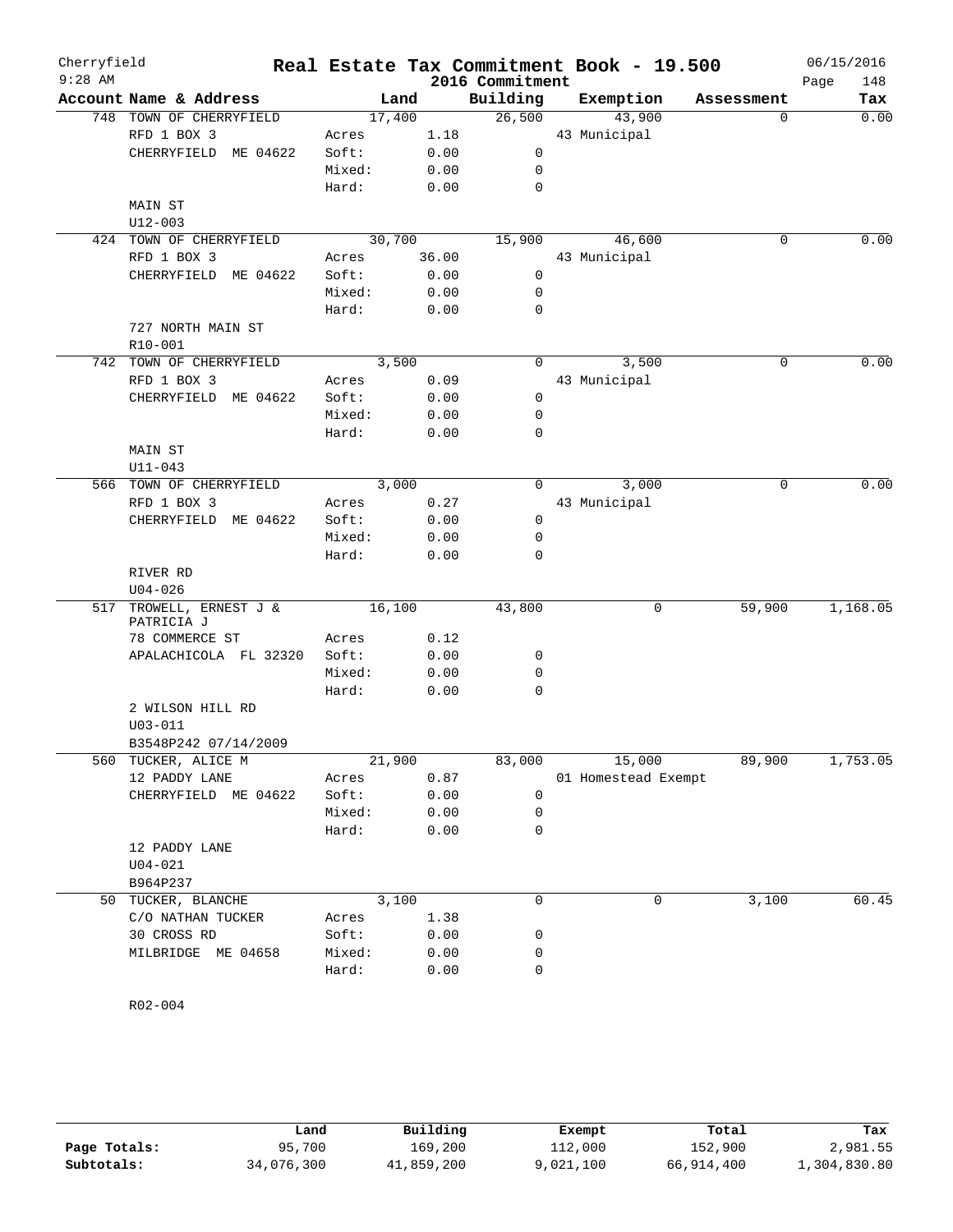| Cherryfield<br>$9:28$ AM |                                                                           |        |             |            | 2016 Commitment  | Real Estate Tax Commitment Book - 19.500 |              | 06/15/2016<br>149<br>Page |
|--------------------------|---------------------------------------------------------------------------|--------|-------------|------------|------------------|------------------------------------------|--------------|---------------------------|
|                          | Account Name & Address                                                    |        | Land        |            | Building         | Exemption                                | Assessment   | Tax                       |
|                          | 99 TUCKER, CHRISTOPHER<br>159 MILBRIDGE RD UNIT 2<br>CHERRYFIELD ME 04662 |        | $\mathbf 0$ |            | 0                | $\Omega$                                 | $\mathbf 0$  | 0.00                      |
|                          | U01-015-MBHM                                                              |        |             |            |                  |                                          |              |                           |
| 917                      | TUCKER, DAVID A &<br>ALDENE                                               |        | 17,700      |            | 48,300           | 15,000                                   | 51,000       | 994.50                    |
|                          | P O BOX 274                                                               | Acres  |             | 1.61       |                  | 01 Homestead Exempt                      |              |                           |
|                          | CHERRYFIELD ME 04622                                                      | Soft:  |             | 0.00       | $\mathsf{O}$     |                                          |              |                           |
|                          |                                                                           | Mixed: |             | 0.00       | $\mathbf 0$      |                                          |              |                           |
|                          | 34 NETTIE LN<br>$U16 - 018$                                               | Hard:  |             | 0.00       | $\mathbf 0$      |                                          |              |                           |
|                          | B2405P26                                                                  |        |             |            |                  |                                          |              |                           |
|                          | 757 TUCKER, FRANCIS E                                                     |        | 16,000      |            | 25,500           | 21,000                                   | 20,500       | 399.75                    |
|                          | P O BOX 353                                                               | Acres  |             | 0.35       |                  | 01 Homestead Exempt                      |              |                           |
|                          |                                                                           | Soft:  |             | 0.00       |                  | 0 12 WW2 Veteran Res                     |              |                           |
|                          | CHERRYFIELD ME 04622                                                      | Mixed: |             | 0.00       | 0<br>$\mathbf 0$ |                                          |              |                           |
|                          | 21 CHURCH ST                                                              | Hard:  |             | 0.00       |                  |                                          |              |                           |
|                          | $U12 - 011$                                                               |        |             |            |                  |                                          |              |                           |
|                          | B2496P96                                                                  |        |             |            |                  |                                          |              |                           |
| 862                      | TUCKER, HEIRS OF SARAH<br>I.                                              |        | 16,900      |            | 40,600           | 0                                        | 57,500       | 1,121.25                  |
|                          | $C/O$ 433 PARK ST                                                         | Acres  |             | 0.92       |                  |                                          |              |                           |
|                          | ROCKPORT ME 04856                                                         | Soft:  |             | 0.00       | 0                |                                          |              |                           |
|                          |                                                                           | Mixed: |             | 0.00       | 0                |                                          |              |                           |
|                          | 16 WILLEY DISTRICT RD<br>$U14 - 033$<br>B1973P278                         | Hard:  |             | 0.00       | $\mathbf 0$      |                                          |              |                           |
|                          | 421 TURNER, DANIEL H                                                      |        | 21,400      |            | 0                | 0                                        | 21,400       | 417.30                    |
|                          | 5 Oak Place<br>APT 2                                                      | Acres  |             | 41.70      |                  |                                          |              |                           |
|                          | Hyde Park MA 02136                                                        | Soft:  |             | 0.00       | 0                |                                          |              |                           |
|                          |                                                                           | Mixed: |             | 0.00       | 0                |                                          |              |                           |
|                          | CROTCH                                                                    | Hard:  |             | 0.00       | 0                |                                          |              |                           |
|                          | R09-001-051<br>B1465P51                                                   |        |             |            |                  |                                          |              |                           |
| 251                      | TUTTLE, TIMOTHY J                                                         |        | 8,700       |            | 16,000           | 0                                        | 24,700       | 481.65                    |
|                          | 322 WILLEY DISTRICT RD                                                    | Acres  |             | 0.25       |                  |                                          |              |                           |
|                          | CHERRYFIELD ME 04622                                                      | Soft:  |             | 0.00       | 0                |                                          |              |                           |
|                          |                                                                           | Mixed: |             | 0.00       | 0                |                                          |              |                           |
|                          |                                                                           | Hard:  |             | 0.00       | 0                |                                          |              |                           |
|                          | 322 WILLEY DISTRICT RD<br>R05-044                                         |        |             |            |                  |                                          |              |                           |
|                          | B2286P276                                                                 |        |             |            |                  |                                          |              |                           |
|                          | 373 TYLER, JAMES                                                          |        | 25,200      |            | 0                | 0                                        | 25,200       | 491.40                    |
|                          | TYLER, BENJAMIN M                                                         | Acres  |             | 54.00      |                  |                                          |              |                           |
|                          | 225 SCOTT POINT RD                                                        | Soft:  |             | 0.00       | 0                |                                          |              |                           |
|                          | CLIFTON ME 04428                                                          | Mixed: |             | 0.00       | 0                |                                          |              |                           |
|                          |                                                                           | Hard:  |             | 0.00       | 0                |                                          |              |                           |
|                          | CROTCH                                                                    |        |             |            |                  |                                          |              |                           |
|                          | R08-035<br>B3888P34 09/28/2012                                            |        |             |            |                  |                                          |              |                           |
|                          |                                                                           |        |             |            |                  |                                          |              |                           |
|                          |                                                                           | Land   |             | Building   |                  | Exempt                                   | Total        | Tax                       |
| Page Totals:             | 105,900                                                                   |        |             | 130,400    |                  | 36,000                                   | 200,300      | 3,905.85                  |
| Subtotals:               | 34, 182, 200                                                              |        |             | 41,989,600 |                  | 9,057,100                                | 67, 114, 700 | 1,308,736.65              |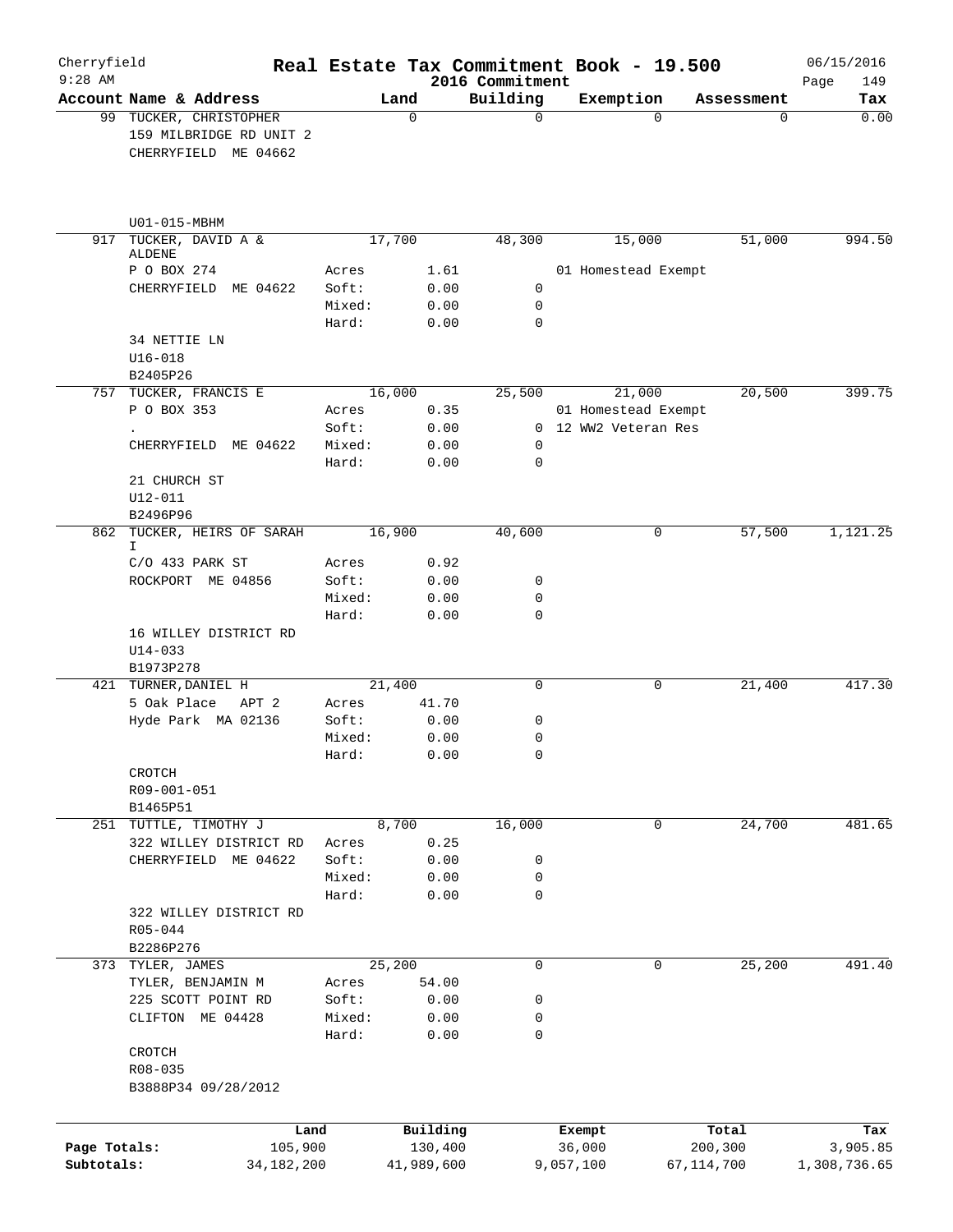| Cherryfield |                                         |                 |        |               |                       | Real Estate Tax Commitment Book - 19.500 |            | 06/15/2016  |
|-------------|-----------------------------------------|-----------------|--------|---------------|-----------------------|------------------------------------------|------------|-------------|
| $9:28$ AM   |                                         |                 |        |               | 2016 Commitment       |                                          |            | 150<br>Page |
|             | Account Name & Address                  |                 | Land   |               | Building              | Exemption                                | Assessment | Tax         |
|             | 809 UPTON, KATHY A                      |                 | 14,100 |               | 29,600                | 21,000                                   | 22,700     | 442.65      |
|             | P O BOX 122                             | Acres           |        | 0.52          |                       | 01 Homestead Exempt                      |            |             |
|             | CHERRYFIELD ME 04622                    | Soft:           |        | 0.00          |                       | 0 12 WW2 Veteran Res                     |            |             |
|             |                                         | Mixed:<br>Hard: |        | 0.00<br>0.00  | 0<br>$\mathbf 0$      |                                          |            |             |
|             | 39 WILLEY DISTRICT RD                   |                 |        |               |                       |                                          |            |             |
|             | $U13 - 013$                             |                 |        |               |                       |                                          |            |             |
|             | B1637P11                                |                 |        |               |                       |                                          |            |             |
|             | 272 VARNEY, JENNIFER                    |                 |        | 0             | 17,900                | 0                                        | 17,900     | 349.05      |
|             | 457 MILBRIDGE RD                        |                 |        |               |                       |                                          |            |             |
|             | CHERRYFIELD ME 04662                    |                 |        |               |                       |                                          |            |             |
|             | 457 MILBRIDGE RD                        |                 |        |               |                       |                                          |            |             |
|             | R01-002-003-MBHM                        |                 |        |               |                       |                                          |            |             |
|             | 203 VERSO ANDROSCOGGIN LLC              |                 | 46,800 |               | 159,600               | 0                                        | 206,400    | 4,024.80    |
|             | 6775 LENOX CENTER CT<br>STE 400         | Acres           |        | 14.00         |                       |                                          |            |             |
|             | MEMPHIS TN 38115                        | Soft:           |        | 0.00          | 0                     |                                          |            |             |
|             |                                         | Mixed:          |        | 0.00          | $\mathbf 0$           |                                          |            |             |
|             |                                         | Hard:           |        | 0.00          | $\mathbf 0$           |                                          |            |             |
|             | 55 WING SIDING RD<br>R05-003            |                 |        |               |                       |                                          |            |             |
|             | B4126P198 01/29/2015                    |                 |        |               |                       |                                          |            |             |
|             | 768 W900 - A NH LIMITED<br>PARTNERSHIP  |                 | 21,800 |               | 76,100                | 0                                        | 97,900     | 1,909.05    |
|             | 286 SOUTH ST                            | Acres           |        | 0.48          |                       |                                          |            |             |
|             | CONCORD NH 03301                        | Soft:           |        | 0.00          | 0                     |                                          |            |             |
|             |                                         | Mixed:          |        | 0.00          | $\mathbf 0$           |                                          |            |             |
|             |                                         | Hard:           |        | 0.00          | $\mathbf 0$           |                                          |            |             |
|             | 6 CAMPBELL HILL                         |                 |        |               |                       |                                          |            |             |
|             | $U12 - 021$<br>B2282P49 B2045P281       |                 |        |               |                       |                                          |            |             |
| 939         | WADE, JAMES L & MARION                  |                 | 18,200 |               | 91,500                | 15,000                                   | 94,700     | 1,846.65    |
|             | J                                       |                 |        |               |                       |                                          |            |             |
|             | 151 RIDGE RD                            | Acres           |        | 1.03          |                       | 01 Homestead Exempt                      |            |             |
|             | CHERRYFIELD ME 04622                    | Soft:           |        | 0.00          | 0                     |                                          |            |             |
|             |                                         | Mixed:          |        | 0.00          | $\mathbf{0}$          |                                          |            |             |
|             |                                         | Hard:           |        | 0.00          | 0                     |                                          |            |             |
|             | 151 RIDGE RD                            |                 |        |               |                       |                                          |            |             |
|             | U17-020                                 |                 |        |               |                       |                                          |            |             |
|             | B3789P102 10/27/2011                    |                 |        |               |                       |                                          |            |             |
| 242         | WADE, STEPHEN M &<br>JENNIFER L         |                 | 76,900 |               | 107,700               | 15,000                                   | 169,600    | 3,307.20    |
|             | 470 WILLEY DISTRICT RD                  | Acres           |        | 250.00        |                       | 01 Homestead Exempt                      |            |             |
|             | CHERRYFIELD ME 04622                    | Soft:           |        | 96.00         | 13,248                |                                          |            |             |
|             |                                         | Mixed:<br>Hard: |        | 96.00<br>0.00 | 15,360<br>$\mathbf 0$ |                                          |            |             |
|             | 444 WILLEY DISTRICT RD                  |                 |        |               |                       |                                          |            |             |
|             | R05-037                                 |                 |        |               |                       |                                          |            |             |
|             | B3384P73 02/22/2008 B3375P57 01/24/2008 |                 |        |               |                       |                                          |            |             |

|              | Land       | Building   | Exempt    | Total      | Tax          |
|--------------|------------|------------|-----------|------------|--------------|
| Page Totals: | 177,800    | 482,400    | 51,000    | 609,200    | 11,879.40    |
| Subtotals:   | 34,360,000 | 42,472,000 | 9,108,100 | 67,723,900 | 1,320,616.05 |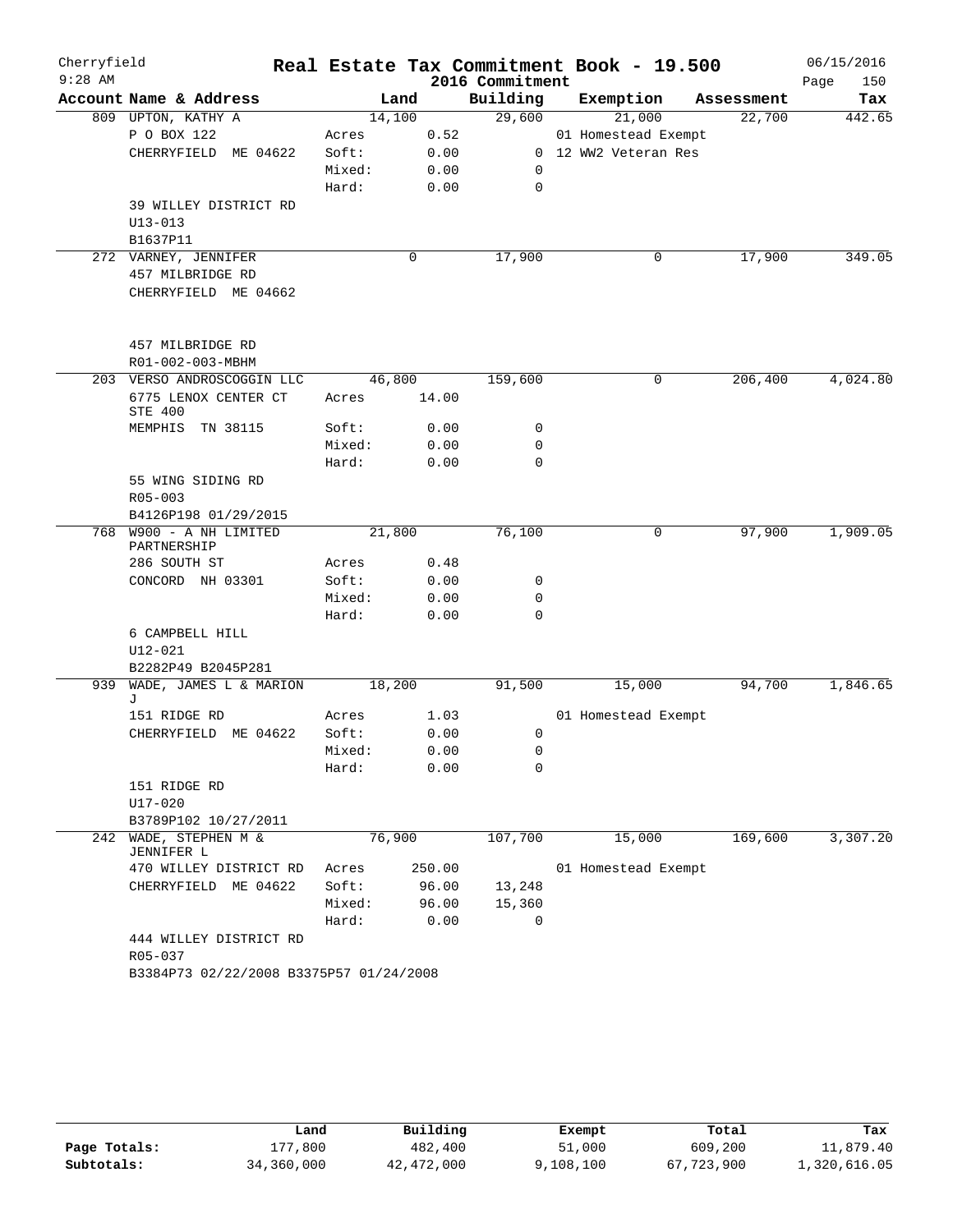| Cherryfield  |                                          |              |                |            |                 | Real Estate Tax Commitment Book - 19.500 |            | 06/15/2016   |
|--------------|------------------------------------------|--------------|----------------|------------|-----------------|------------------------------------------|------------|--------------|
| $9:28$ AM    |                                          |              |                |            | 2016 Commitment |                                          |            | Page<br>151  |
|              | Account Name & Address                   |              | Land<br>18,900 |            | Building        | Exemption                                | Assessment | Tax          |
|              | 185 WAKEFIELD, PENNY L                   |              |                |            | 68,000          | 15,000                                   | 71,900     | 1,402.05     |
|              | WAKEFIELD, RUSSELL D                     |              | Acres          | 2.32       |                 | 01 Homestead Exempt                      |            |              |
|              | 14 BUTLER RD                             |              | Soft:          | 0.00       | 0               |                                          |            |              |
|              | CHERRYFIELD ME 04622                     |              | Mixed:         | 0.00       | 0               |                                          |            |              |
|              |                                          |              | Hard:          | 0.00       | $\mathbf 0$     |                                          |            |              |
|              | 14 BUTLER RD                             |              |                |            |                 |                                          |            |              |
|              | $R04 - 033$                              |              |                |            |                 |                                          |            |              |
|              | B3213P143 11/07/2006                     |              |                |            |                 |                                          |            |              |
| 921          | WAWRZYNAIK, ANDREW J &<br>APRIL K        |              | 19,100         |            | 43,200          | 0                                        | 62,300     | 1,214.85     |
|              | 178 RIDGE RD                             |              | Acres          | 3.10       |                 |                                          |            |              |
|              | CHERRYFIELD ME 04622                     |              | Soft:          | 0.00       | 0               |                                          |            |              |
|              |                                          |              | Mixed:         | 0.00       | $\mathbf 0$     |                                          |            |              |
|              |                                          |              | Hard:          |            | 0               |                                          |            |              |
|              |                                          |              |                | 0.00       |                 |                                          |            |              |
|              | 178 RIDGE RD                             |              |                |            |                 |                                          |            |              |
|              | U17-003                                  |              |                |            |                 |                                          |            |              |
|              | B3969P126 07/01/2013                     |              |                |            |                 |                                          |            |              |
|              | 523 WEST TOTMAN, JODI L                  |              | 22,600         |            | 29,800          | 0                                        | 52,400     | 1,021.80     |
|              | 46 WILSON HILL RD                        |              | Acres          | 0.94       |                 |                                          |            |              |
|              | CHERRYFIELD ME 04622                     |              | Soft:          | 0.00       | 0               |                                          |            |              |
|              |                                          |              | Mixed:         | 0.00       | $\mathbf 0$     |                                          |            |              |
|              |                                          |              | Hard:          | 0.00       | $\Omega$        |                                          |            |              |
|              | 56 WILSON HILL RD                        |              |                |            |                 |                                          |            |              |
|              | $U03 - 017$                              |              |                |            |                 |                                          |            |              |
|              | B3846P55 05/23/2012 B3518P160 04/23/2009 |              |                |            |                 |                                          |            |              |
| 349          | WEST, JAMES T & DEANNA                   |              | 18,700         |            | 46,300          | 15,000                                   | 50,000     | 975.00       |
|              | Е                                        |              |                |            |                 |                                          |            |              |
|              | 40 LODGE WEST DR                         |              | Acres          | 2.38       |                 | 01 Homestead Exempt                      |            |              |
|              | CHERRYFIELD ME 04622                     |              | Soft:          | 0.00       | 0               |                                          |            |              |
|              |                                          |              | Mixed:         | 0.00       | 0               |                                          |            |              |
|              |                                          |              | Hard:          | 0.00       | 0               |                                          |            |              |
|              | 40 LODGE WEST DRIVE                      |              |                |            |                 |                                          |            |              |
|              | R08-019                                  |              |                |            |                 |                                          |            |              |
|              | B1224P79                                 |              |                |            |                 |                                          |            |              |
|              | 474 WEST, MONA J                         |              | 14,300         |            | 69,500          | 21,000                                   | 62,800     | 1,224.60     |
|              | PO BOX 251                               |              | Acres          | 0.96       |                 | 01 Homestead Exempt                      |            |              |
|              | CHERRYFIELD ME 04622                     |              | Soft:          | 0.00       |                 | 0 12 WW2 Veteran Res                     |            |              |
|              |                                          |              | Mixed:         | 0.00       | $\Omega$        |                                          |            |              |
|              |                                          |              | Hard:          | 0.00       | 0               |                                          |            |              |
|              | 265 MILBRIDGE RD                         |              |                |            |                 |                                          |            |              |
|              |                                          |              |                |            |                 |                                          |            |              |
|              | $U01 - 006$                              |              |                |            |                 |                                          |            |              |
| 673          | WESTON, MARY E                           |              | 18,500         |            | 39,500          | 0                                        | 58,000     | 1,131.00     |
|              | 18 LAKEVIEW LANE                         |              | Acres          | 2.00       |                 |                                          |            |              |
|              | CALAIS ME 04619                          |              | Soft:          | 0.00       | 0               |                                          |            |              |
|              |                                          |              | Mixed:         | 0.00       | 0               |                                          |            |              |
|              |                                          |              | Hard:          | 0.00       | 0               |                                          |            |              |
|              | 297 BLACKSWOODS RD                       |              |                |            |                 |                                          |            |              |
|              | $U08 - 006$                              |              |                |            |                 |                                          |            |              |
|              | B2212P134                                |              |                |            |                 |                                          |            |              |
| 1167         | WHALEN, JOEY & DARYL                     |              | 0              |            | 1,500           | 0                                        | 1,500      | 29.25        |
|              | C/O ROXIE KENNEDY                        |              |                |            |                 |                                          |            |              |
|              | 27 BARREN WAY                            |              |                |            |                 |                                          |            |              |
|              | CHERRYFIELD ME 04622                     |              |                |            |                 |                                          |            |              |
|              |                                          |              |                |            |                 |                                          |            |              |
|              | PARKER HILL TP                           |              |                |            |                 |                                          |            |              |
|              | U18-006-001-006                          |              |                |            |                 |                                          |            |              |
|              |                                          |              |                |            |                 |                                          |            |              |
|              |                                          |              |                |            |                 |                                          |            |              |
|              |                                          |              |                |            |                 |                                          |            |              |
|              |                                          | Land         |                | Building   |                 | Exempt                                   | Total      | Tax          |
| Page Totals: |                                          | 112,100      |                | 297,800    |                 | 51,000                                   | 358,900    | 6,998.55     |
| Subtotals:   |                                          | 34, 472, 100 |                | 42,769,800 |                 | 9,159,100                                | 68,082,800 | 1,327,614.60 |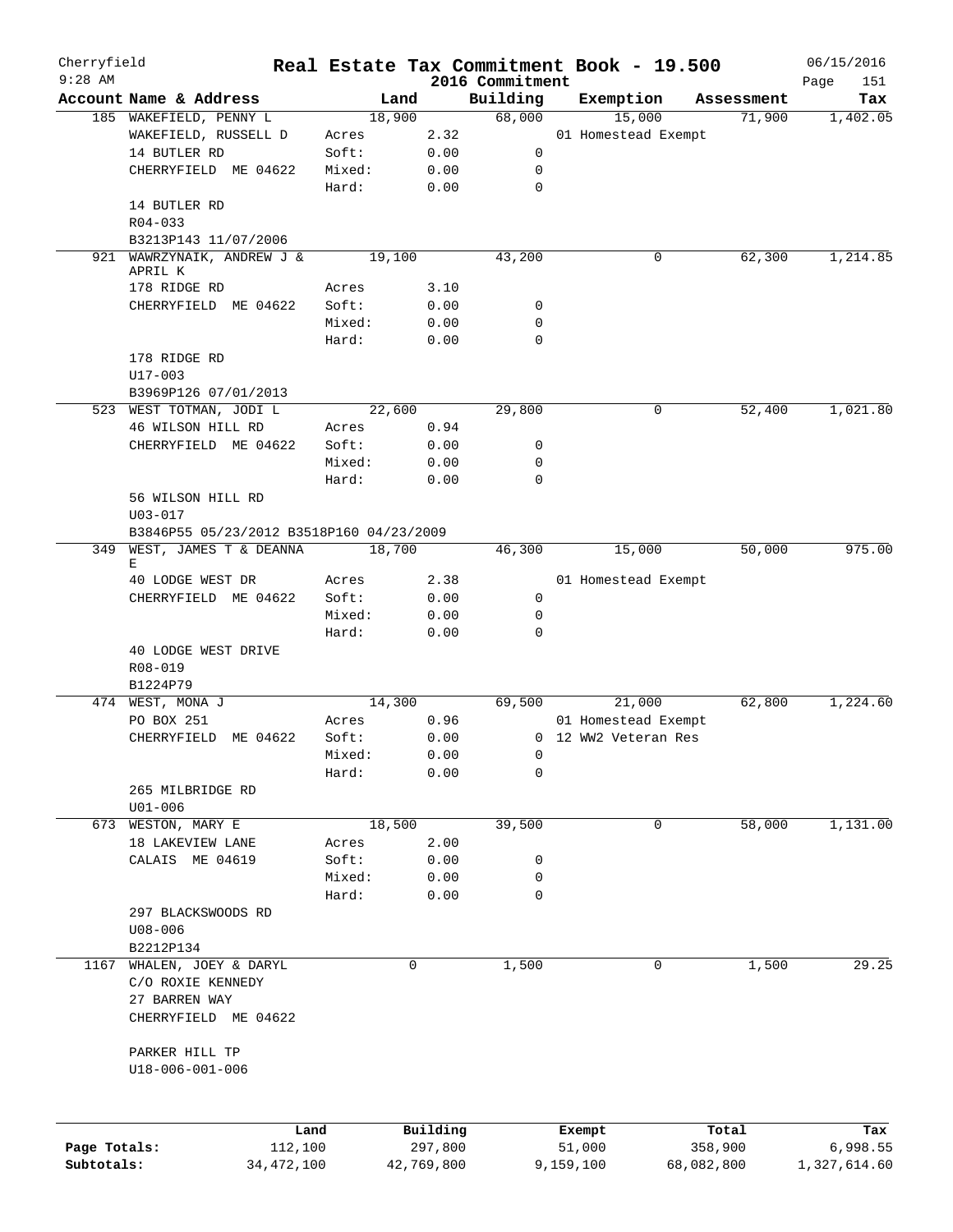| Cherryfield<br>$9:28$ AM |                                                  |                 |                     |                             |                  | Real Estate Tax Commitment Book - 19.500 |                  | 06/15/2016         |
|--------------------------|--------------------------------------------------|-----------------|---------------------|-----------------------------|------------------|------------------------------------------|------------------|--------------------|
|                          | Account Name & Address                           |                 | Land                | 2016 Commitment<br>Building |                  | Exemption                                | Assessment       | Page<br>152<br>Tax |
|                          | 6 WHITE JR, KATHARINE K &                        |                 | 41,000              | 145,500                     |                  | 15,000                                   | 171,500          | 3,344.25           |
|                          | JAMES L                                          |                 |                     |                             |                  |                                          |                  |                    |
|                          | 11 HANSON LN<br>CHERRYFIELD ME 04622             | Acres<br>Soft:  | 8.00<br>0.00        | 0                           |                  | 01 Homestead Exempt                      |                  |                    |
|                          |                                                  | Mixed:          | 0.00                | 0                           |                  |                                          |                  |                    |
|                          |                                                  | Hard:           | 0.00                | 0                           |                  |                                          |                  |                    |
|                          | 11 HANSON LN                                     |                 |                     |                             |                  |                                          |                  |                    |
|                          | R01-001-004                                      |                 |                     |                             |                  |                                          |                  |                    |
|                          | B4012P95 11/12/2013                              |                 |                     |                             |                  |                                          |                  |                    |
|                          | 1171 WHITE, ANNE D                               |                 | 4,500               | $\Omega$                    |                  | 0                                        | 4,500            | 87.75              |
|                          | 80 ROXBURY RD                                    | Acres           | 35.20               |                             |                  |                                          |                  |                    |
|                          | MEREDITH NH 03253                                | Soft:           | 0.00                | 0                           |                  |                                          |                  |                    |
|                          |                                                  | Mixed:          | 15.00               | 2,400                       |                  |                                          |                  |                    |
|                          |                                                  | Hard:           | 16.60               | 2,025                       |                  |                                          |                  |                    |
|                          | MACHATTON CORLISS BROOK<br>$R09 - 001 - 049 - 2$ |                 |                     |                             |                  |                                          |                  |                    |
|                          | B2749P42                                         |                 |                     |                             |                  |                                          |                  |                    |
|                          | 869 WHITE, CHRISTINA M                           |                 | 17,800              | 39,200                      |                  | 0                                        | 57,000           | 1,111.50           |
|                          | PO BOX 391                                       | Acres           | 1.86                |                             |                  |                                          |                  |                    |
|                          | MILBRIDGE ME 04658                               | Soft:           | 0.00                | 0                           |                  |                                          |                  |                    |
|                          |                                                  | Mixed:          | 0.00                | 0                           |                  |                                          |                  |                    |
|                          |                                                  | Hard:           | 0.00                | 0                           |                  |                                          |                  |                    |
|                          | 76 WILLEY DISTRICT RD                            |                 |                     |                             |                  |                                          |                  |                    |
|                          | $U14 - 040$                                      |                 |                     |                             |                  |                                          |                  |                    |
|                          | B3915P94 12/24/2012                              |                 |                     |                             |                  |                                          |                  |                    |
|                          | 870 WHITE, CHRISTINA M                           |                 | 9,600               | 0                           |                  | 0                                        | 9,600            | 187.20             |
|                          | PO BOX 391                                       | Acres           | 2.54                |                             |                  |                                          |                  |                    |
|                          | MILBRIDGE ME 04658                               | Soft:           | 0.00                | 0                           |                  |                                          |                  |                    |
|                          |                                                  | Mixed:          | 0.00                | 0                           |                  |                                          |                  |                    |
|                          | 76 WILLEY DISTRICT RD                            | Hard:           | 0.00                | 0                           |                  |                                          |                  |                    |
|                          | $U14 - 041$                                      |                 |                     |                             |                  |                                          |                  |                    |
|                          | B3915P94 12/24/2012                              |                 |                     |                             |                  |                                          |                  |                    |
|                          | 471 WHITE, SANDRA L                              |                 | 58,900              | 73,500                      |                  | 15,000                                   | 117,400          | 2,289.30           |
|                          | P O BOX 153                                      | Acres           | 16.10               |                             |                  | 01 Homestead Exempt                      |                  |                    |
|                          | CHERRYFIELD ME 04622                             | Soft:           | 0.00                | 0                           |                  |                                          |                  |                    |
|                          |                                                  | Mixed:          | 0.00                | 0                           |                  |                                          |                  |                    |
|                          |                                                  | Hard:           | 0.00                | 0                           |                  |                                          |                  |                    |
|                          | 250 MILBRIDGE RD                                 |                 |                     |                             |                  |                                          |                  |                    |
|                          | $U01 - 003$                                      |                 |                     |                             |                  |                                          |                  |                    |
|                          | B1910P206                                        |                 |                     |                             |                  |                                          |                  |                    |
| 935                      | WHITTEN, TRUTH A (PERS<br>REP)                   |                 | 9,100               | $\mathbf 0$                 |                  | $\mathbf 0$                              | 9,100            | 177.45             |
|                          | P O BOX 36                                       | Acres           | 9.30                |                             |                  |                                          |                  |                    |
|                          | WINTER HARBOR ME 04693 Soft:                     |                 | 0.00                | 0                           |                  |                                          |                  |                    |
|                          |                                                  | Mixed:          | 0.00                | 0                           |                  |                                          |                  |                    |
|                          |                                                  | Hard:           | 0.00                | $\mathbf 0$                 |                  |                                          |                  |                    |
|                          | MORSE LANE                                       |                 |                     |                             |                  |                                          |                  |                    |
|                          | U17-016                                          |                 |                     |                             |                  |                                          |                  |                    |
|                          | B1765P290                                        |                 |                     |                             |                  |                                          |                  |                    |
|                          | 954 WHITWORTH, BERNICE                           |                 | 14,600              | 7,700                       |                  | 15,000                                   | 7,300            | 142.35             |
|                          | 262 TENAN LANE                                   | Acres           | 1.20                |                             |                  | 01 Homestead Exempt                      |                  |                    |
|                          | CHERRYFIELD ME 04622                             | Soft:           | 0.00                | 0                           |                  |                                          |                  |                    |
|                          |                                                  | Mixed:          | 0.00                | 0                           |                  |                                          |                  |                    |
|                          | 262 TENAN LANE                                   | Hard:           | 0.00                | 0                           |                  |                                          |                  |                    |
|                          | R05-072-001                                      |                 |                     |                             |                  |                                          |                  |                    |
|                          | B2449P232                                        |                 |                     |                             |                  |                                          |                  |                    |
|                          |                                                  |                 |                     |                             |                  |                                          |                  |                    |
| Page Totals:             |                                                  | Land<br>155,500 | Building<br>265,900 |                             | Exempt<br>45,000 |                                          | Total<br>376,400 | Tax<br>7,339.80    |
| Subtotals:               | 34,627,600                                       |                 | 43,035,700          |                             | 9,204,100        |                                          | 68,459,200       | 1,334,954.40       |
|                          |                                                  |                 |                     |                             |                  |                                          |                  |                    |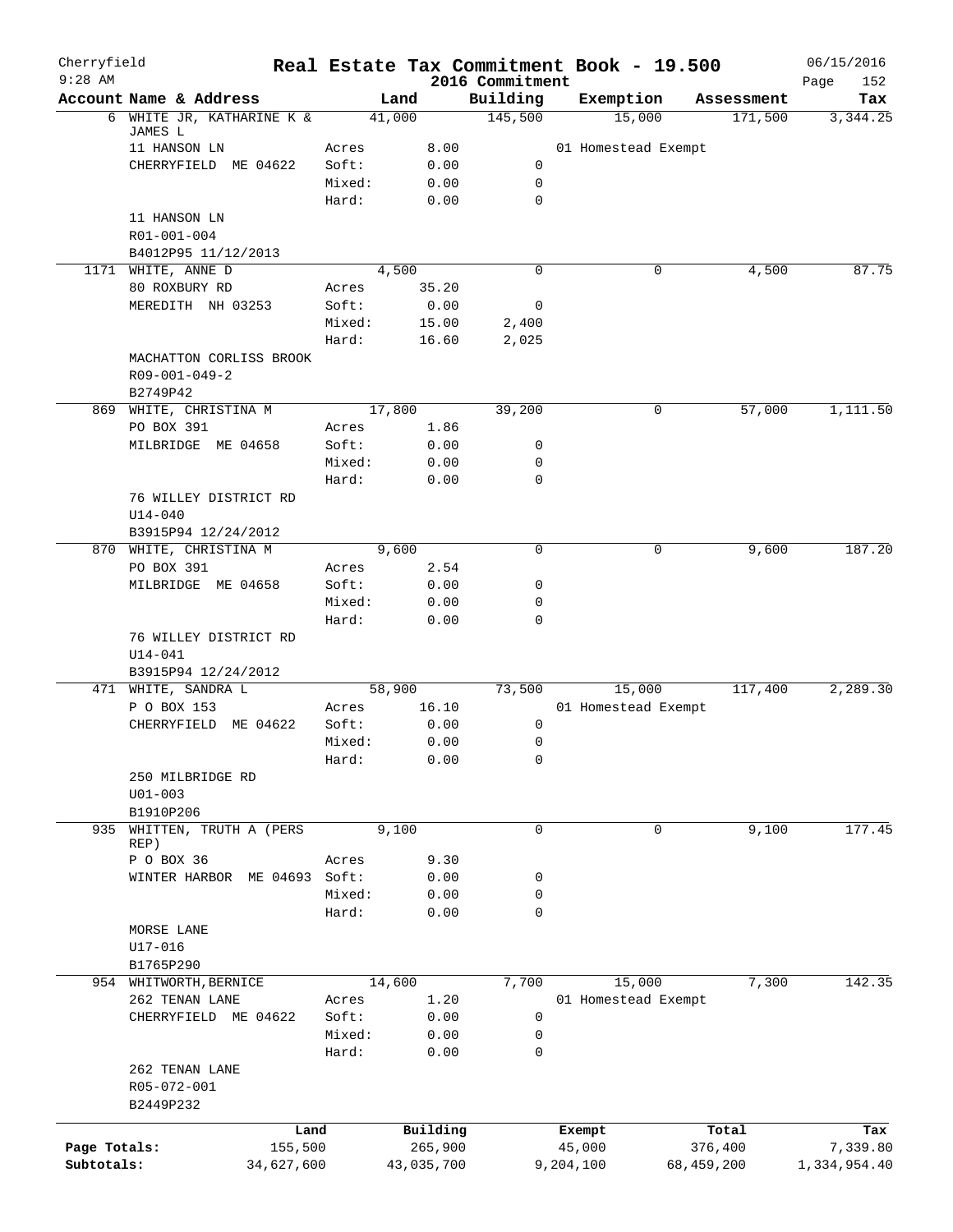| Cherryfield |                                         |        |              |                  | Real Estate Tax Commitment Book - 19.500 |            | 06/15/2016  |
|-------------|-----------------------------------------|--------|--------------|------------------|------------------------------------------|------------|-------------|
| $9:28$ AM   |                                         |        |              | 2016 Commitment  |                                          |            | Page<br>153 |
|             | Account Name & Address                  |        | Land         | Building         | Exemption                                | Assessment | Tax         |
|             | 555 WIENINGER, FREDERICK J<br>& MARIE E | 23,400 |              | 135,600          | 15,000                                   | 144,000    | 2,808.00    |
|             | 52 SCHOOL ST                            | Acres  | 1.53         |                  | 01 Homestead Exempt                      |            |             |
|             | CHERRYFIELD ME 04622                    | Soft:  | 0.00         | 0                |                                          |            |             |
|             |                                         | Mixed: | 0.00         | $\mathbf 0$      |                                          |            |             |
|             |                                         | Hard:  | 0.00         | $\mathbf 0$      |                                          |            |             |
|             | 52 SCHOOL ST                            |        |              |                  |                                          |            |             |
|             | $U04 - 016$                             |        |              |                  |                                          |            |             |
|             | B2399P96                                |        |              |                  |                                          |            |             |
|             | 541 WIENINGER, MARIE E &<br>FREDERICK J | 19,100 |              | 2,000            | 0                                        | 21,100     | 411.45      |
|             | 52 SCHOOL ST                            | Acres  | 3.10         |                  |                                          |            |             |
|             | CHERRYFIELD ME 04622                    | Soft:  | 0.00         | 0                |                                          |            |             |
|             |                                         | Mixed: | 0.00         | 0                |                                          |            |             |
|             |                                         | Hard:  | 0.00         | $\mathbf 0$      |                                          |            |             |
|             | 85 BLACKS WOODS RD                      |        |              |                  |                                          |            |             |
|             | $U04 - 005$                             |        |              |                  |                                          |            |             |
|             | B4094P252 09/17/2014                    |        |              |                  |                                          |            |             |
|             | 608 WIENINGER, FREDERICK &<br>MARIE     | 22,800 |              | $\mathbf 0$      | 0                                        | 22,800     | 444.60      |
|             | 52 SCHOOL ST                            | Acres  | 0.96         |                  |                                          |            |             |
|             | CHERRYFIELD ME 04622                    | Soft:  | 0.00         | 0                |                                          |            |             |
|             |                                         | Mixed: | 0.00         | 0                |                                          |            |             |
|             |                                         | Hard:  | 0.00         | $\mathbf 0$      |                                          |            |             |
|             | 68 SCHOOL ST                            |        |              |                  |                                          |            |             |
|             | $U05 - 039$                             |        |              |                  |                                          |            |             |
|             | B1288P3                                 |        |              |                  |                                          |            |             |
|             | 554 WILBUR, GLENDON &<br>PATRICIA       | 24,000 |              | 90,300           | 15,000                                   | 99,300     | 1,936.35    |
|             | 40 SCHOOL ST                            | Acres  | 2.57         |                  | 01 Homestead Exempt                      |            |             |
|             | CHERRYFIELD ME 04622                    | Soft:  | 0.00         | $\mathbf 0$      |                                          |            |             |
|             |                                         | Mixed: | 0.00         | $\mathbf 0$      |                                          |            |             |
|             |                                         | Hard:  | 0.00         | $\mathbf 0$      |                                          |            |             |
|             | 40 SCHOOL ST                            |        |              |                  |                                          |            |             |
|             | $U04 - 015$                             |        |              |                  |                                          |            |             |
|             | B1869P318                               |        |              |                  |                                          |            |             |
|             | 544 WILBUR, GLENDON C                   | 35,700 |              | 162,700          | 0                                        | 198,400    | 3,868.80    |
|             | 40 SCHOOL ST                            | Acres  | 2.74         |                  |                                          |            |             |
|             | CHERRYFIELD ME 04622                    | Soft:  | 0.00         | 0                |                                          |            |             |
|             |                                         | Mixed: | 0.00<br>0.00 | 0<br>$\mathbf 0$ |                                          |            |             |
|             | 17 MILBRIDGE RD                         | Hard:  |              |                  |                                          |            |             |
|             | $U04 - 007$                             |        |              |                  |                                          |            |             |
|             | B3991P256 09/05/2013                    |        |              |                  |                                          |            |             |
|             | 606 WILBUR, GLENDON & NORMA             | 26,700 |              | 86,200           | 15,000                                   | 97,900     | 1,909.05    |
|             | 56 SCHOOL ST                            | Acres  | 5.20         |                  | 01 Homestead Exempt                      |            |             |
|             | CHERRYFIELD ME 04622                    | Soft:  | 0.00         | 0                |                                          |            |             |
|             |                                         | Mixed: | 0.00         | 0                |                                          |            |             |
|             |                                         | Hard:  | 0.00         | $\mathbf 0$      |                                          |            |             |
|             | 56 SCHOOL ST                            |        |              |                  |                                          |            |             |
|             | $U05 - 038 - 001$                       |        |              |                  |                                          |            |             |
|             |                                         |        |              |                  |                                          |            |             |

|              | Land       | Building   | Exempt    | Total      | Tax          |
|--------------|------------|------------|-----------|------------|--------------|
| Page Totals: | 151,700    | 476,800    | 45,000    | 583,500    | 11,378.25    |
| Subtotals:   | 34,779,300 | 43,512,500 | 9,249,100 | 69,042,700 | 1,346,332.65 |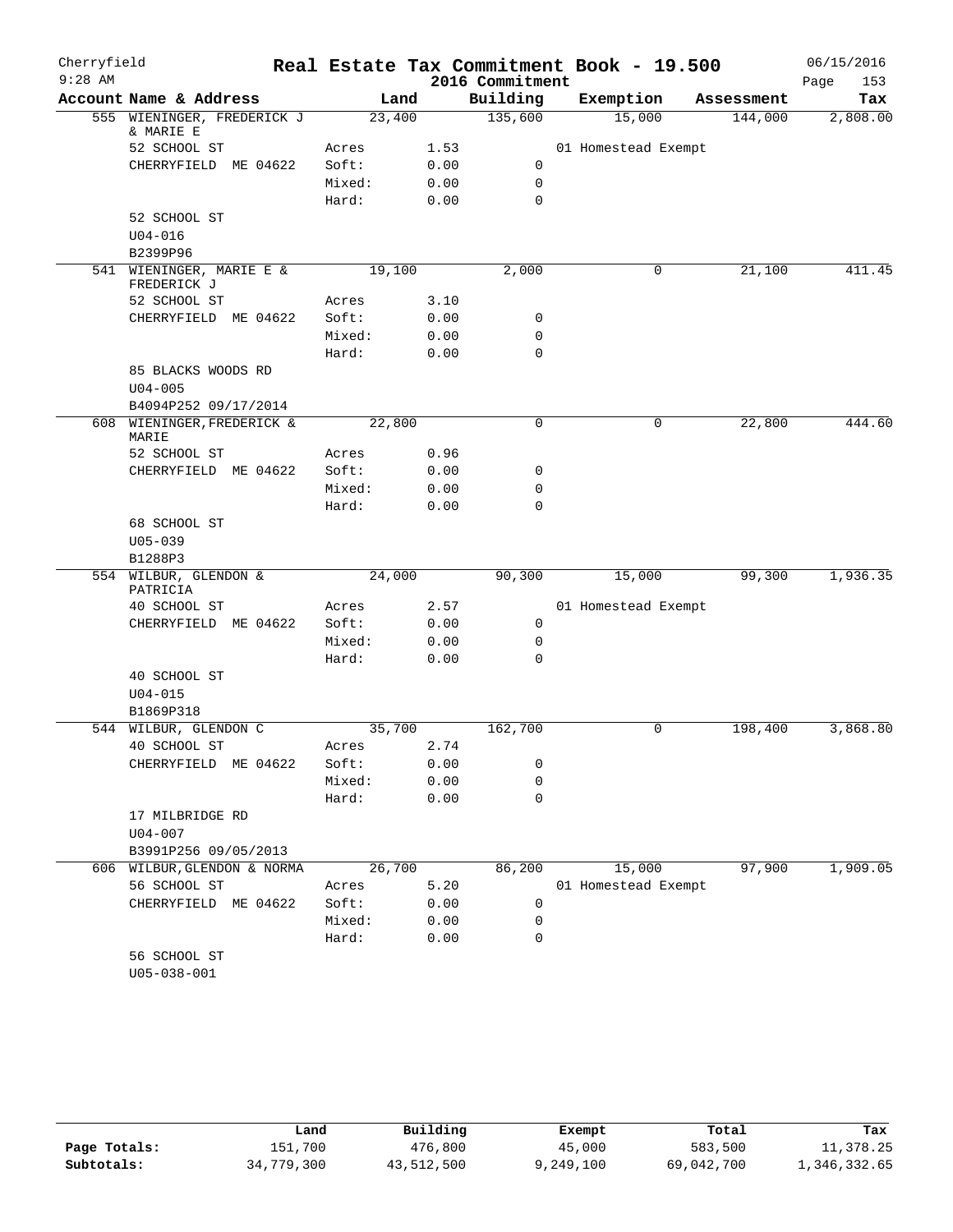| Cherryfield  |                            |            |        |            |                             | Real Estate Tax Commitment Book - 19.500 |            |            | 06/15/2016         |
|--------------|----------------------------|------------|--------|------------|-----------------------------|------------------------------------------|------------|------------|--------------------|
| $9:28$ AM    | Account Name & Address     |            |        | Land       | 2016 Commitment<br>Building | Exemption                                |            | Assessment | Page<br>154<br>Tax |
|              | 924 WILCOX, JOEL           |            | 17,800 |            | 56,400                      |                                          | 0          | 74,200     | 1,446.90           |
|              | FAIRBANKS, SANDRA          |            | Acres  | 1.86       |                             |                                          |            |            |                    |
|              | 7102 NW 69TH AVE           |            | Soft:  | 0.00       | 0                           |                                          |            |            |                    |
|              | TAMARAC FL 33321           |            | Mixed: | 0.00       | 0                           |                                          |            |            |                    |
|              |                            |            | Hard:  | 0.00       | $\mathbf 0$                 |                                          |            |            |                    |
|              | 228 RIDGE RD               |            |        |            |                             |                                          |            |            |                    |
|              | $U17 - 006$                |            |        |            |                             |                                          |            |            |                    |
|              | B3028P26 07/06/2005        |            |        |            |                             |                                          |            |            |                    |
| 160          | WILDERMAN, JON J           |            | 51,200 |            | $\mathbf 0$                 |                                          | 0          | 51,200     | 998.40             |
|              | WILDERMAN, GEOFFREY        |            | Acres  | 92.00      |                             |                                          |            |            |                    |
|              | 4066 EPANOW AVE.           |            | Soft:  | 0.00       | 0                           |                                          |            |            |                    |
|              | SAN DIEGO CA 92117         |            | Mixed: | 0.00       | 0                           |                                          |            |            |                    |
|              |                            |            | Hard:  | 0.00       | $\mathbf 0$                 |                                          |            |            |                    |
|              | WILLEY DISTRICT RD         |            |        |            |                             |                                          |            |            |                    |
|              | (OFF)                      |            |        |            |                             |                                          |            |            |                    |
|              | R04-012                    |            |        |            |                             |                                          |            |            |                    |
|              | B3200P150 10/05/2006       |            |        |            |                             |                                          |            |            |                    |
|              | 923 WILLEY, ALLEGRA G      |            | 51,800 |            | 21,600                      | 15,000                                   |            | 58,400     | 1,138.80           |
|              | 218 RIDGE RD               |            | Acres  | 49.20      |                             | 01 Homestead Exempt                      |            |            |                    |
|              | CHERRYFIELD ME 04622       |            | Soft:  | 0.00       | 0                           |                                          |            |            |                    |
|              |                            |            | Mixed: | 0.00       | 0                           |                                          |            |            |                    |
|              |                            |            | Hard:  | 0.00       | 0                           |                                          |            |            |                    |
|              | 218 RIDGE RD               |            |        |            |                             |                                          |            |            |                    |
|              | $U17 - 005$                |            |        |            |                             |                                          |            |            |                    |
|              | B1110P232                  |            |        |            |                             |                                          |            |            |                    |
| 847          | WILLEY, GERALD L &         |            | 15,100 |            | 23,500                      |                                          | 0          | 38,600     | 752.70             |
|              | SUSANNE R                  |            |        |            |                             |                                          |            |            |                    |
|              | 606 COUNTY ROAD            |            | Acres  | 0.65       |                             |                                          |            |            |                    |
|              | POCASSET MA 02559          |            | Soft:  | 0.00       | 0                           |                                          |            |            |                    |
|              |                            |            | Mixed: | 0.00       | 0                           |                                          |            |            |                    |
|              |                            |            | Hard:  | 0.00       | $\mathbf 0$                 |                                          |            |            |                    |
|              | 220 NORTH MAIN ST          |            |        |            |                             |                                          |            |            |                    |
|              | $U14 - 019$                |            |        |            |                             |                                          |            |            |                    |
|              | B2422P144                  |            |        |            |                             |                                          |            |            |                    |
|              | 328 WILLEY, JEFFREY & JOAN |            | 23,700 |            | 65,300                      |                                          | 0          | 89,000     | 1,735.50           |
|              | 280 SPRAGUE FALLS RD       |            | Acres  | 20.00      |                             |                                          |            |            |                    |
|              | CHERRYFIELD ME 04622       |            | Soft:  | 0.00       | 0                           |                                          |            |            |                    |
|              |                            |            | Mixed: | 0.00       | 0                           |                                          |            |            |                    |
|              |                            |            | Hard:  | 0.00       | 0                           |                                          |            |            |                    |
|              | 280 SPRAGUE FALLS RD       |            |        |            |                             |                                          |            |            |                    |
|              | R08-002                    |            |        |            |                             |                                          |            |            |                    |
|              | B3757P126 07/19/2011       |            |        |            |                             |                                          |            |            |                    |
|              | 991 WILLEY, KEN            |            |        | 5,800      | 21,600                      | 15,000                                   |            | 12,400     | 241.80             |
|              | 202 RIDGE RD               |            |        |            |                             | 01 Homestead Exempt                      |            |            |                    |
|              | CHERRYFIELD ME 04622       |            |        |            |                             |                                          |            |            |                    |
|              |                            |            |        |            |                             |                                          |            |            |                    |
|              |                            |            |        |            |                             |                                          |            |            |                    |
|              | 202 RIDGE ROAD             |            |        |            |                             |                                          |            |            |                    |
|              | $U17-005 - A$              |            |        |            |                             |                                          |            |            |                    |
| 966          | WILLEY, LEONARD R &        |            | 28,900 |            | 96,200                      | 21,000                                   |            | 104,100    | 2,029.95           |
|              | JOANNE N                   |            |        |            |                             |                                          |            |            |                    |
|              | 379 RIDGE RD               |            | Acres  | 21.00      |                             | 12 WW2 Veteran Res                       |            |            |                    |
|              | CHERRYFIELD ME 04622       |            | Soft:  | 0.00       | 0                           | 01 Homestead Exempt                      |            |            |                    |
|              |                            |            | Mixed: | 0.00       | 0                           |                                          |            |            |                    |
|              |                            |            | Hard:  | 0.00       | 0                           |                                          |            |            |                    |
|              | 379 RIDGE RD               |            |        |            |                             |                                          |            |            |                    |
|              | $U19 - 010$                |            |        |            |                             |                                          |            |            |                    |
|              |                            |            |        |            |                             |                                          |            |            |                    |
|              |                            |            |        |            |                             |                                          |            |            |                    |
|              |                            | Land       |        | Building   |                             | Exempt                                   |            | Total      | Tax                |
| Page Totals: |                            | 194,300    |        | 284,600    |                             | 51,000                                   |            | 427,900    | 8,344.05           |
| Subtotals:   |                            | 34,973,600 |        | 43,797,100 |                             | 9,300,100                                | 69,470,600 |            | 1,354,676.70       |
|              |                            |            |        |            |                             |                                          |            |            |                    |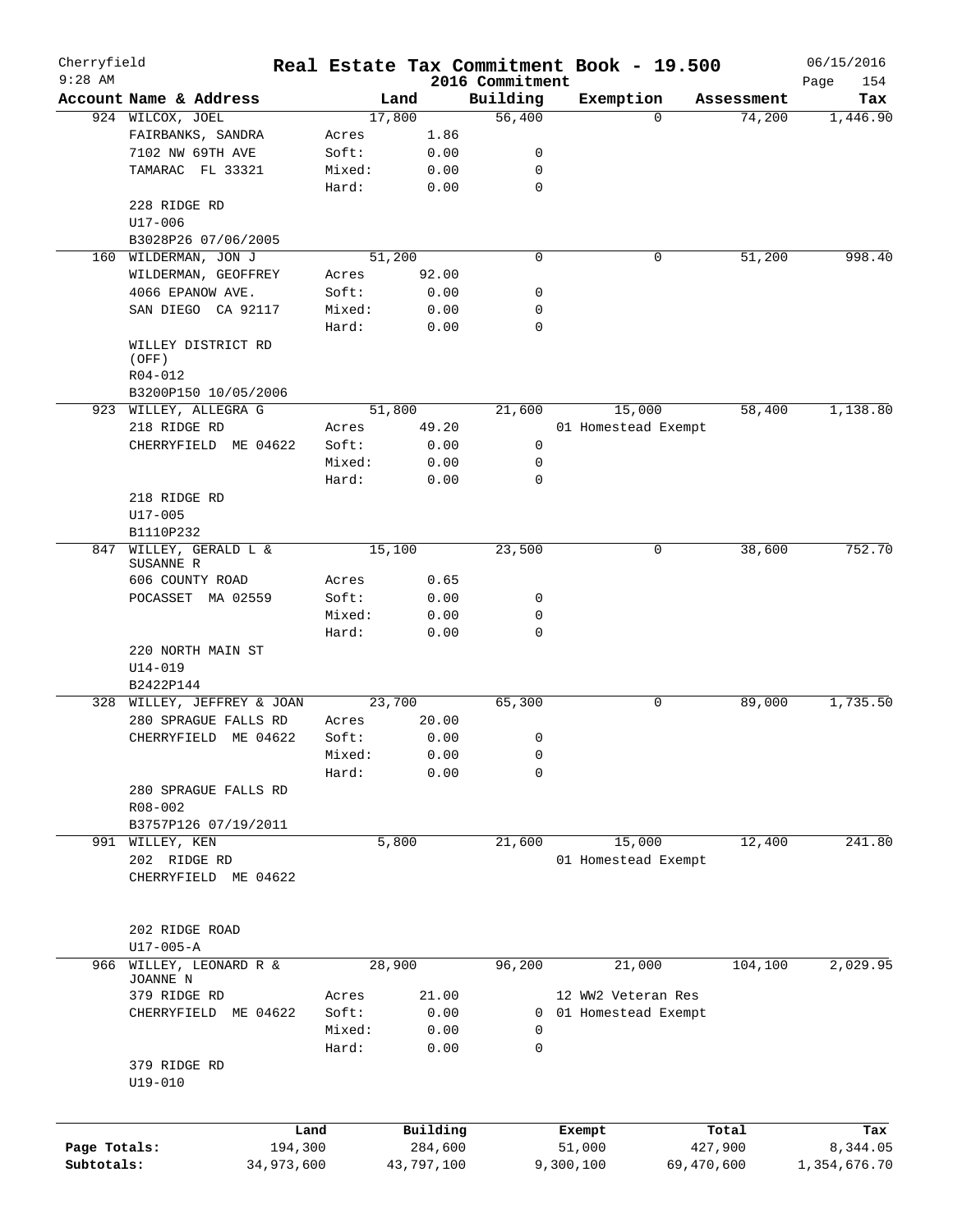| Cherryfield<br>$9:28$ AM   |                                |        |                       |                             | Real Estate Tax Commitment Book - 19.500 |                       | 06/15/2016                |
|----------------------------|--------------------------------|--------|-----------------------|-----------------------------|------------------------------------------|-----------------------|---------------------------|
|                            | Account Name & Address         |        | Land                  | 2016 Commitment<br>Building | Exemption                                | Assessment            | Page<br>155<br>Tax        |
|                            | 950 WILLEY, LUCILLE A          |        | 37,900                | 143,200                     | 15,000                                   | 166, 100              | 3,238.95                  |
|                            | 257 RIDGE RD                   | Acres  | 6.60                  |                             | 01 Homestead Exempt                      |                       |                           |
|                            | CHERRYFIELD ME 04622           | Soft:  | 0.00                  | 0                           |                                          |                       |                           |
|                            |                                | Mixed: | 0.00                  | 0                           |                                          |                       |                           |
|                            |                                | Hard:  | 0.00                  | $\mathbf 0$                 |                                          |                       |                           |
|                            |                                |        |                       |                             |                                          |                       |                           |
|                            | 257 RIDGE RD                   |        |                       |                             |                                          |                       |                           |
|                            | $U18 - 010$                    |        |                       |                             |                                          |                       |                           |
|                            | B1601P345                      |        |                       |                             |                                          |                       |                           |
|                            | 556 WILLEY, NANCY A            |        | 21,400                | 68,500                      | 15,000                                   | 74,900                | 1,460.55                  |
|                            | 25 SCHOOL ST                   | Acres  | 0.81                  |                             | 01 Homestead Exempt                      |                       |                           |
|                            | CHERRYFIELD ME 04622           | Soft:  | 0.00                  | 0                           |                                          |                       |                           |
|                            |                                | Mixed: | 0.00                  | 0                           |                                          |                       |                           |
|                            |                                | Hard:  | 0.00                  | 0                           |                                          |                       |                           |
|                            | 25 SCHOOL ST                   |        |                       |                             |                                          |                       |                           |
|                            | $U04 - 017$                    |        |                       |                             |                                          |                       |                           |
|                            | B2513P136                      |        |                       |                             |                                          |                       |                           |
|                            | 283 WILLEY, RICHARD P          | 32,700 |                       | 0                           | 0                                        | 32,700                | 637.65                    |
|                            | WILLEY, SUSAN                  | Acres  | 209.00                |                             |                                          |                       |                           |
|                            | 211 RIDGE RD                   | Soft:  | 11.00                 | 1,518                       |                                          |                       |                           |
|                            | CHERRYFIELD ME 04622           | Mixed: | 132.00                | 21,120                      |                                          |                       |                           |
|                            |                                | Hard:  | 27.00                 | 3,294                       |                                          |                       |                           |
|                            | GRANT RDNE (OFF)               |        |                       |                             |                                          |                       |                           |
|                            | R05-070                        |        |                       |                             |                                          |                       |                           |
|                            | B3577P241 10/06/2009           |        |                       |                             |                                          |                       |                           |
|                            | 803 WILLEY, SCOTT A            | 19,200 |                       | 73,000                      | 0                                        | 92,200                | 1,797.90                  |
|                            | 90 MORGADOR RD                 | Acres  | 0.60                  |                             |                                          |                       |                           |
|                            | STEUBEN ME 04680               | Soft:  | 0.00                  | 0                           |                                          |                       |                           |
|                            |                                | Mixed: | 0.00                  | 0                           |                                          |                       |                           |
|                            |                                | Hard:  | 0.00                  | 0                           |                                          |                       |                           |
|                            | 130 MAIN ST                    |        |                       |                             |                                          |                       |                           |
|                            | $U13 - 007$                    |        |                       |                             |                                          |                       |                           |
|                            | B3981P288 08/05/2013           |        |                       |                             |                                          |                       |                           |
|                            | 225 WILLEY, EUGENE H           | 17,900 |                       | 52,400                      | 21,000                                   | 49,300                | 961.35                    |
|                            | 621 WILLEY DISTRICT RD         | Acres  | 2.00                  |                             | 12 WW2 Veteran Res                       |                       |                           |
|                            | CHERRYFIELD ME 04622           | Soft:  | 0.00                  | $\overline{0}$              | 01 Homestead Exempt                      |                       |                           |
|                            |                                | Mixed: | 0.00                  | 0                           |                                          |                       |                           |
|                            |                                | Hard:  | 0.00                  | 0                           |                                          |                       |                           |
|                            | 621 WILLEY DISTRICT RD         |        |                       |                             |                                          |                       |                           |
|                            | R05-023                        |        |                       |                             |                                          |                       |                           |
|                            | B1148P146                      |        |                       |                             |                                          |                       |                           |
|                            | 282 WILLEY, RICHARD            |        | 3,000                 | 0                           | 0                                        | 3,000                 | 58.50                     |
|                            | 33 GRANT RD                    |        | 24.00                 |                             |                                          |                       |                           |
|                            |                                | Acres  |                       |                             |                                          |                       |                           |
|                            | CHERRYFIELD<br>ME 04622        | Soft:  | 21.00                 | 2,898                       |                                          |                       |                           |
|                            |                                | Mixed: | 0.00                  | 0                           |                                          |                       |                           |
|                            |                                | Hard:  | 0.00                  | 0                           |                                          |                       |                           |
|                            | 33 GRANT RD NE (OFF)           |        |                       |                             |                                          |                       |                           |
|                            | R05-069                        |        |                       |                             |                                          |                       |                           |
| 281                        | WILLEY, RICHARD P &<br>SUSAN B | 48,900 |                       | 69,600                      | 15,000                                   | 103,500               | 2,018.25                  |
|                            | 33 GRANT RD                    | Acres  | 97.00                 |                             |                                          |                       |                           |
|                            | ME 04622<br>CHERRYFIELD        | Soft:  | 24.00                 | 3,312                       | 01 Homestead Exempt                      |                       |                           |
|                            |                                | Mixed: | 61.00                 | 9,760                       |                                          |                       |                           |
|                            |                                |        |                       |                             |                                          |                       |                           |
|                            |                                | Hard:  | 0.00                  | 0                           |                                          |                       |                           |
|                            | 33 GRANT RD                    |        |                       |                             |                                          |                       |                           |
|                            | R05-068                        |        |                       |                             |                                          |                       |                           |
|                            | B1371P235                      |        |                       |                             |                                          |                       |                           |
|                            |                                |        |                       |                             |                                          |                       |                           |
|                            |                                |        |                       |                             |                                          |                       |                           |
|                            |                                | Land   | Building              |                             | Exempt                                   | Total                 | Tax                       |
|                            |                                |        |                       |                             |                                          |                       |                           |
| Page Totals:<br>Subtotals: | 181,000<br>35,154,600          |        | 406,700<br>44,203,800 |                             | 66,000<br>9,366,100                      | 521,700<br>69,992,300 | 10,173.15<br>1,364,849.85 |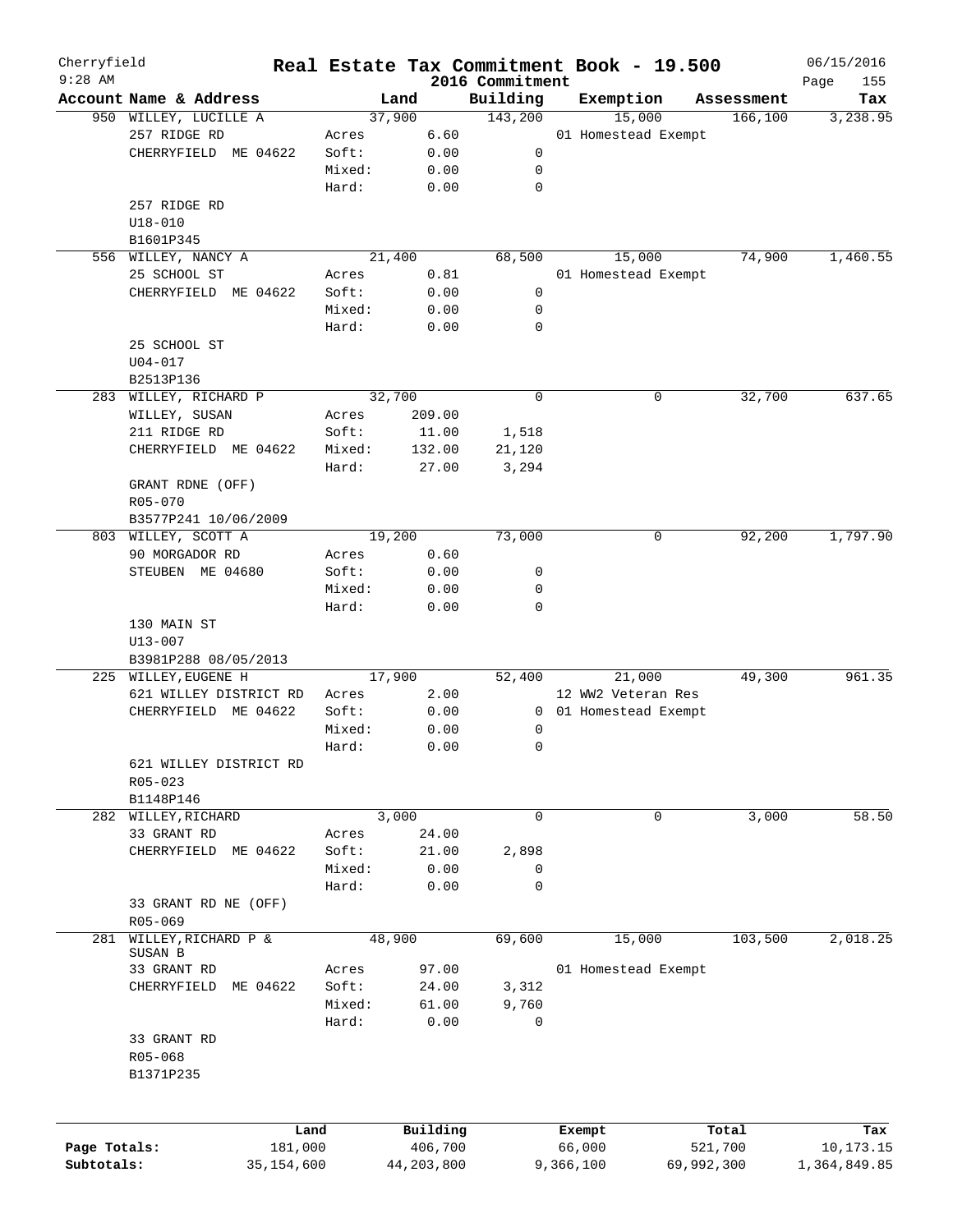| Cherryfield |                                              |        |               |                 | Real Estate Tax Commitment Book - 19.500 |            | 06/15/2016  |
|-------------|----------------------------------------------|--------|---------------|-----------------|------------------------------------------|------------|-------------|
| $9:28$ AM   |                                              |        |               | 2016 Commitment |                                          |            | 156<br>Page |
|             | Account Name & Address                       |        | Land          | Building        | Exemption                                | Assessment | Tax         |
|             | 942 WILLIAMS, GIZELLE A                      | 28,900 |               | 39,800          | $\Omega$                                 | 68,700     | 1,339.65    |
|             | 183 LAFFIN RD<br>FRANKFORT ME 04438          | Acres  | 21.00<br>0.00 |                 |                                          |            |             |
|             |                                              | Soft:  |               | 0<br>0          |                                          |            |             |
|             |                                              | Mixed: | 0.00          | $\mathbf 0$     |                                          |            |             |
|             |                                              | Hard:  | 0.00          |                 |                                          |            |             |
|             | 292 RIDGE RD                                 |        |               |                 |                                          |            |             |
|             | $U18 - 003$<br>B3802P311 12/13/2011          |        |               |                 |                                          |            |             |
|             | 1102 WILLIAMS, HARRY E                       | 28,900 |               | 131,900         | 0                                        | 160,800    | 3,135.60    |
|             | ACKROYD, ELIZABETH M                         | Acres  | 15.10         |                 |                                          |            |             |
|             | 136 CORNWALL DR                              | Soft:  | 0.00          | 0               |                                          |            |             |
|             | HADDON TOWNSHIP NJ                           | Mixed: | 0.00          | 0               |                                          |            |             |
|             | 08107                                        | Hard:  | 0.00          | $\mathbf 0$     |                                          |            |             |
|             | 273 BLACKS WOODS RD                          |        |               |                 |                                          |            |             |
|             | $U08 - 008 - 001$                            |        |               |                 |                                          |            |             |
|             | B2759P126 B2126P122                          |        |               |                 |                                          |            |             |
|             | 173 WILLIAMS, ISAIAH JOHN                    | 29,200 |               | 34,600          | 0                                        | 63,800     | 1,244.10    |
|             | & CAROLINE CASSIE-MARIE Acres<br>& ABRAHAM M |        | 121.00        |                 |                                          |            |             |
|             | 5440 WILLOW LANE<br>DEPT. 15                 | Soft:  | 13.00         | 1,794           |                                          |            |             |
|             | WAUNAKEE WI 53597                            | Mixed: | 85.00         | 13,600          |                                          |            |             |
|             |                                              | Hard:  | 1.00          | 122             |                                          |            |             |
|             | 84 BION LANE                                 |        |               |                 |                                          |            |             |
|             | $R04 - 023$                                  |        |               |                 |                                          |            |             |
|             | B2933P340 08/31/2004                         |        |               |                 |                                          |            |             |
|             | 354 WILLIAMS, SARA T                         | 23,600 |               | 21,700          | 0                                        | 45,300     | 883.35      |
|             | 577 SPRAGUE FALLS ROAD                       | Acres  | 17.80         |                 |                                          |            |             |
|             | CHERRYFIELD ME 04622                         | Soft:  | 0.00          | 0               |                                          |            |             |
|             |                                              | Mixed: | 0.00          | 0               |                                          |            |             |
|             |                                              | Hard:  | 0.00          | 0               |                                          |            |             |
|             | 577 SPRAGUE FALLS RD                         |        |               |                 |                                          |            |             |
|             | R08-024-001                                  |        |               |                 |                                          |            |             |
|             | B4113P201 12/01/2014                         |        |               |                 |                                          |            |             |
|             | 802 WINHAM, ROBERT &<br>KATHERINE            | 23,400 |               | 180,300         | 15,000                                   | 188,700    | 3,679.65    |
|             | 122 MAIN ST                                  | Acres  | 1.30          |                 | 01 Homestead Exempt                      |            |             |
|             | CHERRYFIELD ME 04622                         | Soft:  | 0.00          | 0               |                                          |            |             |
|             |                                              | Mixed: | 0.00          | 0               |                                          |            |             |
|             |                                              | Hard:  | 0.00          | $\mathbf 0$     |                                          |            |             |
|             | 122 MAIN ST                                  |        |               |                 |                                          |            |             |
|             | $U13 - 006$                                  |        |               |                 |                                          |            |             |
|             | B2970P353                                    |        |               |                 |                                          |            |             |
|             | 910 WOODWARD JR, HOMER W                     | 17,500 |               | 44,800          | 15,000                                   | 47,300     | 922.35      |
|             | 9 SMITH LANE                                 | Acres  | 1.27          |                 | 01 Homestead Exempt                      |            |             |
|             | CHERRYFIELD ME 04622                         | Soft:  | 0.00          | 0               |                                          |            |             |
|             |                                              | Mixed: | 0.00          | 0               |                                          |            |             |
|             |                                              | Hard:  | 0.00          | 0               |                                          |            |             |
|             | 9 SMITH LANE                                 |        |               |                 |                                          |            |             |
|             | $U16 - 012$                                  |        |               |                 |                                          |            |             |
|             | B1296P81                                     |        |               |                 |                                          |            |             |

|              | Land       | Building   | Exempt    | Total      | Tax          |
|--------------|------------|------------|-----------|------------|--------------|
| Page Totals: | 151,500    | 453,100    | 30,000    | 574,600    | 11,204.70    |
| Subtotals:   | 35,306,100 | 44,656,900 | 9,396,100 | 70,566,900 | 1,376,054.55 |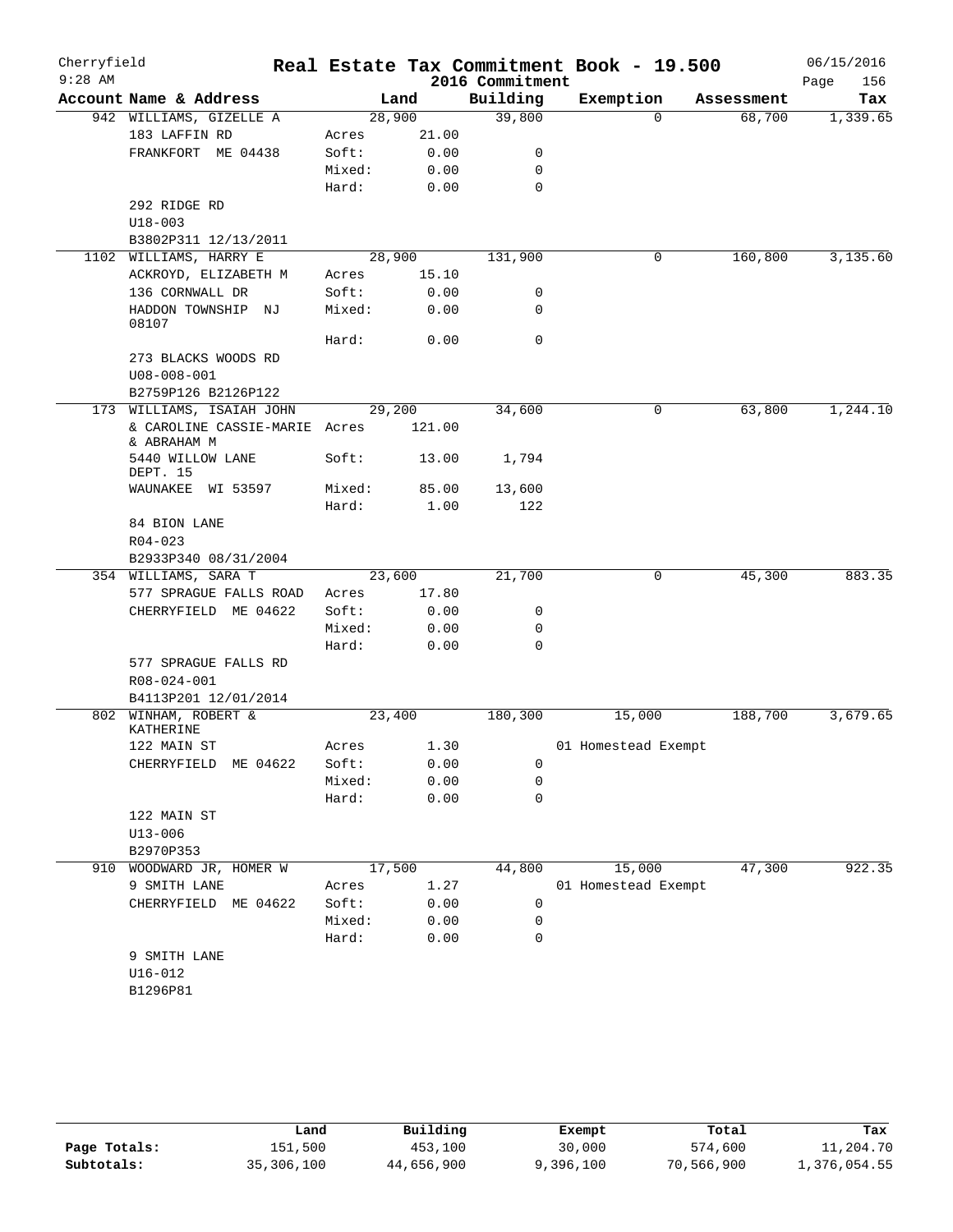| Cherryfield<br>$9:28$ AM |                         |        |        | 2016 Commitment | Real Estate Tax Commitment Book - 19.500 |            | 06/15/2016<br>Page<br>157 |
|--------------------------|-------------------------|--------|--------|-----------------|------------------------------------------|------------|---------------------------|
|                          | Account Name & Address  |        | Land   | Building        | Exemption                                | Assessment | Tax                       |
|                          | 316 WOODWARD, ANDREW L  | 49,000 |        | $\mathbf 0$     | $\Omega$                                 | 49,000     | 955.50                    |
|                          | 8 SMITH LN              | Acres  | 76.00  |                 |                                          |            |                           |
|                          | CHERRYFIELD ME 04622    | Soft:  | 0.00   | 0               |                                          |            |                           |
|                          |                         | Mixed: | 0.00   | 0               |                                          |            |                           |
|                          |                         | Hard:  | 0.00   | $\mathbf 0$     |                                          |            |                           |
|                          | NORTH MAIN ST           |        |        |                 |                                          |            |                           |
|                          | R07-010                 |        |        |                 |                                          |            |                           |
|                          | B3926P157 01/30/2013    |        |        |                 |                                          |            |                           |
| 1100                     | WOODWARD, LLOYD & ALICE | 17,600 |        | 73,700          | 15,000                                   | 76,300     | 1,487.85                  |
|                          | P.O. BOX 454            | Acres  | 1.46   |                 | 01 Homestead Exempt                      |            |                           |
|                          | CHERRYFIELD ME 04622    | Soft:  | 0.00   | 0               |                                          |            |                           |
|                          |                         | Mixed: | 0.00   | 0               |                                          |            |                           |
|                          |                         | Hard:  | 0.00   | 0               |                                          |            |                           |
|                          | 33 NETTIE LANE          |        |        |                 |                                          |            |                           |
|                          | U16-017-005             |        |        |                 |                                          |            |                           |
|                          | B3705P190 01/05/2011    |        |        |                 |                                          |            |                           |
| 1042                     | WORCESTER HOLDINGS LLC  | 49,100 |        | $\mathbf 0$     | 0                                        | 49,100     | 957.45                    |
|                          | P O BOX 214             | Acres  | 320.00 |                 |                                          |            |                           |
|                          | HARRINGTON ME 04643     | Soft:  | 38.00  | 5,244           |                                          |            |                           |
|                          |                         | Mixed: | 253.00 | 40,480          |                                          |            |                           |
|                          |                         | Hard:  | 27.00  | 3,294           |                                          |            |                           |
|                          | ROUTE 1 (OFF)           |        |        |                 |                                          |            |                           |
|                          | R01-002-001             |        |        |                 |                                          |            |                           |
|                          | B2557P252               |        |        |                 |                                          |            |                           |
|                          | 832 WYMAN & SON, JASPER |        | 7,300  | 700             | 0                                        | 8,000      | 156.00                    |
|                          | P O BOX 100             | Acres  | 0.10   |                 |                                          |            |                           |
|                          | MILBRIDGE ME 04658      | Soft:  | 0.00   | 0               |                                          |            |                           |
|                          |                         | Mixed: | 0.00   | 0               |                                          |            |                           |
|                          |                         | Hard:  | 0.00   | 0               |                                          |            |                           |
|                          | STILLWATER RD           |        |        |                 |                                          |            |                           |
|                          | $U14 - 004$             |        |        |                 |                                          |            |                           |
|                          | 178 WYMAN & SON, JASPER |        | 8,700  | 12,000          | 0                                        | 20,700     | 403.65                    |
|                          | P O BOX 100             | Acres  | 1.03   |                 |                                          |            |                           |
|                          | MILBRIDGE ME 04658      | Soft:  | 0.00   | 0               |                                          |            |                           |
|                          |                         | Mixed: | 0.00   | 0               |                                          |            |                           |
|                          |                         | Hard:  | 0.00   | 0               |                                          |            |                           |
|                          | 67 NORTH MAIN ST        |        |        |                 |                                          |            |                           |
|                          | $R04 - 026$             |        |        |                 |                                          |            |                           |
| 840                      | WYMAN & SON, JASPER     | 16,100 |        | 65,100          | 0                                        | 81,200     | 1,583.40                  |
|                          | PO BOX 100              | Acres  | 0.80   |                 |                                          |            |                           |
|                          | MILBRIDGE ME 04658      | Soft:  | 0.00   | 0               |                                          |            |                           |
|                          |                         | Mixed: | 0.00   | 0               |                                          |            |                           |
|                          |                         | Hard:  | 0.00   | 0               |                                          |            |                           |
|                          | 170 MAIN ST             |        |        |                 |                                          |            |                           |
|                          | $U14 - 013$             |        |        |                 |                                          |            |                           |
|                          | B3996P42 09/18/2013     |        |        |                 |                                          |            |                           |
|                          | 290 WYMAN & SON, JASPER | 14,200 |        | $\mathbf 0$     | 0                                        | 14,200     | 276.90                    |
|                          | P O BOX 100             | Acres  | 20.00  |                 |                                          |            |                           |
|                          | MILBRIDGE ME 04658      | Soft:  | 0.00   | 0               |                                          |            |                           |
|                          |                         | Mixed: | 0.00   | 0               |                                          |            |                           |
|                          |                         | Hard:  | 0.00   | 0               |                                          |            |                           |
|                          | PARKER HILL RD          |        |        |                 |                                          |            |                           |
|                          | R06-001                 |        |        |                 |                                          |            |                           |
|                          |                         |        |        |                 |                                          |            |                           |

|              | Land       | Building   | Exempt    | Total      | Tax          |
|--------------|------------|------------|-----------|------------|--------------|
| Page Totals: | 162,000    | 151,500    | 15,000    | 298,500    | 5,820.75     |
| Subtotals:   | 35,468,100 | 44,808,400 | 9,411,100 | 70,865,400 | 1,381,875.30 |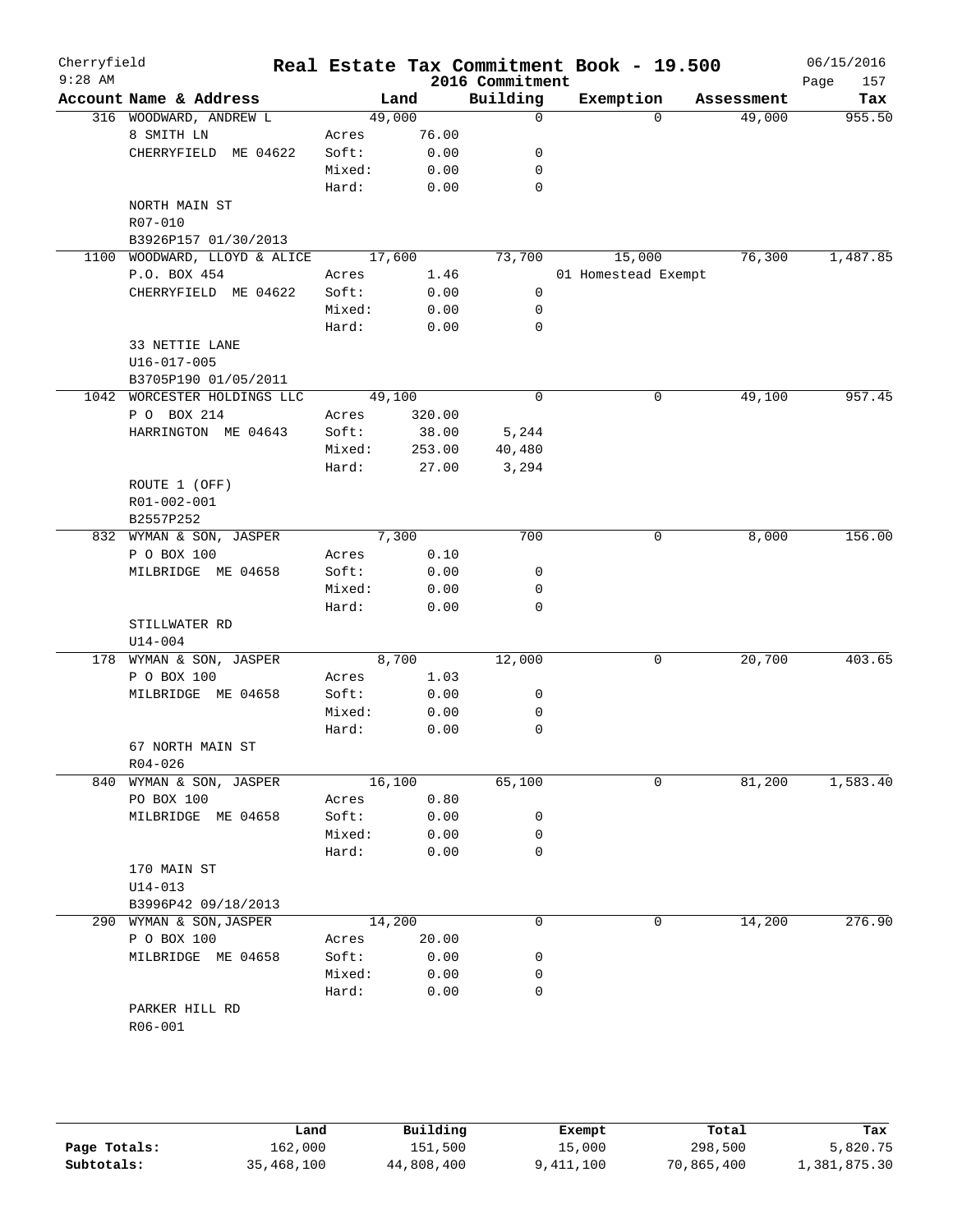| $9:28$ AM    | Account Name & Address<br>837 WYMAN & SON, JASPER<br>P O BOX 100<br>MILBRIDGE ME 04658 | Acres<br>Soft: | Land<br>0<br>0.43 | 2016 Commitment<br>Building<br>700 | Exemption           | $\Omega$    | Assessment<br>700 | Page<br>158<br>Tax<br>13.65 |
|--------------|----------------------------------------------------------------------------------------|----------------|-------------------|------------------------------------|---------------------|-------------|-------------------|-----------------------------|
|              |                                                                                        |                |                   |                                    |                     |             |                   |                             |
|              |                                                                                        |                |                   |                                    |                     |             |                   |                             |
|              |                                                                                        |                |                   |                                    |                     |             |                   |                             |
|              |                                                                                        |                |                   |                                    |                     |             |                   |                             |
|              |                                                                                        |                | 0.00              | 0                                  |                     |             |                   |                             |
|              |                                                                                        | Mixed:         | 0.00              | 0                                  |                     |             |                   |                             |
|              |                                                                                        | Hard:          | 0.00              | $\mathbf 0$                        |                     |             |                   |                             |
|              | STILLWATER RD                                                                          |                |                   |                                    |                     |             |                   |                             |
|              | U14-009&010                                                                            |                |                   |                                    |                     |             |                   |                             |
|              | 841 WYMAN & SON, JASPER                                                                |                | 135,700           | 1,687,900                          |                     | 0           | 1,823,600         | 35,560.20                   |
|              | P O BOX 100                                                                            | Acres          | 5.00              |                                    |                     |             |                   |                             |
|              | MILBRIDGE ME 04658                                                                     | Soft:          | 0.00              | 0                                  |                     |             |                   |                             |
|              |                                                                                        | Mixed:         | 0.00              | 0                                  |                     |             |                   |                             |
|              |                                                                                        | Hard:          | 0.00              | $\mathbf 0$                        |                     |             |                   |                             |
|              | 178 NORTH MAIN ST                                                                      |                |                   |                                    |                     |             |                   |                             |
|              | $U14 - 014$                                                                            |                |                   |                                    |                     |             |                   |                             |
| 844          | WYMAN AND SON INC,                                                                     |                | 27,000            | 80,200                             |                     | $\mathbf 0$ | 107,200           | 2,090.40                    |
|              | JASPER                                                                                 |                |                   |                                    |                     |             |                   |                             |
|              | PO BOX 100                                                                             | Acres          | 17.80             |                                    |                     |             |                   |                             |
|              | MILBRIDGE ME 04658                                                                     | Soft:          | 0.00              | 0                                  |                     |             |                   |                             |
|              |                                                                                        | Mixed:         | 0.00              | 0                                  |                     |             |                   |                             |
|              |                                                                                        | Hard:          | 0.00              | 0                                  |                     |             |                   |                             |
|              | 28 TUCKER LANE                                                                         |                |                   |                                    |                     |             |                   |                             |
|              | $U14 - 017$                                                                            |                |                   |                                    |                     |             |                   |                             |
|              | B3910P169 12/12/2012                                                                   |                |                   |                                    |                     |             |                   |                             |
|              | 852 WYMAN, JASPER & SONS                                                               |                | 6,500             | 0                                  |                     | 0           | 6,500             | 126.75                      |
|              | P O BOX 100                                                                            | Acres          | 0.32              |                                    |                     |             |                   |                             |
|              | MILBRIDGE ME 04658                                                                     | Soft:          | 0.00              | 0                                  |                     |             |                   |                             |
|              |                                                                                        | Mixed:         | 0.00              | 0                                  |                     |             |                   |                             |
|              |                                                                                        | Hard:          | 0.00              | 0                                  |                     |             |                   |                             |
|              | NORTH MAIN ST                                                                          |                |                   |                                    |                     |             |                   |                             |
|              |                                                                                        |                |                   |                                    |                     |             |                   |                             |
|              | $U14 - 024$                                                                            |                |                   |                                    |                     |             |                   |                             |
|              | B2056P42 B1939P344                                                                     |                |                   |                                    |                     |             |                   |                             |
|              | 843 WYMAN, JASPER AND SON                                                              |                | 18,400            | 46,200                             |                     | 0           | 64,600            | 1,259.70                    |
|              | P O BOX 100                                                                            | Acres          | 1.96              |                                    |                     |             |                   |                             |
|              | MILBRIDGE ME 04658                                                                     | Soft:          | 0.00              | 0                                  |                     |             |                   |                             |
|              |                                                                                        | Mixed:         | 0.00              | 0                                  |                     |             |                   |                             |
|              |                                                                                        | Hard:          | 0.00              | 0                                  |                     |             |                   |                             |
|              | 192 NORTH MAIN ST                                                                      |                |                   |                                    |                     |             |                   |                             |
|              | U14-016                                                                                |                |                   |                                    |                     |             |                   |                             |
|              | B2180P292                                                                              |                |                   |                                    |                     |             |                   |                             |
|              | 867 YATES, ERIKA R                                                                     |                | 17,300            | 46,400                             | 15,000              |             | 48,700            | 949.65                      |
|              | P O BOX 334                                                                            | Acres          | 1.00              |                                    | 01 Homestead Exempt |             |                   |                             |
|              | ME 04662<br>CHERRYFIELD                                                                | Soft:          | 0.00              | 0                                  |                     |             |                   |                             |
|              |                                                                                        | Mixed:         | 0.00              | 0                                  |                     |             |                   |                             |
|              |                                                                                        | Hard:          | 0.00              | 0                                  |                     |             |                   |                             |
|              | 46 WILLEY DISTRICT RD                                                                  |                |                   |                                    |                     |             |                   |                             |
|              | $U14 - 038 - 001$                                                                      |                |                   |                                    |                     |             |                   |                             |
|              | B3527P149 05/15/2009                                                                   |                |                   |                                    |                     |             |                   |                             |
|              | 344 YATES, PETER M                                                                     |                | 52,600            | 0                                  |                     | 0           | 52,600            | 1,025.70                    |
|              | 174 Mandela Rd                                                                         | Acres          | 108.00            |                                    |                     |             |                   |                             |
|              | Shepherdtown WV 25443                                                                  | Soft:          | 0.00              | 0                                  |                     |             |                   |                             |
|              |                                                                                        | Mixed:         | 0.00              | 0                                  |                     |             |                   |                             |
|              |                                                                                        | Hard:          | 0.00              | 0                                  |                     |             |                   |                             |
|              | SPRAGUE FALLS RD                                                                       |                |                   |                                    |                     |             |                   |                             |
|              | R08-015-003                                                                            |                |                   |                                    |                     |             |                   |                             |
|              | B2728P333                                                                              |                |                   |                                    |                     |             |                   |                             |
|              |                                                                                        |                |                   |                                    |                     |             |                   |                             |
|              | Land                                                                                   |                | Building          |                                    | Exempt              |             | Total             | Tax                         |
| Page Totals: | 257,500                                                                                |                | 1,861,400         |                                    | 15,000              | 2,103,900   |                   | 41,026.05                   |
| Subtotals:   | 35,725,600                                                                             |                | 46,669,800        |                                    | 9,426,100           | 72,969,300  |                   | 1,422,901.35                |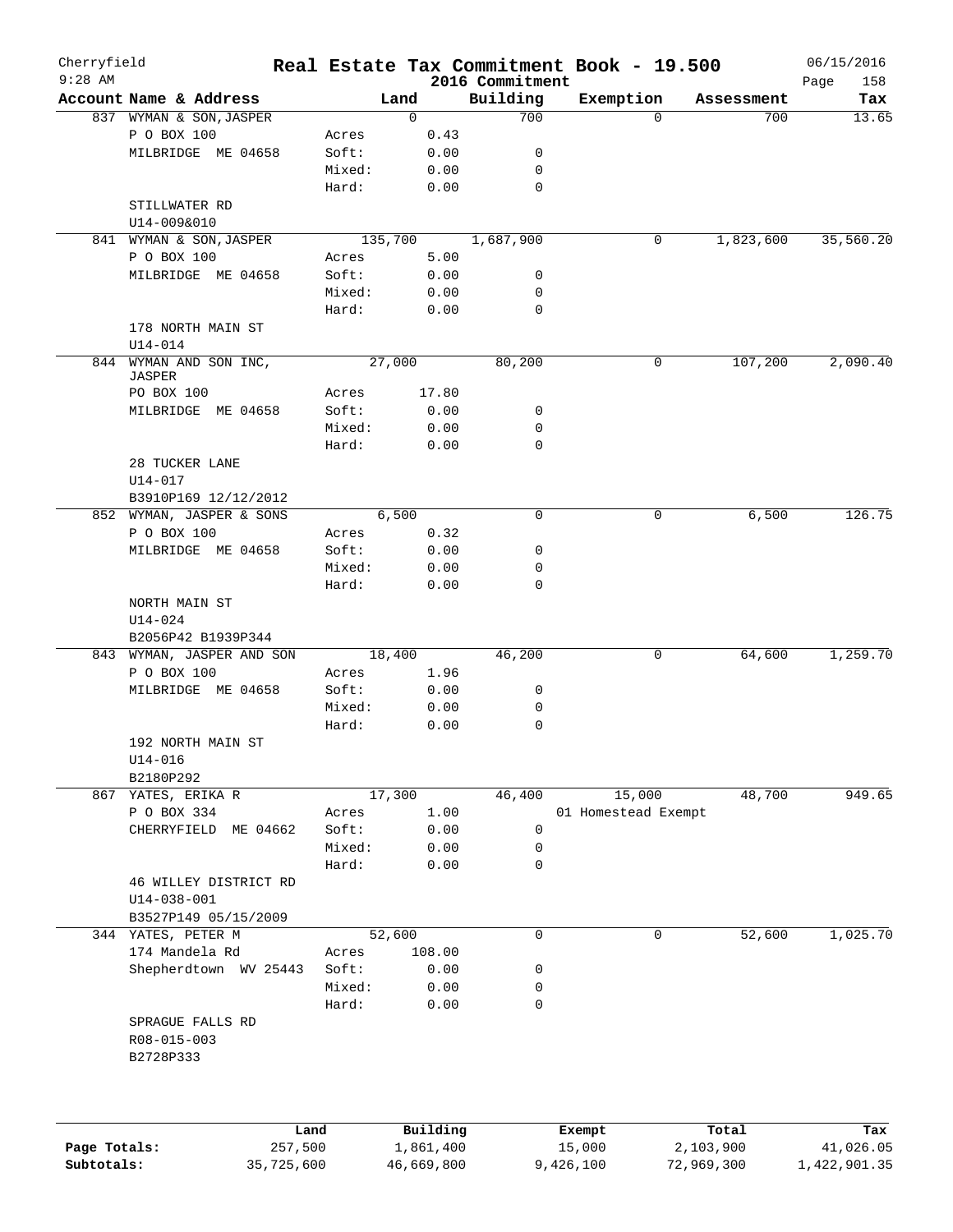| Cherryfield<br>$9:28$ AM |                               | Real Estate Tax Commitment Book - 19.500 |              | 2016 Commitment  |                     |            |            | 06/15/2016<br>159<br>Page |
|--------------------------|-------------------------------|------------------------------------------|--------------|------------------|---------------------|------------|------------|---------------------------|
|                          | Account Name & Address        | Land                                     |              | Building         | Exemption           |            | Assessment | Tax                       |
|                          | 85 YEAGER, ROBERT J &         | 3,600                                    |              | $\Omega$         |                     | $\Omega$   | 3,600      | 70.20                     |
|                          | MARGRET                       |                                          |              |                  |                     |            |            |                           |
|                          | 273 KYSERIKE RD               | Acres                                    | 1.60         |                  |                     |            |            |                           |
|                          | HIGH FALLS NY 12440           | Soft:                                    | 0.00         | 0<br>$\mathbf 0$ |                     |            |            |                           |
|                          |                               | Mixed:<br>Hard:                          | 0.00<br>0.00 | $\mathbf 0$      |                     |            |            |                           |
|                          | UNIONVILLE RD                 |                                          |              |                  |                     |            |            |                           |
|                          | R03-010                       |                                          |              |                  |                     |            |            |                           |
|                          | B716P54                       |                                          |              |                  |                     |            |            |                           |
|                          | 162 YEATON, KELCY & STARR     | 17,800                                   |              | 81,000           | 15,000              |            | 83,800     | 1,634.10                  |
|                          | 103 STILLWATER RD             | Acres                                    | 1.84         |                  | 01 Homestead Exempt |            |            |                           |
|                          | CHERRYFIELD ME 04622          | Soft:                                    | 0.00         | $\mathbf 0$      |                     |            |            |                           |
|                          |                               | Mixed:                                   | 0.00         | $\mathbf 0$      |                     |            |            |                           |
|                          |                               | Hard:                                    | 0.00         | 0                |                     |            |            |                           |
|                          | 103 STILLWATER RD             |                                          |              |                  |                     |            |            |                           |
|                          | R04-014                       |                                          |              |                  |                     |            |            |                           |
|                          | B1012P29                      |                                          |              |                  |                     |            |            |                           |
|                          | 1045 YORK, BENJAMIN & JOAN    | 8,700                                    |              | $\mathbf 0$      |                     | 0          | 8,700      | 169.65                    |
|                          | 675 BLACKWOODS RD             | Acres                                    | 1.00         |                  |                     |            |            |                           |
|                          | CHERRYFIELD ME 04622          | Soft:                                    | 0.00         | 0                |                     |            |            |                           |
|                          |                               | Mixed:                                   | 0.00         | $\mathbf 0$      |                     |            |            |                           |
|                          |                               | Hard:                                    | 0.00         | 0                |                     |            |            |                           |
|                          | BLACKSWOODS RD<br>R03-034-001 |                                          |              |                  |                     |            |            |                           |
|                          | B3464P2 10/23/2008            |                                          |              |                  |                     |            |            |                           |
|                          | 112 YORK, BENJAMIN & JOAN     | 18,300                                   |              | 62,300           | 15,000              |            | 65,600     | 1,279.20                  |
|                          | 675 BLACKSWOODS RD            | Acres                                    | 2.73         |                  | 01 Homestead Exempt |            |            |                           |
|                          | CHERRYFIELD ME 04622          | Soft:                                    | 0.00         | $\mathsf{O}$     |                     |            |            |                           |
|                          |                               | Mixed:                                   | 0.00         | 0                |                     |            |            |                           |
|                          |                               | Hard:                                    | 0.00         | 0                |                     |            |            |                           |
|                          | 675 BLACKS WOODS RD           |                                          |              |                  |                     |            |            |                           |
|                          | R03-036                       |                                          |              |                  |                     |            |            |                           |
|                          | 339 YORK, KEITH & DENISE      | 17,800                                   |              | 28,000           | 15,000              |            | 30,800     | 600.60                    |
|                          | 363 SPRAGUES FALLS RD         | Acres                                    | 1.84         |                  | 01 Homestead Exempt |            |            |                           |
|                          | CHERRYFIELD, ME 04622         | Soft:                                    | 0.00         | 0                |                     |            |            |                           |
|                          |                               | Mixed:<br>Hard:                          | 0.00<br>0.00 | 0<br>$\mathbf 0$ |                     |            |            |                           |
|                          | 363 SPRAGUE FALLS RD          |                                          |              |                  |                     |            |            |                           |
|                          | R08-012                       |                                          |              |                  |                     |            |            |                           |
|                          | B2110P251                     |                                          |              |                  |                     |            |            |                           |
|                          | 182 YOST, ERIN E              | 57,200                                   |              | 0                |                     | 0          | 57,200     | 1,115.40                  |
|                          | 601 HINSDALE ST #4            | Acres                                    | 26.00        |                  |                     |            |            |                           |
|                          | RALEIGH NC 27605              | Soft:                                    | 0.00         | 0                |                     |            |            |                           |
|                          |                               | Mixed:                                   | 0.00         | 0                |                     |            |            |                           |
|                          |                               | Hard:                                    | 0.00         | 0                |                     |            |            |                           |
|                          | NORTH MAIN ST                 |                                          |              |                  |                     |            |            |                           |
|                          | $R04 - 030$                   |                                          |              |                  |                     |            |            |                           |
|                          | B4083P146 08/13/2014          |                                          |              |                  |                     |            |            |                           |
|                          | 195 YOUNG, DEAN               | 17,600                                   |              | 54,100           |                     | 0          | 71,700     | 1,398.15                  |
|                          | 364 EASTBROOK RD              | Acres                                    | 1.51         |                  |                     |            |            |                           |
|                          | FRANKLIN ME 04634             | Soft:                                    | 0.00         | 0                |                     |            |            |                           |
|                          |                               | Mixed:                                   | 0.00         | 0                |                     |            |            |                           |
|                          |                               | Hard:                                    | 0.00         | 0                |                     |            |            |                           |
|                          | 225 NORTH MAIN ST             |                                          |              |                  |                     |            |            |                           |
|                          | R04-041                       |                                          |              |                  |                     |            |            |                           |
|                          | B3581P16 10/21/2009           |                                          |              |                  |                     |            |            |                           |
|                          |                               |                                          |              |                  |                     |            |            |                           |
|                          | Land                          |                                          | Building     |                  | Exempt              |            | Total      | Tax                       |
| Page Totals:             | 141,000                       |                                          | 225,400      |                  | 45,000              |            | 321,400    | 6,267.30                  |
| Subtotals:               | 35,866,600                    |                                          | 46,895,200   |                  | 9,471,100           | 73,290,700 |            | 1,429,168.65              |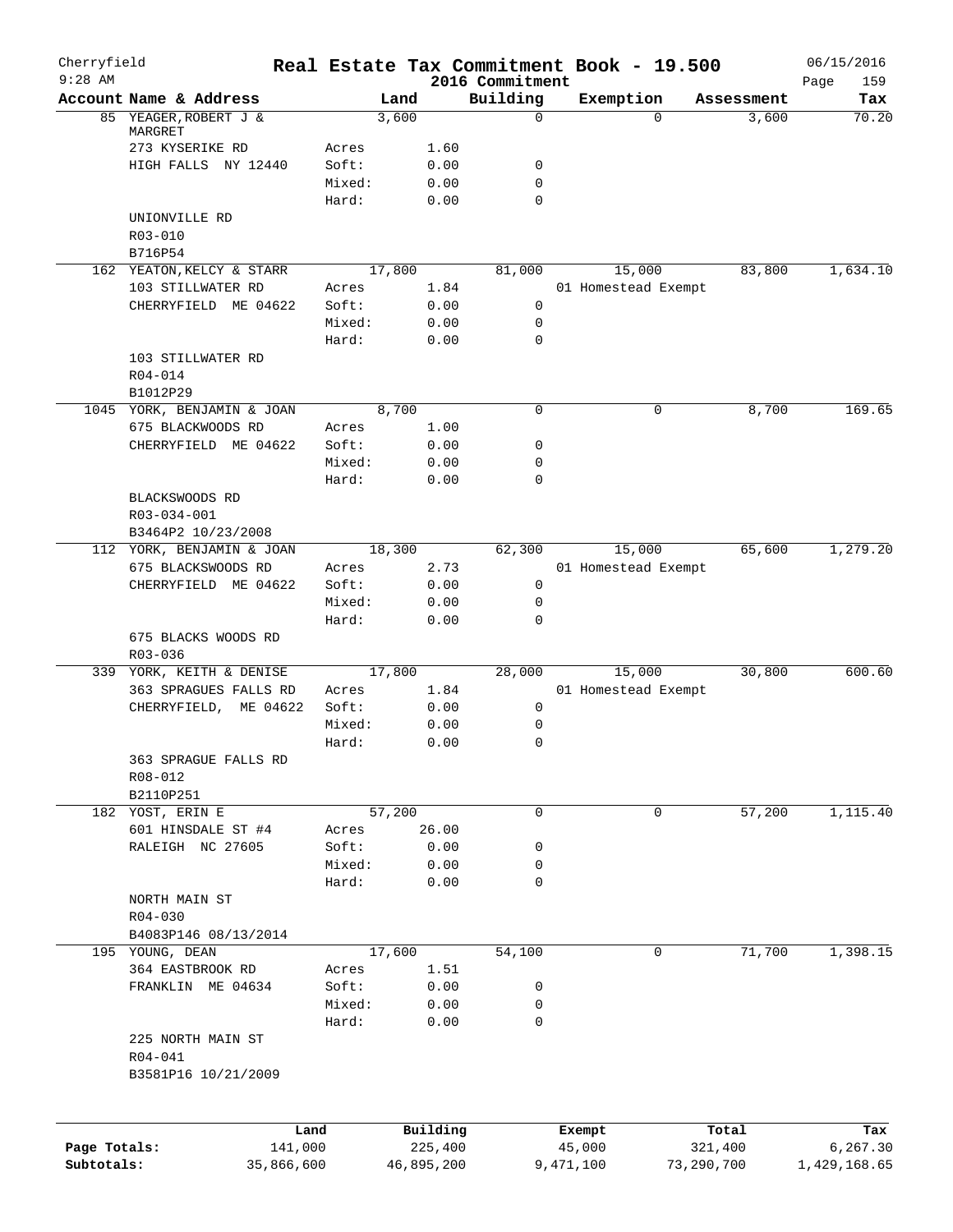| Cherryfield   |                                   |        |                |                             | Real Estate Tax Commitment Book - 19.500 |            |                      | 06/15/2016    |
|---------------|-----------------------------------|--------|----------------|-----------------------------|------------------------------------------|------------|----------------------|---------------|
| $9:28$ AM     | Account Name & Address            |        |                | 2016 Commitment<br>Building | Exemption                                |            |                      | Page<br>160   |
|               | 159 YOUNG, KEITH                  |        | Land<br>34,500 | 29,100                      | 15,000                                   |            | Assessment<br>48,600 | Tax<br>947.70 |
|               | 164 WILLEY DISTRICT RD.           | Acres  | 32.00          |                             | 01 Homestead Exempt                      |            |                      |               |
|               |                                   |        |                |                             |                                          |            |                      |               |
|               | CHERRYFIELD ME 04622              | Soft:  | 0.00           | 0                           |                                          |            |                      |               |
|               |                                   | Mixed: | 0.00           | 0                           |                                          |            |                      |               |
|               |                                   | Hard:  | 0.00           | 0                           |                                          |            |                      |               |
|               | 164 WILLEY DISTRICT RD            |        |                |                             |                                          |            |                      |               |
|               | R04-011                           |        |                |                             |                                          |            |                      |               |
|               | B2680P90                          |        |                |                             |                                          |            |                      |               |
|               | 259 YOUNG, KEITH & AMANDA         |        | 32,300         | 0                           |                                          | 0          | 32,300               | 629.85        |
|               | 164 WILLEY DISTRICT RD            | Acres  | 38.00          |                             |                                          |            |                      |               |
|               | CHERRYFIELD ME 04622              | Soft:  | 0.00           | 0                           |                                          |            |                      |               |
|               |                                   | Mixed: | 0.00           | 0                           |                                          |            |                      |               |
|               |                                   | Hard:  | 0.00           | 0                           |                                          |            |                      |               |
|               | 164 WILLEY DISTRICT RD            |        |                |                             |                                          |            |                      |               |
|               | $R05 - 050$                       |        |                |                             |                                          |            |                      |               |
|               | B2386P276                         |        |                |                             |                                          |            |                      |               |
|               | 292 YOUNG, MICHAEL W &            |        | 25,400         | 0                           |                                          | 0          | 25,400               | 495.30        |
|               | MELINDA S                         |        |                |                             |                                          |            |                      |               |
|               | 203 Savannas Drive                | Acres  | 39.37          |                             |                                          |            |                      |               |
|               | Prospect Hill NC 27314 Soft:      |        | 0.00           | 0                           |                                          |            |                      |               |
|               |                                   | Mixed: | 0.00           | 0                           |                                          |            |                      |               |
|               |                                   | Hard:  | 0.00           | $\Omega$                    |                                          |            |                      |               |
|               | 25 PEAKED HILL CIRCLE             |        |                |                             |                                          |            |                      |               |
|               | $R06 - 003$                       |        |                |                             |                                          |            |                      |               |
|               | B2734P157                         |        |                |                             |                                          |            |                      |               |
|               | 245 YOUNG, ROBERT L &<br>PAMELA S |        | 42,300         | 69,900                      | 21,000                                   |            | 91,200               | 1,778.40      |
|               | 415 WILLEY DISTRICT RD            | Acres  | 42.00          |                             | 01 Homestead Exempt                      |            |                      |               |
|               | CHERRYFIELD me 04622              | Soft:  | 0.00           |                             | 0 12 WW2 Veteran Res                     |            |                      |               |
|               |                                   | Mixed: | 0.00           | 0                           |                                          |            |                      |               |
|               |                                   | Hard:  | 0.00           | 0                           |                                          |            |                      |               |
|               | 415 WILLEY DISTRICT RD            |        |                |                             |                                          |            |                      |               |
|               | $R05 - 039$                       |        |                |                             |                                          |            |                      |               |
|               | B3475P262 12/03/2008              |        |                |                             |                                          |            |                      |               |
|               | 689 YOUNG, CORRINE W              |        | 9,800          | 0                           |                                          | 0          | 9,800                | 191.10        |
|               | YOUNG, RICHARD E                  | Acres  | 2.98           |                             |                                          |            |                      |               |
|               | P.O. Box 254                      | Soft:  | 0.00           | 0                           |                                          |            |                      |               |
|               |                                   | Mixed: | 0.00           | 0                           |                                          |            |                      |               |
|               | Steuben ME 04680                  |        |                |                             |                                          |            |                      |               |
|               |                                   | Hard:  | 0.00           | 0                           |                                          |            |                      |               |
|               | PARK ST                           |        |                |                             |                                          |            |                      |               |
|               | $U10 - 003$                       |        |                |                             |                                          |            |                      |               |
|               | B3622P247 04/05/2010              |        |                |                             |                                          |            |                      |               |
|               | 695 YOUNG, CORRINE W              |        | 13,200         | 62,400                      |                                          | 0          | 75,600               | 1,474.20      |
|               | YOUNG, RICHARD E                  | Acres  | 0.41           |                             |                                          |            |                      |               |
|               | PO BOX 254                        | Soft:  | 0.00           | 0                           |                                          |            |                      |               |
|               | STEUBEN ME 04680                  | Mixed: | 0.00           | 0                           |                                          |            |                      |               |
|               |                                   | Hard:  | 0.00           | 0                           |                                          |            |                      |               |
|               | 121 PARK ST                       |        |                |                             |                                          |            |                      |               |
|               | $U10 - 008$                       |        |                |                             |                                          |            |                      |               |
|               | B3622P250 04/05/2010              |        |                |                             |                                          |            |                      |               |
|               | 990 YOUNG, RAY A & DONNA          |        | 17,300         | 33,800                      | 15,000                                   |            | 36,100               | 703.95        |
|               | 175 TENAN LANE                    | Acres  | 1.00           |                             | 01 Homestead Exempt                      |            |                      |               |
|               | CHERRYFIELD ME 04622              | Soft:  | 0.00           | 0                           |                                          |            |                      |               |
|               |                                   | Mixed: | 0.00           | 0                           |                                          |            |                      |               |
|               |                                   | Hard:  | 0.00           | 0                           |                                          |            |                      |               |
|               | 175 TENAN LANE                    |        |                |                             |                                          |            |                      |               |
|               | R05-062-001                       |        |                |                             |                                          |            |                      |               |
|               | B1871P304                         |        |                |                             |                                          |            |                      |               |
|               |                                   | Land   | Building       |                             | Exempt                                   |            | Total                | Tax           |
| Page Totals:  | 174,800                           |        | 195,200        |                             | 51,000                                   |            | 319,000              | 6, 220.50     |
| Final Totals: | 36,041,400                        |        | 47,090,400     |                             | 9,522,100                                | 73,609,700 |                      | 1,435,389.15  |
|               |                                   |        |                |                             |                                          |            |                      |               |